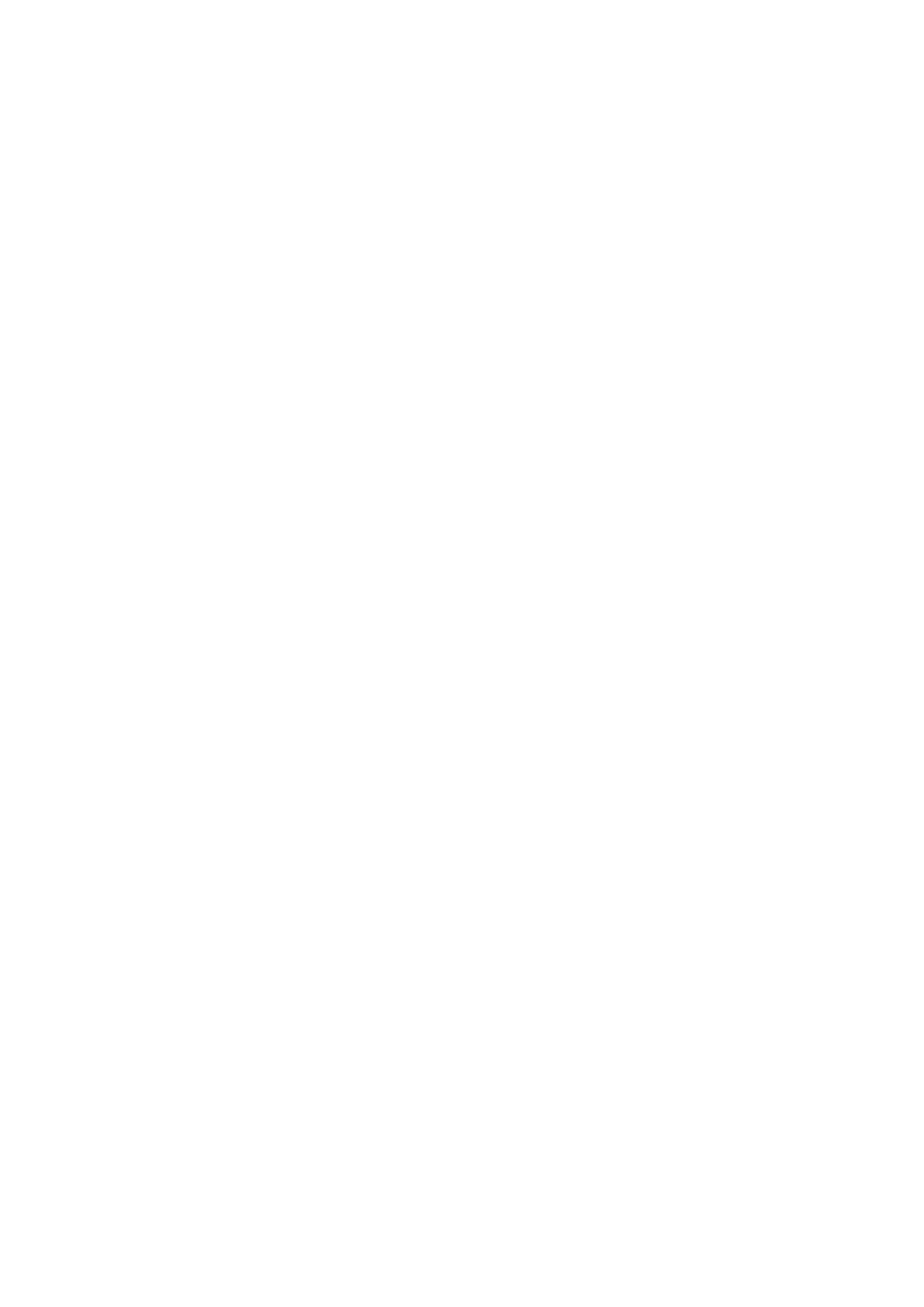بسم الله الرحمن الرحيم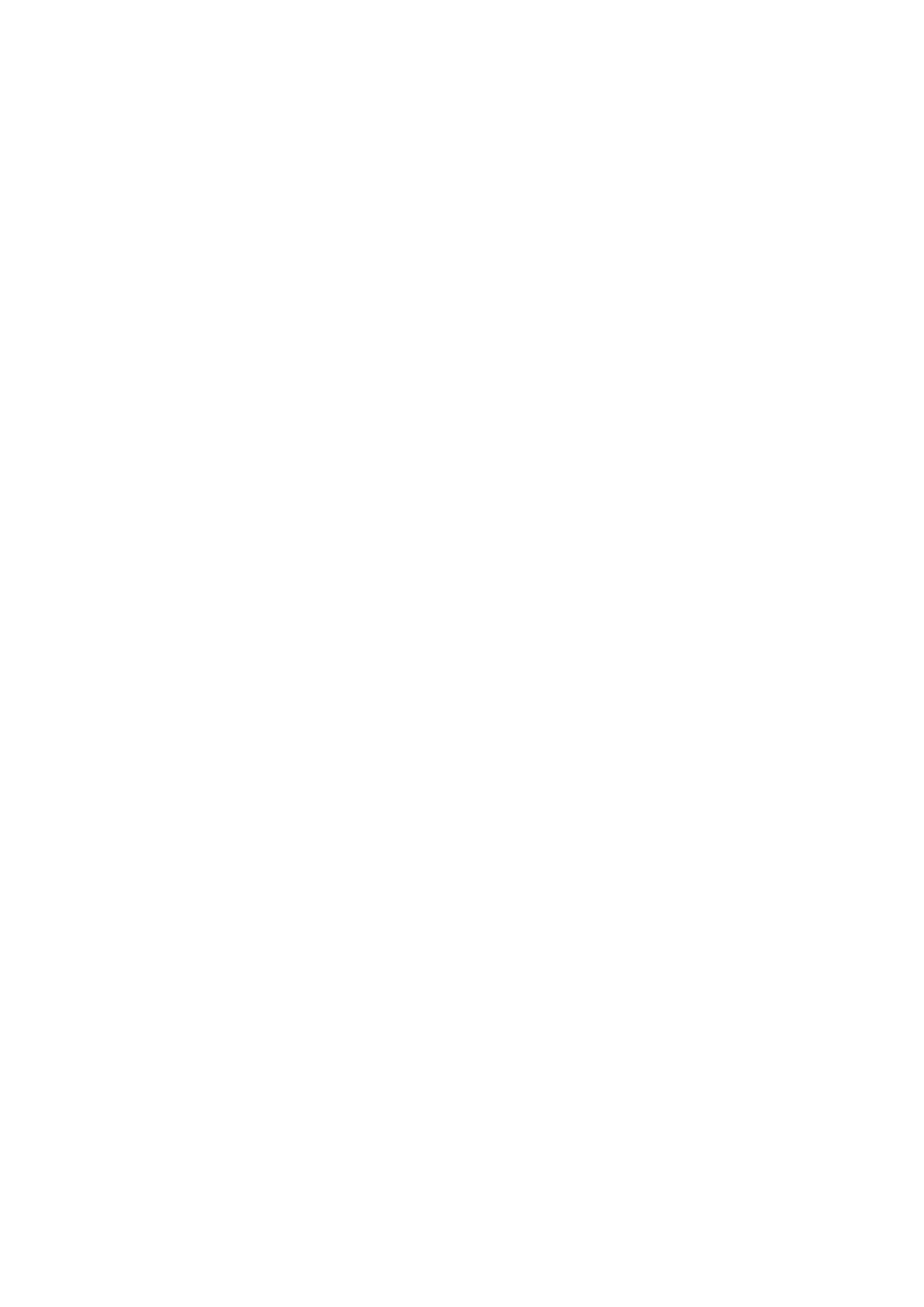عمادة الذّراسات العليا جامعة القدس

# سياسة الإعلام في الدّولة الإسلاميّة

عصمت عوني سليم الحموري

رسالة ماجستير

القدس – فلسطين

 $2009 - 1430$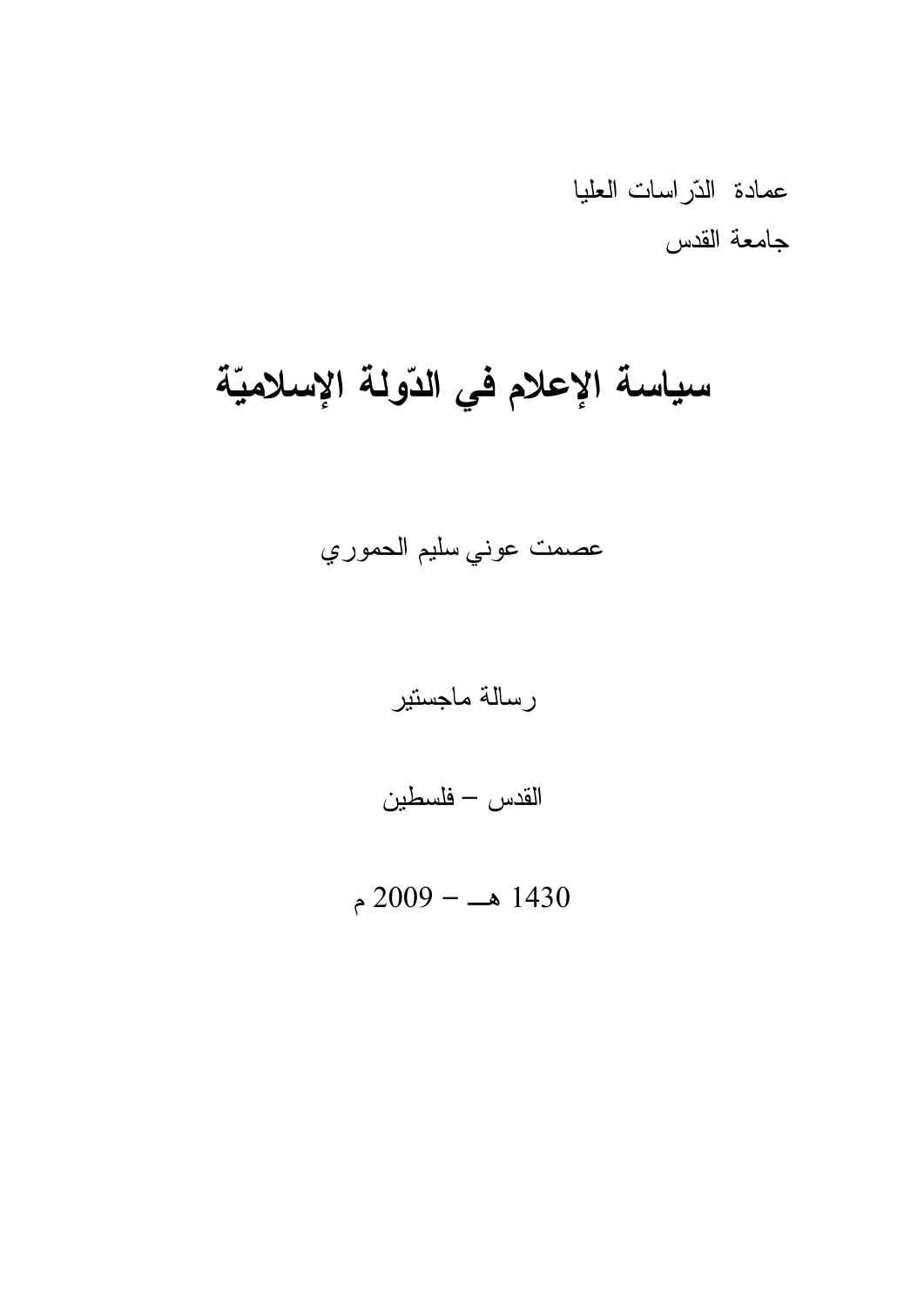# سياسة الإعلام في الدّولة الإسلاميّة

إعداد الطالب: عصمت عوني سليم الحموري

بكالوريوس في الطب المخبري من جامعة القدس



قدّمت هذه الرّسالة استكمالاً لمتطلباّت درجة الماجستير في الدّراسات الإسلاميّة المعاصرة من دائرة الدر اسات العليا– جامعة القدس

$$
2009 - 1430
$$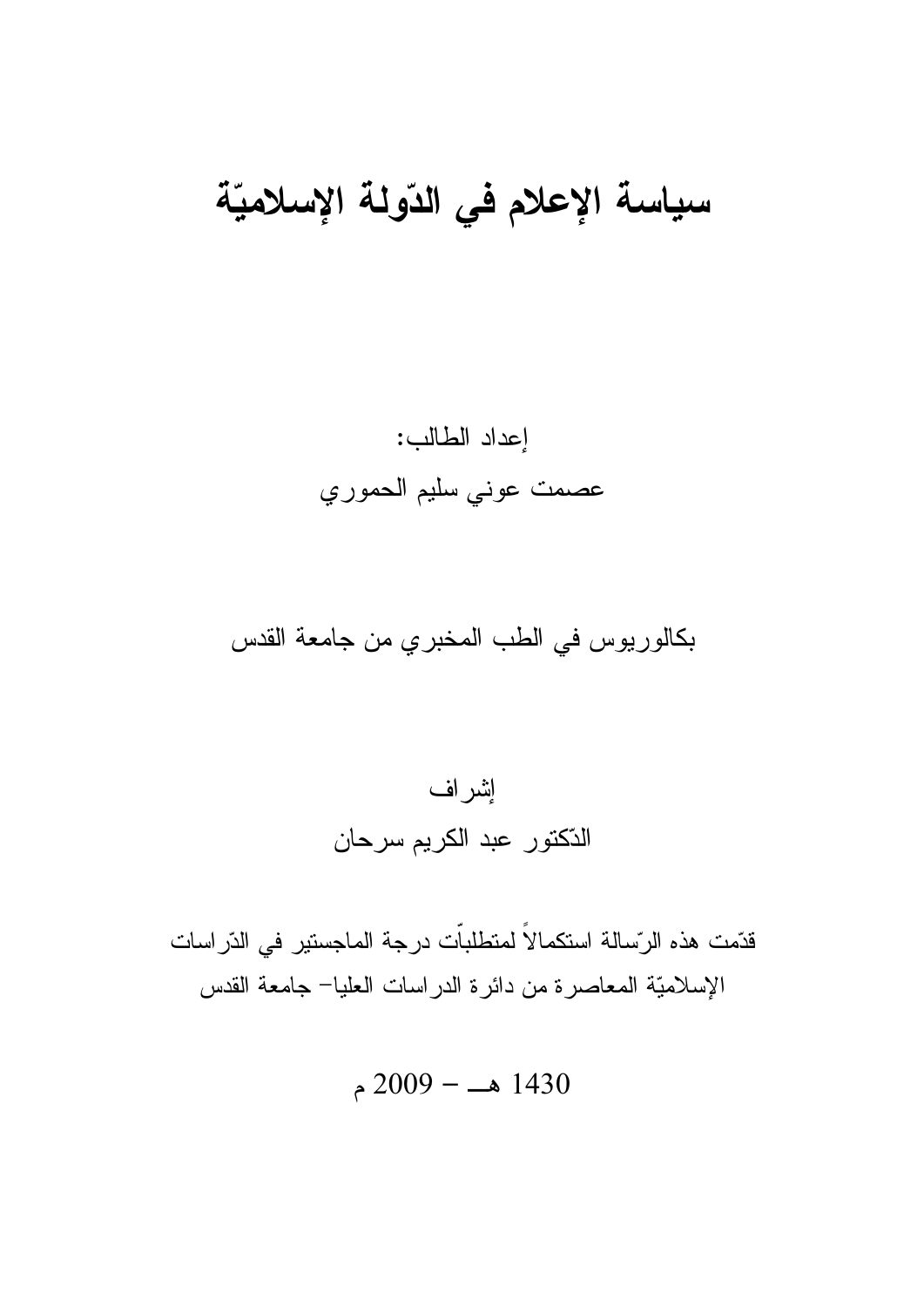جامعة القدس

عمادة الذّراسات العليا برنامج الدراسات الإسلاميّة المعاصرة

إجازة الرسالة

# سياسة الإعلام في الدّولة الإسلاميّة

اسم الطالب: عصمت عوني سليم الحموري الرقم الجامعي: 20510159 المشرف: د. عبد الكريم سرحان

القدس — فلسطين م – 2009 م $-2008$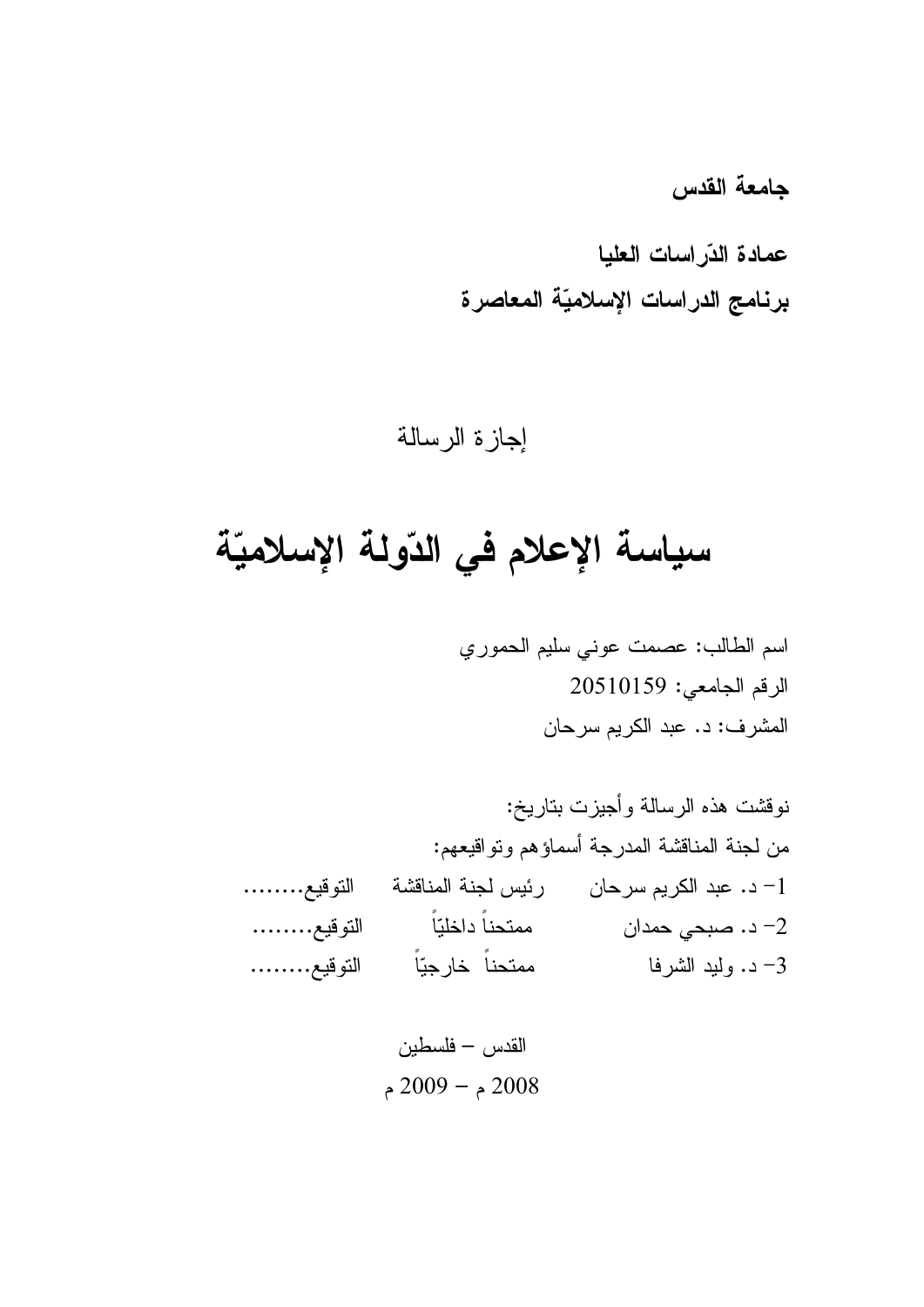الإهداء

## بسم الله الرحمن الرحيم

أهدي جهدي المنواضـع هذا إلـى روح والدي الـغالـي –رحمه الله– الّذي أنشأنـي علـى حب الـخير لكل النَّاس، حبَّهم والاهتمام بـهم والإحسان إليـهم والإشفاق علـي حالـهم.

أهديه إلى مَن جُعلت الجنَّة تحت قدميها، أمّي الغالية–حفظها الله– التي أحاطنتني بر عايتها وعطائها من اليوم الأولّ في حياتي حتى هذه اللحظات من عمري، تحثُّني على طلب العلم ومواصلة تحصيله.

أهديه إلىي زوجتـي وأولادي محمد وعبدالرحمن الذين كانوا لـي عونـاً وسنداً، وما يزالون من الصابرين.

أهديه إلى إخوتي وأخواتي وكل من ساعدني بنصح ونوجيه وتثبيت ومواساة على الطريق الشائك الطويل.

أهديه إلى كلِّ مَن أحبَّ محمداً صلَّى الله عليه و آله وسلَّم وينتهج طريقته ويستنَّ بسنَّته ويعمل لإقامة الدولة الإسلاميّة على نهجه، صلَّى الله عليه وعلى أله ومن سارٍ على دربه واهتدى بهديه.

ومسك الختام أهدي هذه الرسالة إلى أستاذي المشرف عليها الدكتور الفاضل عبد الكريم سرحان حفظه الله.

عصمت عوني سليم الحموري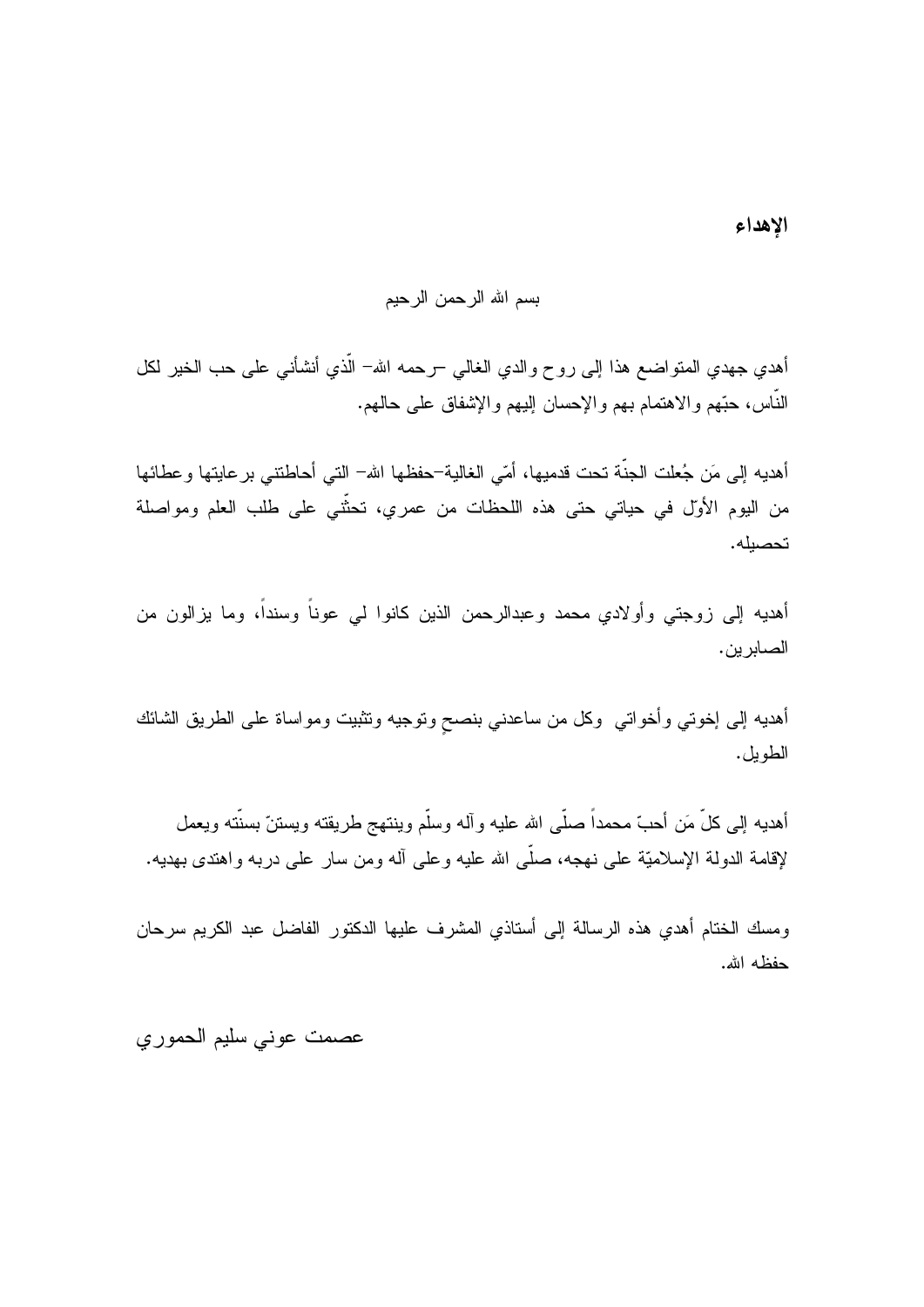أقر أنا مقدم الرسالة أنها قدمت لجامعة القدس؛ لنيل درجة الماجستير، وأنهـــا نتيجة أبحاثي الخاصة باستثناء ما تم الإشارة له حيثما ورد، وأنّ هذه الرســـالـة أو أيّ جزء منها لم يقدم لنيل أيّ درجة عليا لأي جامعة أو معهد.

> الاسم : عصمت عوني الحموري . التوقيع :  $28/3/2009:$ التاريخ: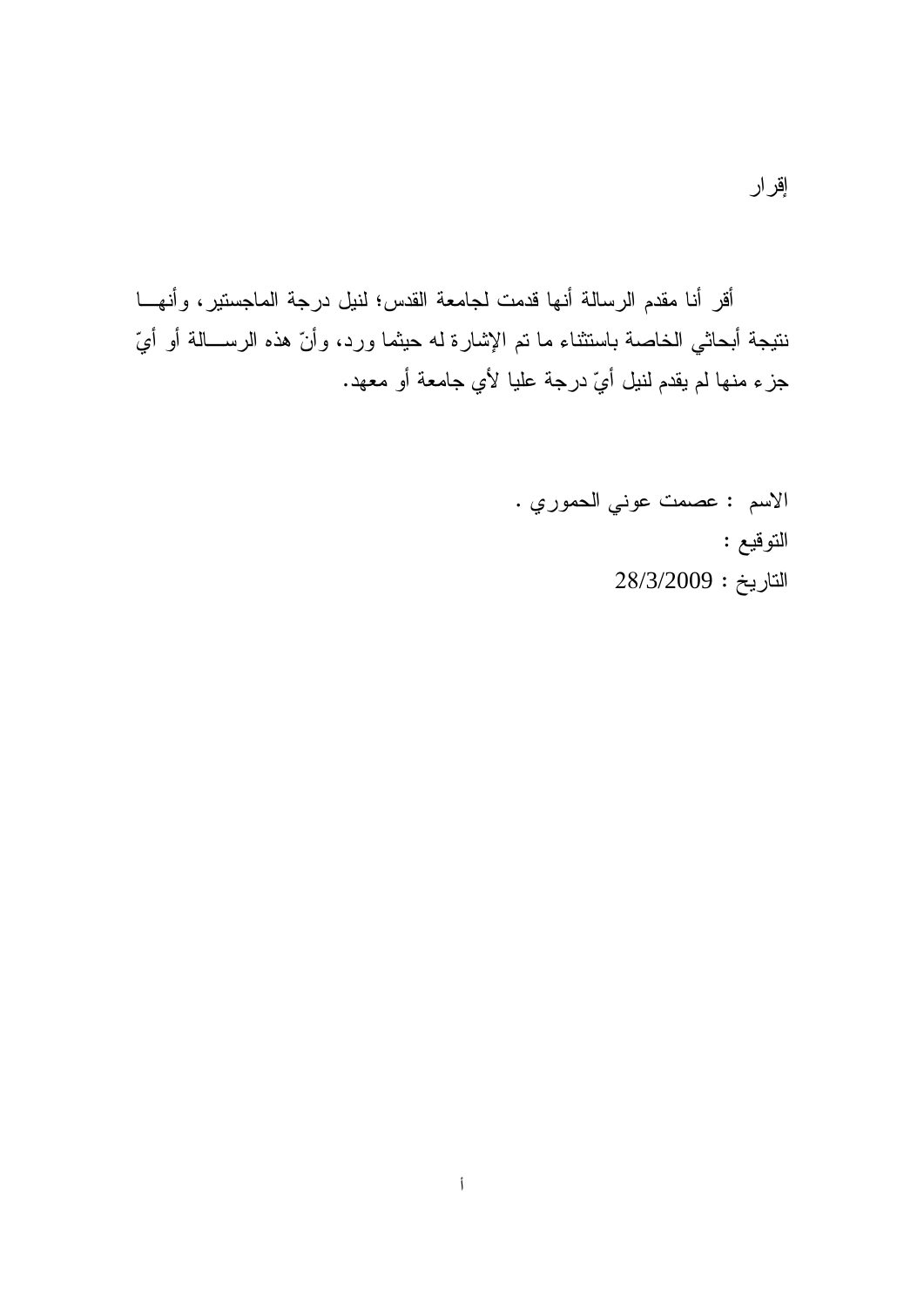# شكر وعرفان

أشكر الله عزّ وجلَّ أوّلاً وأخيرا أن وفّقني لإتمام هذ الرسالة، ولولا فضله عليّ ومنّته ما استطعت أن أنجز منها شيئا، ثمّ أثنّي على المشرف الدكتور الفاضل: عبد الكريم سرحان الّذي أمدّني بتوجيهاته ونصائحه وملاحظاته القيّمة وزوّدني بالمراجع النفيسة ممّا أعانني على حسن إخراج هذه الرسالة، سائلا المولى عزّ وجل أن نكون مقبولة وذات فائدة نتفع المسلمين.

كما أشكر ۖ أعضاء لجنة المناقشة الكر ام الذين تفضَّلوا بقبول مناقشة هذه الر سالة، و أشكر هم على كل توجيه وتصحيح وتعديل تفضلوا به عليّ كي تخرج الرسالة بثوب نافع ومقبول ان شاء الله.

ولا يفونتـي أن أشكر إخوانـي وأخواتـي الَّذين أمدّونـي بيد المساعدة والتشجيع، من قريب أو بعيد، ولا أستثنـي منـهم أحدا، وأخصُّ بالذَّكر أخوَيِّ الغالبيين جمال صـقر ، ومحمد الفقيه علـي وقفتهما وكذلك أخي الغالبي نقي الدين القيسي.

وأخيرا أنوجّه إلى جميع العاملين في جامعة القدس وعلى رأسهم مَن علَّمني ونصحني وأرشدني إلى كلّ خير ولا أستثنى منهم أحداً، نفع الله بهم جميعاً.

جزاكم الله جميعاً عنّي خيرا ونفع بكم كلّ المسلمين وصلّي الله على سبّد الأولّين والآخرين و علي آله وصحبه أجمعين.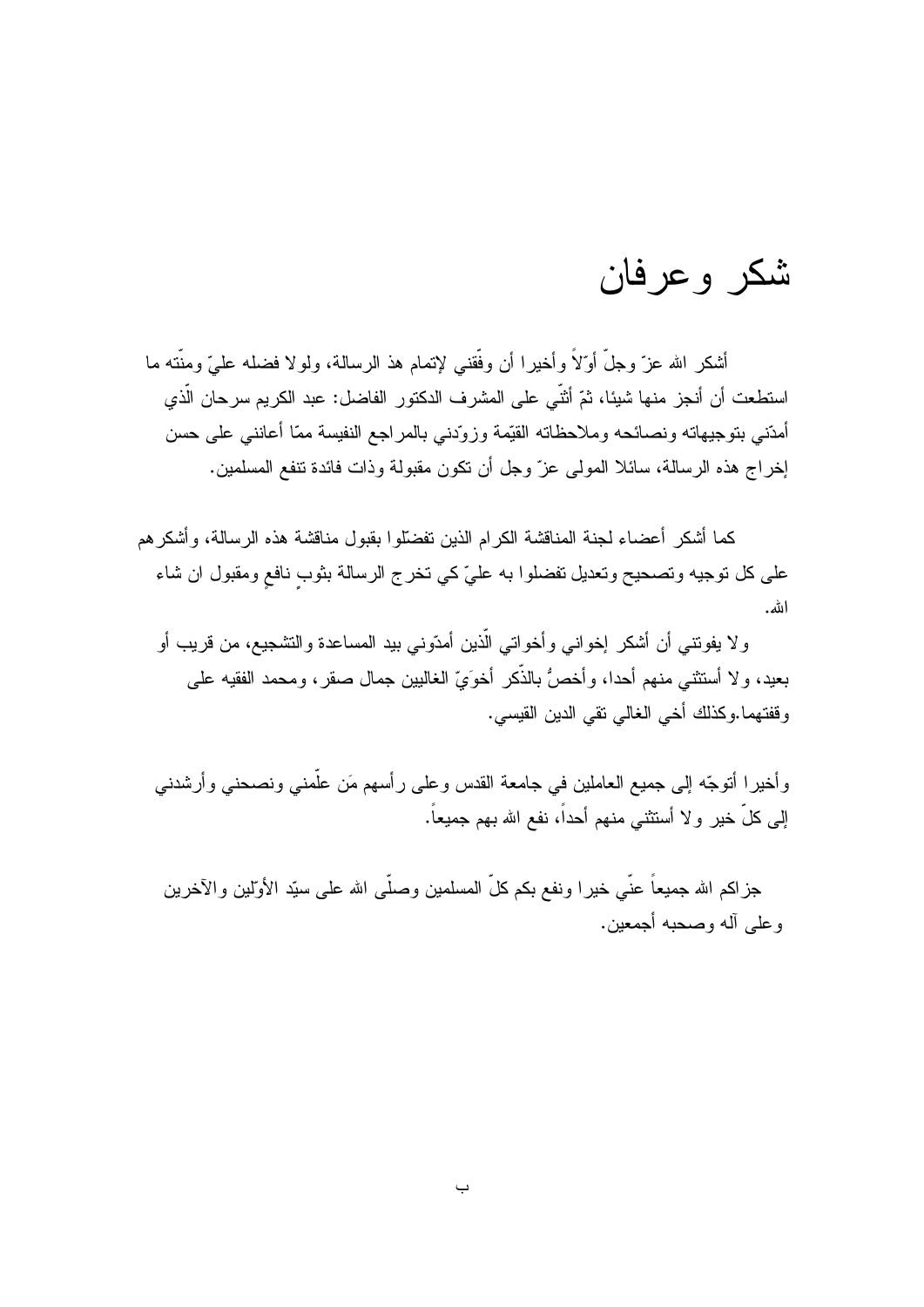الملخص :

# سياسة الإعلام في الدّولة الإسلاميّة

تَرَكَّزَ البحث في الرسالة على در اسة الأهداف العامَّة لسياسة الإعلام في الدّولة الإسلاميَّة وسماتها دراسة معمَّقة بهدف فهم واقع نلك الأهداف والسمات ومدى أهميَّتها، وما بلزم أن نكـــون عليه من النَّاحية الإداريَّة والتَّنظيميَّة، وأساليب الممارسة والتَّخطيط والتُّقويم، وما يجب نوافر ه من صفات في العاملين وفق تلك السّياسات، ومقارنة النّتائج النّي توصل إليها الباحث بواقع الإعــــلام وسياساته المتَّبعة في إعلام اليوم في البلاد العربيّة والإسلاميّة.

و تكمن أهميّة هذه الدر اسة فيما تُحْدثُهُ السّياسات المستتبَطة من القر آن و السّنّة مـــن أثـــر عظيم في الر أي العامّ عند تطبيقها من حيث تغيير فكر الجمهور المُتلقّى للرسالة الإعلاميّـــة ممّـــا يُسهم في انجاح المشروع النهضوي للأمّة الإسلاميّة بإيجاد دولة إسلاميّة تتبنّى الإســــلام كعقيـــدة ومنهاج حياة ونطبَّق سياساته في جميع مجالات الحياة، مما يسهم فـــي ارتقـــاء هـــذا المشــــروع والمحافظة عليه.

إعتمدَت الدراسة منهج القراءة التحليليّة الإسترشاديّة لأيات القرآن الكريم، وكتب الحديث الشَّريف، وكتب السَّيرة النَّبويَّة، وكتب الإعلام الحديث؛ لاستنباط نلك القيم الإعلاميَّة الإســــلاميّة وكيفيّة ممار ستها في أر ض الو اقع.

تشمل الرسالة خمسة فصول: تَعَرَّضَ الفصل الأول للتعريف بعنوان الرسالة والتعريفات الإجرائيّة لبعض المصطلحات ذات الصلة، وكانت أبرز نتائجه الخروج بتعريف واضح وشامل ومحدّد لمفهوم الإعلام الإسلامي.

ونتاولتٌ الدراسة في الفصل الثاني موضوع مرتكزات الإعلام الإسلاميّ، مؤكَّــدةُ علــــي وجوب جعل القرآن الكريم والسنَّة النَّبويَّة المطهرة والعقيدة الإســــلاميَّة واللغــــة العربيّـــة أبــــرز المرتكزات التي يستند إليها الإعلام.

وقارِنَتْ في الفصل الثالث الإعلام الإسلاميّ في عهد النبيّ صلى الله عليه وأله وسلم مع الإعلام القائم في العالم الإسلاميّ اليوم. فكان من أبرز نتائج المقارنة: أنّ الإعلام في عهد النَّبي صلَّى الله عليه وأله وسلَّم كان ساعياً لقلب الواقع وتغييره جذريّاً تبعاً للمنهج الربّانـيّ ببنما إعلام البوم منقيد بالمتاح له في ظل القوانين المحليّة.

وِخَتم هذا الفصل بنموذج مقترح لقناة تلفزيونيّة إسلاميّة تحقق ما أخفق في تحقيقه الإعلام القائم في العالم الإسلاميّ اليوم.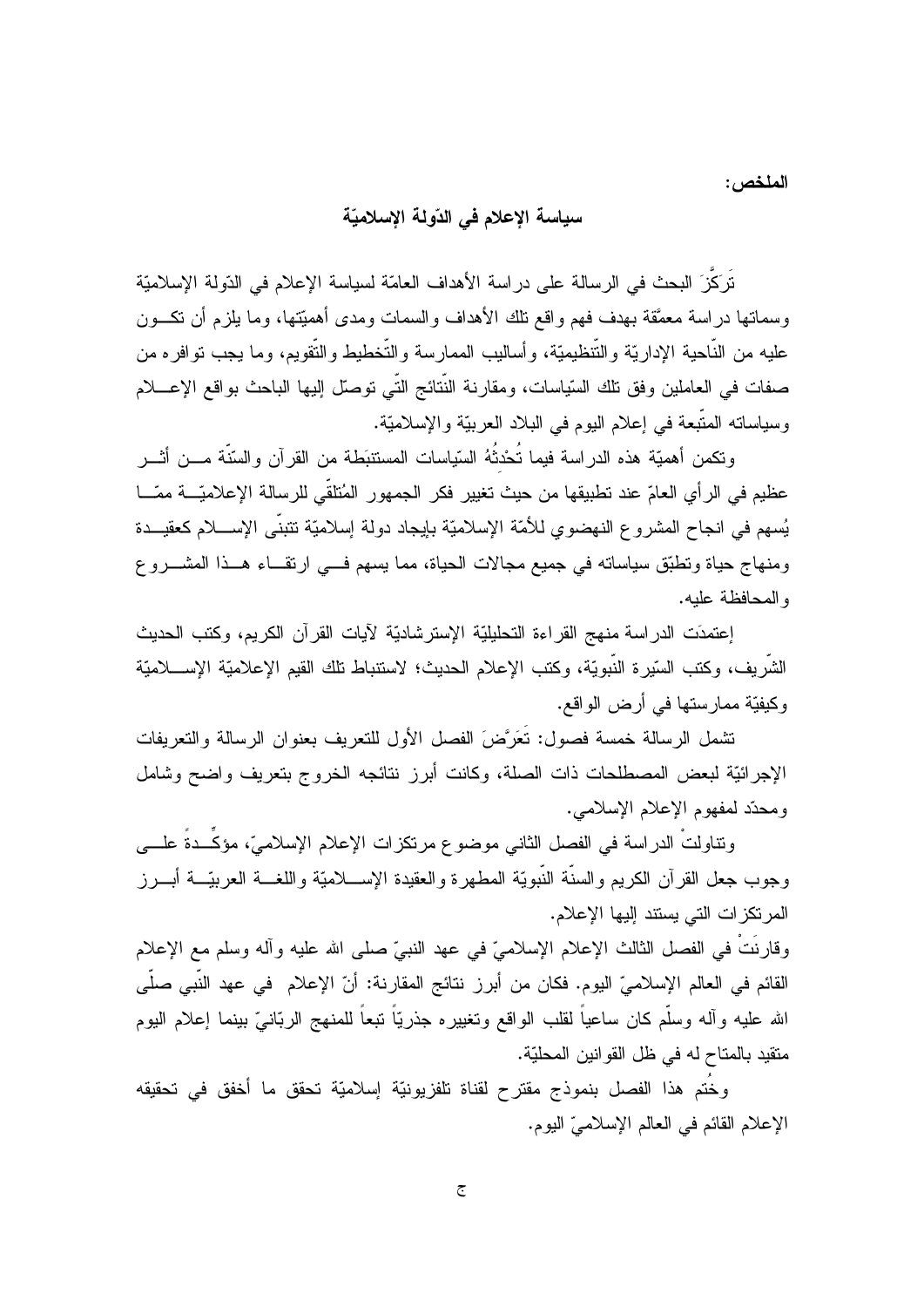أما الفصل الرابع فهو عن رسم السياسات للإعلام الإسلاميّ من حيث تحديـــد الأهـــداف والسَّمات واستخدام الأساليب قديمها وحديثها. ومن أهم السَّياسات التـي نتبعها الدولمة الإسلامية فـي تحديد السِّمات:

الحسن ما حسنه الشرع والقبيح ما قبحه الشرع، والغاية لا نبرر الواسطة، وسياسة المحافظة على الثوابت الشرعية بغض النظر عن الظروف وعواقبها، والإنقياد للفكرة وليس للأشخاص.

والفصل الأخير تعرّض لعلاقة الإعلام بالدولة من حيــث الحصـــول علـــي التـــرخيص والرِّقابة. واختَتم الفصل بقائمة التعليمات الواجب تقديمها من قبل الدولة مفصلّة مع أدلتها الشرعية من الكتاب والسنة وما أرشدا إليه.

وفي الخاتمة عرضت الدراسة أهم النتائج التي توصلت إليها في البحث ومنها مجموعة من التعريفات مثل: تعريف الإعلام الإسلامي وتعريف سياسة الإعلام وتعريف الرقابة في الإعلام الإسلامي. كما عرضت أهم التوصيات ومنها: إنعام النظر في السياسات الإعلاميّة المعاصرة والعمل على إعادة صياغتها وفق العقيدة الإسلاميّة والقرآن الكريم والسّنّة النّبويّة، إعادة نأهيل كوادر الإعلام ليقدِّموا رسالتهم الإعلاميّة الإسلاميّة الشَّاملة في شتَّى ميادينها على أكمل وجه، ووصية لأهل الاختصاص وطلبة الدراسات الإسلامية المعاصرة في جامعة القدس باستكمال ما بدأت به إلى أن نتحد هذه الطاقات بأيد صاحبة صلاحية لإخراج هذه السياسات والبرامج إلى واقع التطبيق.

وأتبعت الخاتمة بفهارس للأيات القرأنيّة والأحاديث النّبويّة والآثار مرتبة حسب ورودها في البحث، وبفهرس للمراجع وأخر للمحتويات سائلا المولى عز وجل أن ينفع بهذه الرسالة كل المسلمين وأن نتال القبول في الدنيا والآخرة وصلى الله على سيدنا محمد وعلى أله وصحبه وسلَّم.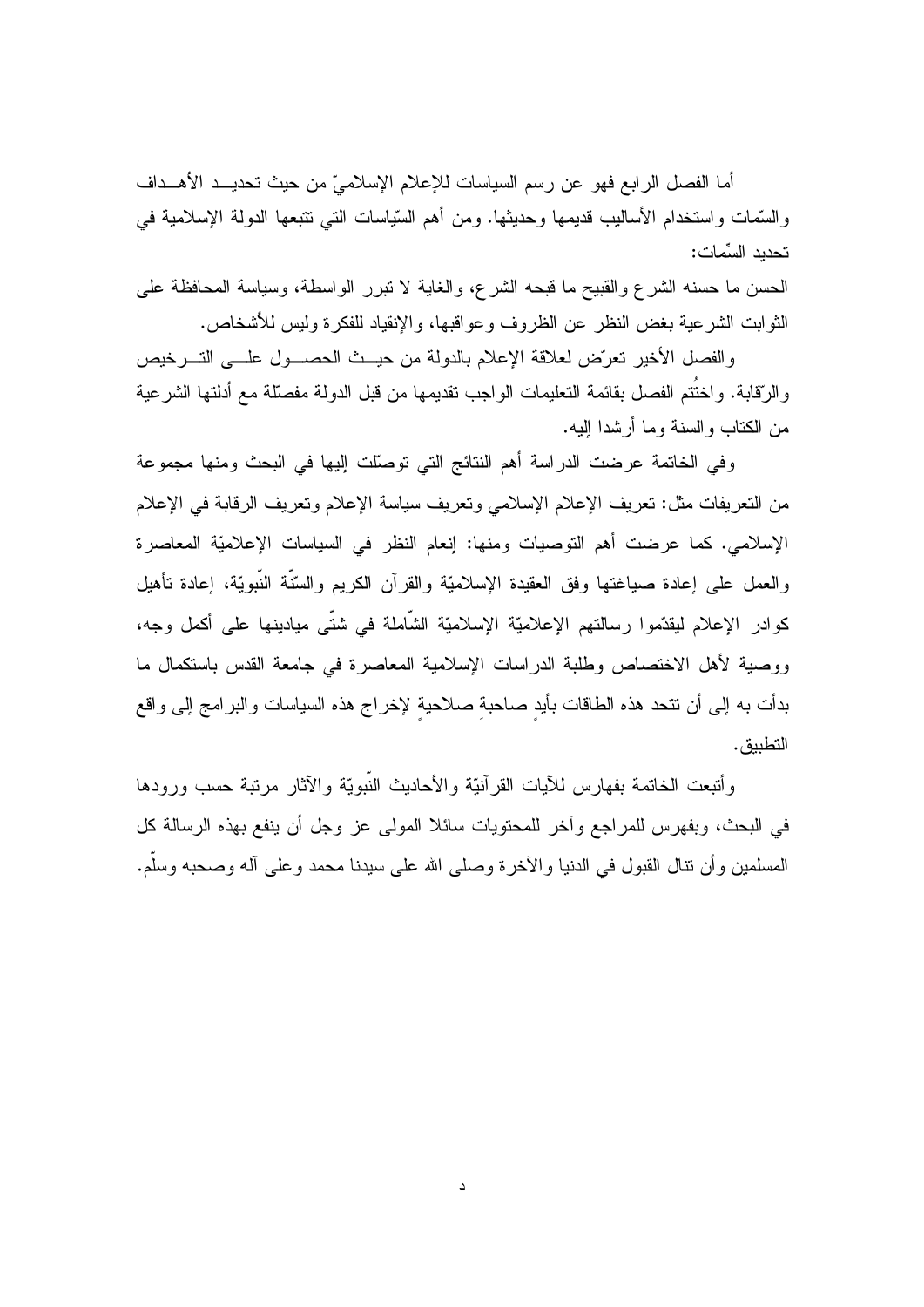# **Abstract:**

# **"The Media Policy in the Islamic State"**

The discussion in the study focused on the general objectives and features of the media policy in the Islamic state in order to understand the reality and relevance of those objectives and features, and how should they be from the administrative, organizational, practical, planning and evaluation aspects, in addition to the characteristics should be in the media workers in accordance with those policies. The study compares its findings with the media reality and applicable policies today in the Arab and Muslim world.

The importance of this study lies in the great impact of policies derived from Quran and Sunnah in changing the recipient public thought, which contributes to the successful renaissance of the Islamic Ummah by creating an Islamic state that adopts Islam as a creed and life platform, and applies its policies in all aspects of life, which contributes to the upgrading of this project and maintaining it.

I followed in this study, analytical self igniting guide approach in reading the verses of the Holy Quran, Hadith books, Sera books, and the modern media resources; in order to obtain Islamic media values and the way to implement them in reality.

Research is divided into five chapters: The first chapter is about the definition of research and some of the procedural definitions of relevant terms. The most prominent result was a clear, comprehensive and specific definition for the Islamic media.

In the second chapter I addressed the foundations of the Islamic media being: the need to make the Holy Quran, Sunnah, Islamic faith and Arabic language the main pillars, on which media should be based.

 In the third chapter I compared the media in the era of the prophet may Allah bless him, with the media in the Islamic world today. The most prominent results of the this comparison was: media in the era of the prophet (saw) was directed to change the reality according to the Sharea directions, while current media is obligated by the allowed local laws. I concluded this chapter with a proposed model for an Islamic television channel to achieve what the current media in the Islamic world had failed.

The fourth chapter describes the policy-making of the Islamic media in terms of identifying the goals, both old and new methods and the use of features. The most important policies that the Islamic state should follow in defining these features are:

 $\lambda$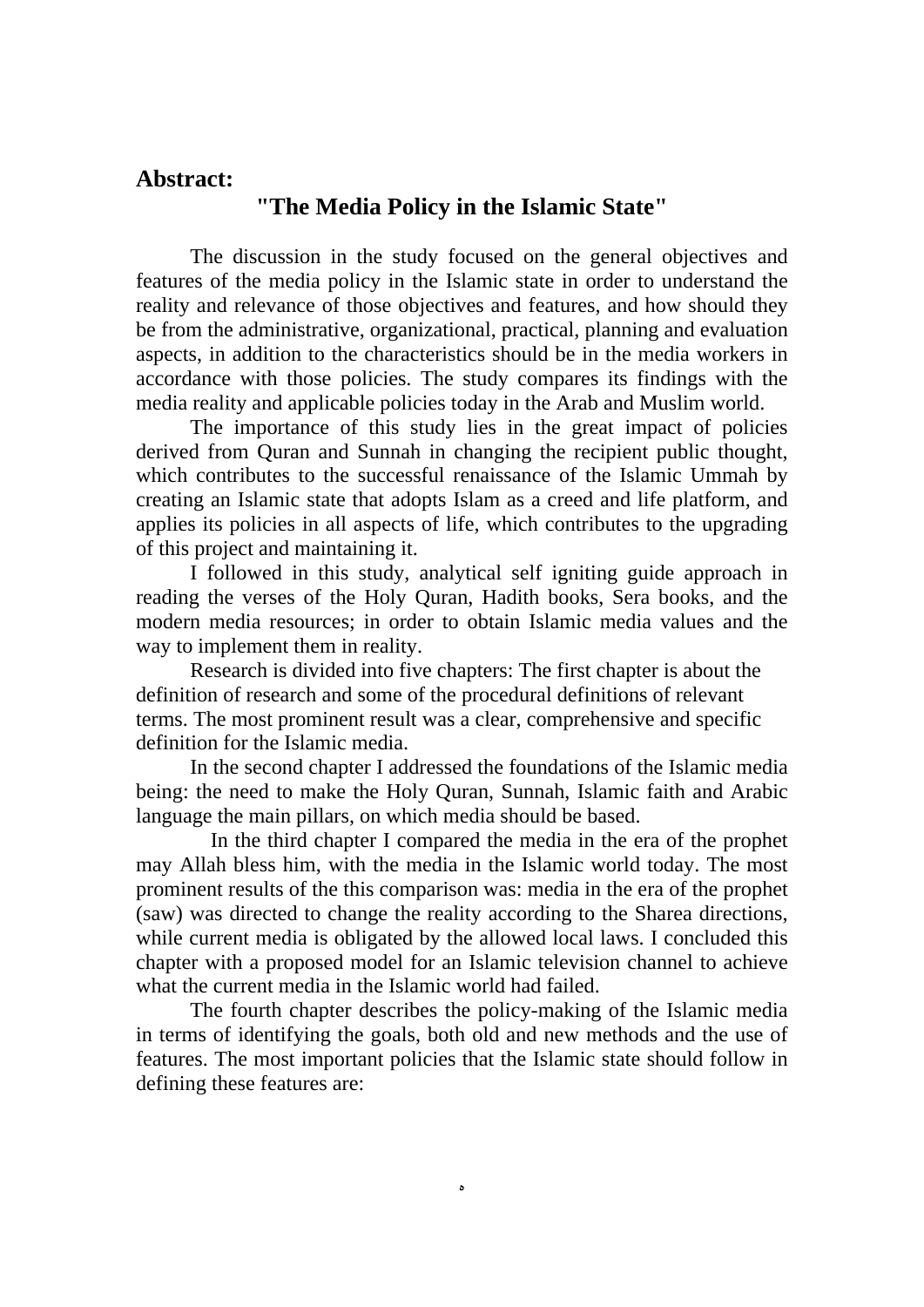The good is what the Sharea defines as good, and unpleasant is what the Sharea defines as unpleasant, the goal doesn't justify the means, the policy of remaining on Sharea laws whatever the conditions or the results would be and the leadership in Islam is for the intellect rather than to man.

In the last chapter the relationship between the media and the state in terms of access to the licensing and control has been addressed. The chapter ended with a list of instructions to be provided by the state with evidence of legality.

 In the conclusion I presented the most important findings among which are the following definitions: Islamic media, media policy and the control in the Islamic media. I also presented the most important recommendations: deeply studing the current media policies and rebuilding them on the pillars of the Islamic Akeda, Holy Quran and As-sunnah, requalifying the media workers to successfully present their comprehensive Islamic media message, and finally a recommendation to the specialists and students of Modern Islamic studies in Al-quds university to continue what I have started until these studies unite with the people that have the capacity to implement them. Then I ended with the indexes of Quranic verses and Hadiths by the order of their appearance in the research, bibliography and contents indexes.

 May Allah (swt) benefit all Muslims with this research to gain acceptance in the world and the Hereafter, and may Allah (swt) bless the prophet Mohammed and his family and companions and peace be upon him.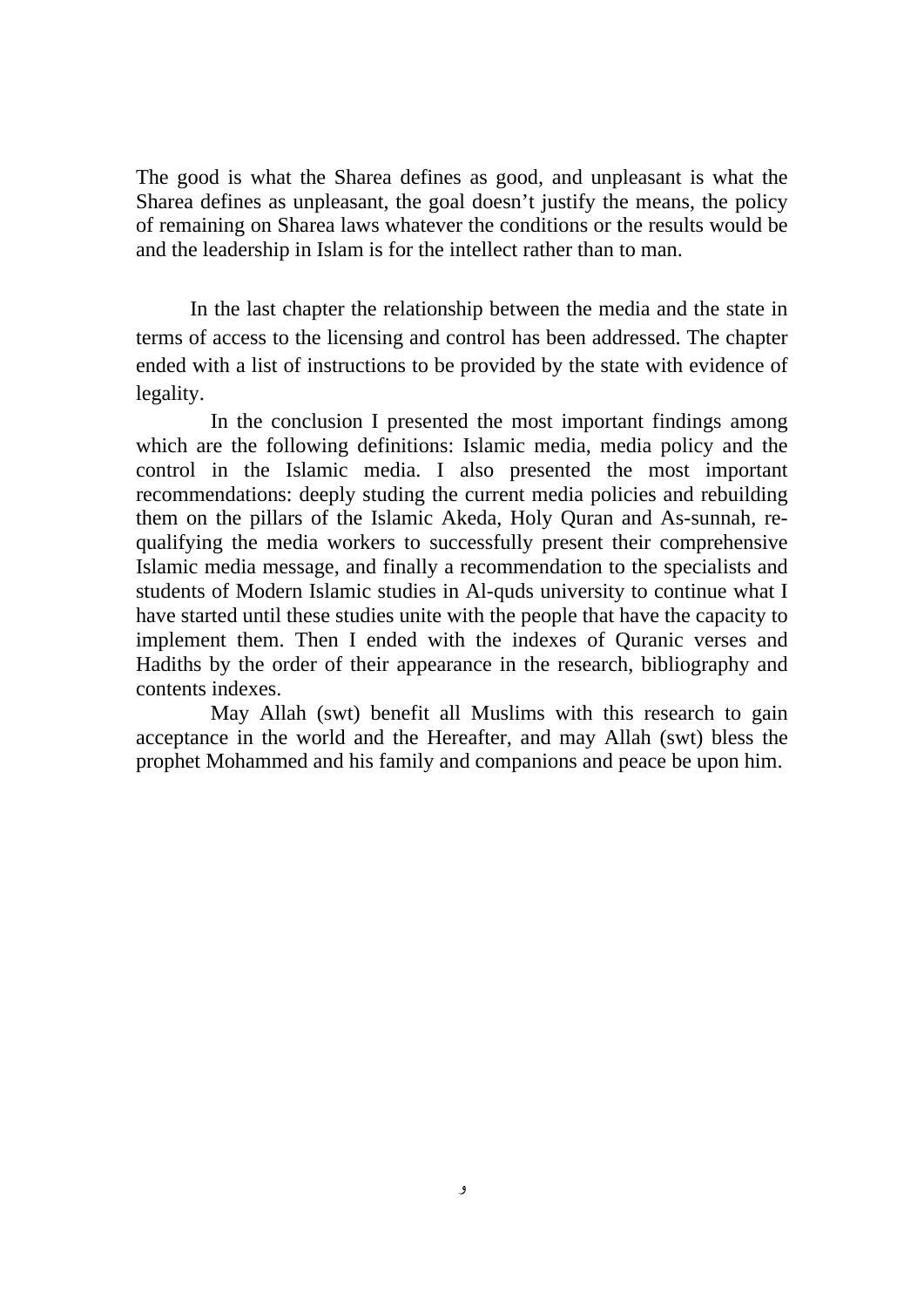### المقدمة

الحمد لله الأوَّل قبل كل أوَّل، والآخر بعد كل آخر، والقادر على كل شئ بغير انتقال، والخالق خلَّقه من غير شكل ولا مثال، وهو الفرد الواحد من غير عدد، وهو الباقي بعد كل أحد، إلى غير نهاية ولا أمد، له الكبرياء والعظمة، والبهاء والعزَّة، والسلطان والقدرة، نعالمي عن أن يكون له شريك فسي سلطانه وفي وحدانيته نديد، أو في تدبيره مُعين أو ظهير ، أو أن يكون له ولد، أو صاحبة أو كفؤاً أحد، لا تحبط به الأو هام و لا تحويه الأقطار ، و لا تدركه الأبصار ، و هو اللطيف الخبير .

أحمده على ألائه، وأشكره على نعمائه؛ حمْدَ من أفرده بالحَمد وشُكرَ من رجا بالشـــكر منــــه المزيد، و أستهديه من القول و العمل ما يقريني منه وير ضيبه و أو من به إيمان مخلص له التوحيد، ومفر د له التمجيد، و أشهد أن لا إله إلا الله و حده لا شر يك له، و أشهد أن محمدا عبده النجيب ور سوله الأمـــين اصطفاه لرسالته، وابتعثه بوحيه، داعيا خلقه إلى عبادته، فصدع بأمره، وجاهد في سبيله ونصح لأمّته، وعبد ہ حتی أتاہ الیقین من عندہ، غیر مقصّر فی بلاغ ولا وان فی جهاد صلّٰی الله علیه<sup>1</sup> وعلّٰی آلــــه أفضل صلاة و أز كاها وسلم تسليما كثير ا.

أمّا ىعد :

فالنَّاظر في وسائل الإعلام المختلفة اليوم، يجد أنَّها شرعت تتتـــافس، بـــل تتصــــار ع لبَـــثَّ برامجها ونشر مبادئها وأفكارها ومفاهيمها ومقاييسها، محاولةً استقطاب جميع شعوب العالم نحو هــذه المبادئ والأفكار والمفاهيم، مستعملةً مختلف وسائل الإغر اء والنَّر غيـــب والنُّشـــويق بتقـــديم بـــر امج مدروسة من كلِّ النَّواحي الإجتماعيَّة والإقتصاديَّة والسَّياسيَّة والثَّقافيَّة لتحقيــق الأغـــراض المرجـــوّة، وكأنَّها حرب خفيَّة، بل هي حرب حقيقيَّة من حضارة غربيَّة بما فيها من مفاهيم وأحكام وآراء علـــي الحضار ة الإسلاميّة بما فيها من مفاهيم و أحكام و آر اء.

نظرًا إلى التطوَّرات السَّريعة والـهائلة التي طرأت على وسائل الإعلام بعامة والإلكترونية بشكل خاص، فقد صاحب سرعة النطور النقنبي هذه نأثر بالسياسات الإعلاميّة غيرالإسلاميّة، فظهرت وسائل الإعلام في العالم الإسلامي بثوب غير الثوب المطلوب رغم كون القائمين عليها مسلمون، فاستدعى ذلك كتابة هذا البحث لإعادة رسم سياسة الإعلام الإسلاميّ على ضوء الكتاب والسّنّة وتأصيل سياسة الإعلام في الدّولة الإسلاميّة تأصيلاً شرعيّاً لإبراز عظمة الشريعة الاسلاميّة في استخدام وسائل التقنية الحديثة المتطوّرة دون أن نتأثر سياستها الإعلاميّة بحضارة مستحدثي تلك التقنيات.

<sup>&</sup>lt;sup>1</sup> محمّد بن جرير الطبري، تاريخ الطبري (تاريخ الأمم والملوك)، ط1، ( 1407هـ) ، دار الكتب العلمية ـ بيروت،  $(1/1)$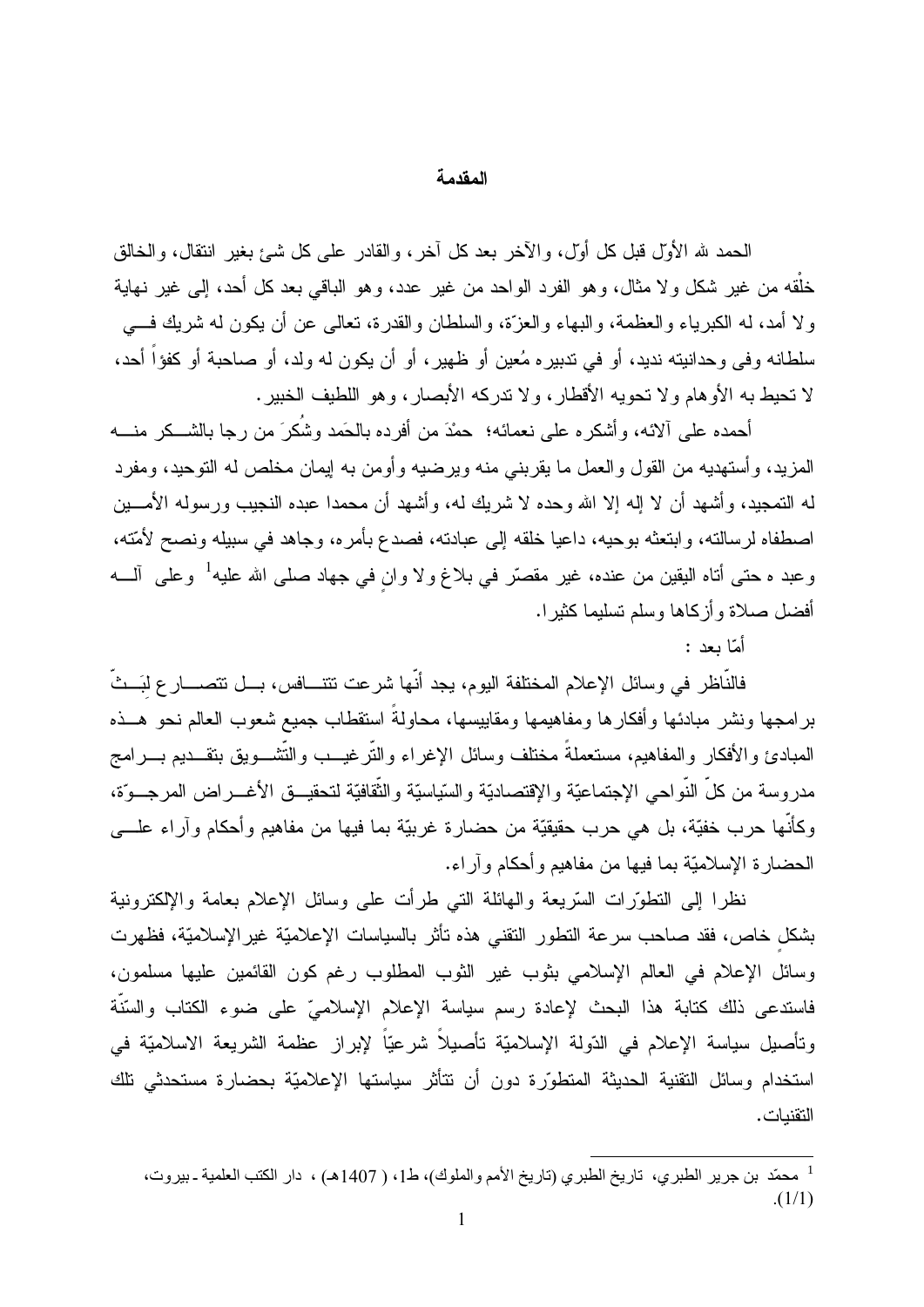إنّ طبيعة الإسلام المتمثّلة في حقائقه التّشريعيّة التّي طبقّها رسولُ الله –صلّـي الله عليه وألــــه وسلَّمٍ ۖ وأصحابه الكرام –رضوان الله عليهم– نموذجا عملياً يُتأسَّى به، قد دفعتني الِسـي كتابــــة هـــذا البحث؛ حرصاً منِّي أن أُسهم –ولو بالنَّزر اليسير – في بناء دولة الإسلام القائمة قريبـــا –بــــإذن الله–، ولمساعدة القائمين على الإعلام الإسلاميّ في ظلّها، أو حتّى قبل إقامتها للاستنارة بما ضمّنتُه في هــذه الدّراسة من أصول شرعيّة تلزم كلّ إعلاميّ مسلم؛ كي يتمكّن من تقديم مادّته الإعلاميّة بالصنّورة التّي ترضـي الله –عزّ وجلّ–، و نسمم بدورها في الإرتقاء والنّهوض بكلّ مسلم، بل بكلّ المســـلمين نحـــو رضوان الله تعالى، وعزَّ الدنيا والآخر ة.

وبعد اطَّلاعي على كثير من الكتب والمراجع النَّى سطرها العلماء والكُنَّاب الأفاضل في هــذا الموضوع؛ سُرِرتُ جداً بما كتبوا، وإزددت إصرِ إراً على تناول هذا الموضوع ٍ من الزَّاوية التأصيليَّة، لأنني افتقدتها في تلك الكتابات القيِّمة على كثر تها.

ولأهمّيّة هذه الدّراسة؛ أثرت أن يكون بحثى لنيل درجة الماجستير ضمن هذا الموضوع المهمّ، ولا أزعم أنَّني جئت بجديد، فكلُّه من كتاب الله –سبحانه– ومن سنَّة رسول الله –صلَّى الله عليه وآلــــه وسلَّم–، ومن كتب الثَّقافة الإسلاميَّة، ولكن قد يكون جديدا في إطار الإعلام في محاولة لإتمام ما سبق عملي من أعمال جليلة لعلماء أفاضل –جزاهم الله عن المسلمين خيرا– سيتمّ الإشارة إلــــيهم، وإلــــي مؤلفاتهم خلال الدّر اسة إن شاءالله.

وبرغم قلة المراجع التَّأصيليّة في الموضوع التّي شكّلت لي صعوبة في العمل، فقــد اســـتعنت بالله –سبحانه وتعالى–، وقرَّرت تقديم خطة الرَّسالة إلى جامعة القدس (قسم الدَّراسات العليا)، فقدَّمتها، وكان القبول بحمد الله، فبدأت البحث عن المراجع ذات الصلَّة، وأرسلت في طلبها، حتَّى نيسر لي من المر اجع و أُمِّهات الكتب ما يكفي لإنجاز ٍ هذه الدّر اسة.

مشكلة البحث :

يقوم الباحث بدراسة الأهداف العامّة للسّياسة الإعلاميّة في الدّولة الإسلاميّة دراسة معمَّقة لمعرفة واقعها، وما يلزم أن نكون عليه بهدف الفهم لواقع نلك الأهداف، ومدى أهميّتها، وما يلـــزم أن نكـــون عليه من النَّاحية الإداريّة والنُّنظيميّة، وأساليب الممارسة والنُّخطيط والنُّقويم، وما يجب أن نقوم به من واجبات ونشاطات ومسؤوليّات، وما يجب نوافره من صفات في العاملين وفق نلك السّياسات، ومقارنة النَّتائج التِّي توصل اليها الباحث بواقع الإعلام وسياساته المتَّبعة في إعلام اليوم فـــي الـــبلاد العربيّـــة والإسلاميَّة، وبنتائج الدَّر اسات السَّابقة لمعرفة مدى التغيَّر الَّذي طرأ عليها، وأهمَّ المشكلات التَّبي مـــا زالت نعاني منها، واقتراح النَّوصيات النَّبي من شأنها مواجهة نلك المشكلات ومعالجتهـــا فـــي ضـَــوء القرآن الكريم والسّنّة النّبويّة اللّذين حفلا بكثير من السّياسات الإعلاميّة، التّي تهدف نحو إعلام إسلاميّ صحيح ونظيف وبَنّاء.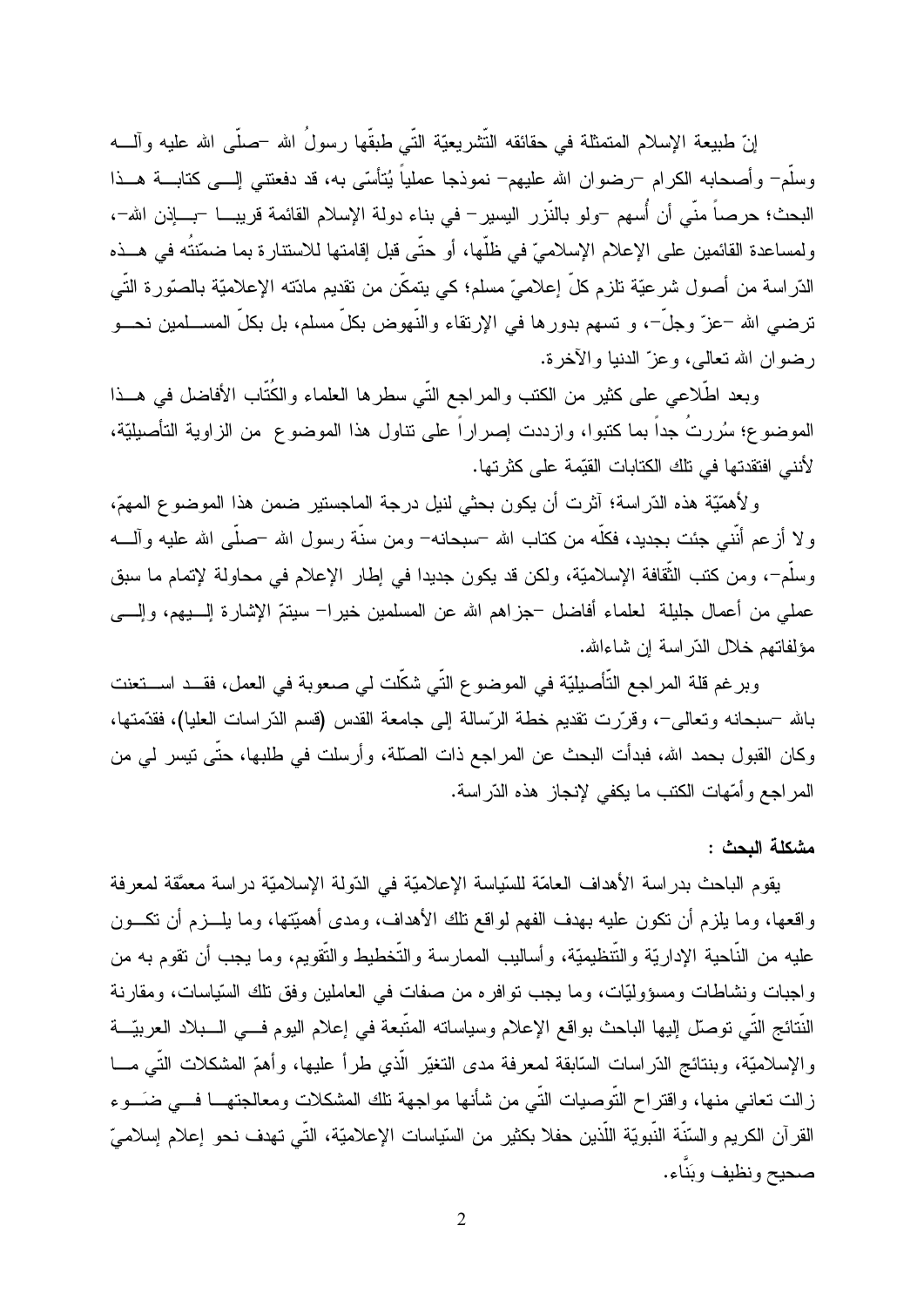وستسعى الدّراسة إلى الإجابة عن مجموعة من التّساؤلات، تتلخّص فيما بلي: – ما سياسة الإعلام؟ وماذا تشتمل؟ وما حدود إطارها العامَّ؟ – ما مستند السّياسات الإعلاميّة في الدّولة الإسلاميّة؟ – ما خصائص السّياسات الإعلاميّة في الدّولة الإسلاميّة؟ – ما أهداف السّياسات الإعلاميّة في الدّولة الإسلاميّة؟ الدّر اسات السّابقة :

بعد البحث والاسترشاد بأقوال أهل الاختصاص، لم يتوصل الباحث إلى أنّ هنــاك مَـــن انفـــرد بدراسة تأصيليّة لـ ِ "سياسة الإعلام في الدّولة الإسلاميّة"؛ ممّا شجّع الباحث على الاستعانة بــالله أوّلا وآخرا، فاختار الموضوع المذكور للدّراسة والبحث، سائلا الله –سبحانه وتعالى– التوفيـــق و السّـــداد، ومن الدَّراسات السَّابقة المتعلَّقة بالموضوع النَّبي نمِّ الاطَّلاع عليها، وعلى سبيل المثال لا الحصر :

أولاً: الإعلام الإسلاميِّ النُّظرِ يِّ في الميزِ ان للدِّكتور سعيد اسماعيل الصِّينيِّ.

تحدّث فيه عن الإعلام الإسلاميّ النّظريّ، ذاكراً أهم المصـادر ، والمراجع، والرسائل التّي نتاولت هذا الموضوع، وهو كتابٌ قيّمٌ في موضوعه، حاول بشكل جادٍّ تحديــدَ ميـــزان لتلــك الدّراســـات الإعلاميّة وتقويمها، إلا أنّه لم يتحدّث عن سياسات الإعلام في الدّولة الإسلاميّة.

ثانياً: التَّخطيط الإعلاميّ في ضوَءِ الإسلام لمحمود كرم سليمان.

وقد قام بدراسة التَّخطيط الإعلاميّ الإسلاميّ وبحثه باعتباره الأسلوب والمنهج العلمـــيّ الأمثـــل لتحقيق سياسات الإعلام في المجتمع الإسلاميّ، وقد تعرّض لموضوع السّياسات بشكل جيّد ممّا كان له أَثْرٌ ايجابيٌّ في بحثي هذا، بالرِّغم من عدم تعرِّضه لسياسات الإعلام في الدِّولة الإسلاميَّة.

ثـالثـَّا: التَّخطيط الإعلامـيّ (المفاهيم والإطـار الـعامّ) للدّكتور حميد جاعد محسن الدليمي.

ولقد تحدّث عن أنواع التُّخطيط (الاتِّصاليّ، والإعلاميّ)، ذاكراً السّياسات الإعلاميّــــة (المفـــاهيم، الخصائص، الإطار العامّ)، وتحدَّث كذلك عن عناصر الإعلام، ولكنَّه لم يتحــدّث عــن خصوصـــيّة الإعلام الإسلاميِّ، وسياسات الإعلام في الدّولة الإسلاميَّة، ومع ذلك فقد أفادني في نمـــاذج التَّخطـــيط الإعلاميِّ وكيفيَّة الوصول للأهداف، والسَّياسات الإعلاميَّة.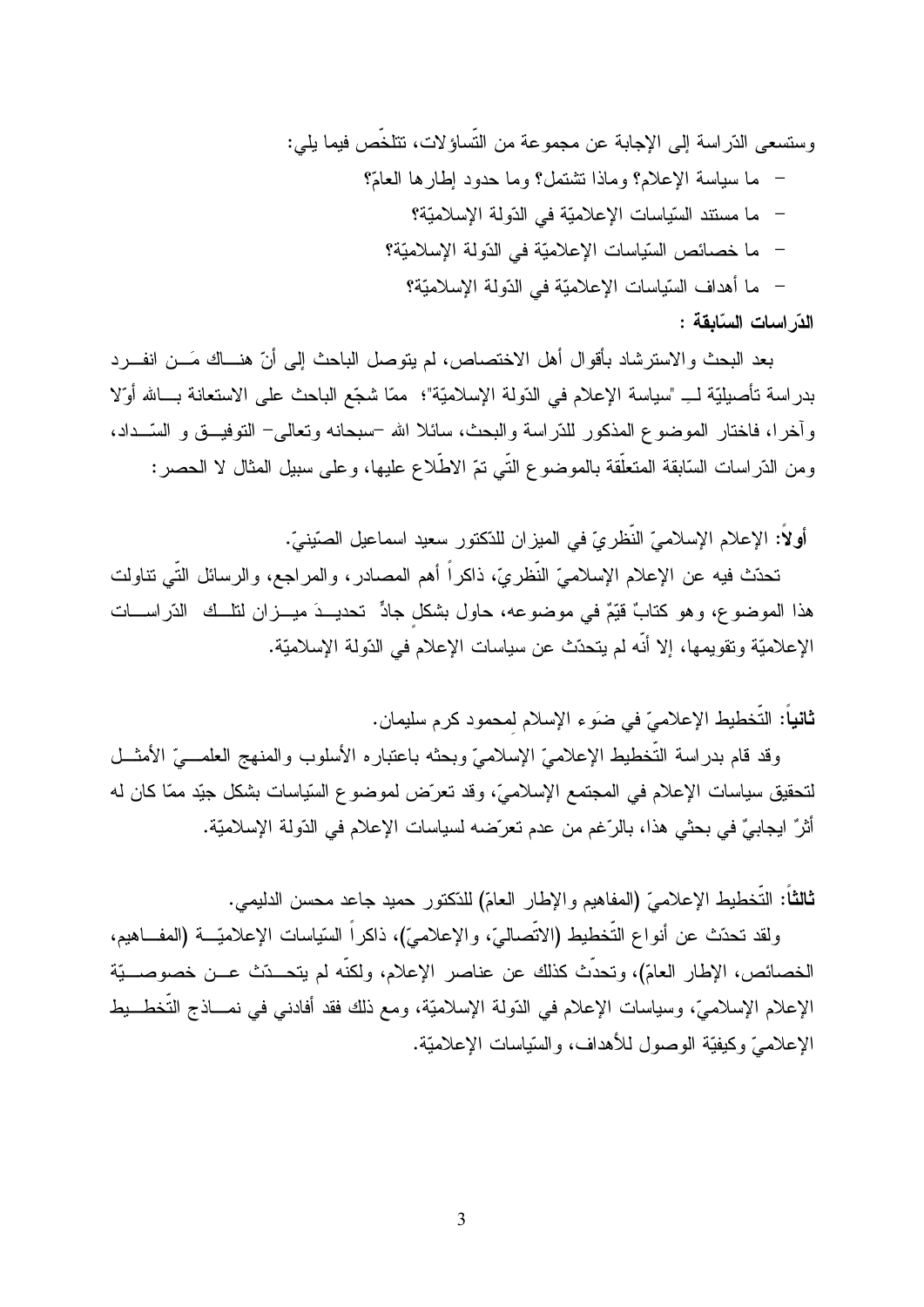**رابعًا:** الإعلام الدّولمي والسّيّاسات الإعلاميّة للدّكتور رضوان أبو عيّاش.

تحدّث فيه عن مفهوم السّياسة الإعلاميّة، وكيفيّة تحديد السّياسات الإعلاميّـــة، ودور هــــا فــــى صياغة القوالب البرامجيّة (الإذاعة والتلفاز)، وهو في مجمله مجموعة من الموضوعات التــــي تلقــــي الضَّوء على مقوَّمات السّياسة الإعلاميّة النّي نتنهجها القوى السّياسيّة الإعلاميّة الدّوليّة، والمحليّة.

### هدف البحث وأهمّيّته:

يهدف الباحث في هذه الدّراسة الوقوف على سياسة الإعلام في القرآن الكريم والسّنّة النّبويّة وقفةً تمحيصيّة عميقة؛ تُظهر بجلاء أهمّيّة دراسة هذا الموضوع، لما له من أثر عظيم في التأثير في الرأي العامّ عند نطبيق نلك السياسات، وفي تغيير فكر الجمهور المنلقّي للرسالة الإعلاميّة ممّـــا يُســـهم فـــي انجاح المشروع النهضوي للأمّة الإسلاميّة بايجاد دولة إسلاميّة نتبنّى الإسلام وسياساته ونطبّقها فسي جميع مجالات الحياة، ويسهم في ارتقاء هذا المشروع والمحافظة عليه.

### فروض البحث :

افتر ض الباحث ما يأتي: أوِّلاً: وجود خلافات بين مفهوم "سياسات الإعلام في الدّولة الإسلاميّة" عن مفهومها لدى رجال الإعلام في بلاد المسلمين اليوم. ثانياً: هناك قواعد وأحكام ومعايير يجب اتّباعها عند صياغة السّياسات الإعلاميّة، يفترض الباحــث أنّ هذه القواعد والأحكام والمعايير موجودة في القرآن الكريم والسنة النبوية المطهرة. يسعى الباحث في هذه الدّراسة إلى فحص الفرضيّتين نفياً أو اِثباتا.

## منهج الدّراسة:

يعتمد هذا البحث على قر اءة تحليليّة استر شاديّة لآيات القر آن الكريم، وكتب الحـــديث الشّــر يف، وكتب السّيرة النّبويّة، وكتب الإعلام الحديث؛ لاستنباط تلك القيم الإعلاميّة الإسلاميّة وكيفيّة ممارستها في أرض الواقع، مع استعراض بعض ممارسات الإعلام (الاسلامي) المعاصر؛ مثل نلفزيون السودان و نلفزيون اقرأ، ونلفزيون المنار في مقارنة مع ما كان وما يجب أن يكون عليه الإعلام وفق النَّظـــرة الإسلاميّة. كلّ ذلك في محاولة لتأصيل سياسات الإعلام في الدّولة الإسلاميّة على ضوء ذلك.

### خطة البحث :

تتألُّف الدّر اسة من ملخِّص باللغتين العربيّة و الإنجليز يّة و مقدَّمة، و خمسة فصول، و خاتمة: تحدّثت في المقدّمة عن الدوافع لاختيار الموضوع، ومشكلة البحث، وهدفه وفروضــــه، والمــــنهج الَّذي اتَّبعته مع ذكر الدر اسات السابقة التي اطَّلعت عليها وتتعلَّق بهذا الموضوع.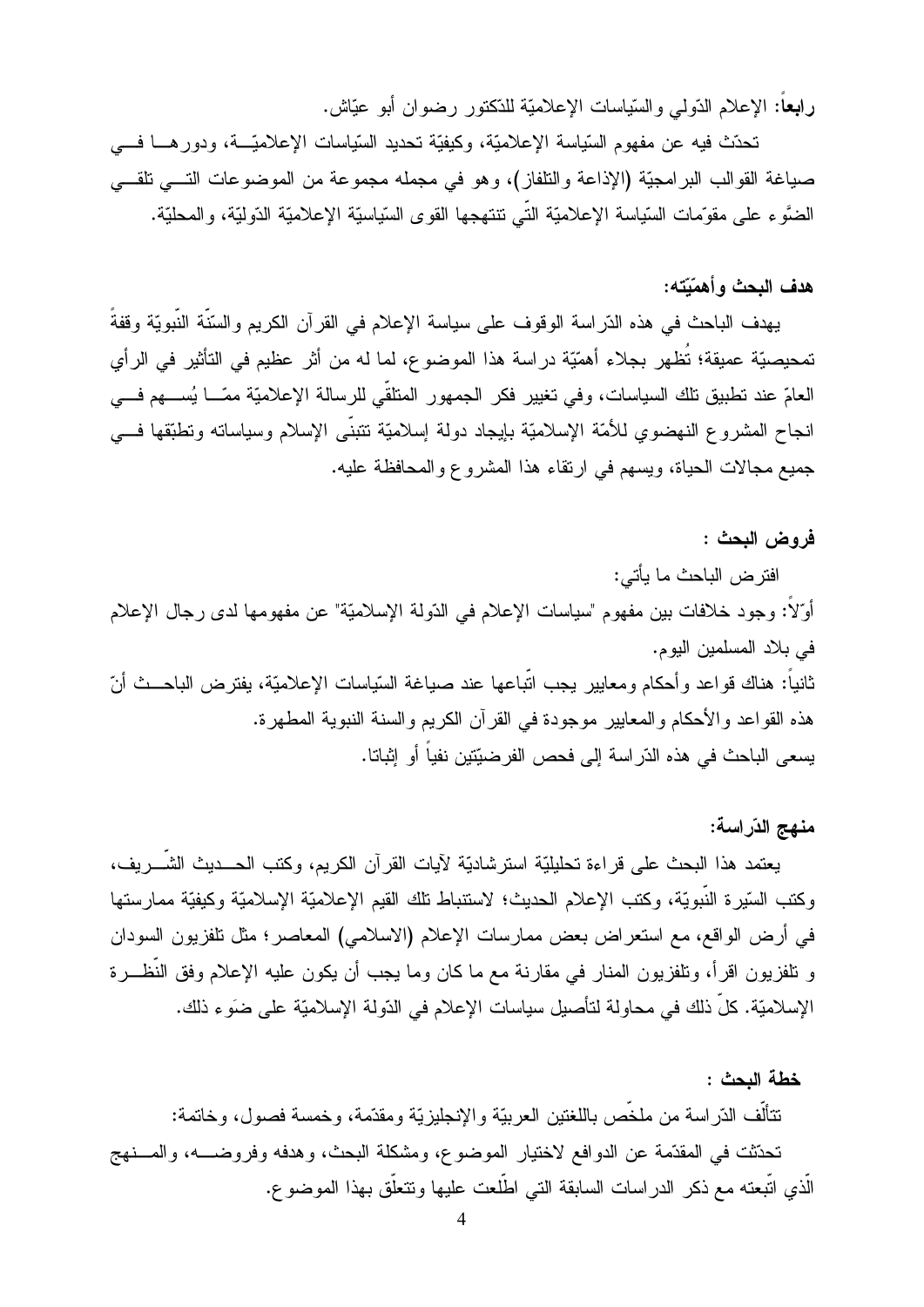تناول الفصل الأول منها نعريف بعض المصطلحات الإعلاميّة، والمقصود بسياسة الإعــــلام فــــي الدّولة الإسلاميّة.

ونتاول الفصل الثاني مرتكزات الإعلام الإسلاميّ.

ونتاول الفصل الثالث مقارنة الإعلام الإسلاميّ في مجتمع رسول الله –صلبي الله عليه وأله وسلَّم– في المدينة وما يجب أن يكون عليه الإعلام في الدّولة الإسلاميّة القادمة، مع ما هو قائم اليوم في العالم الإسلاميّ، مع اقتراح نموذج لقناة تلفزيونية إسلاميّة.

ونتاول الفصل الرابع السّياسات الإعلاميّة في الدّولة الإسلاميّة، بما نشمل من أهداف وخصائص روظائف.

ونتاول الفصل الخامس علاقة الإعلام بالدّولة، من حيث الحصول على تـــرخيص، ومـــن حيـــث الر قالة.

وفي الخاتمة يعرض الباحث أهمّ النتائج والتوصيات للارتقاء بالإعلام الإسلاميّ إلـــي المســـنوي المطلوب والذي يليق بالدّولة الأولى في العالم.

ويحرص الباحث على أن يقوم بالعرض بأسلوب النتتبّع المنطقيّ والاستنباطيّ بهـــدف التأصـــيل لسياسة الإعلام المطلوبة والمرجوّة للدّولة الإسلاميّة.

رأخير ا…، أسأل الله أن ينفع بهذه الرّسالة كلّ المسلمين، وأن يُعجّل باليوم الذي يكون ما تضمّنته مـــن نوصــــيات موضع التطبيق في ظل دولة الخلافة الثانية على منهاج النبوّة التي وعدنا بها رسول الله –صـــلّـي الله عليه وأله وسلم–.

وآخر دعوانا أن الحمد لله رب العالمين وصلَّـى الله علـى سبَّدنـا محمَّد وعلـى آلـه وصـحبـه أجمعين

الباحث: عصمت عوني الحموري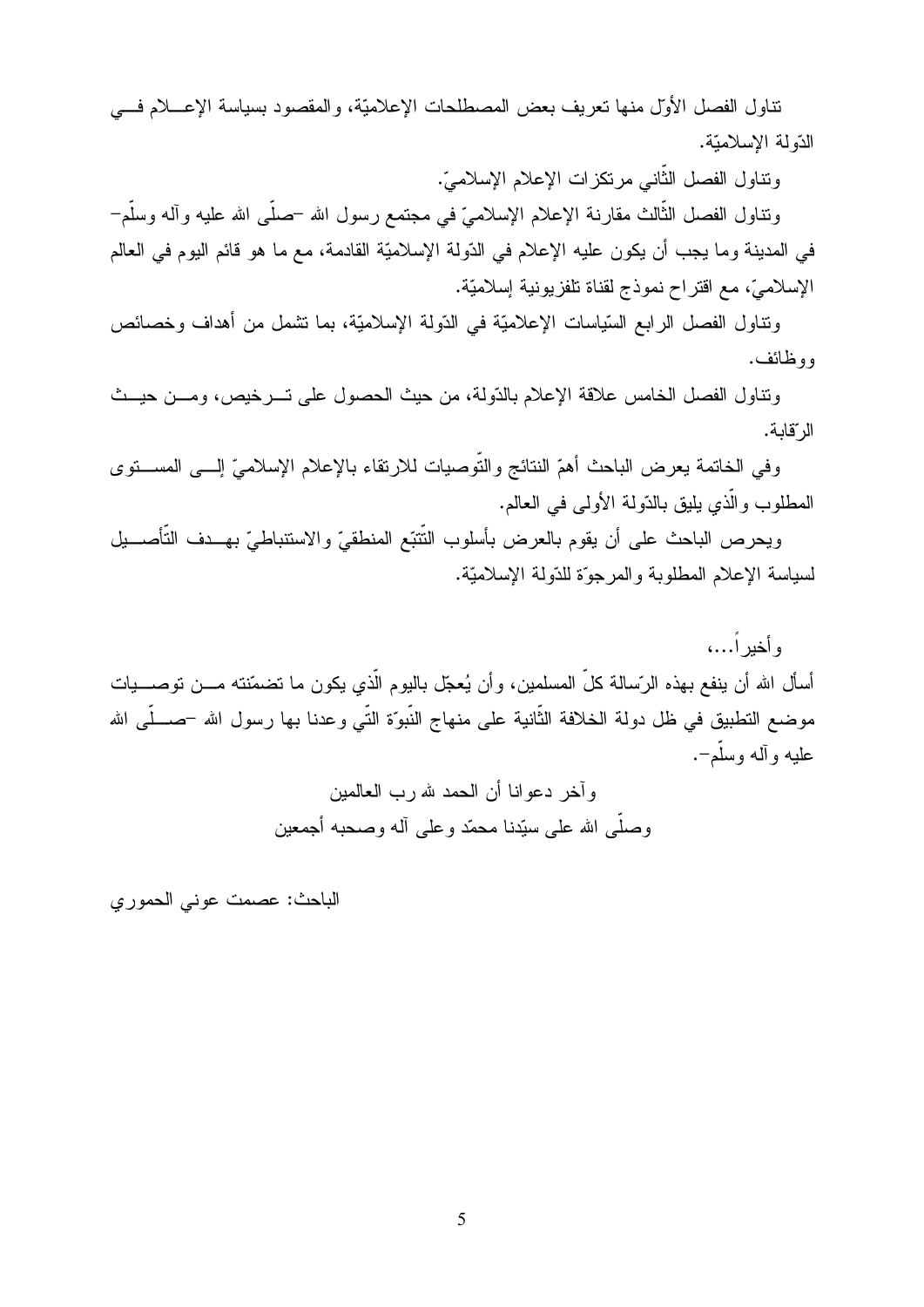# الفصل الأول

التُّعريف بالعنوان "سياسة الإعلام في الدّولة الإسلاميّة" والتعريفات الإجرائية للمصطلحات ذات الصلة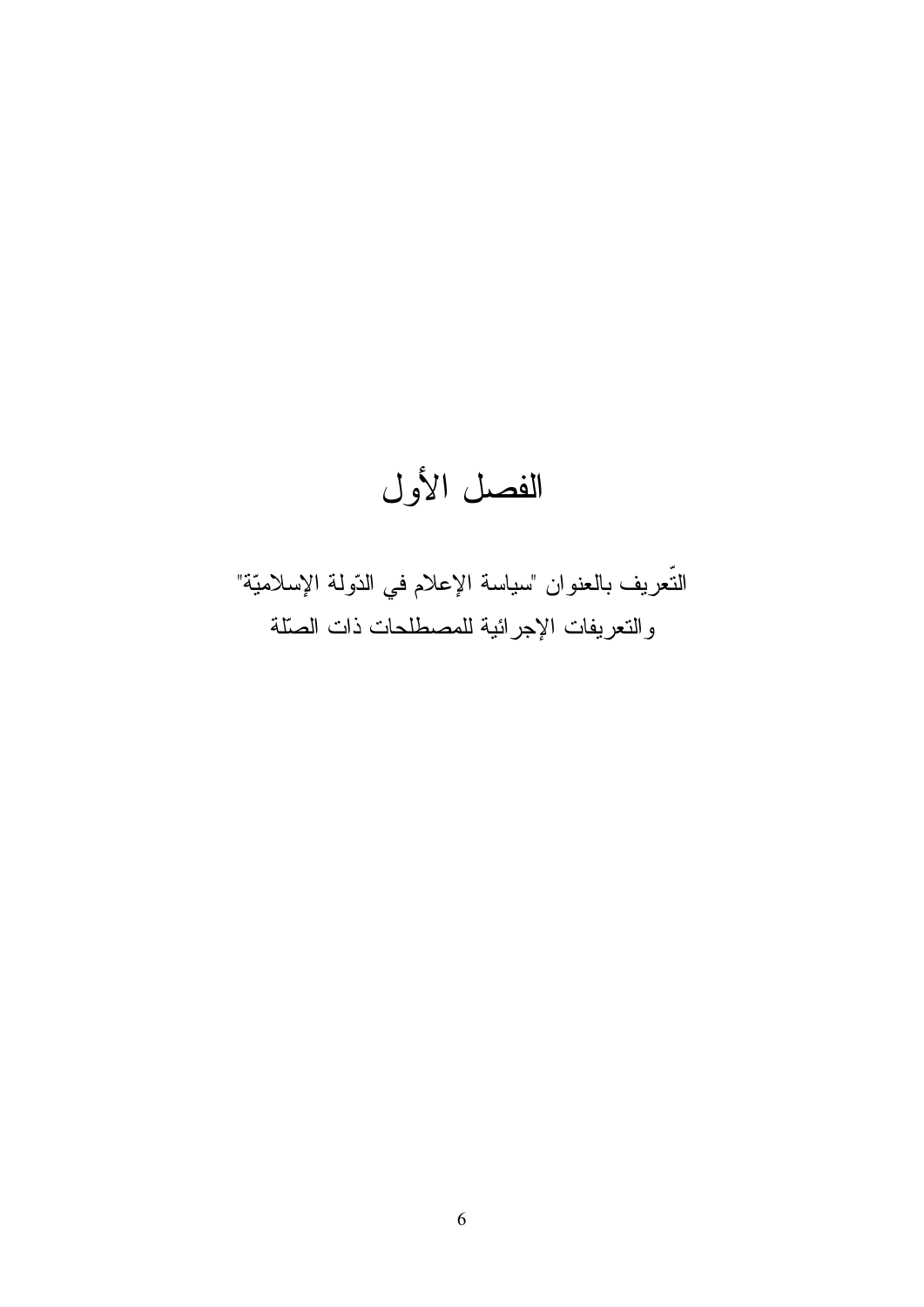الإعلام لغة:

بالعودة إلى معاجم اللُّغة العربيّة بحثا عن معنى كلمة (الإعلام) بهذا التّركيب اللّفظيّ المستعمل الشائع لمدلول خاصٍّ معاصر نجد عناء شديدا في الحصول على ذلك، وبخاصة في مادّة (عَ ل مَ) حتّى قال فيصل حسونة وهو يُعرّف الإعلام لغة: "أنّه مصطلح جديد دخل لغتنا العربيّة دون أن تعرفه معاجمها وقواميسها بما نعرف له من دلالة ومعنى في حياتنا اليوميّة وإلى الأمس القريب... وهو مستحدَث تماما قد اشتق لغة من العلم ومن ايصال المعلومات الصّحيحة للنّاس".<sup>1</sup>

ومع ذلك فإنَّنا إذا نقَّبنا في القواميس اللُّغويَّة من خلال استعراضنا للمادَّة (ع ل م) ومعانيها، نجد ما يشير إلى المعنى المعاصر لكلمة الإعلام لغة من أنَّها نقل المعلومات إلى الآخرين عن طريق الكلمة أو غيرها بشكل سريع.

وهذا المدلول هو الَّذي أشار إليه الرَّاغب الأصفهانيِّ في تفريقه بين الإعلام والعلم بقوله: (أعلمته وعلَّمته في الأصل واحد إلاَّ أنّ الإعلام اختصّ بما كان بإخبار سريع، والتَّعليم ممّا يكون بتكرير وتكثير حتّى يحصل منه أثر في نفس المتعلّم) $^2$ ، وعليه يمكن القول بأنّ: الإعلام لغةً: هو الإخبار السّريع.

الإعلام اصطلاحا:

تعدّدت تعاريف الإعلام واختلفت في المضمون والشّمول حتّى قال الدّكتور سعيد إسماعيل صيني ما نصّه: "عند استعراض المفاهيم النّي طرحتها الكتابات الإعلاميّة الإسلاميّة لكلمة إعلام يجد القارىء تتوّعا يصل إلى درجة النّتاقض أحيانا"<sup>3</sup>

عرّفه الدّكتور عبد اللّطيف حمز ة بقوله: "تزويد النّاس بالأخبار الصّحيحة و المعلومات السّليمة والحقائق الثَّابتة النَّـى تساعدهم على نكوين رأي صـائب فـى واقعة من الوقائـع أو مشكلة من المشكلات بحيث يعبّر هذا الرأي تعبيراً موضوعيّاً عن عقليّة الجماهير واتجاههم وميولهم"<sup>4</sup>.

وعرّفة الدّكتور السّيّد عليوة بقوله: "تلك العمليّة النّي يترنّب عليها نشر الأخبار والمعلومات الدُّقيقة التَّبي ترتكز على الصَّدق والصَّراحة ومخاطبة عقول الجماهير وعواطفهم السَّامية والارتقاء بمستوى الرّأيّ العامّ".<sup>5</sup>

<sup>1</sup> عبد الله قاسم الوشلي، الإعلام الإسلاميّ في مواجهة الإعلام المعاصر ، دار البشير/اليمن (ط2)،1994،ص(9).

<sup>2-</sup> أبو القاسم الحسين بن محمّد بن المفضل الراغب الأصفهاني، معجم مفردات القران الكريم، كتاب العين، باب علم، ص:195:

 $(http://7masaat.com/vb/showthread.php?p=2716, 25.3.2009)$ 

<sup>3</sup> د. سعيد إسماعيل صيني، الإعلام الاسلاميّ النّظري في الميزان، الرياض،1997م، ص (388).

<sup>4</sup> د.عبد اللطيف حمزة، الإعلام والدّعاية، دار الفكر العربي، القاهرة 1984م، ص (60).

<sup>5</sup> د. السيّد عليوة استر اتيجيّة الإعلام العربي، الهيئة المصرية العامة للكتاب1987، ص (162).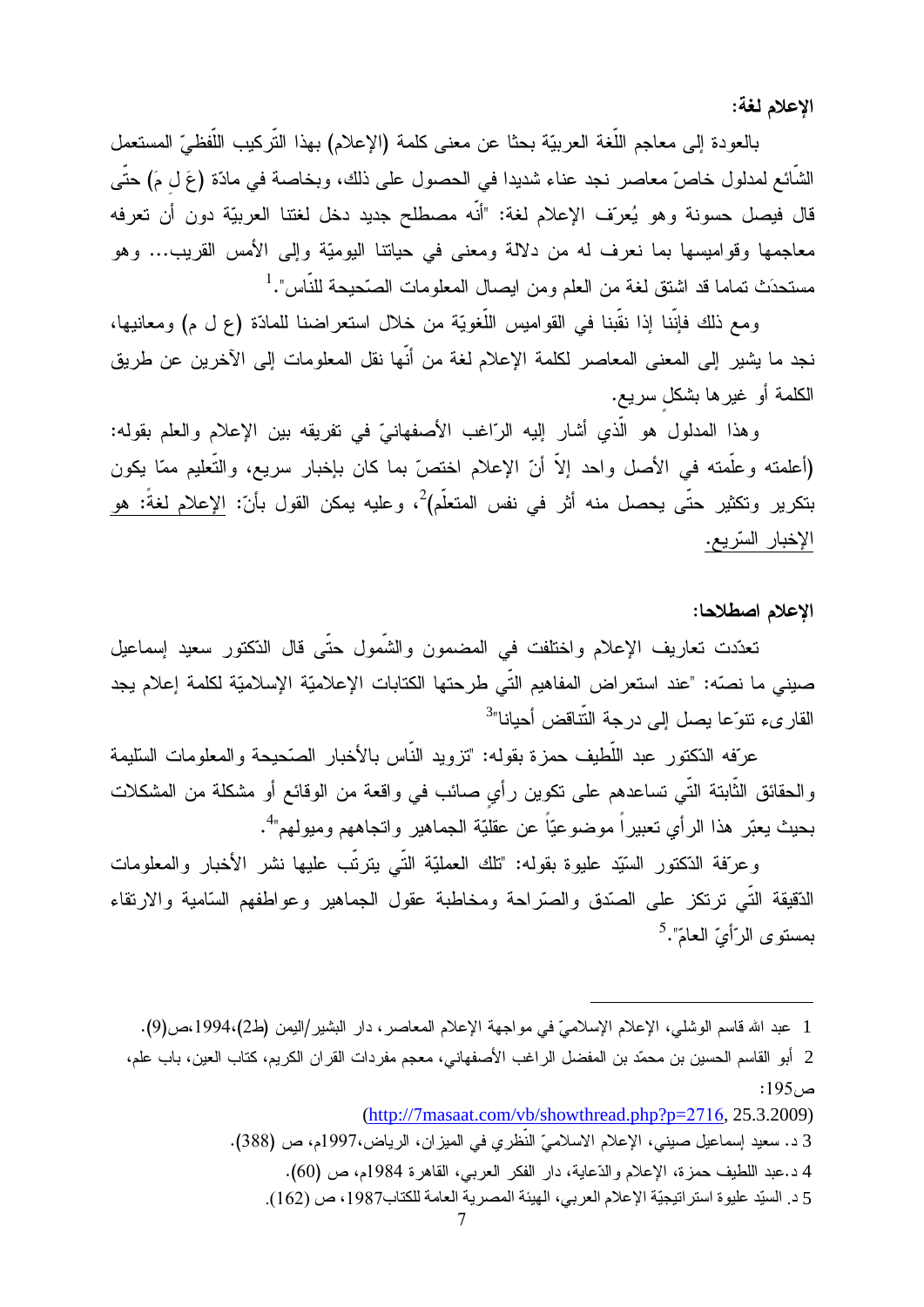وعرّفه الدّكتور محمّد منير حجاب بقوله: "ويستخدم الإعلام للدّلالة على عمليّتين في وقت واحد نكمَّل إحداهما الأخرى؛ فهو يشير من جهة إلى عمليَّة استقاء المعلومات واستخراجها والحصول عليها من خلال الحضور السريع والفوري في مكان الحدث أو الغوص في أعماق صاحب المعلومة طولا وعرضا لاستخلاص المعلومات" ، ومن جهة أخرى بشير إلى إعطاء هذه المعلومات وبثْها ۖ إلى الآخرين، أي: نقل المعلومات والآراء والاتِّجاهات من شخص إلى آخر من خلال الوسيلة المناسبة والَّتـى تعمل علـى إشبـاع ذلك من خلال الـحواس المختلفة.<sup>1</sup>

وعرفه العالم الألماني أونوجروت بقوله: الإعلام هو التعبير الموضـــوعي لعقليـــة الجمـــاهير ور وحها ومبولها وانجاهاتها.<sup>2</sup>

وعرفه محمد فتحي شعير :

"هو نقل المعلومات والأخبار من رجل الإعلام إلى غيره من الناس سواء كان فردا أو مجتمعا بطريقة معبنة عبر الوسيلة الاعلاميّة"<sup>3</sup>

و عرّفه محمد قطب: "ترجمة لفكر الأمّة و لفنّها"<sup>4</sup>.

وعرفه د. سمير بن جميل الراضي: "بأنَّه ايصال معلومة معينة إلى المتلقـــي لمهـــدف معـــين بأسلوب يخدم ذلك الهدف ويتوقع منه أن يؤثر في المتلقى ويغير من ردود فعله"<sup>5</sup> وير ي الباحث أنّ النعريف الأخير هو الأكثر انطباقاً على واقع الإعلام.

# تعريف الإعلام الإسلاميّ:

عرّفه الدّكتور محمّد منير حجاب بقوله: "هو النزام وسائل الإعلام في كلِّ ما نقدّمه من موادّ بالشريعة الإسلاميّة وما حدّدته من ضوابط في نقديم الأخبار ونفسيرها وفي النوجيه والإرشاد والنعليم والأمر بالمعروف والنَّهي عن المنكر".<sup>6</sup>

<sup>1</sup> د. محمّد منير حجاب، المعجم الإعلامـيّ ، دار الفجر للنشر والتوزيع، 2004،ص(61). <sup>2</sup>صوت الأخدود (2009): دراسة حول القنوات الغنائية في الوطن العربي. المملكة العربية السعودية (http://okhdood.com/?act=artc&id=3658, 25/3/2009) <sup>3</sup> محمد فتحى شعير ، وسائل الإعلام المطبوعة في دعوة الإخوان المسلمين ، دار المجتمع للنشر والتوزيع (1405 هـــ - 1985م) ط1، ص 30 <sup>4</sup> محمد قطب، الإعلام الإسلامي ، الإعتصام للطباعة والنشر ، الخليل ، فلسطين ، ط 2 (1409هــ −1989م) ،  $12<sub>0</sub>$ د. سمير بن جميل الراضبي، الإعلام الإسلامي : أسسه وطبيعته ، منشورات المنظمة الإسلامية للتربية والعلوم والثقافة إيسيسكو – (1417هــ /1996م) ، ص 22. محمّد منير حجاب، المعجم الإعلاميّ ، ص $(62)$ .  $\,$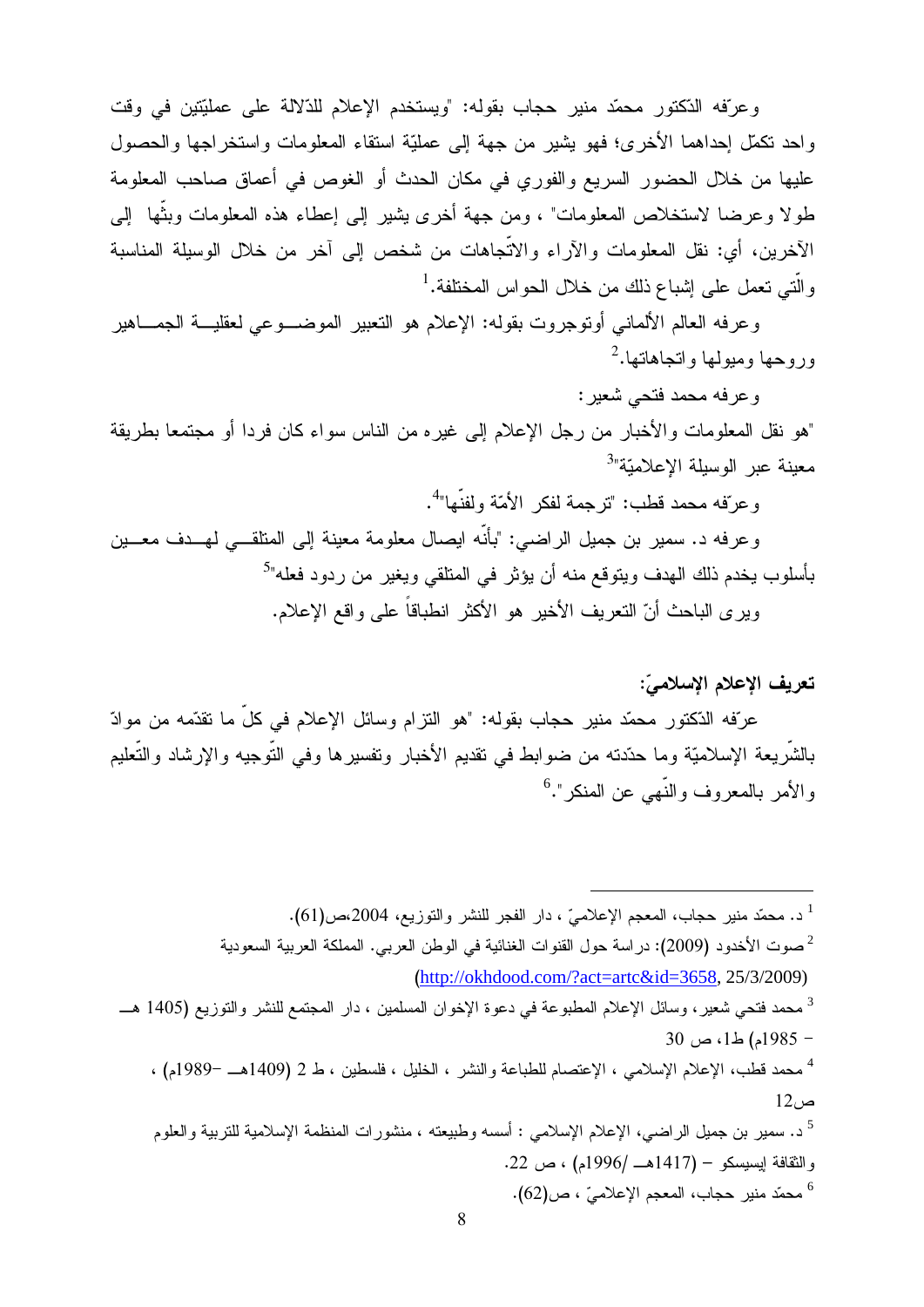وعرّفه على حسن مصطفى بقوله: "كلّ ما اختصّ بتزويد النّاس بالمعلومات الصّحيحة والأخبار الصّادقة مشتملاً جميع أنشطة الإعلام في المجتمع الإسلامي، مؤدّيا جميع وظائفه من نتقيف، ونرويح، وإرشاد، وإخبار، ونعليم...، ملنزما في ذلك بمبادىء الإسلام في جميع عمليَّاته، ومراحله ، وأهدافه، ووسائله"<sup>1</sup>

وعرّفه الشَّبخ محمَّد الغزَّالبي: بانَّه الإعلام الَّذي يُعرِّف بالله الواحد ودينه الحقِّ، ويرسم صورة صادقة لر سالة محمّد –صلّبي الله عليه و آله وسلّم– لا ز يادة فيها و لا نقص"

وعرّفه محمود كرم سليمان بقوله: "الإعلام الإسلاميّ هو العمليّة التّي نتثمل جميع أنشطة الإعلام في المجتمع الإسلامي وتؤدِّي جميع وظائفه المثلي؛ الإخباريَّة والإرشاديَّة والتَّرويحيَّة على المستوى الوطنيّ والدّوليّ والعلميّ، ونلتزم بالإسلام في كلُّ أهدافها ووسائلها وكلُّ ما يصدر عنها من رسائل وموادّ إعلاميّة وثقافيّة وترويحيّة وتعتمد على الإعلاميّين الملتزمين بالإسلام قولاً وعملاً، وتستخدم جميع وسائل الإعلام المتخصّصة والعامّة وأجهزتها".<sup>3</sup>

ويرى الباحث أنّ النعريف المناسب للإعلام الإسلاميّ هو:

"تزويد الجمهور المستقبل بالحقائق الثابتة، والأخبار الصادقة المستندة إلى أدلّتها الشرعية، والمعلومات الصحيحة، باستخدام أفضل الوسائل والأساليب، بالإضافة إلى تزويده بالأبحاث والدراسات والبرامج الوثائقية في ميادين الحياة المختلفة".

و من شأن هذا التعريف أن يُساعد المخاطَب على تكوين عقليّته، وتوجيه ميوله لبناء نفسيّته، والإرتقاء بشخصيّته إيمانيّاً وثقافياً واجتماعيّاً واقتصاديّاً وسياسيّاً لاتخاذ الموقف المناسب المنضبط بمفاهيم الإسلام وأحكامه وآرائه حيالُ القضايا المختلفة، ومساعدته على إثراء معلوماته ونوسيع مداركه ممّا يدفعه إلى العمل والإبداع فيما هو في صالح أمّته، والبشرية جمعاء.

كما يرى الباحث في تعريفه هذا أنه أكثر شمولاً وخصوصيةً من التعريفات المذكورة، فالإعلام يخاطب كل شرائح المجتمع؛ فعليه أوِّلاً أن يبنى العقيدة في النفوس، لذلك بدأ بالحقائق التي يجب أن

<sup>&</sup>lt;sup>1</sup> على حسن مصطفى،الاذاعة المدرسية والإعلام الدّيني، دار قباء، القاهرة 2003، ص(72).

<sup>&</sup>lt;sup>2</sup> محمّد الغزّالي، النّظريّة الإسلاميّة في الإعلام وا لعلاقات الإنسانيّة، دار الاعتصام، الخليل-فلسطين، (ط2)،1989،  $(8).$ ص

<sup>&</sup>lt;sup>3</sup> محمود كر م سليمان، التّخطيط الإعلاميّ في ضو ء الإسلام، دار الوفاء، مصر ، ط1، 1988، ص62.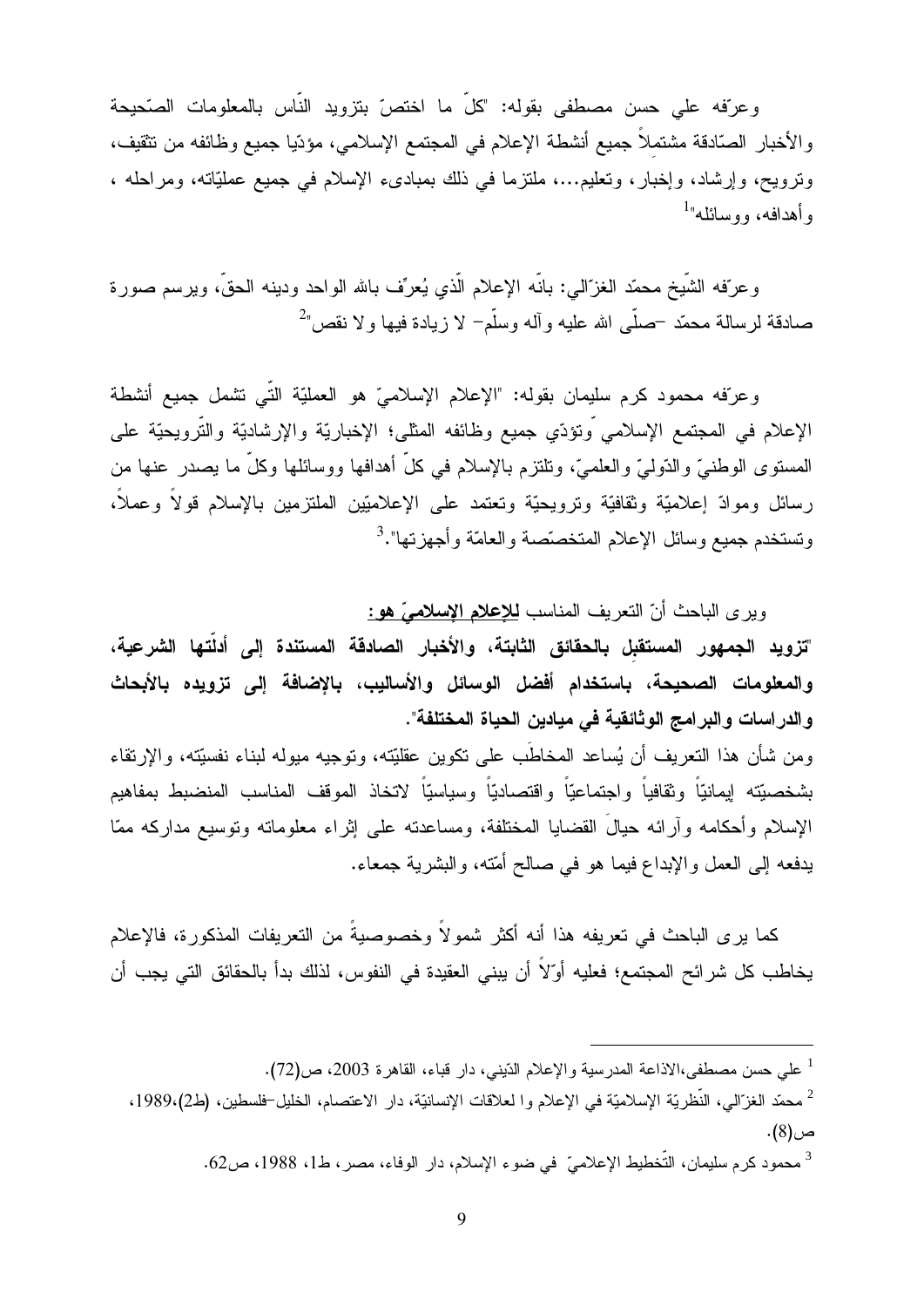نستند إلى الأدلة القطعيَّة كالعقل، والقرآن، والحديث الثابت عن رسول الله صلَّى الله عليه وأله وسلَّم بالتواتر .

وهذا لم يتعرض له أحد في النعريفات المذكورة سوى الشيخ الغزالي، إلَّا أنَّ تعريفه يحتاج إلى إضافات وهي المتمثَّلة في قول الباحث: "باستخدام أفضل الوسائل والأساليب" وقوله: "وتزويده بالأبحاث والدر اسات والبر امج الوثائقية في ميادين الحياة المختلفة". لأن الإعلام لا يقتصر على وصف الإسلام بل يبني المخاطَب ويضبطه ويوجِّهه ليحسن التعامل مع كل القضايا القديم منها و المُستَجَدّ على ضوَ ء الكتاب و السّنّة باستخدام أفضل الأساليب و الوسائل.

# التعريفات الاجرائية للمصطلحات ذات الصلة السّباسة لغة و اصطلاحا تع بف السّباسة لغة:

جاء في لسان العرب ما نصّه: السَّوِسُ: الرَّبِياسةُ يُقال: ساسوهم سَوِسا، و إذا ر أُسوء، قَيل: سوَّسوء. وساس الأمر سياسة: قام به، ويُقال: سُوِّس فلان أمرَ بني فلان، أيّ: كلُّف سياستُهم. وا**لسّياسة:** القيام على الشيء بما يُصلحه.<sup>1</sup> السّباسة اصطلاحا:

جاء في المعجم الإعلاميِّ ما نصَّه: السّياسة: مجموعة مفاهيم وشروح لأُسس العمل نضعها الإدارة لتهيىء دليلاً مرشدا للرؤساء وهم يفكرون لصنع القرارات، وكذا للمرؤوسين–كمنفَّذين–في مختلف المستويات والوحدات التَّنظيميَّة وعادة ما نوضِّح السّياسة الهدف أو الأهداف في المجالات التّنظيميّة فتقدّم ارشادات لاختيار المناهج والسّبل المناسبة لبلوغ هذه الأهداف.

## السّباسة الاعلاميّة:

هي مجموعة المباديء التّي توضع على أساسها خطط نتفيذيّة قصيرة المدى وخطط أخرى بعيدة المدى، وهذا الجهد المبذول العلميّ والمنهجيّ والمنظَّم والمدروس لإحداث النَّوعية الاجتماعيّة والثقافيَّة والسَّياسيَّة لأفراد المجتمع من خلال وسائل الإعلام بهدف نقل النَّراث والمهارات الأساسيَّة من

<sup>1</sup> ابن منظور ، جمال الدين محمد بن مكرم، لسان العرب، دار صادر ، لبنان (ط1)، 1995م (108/6).

<sup>2</sup> د.محمد منير حجاب، المعجم الإعلاميّ ، دار الفجر للنشر والتوزيع، 2004م ، ص(292–293).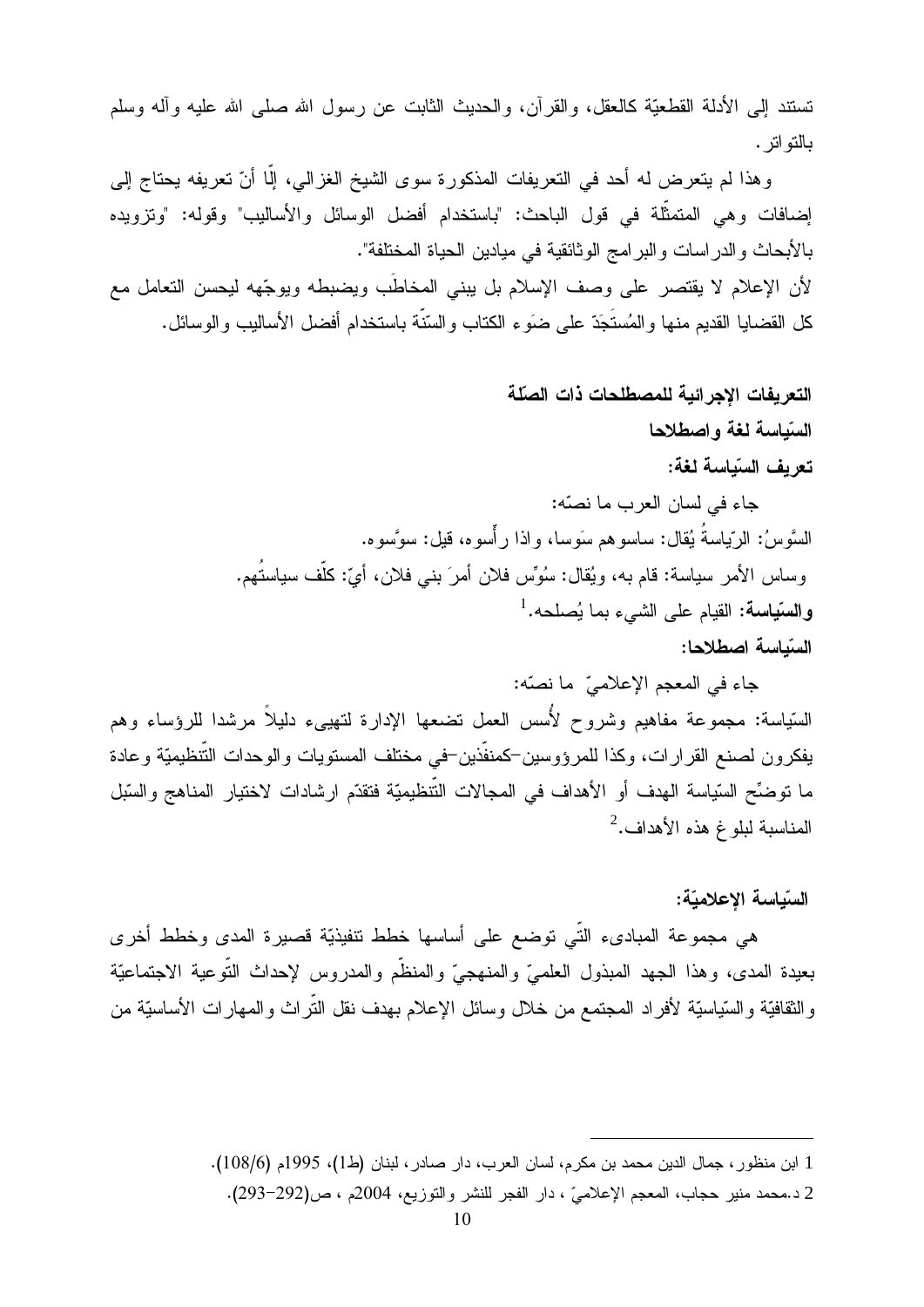جيل إلى جيل ونتشئة الأفراد ونزويدهم بعناصر معرفيّة جديدة لمواجهة القيم الهذامة التّي يتعرّض لمها المجتمع وتمارس من خلال متخصّصين في هذا المجال.<sup>1</sup>

وعرّفها الدّكتور رضوان أبوعيّاش بقوله: "يمكن تعريف السّياسة الإعلاميّة بأنها مجموعة الأفكار والمفاهيم والرؤى النُّظريَّة النَّبي تهدف إلى تحقيق هدف ما أو مجموعة من الأهداف باستعمال أدوات الإعلام المختلفة بهدف التَّأثير على متلقَّى الرّسائل الإعلاميّة التَّى تتشر ها وسائل الإعلام.<sup>2</sup>

وبر ي الباحث تعريف سياسة الاعلام:

بأنَّها مجموعة القواعد والأسس والضوابط النَّبي نتثنكَّل أساساً لبث أو إرسال الرَّسالة الإعلاميّة بما نتضمّنه من مبادىء أو أفكار أو أحكام أو آراء أو أخبار.

### مفهوم الدّولة الإسلاميّة:

### الدّه لمة لغة:

حصولِ الشَّيءِ في يد هذا تارة وفي يد هذا أخرى، وقيل الدَّولة والدُّولة في المال والحرب سواء، والدَّولة والدُّولة لغتان، ومنه الإدالة: الغَلبة، ودالنا الله من عدونا أيّ: نصر نا علي عدونا.<sup>3</sup>

### الدّه لـه اصطلاحا:

هي مجموعة الإيالات –سلطات الدّولة– وتجتمع لتحقيق السّيادة على أقاليم معيّنة لـها حدودها ومستوطنوها، فيكون الحاكم أو الخليفة أو أمير المؤمنين هو أحد هذه السّلطات.<sup>4</sup>

و عرّ فها الذّكتور محمّد عبد القادر أبو فار س بقوله: "**الدّولة:** مجموعة كبيرة من النّاس تعيش على وجه الدوام على قطعة من الأرض ويقوم على تنظيم هذه الجماعة وإدارة شؤونها في الداخل والخارج في السلّم والحرب هيئة حاكمة".<sup>5</sup>

و عر فها الدّكتور نعمان أحمد الخطيب بقوله: "**الدّولـة:** هـي مجموعـة من الأفراد يقيمون بصـفـة دائمـة فـي إقليم معين وتسيطر عليهم هيئـة حاكمـة ذات  $^1.$ "سدادة

1 د.محمد منير حجاب، المعجم الإعلاميّ ، دار الفجر ،2004م،ص(293) 2 د.رضوان أبو عياش، الإعلام الدولمي والسّياسات الإعلاميّة، المنار الحديثة-فلسطين،(ط1)، 2005،ص(17) 3 ابن منظور ، لسان العرب (252/11) 4 د.سامر ً محمّد الصلاحات، معجم المصطلحات السّياسيّة ۖ في تر اث الفقهاء، مكتبة الشروق الدّولية، القاهر ة،(ط1)2006م، ص(112). 5 د.محمد عبد القادر ابو فارس، النظام السّياسيّ في الإسلام، دار الفرقان، عمان (ط2)1986، ص(131)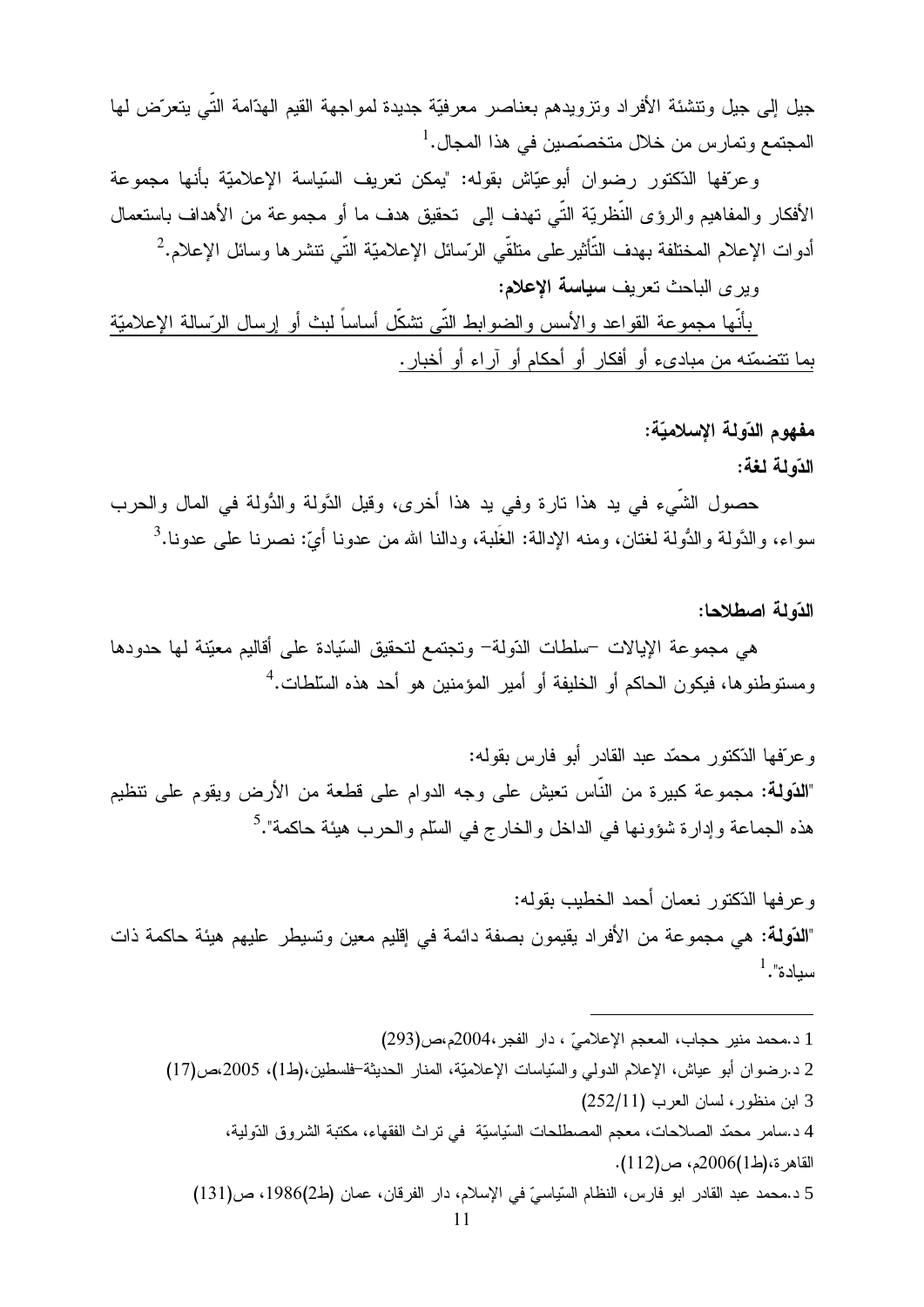ويعرّفها نقيّ الدّين النبهانيّ بقوله: الدّولة: كيان نتفيذي لمجموعة المفاهيم والمقاييس والقناعات التّي تقبّلتها الأمّة.<sup>2</sup>

وهذا التُّعريف يجده الباحث منطبقاً على واقع الدّول القائمة في العالم من حيث كونها كيانات نتفَّذ ما اتفقت عليه أمّة من الأمم أو شعب من الشعوب والّتي تُضمّنه –عادة– بما يسمّى بالقانون الأساس والدّستور .

وعليه فيرى الباحث أنّ الوصف الدّقيق للدّولة الإسلاميّة هو : <mark>الدّولـة الإسلاميّـة</mark>: كيان نتفيذيّ قائم على أساس العقيدة الإسلاميّـة يعمل على نطبيق الشريعة الإسلاميّـة –بما نشمله من مفاهيم ومقاييس وقناعات– على الأمّة الإسلاميّة، وحمل نلك الشّريعة بعقيدتها إلى العالم أجمع.

### الاتصال:

عرّفه الدّكتور محمّد منير حجاب بقوله: عمليّة نقل وتبادل المعلومات وجعل معانيها معروفة بين النّاس  $^3$ . لتحقيق غر ض ما أو أثر ما بينما يعرفه الدّكتور صالح هندي بقوله: العمليّة النّي يمارسها الإنسان مع الآخرين لنتثبير إلى نفاعله معهم بواسطة العلامات والرّموز وقد نكون هذه الرَّموز حركات أو صورا أو لغة أو أيّ شيء آخر.<sup>4</sup>

العوامل الاتِّصالية المؤثِّرة في فعاليّة تأثير وسائل الإعلام: أ– المُرسل: المنصل (بما ينوفر لديه من مصداقيّة وجاذبيّة وقدرةعلى النّأثير). ب–الرّسالة: سماعيّة أو انقرائيّة (قابلة للاستماع أو القراءة) مشتملة على اهتمامات السّامع، واقعيّــة، تستمبل قلبه أو عقله أو غربز ته. ت–المنلقّى–الجمهور–: معرفة الجمهور مطلب اساسيّ لنجاح عمليّـــة الاتّصــــال؛ عصـــره، جنســــه، خصائصه ومشاكله. ث–الوسيلة: الوسائل المسموعة والمرئيّة عموما نكون أكثر فاعليّة من غير ها.<sup>5</sup>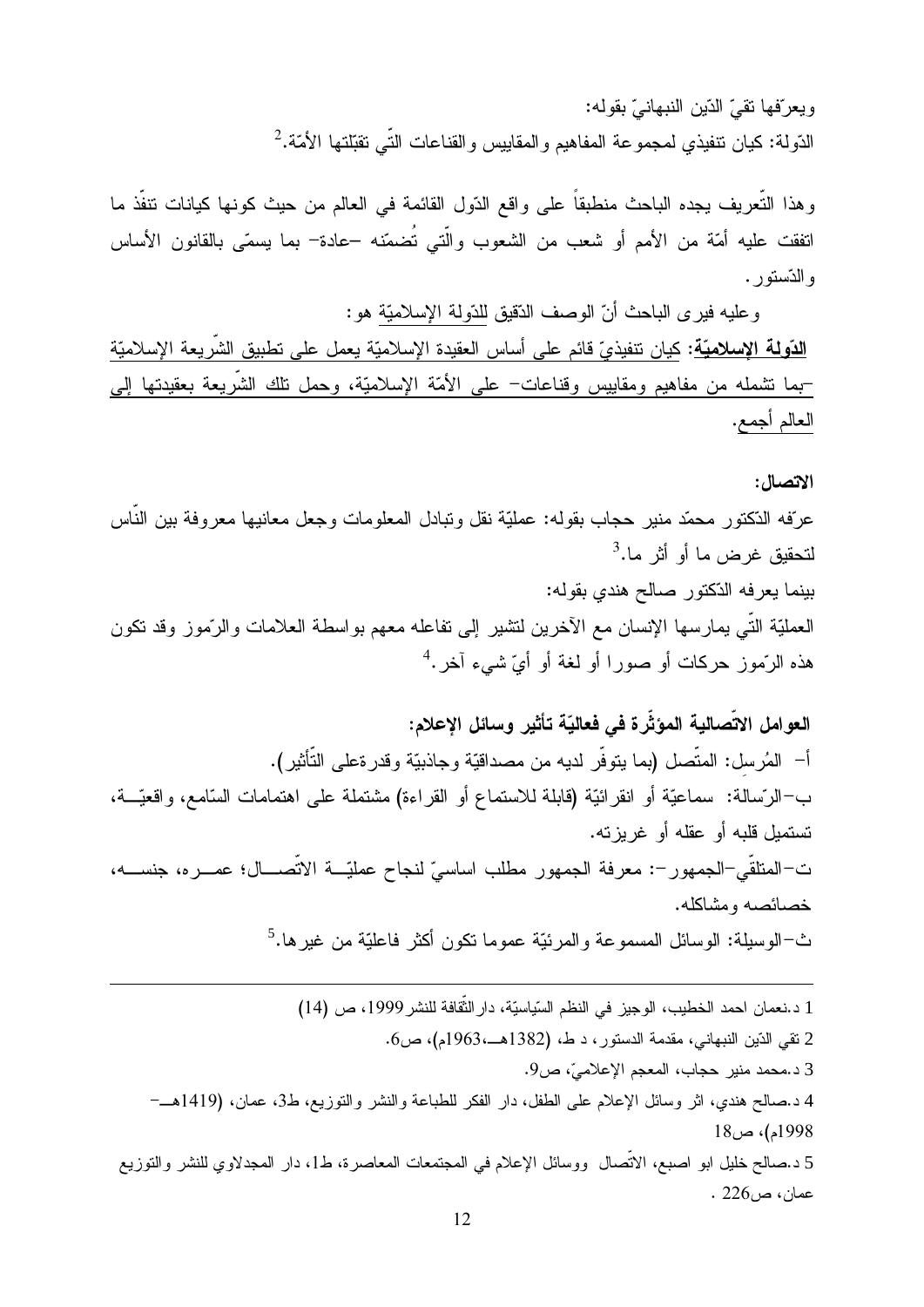ويُضلف إلى هذه العوامل: ج– التُّغذية الرّاجعه، أو ردّ الفعل: عمليّة مهمّة جداً لتحسين أداء الرّسالة الإعلاميّة. ح– التَّشويش: لما له من تأثير كبير على نقاء ووضوح الرَّسالة الإعلاميَّة، وبالنَّالـي تأثيرها المنشود. وقد تم نتـاول هذه الـعوامل فـي رسائل أخرى بالتَّفصيل لذلك لم يفصِّلها البـاحث فـي هذه الرَّسالـة.

السّياسة الاتّصاليّة:

هي مجموعة المبادىء والقواعد والأسس أو الخطوط العريضة والتّوجيهات والأساليب التّي توضَع لتوجيه نظام الاتّصال وهي عادة بعيدة المدى ونتبع من الأيدلوجيا السّياسيّة والظروف الاجتماعيّة والاقتصاديّة للمجتمع والقيم الشّائعة فيه.<sup>1</sup>

الاعلان: الإعلان لغة: قال ابن منظور : الإعلان في الأصل: إظهار الشيء.<sup>2</sup> **الإعلان اصطلاحا:** النّشاط الّذي يقدم الرّسائل الإعلانيّة المرئيّة أو المسموعة إلى الجمهور لإغرائه على شراء سلعة أو خدمة مقابل أجر مدفو ع.<sup>3</sup> وفي تعريف آخر، يُعبّر عن الإعلان بأنّه: الجهود غير الشَّخصيّة التّي يدفع عنها مقابل لعرض الأفكار أو السّلع أو الخدمات ويفصح فيها عن  $^4$ . شخصيّة المعلن وفي تعريف ثالث هو: وسيلة من وسائل الدّعاية التجاريّة لتسويق السّلع والمنتجات عن طريق توجيه الجمهور ولفت نظره.<sup>5</sup>

الدّعامة: **الدّعاية لغة:** قال ابن منظور : وفي كنابه –صلَّى الله عليه وأله وسلَّم– إلى هرقل، قال: أدعوك بدعاية الإسلام، أيّ: بدعوته.<sup>6</sup>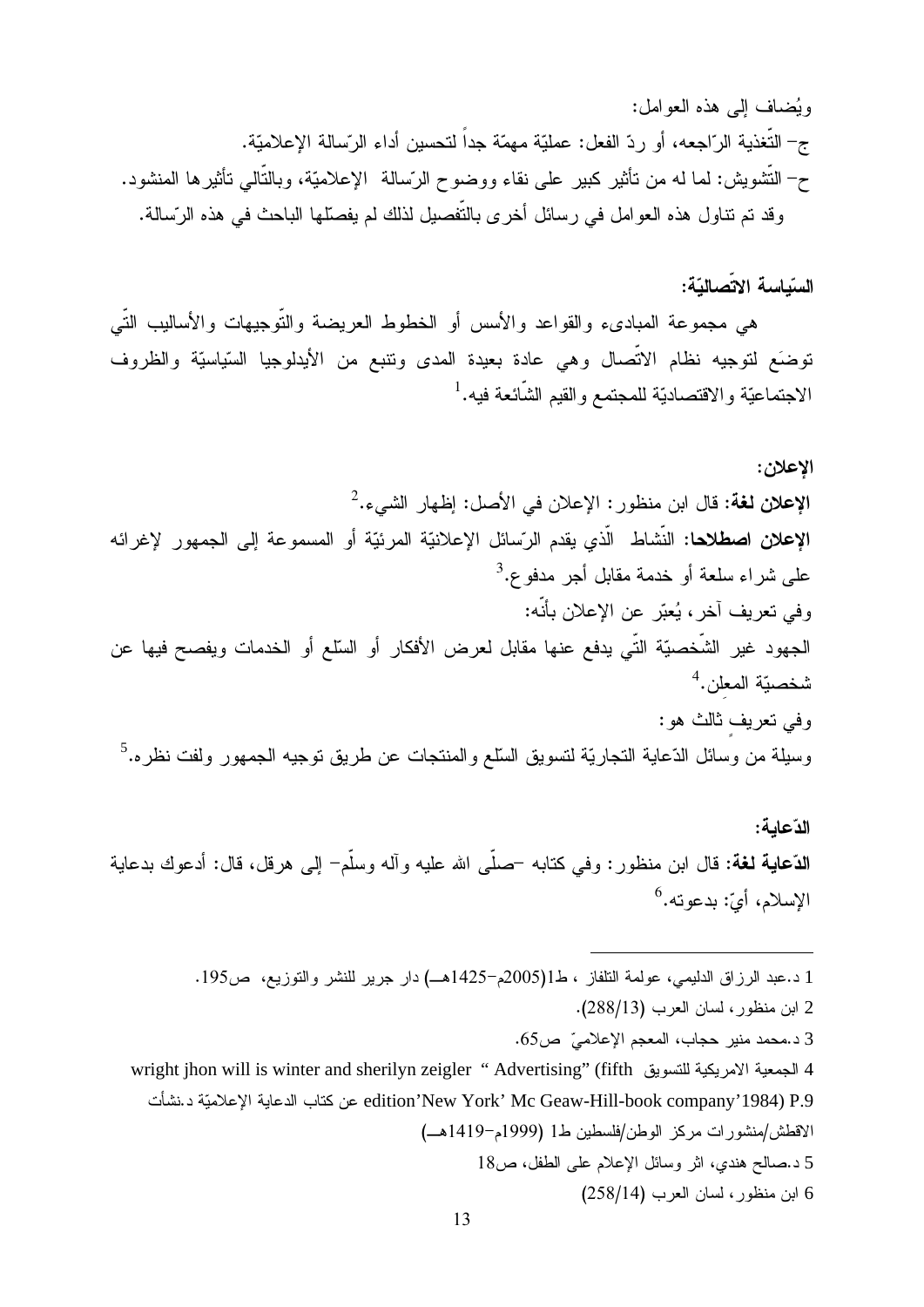**الدّعاية اصطلاحا**: هي محاولة التّأثيرفي الجماهير عن طريق عواطفهم ومشاعرهم في سبيل الوصول إلى الغاية المطلوبة من غير نقديم أرقام محدّدة أو احصـاءات دقيقة.<sup>1</sup>

وعرّفتها الدّكتورة جيهان رشتي: بأنّها محاولة متعمّدة من فرد أو جماعة باستخدام وسائل الإعلام لتكوين الاتّجاهات أو السّيطرة على الاتّجاهات أو تعديلها عند الجماعات وذلك لتحقيق هدف معيّن،  $^2$ وفي كلِّ حالة من الحالات يجب أن يتّفق ردّ الفعل مع هدف رجل الدّعاية.

**وتُعرّف كذلك بأنّها:** هي رسالة إعلاميّة تأخذ إحدى أشكال الفنون الصّحفية كالخبر أو التّعليق أو مقال الرَّأيِّ أو الصّورة أو الكريكاتور … الخ، وهي تحمل في داخلها فكرة لا تمتُّ إلى الحقيقة بصلة –وقد يكون فيها جانب من الصّدق ولكنّه محرّف ويحمل من المعاني والنّفسيرات ما ليس فيه– تهدف هذه الرّسالة إلى تغيير قناعة الأفراد أوالجماعة الموجّهة إليهم ليتصرّفوا أو يفكّروا أو يعتقدوا في قضيّة معيّنة بشكل يخدم مصـالح الدّاعية<sup>3</sup>.

ير ي الباحث بأنّ الدّعابة الإعلاميّة:

رسالة إعلاميّة تهدف إلى تغيير قناعة الأفراد أو تعزيزها أو تعديل سلوكهم بالتّأثيرعلى أفكارهم ومشاعر هم نحو ما يخدم نوجّهات الّذي يقوم بالدّعاية.

ويتحفَّظ الباحث عن القول: "وهي تحمل في داخلها فكرة لا تمتَّ إلى الحقيقة بصلة"، فلو انطبق ذلك على أيّ دعاية، فإنّه لا ينطبق عليها عند المسلمين، أو في الدّولة الإسلاميّة التّي من أبرز سماتها الصّدق.

الرّأى العامّ: الرّأي العامّ لغة: قال ابن منظور : رأي: الرؤية بالعين نتعدّى إلى مفعول واحد وبمعنى العلم نتعدّى إلى مفعولين، وقال ابن سيده: الرُّؤيةُ: النُّظر بالعين و القلب.<sup>4</sup> الرّأي اصطلاحًا: ما يراه الإنسان في الأمر، وجمعُه آراء والمهم أن يكون وليد نفكر وندبّر ولذلك صحّ أن يوصف بأنّه شرة النّظر العقليّ.<sup>5</sup> وفي ذلك يقول ابن القيِّم: (ورأى كذا لما يعلم بالقلب ولا يرى بالعين رأيا ولكنَّهم خصوَّه بما يراه القلب بعد فكر ونأمّل وطلب لمعرفة وجه الصّواب مما نتعارض فيه الأمارات، فلا يقال لمن رأى بقلبه

2 د.جيهان رشتي، الدعاية واستخدام الراديو في الحرب النفسية، دار الفكر العربي، القاهرة، 1985، ص(67) نقلا عن الاتِّصال ووسائل الإعلام في المجتمعات المعاصرة، د.صالح ابو اصبع، ص(326). 3 د.نشأت الاقطش، الدعاية الإعلاميّة، منشور ات الوطن، فلسطين، (ط1)،1999م ص(24) 4 ابن منظور ، لسان العرب (291/14) 5 سيد محمّد ساداتي الشنقيطي، الرّأيّ العام في ضوء الإسلام، الرياض دار عالم الكتب ( ص\_17)

<sup>1</sup> د.صالح هندي، اثر وسائل الإعلام على الطفل، ص18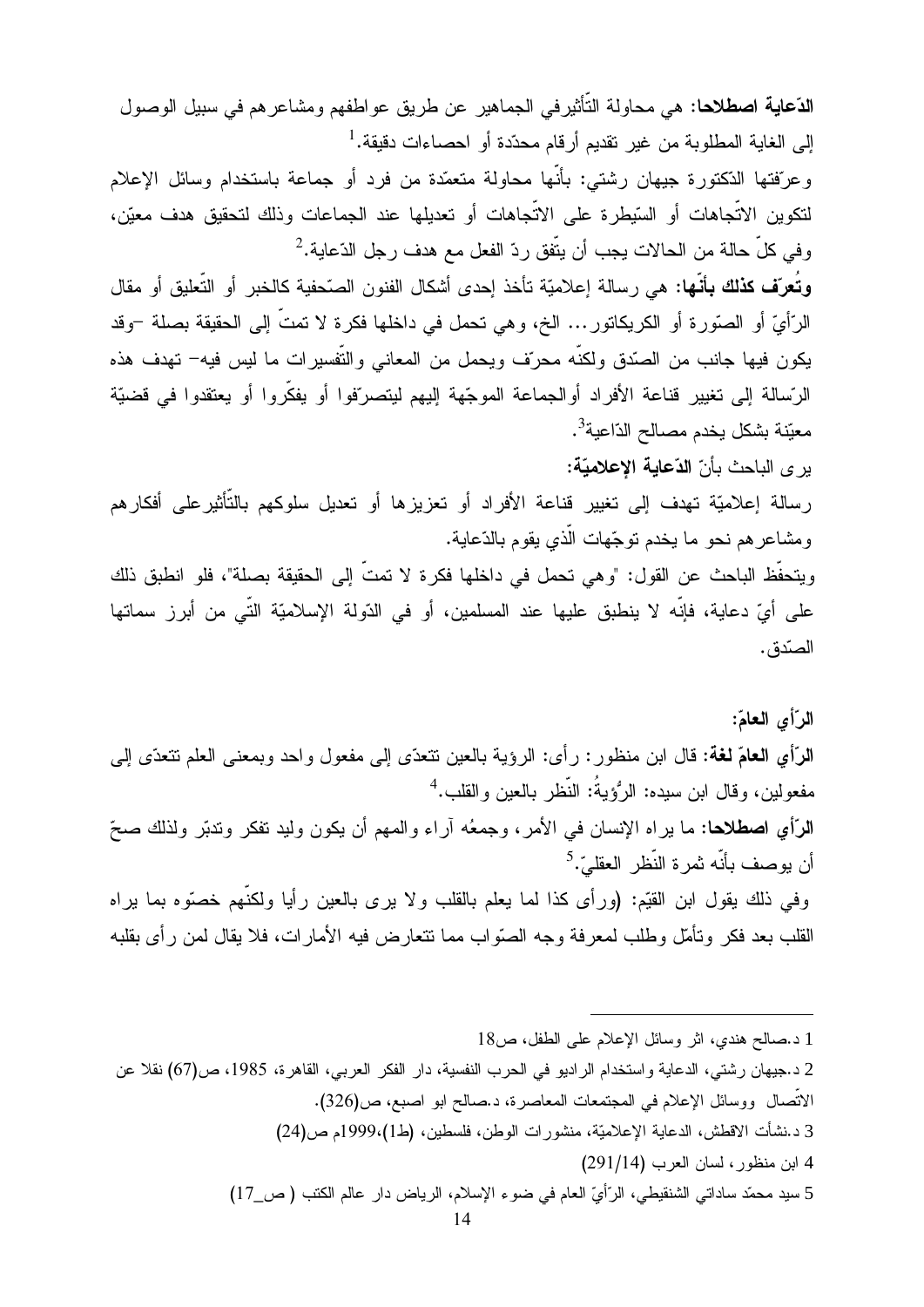أمراً غائبا عنه مما يحس به أنّه رأى، ولا يقال أيضا للأمر المعقول الّذي لا تختلف فيه العقول ولا نتعارض فيه الأمارات أنَّه رأي وإن احتاج إلى فكر وتأمَّل كدقائق الحساب ونحوها). <sup>1</sup>

الرّأىّ العامّ اصطلاحا: هناك عدة تعريفات للرّأي العامّ تضمنتها المراجع التّي كتبت عن هذا الموضوع ومنها ما يلي: عرفه دافيسون Davison:

الرَّأيّ العامّ: مجموعة من أراء الأفراد حول قضيّة ذات اهتمامات –مصـالح عامة– وغالبا ما تمارس هذه الأراء نأثيرها على سلوك الفرد والجماعة وسياسة الحكومة. <sup>2</sup>

و عرّفه رفيق السكّر *ي* بقوله:

الرَّأيّ العامّ في مجتمع وزمن معيشيّ ما، ما هو الا وجهة نظر الاكثريّة العامّة من الشّعب أو القلّة الو اعدة منه تحاه قضيّة أساسيّة. <sup>3</sup>

ويرى الباحث أنّ الرّأيّ العامّ: هو مجموع آراء النّاس ووجهة نظرهم في الحياة النّاتج عن الوعى على وجهة النُّظر، والقائم على المحاسَبة والضُّغط الَّذي نمارسه الأمَّة على حكَّامها لتطبيق وجهة النّظر تلك في قضايا المجتمع المختلفة.

الاقناع:

القيام بعرض الأمر أو الفكرة على المستقبل كي يرضيي بما يُعرض عليه ويطمئنّ إليه قلبُه بعد أن يقبله عقله مما يجعله يتَّخذ موقفاً محدّداً حيال الأمر الَّذي يعرض عليه. وأصل الإقناع من اللغة، وهي قُنعَ: بمعنى رَضيي، قانع: أي راضي، وأقنعه: أيّ: أرضاه، والقناعة: بمعنى الرّضي.<sup>4</sup> الارسال الرّقميّ :

يعتبر من الَّتطورات التكنولوجيّة في الاتِّصالات الفضائيّة حيث أتاحت التكنولوجيا الحديثة إمكانية إعادة تقديم الإشارات المتمثلة في صورة إشارات فيقوم هذا الأسلوب بإرسال النّبضات الكهربائيّة والصّور والرّسوم رقميّا مُكَوّنا من أرقام الواحد والصّقر، ويتيح استخدام نظام الارسال الرّقميّ العديد من المزايا مثل مقاومة التّشويش والّتداخل بين الموجات والحفاظ على قوة الإشارة وطول مسافة الاتّصال وان النقنية الرقمية نفتح مجالات واسعة امام زيادة عدد القنوات الإذاعيّة والنافازيّة وظهور الخدمات المتعدّدة التّى نتدمج فيها الأنظمة الإعلاميّة والحاسوبيّة والاتّصاليّة.

<sup>1</sup> ابن قيِّم الجوزية، إعلام الموقعين عن رب العالمين، دار الحديث، القاهرة، (55/1).

W.Phillips Davison " pubtic opinion" in internation Encyclopdia lhesosciol sciences vol.13 2 cerowell colier&mocmillan:1968.p.88

<sup>3</sup> رفيق السكري، دراسة في الرّأيّ العام والإعلام والدعاية، جروس برس، طرابلس-لبنان، ط1، (1412هــ–1991م) ص(19).

<sup>&</sup>lt;sup>4</sup> ابن منظور ، لسان العرب(297/8)، محمد بن أبي بكر الرازي، مختار الصّحاح، دار الحديث للنشر والتوزيع، القاهرة، ص 553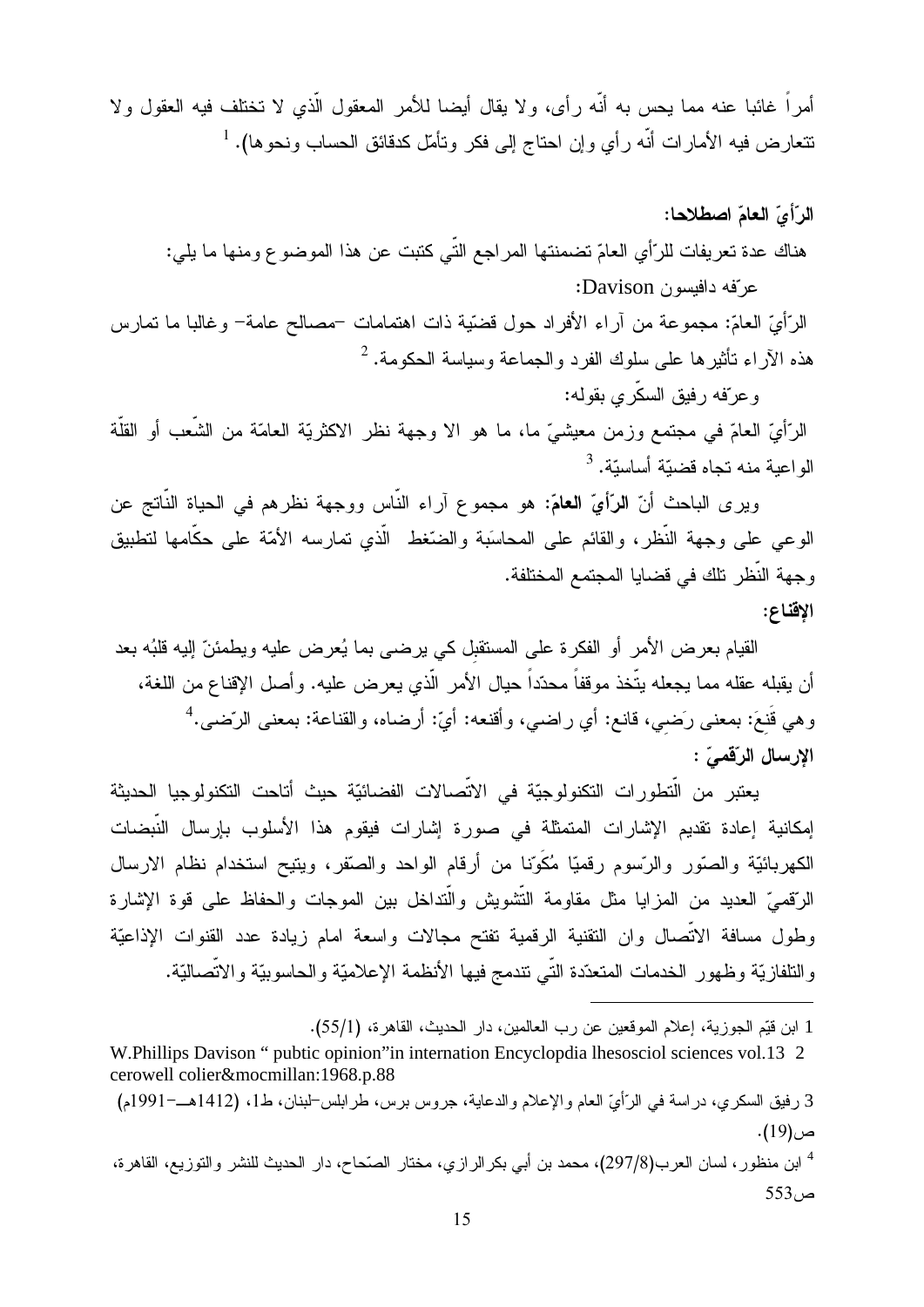والهدف الأساسيِّ من نظام البثَّ الرقمي هو نأمين عمليّة البثَّ، أيّ: حمايته من التدّخَّلات غير المرغوبة ومن ثُمَّ الحفاظ على الجودة الفنَّيّة فضلا عن حمايته من عمليات القرصنة ومنع الاستماع أو المشاهدة غير المصرّح بها، كما يسمح الَّنظام الرِّقميِّ بضغط القنوات النَّلفازيّة لكلِّ قناة قمريّة لكي  $^{-1}.$  نستو عب ست قنو ات نلفاز بّة و أكثر

ولكن مشكلة هذا النوع الاتِّصاليِّ تكمن في تكلَّفته العالية وضرورة حصول المتصل على معرفة أساسية باستخدام الحاسوب والإنترنت ومعرفة بأساسيّات اللّغة الإنجليزيّة ومن خلالها يمكن الوصول إلى وسائل متعدّدة مثل استقبال البثّ الإذاعيّ والنّلفازيّ وغير ها.<sup>2</sup>

### التلفاز الكابلي

و هو جهاز تلفزيون تعتمد عمليّة الإرسال فيه على الكابلات ويعتمد التلفاز الكابلي على بثّ الإشار ات التلفاز بة عبر الكابلات من مكان لآخر ٍ مثل خطوط الهاتف.

شبكة CNN الإخبار ية الأمر يكية تعتبر أول شبكة اخبار ية تستخدم الكابل وتغطي كلِّ أنحاء الو لايات المتحدة الامريكية ودول عديدة أخرى حول العالم.<sup>3</sup>

### الأقمار الصناعيّة

جمع قمر وهو جسم معدنيّ مختلف الأحجام والأشكال يُطلَّق بواسطة صاروخ، وهو يحتوي عددا من الأجهزة، يمكِّن من استقبال الإشارة التِّي تحمل المعلومات الرّقميَّة والصّورة والصّوت وتكبيرها، وإرجاعها إلى مختلف مناطق كوكب الأرض دون تعويق، ويحتوي القمر الصّناعيّ الِكترونات التحكم الذَّاتيّ وهي الأجهزة والمعدَّات ذاتيّة الحركة للتحكّم في القمر الصِّناعيّ، وأيضا للقمر الصناعيّ هوائيّات خاصّة، وهي مختلفة الأشكال والأحجام ومهمّتها استقبال الإشارة المرسلة من المحطَّات الأرضيَّة، ولكلَّ قمر صناعيٍّ مكبِّر، وهو الجهاز الَّذي يتسلَّم الإشارة المرسلة عن طريق المهوائيّة وهو يعمل على تكبيرها إلى حوالي المليون مرّة لتكون جاهزة للإرسال إلى الأرض.<sup>4</sup>

- 3 د.عبد الرزاق الدليمي، عولمة التلفاز، ص195.
- 4 د.عبد الرزاق الدليمي، عولمة النلفاز، ص191.

<sup>1</sup> د.عبد الرزاق الدليمي،عولمة التلفاز، ص197.

<sup>2</sup> د.صالح خليل ابو اصبع، الاتِّصال ووسائل الإعلام، ط1(1425–2004) دار مجدلاوی للنشر والنوزيع–عمان،  $.76 \rightarrow$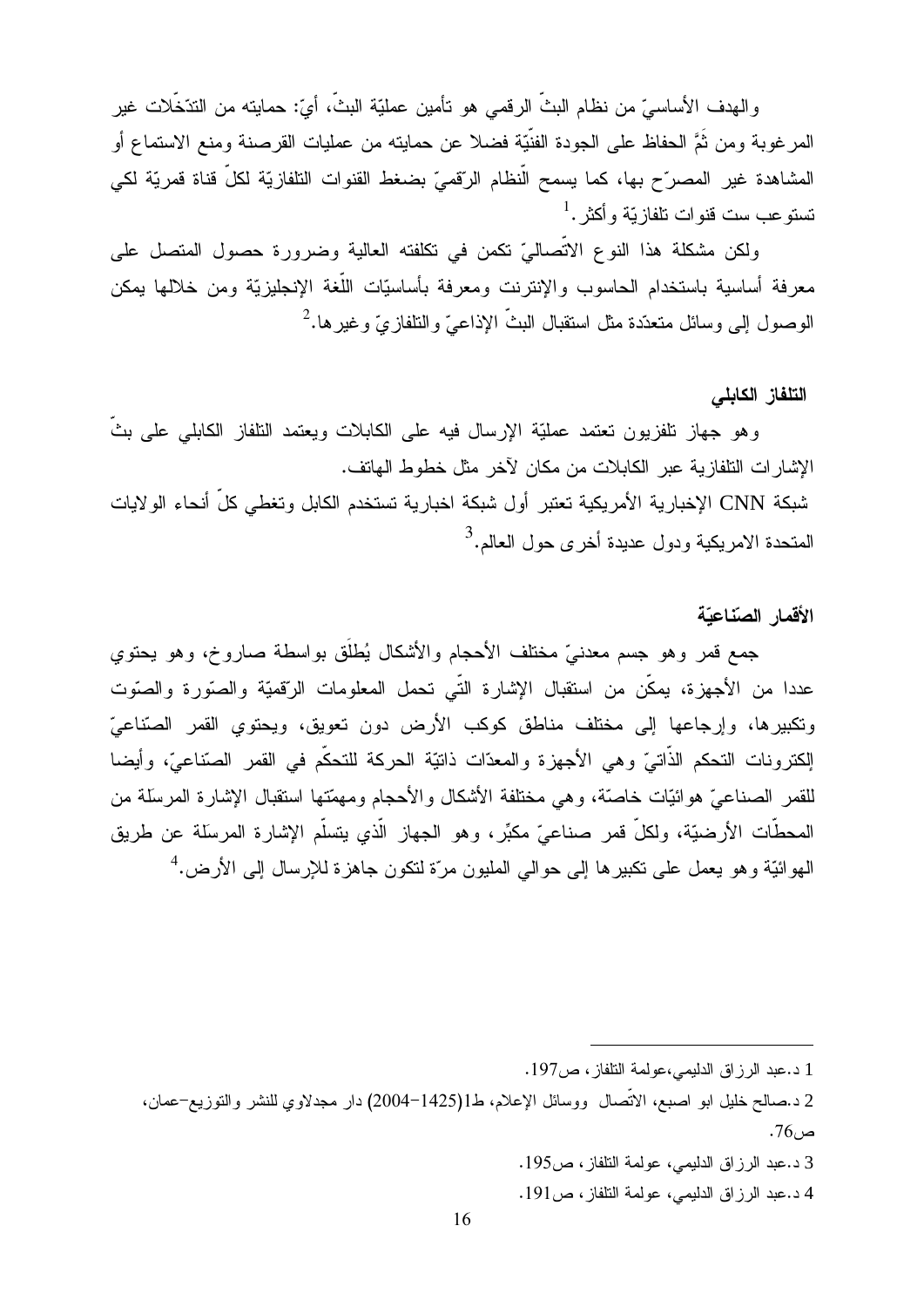أقمار الاتّصالات

و هي محطَّات فضائيَّة تدور حول الأرض عليها محطَّات استقبال لتلتقط الرِّسائل من المحطَّات الأرضيّة لإعادة إرسالها إلى محطَّات أخرى في مناطق مختلفة من العالم وتشمل أقمار الاتِّصالات الإرسال النلفازيّ والاتصالات المهاتفيّة والنلكس ونقل المعلومات ونقل صفحات كاملة من الصحف من مكان إلى مكان آخر إلى جانب نقل البرامج الإذاعية والتلفازية الحيّة.<sup>1</sup>

# التشفير :

هي الطريقة النَّبي لجأ إليها كثير من الشركات وهيئات النلفاز لتشفير برامجها (أن تجعل لكلِّ برنامج رمزا رقميا) التّي تُبَتْ عبر شبكات الكابل أو الأقمار الصّناعيّة وذلك لحماية حقوق استقبال أو إعادة بثَّ برامجها وأهمّ من ذلك لفرض أجرة على مشاهدة برامجها. والتشفير أنواع:-

- 1– نشفير القنوات من حيث المواصفات الهندسيّة لأشارتي الصوّرة والصوت. 2– تشفير القنوات من حيث منع الاستقبال لغير المخاطبين بالخدمة فضلا عن المحافظة على سرية معلومات البلد.
	- $^2$  نشفير القنوات والتحكم من المصدر وهو ما يطلق عليه (التلفاز مدفوع الأجر). $\cdot$

<sup>1</sup> نفس المرجع: ص192.

<sup>2</sup> نفس المرجع: ص193.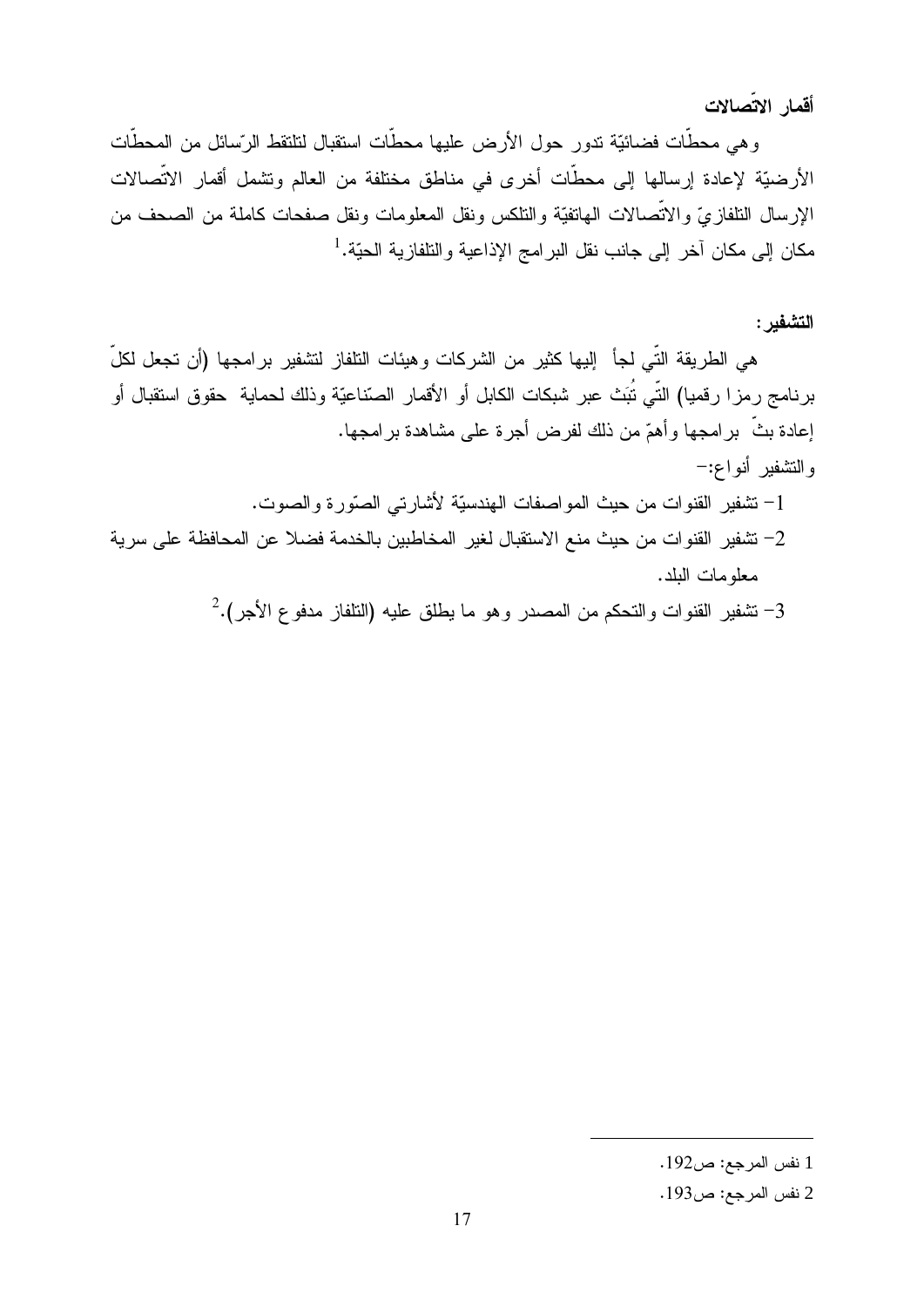الفصل الثَّانى

مرتكزات الإعلام الإسلامي

ويقسم إلى أربعة مباحث: المبحث الأول: القرآن الكريم. المبحث الثّانى: السّنّة النّبويّة. المبحث الثّالث: العقيدة الإسلاميّة. المبحث الرّابع: اللّغة العربيّة .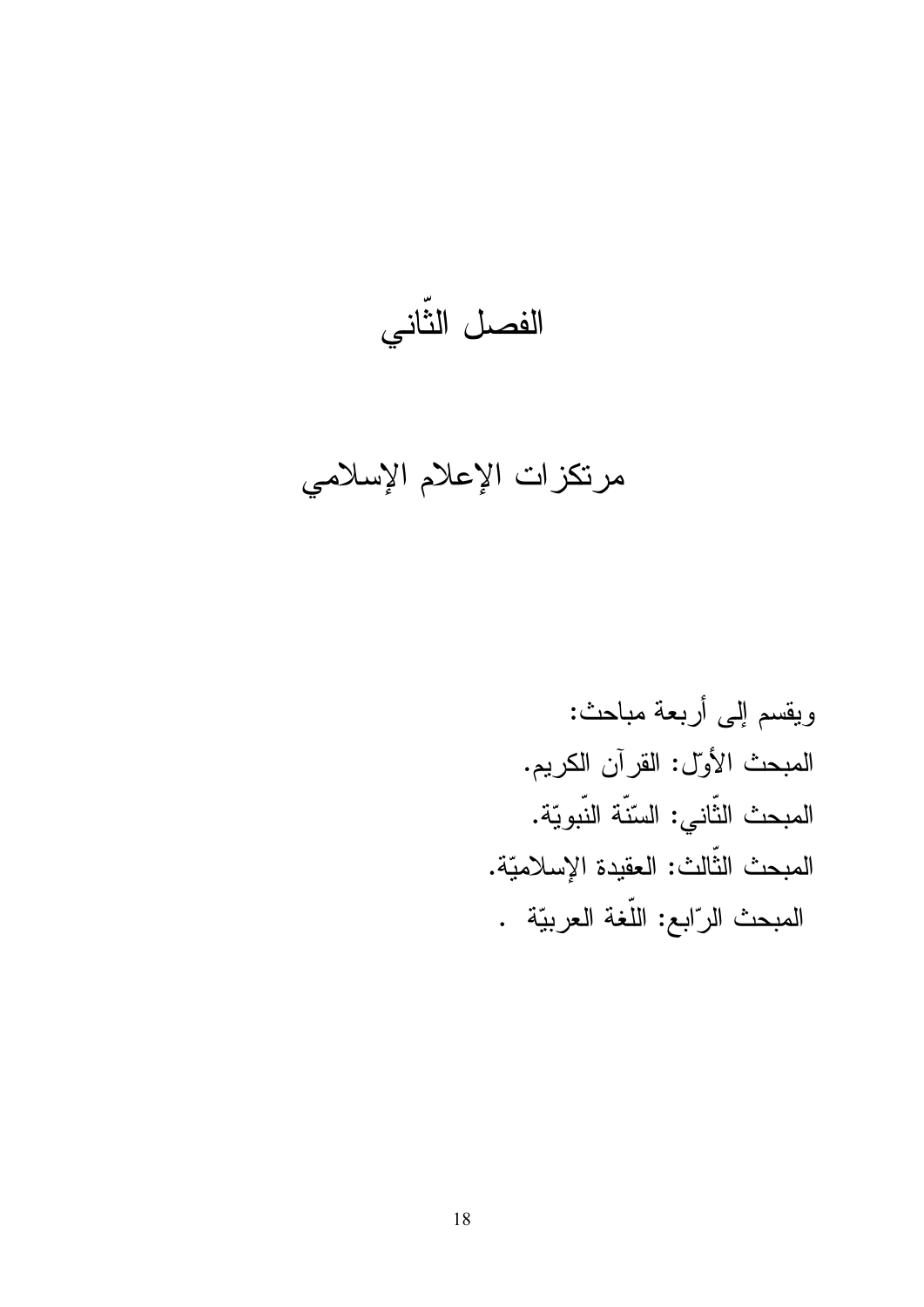مرتكزات الإعلام الإسلاميّ:

يتكوّن كلٍّ مصطلحٍ من المصطلحات من مقوّمات وجوده، ولا تخرج هذه المقوّمات عن الأركان والشَّروط، حتَّى يقوم بوظيفته –والحديث هنا عن الإعلام الإسلاميَّ– النَّـى تسهم بشكل أو بآخر في وضع سياسة إعلاميّة تعمل على نكوين الرّأيّ العامّ المسلم، وتجعله يُكوّن الصّورة الذهنية لما يدور حوله من قضايا وأحداث والموقف السَّليم حيالها، فالمرتكز الأول القرآن الكريم –على سبيل المثال لا الحصر – يقرّر أنّه لا بدّ من الرجو ع إلى الكتاب والسّنّة في كل صغير ة وكبير ة تتعلق بحياة المسلمين، قال –تعالى–: "وَمَا كَانَ لمُؤْمن وَلَا مُؤْمِنَة إِذَا قَضَى اللَّهُ وَرَسَوُلُهُ أَمْراً أَن يَكُونَ لَهُمُ الْخيَرَةُ منْ أَمْرِ همْ وَمَن يَعْص اللَّهَ وَرَسُولَهُ فَقَدْ ضَلَّ ضَلَالاً مُّبِيناً"<sup>1</sup>، فبهذا التوجيه الربّاني يتقرّر في الرّأي العامّ عند المسلمين أنّ السّيادة في ديننا أي في حياتنا ودولتنا هي للشّرع وليست للشّعب كما هو مقرّر عند الر أسماليين الديمقر اطبّين.

> ويمكن إجمال المرتكزات الأساسيّة للإعلام الإسلاميّ فيما بلي: المبحث الأول: القرآن الكريم

يعتبر القرأن الكريم المصدر الرئيس لصياغة رؤية إسلاميّة للإعلام، فالله–سبحانه ونعالمي– يقول: "إنَّ هَــلاًا ٱلْقُرْآنَ يَهْدي للَّتـى هيَ أَقْوَمُ"<sup>2</sup>

ويقول في آية أخرى: "فَٱسْتَمْسكْ بِٱلَّذِيٓ أوهيَ إِلَيْكَ إِنَّكَ عَلَىٰ صرَاط مُّسْتَقيمٍ \* وَإِنَّهُ لَذكْرٌ لَّكَ وَلِقَوْمِكَ وَسَوَيْفَ تَسْأَلُونَ"<sup>3</sup>

وهي رؤية واضحة المعالم، يقول– تعالى–: "وَأَنَّ هَــذَا صرَاطَى مُسْتَقيماً فَاتَّبِعُوهُ وَلاَ تَتَّبِعُواْ السُّبُلَ فَتَفَرَّقَ بِكُمْ عَن سَبِيله ذَلكُمْ وَصَّاكُم بِه لَعَلَّكُمْ تَتَّقُونَ" ُ، محدّدة الأهداف، يقول جلّ من قائل: "ومَا خَلَقْتُ الْجِنَّ وَالْإِنسَ إِلَّا ليَعْبُدُون<sup>"5</sup> محكومة بالقواعد التّي تحدّدها الشّريعة الإسلاميّة، يقول –تعالى–: "فَلاَ وَرَبِّكَ لاَ يُوْمِنُونَ حَتَّىَ يُحَكِّمُوكَ فيمَا شَجَرَ بَيْنَهُمْ ثُمَّ لاَ يَجِدُواْ في أَنفُسهمْ حَرَجاً مِّمَّا قَضَيْتَ وَيُسلِّمُواْ تَسلْيماً"<sup>6</sup> تلبّى فطرة الإنسان، وترتقي بوجدانه، وتنمّي ملكاته الإبداعية، وترفض الاستبداد الَّذي تقوم عليه النَّظم الاستبداديّة، كما تر فض الانفلات الَّذي تقوم عليه النَّظم العلمانيّة. <sup>7</sup>

- 2 سورة الإسراء: الآية 9.
- 3 سورة الزخرف: الآيات (43-44).
	- <sup>4</sup> سورة الأنعام: الآية 153.
	- 5 سورة الذاربات: الآبة 53.
	- $65$  سورة االنساء: الآية  $^{6}$

7 د.محيي الدّين عبد الحليم، الرؤية الإسلاميّة لإعلام الطفل، منشور ات المنظمة الإسلاميّة للتربية وا لعلوم والثقافة– ايسيسكو ، (1418هـــ-1997م)، الرباط، ص109.

<sup>36</sup> سورة الأحز اب: الآبة  $^{-1}$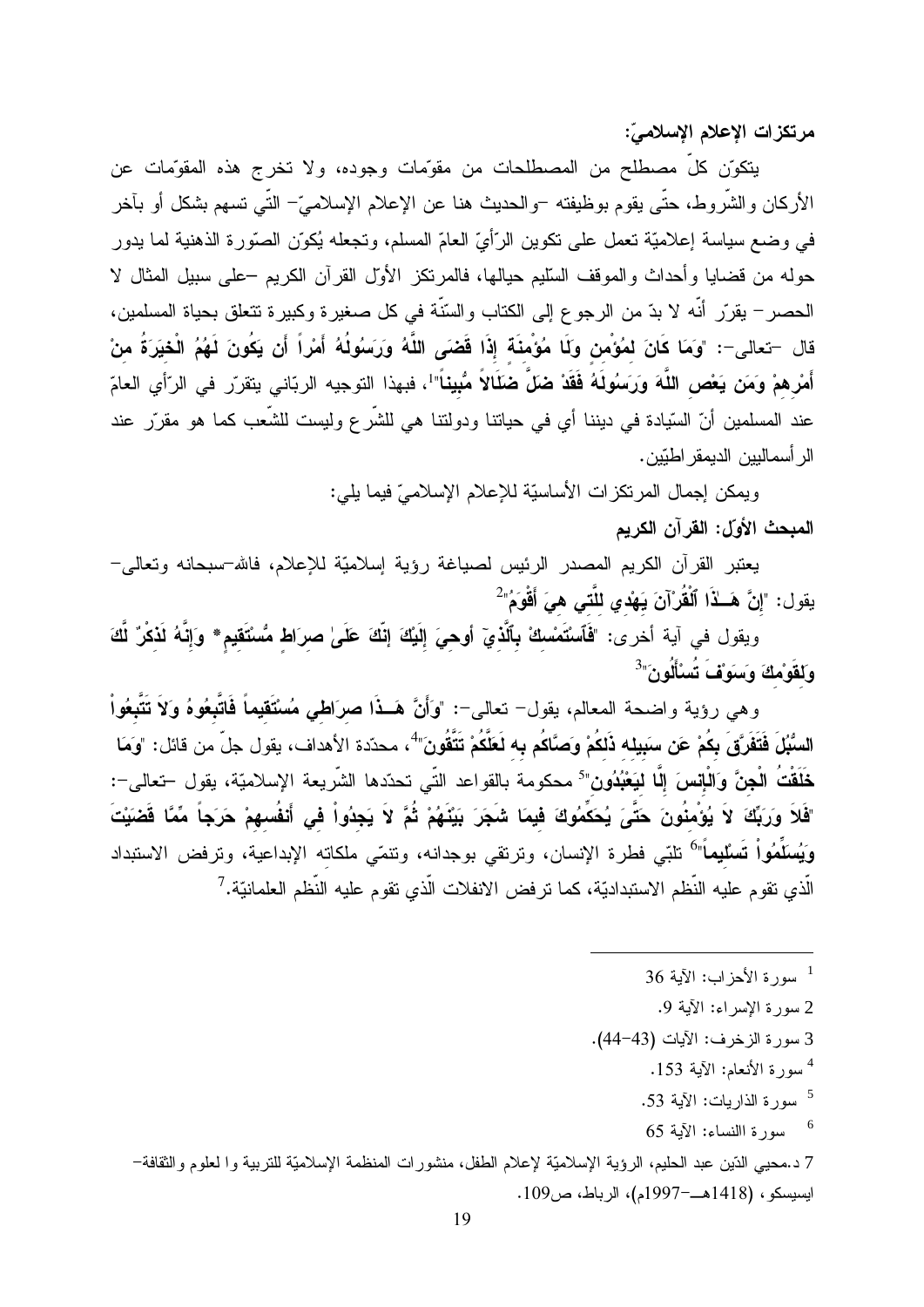القرآن الكريم هو المصدر الأول من مصادر التَّشريع المعتمد عليه في تحديد الملامح العامَّة والقواعد الأساسيّة للإعلام الإسلاميّ من خلال الأثر الّذي يمكن أن يحدثه في تكوين الرّأيّ العامّ باعتبار ه من أهمّ مرتكزات الوعى في تشكيل اتّجاهات الأمّة الإسلاميّة في عمليّة تكوين الرّأيّ العامّ النَّبي يحكمها درجة إيمان الفرد وقوَّة عقيدته ومدى نمسك الأمَّة الإسلاميَّة بما احتواه هذا القرآن من شرائع وأحكام، فمن غير المعقول أن يُحدث القرآن الكريم أثراً لدى كلِّ الأمّة بنفس الذّرجة وعلى نفس المستوى، إنَّما يُحدث التَّأثير بقدر الإيمان به والقدرة على فهم آياته واستيعاب مدلولاته والاستعداد للعمل به.

قال تعالى: "وكَذَلكَ أوحَيْنَآ إِلَيْكَ رِوُحاً مِّنْ أَمْرِنَا مَا كُنتَ تَدْرِي مَا ٱلْكتَابُ وَلَا ٱلإيمَانُ ولَسـٰكن جَعَلْنَاهُ نُوراً نَّهْدي به مَن نَّشَآءُ منْ عبَادنَا وَإِنَّكَ لَتَهْديٓ إِلى صرَاط مُّسْتَقيم"

القرآن روحٌ تدبُّ في قلوب الأمّة الإسلاميّة، فتحيا حياةً كريمةً، وكل من التزم بالقرآن فهو حيّ، وروحه قويّة مُشرقة، وكلّ من أعرض عن القرآن فهو ميت في قلبه، وإن كان يترك حركة ماديّة " بيو لو جيّة".

قال الدّكتور صلاح عبد الفتاح الخالدي ما نصدّه: "والقرآن روح ندّب في الأمّة فتحييها، وتجعلها رائدة للأمم، والأمّة بدون القرآن ميتة في برامجها ومناهجها"

يقول الحق –سبحانه– في ذلك: "أَوَ مَن كَانَ مَيْتاً فَأَحْيَيْنَاهُ وَجَعَلْنَا لَهُ نُوراً يَمْشَى بِه في النَّاس كَمَن مَّثَلُهُ فِي الظُّلُمَات لَيْسَ بِخَارِجٍ مِّنْهَا كَذَلكَ زُيِّنَ للْكَافِرِينَ مَا كَانُواْ يَعْمَلُونَ" <sup>3</sup>

وتأسيساً على ذلك فإن الباحث يؤكّد أنّ القرآن الكريم هو الدّستور الشامل الجامع المنظّم لشؤون المسلمين في الدنيا والآخرة، قال –تعالى–: "يَا أَهْلَ ٱلْكتَابِ قَدْ جَآءَكُمْ رَسُولُنَا يُبَيِّنُ لَكُمْ كَثيراً مِّمَّا كُنْتُمْ تُخْفُونَ منَ ٱلْكتَابِ وَيَعْفُواْ عَن كَثير قَدْ جَآءَكُمْ مِّنَ ٱللَّه نُورٌ وكتَابٌ مُّبينً \* يَهْدي به ٱللَّهُ مَن ٱتَّبِعَ رِصْوَانَهُ سُبُلَ ٱلسَّلاَمِ وَيُخْرِجُهُمْ مِّن ٱلظُّلُمَات إلى ٱلنُّور بإِذْنه وَيَهْديهمْ إلى صرَاط مُسْتَقيم"

قال الدّكتور صلاح الدّين إبراهيم حمَّاد في حقِّ القرآن الكريم ما نصّه: "فهوالرّسالة الإعلاميّة المقدّسة، معجزة الإسلام الخالدة والمصدرالأول للتّشريع وهو الدّعامة الرئيسة للاعلام الاسلاميّ...".<sup>5</sup>

يقول رب العزّة والجلال: " فَاعْلَمْ أَنَّهُ لَمَا إِلَهَ إِلَّا اللَّهُ..."<sup>6</sup>

1 سورة الشورى: الآية 52.

- 2 د.صلاح الخالدي، هذا القرآن، دار المنار، عمان، (ط1) 1993م، ص(39-40).
	- <sup>3</sup> سورة الأنعام: الآبة 122.
	- 4سورة المائدة: الآيتان (15-16).
- 5 د.صلاح الدّين إبراهيم حماد، نحو إعلام إسلامي، مكتبة آفاق، غزة-فلسطين2002،ص(44)

سور ة محمد: الآية 19.  $^6$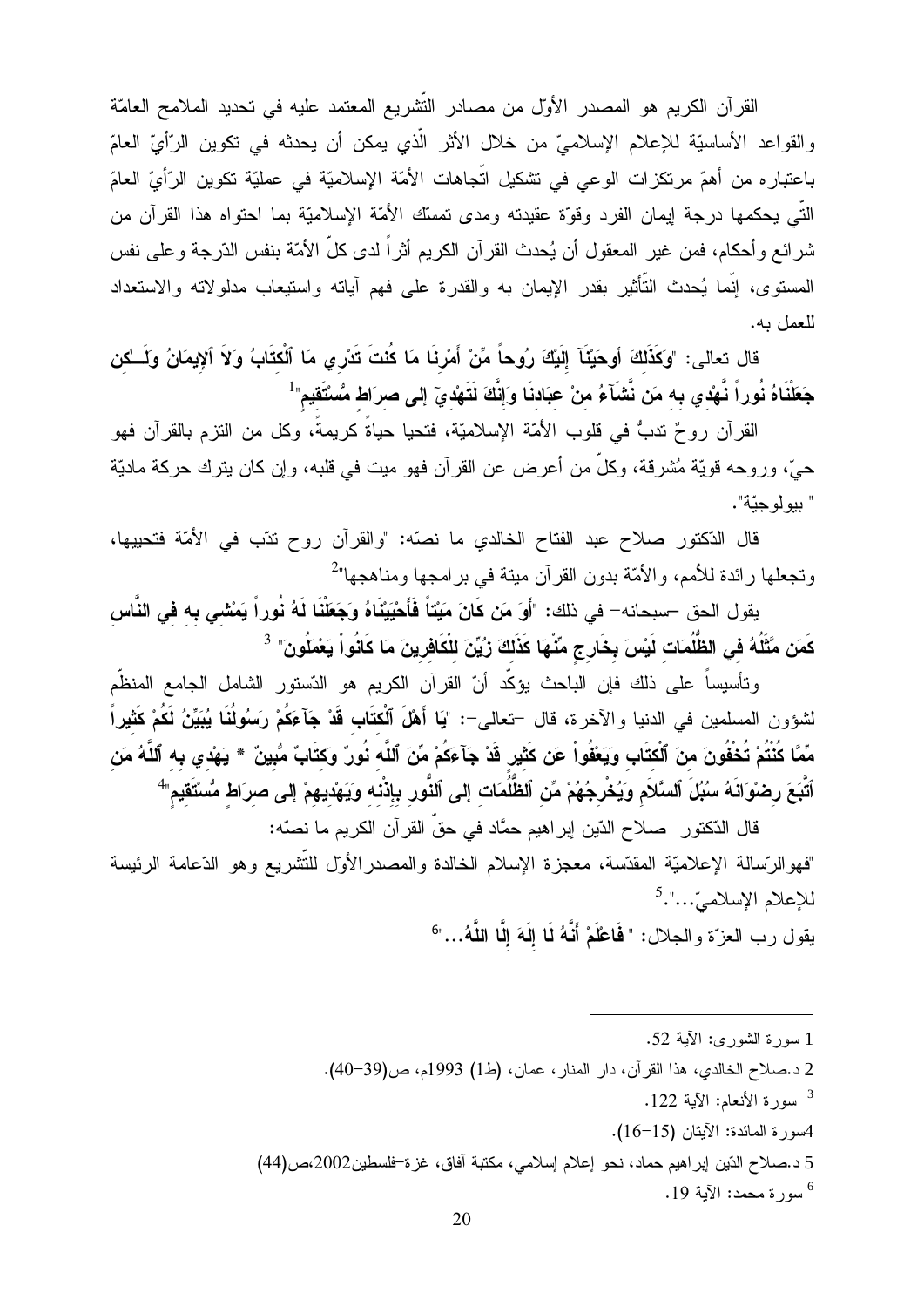وصدق عليّ –رضـي الله عنه– عندما قال: "كتاب الله: فيه نبأ مَن قبلكم وخبر مَن بعدكم وهو الفصل ليس بالهزل، مَن نركه من جبار قصمه الله، ومن ابتغى الهُدى في غيره أضلُّه الله، هو حبل الله المنين وهو الذكر الحكيم وهوالصراط المستقيم وهو الّذي لا نزيغ به الأهواء ولا نلتبس به الألسن، ولا يشبع منه العلماء، ولا يخلَّق على كثرة الرد، ولا نتقضى عجائبه، وهو الَّذي لم تنته الجنُّ إذا سمعته حتّى قالوا: "إ**نّا سمَعْنَا قُرْآناً عَجَباً \* يَهْديّ إلى ٱلرُّشْد فَآمَنَّا به"<sup>1</sup> مَن قال به صدَق ومن عَملَ به أُجر ،** مَن حكم به عَدَل، مَن دعا إليه هُدي إلى صر اط مستقيم". $^2$ ومن هذا الآثر الكريم لعليّ –رضي الله عنه– يمكن إبراز بعض سمات القرآن الكريم الإعلاميّة: فيه نبأ من كان قبلكم:

ينقل خبرات الأمم السابقة وتجاربهم مع أنبيائهم وأساليب حَمَلَة الرّسالة الربّانيّة المتنوّعة والمواقف المتعدّدة مما يُكسب حامل الرّسالة الإعلامي خبرات عظيمة في الأساليب والصّبر والثبات والمثابرة وحُسن التَّأتّي، وذلك كقوله –سبحانه–: "فَاصْبْرْ كَمَا صَبَرَ أُوْلُوا الْعَزْم منَ الرُّسُلْ" <sup>3</sup> وخبر مَن بعدكم:

وُرود مثل هذه الأخبار في الرّسالة الخالدة يعطي حاملها القدرة على الثبات والثقة والأمل على أنّ العاقبة للتّقوى وأنّ العاقبة للمتّقين وعندما بواجهه أعداؤه بالمهمز واللّمز والمكر فيجد القرآن يخبره ويطمئنه: "… وكَتَسمْعَنَّ منَ ٱلَّذينَ أوتُواْ ٱلْكتَابَ من قَبْلكُمْ وَمنَ ٱلَّذينَ أَشْرِكُوٓاْ أَذًى كَثيراً" ويقول سبحانه: "إنّ ٱلَّذينَ كَفَرُواْ يُنفقُونَ أَمْوَالَهُمْ ليَصُدُواْ عَن سَبِيلِ ٱللَّه فَسَيُنفقُونَهَا ثُمَّ تَكُونُ عَلَيْهِمْ حَسْرَةً ثُمَّ يُغْلَبُونَ"<sup>5</sup> إخبار ٌ من الله تعالى بحال الكافرين، وبُشر ى منه سبحانه للمؤمنين. هو الفصل ليس بالهزل:

يشتمل على حقائق من لدن مَن خلق وهو اللُّطيف الخبير ، هذه الحقائق تتعلق بطبيعة النُّفوس وجبلَّتها وتتعلق بطبيعة الأمم المختلفة، وبطبيعة الحياة، ولا يمكن لهذه الحقائق أن نتغيَّر على مدى الأزمان ممّا يجعل حامل الرّسالة الإعلاميّ يسير على هدىً وبُخطيّ ثابتة راسخة ينتقل بالنّاس (الجمهور المُستقبل) من عَلَيٍّ إلى أعلى.

2 محمّد بن عيسى ابو عيسى الترمذي، سنن الترمذي ، دار احياء التّراث العربـي، بيروت، تحقيق أحمد محمّد شاكر وآخرون. كتاب ثواب القرآن، باب فضل القرآن، رقم(2908)، وقال: الراجح أنَّه موقوف على على رضي الله عنه. سورة الأحقاف: الآبة 35.

سورة آل عمر ان: الآية 186.  $^4$ 

5 سورة الانفال: الآية 36.

<sup>1</sup> سورة الجن: الآيتين (2٠1).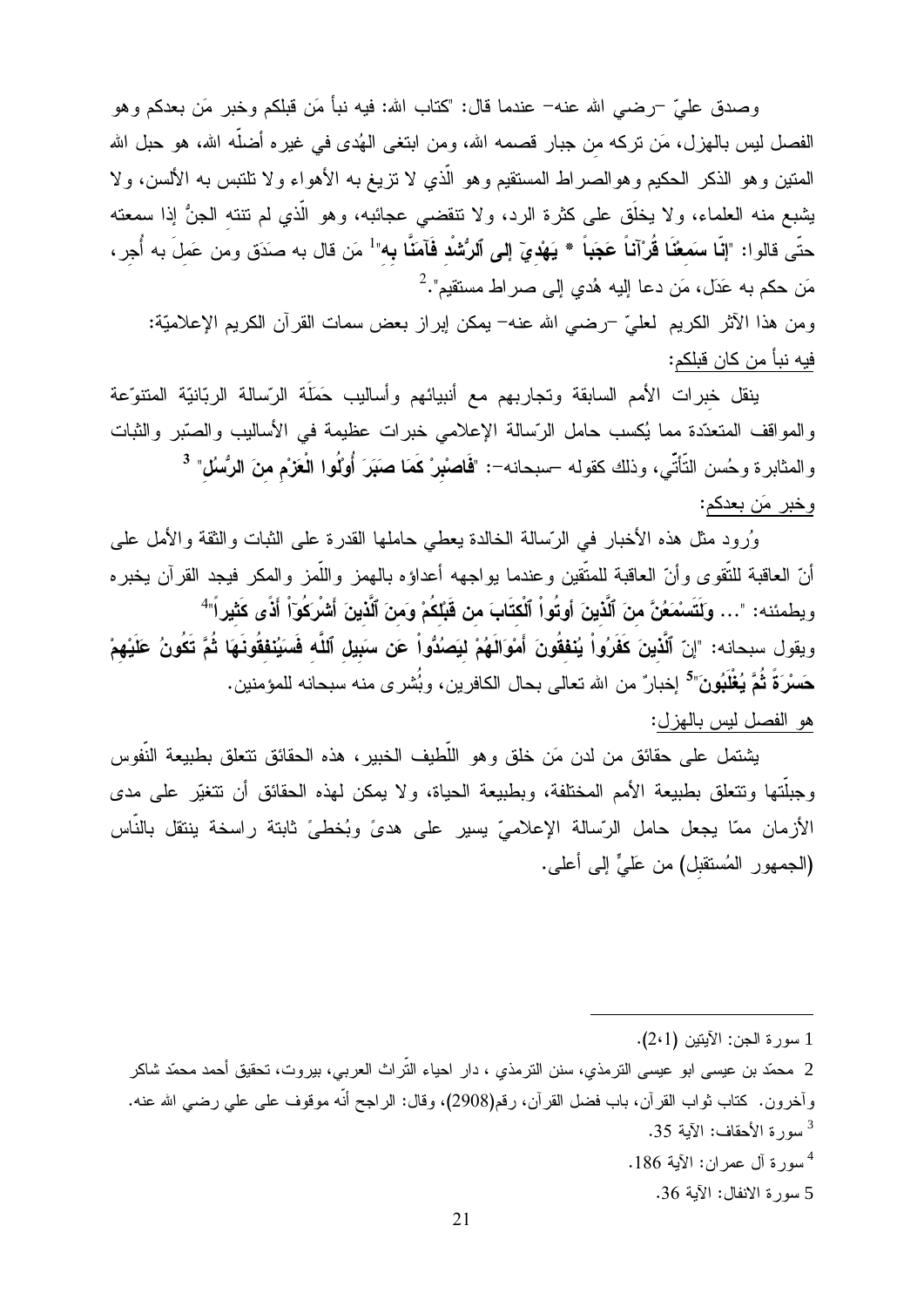فعن النّفوس مثلا يحدّث القرآن "إ**نّ النّفس لأمّارةً بالسوّء**"<sup>1</sup>، "لا أ**قسم بالنّفس اللوّامة**"<sup>2</sup>، "**ياأيّتها** ا**لنَّفسُ المُطمئنَّة**"<sup>3</sup> ويقسم سبحانه في موقع آخر بثمانية أقسام بقوله –تعالى–: "وَٱ**لشَّمْس وَضُحَاهَا** \* وَٱلْقَمَرِ إِذَا تَلاَهَا \* وَٱلنَّهَارِ إِذَا جَلاَّهَا \* وَٱللَّيْلِ إِذَا يَغْشَاهَا \* وَٱلسَّمَآءِ وَمَا بَنَاهَا \* وَٱلأَرْضِ وَمَا طَحَاهَا \* وَنَفْس وَمَا سَوَّاهَا \* فَأَلْهَمَهَا فُجُورَهَا وَتَقُوَاهَا \* قَدْ أَفْلَحَ مَن زَكَّاهَا" ليبين أهمّيّة تزكية النّفس والارتقاء بها عن النّفس الأمّارة بالسّوء إلى أن تبلغ النّفس المطمئنّة، ففهمُ هذه الحقائق يعين الإعلامي المسلم على حُسن أداء رسالته فيما فيه ارتقاء بنفوس الجمهور المستقبل. مَن نركه من جبار قصمه الله، ومن ابتغى المُدى في غيره أضلَه الله برسّخ ذلك مفاهيم العزّة والعدل والشّموخ والرّقيّ للفرد والجماعة والمجتمع والدّولة والحاكم وكيف أنّ

فلاح الجميع هو في القرآن وقواعده وتوجيهاته التّي تمثّل سياسات الحياة كلّها بما فيها الإعلام. يقول – تعالى–: "وَمَن يُشَافَق الرَّسُولَ من بَعْد مَا تَبَيَّنَ لَهُ الْهُدَى وَيَتَّبِعْ غَيْرَ سَبِيل الْمُوْمنينَ نُوَلِّه مَا تَوَلَّى وَتُصلُّه جَهَنَّمَ وَسَاءتْ مَصيراً"<sup>5</sup>

# وهو حبل الله المنين:

مصدر الوَحدة الحقيقية وأساسُها وبالتمسك به تسقط كلِّ الروابط الأخرى من قوميّة ووطنيّة وعرقيَّة وغيرها ونذوب أمامه، ولقد أثبت الاستمساك بحبل الله المنين وَحدة المسلمين على مدى ألف وثلاثمائة عام نقريبا على اختلاف أعراقهم وأجناسهم؛ فكان بلال الحبشى أخاً لسلمان الفارسيّ، وأخاً لصهيب الروميِّ، وأخا لأبي بكر العربيِّ، واستمر ذلك في ضمِّ الأخوة، الأندونيسيِّ منهم والباكستانيِّ والمهنديِّ والكرديِّ والبربريِّ، وغيرهم ممن دخل في دين الله واستمسك بحبل الله المنين. فهذا يشكِّل أساسا لحامل الرّسالة الإعلامي ليعرف المحور الّذي يمحور النّاس عليه والأساس الّذي يجمع النّاس ويوجههم إليه. يقول –تعالى–: "وَاعْتَصمُواْ بِحَبْلِ اللّه جَميعاً وَلاَ تَفَرَّقُواْ وَاذْكُرُواْ نعْمَتَ

اللّه عَلَيْكُمْ إِذْ كُنتُمْ أَعْدَاء فَأَلَّفَ بَيْنَ قُلُوبِكُمْ فَأَصبْحَتُم بِنعْمَتَه إِخْوَاناً وكُنتُمْ عَلَىَ شَفَا حُفْرَة مِّنَ النَّار فَأَنقَذَكُم مِّنْهَا كَذَلكَ يُبَيِّنُ اللّهُ لَكُمْ آيَاته لَعَلَّكُمْ تَهْتَدُونَ"<sup>6</sup>

وهو الذَّكر الحكيم وهو الصَّراط المستقيم:

كلَّه حكمة وكلَّه توجيهات للبشريّة لضبطها على الصراط القويم الموصل إلى النَّجاة في الدّنيا والفوز في الآخرة، يصلح لمخاطبة كلَّ الأجناس والمستويات بالحكمة التَّى تفيض من كلَّماته النَّورانيّة

- 1 سورة يوسف: الآية 53.
- 2 سورة القيامة: الآية 2.
- 3 سورة الفجر : الآية 27.
- 4 سورة الشمس: الآية(1-9).
	- 5 سورة النساء: الآية 115.
- $~\cdot 103$  سورة آل عمران: الآية 103.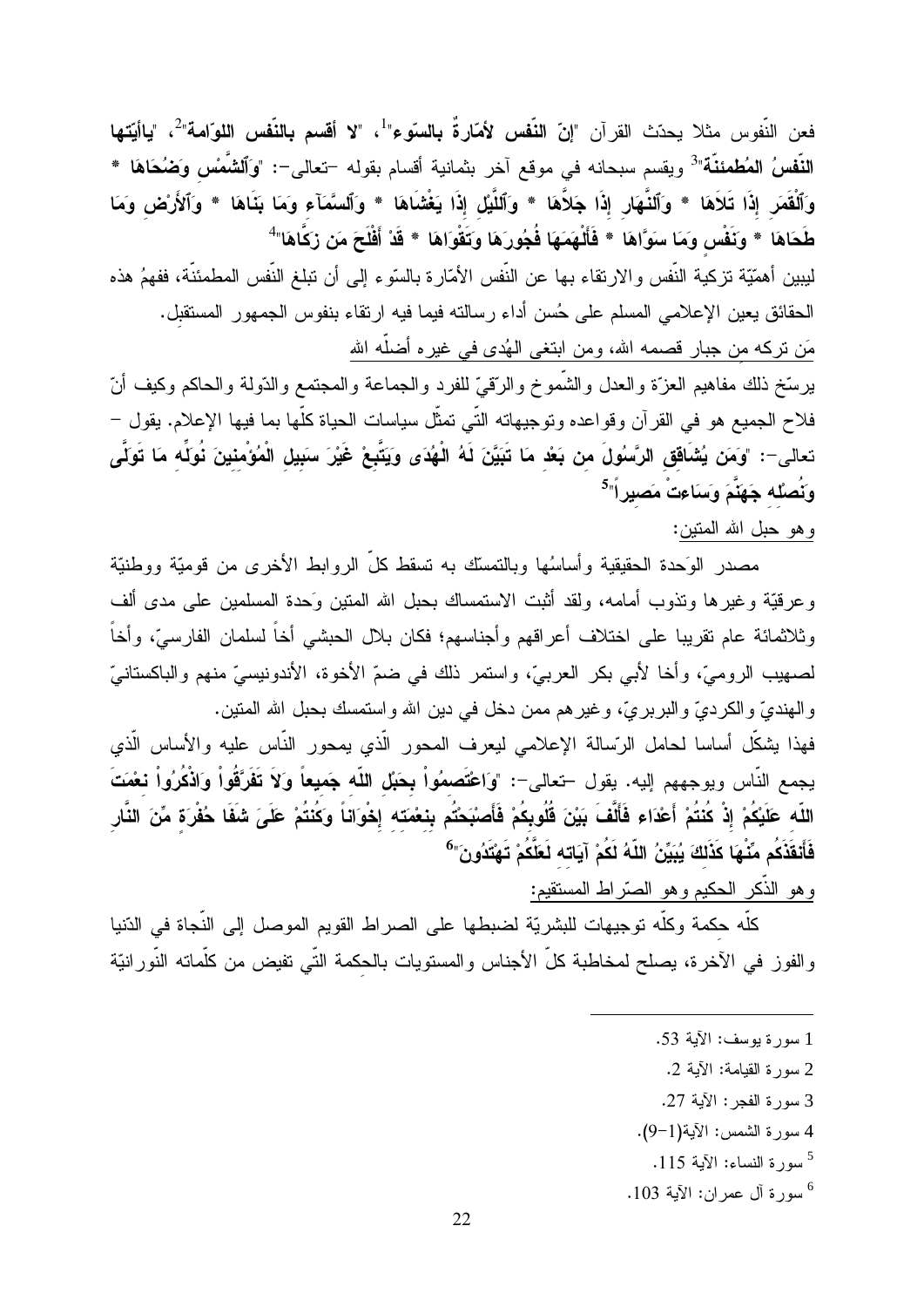الرَّبَانيّة فيجد كلّ انسان على اختلاف مشربه ومنبته ضالَّته فيه، ووظيفة حامل الرّسالة الإعلاميّة اختيار المادّة المناسبة للجمهور المناسب في الوقت المناسب. يقول –سبحانه–: "وَأَنَّ هَــذَا صرَاطي مُسْتَقيماً فَاتَّبِعُو هُ وَلاَ تَتَّبِعُواْ السُّبُلَ فَتَفَرَّقَ بِكُمْ عَن سَبِيله ذَلكُمْ وَصَّاكُم به لَعَلَّكُمْ تَتَّقُونَ"<sup>1</sup> لا نزيغ به الأهواء:

من اتَّبع هواه على هَدي القرآن لا يزيغ ولا ينحرف، فالقرآن يهدي للَّتي هي أقوم ۖ فيُشبع الإنسان غرائزه بالتّوجيهات القرآنيّة فيَسعد في الدنيا ويفوز بالآخرة، وبالمقابل فإنّ الّذي يتبع هواه دون هدي القرآن يضلَّ، يقول ربِّ العزَّة والجلال: "وَمَنْ أَضْلٌ ممَّن ٱتَّبَعَ هَوَاهُ **بغَ**يْر هُدًى مِّنَ ٱللَّه".<sup>2</sup> ولا نلنبس به الألسُن:

بليغ فصيح مُبين، يَفهمُه الصغير والكبير والعالم والعامّيّ، وكلّ يأخذ منه ما يتناسب وفهمه، يؤدي رسالته بيُسر ووضوح. وكذلك يجب أن يكون حامل الرّسالة الإعلامية يتّصف بمثل هذه البلاغة والفصاحة ليتمكن من ايصال رسالته للجميع. يقول –تعالى–:

"إِنَّا أَنزَلْنَاهُ قُرْآنَاً عَرَبِيّاً لَّعَلَّكُمْ تَعْقَلُونَ"<sup>3</sup>

لا يشبع منه العلماء:

مليءٌ بالإشارات البيانيّة والعلميّة والفقهيّة والأصوليّة، مليءٌ بالتّوجيهات الإجتماعيّة والإقتصاديّة والسّياسيّة، ومهما غاص فيه العلماء فسيجدون ما يكتبون ويستنبطون من دُرَره وخيراته الّتي لا تتضب.

يقول –تعالى–: "وَإِذَا جَاءهُمْ أَمْرٌ مِّنَ الأَمْنِ أَوِ الْخَوَفِ أَذَاعُواْ بِهِ وَلَوْ رَدُّوهُ إِلَى الرَّسُولِ وَإِلَى أُولِي الأَمرْ منْهُمْ لَعَلمَهُ الَّذينَ يَسْتَنبطُونَهُ منْهُمْ"

ولا يخلُق على كثرة الرّدّ، ولا نتقضى عجائبه:

لا يبلِّي و لا يفقد حيويَّته ونضارته وعطاءه مهما رئده قارئه، بل في كلِّ مرَّة يقف عند خير عظيم كأنَّه لم يمر معه من قبل، وفي كلَّ زمن يكتشف العلماء أمورا أشير إليها في القرآن عند نتزلَّه ولكنَّهم بكتشفونها حديثًا بعد أبحاث مُضنية، وذلك مثل بصمة البد:

"**بلي قادرين علي أن نسو**ّي **بنانه**"<sup>5</sup>، المختلفة من إنسان لآخر ولو بلغ العدد ملايين من البشر . ومثل تحديد جنس المولود أنّه مسؤولية الرّجُل (الذّكر): "وَأَنَّهُ خَلَقَ ٱلزَّوْجِيْنِ ٱلذَّكَرَ وَٱلأُنثَمِىٰ \* من نُطْفَة إِذَا تُعْنَى'''<sup>6</sup>

- <sup>1</sup> سورة الأنعام: الآية 153.
- 2 سورة القصص: الآية (50).
	- سورة بوسف: الآبة 2.  $^3$
	- <sup>4</sup> سورة النساء: الآية 83.
		- <sup>5</sup>سورة القيامة: الآية 4.
- $\cdot$  (46 –45 سورة النجم: الآيات: ( 45– 46) $^6$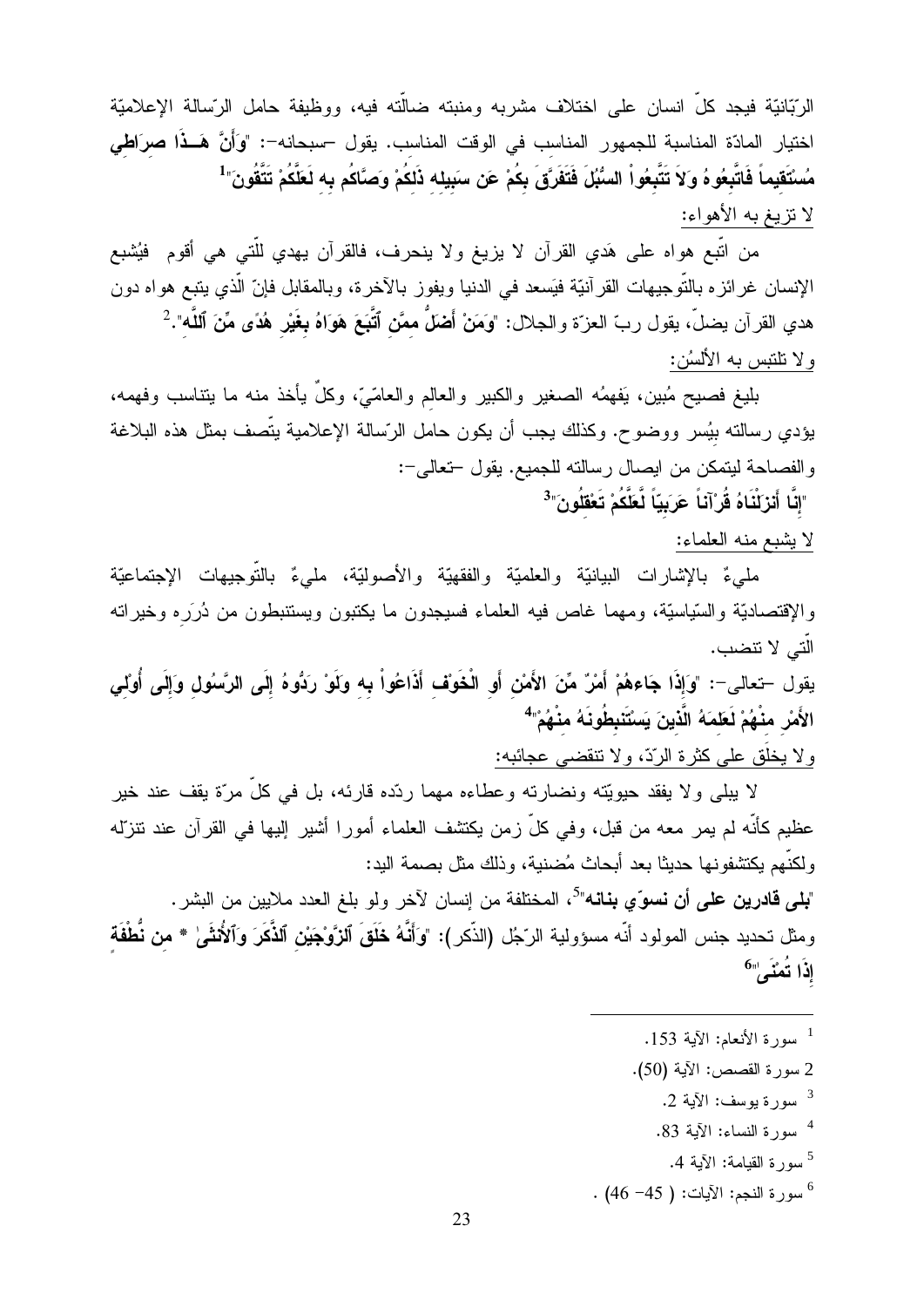فهذا وأمثاله يشكِّل مصدرا ومَعينا لا ينضب لحامل الرّسالة الإعلاميّ، يفيض بكلَّ خير، وما عليه إلاَّ أن يُديم الغوص في أعماقه ليخرج بالخيرات التّي تخدم رسالته. وأختم بقول الدّكتور عناية الله إبلاغ حيث قال: "والقرآن الكريم من النّاحية العمليّة الإعلاميّة منبعٌ ومصدر للدّراسات العميقة للمتخصّصين".<sup>1</sup> المبحث الثَّاني: السّنّة النّبويّة قال تعالى: "وَٱذْكُــرْنَ مَا يُتْــلَىٰ في بُيُوتكُــنَّ منْ أيّات ٱللَّه وَٱلْحكْــمَة" ْ وقال رسول الله –صلَّى الله عليه وأله وسلَّم–: "أوتيتُ القرآن ومثله معه"<sup>3</sup>

### السّنّة النّبويّة:

هي قول الرِّسول –صلَّى الله عليه وأله وسلَّم– وفعله ونقريره مما صدر عنــــه غيــــر القــــرأن الكريم، وهي كالقرآن من حيث كونـها وحياً من الله نـعالـي، لأن الله –سبحانـه– يقول: "وَمَا يَ**نطقُ** عَـــن الْمُهَوَى إِن هُوَ إِلَّا وَحْيٌ يُوحَى"ً، وهي كالقرآن كذلك من حيث كونها شريعة الله، ولا فرق بين القرآن الكريم والسّنّة في التّشريع، فكلَّ منهما خطاب الشّار ع لقول الله –تعالى–: "وَمَا آتَاكُمُ الرّسول فَخُــذُوهُ وَمَا نَـهَاكُمْ عَنْهُ فَانتَهُوا"<sup>5</sup>، فالسّنّة النّبويّة هي المصدر الثّاني من مصـادر التّشريع.

ويتناول الباحث في هذا المبحث دور السُّنَّة النَّبويَّة في نشــكيل الملامـــح العامّـــة والقواعــد الأساسيّة للإعلام الإسلاميّ.

نتضح الأهمّيّة الإعلاميّة للسّنّة النّبويّة في كونها تفسِّر الآيات التّي وردت في القـــرآن الكـــريم ونفصِّل مُجملها –كتفاصيل الصلاة وكيفيتها وعدد ركعاتها وشروطها–، وجاءت تخصَّص عموم القرآن كَرَجم الزانـي المُحصَن من عموم جلد الزانـي−، وتُقيّد مُطلقه −كتقييد موضـع القطع لليد فـــي حالــــة السرقة من مطلَق القطع المذكور في القرآن–، بل وتضبف وتُتشىء أحكاما لم تذكر في القرآن الكريم كحرمة الجمع في الزواج بين المرأة وعمّتها أو خالتها–. وأمّا منزلة السّنّة من ناحية ما ورد فيها من الأحكام، فقد أشار إليه الامام الشافعي –رحمه الله– في رسالته بقوله: "إنَّ سنَّة رســـول الله لا نكـــون

<sup>1</sup> د.عناية الله إبلاغ، الإعلام الإسلاميّ خصائصه وأهدافه عالم الفكر، االقاهرة (ط1) 2000م، ص(85) 2 سورة الاحزاب، الآية (33). 3 احمد بن حنبل، مسند الإمام أحمد بن حنبل ص (1237) رقم(17306) أخرج بنحوه أبو داود من حديث المقدام بن معديكرب، كتاب السنة باب لزوم السنة (4064) والإمام أحمد في المسند(130/4) والطبر اني في الكبير (283/20) (669)، والبيهقي في السنن كتاب الضحايا باب ما جاء في أكل لحوم الحمر الأهلية (334/9) وابن حبان في (12)مىحيحە 4 سورة النجم: الآيات: (3-4) 5 سورة الحشر: الآية : 7.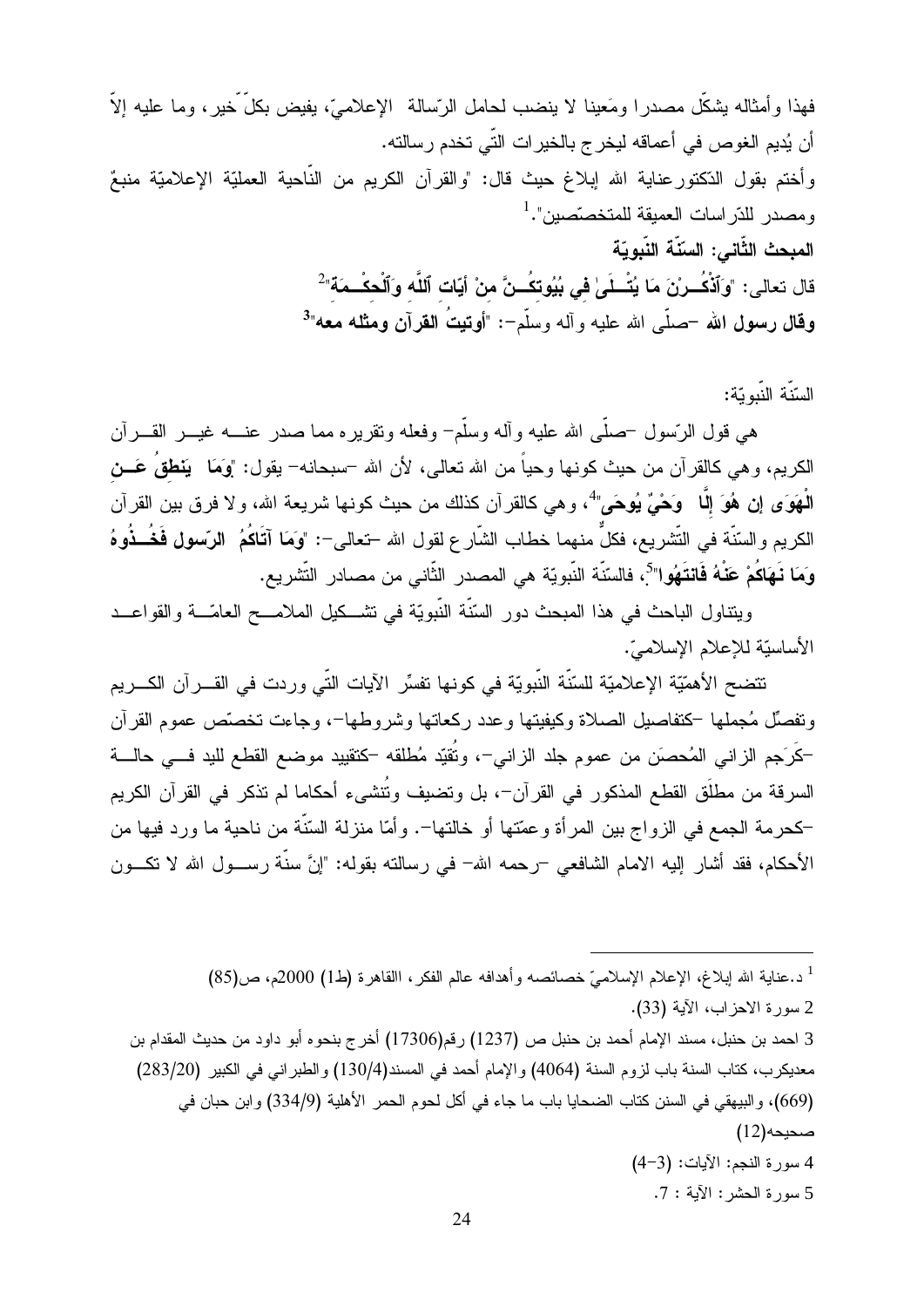مُخالفةً لكتاب الله بحَالِ ولكنَّها مُبَيِّنَةٌ عامَّهُ وخاصَّهُ"<sup>1</sup>، وهو إمّا أن تكون السّنّة مُقرِّرة ومؤكِّده حكماً جاء في القرآن أو مبيّنة وشارحة للقرآن، أو للاستدلال بها على النّسخ أو مُنشئة حكما سكت عنه القرآن. $^2$ 

ويقول الدّكتور مصطفى السّباعي ما نصّه: وأمّا من حيث الاجتهاد وفهم النّصوص، فلا بدّ من الرَّجوع إلى السّنَّة قبل نتفيذ نصوص القرآن لاحتمال تخصيص السّنَّة لمها أو نقييدها أو غير ذلك من وجوم الشّر ح و البيان التّي ثبتت للسّنّة.<sup>3</sup>

قال الدّكتور عناية الله إبلاغ ما نصّه: "والأحاديث النّبويّة الشّريفة تشتمل على الجانب الإعلاميِّ المؤثَّر وبذلك التَّأثير نرى أنّ الأحاديث الشَّريفة تُعتبر أكبر مصدر للعلم والثَّقافة الإسلاميّة في عالم الإسلام، وإنَّها نمثِّل الرِّسالة الإعلاميّة المُثلى".<sup>4</sup>

وفي هذا المعنى يقول عبداللطيف حمزة ما نصَّه: "وإذا كان القرآن الكريم يُسهم في تكوين فلسفة إعلاميّة تشكّل اتّجاهات الرّأيّ العامّ على النّحو الّذي ذكرنا باعتباره دستور المسلمين، نظرا لما يختصّ به من مميّزات يعجز أيّ عامل آخر أن يصل إلى مرتبته فإنّ سنّة رسول الله –صلّى الله عليه وآله وسلَّم– نأتي في المرتبة التَّالية للقرآن الكريم وتؤدّي دوراً مكمّلا لدوره".<sup>5</sup>

عن جابر بن عبد الله قال: كسع رجل من المهاجرين رجلا من الأنصار فقال الأنصار يّ: يا للأنصار ، وقال المهاجر ي: يا للمهاجرين، قال فسمع النَّبي حصلٌي الله عليه وآله وسلَّم– ذلك فقال: ما **بال دعوى الجاهليّة؟ ف**قالوا: يا رسول الله! رجلٌ من المهاجرين كسع رجلاً من الأنصار ، فقال –صلّى  $^6$ . الله عليه و آله وسلّم-: **دعوها فانّها منتنه**".

وقال –صلَّى الله عليه وأله وسلَّم–: "…ومن ادَّعى **دعوى الجاهليَّة فهو من جثى جهنَّم**. قيل : يا رسول الله وإن صام وصلي؟ **قال:** وإن **صام وصلَّى، تداعوا بدعوى الله. الَّذى سمَّاكم بها:** المؤمنين، المسلمين، عباد الله".<sup>7</sup>

1 محمد بن إدريس الشافعي: الرّسالة، تحقيق أحمد محمد شاكر ، دار الكتب العلمية، بيروت، ص 226. 2 د.وهبي الزحيلي أصول الفقه الإسلاميّ، ط1(1406هــ–1986م)، دار الفكر، دمشق ،(1/1461). 3 د.مصطفى السباعي، السنة ومكانتها في التُّشريع الإسلامي، ط1(1418هــ–1998م)، دار السَّلام للطباعة والنشر، القاهر ة، ص345. 4 د.عناية الله إبلاغ، الإعلام الإسلاميّ خصائصه وأهدافه، ص(87) 5 عبد اللطيف حمزة، الإعلام في صدر الإسلام، دار الفكر العربي، (1989)، القاهرة، ص(53). 6 ابن حبان، صـحيح ابن حبان، ذكر بعض ما كان – – صلَّى الله عليه وأله وسلَّم– من المنافقين بالمدينة، ج14، ص544، رقم 6582. 7 محمد بن اسحاق بن خزيمة ابو بكر السلمي النيسابوري، صحيح ابن خزيمة، باب ذكر تمثيل الصائم في طيب ريحه بطيب ريح المسك إذ هو أطيب من الطيب، بيروت، (1390هــ–1970م)، تحقيق د.محمد مصطفى الأعظمى، (3/ 195)، ووصفه الحاكم بأنه صحيح الاسناد ولم يخرجاه(البخاري ومسلم) كذا في المستدرك على الصحيحين، ط4، ص331، رقم 7817.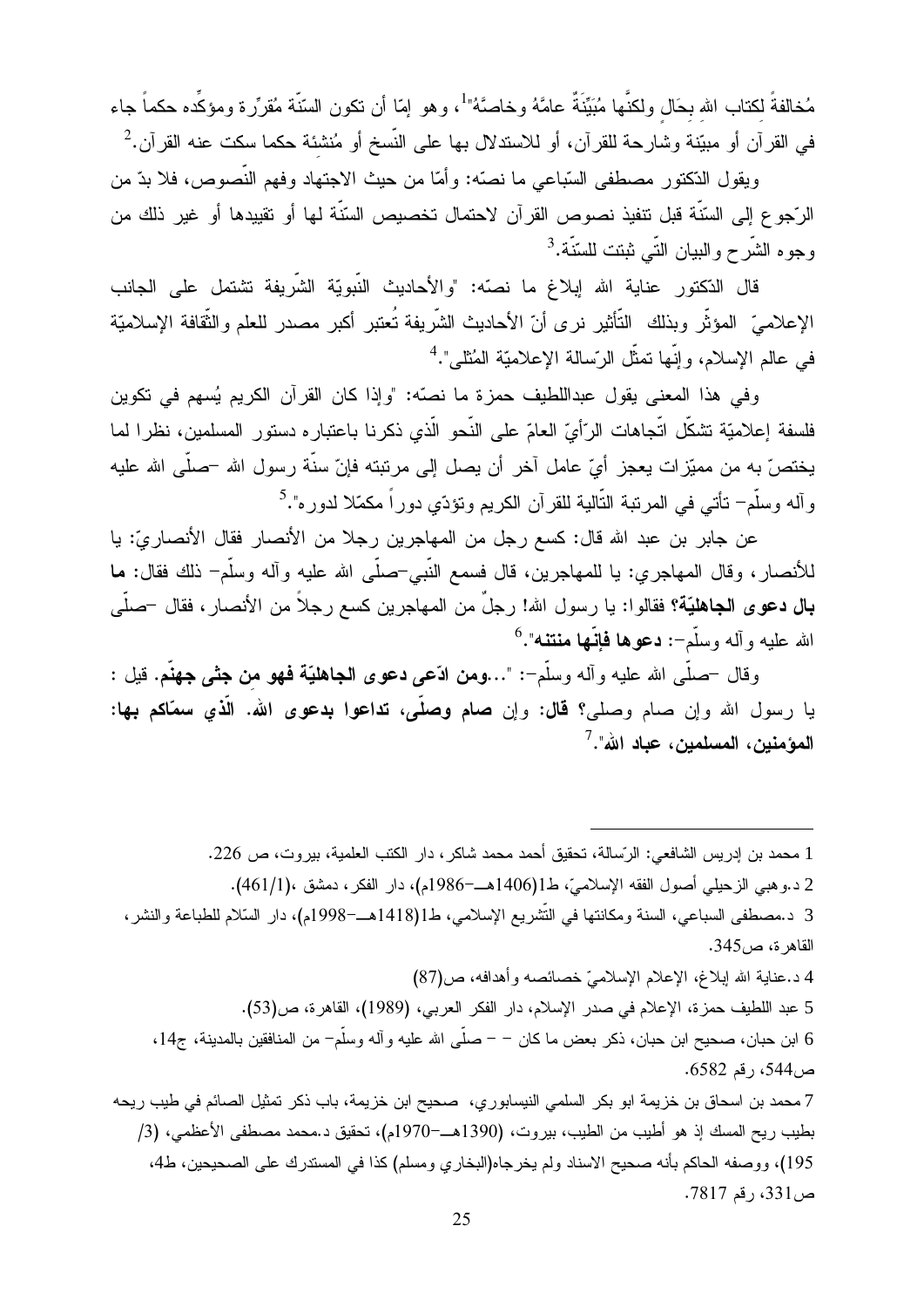فبهذين الحديثين رستخ النبي صلى الله عليه وأله وسلم مفهوم الأخوَّة الإسلاميَّة وحرمة التباهي بروابط الجاهلية والوطنية والعصبية والقوميّة، ممّا نرك أثراً عظيماً في الرأى العامّ آنذاك وحتى بومنا هذا، فلا دعوى للتفريق بين العراقبي والإيرانبي إلا بالتقوى، ولا دعوى للتفريق بين الشيعة والسَّنَّة إلا بالتقوى، ولا دعوى للتفريق بين الفلسطيني والمصري والنركبي والأردنبي إلا بالنقوى؛ فكلُّهم عباد الله المؤمنين المسلمين طالما تجمعهم كلمة التوحيد "لا إله إلا الله محمّد رسول الله"، ربهم واحد ونبيّهم الأسوة واحد وقبلتُهم واحدة ومرجعيتهم–الكتاب والسّنّة– واحدة، بلادهم واحدة ويجب أن نكون دولتهم واحدة بقيادة واحدة ولها سياسات واحدة في جميع المجالات ومنها سياسة الإعلام.

وأهمَّيَّة السَّنَّة النَّبويَّة كمرتكز إعلاميّ نرجع كذلك إلى انتسابها إلى حامل الرِّسالة وهو الرَّسول –صلَّـى الله عليه وآلـه وسلَّم– وهو القدوة النَّـى اجتمعت في شخصـه الكريم كلَّ مقوّمات القائم بالاتّصـال، يقول د. صلاح الدّين حمّاد في ذلك: "والقائم بالاتّصال له أهمّيّة كبيرة في عمليّة الاتّصال لا تقلّ أهمّيّة عن مضمون الرّسالة أو عن الوسيلة المستخدمة لتبليغها، ويحمل أيضا طابع التّبشير والدّعوة أو  $^1.$ "الدّعابة

و من خلال ما نقدّم من حديث عن السّنّة النّبويّة يظهر جليّاً أنّ السّنّة النّبويّة تشكّل المر تكز العظيم الثَّانـى بعد القرآن الكريم إذ يجب الإستناد إليها والإهتداء بنورها في رسم سياسات الإعلام و القيام بو ظائفه لتحقيق غاياته.

> وسيتضح ذلك أكثر في الفصول القادمة بإذن الله. المبحث الثَّالث: العقيدة الإسلاميّة:

وهي الفكر الأساسيِّ الَّذي يُبنى عليه كلَّ فكر وهي القيادة الفكرية التَّى على أساسها ينطلق الإنسان في الحياة، فهي القاعدة الأساسيّة لحياة الفرد والمجتمع والدّولة. وتتلخَّص في كلمة: "لا إله إلا الله محمَّد رسول الله" ، قال ابن إسحاق: لما اشتكى أبو طالب، وبلغ قريشًا ثقله، قالت قريش بعضها لبعض : إنّ حمزة وعمر قد أسلما، وقد فشا أمر محمّد في قبائل قريش كلّها، فانطلقوا بنا إلىي أبي طالب، فليأخذ على ابن أخيه، وليعطه منا... ، فبعث أبو طالب، فجاءه فقال: يا ابن أخي، هؤلاء أشراف قومك، قد اجتمعوا لك ليعطوك، وليأخذوا منك،... فقال لمهم رسول الله –صلَّى الله عليه وأله وسلَّم= : "أرأيتم إن أعطيتكم كلمة تكلَّمتم بها، ملكتم بها العرب، ودانت لكم بها العجم" 2... فلما قال هذه المقالة توقفوا وتحيَّروا ولم يعرفوا كيف يرفضون هذه الكلمة الواحدة النَّافعة إلى هذه الغاية والحد. ثم قال أبو جهل: ما هي؟ وأبيك لنعطيكها وعشرَ أمثالها، قال: "**تقولون: لا إله إلا الله، وتخلعون ما** 

<sup>1</sup> د.صلاح الذّين ابر اهيم حماد، نحو إعلام إسلامي،ص53

ابن حبّان، صحيح ابن حبّان، باب إخباره صلَّى الله عليه وأله وسلَّم، (79/15)، رقم(6686).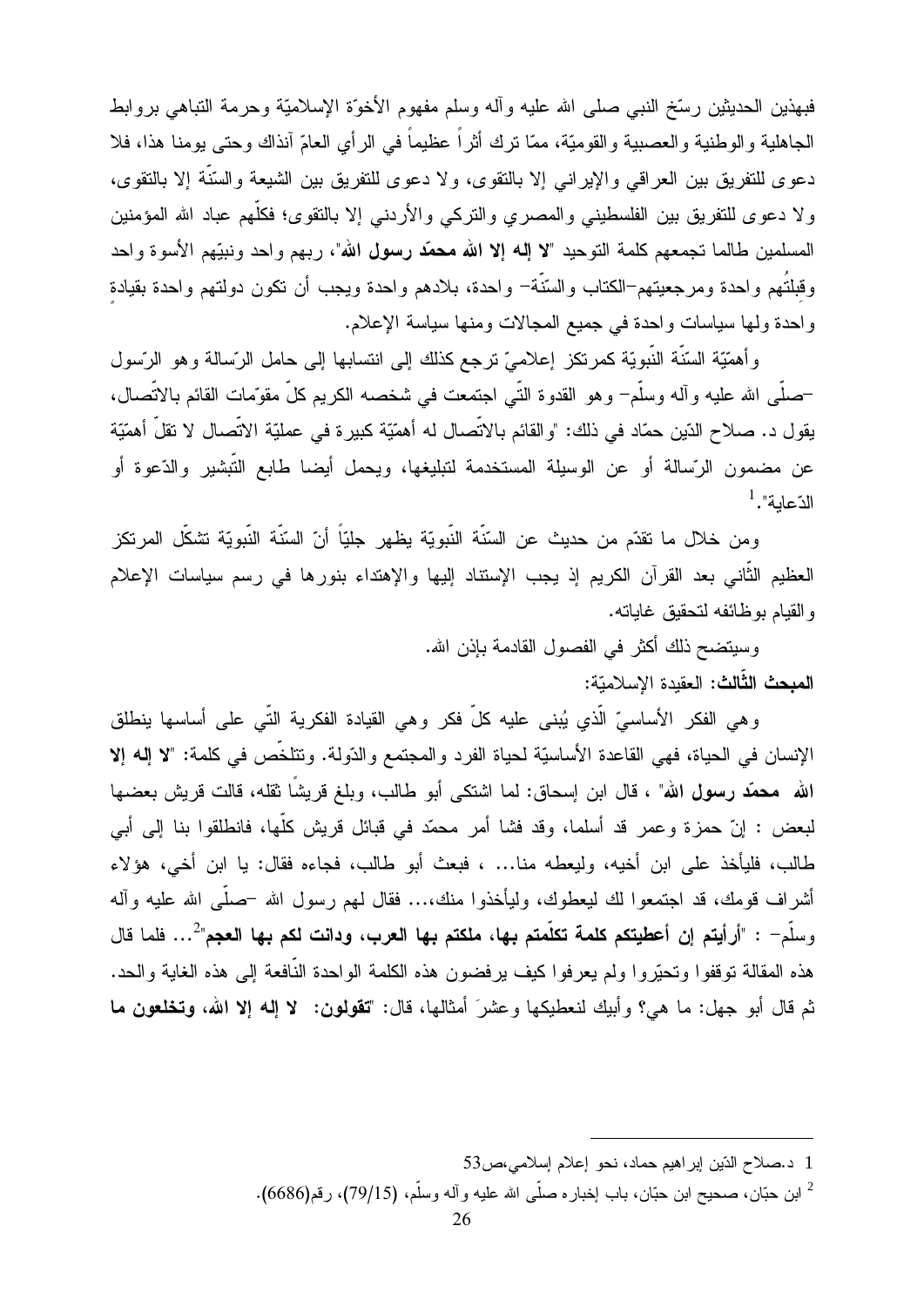**تعبدون من دونه". ف**صفَّقوا بأيديهم، ثم قالوا: أتريد يا محمّد أن تجعل الآلهة إلهًا واحدًا؟ إنّ أمرك  $^1$ لعجب.

ونفصيل العقيدة هو في الإيمان بالله وملائكته وكتبه ورسله وأن نؤمن بالجنة والنار والميزان ونؤمن بالبعث بعد الموت ونؤمن بالقدر خيره وشره؛ فعندما سُئل رسول الله حصلي الله عليه وأله وسلَّم= عن الإيمان كان جوابه: " أ**ن تؤمن بالله وملائكته وكتبه ورسله وتؤمن بالجنَّة والنَّار** والميزان وتؤمن بالبعث بعد الموت وتؤمن بالقدر خيره وشره"<sup>2</sup>

وهي النَّبي تعطي الإنسان فكرة كلَّبة عن الكون والإنسان والحياه وأنَّها مخلوقات لخالق، يقول الحقّ –تبارك وتعالى–: "ذَلكُمُ اللَّهُ رَبُّكُمْ خَالقُ كلّ شَيْء لَّا إلَهَ إلَّا هُوَ فَأَنَّى تُوْفَكُونَ . كَذَلكَ يُوْفَكُ الَّذينَ كَانُوا بِآيَات اللَّه يَجْحَدُونَ . اللَّهُ الَّذي جَعَلَ لَكُمُ الْأَرْضَ قَرَاراً وَالسَّمَاء بنَاء وَصَوَّرَكُمْ فَأَحْسَنَ صوُرَكُمْ وَرَزَقَكُم مِّنَ الطَّيِّبَات ذَلكُمُ اللَّهُ رَبُّكُمْ فَتَبَارَكَ اللَّهُ رَبُّ الْعَالَمين<sup>3</sup> وتعطى فكرة عن ما قبلها – وهو الله سبحانه– وعمّا بعدها –وهو بوم الحساب–، وعن علاقتها بما قبلها، من حيث أخذ التّشريع الكامل لنتظيم علاقة الإنسان بنفسه بأحكام الملبوسات والمطعومات والأخلاق، وعلاقته بربه سبحانه بأحكام العبادات وعلاقته بالآخرين بأحكام المعاملات والعقوبات، وهي النَّبي تعطي الفكرة عن علاقة الإنسان بما بعد الحياة من البعث والنُّشور والحساب، فإمَّا إلى جَنَّة عرضها السَّماوات والأرض أعدَّت للمتَّقين جزاء على ما قدَّموا من أعمال في حياتهم الدّنيا وإمّا إلى نار نلظَّى لا يصلاها إلّا الأشقى أُعدّت للكافرين جزاءً بما كانوا يظلمون أنفسهم وغيرهم في الحياة الدنيا.

فالعقيدة مرتكز الحياة بما فيها وهي مر تكز الإعلام الَّذي لايمكن له أن ينبس ببنت شُفه أو يبث أيّ فكرة إلاّ إذا كان ذلك مبنيّا على العقيدة أو منبثقا عنها، ولا يجوز للإعلام أن يخرج عن نطاق العقيدة أو ما تسمح به قيد أُنمُلة، يقول الدكتور محيى الدين عبد الحليم: "فإنّ العقيدة الإسلاميّة يجب أن تأتى في مقدّمة الأسس الّتي يقوم عليها النّشاط الإعلامي الموجّه للأطفال، بهدف بناء الشخصيّة المتكاملة للطفل بناءً روحياً وجسميّاً وحمايتها ممّا يشوّه جوهرها مع نرقية هذه الشّخصيّة لتستطيع النقر ّب من خالق الكون ممّا بعطبها قوّةً دافعة للحياة نتحمّل المشقّات، وتواجه الصنّعوبات بشجاعة وصبر ، ونتسلَّح بالوقاية ضد الأمراض النَّفسيَّة، والقلق والإضطراب"<sup>4</sup>.

صفى الرحمن المباركفور ٍ، الرحيق المختوم، $(91/1)$ ، ينظر كذلك محمّد بن عبدالله أبو عبدالله الحاكم النيسابور ي،  $^1$ المستدرك على الصحيحين، دار الكتب ا لعلميّة – بيروت، تحقيق : مصطفى عبد القادر عطا، ط1، (1411 – 1990)، باب تفسير سورة ص، (469/2)، رقم(3617). محمّد بن حبان بن أحمد أبو حاتم التميمي البستي،صـحيح ابن حبان، تحقيق : شعيب الأرنؤوط، مؤسسةالرّسالة  $\,$   $\,$ بير وت،ط2،(1414 – 1993)، باب فر ض الإيمان، (397/1)  $(64-62)$ سورة غافر : الآيات د.محيى الدّين عبد الحليم، الرؤية الإسلاميّة لإعلام الطفل، ص16 .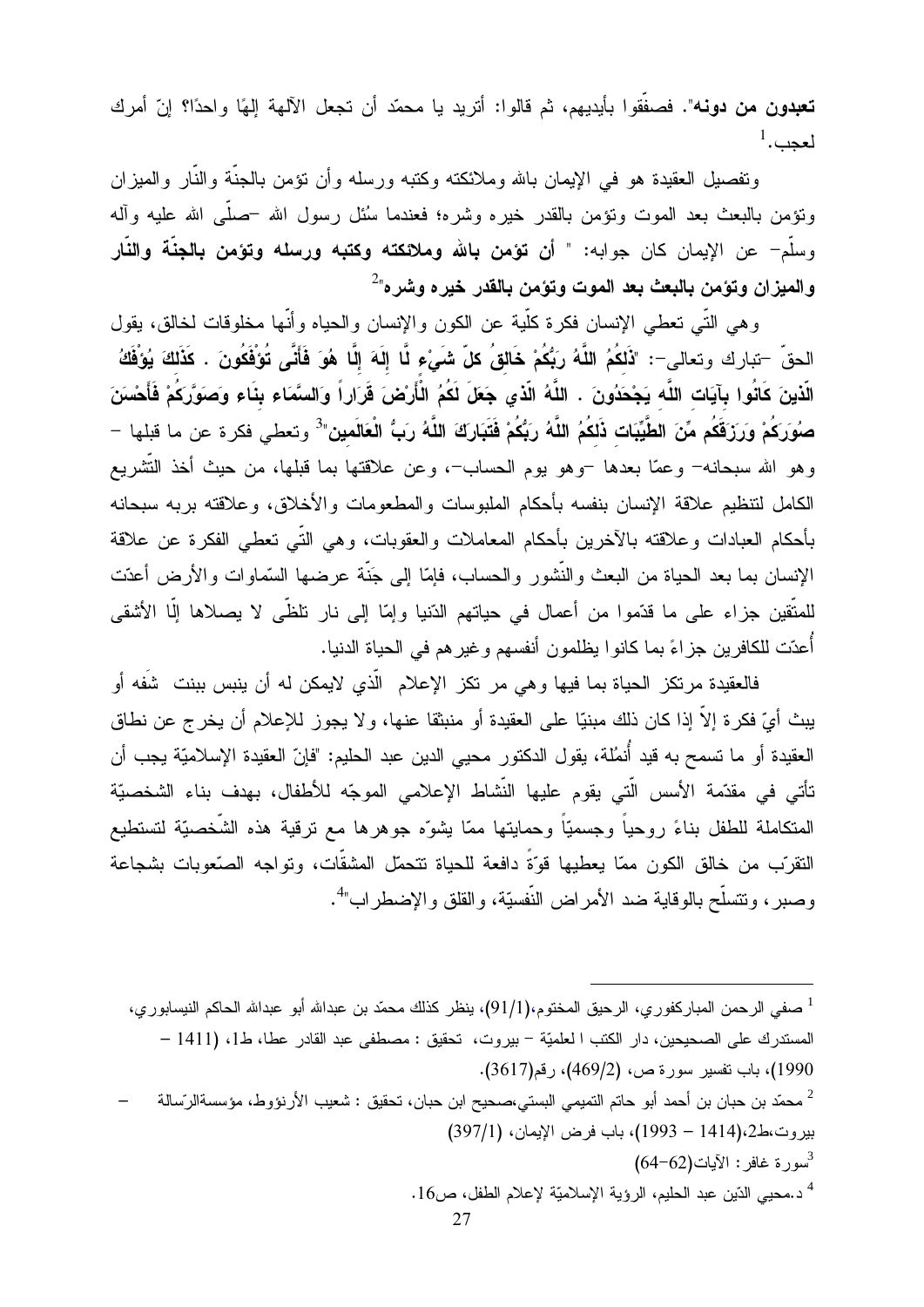المبحث الرّابع: اللُّغة العربيّة :

تعتبر اللُّغة العربيّة من المرتكزات الرّئيسة للإعلام الإسلاميّ لما تتمتّع به من قدرة على التأثير والتوسع والانتشار .

القرآن الكريم والسُّنَّة النَّبويَّة قولٌ عربـيَّ، وهو قول نشريعـيَّ، والاستدلال بـهما يتوقف علـي معرفة اللُّغة العربيّة. يقول الحقّ –تبارك وتعالى–: "كتَابٌ فُصلّت ْآيّاتُهُ قُرْآناً عَرَبيّاً لِّقَوْم يَعْلَمُونَ" <sup>1</sup>.

اللُّغة العربيّة وضعها العرب<sup>2</sup>، واصطلحوا عليها، فتكون من اصطلاح العرب، وليست توقيفاً من الله تعالى. وما دام العرب قد اصطلحوا عليها فطريق معرفتها هي أخذها عنهم، فإذا قالوا هم: إنّ لفظ كذا موضوع لمعنى كذا، أو قالوا: إنّ معنى كذا موضوع للفظ كذا، قُبل قولُهم، وسُلَّم به ولم يناقَش، لأنه لامشاحة في الاصطلاح، فالمسألة مسألة وضع اصطلحواعليه وليست مسألة عقلية، ولا متعلقة بالادر اك.

فلا بدِّ من التَّقيّد في مدلول اللُّفظ بما وضعه العرب، وحصر معنى اللُّفظ بما وضعه العرب، لأن المسألة مسألة نقل عن الواضع كما وَضع <sup>ــ</sup>ليس غير <sup>ــ</sup>، وعلى ذلك فإنّ كون الكلمة مشتقّة من مادّة معيّنة لا يعني أنّ جميع مشتقات هذه المادّة نتّحد في المعنى، وأنّ إحداها تعطي معنى الأُخرى، فقد تعطي اللُّغة أكثر من كلُّمة للمعنى الواحد، وقد لا تعطي للكلمة إلا معنىً واحداً وُضعت له، ولا يُعطي هذا المعنى غيرها، وذلك كلُّه حسب وضع العرب، فاتَّحاد الكلمات بالاشتقاق لا يعني الاتَّحاد في المعنى، بل تأخذ الكلمة معناها الّذي وضعه لها العرب بغض النّظر عن مادّة الاشتقاق.

إنّ التّقيّد في مدلول اللّفظ بما وضعه العرب لا يعني منع الاشتقاق والتّعريب والمجاز ڂات الدلالات المختلفة–، فلنا أن نثري اللُّغة العربيّة بهذه الأبواب الثِّلاثة، لأنّ هذه الأبواب ليست خاصنّة بالعرب الاقحاح، وإنَّما الخاصَّ بهم هو وضع أصول الاشتقاق والتَّعريب والمجاز، ووضع تفصيلات اللُّغة العربيّة وأوزانها، أمّا استعمال المجاز والاشتقاق والتّعريب فهو لكلّ عربـيّ عارف باللُّغة، ما دام يسير على ما وضعه العرب، وبذلك كانت اللُّغة العربيَّة بالمجاز والاشتقاق والتَّعريب قادرة على النّعبير عن كلّ معنى جديد، وكلّ شيء جديد، وبالنّالي كانت قادرة على النّعبير عن الحوادث المتجدّدة لاستنباط حكمها من النّصوص الشّرعيّة<sup>3</sup>.

ومن الأمثلة على ذلك ظهور مصطلح الديمقراطية الّذي تمّ تعريبه من الكلمة الانجليزية (democracy)، وبعد تعريبها تمت در استها واعطاء الحكم الشرعي فيها.<sup>4</sup>

<sup>4</sup> عبد القديم زلوم، الديمقر اطية نظام كفر يحرم اخذها أو تطبيقها أو الدّعوة إليها (1410هـــ- 1990م).

سورة فصلّلت: الآبة 3  $^1$ 

<sup>2</sup> المراد بالعرب هنا العرب الاقحاح، الَّذين كانوا يتكلمون اللُّغة العربيّة قبل فساد اللسان العربـي ، وقد ظلّ قسم منهم حتَّى القرن الرَّابع الـهجري ، كانوا يسكنون البادية ، ولم تفسد لغتهم ، وأمَّا مَن جاء بعدهم من العرب فلا نؤخذ اللغة عنهم ، وليس كلامُهم حجة. (عبدالقديم زلوم ، ميثاق الأمّة، ص34) 3 عبدالقديم زلوم، ميثاق الأمّة، (1410هــ–1989م)، ص35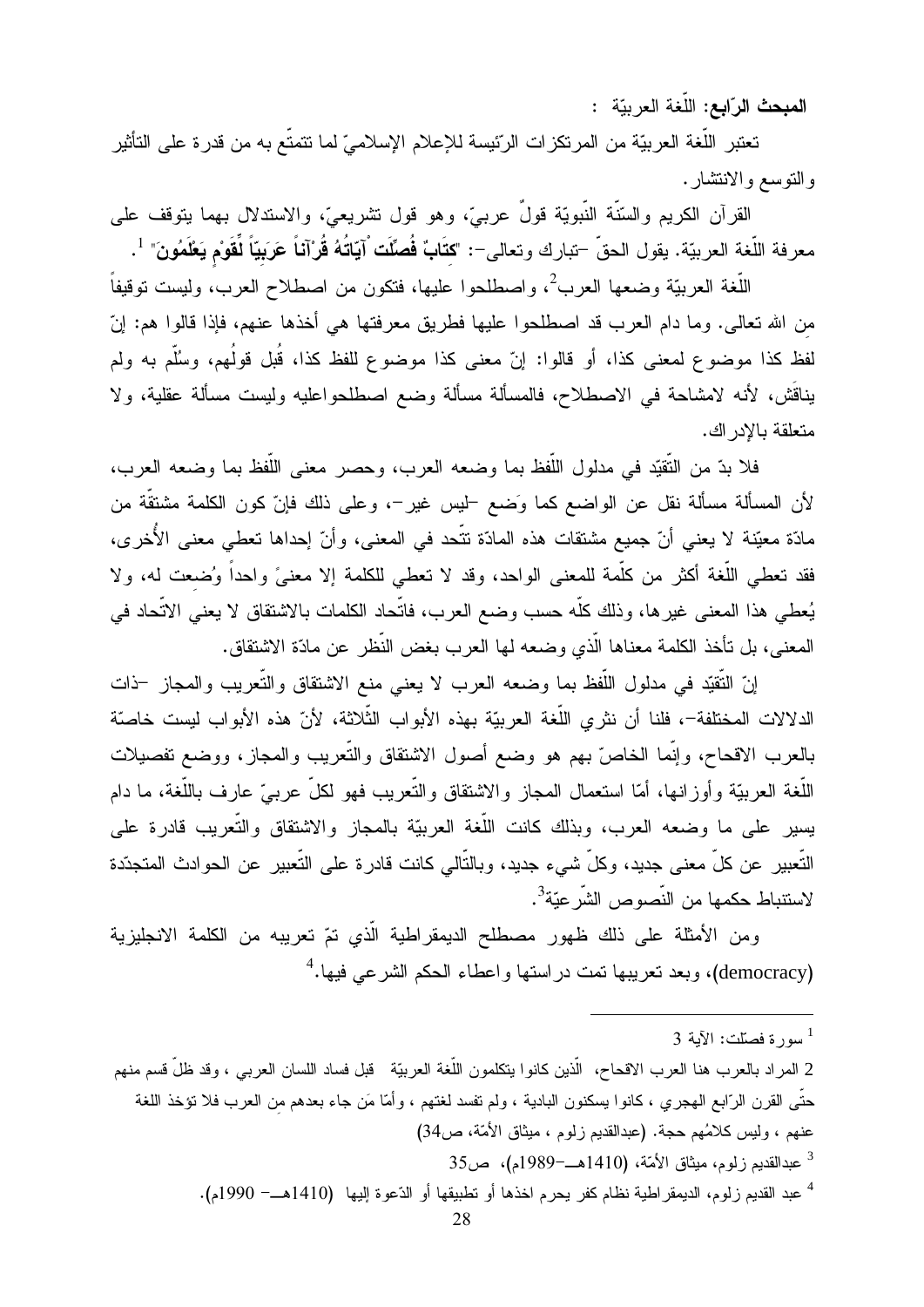ومثال أخر موضوع الاستتساخ، واستخدام الهندسة الوراثيّة في تحسين نوع معيّن من النباتات أو الحيوانات، أو حتَّى البشر، فهذا اللفظ جديد، حديث ولكنَّه اصطُلح عليه على اصول اللغة العربية ومن ثمّ تمت در اسة واقعه واعطاء الحكم الشرعي فيه. <sup>1</sup>

إنّ قدرة الكتاب والسّنّة على إعطاء الحكم لكلّ حادثة نتوقف على قدرة اللّغة العربيّة على النَّعبير عن كلٍّ معنى يتجدّد، وهذا يوجب بل يُحتّم أن تتَّحد اللُّغة العربيّة بالإسلام، أيّ بالكتاب والسّنّة، بحيث بصبحان شيئاً واحداً غير قابل للانفصال، أي: أن نكون اللُّغة العربيّة جزءاً جوهريّاً من الإسلام، أيّ جزءاً من الكتاب والسّنّة غير قابل للانفصال عنهما، وهذا هو الّذي كان، والّذي يتحتّم أن يظلّ حتّى آخر الدّهر. ولهذا يجب أن يجعل المسلمون اللُّغة العربيّة كالكتاب والسّنّة سواء بسواء من حيث تعلّمها ومن حيث المحافظة عليها فإنّه لا بقاء في واقع الحياة، وواقع العلاقات المتجدّدة للكتاب والسّنّة بغير  $^2$ اللَّغة العربيّة.

فالطَّاقة الموجودة في اللُّغة العربيّة طاقة جبّار ة، فعندما تلتحم بالطَّاقة الإسلاميّة المتمثَّلة بالقر آن والسَّنَّة فإنَّها نتنتج إبداعا جبّارا في كلِّ الميادين؛ فإنّ جَرْس ألفاظها ونتاغم نركيب كلماتها يحدث في السامع نأثرًا وانسياقًا، وإنَّ ما فيها من النعريب والمجاز والاشتقاق يجعلها قادرة على النعبير عن أيَّ معنى وعن أيّ شيء، وإنّ ما في أدبها من شعر وخطابة ونثر من حيث التراكيب بغض النظر عن المعاني يفتح لها آفاقا لدى النَّاس والمجتمعات ممّا يجعل للكلمة –وهي عَصَب الإعلام– النَّأثير البالغ في نفوس الجمهور المستقبل للرّسالة الإعلاميّة. وهكذا تكون اللّغة هي قالب الفكر وعندما يوضع الفكر العظيم في قالب عظيم ويُقدّم للنّاس فسينتج ذلك الأثر العظيم المنشود للعمليّة الإعلاميّة برمّتها.

<sup>&</sup>lt;sup>1</sup> عبد القديم زلوم، حكم الشرع في الاستنساخ، ط1، دار الأمّة للطباعة والنّشر والتوزيع، بب<u>رو</u>ت–لبنان،(1418هـــ–  $. (1997$ 

<sup>35</sup> عبدالقديم زلوم، ميثاق الأمّة، ص35  $^2$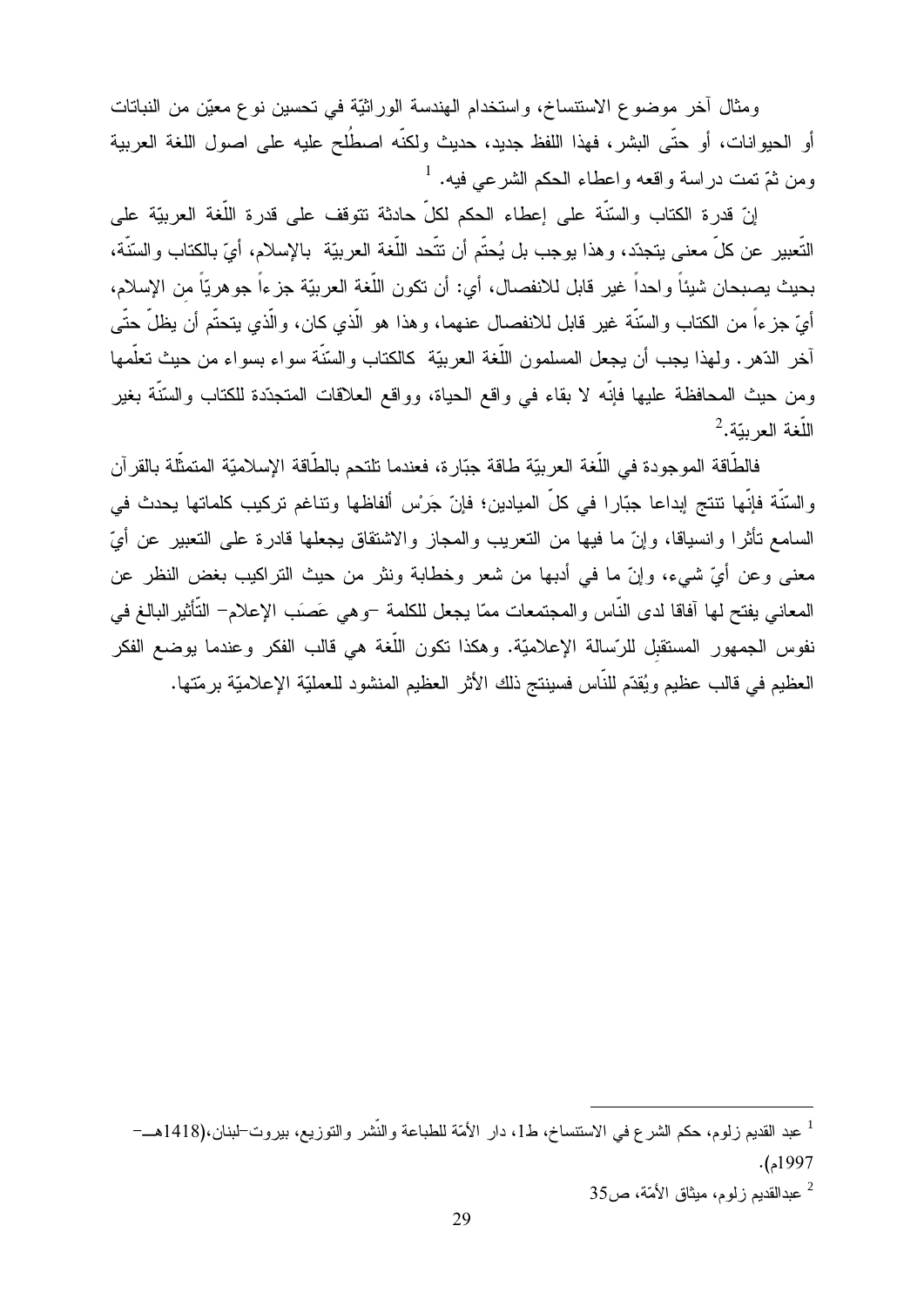# الفصل الثّالث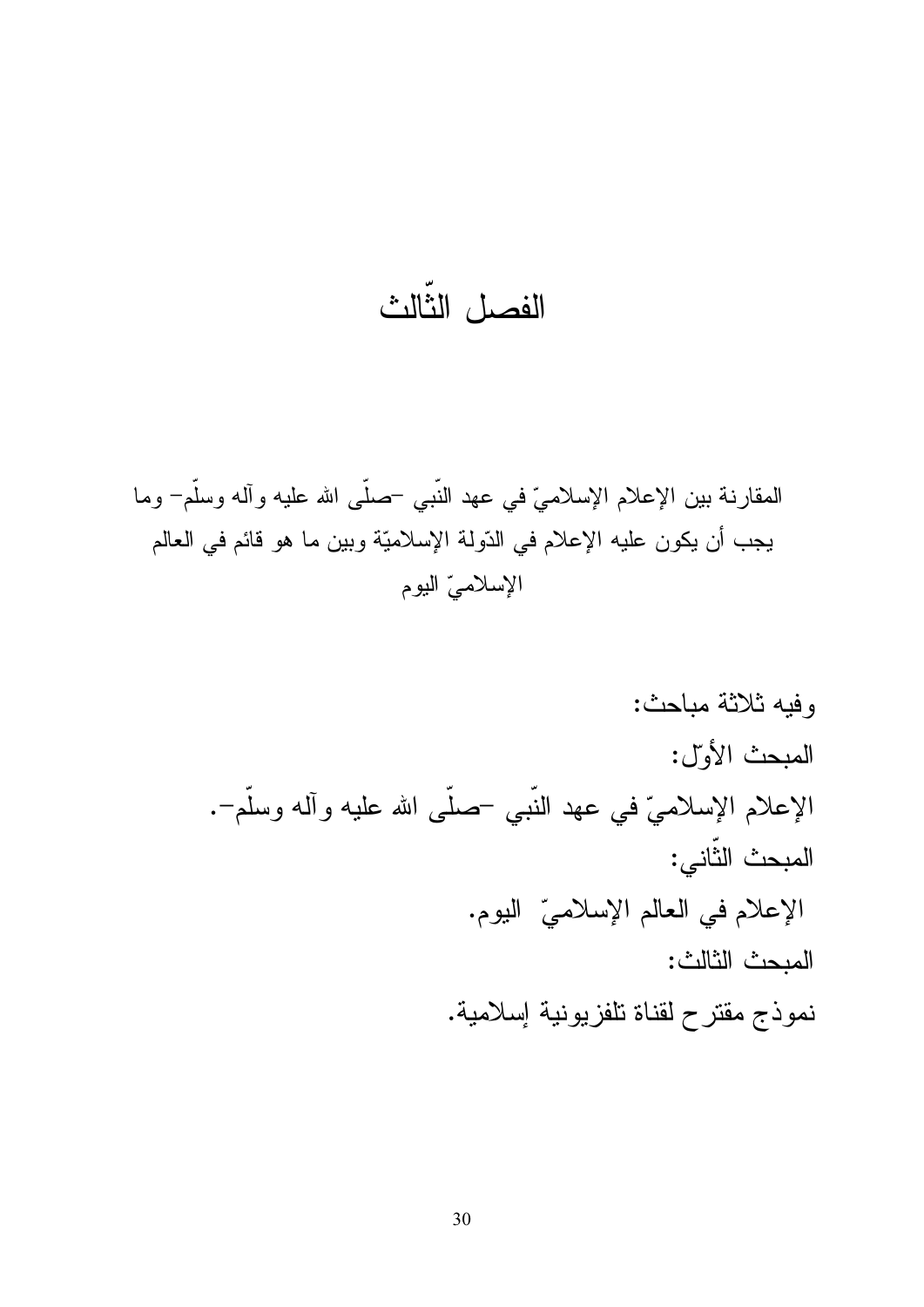المبحث الأول: الإعلام الإسلاميّ في عهد النّبي صلّى الله عليه وآله وسلّم.

إنّ الإعلام الإسلاميّ في عهد النَّبي –صلَّمي الله عليه وأله وسلَّم– كان يهـــدف إلــــي تحقيـــق المقاصد الإعلاميّة المنضبطة بالمقاصد الشِّر عيّة التِّي سيتمّ بسطها في الفصل الرّابع.

وإنني إذ أقوم بالتأصيل للإعلام الإسلاميّ فإنني في أمسّ الحاجة إلى إلقاء الضوء على الإعلام النَّبويّ لما له من أهمّيّة علميّة بالغة ولما ينزنّب عليه من آثار جليلة في حُسن نبليغه ونطبيقـــه، ولـــذا فالباحث يسعى من خلال هذا المبحث إلى إبر از الجوانب الإعلاميّة في عهد النّبيّ –صلّـى الله عليه وآله وسلَّم– لمعرفة هَدْيه –صلَّى الله عليه وأله وسلَّم– في الاتَّصال بالنَّاس وتبليغـــه الرّســـالة الإعلاميّـــة ىفاعلتة واقتدار .

يقول ربُّ العزّة والجلال: "لَقَدْ كَانَ لَكُمْ في رَسُولِ اللَّه أُسْوَةٌ حَسَنَةٌ لمَنْ كَانَ يَرْجُو اللَّهَ وَالْيَوْمَ الْأَخْرَ وَذَكَرَ اللَّهَ كَثَير<sup>َ</sup>ا"<sup>1</sup>

ويقول -سبحانه-:

"قُلْ إِن كُنْتُمْ تُحبُّونَ اللَّهَ فَاتَّبِعُوني يُحْبِبْكُمُ اللَّهُ وَيَغْفِرْ لَكُمْ ذُنُوبِكُمْ وَاللَّهُ غَفُورٌ رَحيمٌ" ُ

ولقد اخترت ثلاثة نماذج بحيث يشكّل كلّ نموذج منها مرحلة من مراحل الاتّصال والإعــــلام والدّعوة والبلاغ في العهد النّبويّ بدءاً بخُطبة الصّقا النّبي صدع الرّسول –صلّبي الله عليه وأله وســلّم– فيها برسالته العظيمة مروراً بأوّل خُطبة جمعة خطبها الرّسول حصلّى الله عليه وآله وسلّم– في المدينة وصولاً إلى خطبة حجة الوداع.

<u>ولقد قسمت هذا المبحث إلى ثلاثة مطالب:</u>

المطلب الأول: الذِّلالات و الأفكار و المفاهيم الإعلاميّة في خُطبة الصنّفا. المطلب الثَّاني: الذّلالات والأفكار والمفاهيم الإعلاميّة في أول خُطبة جمعة خطبها النّبـي –صلّـي الله عليه وآله وسلّم–. المطلب الثّالث: الذّلالات والأفكار والمفاهيم الإعلاميّة ً في خُطبة الوداع.

<sup>1</sup> سور ة الأحز اب: الآية : (21).

<sup>2</sup> سورة آل عمران: الآية: (31) .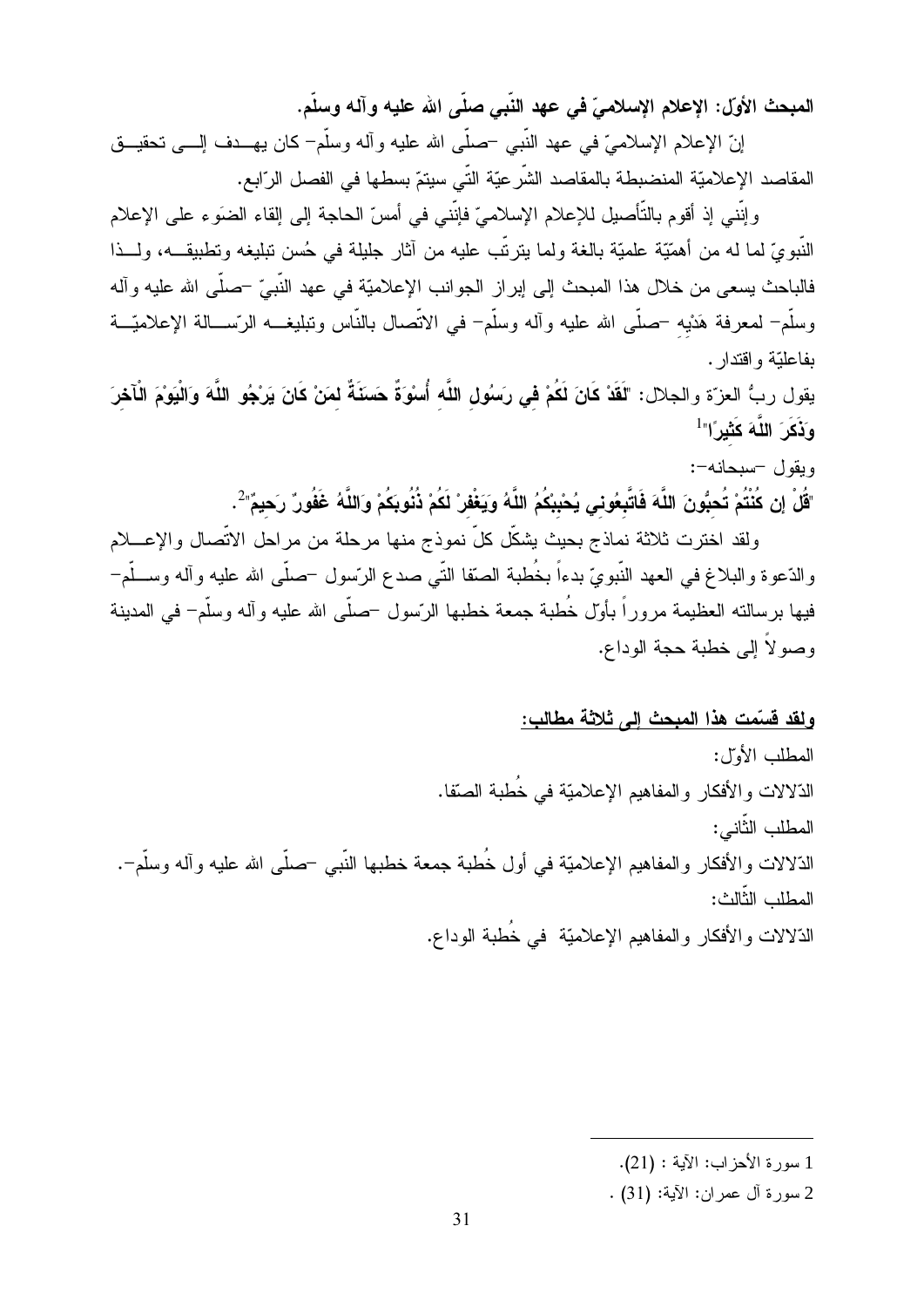المطلب الأول:

الدّلالات والأفكار والمفاهيم الإعلاميّة في خُطبة الصّفا. روابات خطبة الصنّفا:

لقد بقيت الدّعوة سراً<sup>1</sup> ثلاث سنوات إلى أن أمر الله <del>-</del>تعالى– نبيَّه –صلَّى الله عليه وآله وسلَّم– بإظهار دينه، قال تعالى: "**فَاصدَعْ بمَا تُوْمَرُ وَأَعْرِضْ عَنِ الْمُشْرِكينَ"** ثم أتبع هذا الإنذار العامّ بإنذار خاصّ لقومه وعشيرته <sup>ــ</sup>صلّـى الله عليه وأله وسلّم<sup>ــ</sup>، فقال تعالـى: "وَأَنْذُرْ عَشْمِيرَتَكَ الْأَقْرَبينَ\* وَا**خْفضْ** جَنَاحَكَ لمَن اتَّبَعَكَ منَ الْمُؤْمنينَ"<sup>3</sup> عندئذ انطلقت صيحة الحقّ، فخر ج رسول الله –صلّى الله عليه وآله وسلَّم– حتَّى صعد الصِّفا، فهتف: **يا صباحاه**<sup>4</sup>، فقالوا: مَن هذا الَّذي يهتف؟ قالوا: محمَّد. فاجتمعوا إليه فقال: يا بني فلان!! يا بني فلان!! يا بني فلان!! يا بني عبد مناف! يا بني عبد المطلب!، فاجتمعوا إليه، فقال: أرأيتَكم لو أخبرتُكم أنّ خَيلاً تخرج بسفح هذا الجبل أكنتم مصدقيّ؟ قالوا: ما جرّبنا عليك كذبا. قال: **فإنّي نذيرٌ لكم بين يديّ عذاب شديد**، قال: فقال أبو لهب: تبّا لك! أجمعتنا لهذا؟ ثم قام فنزلت السورة: (تَبَّتْ يَدَا أَبِي لَهَبٍ وَتَبَّ\* مَا أَغْنَى عَنْهُ مَالُهُ وَمَا كَسَبَ).<sup>5</sup>

وعن أبـي هريرة قال: (لما نزلت وأنذر عشيرتك الأقربين، جمع رسول الله –صلَّى الله عليه وآله وسلَّمٍ– قريشا فخصَّ وعمَّ، فقال: يا معشر قريش أنقذوا أنفسكم من النَّار فإنَّـى لا أملك لكم من الله ضرّاً ولا نفعا، يا معشر بني عبد مناف أنقذوا أنفسكم من النّار فإنّي لا أملك لكم من الله ضراً ولا نفعاً، يا معشر بني قُصى أنقذوا أنفسكم من النّار فإنّي لا أملك لكم ضراً ولا نفعا، يا معشر بني عبد المطلب أنقذوا أنفسكم من النَّار فإنِّي لا أملك لكم ضراً ولا نفعا، يا فاطمة بنت محمّد أنقذي نفسك من النَّار فإنِّي لا أملك لك ضراً ولا نفعاً، إنّ لك رحماً سأبلَّها ببلالها)<sup>6</sup>

1 سريّة التنظيم، لكنّ الدّعوة فكانت جهريّة من أول يوم إذ دعا السيدة خديجة رضـي الله عنها وعلى بن ابـي طالب وزيد بن ثابت وابا بكر رضـي الله عنـهم ومن نتبعهم وعلمت قريش بأنـه− صلَّى الله عليه وآله وسلَّم− يُكلَّم من السماء.(محمد الغز الي–فقه السيرة، ص100، عالم المعرفة ، ومنير محمّد الغضبان، المنهج الحركي للسيرة النّبويّة،(ط5)، مكتبة المنار الاردني، (1989م)، ص21.

- 2 سورة الحجر ، الآية (94)
- 3 سورة الشعراء، الآية (214-215)

4 يا صباحاه: كلمة نقولها العرب إذا صاحوا للغارة لأنهم أكثر ما يُغيرون عند الصباح ويُسَمُّونَ يومَ الغارة يوم الصَّباح فكأنَّ القائلَ: يا صباحاه يقول: قد غَشيَنا العدوُّ، ۖ وقيل: أنّ المتقاتلين كانوا إذا جاءَ الليل يرجعون عن القتال فإذا عاد النهار عادوا فكأنه يريد بقوله: يا صباحاه قد جاءَ وقتُ الصباح فتأهَّبوا للقتال (ابن منظور ، لسان العرب، ج2  $(504)$ 5 سورة المسد: الآية(1،2)، مسلم بن الحجاج بن مسلم القشيري النيسابوري، صحيح مسلم، دار الجيل، بيروت.

، كتاب الايمان، باب في قوله تعالى: ( وأنذر ....) ص122، رقم (348) 6 ابو عيسى الترمذي، سنن الترمذي (2/00-61)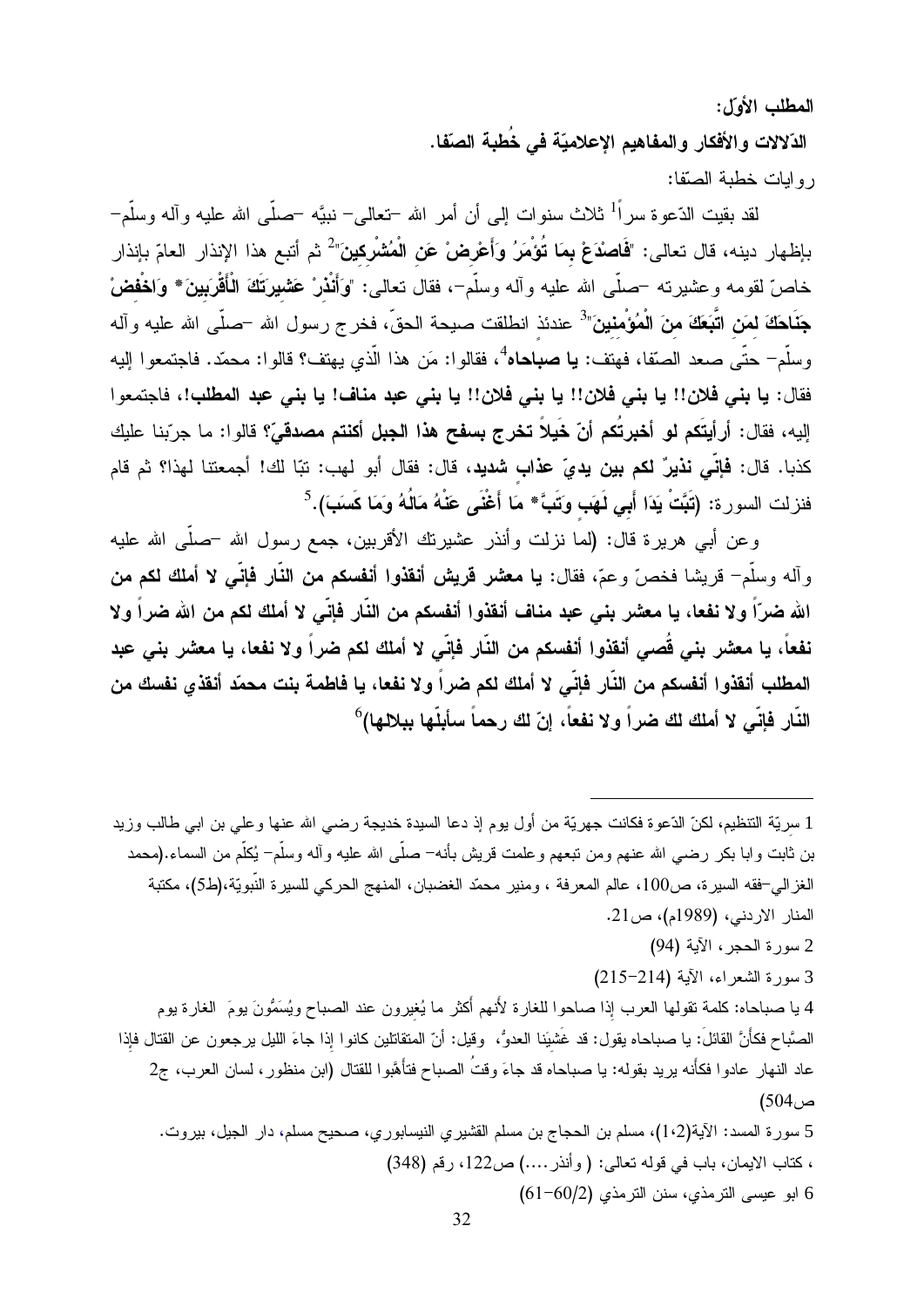الدّلالات والأفكار والمفاهيم الإعلاميّة في خُطبة الصّفا:

1– الإعلام بشيرٌ ونذير : وهو مبدأ أصيل من أهم مبادىء الإعلام الإسلاميّ إذ أنّ الاتَّصـال من خلال المنظور الإسلاميّ ينبغي له أن يلتزم هذا المبدأ في مخاطبة النّـــاس وتوجيـــه الأحـــداث، فـــالإعلام الإسلاميّ يبشَّر النَّاس، ويفتح أمامهم آفاق الأمل، ولا يثبِّط همَمَهم، وهو أيضا ينـــذرهم مـــن ســـوء المصبير لمن لم يعتبر بالآيات والسّنن واتَّبع هواه وتمنَّى علىي الله الأمانـي "فيجب علينا –نـمــــن حملــــة الدّعوة– أن نزر ع الأمل في نفوس الأمّة وأن نركّز عندها أنّها قادرة ذاتيّـــا علــــى اســـتعادة مجـــدها وعودتها دولة كبرى يُحسب لمها كلٍّ حساب في الميزان الدوليّ وفي رسم سياسة العالم والتَّـــأثير فــــي أحداثه… كما يجب علينا أن نبتعد عن كلّ أسلوب يغرس في الأمّة روح اليأس والاستسلام وتـــوهين العز ائم"<sup>1</sup>، بقول الحق<sup>ّ</sup> –سبحانه–:

"يَاأَيُّهَا النَّبِي إنَّا أَرْسَلْنَاكَ شَاهدًا وَمُبَشِّرًا ونذيراً\* ودَاعيًا إلى اللَّه بإذْنه وَسرَاجًا مُنيرًا" 2– شموليّة الإعلام الإسلاميّ وعالميّته: لقد كانت هذه الخطبة نقلة عظيمة للدّعوة الإسلاميّة في العهد المكي حيث كانت البداية الحقيقيّة للاتّصال الجماعيّ الّذي تميّزت به الحضارة الإسلاميّة فـــي عهــد النَّبوَّة والخلافة الرَّاشدة وفي العهود الإسلاميَّة الزَّاهرة.

لقد كان الإعلام أو الاتِّصال قبل هذه الخُطبة يدور في إطار الاتِّصال الشَّخصيِّ بمن يثق بهم النَّبـــيّ – صلَّـى الله عليه وأله وسلَّمٍ – من الرَّجال والنَّساء؛ مثل صديقه أبـى بكر الصدّيق وابن عمّه علـىّ بن أبـى طالب وزوجته خديجة بنت خويلد –رضىي الله عنهم أجمعين–.<sup>3</sup>

فبنزول قوله تعالى: (فَاصْدَعْ بِمَا تُؤْمَرُ وَأَعْرِضْ عَنِ الْمُشْرِكينَ)<sup>4</sup>، أرشد الله –سبحانه– نبيّه –صلّى الله عليه وآله وسلَّم– إلى هذا الشَّكل الاتِّصالي الـجديد –الاتصال الـجماعي– في حمل الدّعوة الإسلاميّة. 3– الصّدق والأمانة صفتان لازمتان للإعلاميّ المسلم:

لقد جاءه –صلَّـى الله عليه وأله وسلَّم– الأمر الإلهيِّ بالصدِّع برسالته ومكاشـــفة المجتمـــع الجــــاهليّ بدعونه، فجاءهم بالحقيقة كاملة، وإنّ هذا الأمر له دلالة إعلاميّة مهمّة، وهي نأصيل مبدأ مـــن أهـــمّ مبادىء الإعلام الإسلاميّ، ألا وهو العرض الموضوعيّ، وقول الحقيقة والبعد عن النُّعتيم الإعلامـــيّ وتزوير الأخبار ، وتلفيق الوقائع وتزييف الحقائق، لما في ذلك من امتهان لكر امة الإنســـان وتلاعـــب

- 1 عصمت عوني الحموري، زاد حامل الذّعوة ، (1425هـ-2004م) ، ص90
	- 2 سورة الاحز اب: الآيات (5-6)
- 

4 سورة الحجر: الآية (94)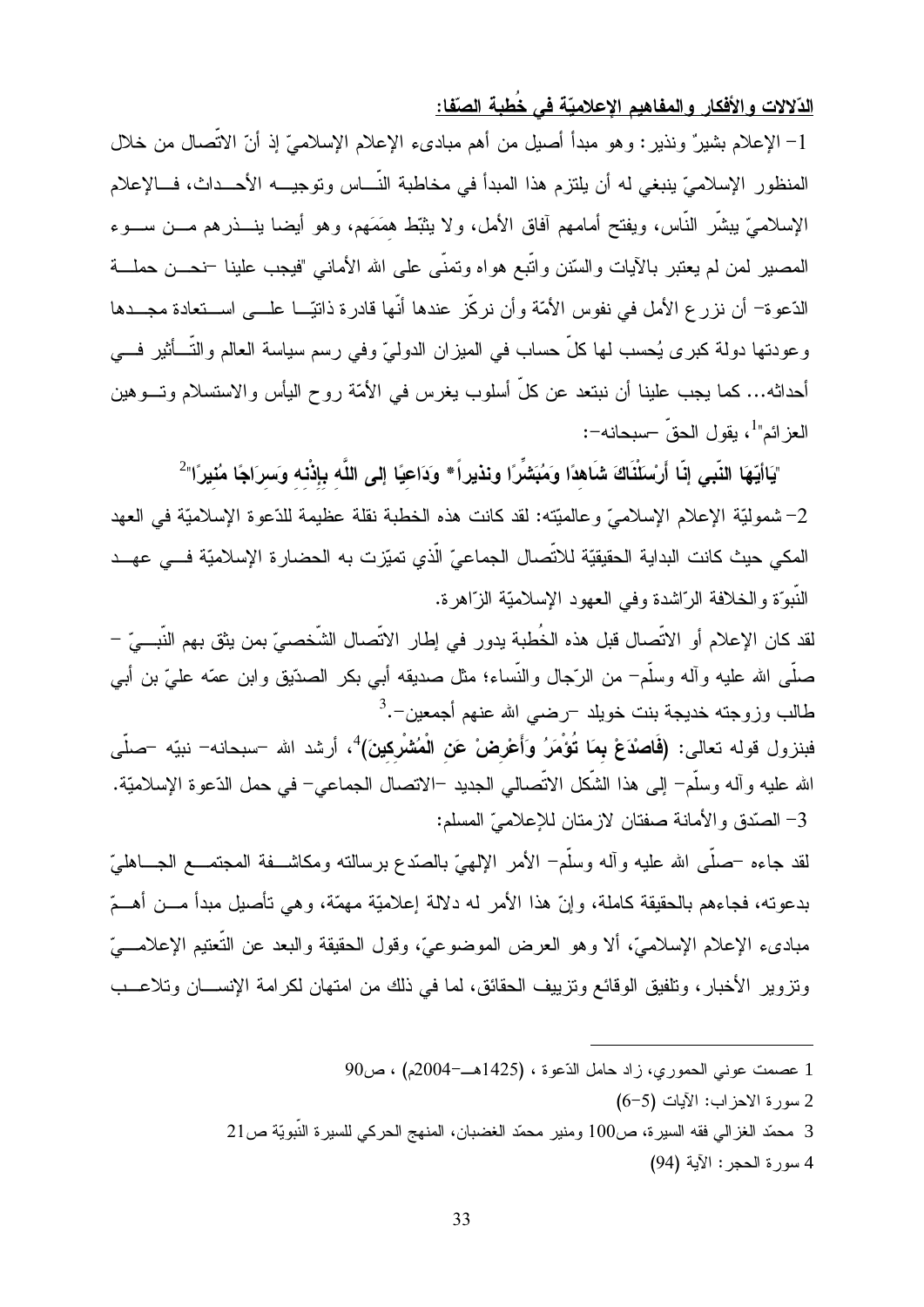بعقله.<sup>1</sup> وفي ذلك يقول –سبحانه– في حقّ نبيّ الله موسى –عليه السّلام–: "وَقَالَ مُوسَى يَـــا فَرْعَـــوْن إِنِّي رَسُولِ منْ رَبِّ الْعَالَمينَ \* حقيقٌ عَلَى أن لَا أَقُولَ عَلَى اللَّه إِلَّا الحقِّ قَدْ جئتُكُمْ ببَيِّنَة مـــنْ ربِّكُــمْ فَأَرْسلْ مَعيَ بَني إسْرَائيلَ" أمّا من يُجانب الصواب والحقيقة، ويزورّ ، ويلفّق، فما يلبــث أن ينكشــف للنَّاس زيفه، يقول سعيد بن علـى بن ثابت ما نصَّه: "ومع ذلك وإنَّه لا يلبث الواقع حتَّى يكثنف عـــوار هذا الإعلام الدّعائيّ التضليليّ ويفقده ثقة النّاس بأهله ومؤسّساته، فقد أثبت التّـــاريخ فشـــل التّضــــليل و الكذب في اكتساب القلوب و إقناع العقول و الهيبة على النَّفوس، وما النَّجار ب الدِّعائيَّة النَّاز يّة و الفاشيّة  $^3$ و البلشفيّة من ذلك ببعيد.)

4- الوسيلة المناسبة:

فقد وفق الرّسول –صلَّـى الله عليه وأله وسلَّم– إلـى أفضل وسيلة نختصر مساحات المكان ونخاطـــب أكبر عدد من النَّاس في أسر ع وقت ممكن، بصعوده جبل الصِّفا، و لعلَّ في هذا دلالة أهمّيّة العنايـــة بالوسيلة، والنَّألق في فنون الاتَّصال الإعلاميّ للوصول إلى النَّاس وتجمَّعـــاتهم لإبلاغهـــم وإقنـــاعهم بمفاهيم الإسلام ليحملوها مطمئنّين بها، ويطبّقوها ويحملوها لغيرهم من النّاس والشّعوب. 5– المدخل الاتصاليّ المناسب

لقد كانت كلمة: "يا صباحاه"<sup>4</sup> التّي استهلّ بها الرّسول <sup>ــ</sup>صلّي الله عليه وآله وســـلّم- خطبـــة الصّـــفا مُوفَّقة: حيث البداية الـجيّدة والاستهلال الـحسن والمدخل المثير للانتباه والاهتمام والمحــــرك للــــوعي واللافت للنّظر في مجتمع ديدنه الحروب التّي كانت تنشب بين قبائله لأتفه الأسباب، لذا كـــان حُســـنُ الابنداء هذا مفتاحاً لعقول القوم فجاؤوا زرافات ووحدانا حتّى إن الرجل إذا لم يستطع أن يخرج أرسل ر سو لا حتّى امتلأت ساحة الصنّفا.<sup>5</sup>

1 زين العابدين الركابي، النُّظرية الإسلاميَّة في الإعلام الإسلاميِّ وا لعلاقات الإنسانيَّة ص12 بتصرف. 2 سورة الاعراف، الآية (104-105) 3 سعيد بن علمي بن ثابت، الجوانب الإعلاميّة في خطب الرّسول – – صلَّى الله عليه وآله وسلَّم–، ط1، من منشورات (دراسة الشعوب الإسلاميّة والاوقاف والدّعوة والارشاد)، السعودية، 1417هــ، ص12 4 يا صباحاه: كلَّمة تقولها العرب إذا صاحوا للغارة لأنهم أكثر ما يُغيرون عند الصباح ويُسَمُّونَ يومَ الغارة يوم الصَّباح فكأَنَّ القائلَ يا صباحاه يقول قد غَشيَنا العدوُّ، سبق الإشار ة لها ص32 من هذا البحث. 5 محمّد الغزالي، فقه السيرة، ص(100–102) بتصرف، سعيد بن علي بن ثابت الجوانب الإعلاميّة في خطب الرَّسول –صلَّـى الله عليه وألـه وسلَّم– ص(13)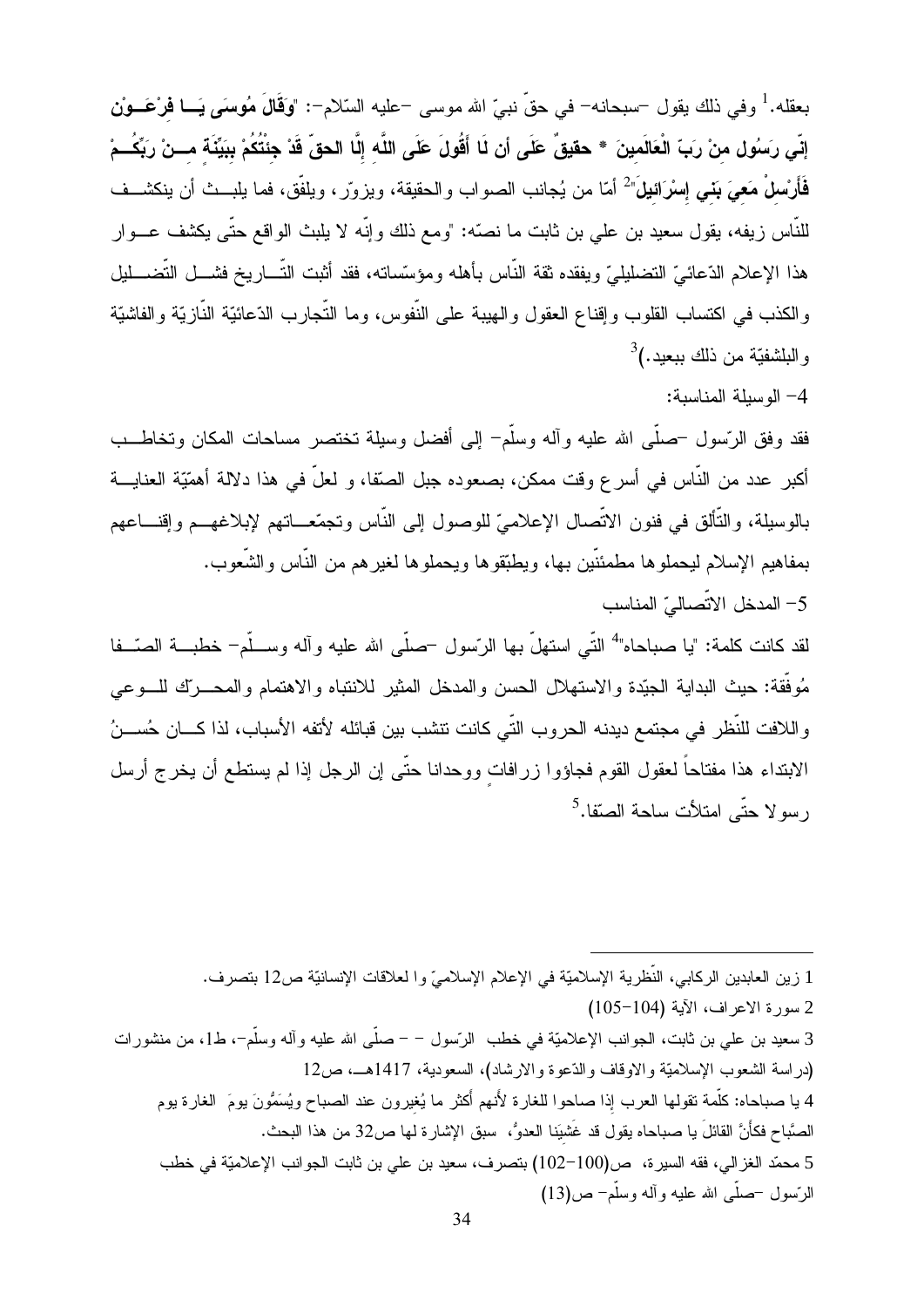الحوار والمناقشة:

وهذا الأسلوب الحواريّ في الإعلام له أثره الفعّال في تحقيق الإقناع والإقتناع وهذا ما نؤكّده الدَّر اسات الاتِّصاليَّة؛ إذ يُعَدُّ من مؤهَّلات الإقناع بالرِّسالة الإعلاميَّة إشراك الجمهور المنلقى في العمل الإعلاميِّ، ولا أدلَّ على ذلك من البرامج الحواريَّة الحيَّة اليوميَّة التي تجريها على سبيل المثال، لا الحصر قناة الجزيرة الفضائيّة ببرنامجها منبر الجزيرة، أو الرّأيّ والرّأي الآخر ، أو الاتّجاه المعاكس، فيمكن لكلِّ متابع للإعلام ملاحظة مدى الإقبال على مثل هذه البرامج، نتيجة استعمال الأسلوب الحواريّ، وإشراك الجمهور المتلقّى للرّسالة الإعلاميّة فيما براد نقله إليه.<sup>1</sup>

6– القدر ة على بثِّ الشُّــقة في الجمهور :

من أهمّ عوامل الإقناع في الاتِّصـال القدرة على بثِّ الشُّــقة في الجمهور وهذا يعني ثقة النَّاس فيما يعرضه لمهم الإعلام بعد كسب ثقتهم بصدقه وأمانته، وهذه الدّلالة نؤكّد على أهمّ مؤهّلات القائم بالاتصال.

قال سعيد بن علي بن ثابت ما نصّه: (والقائم بالاتّصال في هذه الخطبة هو الرّسول –صلّى الله عليه وأله وسلَّم– الَّذي انتُزع له إجماعا عاما من قريش بأنَّه الحكم العدل والصَّادق الأمين، كلمة قالوها وشاء الله أن نكون عليهم حجَّة إلى بوم القيامة، عند قولهم ما جرَّبنا عليك كذبا.<sup>2</sup>

7– مفهوم الولاء على أساس الدّين وليس على أيِّ أساس آخر :

يقول محمّد الغزالي معلّقا على خطبة الصقا ما نصبّه (هذه الصّيحة العالية في غاية البلاغ، فقد فاصل الرّسول –عليه السّلام– قومه على دعوته وأوضح لأقرب النّاس إليه أنّ التّصديق بهذه الرّسالة هو حياة الصَّلة بينه وبينهم وأنّ عصبيّة القرابة النّي يقوم عليها العرب ذابت في حرارة هذا الإنذار الآتي من عند الله.<sup>3</sup>

ومن خلال ما سبق نظهر المكانـة الكبيرة لرسول الله –صلَّى الله عليه وألـه وسلَّم–، وها هو بواجه مكَّة بما نكره ويتعرَّض لخصام السُّفهاء والكبراء، وأوَّل قوم يغامر بخسران مودَّتهم هم عشيرته الأقربون لكنّ هذه الآلام تهون في سبيل نشر الحقِّ، فلا عليه أن يبيت بعد هذا الإنذار ومكَّة تموج بالغرابة والاستنكار، ولكنِّ ۗ الرَّسول –صلَّى الله عليه وأله وسلَّم– يعرف أنَّ قريشا شوكة العرب وهي عندهم المأمونة على حر م الله، المحر وسة بحر اسة الله وحمايته لبيته وحر مه، وخاصنَّة بعد حادثة الفيل إذ عجز

3 محمّد الغزالي فقه السيرة، منشورات عالم المعرفة ص(101).

<sup>1</sup> الجزيرة الفضائية (2009): قطر

<sup>(</sup>http://www.aljazeera.net/channel, 26.3.2008)

<sup>2</sup> سعيد بن علي بن ثابت، الـجوانب الإعلاميّة في خطب الرّسول –صلّـى الله عليه وأله وسلّم–، ص14.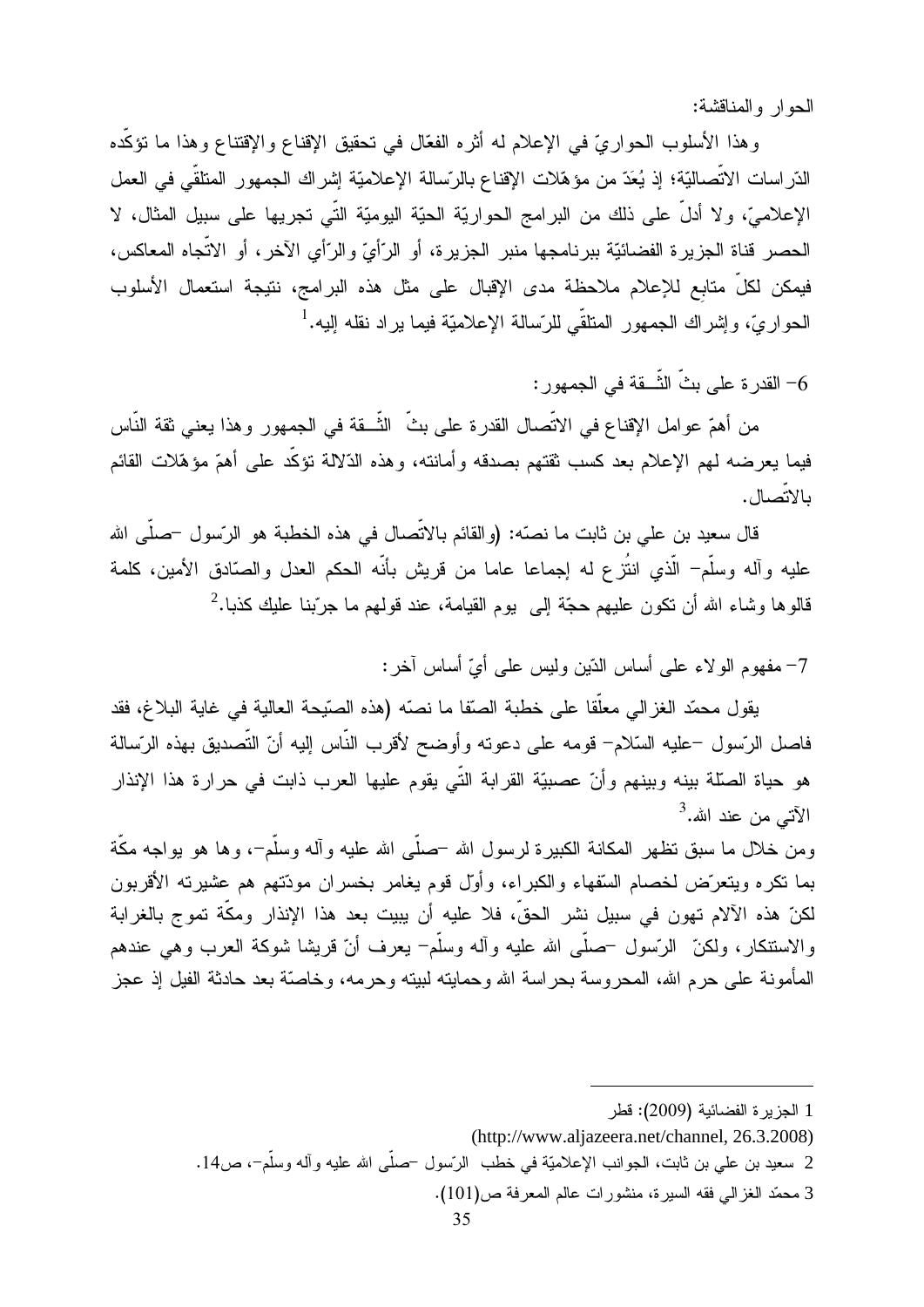العرب قاطبة أن يقفوا في وجه أبرهة الحبشيّ ويمنعوا البيت الحرام ولكنّ الله حمى بيته وأهله ولذا كانت قبائل العر ب تقول: إذا دخلت قر بش الإسلام دخلنا. <sup>1</sup> لذلك كان –صلَّى الله عليه وأله وسلَّم– حريصا على إسلام قريش وصناديدها ولكن دون التَّفريط بالولاء لله ودينه ولو لأقرب المقرّبين من أباء أو أبناء أو أعمام أو عشيرة، يقول الحق –تبارك وتعالم –: "يَاأَيّهَا الّذينَ آمَنُواْ لاَ تَتَّخذُواْ آبَاءكُمْ وَإِخْوَانَكُمْ أُوليَاء إن اسْتَحَبُّواْ الْكُفْرَ عَلَى الإِيمَانِ وَمَن يَتَوَلَّهُم مِّنكُمْ فَأُوْلَئَكَ هُمُ الظَّالمُونَ \* قُلْ إن كَانَ آبَاوُكُمْ وَأَبْنَآوَكُمْ وَإِخْوَانُكُمْ وَأَرْوَاجُكُمْ وَعَشْبِركَتُكُمْ وَأَمْوَالٌ اقْتَرَفْتُمُوهَا وَتَجَارَةً تَخْتْنَونَ كَسَادَهَا وَمَسَاكنُ تَرْضَوَنَّهَا أَحَبَّ إِلَيْكُم مِّنَ اللّه وَرَسُولِهِ وَجِهَادِ فِي سَبِيلِهِ فَتَرَبَّصُواْ حتَّى يَأْتـَىَ اللَّهُ بِأَمْرِه وَاللَّهُ لاَ يَهْدي الْقَوْمَ الْفَاسقينَ" $^2$ 

8– إحكام الاتِّصال:

وهذا يعني نتظيم طرح حقائق ومضامين الاتِّصال إذ أنّ لكلّ حقيقة في الإسلام حدّاً لا ينبغي أن نتجاوزه، فالرّسول –صلّـي الله عليه وأله وسلَّم– لم يتجاوز حقيقة توحيد الله وعبوديّته وحقيقة البعث والنُّشور والجزاء والحساب يوم القيامة وما ينتظره المحسنون من الأجر والمثوبة، ۖ والمعاندون الكافرون من العذاب، وذلك بتكرار قوله –صلَّى الله عليه وأله وسلَّم–: أنقذوا أنفسكم من النَّار فإنَّى لا أملك لكم ضر ًا و لا نفعاً.

9- ربط الطرح الإعلاميّ بمُسَلَّمات الأمّة:

لابدِّ للإعلام –حتَّى يكون مقبوٍ لاَّ لدى الجمهور ِ المخاطَب– أن يكون مستندا لما لدى الأمَّة من حقائق وأسس معرفيّة يمكنه البناء عليها ومن هذه الحقائق: المُسَلَّمات العقليّة والفكريّة والاجتماعيّة لدى الأمّة، والتي تشكّل ثقافتها ابتداء. قال سعيد بن علي بن ثابت مانصّه: (وقد جاءت دلالة الطّرح الإعلاميّ بالمسلَّمات العقليّة والفكريّة والاجتماعيّة عندما بدأ الرّسول –صلَّى الله عليه وأله وسلَّم– خطبة الصَّفا بقوله: "يا صباحاه" وهذا المهاتف له دلالة في مجتمع القبائل والعشائر التَّـي يُغير بعضها على بعض لأتفه الأسباب... وعبارة "يا بني فلان، يا بني فلان" يدعو العشائر بأحبّ الأسماء إليها وبما تعارفوا عليه في مجتمعه ليثير فيهم النُّخوة والحميّة.<sup>3</sup> ثم يوجّه لمهم الخطاب والطرح الإعلاميّ من خلال مُسلَّمة في أدمغتهم وحتَّى بلزمهم بالحجّة العقليّة بدأ بسؤالهم: أرأ**يتَكم ل**و أ**خبِرتُكم أنّ خيلا**ً تخرج بسفح هذا الجبل أكنتم مصدقيّ؟، قالوا: ما جرّبنا عليك كذبا، قال: "فَإِنِّي نَذير لكم بين يديّ **عذاب شديد**"<sup>4</sup> فما تفوِّه أحد بكلمة إلاّ من سبقت عليه الشقاو ة في الدنيا و الآخر ة أبو لهب.

> 1 سعيد بن علي ثابت، الجوانب الإعلاميّة في خطب الرّسول –صلّـى الله عليه وآله وسلَّم–، ص15. 2 سورة التوبة: الآيتان (23-24). 3 سعيد بن علي بن ثابت الجوانب الإعلاميّة في خطب الرّسول – – صلّـى الله عليه وآله وسلّم– ص15. 4 مسلم، صحيح مسلم، كتاب الايمان، باب في قوله تعالى: ( وأنذر ....) ص123، رقم (355).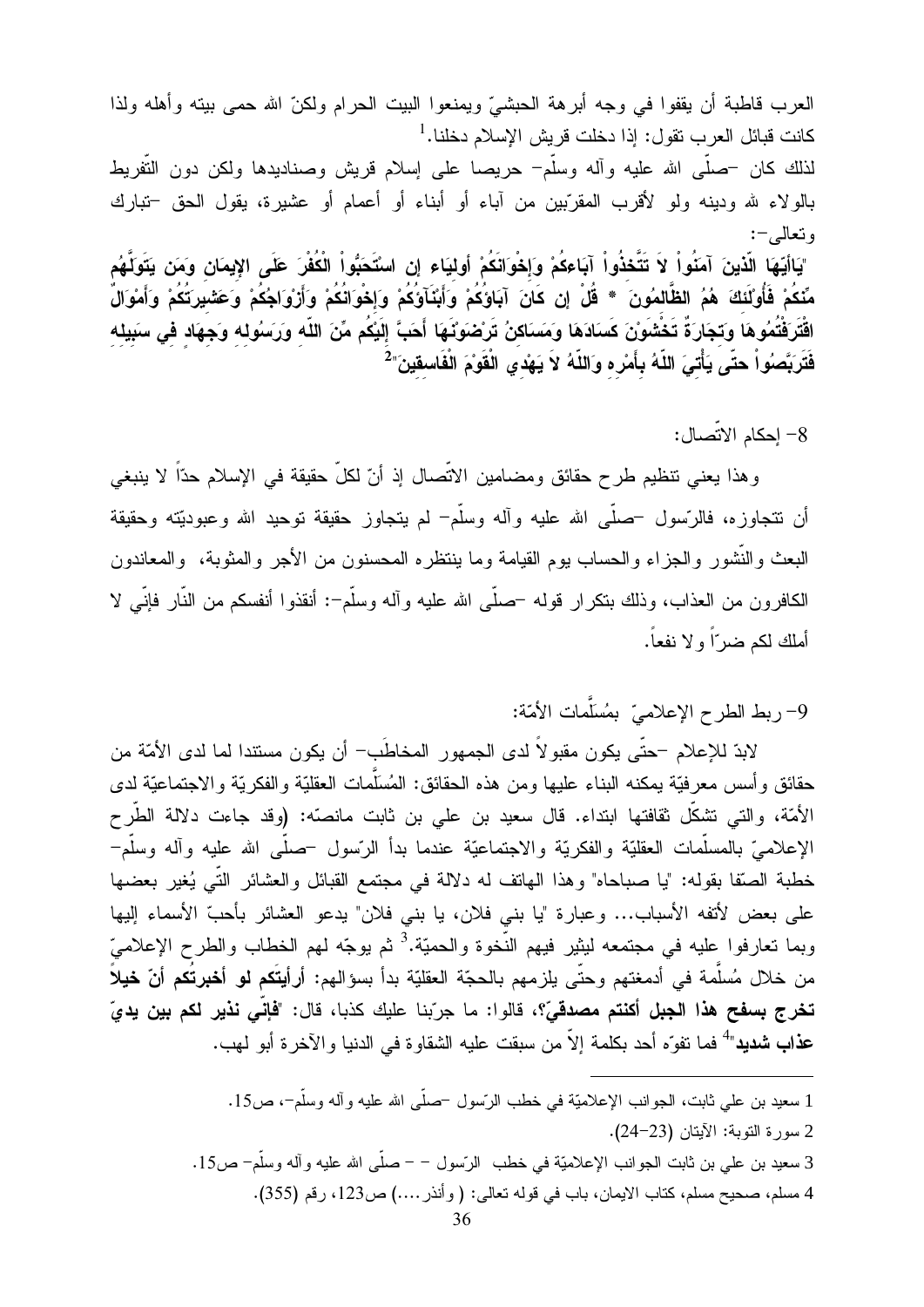ومن هنا نجد الدعاة والخطباء في زماننا هذا قد استفادوا من هذه الجزئيّة ويستخدمونها في جذب انتباه المستمعين ٳليهم بقولهم: يا أيِّها المسلمون، يا معشر المسلمين، يا أنباع النَّبيِّ محمّد، يا أحفاد صلاح الدّين، يا أبناء الفاتحين، وما إلى ذلك من عبار ات مرتبطة بفكر الأمّة و أمجادها.<sup>1</sup>

المطلب الثَّاني: الدّلالات والأفكار والمفاهيم الإعلاميّة في أوّل خطبة جمعة لرّسول الله– صلّى الله وآله وسلّم في المدينة المنوّرة. روايات الخطبة:<sup>2</sup>

روى ابن كثير عن ابن جرير: حدثني يونس بن عبد الأعلى... أنّه بلغه عن خطبة النّبي – صلَّـى الله عليه وأله وسلَّمٍ ۖ في أوَّل جمعة صلاها بالمدينة في بنـى سالم بن عمرو بن عوف رضـى الله عنهم:

"المحمد لله أحمده وأستعينه، وأستغفره وأستهديه، وأومن به ولا أكفره، وأعادي من يكفره، وأشهد أن لا إله إلاَّ الله وحده لا شريك له، وأنَّ محمّداً عبده ورسوله، أرسله بالهدى ودين الحقَّ والنَّور والموعظة على فترة من الرّسل، وقلة من العلم، وضلالة من النّاس، وانقطاع من الزّمان، ودُنُوٍّ من السّاعة، وقرب من الأجل. من يطع الله ورسوله فقد رشد، ومن يعصهما فقد غوى وفرط وضلَّ ضلالاً بعيدا. وأوصبكم بنقوى الله، فإنَّه خيرٍ ما أوصبي به المسلم المسلم أن يحضَّه على الآخرة، وأن يأمره بنقوى الله. فاحذروا ما حذَّركم الله من نفسه، ولا أفضل من ذلك نصيحة ولا أفضل من ذلك ذكرى، وإنَّه نقوي لمن عمل به علمي وجل ومخافة، وعون صدق علمي ما نبتغون من أمر الآخرة. ومن يصلح الَّذي بينه وبين الله من أمر السِّر والعلانية لا ينوى بذلك إلَّا وجه الله يكن له ذكر ً في عاجل أمر ه وذخر ً فيما بعد الموت حين يفتقر المرء إلى ما قدّم، وما كان من سوى ذلك يودّ لو أنّ بينه وبينه أمداً بعيداً، (وَيُحَذِّرُكُمُ اللَّهُ نَفْسَهُ وَاللَّهُ رَوَوُفُ بِالْعِبَادِ)<sup>3</sup>.

والَّذي صدق قوله، وأنجز وعده، لا خلف لذلك فإنه يقول تعالى: "مَا يُبَدَّلُ الْقَوْلُ لَدَيَّ وَمَا أنا بظَّلَّام  $^4$ . "الْعَبِيد

<sup>&</sup>lt;sup>1</sup> موقع نداءات من بيت المقدس (2008): حناجر الخطباء، فلسطين

<sup>(</sup>http://al-aqsa.org/index.php/khutaba/index, 23.5.2008)

نعمدت ذكر الروايات لنتوَّعها فليس فيها نكرار، وبذلك نتم الفائدة إن شاء الله.  $^2$ 

<sup>3</sup> سورة آل عمران: الآية (30)

<sup>4</sup> سورة ق: الآية (29)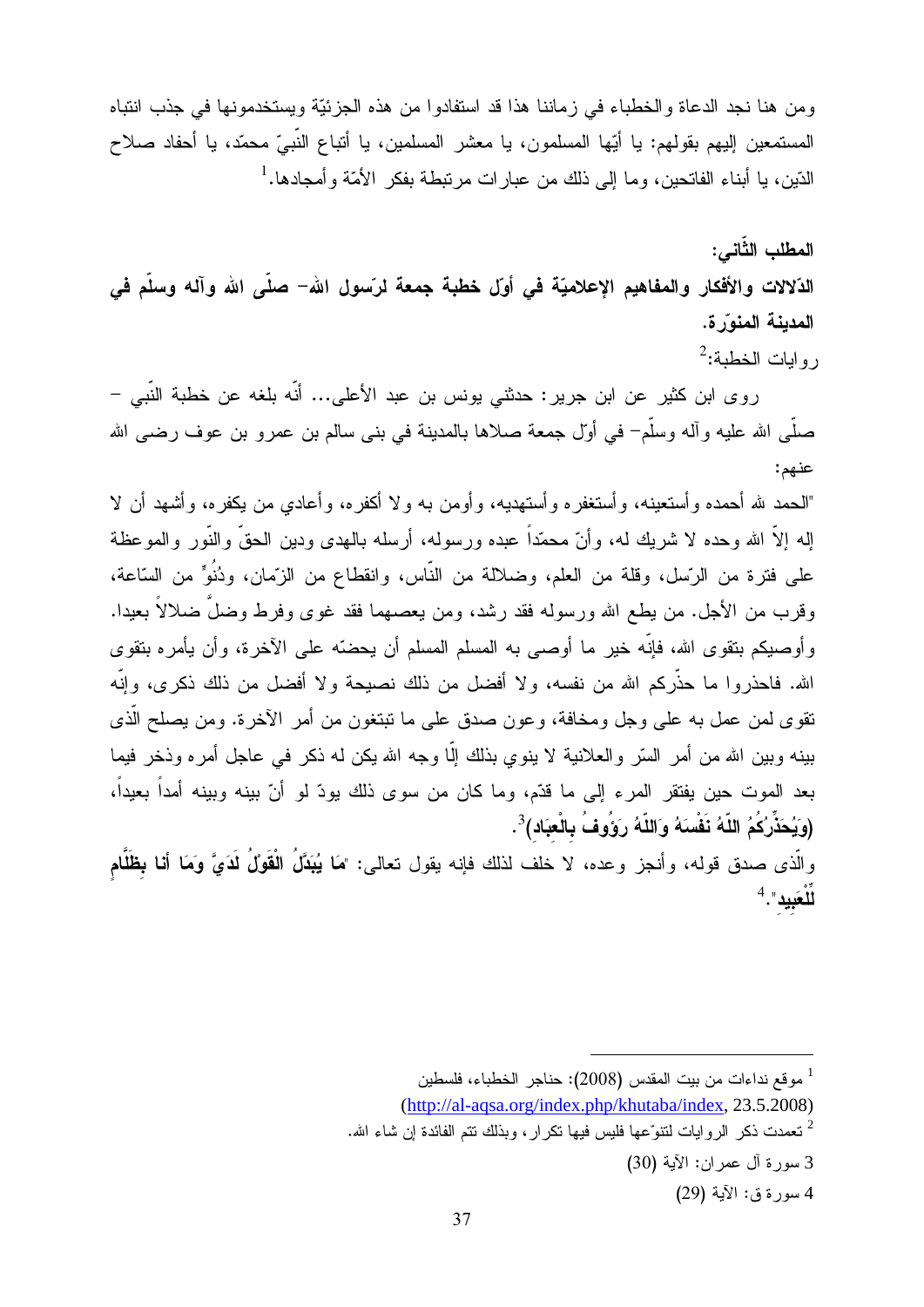واتقوا الله في عاجل أمركم وآجله في السّر والعلانية فإنّه (َمَن يَتَّق اللَّهَ يُكَفِّرْ عَنْهُ سَيِّئَاته وَيُعْظمْ لَهُ أَجْرًا)<sup>1</sup> ، (وَمَ**ن يُطعْ اللَّهَ وَرَسُولَهُ فَقَدْ فَازَ فَوْز**ًا **عَظيمًا)**2 وإنّ تقوى الله توقى مقته، وتوقى عقوبته، وتوقى سخطه، وإنّ تقوى الله تبيّض الوجه، وترضى الرّبّ، وترفع الدّرجة.

خذوا بحظكم ولا تفرَّطوا في جنب الله، قد علَّمكم الله كتابه، ونهج لكم سبيله، ليعلم الَّذين صدقوا وليعلم الكاذبين، فأحسنوا كما أحسن الله إليكم، وعادوا أعداءه، وجاهدوا في الله حقَّ جهاده، هو اجتباكم وسمّاكم المسلمين، ليهلك من هلك عن بيّنة ويحيا من حيّ عن بيّنة، ولا قوة إلاّ بالله، فأكثروا ذكر الله، واعملوا لما بعد الموت، فإنه من أصلح ما بينه وبين الله يكفه ما بينه وبين النَّاس، ذلك بأنّ الله يقضـي علـي النَّـاس ولا يقضـون عليه، ويملك من النَّاس ولا يملكون منـه، الله أكبر ولا قوَّة إلا بـالله ا لعلّيّ العظيم<sup>3</sup>.

نصٌ أخر لهذه الخطبة:<br>روى ابن كثير رحمه الله عن البيهقي عن أبي سلمة بن عبد الرّحمن بن عوف، قال: كانت أول خطبة خطبها رسول الله –صلَّـى الله عليه وأله وسلَّم– بالمدينة أن قام فيهم فحمد الله وأثنـى عليه بما هو أهله ثم قال: "أمّا بعد أيّها النّاس فقدّموا لأنفسكم، تعلمنّ والله ليصعقنّ أحدكم ثم ليَدَعنّ غَنَمه ليس لها راع، ثمّ ليقولَنّ له ربُّه– ليس له ترجمان، ولا حاجب يحجبه دونه–: ألم يأتك رسولي فبلّغك، وآتيتُك مالاً، وأفضلت عليك، فما قدّمتَ لنفسك ؟ فينظر بميناً وشمالاً، فلا يرى شيئا، ثمّ ينظر قدّامه فلا يرى غيرَ جهنَّم، فمن أستطاع أن يقيَ وجهه من النَّار ولو بشقٍّ تمرة فليفعل، ومن لم يجد فبكلمة طيّبة، فإنّ بها تجزى الحسنة عشر أمثالها إلى سبعمائة ضعف.والسّلام على رسول الله ورحمة الله وبركاته".<sup>4</sup>

نعَ خطب رسول الله –صلّٰى الله عليه وأله وسلَّم<sup>–</sup> مرّةً أخرى فقال: "**إنّ الحمد لله أحمده وأستعين**ه،<br>نتمّ خطب رسول الله –صلّٰى الله عليه وأله وسلَّم<sup>–</sup> مرّةً أخرى فقال: "**إنّ الحمد لله أحمده وأستعين**ه، نعوذ بالله من شرور أنفسنا وسيِّئات أعمالنا، من يهده الله فلا مضلَّ له، ومن يضلل فلا هادي له. وأشهد أن لا إله إلاّ الله [وحده لا شريك له]، إنّ أحسن الحديث كتاب الله، قد أفلح من زيّنه الله في قلبه وأدخله في الإسلام بعد الكفر ، واختاره على ما سواه من أحاديث النّاس، إنّه أحسن الحديث

2 سورة الاحزاب، الآية (71)

3 ابن كثير ، السير ة النَّبويَّة، تحقيق مصطفى عبد الواحد، دار المعرفة، بيروت 1402هـــ (299/2–300)، قال ابن كثير رحمه الله : هكذا أوردها ابن جرير وفي السند إرسال وليس هذا نضعيفا لنص ولكنه بيان لواقع الحال ونعريف بالسند، والارسال لا يكون ضعيفا في السند على الاطلاق بل هو عند من يقبله كغيره من السند المرفوع ، وينظر أيضا نص الخطبة عند كلٍّ من : ابن كثير البداية والنهاية، مكتبة المعارف، بيروت 1404هـــ (213/3)، ومحمد بن يوسف الصالبي، سبل الهدي والرشاد في سيرة خير العباد، تحقيق عادل أحمد عبد الواحد عوض، دار الكتب العلميّة، بيروت 1414هـ (331/3)، محمّد رضا، محمّد رسول الله (163/1).

4 ابن كثير، السيرة النَّبويَّة (301/2)، ابن كثير، البداية والنَّهاية، (213/3-214).

<sup>1</sup> سورة الطلاق: الآية (5)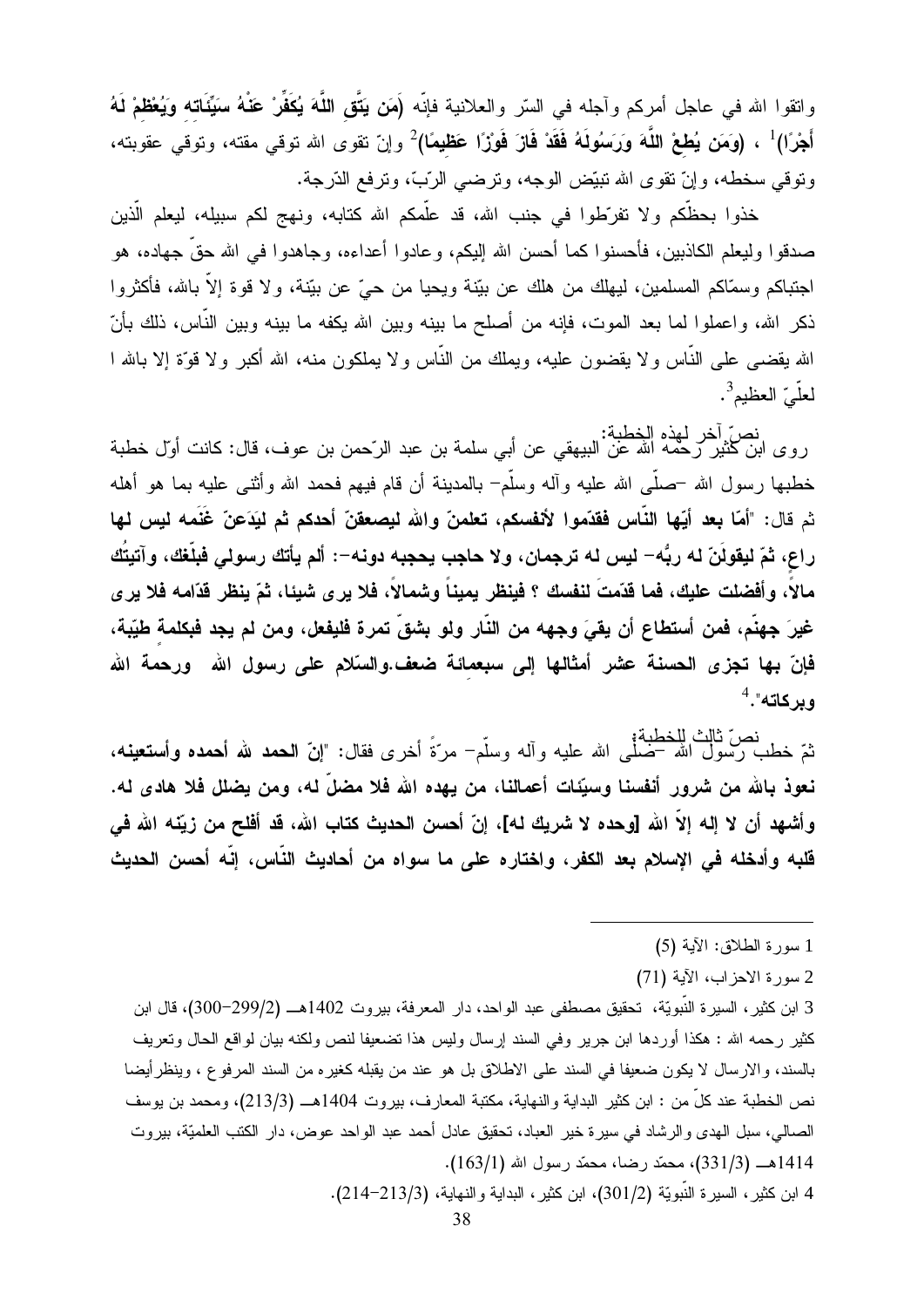وأبلغه، أحبّوا من أحبّ الله، أحبوا الله من كلِّ فلوبكم [ولا تملّوا كلام الله وذكره] ولا تقسى عنه قلوبكم فإنّه من [كلّ ما يخلق الله] يختار الله ويصطفي، فقد سمّاه خيَرتَهُ من الأعمال وَخيَرتَهُ من **العباد**، والصـالح من الـحديث، ومن كلٍّ ما أوتـى النَّاس من الـحلال والـحرام، فاعبدوا الله ولا تشركوا بـه شيئا واتُّقوه حقٌّ نقاته، واصدقوا الله صالح ما نقولون بأفواهكم، ونحابُّوا بروح الله ببنكم، إنَّ الله يغضب أن ينكث عهده، والسَّلام عليكم ورحمة الله وبركاته.

قال ابن كثير رحمه الله– تعالى–: وهذه الطريق أيضا مرسلة، إلاَّ أنَّها مقوِّية لما قبلها، وإن اختلفت  $^1$ الألفاظ.

الذلالات الإعلاميّة:

1- براعة الاستهلال والبداية المثيرة للانتباه:

هذه الدّلالة تؤكّدها بدايات الخطب الثّلاث، ويظهر في هذا الاستهلال بر اعة الانطلاق من المُسلّمات الفكريّة والعقديّة في الاتّصال بالجمهور وبناء الرّأيّ العامّ المستنير على أساس العقيدة الإسلاميّة، فمن حسن الاستهلال؛ البداية الجاذبة للمستقبل مثل قوله: "إنّ أحسن الحديث كتاب الله، قد أفلح من زيّنه الله في قلبه و أدخله في الإسلام بعد الكفر ".

2– في هذه الخطبة نقلة كبيرة في مستويات التَّأثيرالاتِّصاليّ.

فمن الخطاب الشَّخصـيِّ لأفراد المجتمع المكيِّ إلى المستوى الجماهيريِّ، وبخطاب عقديٍّ مميّز بدل النَّعرِ ات العرقيّة الجاهليّة التي كان يستخدمها القوم بينهم قبل الرسالة النبويّة، وذلك كقوله –صلَّى الله عليه وأله وسلَّم-: "فاعبدوا الله ولا نتثىركوا به شيئا وانقوه ً حقَّ نقاته، واصدقوا الله".

3– استثارة الدّوافع الإيمانيّة .

فقد جاءت الوصيّة بالنّقوي ومراقبة الله تعالى في السّر والعلانية في الرّوايات الثّلاث للخطبة؛ ففي الرَّواية الأولى، قال –صلَّى الله عليه وأله وسلَّم<sup>–</sup> :"أ**وصيكم بتقوى الله فإنّ خير ما وص**َّى **به المسلم** المسلم أن يحضّ على الآخرة، وأن يأمره بتقوى الله".<sup>2</sup>

وفي الرّواية الثّانية: "من استطاع أن يقيَ وجهه من النّار ولو بشقّ تمرة فليفعل، ومن لم يجد فبكلمة طبّبة".

وفي الرّواية الثّالثة: قال –صلَّى الله عليه وأله وسلَّم–: "فماعبدوا الله ولا تشركوا بـه شيئا واتَّقوه حقَّ تقاته".

4– الإحاطة بالظَّرف الاتِّصاليّ جملة، وتوجيه الرّأي العامّ الإسلاميّ للمواجهة الفكريّة والمفاصلة على أساس العقيدة والمبدأ:

1 ابن كثير ، السير ة النَّبويَّة (301/2)، والكلام بين المعكوفتين كذا عند ابن هشام. 2 وهذا الاستهلال هو جزء من خطبة الحاجة التّي كان النّبي –صلّبي الله عليه وآله وسلّم– يفتتح بها خطبته أيّا كان موضوعها . ينظر : أبو داوود، سنن أبي داوود، (د ط) دار الفكر ، تحقيق محمّد محيى الدّين عبد الحميد (644/1) رقم  $(2118)$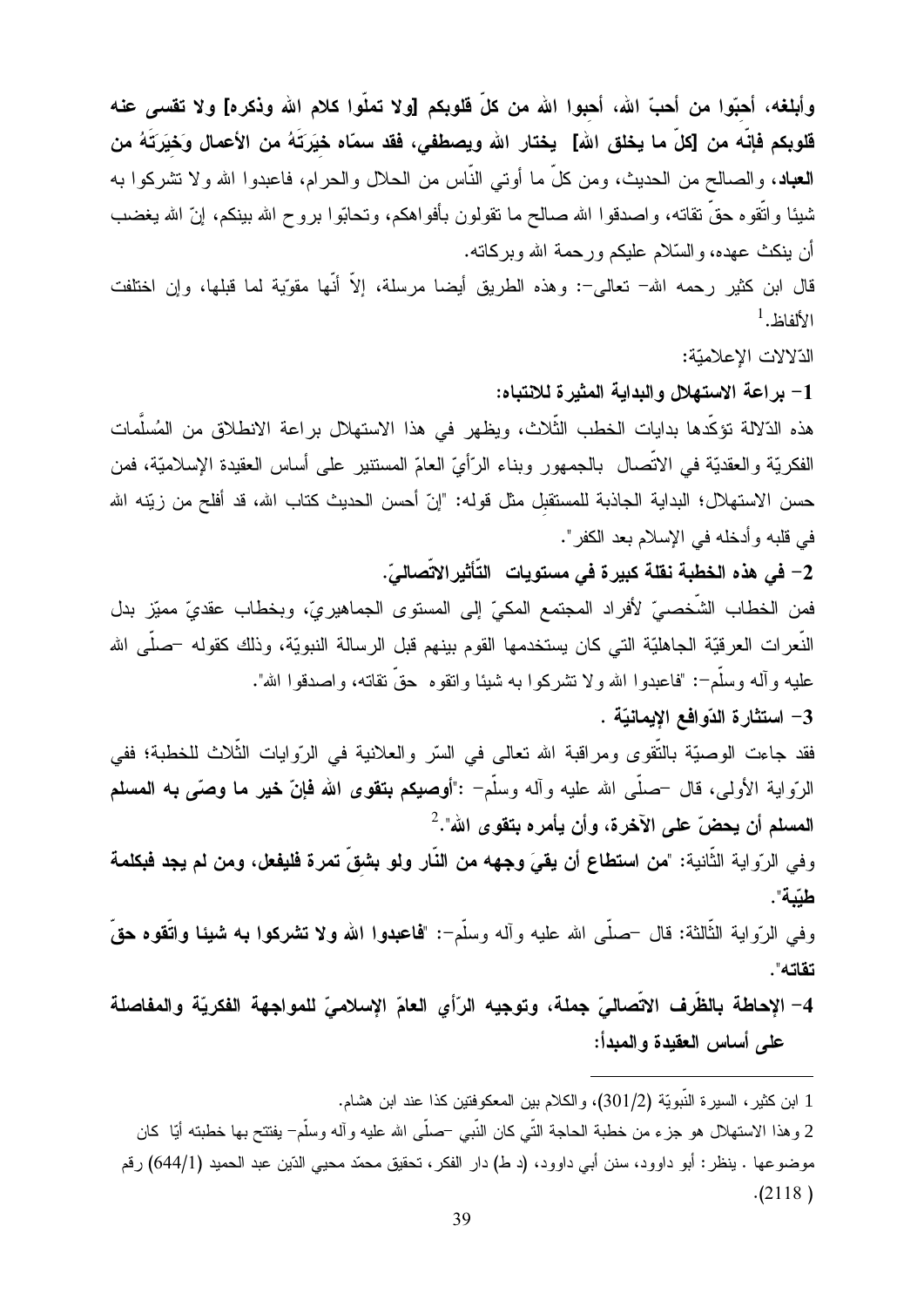فقد جاء فـي الرّواية الأولـي قولـه –صلّـي الله عليه وألـه وسلَّم–:

"فأحسنوا كما أحسن الله اليكم، وعادوا أعداءه، وجاهدوا في الله حقِّ جهاده، هو اجتباكم وسمّاكم المسلمين ليهلك من هلك عن بيِّنة ويحيا من حيٍّ عن بيِّنة".

قال سعيد بن على بن ثابت ما نصّه:

"وهنا بوجّه الرّسول –صلَّى الله عليه وأله وسلَّم– الرّأي العامّ الإسلاميّ بالمكاشفة بالحقائق كاملة، فقيام الدّولة الإسلاميّة في المدينة يعني المواجهة لكلّ نظم الكفر الفاسدة، والرّأي العامّ الإسلاميّ الّذي يؤسّسه الاتِّصـال الفعّال على أساس من المصـارحة بالحقائق، تأتـي مواقفه ثابتة، ويكون تأييده لقيادته قويّاً وثقته بها متينة"<sup>1</sup>، وهذا منسجم مع قوله –تعالى–: "**هو الّذي أيّدك بنصره وبالمؤمنين**".<sup>2</sup>

وقوله –تعالى–: "الَّذين قال لهم النَّاس إنّ النَّاس قد جمعوا لكم فاخشوهم فزادهم إيمانا وقالوا حسبنا الله ونعم الوكيل"<sup>3</sup>

وأهمَّيَّة هذه الذَّلالة لا تخفي على المهتمّين بالدَّراسات الإعلاميَّة فأسلوب عرض الحقائق من أهمّ الأساليب الفعّالة في تغيير الرّأي العامّ.

5– التَّمايز في الاستشهاد باختلاف الإطار المرجعيّ للجمهور المتلقَّى.

إذا قورنت مصادر الاستشهاد وأنماطه في هذه الخطبة وخطبة الصَّفا نجد أنّ مصادر الاستشهاد في هذه الخطبة تختلف ، فبينما كانت الاستشهادات في خطبة الصِّفا تقوم على شواهد الواقع والعقل والمنطق فإنّ الشواهد في هذه الخطبة نقوم على أساس نصوص الوحي حيث كان الرّسول –صلّـى الله عليه وأله وسلَّمٍ – يستشهد بالآيات كما في رواية الخطبة الأولى، وذلك لأنَّ الخطاب هنا موجَّة لجماعة المسلمين الَّذين يؤمنون بالله –سبحانه– وبرسوله –صلَّى الله عليه وأله وسلَّم– وبما أنزل عليه من القرآن، فكان الخطاب في كلتا الخطبتين يُوَجَّه للجمهور المتلقِّي باستخدام المُسَلِّمات الأساسيّة المرتبطة بقيمه و إطار ه العامّ، من باب مخاطبة النّاس بما يناسبهم.

الاقتناع بالأفكار .  $\sim$ 

تميّز الطّرح الإعلاميّ في هذه الخطبة بالانطلاق من مبدأ الإقناع بالأفكار وليس التّحكّم في الفكر . والَّذي يؤكِّد لنا هذه الدِّلالة في روايات الخطبة:

أ. الاستعانة بمنطق الأخوّة كما جاء في رواية الخطبة الأولى: هو اجتباكم وسمّاكم المسلمين. ب. أسلوب الاستعانة بضرب الأمثال لتقريب المعاني وتجسيدها في أشكال محسوسة، لينتقل بالمستقبل من الإلف بالفكرة إلى الإقتناع بها، وذلك واضح في المثل الَّذي ساقه الرَّسول –صلَّى الله عليه وأله

- 1 ينظر : سعيد بن علي ثابت ، الجوانب الإعلاميّة في خطب الرّسول –صلّي الله عليه وأله وسلّم– ص (36)
	- 2 سورة الانفال ، الاية (62).
	- 3 سورة آل عمران ، الاية (173) .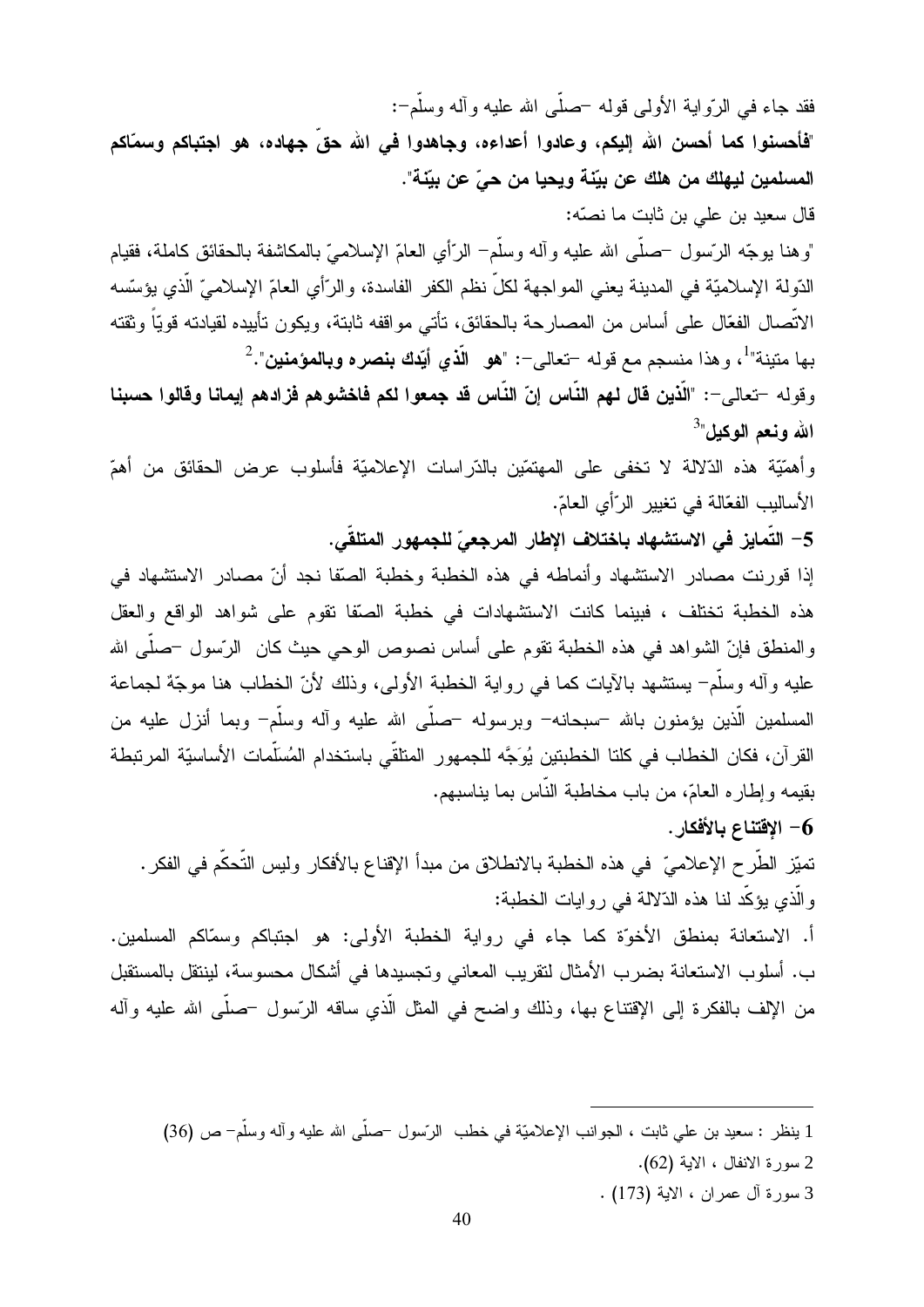وسلَّمٍ لبيانٍ أهمَّيَّة الإنفاق في سبيل الله –تعالى–، فالإذخار الحقيقي هو ما يدِّخره الإنسان لآخرته كما جاء في الرّواية الثّانية لمهذه الخطبة.

ج. مخاطبة عقل الإنسان والثُّقة بمقدرته في تحمَّل مسؤوليَّة الاتِّصال، والوفاء بواجب البلاغ المبين. ويعلَّل سعيد بن على ثابت ذلك فيقول: (على اعتبار أنَّ الجمهور المتلقِّي عنصر رئيسيٍّ وفعَّال في عمليّة الاتّصال، لأنّ الرّسائل التّي يستقبلها ليست سوى خبر ات محمّلة بالمعلومات، تصبّ في الصّورة العقلية وتؤثِّر فيها، فإذا لم يفهم الإنسان ويدرك بعقله تلك الرِّسائل ۖ فإنه لا يحدث التَّغيير المقصود في الصَّورة الذهنيَّة، وأمَّا اذا لاحظ العقل الرَّسالة وبلغته واستوعبها، فإنه بحدث النُّغيير ويتراوح بين إضافة معلومات جديدة تعزّز الصّورة الذهنيّة ومعلومة جديدة تحدث مراجعات فيها أو تغيرها، وبقدر ما نكون المعلومات حقيقيّة وصادقة بقدر ما يكون التّغيير إلى الأفضل).<sup>1</sup>

7– مخاطبة الجمهور المتلقّى بلغة مفهومة واضحة الدّلالة قويّة الحجّة.

فالرسول –صلَّمي الله عليه وأله وسلَّم– كان يخاطب جماعة المسلمين بلغتهم والمنتبَّع لروايات الخطب النَّلاث يجد سهولة اللُّغة ووضوح دلالتها، لتحقيق الإقناع بمضـامين خطبه –صلَّمي الله عليه وآله وسلَّم–

المطلب الثَّالث: دلالات والأفكار والمفاهيم الإعلاميّة في خطبة حجة الوداع.

روايات خطبة الوداع:

الرَّو ابة الأولى للخطبة:

عن جابر بن عبدالله –رضـي الله عنه– قال: فسار الرّسول –صلّـي الله عليه وأله وسلَّم–، ولا نتثلكّ قريش إلَّا أنَّه واقف عند المشعر الحرام كما كانت قريش تصنع في الجاهليّة، فأجاز الرّسول –صلَّى الله عليه وآله وسلَّم– حتَّى أتـى عرفة، فوجد القبَّة قد ضُربت له بنمرة، فنزل بـها حتَّى اذا زاخت الشَّمس أمر بالقصواء فرحلت له، فأتى بطن الوادي، فخطب النَّاس وقال: "إ**نّ دماءكم وأموالكم حرامٌ عليكم** كحرمة يومكم هذا في شهركم هذا في بلدكم هذا، ألا كلِّ شيءٍ من أمر الجاهليّة تحت قدمي موضوع، ودماء الجاهليّة موضوعة، وإنّ أولّ دم أضع من دمائنا دم ابن ربيعة بن الحارث كان مسترضعا في بني سعد فقتلته هذيل، وربا الجاهليّة موضوع، وأولّ ربا أضع ربانا، ربا عبّاس بن عبد المطلب فإنّه موضوع كلَّه، فاتَّقوا الله في النِّساء فإنَّكم أخذتموهنّ بأمانـة الله، واستحللتم فروجهنّ بكلمـة الله، ولكم عليهنّ أن لا يوطئن فرشكم أحدا تكرهونه، فإن فعلن ذلك فاضربوهنّ ضربا غير مبرح، ولهنّ عليكم رزقهنّ وكسوتهنّ بالمعروف، وقد تركت فيكم ما لن تضلوا بعده ان اعتصمتم به، كتاب الله، وأنتم تُسألون عنَّى، فما أنتم فائلون؟ قالوا: نشهد أنَّك قد بلُّغتَ وأدّيتَ ونصحتَ، فقال: بإصبعه السّبابة يرفعها إلى السَّماء وينكتها إلى النَّاس: ا**للهمّ اشهد اللُّهمّ اشهد (**ثلاث مرات)".<sup>2</sup>

2 مسلم، صحيح الإمام مسلم، ص(580-583)، رقم(1218)

<sup>1</sup> سعيد بن علمي ثابت ، الجوانب الإعلاميّة في خطب الرّسول –صلّبي الله عليه و أله وسلّم– ص(34)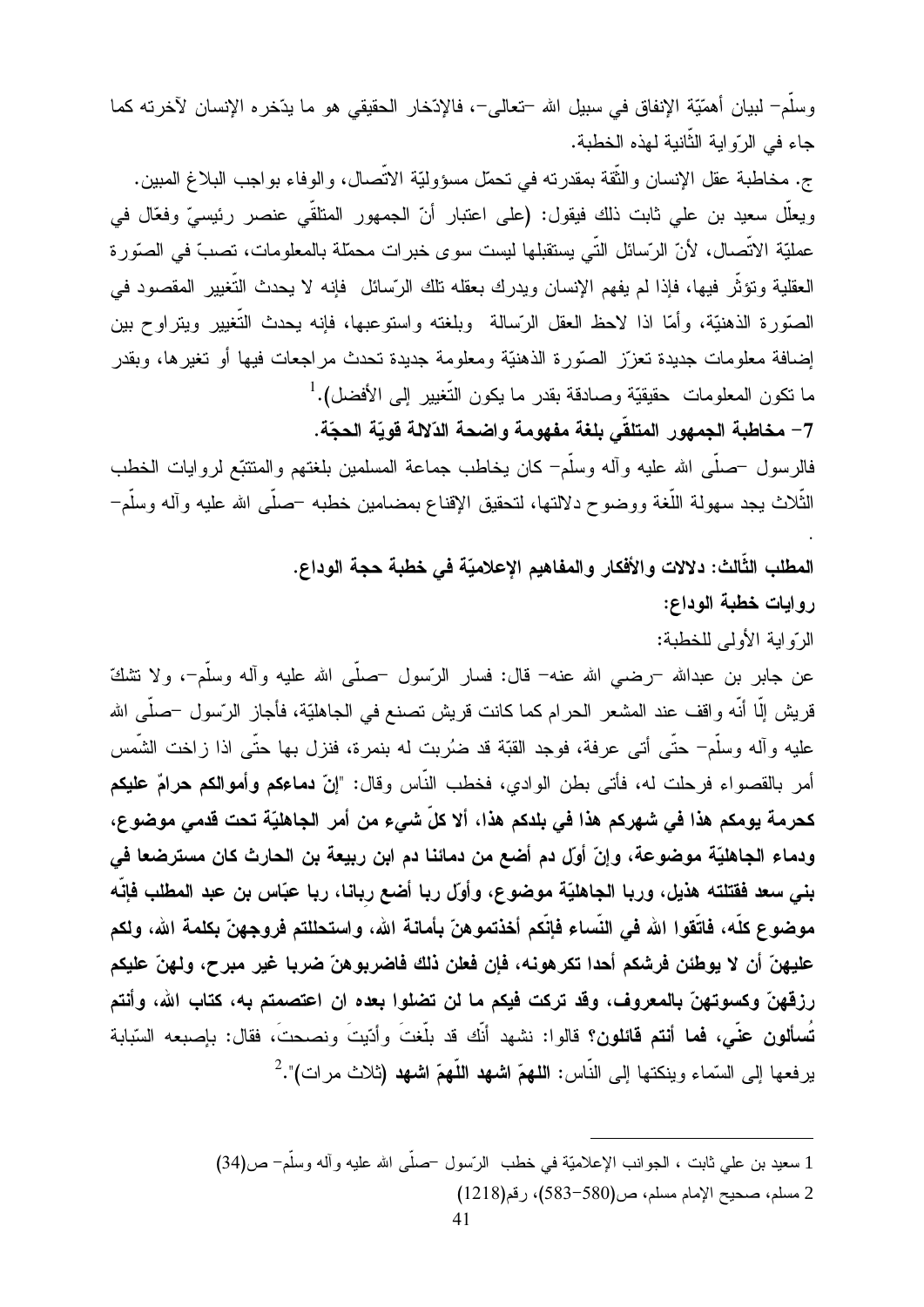الرَّو ابة الثَّانية للخطبة : وأخرج ابن ماجة عن عبدالله بن مسعود ¬رضـي الله عنـه− قال: قال رسول الله ¬صلَّى الله عليه وألـه وسلَّمٍ ۖ وهو على ناقته المخضرمة بعرفات: "أتدرون أيَّ يوم هذا؟ وأيَّ شهر هذا؟ وأيَّ بلد هذا؟ قالوا: هذا بلد حرام وشهر حرام ويوم حرام. قال: ألا وإنّ أموالكم ودماءكم عليكم حرام كحرمة شهركم هذا في بلدكم هذا في يومكم هذا، ألا وإنِّي فَرَطكم على الحوض، وأكاثر بكم الأمم. فلا تسوّدوا وجهي، ألا وإنِّي مستنقذ أناسا، ومستنقَذ مني أناس، فأقول: يا ربِّ: أصحابي فيقول: إنَّك لا تدري ما أحدثوا بعدك).<sup>1</sup>

#### الرّ و ابة الثّالثة:

قال ابن اسحاق في السيرة: (مضبي رسول الله –صلَّى الله عليه و آله وسلَّم– علي حجَّته، فأر ي النَّاس مناسكهم و أعلمهم سنن حجِّهم، وخطب بالنَّاس خطبته النَّبي بَيِّن فيها ما بَيِّن، فحمد الله و أثني عليه ثم قال: "أيّها النّاس اسمعوا قولمي: فإني لا أدري لعلّى لا ألقاكم بعد عامى هذا في هذا الموقف أبدا، أيُّها النَّاس إنَّ دماءكم وأموالكم عليكم حرام إلىي أن نلقوا ربَّكم كحرمة يومكم هذا وكحرمة شهركم هذا، وإنَّكم سنلقون ربَّكم، فيسألكم عن أعمالكم، وقد بلغت، فمن كان عنده أمانـة فلبؤدِّها إلى من ائتمنـه عليها. وإنَّ كلَّ ربا موضوع، ولكن لكم رؤوس أموالكم، لا نَظلمون ولا نُظلمون، قضـي الله –تعالـي– أنَّه لا ربـا، وأنّ ربـا عمّـى عبـاس بن عبد المطلب موضـوع كلّـه، وإنّ كلَّ دم كان فـى الـجاهليّـة موضـوع، وإنّ أوّل دم أضعه دم ابن عمى ربيعة بن الحارث بن عبد المطلب، وكان مسترضعا في بني ليث فقتلته هذيل، فهو أول ما أبدأ به من دماء الجاهليّة، أمّا بعد أيّها النّاس: فإنّ الشّيطان قد يئس أن يُعبدَ بأرضكم هذه أبدا، ولكنَّه إن يُطع فيما سوى ذلك فقد رضبي به ممّا تحْقرون من أعمالكم، فاحذروه على دينكم، أيِّها النَّاس: إنَّما النَّسيء زيادة في الكفر يضلُّ به الَّذين كفروا فيحلُّوا ما حرّم الله ويحرّموا ما أحلّ الله، وإنّ الزّمان قد اسندار كهيئة بوم خلق الله السّموات والأرض، وإنّ عدّة الشّهور عند الله اثنا عشر شهرًا في كتاب الله فيها أربعة حرم، ثلاث متواليات ورجب مضر الَّذي بين جمادي وشعبان. أمَّا بعد، أيِّها النَّاس: فإنّ لكم على نسائكم حقًّا، ولهنّ عليكم حقًّا، لكم عليهنّ ألَّا يوطئن فرشكم أحدا تكر هونه، وعليهنّ ألَّا يأتين بفاحشة مبيّنة، فإن فعلن فإنّ الله قد أذن لكم أن تهجروهنّ في المضاجع، وتضربوهنّ ضربا غير مُبَرِّح، فإن انتهين فلهنّ رزقهنّ وكسوتهنّ بالمعروف، واستوصوا بالنَّساء خيرا فإنَّهنّ عندكم عَوان لا يملكن لأنفسهنّ شيئا، وإنَّكم إنَّما أخذتموهنَّ، واستحللتم فروجهنّ بكلمة من الله، فاعقلوا أيِّها النَّاس قولي فإنِّي قد بلُّغت، وقد تركت فيكم ما إن إذا استعصمتم به فلن تضلُّوا أبدا، أمراً بيّناً، كتاب الله وسنَّة نببّه.

<sup>1</sup> ابن ماجة، محمد بن يزيد أبو عبدالله القزويني، سنن ابن ماجه، تحقيق : محمد فؤاد عبد الباقي، دار الفكر – بيروت سنن ابن ماجة، (1016/2) ، رقم (3057) .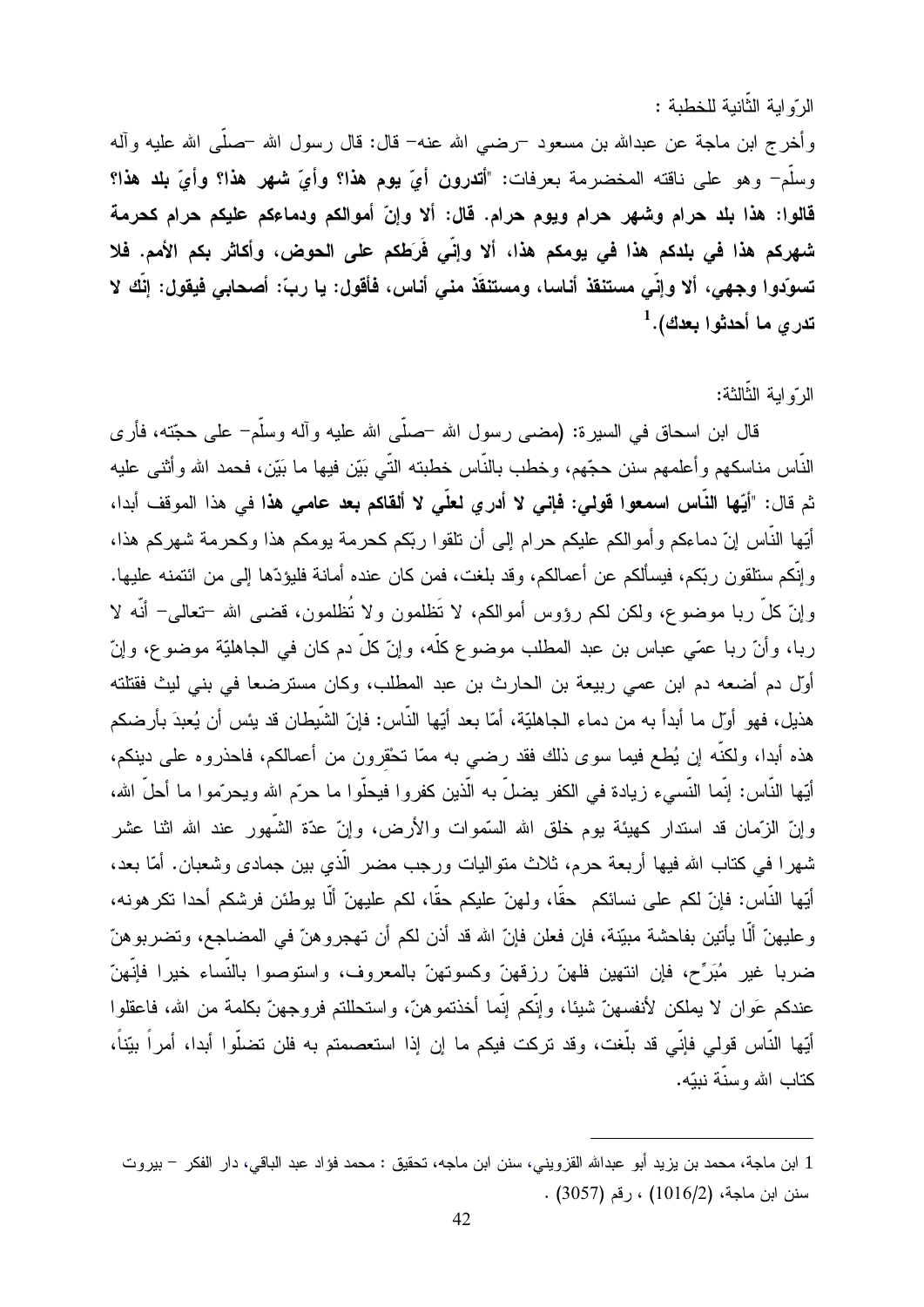أَبِّها النَّاس: اسمعوا قولـى واعقلوه، تعلَّمُنَّ أنَّ المسلَّم أخو المسلَّم، وأنَّ المسلمين إخوة، فلا يحلُّ لامرىء من أخيه إلَّا ما أعطاه عن طيب نفس منه، فلا تظلمُنّ أنفسكم، اللَّهمّ هل بلَّغت. ويقول ابن اسحاق: ذكر لمي أنّ النَّاس قالوا: اللَّهمّ نعم، فقال رسول الله –صلَّى الله عليه وآله وسلَّم–: (اللَّهمّ اشهد).  $^1$ 

#### الدّلالات والأفكار والمفاهيم الإعلاميّة في خطبة حجّة الوداع:

1- حسن الإبتداء وبراعة الاستهلال لتهيئة المتلقّى لقبول الفكرة.

إنّ من بلاغة القول التَّألُّق في المدخل المثير للانتباه، وجعله نابضا بالحركة والحياة، حتَّى يصل المعنى إلى قلب السّامع في أحسن صورة، فيكون أدعى للإقناع بالأفكار في أعذب لفظه وأجزله وأرقّه وأسلسه وأصـحه معنى، وقد تميّزت خطب النّبي –صلّي الله عليه وأله وسلّم– في اتّصاله بالنّاس كلّها بحسن الإبتداء وخاصيّة في هذه الخطبة، وقد قال –صلّى الله عليه وآله وسلّم– "أندرون أيّ بوم هذا" و أيّ شهر ٍ هذا، و أيّ بلد هذا؟ قالو!: هذا بلد حرام وشهر حرام ويوم حرام".

قال سعيد بن على ثابت ما نصّه (وتؤكّد الدّراسات الإعلاميّة<sup>2</sup> أنّ هذه طريقة مهمّة وناجحة في إثارة اهتمام القارىء وهي أيضا من أساليب الخطاب القرآنيّ).<sup>3</sup>

2– في هذه الخطبة الجامعة نقلة عظيمة للبلاغ في الاتِّصال بالجماعة الإسلاميّة من الاتِّصال المباشر إلى الاتِّصال الجماهير ي: فقد كانت هذه الخطبة بمنزلة البيان الختاميِّ لرسالة الإسلام.

## 3– الإعلام عن حرمة المسلم:

وذلك عن طريق بيان أنّ المسلم محرّم دمه وماله وعرضه.

وهذا يؤيِّد ما ذكره القرآن الكريم من حرمة الدّم في قوله –تعالى–:

َّقُلْ تَعَالَوْا أَتْلُ مَا حَرَّمَ رَبُّكُمْ عَلَيْكُمْ أَلَّا تُشْركُوا به شَيْئًا وَبالْوَالذَيْن إحْسَانًا وكَا تَقْتُلُوا أولَادَكُمْ منْ إمْلَاق نَحْنُ نَرِزُقُكُمْ وَإِيَّاهُمْ وَلَا تَقْرَبُوا الْفَوَاحشَ مَا ظَهَرَ منْهَا وَمَا بَطَنَ وَلَا تَقْتُلُوا النَّفْسَ التَّى حَرَّمَ اللَّهُ إِلَّا بِالحقّ ذَلكُمْ وَصَّاكُمْ بِه ۚ لعلَّكُمْ تَعْقَلُونَ" ۖ

- 1 عبد الملك بن هشام بن أُبِّوب الحميري المعافري ابو محمّد، السيرة النَّبويّة لابن هشام، (دار الـجبل، بيروت، (1411هـ)، ط1، نحقيق طه عبد الرؤوف سعد، (274- 276 ).
	- يُنظر : اكاديمية تعابير التّعليميّة (2008):  $^2$

(http://www.t3abir.com/forum/showthread.php?t=22, 20.6.2008)

ويُنظر د. منير حجاب، مبادئ الإعلام الإسلامي، المطبعة العصرية، 1982 م، الإسكندرية، ص 71 وما بعدها. 3 سعيد بن على ثابت ، الجوانب الإعلاميّة في خطبة الرّسول –صلّى الله عليه وآله وسلّم– ص (88) 4 سورة الانعام: الآية 151.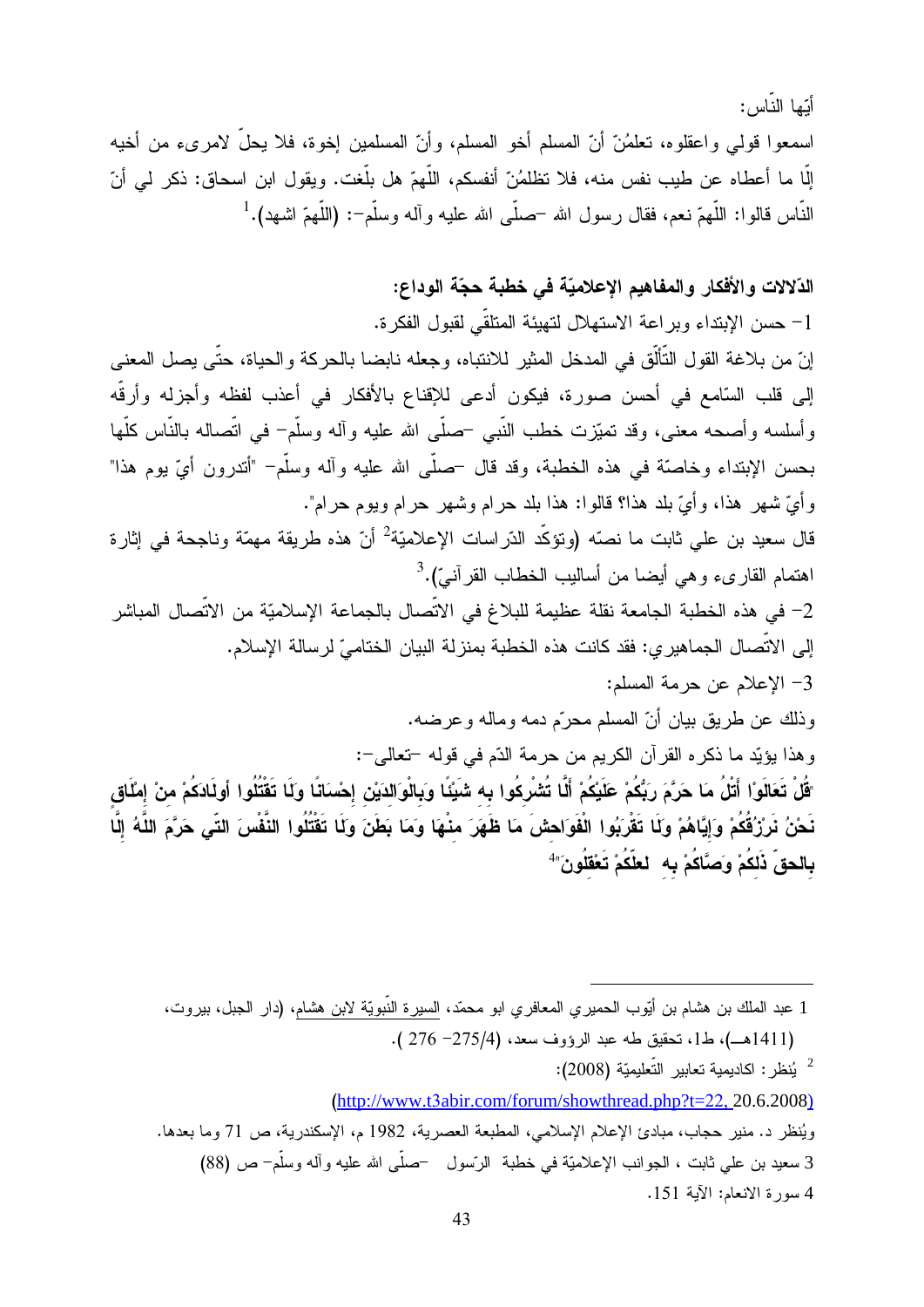وقوله– تعالى–: "وكَا تَقْتُلُوا النَّفْسَ التّي حَرَّمَ اللَّهُ إلَّا بالحق وَمَنْ قُتلَ مَظْلُومًا فَقَدْ جَعَلْنَا لوكيِّه سُلْطَانًا فَلَا يُسْرِفْ في الْقَتْلِ إِنَّهُ كَانَ مَنْصُوْرِ ًا"<sup>1</sup> ويؤيّد ما ذكره القرآن الكريم من حرمة المال بقوله –تعالى–: "يَاأَيّهَا الّذينَ آَمَنُوا لَا تَأْكُلُوا أَمْوَالَكُمْ بَيْنَكُمْ بِالْبَاطْلِ"  $^2$ وقوله -تعالى-: "وكَا تَأْكُلُوا أَمْوَالَكُمْ بَيْنَكُمْ بِالْبَاطْلِ وَتُدْلُوا بِهَا إِلى الْحُكَّام لتَأْكُلُوا فَرِيقًا منْ أَمْوَالِ النّاس بِالْإِثْمِ وَأَنْتُمْ  $3\pi$ تَعْلَمُونَ وكذلك يؤكّد حرمة الأعراض التّـى أشار إليها الله –سبحانه– بقوله: "يَاأَيّهَا الّذينَ آَمَنُوا اجْتَنبُوا كَثيراً منَ الظَّنِّ إنّ بَعْضَ الظَّنِّ إثْمٌ ولَا تَجَسَّسُوا ولَا يَغْتَبْ بَعْضُكُمْ بَعْضًا أيّحبُّ أَحَدُكُمْ أن يَأْكُلَ لَحْمَ أَحْيه مَيْتًا فَكَر هْتُمُوهُ وَاتَّقُوا اللَّهَ إنّ اللَّهَ تَوَّابً رَحيمً" وبقوله –عز ٌ من قائل–: "يَاأيّهَا الّذينَ آمَنُوا لَا تَدْخُلُوا بُيُوتًا غَيْرَ بُيُوتكُمْ حتّى تَسْتَأْتسُوا وَتُسلِّمُوا عَلَى أَهْلهَا ذَلكُمْ خَيْرٌ لَكُمْ لعلّكُمْ تَذَكَّرُونَ"<sup>5</sup>

#### المبحث الثَّاني: الإعلام في العالم الإسلاميّ اليوم

المنتبع للإعلام في العالم الإسلاميِّ اليوم يجده قد اننقل نقلة كبيرة جدا حيث الصقحات الدّينيَّة في بعض الجرائد اليوميّة والأعمدة الثّابتة فيها وبعض المجلّات الإسلاميّة والكتب والكتيّبات والبرامج الدّينيّة على الشّبكة العنكبونيّة (الإنترنت) وفي المذياع وفي النلفاز والقنوات الفضائيّة القرآنية والدّينيّة مثل اقرأ والحكمة والرَّحمة والرِّسالة والمجد والفجر وغيرها كثير .

وبر غم هذه الكثر ة الباعثة للأمل والمساهمة في التَّغيير الَّا أنّ السّياسات الإعلاميّة المطلوبة على أسس شرعيَّة صافية ما نزال لدى وسائل الإعلام المتعدَّدة هذه غير مبلورة وغير مؤصَّلة، فهي تسلُّط الأضواء على: "أصلح الفرد يصلح المجتمع" وتصبَّ الجهود نحو ذلك دون أن تتحدّث للمشاهدين أو جمهور المتلقَّين عن علاقة الحاكم بالمحكوم ولا على ما يجب أن يكون عليه حال الحاكم والمحكوم، ولا عن السَّياسة الخارجيَّة للدَّولة الإسلاميَّة ولا عن عالميَّة الإسلام (أي أنَّ الإسلام سيبلغ ما بلغ اللَّيل

- 1 سورة الاسراء: الآية 33.
	- 2 سورة النساء: الآبة 29.
- 3 سورة البقرة: الآية 188.
- 4 سورة الحجر ات: الآية 12.
	- 5 سورة النور: الآية 27.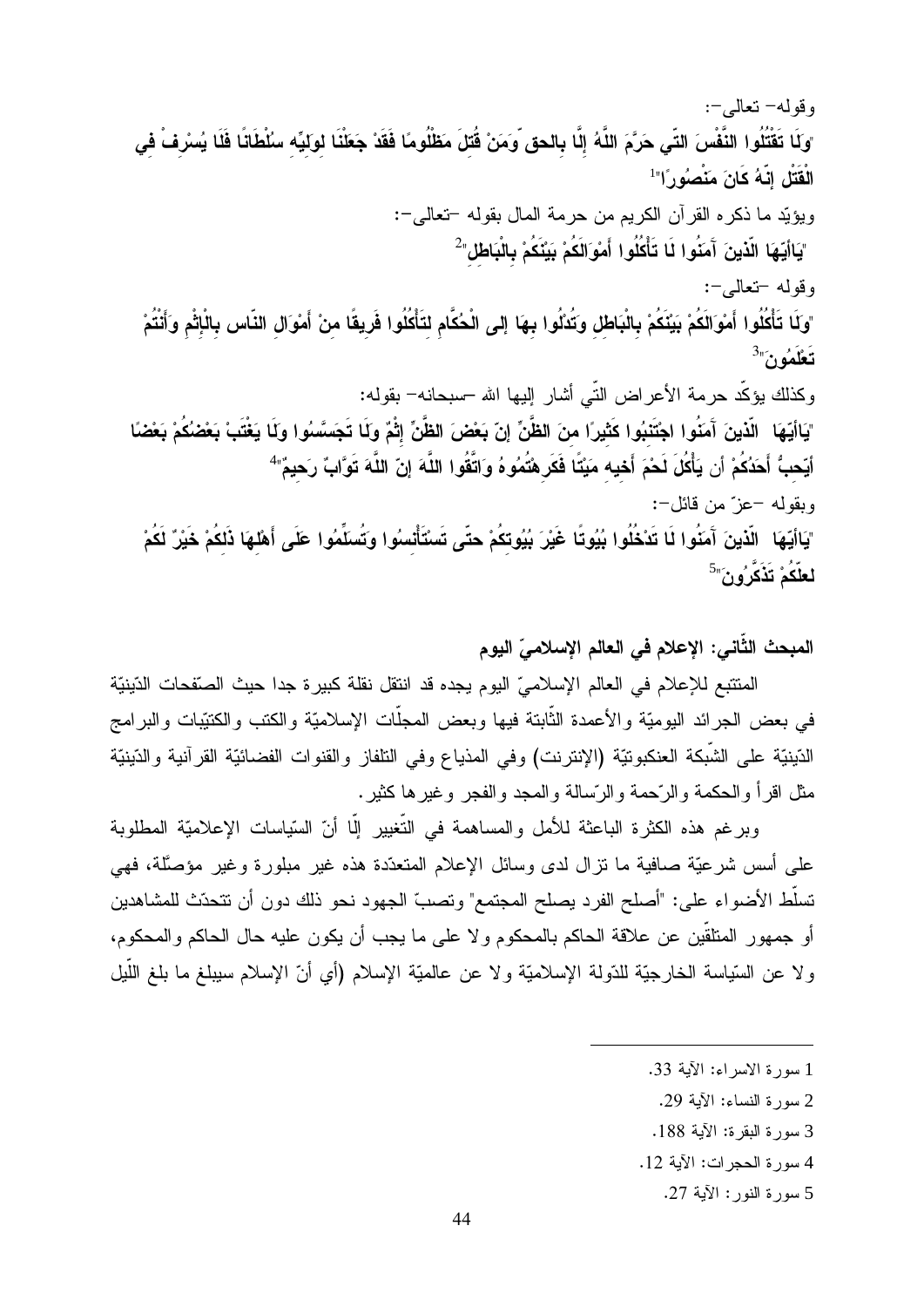والنَّهار أيّ أنَّه سيدخل بلاد الكفر جميعا بشكل عزيز وقويٍّ) ولا عن وحدة البلاد الإسلاميّة في كيان واحد، ولا على النُّنظيم الدُّقيق للنُّجارة والاقتصاد من منظور شرعيّ داخليّا وخارجيّ.<sup>1</sup> ومع ذلك فإنّ الباحث يُثمّن لوسائل الإعلام هذه جهدها في نوعية النّاس وإرجاعهم إلىي دينهم –وهو جهد مبارك مشكور – ولكنَّه يتأثَّر بالبيئة التَّى تلفُّنا لفَّا شديدا فيظهر في الإعلام –على صفحاته أو على أثيره– الإسلام الأصيل مختلطا بما هو دخيل من أفكار ومشاعر ومقاييس تمّ إغراق مجتمعاتنا بها مدّة طويلة ممّا جعل عمليّة النّتقية لأفكارنا ومشاعرنا ومقاييسنا منها أمراً شاقّاً يحتاج إلى الرّاسخين في العلم الشَّرعيُّ والسَّياسيُّ والفنَّبيُّ.

> المطلب الأوّل: من أبرز ما تأثّر به الإعلام في عالمنا اليوم ما يلي: أه لا:

احتكار الغرب لصناعة تقنية المعلومات والاتّصال والإعلام، وهي ما تسمّى بأوعية الاتّصال وأدواته ممّا بؤدّى إلى هيمنة المادة الإعلاميّة الغربية والمضمون البر امجّى المنتج في بيئات غربيّة على النّطاق الدّوليّ ومنه بلادنا الإسلاميّة، ونتّضح هذه الـهيمنة في المجال النلفازي –على سبيل المثال لا الحصـر – من خلال حجم الأفلام والبرامج والمسلسلات والموادّ الإعلاميّة التّي نتبيعها الدّول الغربيّة –الولايات المتَّحدة بشكل خاصَّ– لدول العالم، فشركة (سي بي اس-CBS) الأمريكيَّة مثلا توزِّع برامجها وأفلامها في مائة (100) دولة في العالم بينما نصل شركة (أي بي سي–ABC) إلى  $^2$ من تلفزيونات العالم  $^2$ ثانياً:

توظيف العديد من الدّول وسائل الإعلام لخدمة أغراضها المبدئيّة (الأيدلوجيّة) والسّياسيّة والثَّقافيَّة؛ فعلى مستوى الإذاعة المسموعة فإنّ الدّول الصّناعيّة الكبرى نتَّحكّم في تسعين بالمئة (90%) من الموجات الإذاعيّة في العالم وعلى مستوى الأنباء والأخبار، فإنّ العالم يحصل على أكثر من ثمانين بالمئة (80%) من أخباره من وكالات الأنباء الخمس الكبرى؛ رويتر البريطانية، ووكالة الصحافة الفرنسية، ووكالة الاسوشبيند برس والبونايند برس الأمريكيّتين، ووكالة إيترناس الروسية "ونتميّز كلّ منها بكبر عدد العاملين فيها وبانتشار مكانبها في العالم بأسره وبانساع شبكة اتَّصـالاتها وبكثافة إرسالها ونتوَّعه فضلا عن ضخامة رساميلها"<sup>3</sup> ولا يخفى على أيِّ مراقب انتقاء الأخبار التَّى نبثُّها هذه

3 ,world press encyclopedia. / George Thomas kurian(ed ( نقلا عن د.فارس اشتى، الإعلام العالمي، دار أمواج، Facts on file, inc, 1982.p.65 ص24.

لينظر : قناة اقرأ (2008): برامج قناة اقرأ. مصر .

<sup>(</sup>www.iqraa-tv.net/TvPrg.asp, 25.6.2008)

<sup>2</sup> عبد القادر طاش، الدّعوة والإعلام الإسلامي-كتاب الأمّة– المحاكم الشّرعيّة والشؤون الدّينيّة ، قطر/1411هـــ، ص46-49 بتصرف.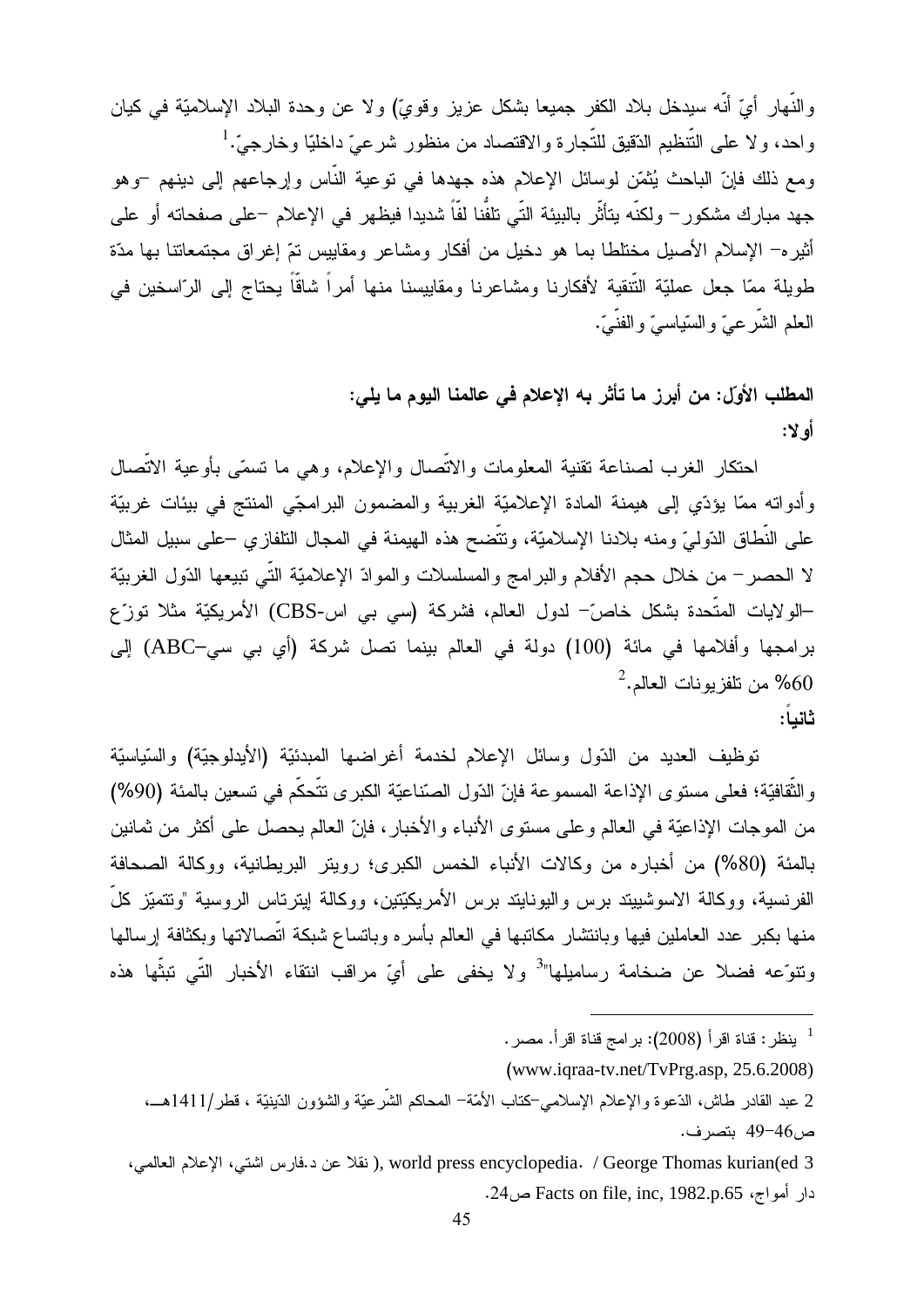الوكالات بما يتعلَّق بالعالم الإسلامي وكيف نركِّز على الجوانب السَّلبيَّة كالاضطرابات والقلاقل والكوارث والفقر والمشاكل والانقسامات الدّاخليّة ممّا يغذّي لدى الجمهور في العالم الإسلاميّ الشعور بالإحباط والقنوط والعجز عن الارتقاء الذاتيّ في كلّ ميادين الحياة ناهيك عن جعل عقلية الجمهور في البلاد الإسلاميّة تتأثَّر إلى حد كبير بطريقة تفكير الغرب ممّا حدا بهم أن يستخدموا نظريات الغرب ومقاييسه عند سعيهم لحل مشاكل بلادهم الاقتصادية والسّياسيّة والاجتماعيّة ممّا رسّخ الغُربة في المجتمعات في البلاد الإسلاميَّة، فالقلوب مسلمة بمشاعرها ولكنِّ العقليَّة غربيَّة في نهجها عند حل مشاكلها.

> المطلب الثَّاني: مظاهر التَّأثُّر بالفكر الغربي وثقافته في إعلامنا في العالم الإسلاميِّ اليوم: أه"لا:

تعتبر قناة "اقر أ" الفضائيّة<sup>1</sup> من القنو ات الر ّائدة باتّصافها أنّها قناة إسلاميّة فتجد هذه القناة تسلّط الأضو اء على الجوانب الفرديّة والإجتماعيّة في الإسلام– مثل برنامج "قبل أن تحاسبوا"، "أحلى حياة"، "أنتم في قلوبنا"، "بيوت عامرة"<sup>2</sup> –أكثر من الجوانب الاقتصادية والسّياسيّة، فهي توثّق علاقة الفرد بالله –سبحانه ونعالى– من خلال البرامج الفقهيّة والتّعبديّة –وهذا ملاحظ– ولكنّها فيما ينعلّق بشؤون الحياة السّياسيّة والإقتصاديّة تجدها نطرح ما هو دستوريّ وواقعيّ يصطبغ بصبغة الأنظمة –غير الإسلاميّة– القائمة في العالم الإسلاميّ.<sup>3</sup>

ثانيا:

تجد هذه القناة الكريمة كما هو حال معظم القنوات الفضائيّة وإذاعات القرآن الكريم برغم البرامج الرّاقية التِّي تبثُّها إلَّا أنَّها تخلو من برامج إخباريَّة وإذا عرضت بعض الهموم والآلام المحيطة بنا فإنّها تعرضها عرض صاحب اليد السَّفلي دون طرح مبلور مفصَّل لعلاج تلك الهموم المجتمعيَّة أو حلَّ جذريّ واضح لاستئصال نلك المشاكل.

<sup>1</sup> هي قناة إسلامية تلفزيونية تملكها شبكة راديو وتلفزيون العرب (ART). تأسست في 21 أكتوبر ، 1998 لتلبي احتياجات المجتمع المسلم في الوطن العربي، تهدف القناة إلى تكوين المجتمع الإسلامي المعاصر المؤمن بعمق و محبة الله و رسوله و الكتاب و السنة والاقتداء بالصالحين، ونطبيق الإسلام بشموليته لكل جوانب الحياة التي تحث علي الإيمان بالحوار الوسطى السمح المتقبل للرأي الآخر ، مما يؤهل على نكوين مجتمع إسلامي إيجابي بناء قادر على التفاعل داخلياً و خارجياً بكل فئاته: http://www.iqraa-tv.net/About.aspx

```
2 ينظر : قناة اقر أ (2008): بر امج قناة اقر أ. مصر .
```
3 ينظر : قناة اقر أ (2008): بر نامج مشكلات من الحياة. مصر .

(www.iqraa-tv.net/pDetails.asp?pid=13, 25.6.2008)

 $(www.iqraa-tv.net/TvPrg.asp, 25.6.2008)$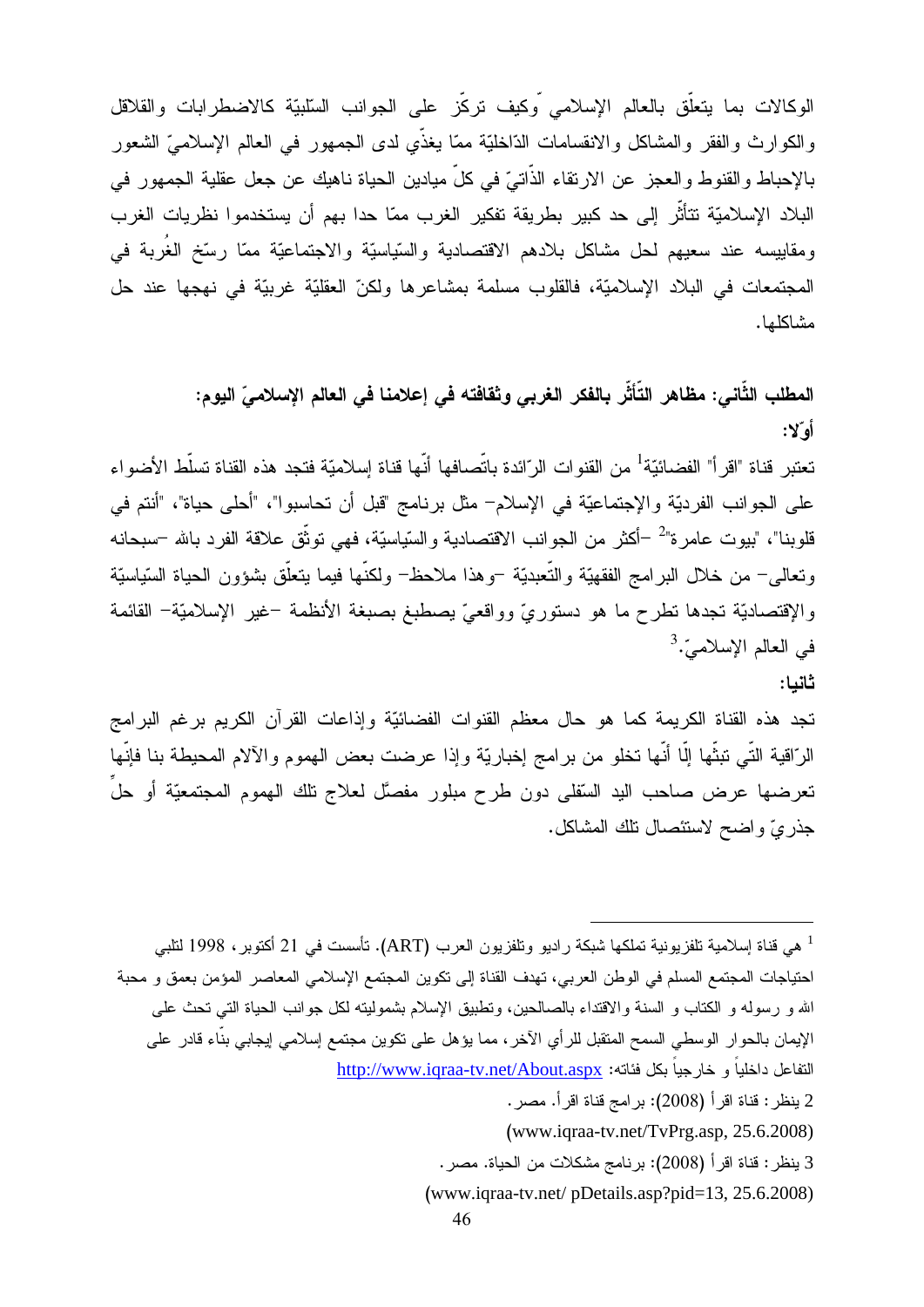تعمل قناة "اقرأ" على إبراز الزّيّ الإسلاميّ للمرأة المسلمة أنّه بواكب الأزياء العالميّة وأنّه لا ضبر في أن يشبه كلِّ أنواع اللَّباس وكأنّ الضَّابط الوحيد له ستر العورة؛ فتجد المذيعات الكريمات أو مقدَّمات البرامج برندين الألبسة المزركشة والمُرَصِّعة بالأحجار والمصبوغة بالألوان اللافته للنُّظر .<sup>1</sup> وهذا ما نهت عنه الآية الكريمة في قوله تعالى: "وَلَما يَصْرْبْنَ بِأَرْجُلهنَّ ليُعْلَمَ مَا يُخْفينَ من زينَتهنَّ" فالآية معلَّلة وتفيد بأنّ كلّ ما يلفت النَّظر للمرأة يحرم ارتداؤه لأنّه يكون من النّبرّج المنهيّ عنه.<sup>3</sup> وتجد بعض اللَّباس الَّذي يظهر في قناة "اقرأ" ترتديه مقدّمات البرامج الكريمات أو من خلال البرامج الدّعائيّة لباسا يشبه لباس الرّاهبات وهذا اللّباس خاصّ بنساء لهنّ عقيدة مغايرة ومناقضة لعقيدة التّوحيد النَّبي نحملها ولا يجوز ارنداء ذلك اللَّباس وإن كان ساترا للعورة أو فضفاضا، فالنَّبي –صلَّى الله عليه و آله وسلَّم- يقول: "من نشبَّه بقوم فهو منهم".<sup>4</sup>

تجد قناة "اقر أ" تعقد لقاءات حو ار يّة في قضايا المسلمين الإجتماعية خاصّة<sup>5</sup> وبعض القضايا الإقتصادية وتُظهِرِ المواضيعِ على أنَّها قابِلة للأخذِ والرِّدِّ واستعرِ اض الآراءِ الشَّخصيَّةِ في المسائلِ المختلفة والخروج بر أي يرضيي جميع الأطراف أو الأغلبيّة على قاعدة "الحلّ الوسط" أو "احترام الرّأيّ الآخر" مع أنّ الحقّ –سبحانه وتعالى– يقّرر في كتابه الكريم وجوب التّسليم لأمر الله في كلّ قضايانا الإجتماعية والإقتصاديّة والسّياسيّة. فيقول –سبحانه–: "وَمَا كَانَ لمُؤْمِن وَلَما مُؤْمِنَة إِذَا قَضَى اللَّهُ وَرَسُولُهُ أَمْرًا أن يَكُونَ لَهُمُ الْخيَرَةُ منْ أَمْرِهمْ وَمَن يَعْص اللَّهَ وَرَسُولَهُ فَقَدْ ضَلَّ ضَلَالًا مُّبِينًا".<sup>6</sup> ويقول –عزّ من قائل–: "فَلاَ وَرَبِّكَ لاَ يُؤْمِنُونَ حتّى يُحَكِّمُوكَ فيمَا شَجَرَ بَيْنَهُمْ ثُمَّ لاَ يَجدُواْ في أنفُسهمْ حَرَجًا مِّمًّا قَضَيْتَ وَيُسَلِّمُواْ تَسْلَيمًا"ً، فلا حلول وسط في مواضيع اللَّباس الشَّرعيّ والاختلاط في الجامعات و الرَّبـا القليل وتقلَّد المر أة رئـاسة الدَّولـة ومـا إلـى ذلك.

1 ينظر : قناة اقرأ (2008): برنامج "جنتي". مصر . (http://www.iqraa-tv.net/pDetails.asp?pid=153, 25.6.2008)

2 سورة النور :الآية (31)

3 نقى الدّين النبهاني، النظام الإجتماعي في الإسلام، دار الأمّة للطباعة والنشر والنوزيع-بيروت (1410هــ-1990م)  $103<sub>u</sub>$ 

4 أبو داوود، سنن ابـي داوود ، كتاب اللَّباس، باب لبس الشـهرة (2/441)، قال عنه الشيخ الالبانـي: حديث حسن صحيح.

 $^5$  بِنظر : قناة اقر أ (2008): بر نامج "الأسر ة السعيدة". مصر .

 $(http://www.iqraa-tv.net/pDetails.asp?pid=413, 25.6.2008)$ 

6 سورة الأحز اب:الآية 36.

7 سورة النساء: الآية 65.

ر ابعا: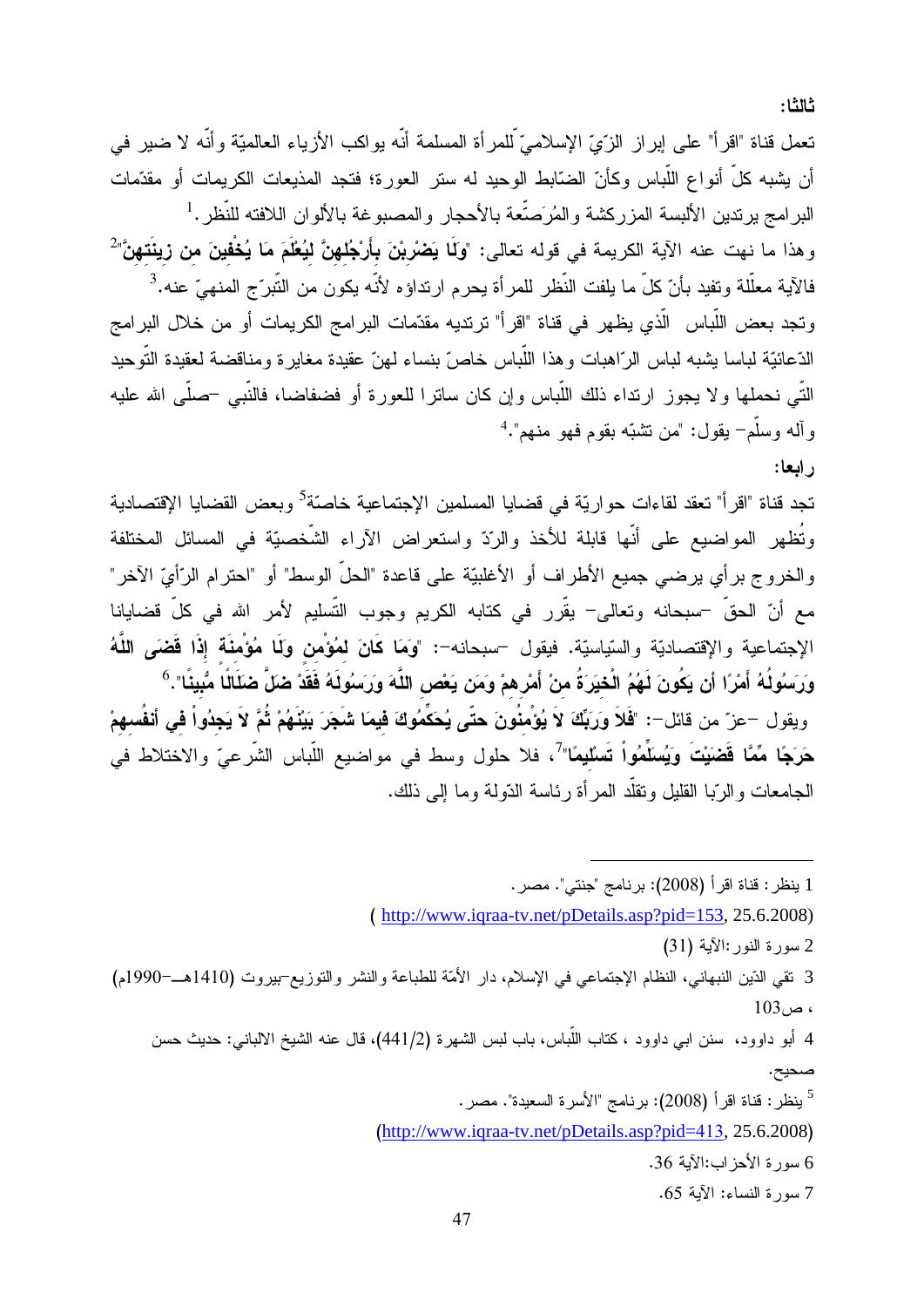خامسا:

تجد من الأخوات الكريمات اللاتي يقدّمن البرامج المختلفة كثيرا من الرّقة واللّطف "والأنوثة" على شاشة النلفاز وهُنّ يُردن بذلك –غفر الله لـهنّ– إظـهار رُقـي المسلمات ولُطفهنّ وشفافيّتهنّ ولكن ذلك يظهر في غير محلَّه، والله –سبحانه– يحذَّر في كتابه الكريم من ذلك بقوله: "يَا نساءَ النّب*ى* لَسنُّنَّ كَأَحَد منَ النِّسَاء إن اتَّقَيْتُنَّ <u>فَلَا تَخْصَعْنَ بِالْقَوْلُ فَيَطْمَعَ الّذي في قَلْبِه مَرَضٍّ</u> وَقُلُنَ قَوْلًا مَعْرُوفًا"<sup>1</sup> يقول الدكتور محمد راتب النابلسي: فطرة الرجل مجبولة على النأثّر بصوت المرأة والتّحرّك نحوها، فالخضوع بالقول بتلطيفه وترقيقه يكون ذلك أدعى إلى إيجاد المشاكل المجتمعيّة<sup>2</sup>. سادسا: نظرة سريعة إلى نلفاز السّودان (المسلمة) تُرمي أنّ الإعلام السّودانـي وسياسته غير مبنيّة علـي الإسلام فمثلا يعرض النثفاز السّودانيّ مسلسلات عربيّة تظهر فيها النّساء سافرات مختلطات بالرّجال وأحيانا تجدهم يتراقصون جميعا ويتمايلون، يغرسون بهذا العرض مفاهيم السُّفور والاختلاط والمبوعة عند جمهور النّاس مما يُفسد الذّوق الإسلاميّ عند المشاهدين<sup>3</sup>. ومثالٌ ثان ترى التلفاز السّودانيّ يعرض حقّ الجنوب في الحكم الذاتي أيّ أن يحكم نفسه بنفسه (بنظام الكفر ) والله-سبحانه- يحرّم ذلك بقوله: "إن الْحُكْمُ إلاَّ للّه أَمَرَ أَلاَّ تَعْبُدُواْ إلاَّ إيّاهُ". <sup>5,4</sup> ومثال ثالث يعرض النلفاز السّودانيّ مطلب استقدام القوات الأفريقية الدّولية لحفظ أمن دارفور مطلبا مقبو لا<sup>6</sup> بالمقارنة بمطلب الأمم المتحدة لإرسال قوات دوليّة متعدّدة الجنسيّات مع أنّ الله –سبحانه وتعالى– يحرّم استقدام كلّا الفريقين بقوله –عز وجل–: "وَلَن يَجْعَلَ اللّهُ للْكَافِرينَ عَلَى الْمُؤْمنينَ  $^{7}$ . سَبِيلاً

<sup>1</sup>سورة الاحز اب: الآية 32.  $^2$  إذاعة القرآن الكريم (2008): برنامج "تفسير القرآن الكريم". فلسطين، نابلس.  $^2$ (http://www.quran-radio.com/prog\_tafseer.asp, 25.6.2008) 3 النلفاز السوداني (2008): برنامج النلفاز اليومي الّذي يتضمن: المسلسل العربي: احلام البنات على الفضائيّة السو دانيّة. السو دان.  $(http://sudantv.net/mosh.php, 24.6.2008)$ 4 النلفاز السوداني (2008): القسم المتعلق بدارفور. السودان. (http://sudantv.net/newsclass.php?zz=12, 24.6.2008) 5 سورة يوسف، الآية 40 6 النلفاز السوداني (2008): القسم المنعلق بدارفور. السودان.  $(\text{http://sudantv.net/newsclass.php?zz=12}, 24.6.2008)$ 7 سورة النساء: الآية14.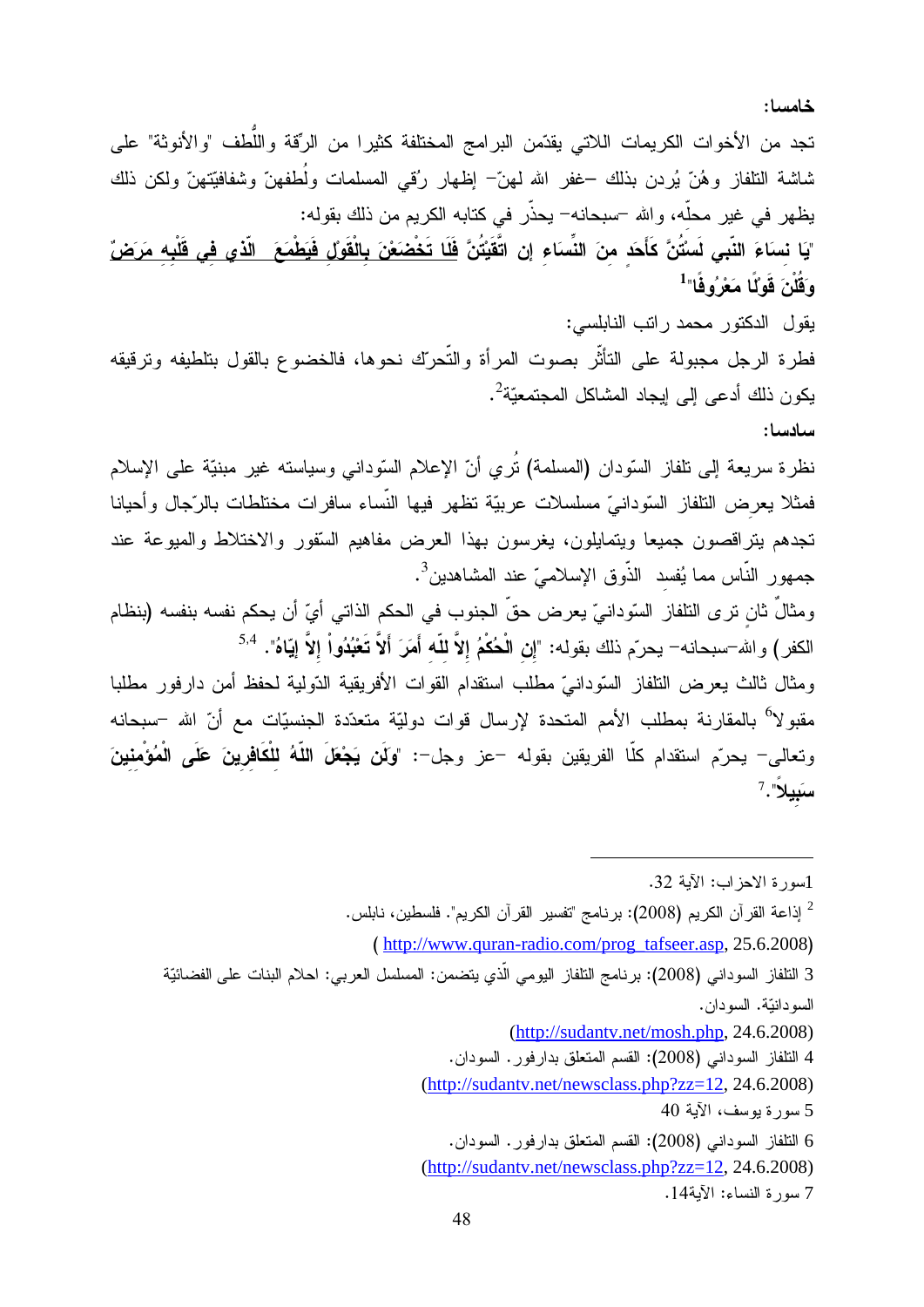وقول المصطفى حصلَّى الله عليه وأله وسلَّمٍ - : "لا تستضيئوا بنار المشركين"<sup>1</sup>. سابعا:

نموذج آخر للقنوات المعتبرة من الإعلام الإسلاميِّ "قناة المنار الفضائيّة": تراها تعرض أقوالا وتصريحات، ومواقف تتعارض مع ديننا الحنيف؛ ومن ذلك: تصريح بعض القادة العسكريين "الإسلامين" : "أنا بلبنان بيعنيني إنه الدولة اللبنانية تقول: هذه أرض

لبنانية، كمقاومة مهمتى تحريرِ الأرض، لما بتقول الدولة اللبنانية هذه أرض لبنانية، فهي تدخل في دائرة مسؤولية المقاومة لتحريرها". <sup>2</sup>

والدولة حلمبعاً– ممثَّلة برئيسها، وقد كان أنذاك –غير مسلم– وإذا قرّر الرئيس أنّ أراضـي مزار ع شبعا المنتازع عليها "لبنانيّة" فسيستمر بقتال يهود لاستعادتها. ففي هذا التّصريح ترسيخ للتّجزئة الوطنيّة بين بلاد المسلمين وسواء كانت مزار ع شبعا لبنانيّة أم سوريّة أم فلسطينيّة وجب على كلّ قادر على حمل السلاح تحريرها من غاصبها، يقول الحقّ –تبارك وتعالى–: "وَقَاتِلُواْ الْمُشْرِكينَ كَأَفَّةً كَمَا **يُقَاتِلُونَكُمْ كَآفَةً وَاعْلَمُواْ أنّ اللّهَ مَعَ الْمُتَّقينَ"<sup>3</sup>، وفي هذا الّتصريح أيضا إعطاء الولاء لرئيس** الجمهورية، وهو غير مسلم، لا يحكم بما أنزل الله والله –سبحانه وتعالى– يقول: "لَما **تَجدُ قَوْمًا يُؤْمنُونَ** بِاللَّه وَالْيَوْمِ الْأَخْرِ يُوَادُونَ مَنْ حَادَّ اللَّهَ وَرَسَوُلَهُ وَلَوْ كَانُوا آبَاءهُمْ أو أبْنَاءهُمْ أو إخْوَانَهُمْ أو عَشْيرتَهُمْ أَولَئَكَ كَتَبَ في قُلُوبهمُ الْإِيمَانَ وَأَيَّدَهُم برُوحٍ مِّنْهُ وَيُدْخِلُهُمْ جَنَّات تَجْري من تَحْتهَا الْأَنْهَارُ خَالدينَ فيهَا رَضمِيَ اللَّهُ عَنْهُمْ وَرَضُوا عَنْهُ أولَٰئَكَ حزْبُ اللَّه أَلَا إنّ حزْبَ اللَّه هُمُ الْمُفْلخُونَ"

ومن جهة أخرى نجد هذه القناة الكريمة نبثٌ صور المسلمات المحجّبات الكريمات مع الشّباب المسلم وهم يلوّحون بأعلام لبنان والأعلام الصّقراء مبتهجين مرحّبين بمرشحهم للرّئاسة الجديد– <u>غير</u> <u>المسلم</u>– يُرشَّح من قبّل المسلمين ليتر أس البلاد و على حد تعبير هم– فذلك تبع لما ينصّ عليه الدّستور .<sup>5</sup> وبعدها أشادت بتعيين رئيس جديد للجمهوريّة رغم أنّه غير مسلم ولن يحكم بما أنزل الله. <sup>1</sup>

1 مالك بن أنس، الموطأ، تحقيق: محمد مصطفى الأعظمى، مؤسسة ز ايد بن سلطان آل نهيان، ط1425).[هـــ – 2004م)، الزينة ،عن أنَّس بن مالك مجلد(45/5) رقم (9535)، النسائي، سنن النسائي (558\8)، رقم(5224)[ أبو عبد الرحمن أحمد بن شعيب النسائي، سنن النسائي بشر ح السيوطي وحاشية السندي، مكتب تحقيق التر اث،ط5،  $($ 1420) $)$ 

وشرحه السندي بقوله: أيّ لا تقربوهم.[ نور الدين بن عبدالهادي أبو الحسن السندي، حاشية السندي على النسائي، تحقيق : عبدالفتاح أبو غدة، مكتب المطبوعات الإسلامية – حلب، ط2، ( 1406هــ – 1986م)، (17788)].  $^2$  الجزير ة الفضائية (2009): حسن نصر الله .. تحرير جنوب لبنان. قطر  $^2$ 

(http://www.aljazeera.net/NR/exeres/9DD64AA9-1279-4C49-80CE-292CCE6467CB.htm. 26.3.2008)

4 سورة المجادلة: الآية: 22.

5 قناة المنار (2008): لبنان.

(http://www.almanar.com.lb/NewsSite/News.aspx, 25.5.2008)

<sup>3</sup> سورة بر اءة: الآية 36.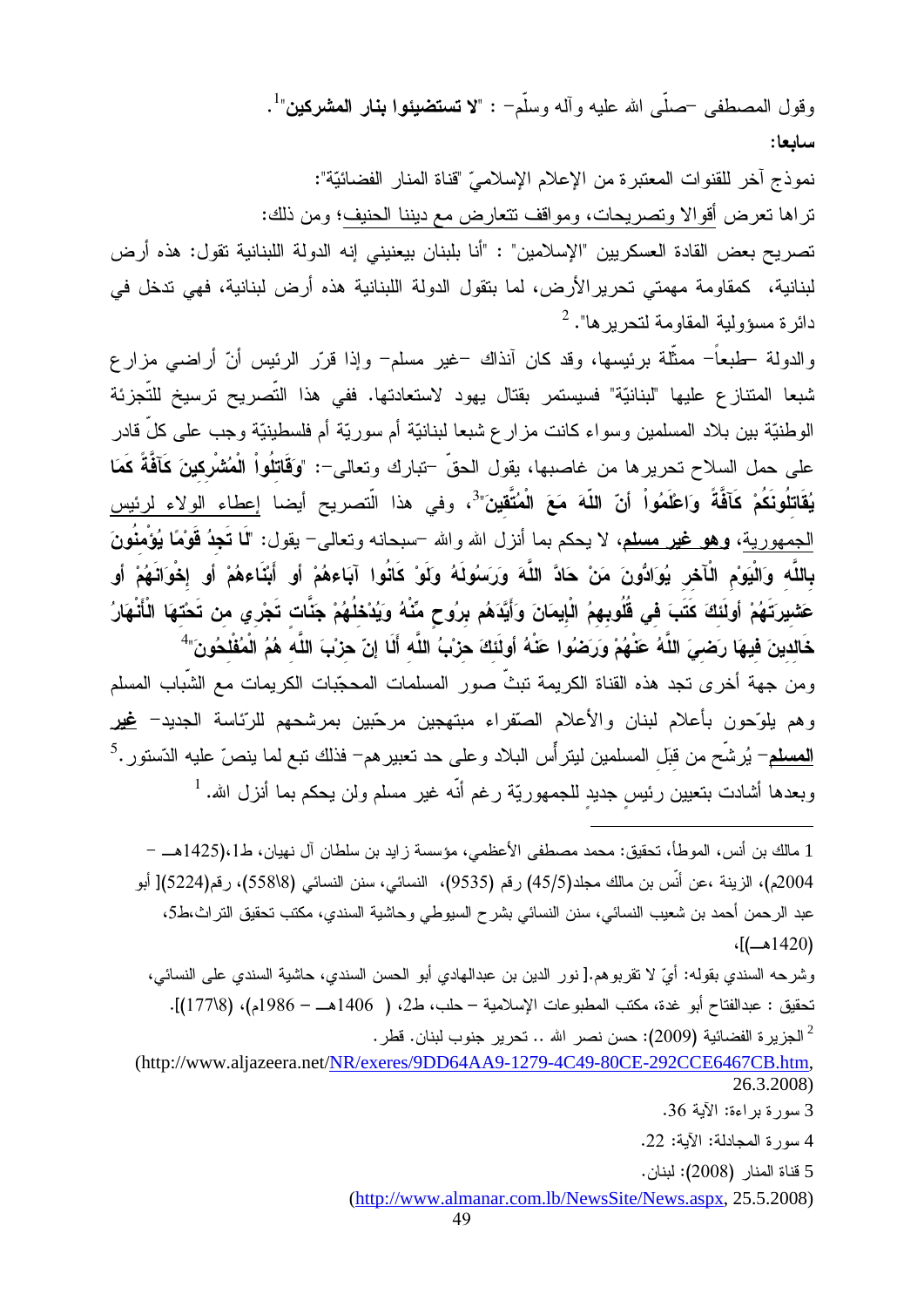ثامنا:

قناة الرّسالة الإسلاميّة تعرض برنامجا حواريّا يديره أحد الدّعاة الكرام ويستضيف ضيوفا يطرحون وجهات نظر متعدّدة حول الدّولة الإسلاميّة وقد تضمّنت الحلقة اطروحات متناقضة مثل: أنّ الدّين لا يتدخَّل في شكل الحكم وفي تفصيلاته في أحد الأقوال، وأنَّه قد يتدخَّل في أقوال أخرى<sup>2</sup> وذلك دفعاً باتَّجاه تمييع فكرة الحاكميَّة لله –سبحانه وتعالى– وأنّ السّيادة في المجتمع والدّولة لله سبحانه وليس للشَّعب كما يحاول الغرب ترسيخه في أذهان المسلمين وفق وجهة نظره هو في الحياة. والله –سبحانه– يقول "أَلاَ لَهُ الْخَلْقُ وَالأَمْرُ"<sup>3</sup>، ويقول –سبحانه–: "إن الْحُكْمُ إلاَّ للّه أَمَرَ أَلاَّ تَعْبُدُواْ إلاَّ إيّاهُ".<sup>4</sup> ويقول -سبحانه-: "وَأَن احْكُم بَيْنَهُم بِمَآ أنزلَ اللّهُ وَلاَ تَتَّبِعْ أَهْوَاءهُمْ <u>وَاحْذَرْهُمْ أَن يَفْتنُوكَ عَن بَعْض مَا أنزلَ اللّهُ إِلَيْك</u>َ فَإِن تَوَلَّوْاْ فَاعْلَمْ أنْمَا يُرِيدُ اللّهُ أن يُصيبَهُم ببَعْض ذُنُوبِهِمْ وَإِنَّ كَثَيرًا مِّنَ النّاس لَفَاسقُونَ"<sup>5</sup>

ويقول – سبحانه –:

1 فَناة المنار (2008): احتفالات. لبنان. (http://www.almanar.com.lb/NewsSite/NewsDetails.aspx?id=44470&language=ar. 25.4.2008) 2 مثال على الحوار من موقع قناة الرسالة ما يلي: "د. هشام : ما هو ده الموضوع الأساسي.. مين اللَّي بنشئ الدُّولة؟ د. طارق: يا سيدي .. هل النظام السَّياسيّ الاسلاميّ جزء من هذه المنظومة .. د. هشام : فيه فرق بين نظام سياسي إسلامي وبين دولة إسلامية .. د. طار ق:أيش الفر ق؟ د. هشام : الفرق بين النظام السّياسيّ الاسلاميّ ده شكل يختاره المسلمين لتحقيق النظام السّياسيّ .. د. طارق: يعني ما فيه شيء اسمه نظام إسلامي ما دام النَّاس نختاره على كيفها.. د. هشام :أيو ه تختار وفق مثاليتها.. د. طارق: إذن ما فيش حاجة اسمها نظام إسلامي سياسي لو اتفق النَّاس على شيء آخر .. صح .. د. هشام : طيب هم لو اختار و الكفر .. د. طارق: هذا في كلِّ الشعوب.. يختارون نظامهم السّياسيِّ .. طيب أكتفي بهذا القدر .. سمعتم هذا الكلام .. تعليقاتكم عليه .. نبدأ بأستاذنا .. د. عمار : أنا في وجهة نظري أنّ الدول لا دين لها، الدّين نكليف للأفراد ولذلك سيحاسبون عليه .. أمّا الدّولة فهي شخصية اعتبارية لا يمكن أن يكون لها دين .. حتَّى إسرائيل هي دولة لدين .. وليست دولة دينية .. لأن مفهوم الدّين أوسع من اليهودية وأوسع من المسيحية وأوسع من الإسلام .. فهذا سؤال إشكالي .. أنا من وجهة نظري أنّ الحديث عن دولة إسلامية هو أمر يضر بالإسلام : قناة الرسالة الإسلاميّة (2008). المملكة العربية السعودية.  $(\text{http://www.alresalah.net/morenews.htm?id=840_0_2_0, 25.5.2008})$ 3 سورة الإعراف، الآية 54 4 سورة يوسف الآية 40 5 سورة المائدة، الآية 49.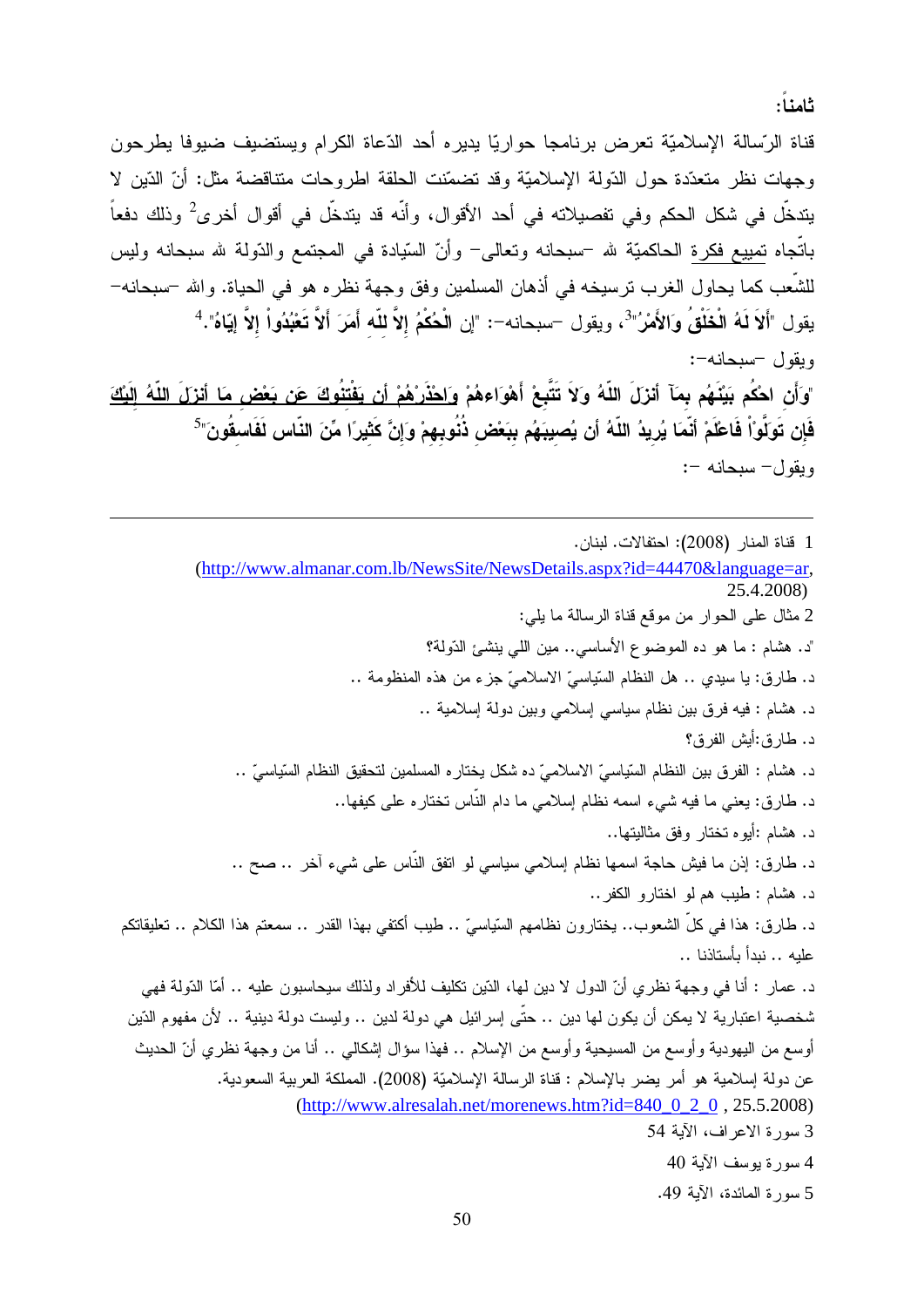"إنَّ رَبَّكَ هُوَ أَعْلَمُ بِمَن ضَلَّ عَن سَبِيله وَهُوَ أَعْلَمُ بِالْمُهْتَدينِ. فَلَا تُطع الْمُكَذِّبينَ. وَدُّوا لَوْ تُدْهنُ  $^{-1}$ فَيُدْهنُونَ" $^{-1}$ . تاسعا: نظرة على سياسة الإعلام في دولة الكويت(المسلمة) نظهر الأسس الغربيّة التّي صيغت عليها نلك السّياسة. يذكر حسن سليمان محمود<sup>2</sup> في كتابه الكويت ماضيها وحاضرها ما نصّه: وأكد وزير الإعلام في بيانه قيام السّياسة الإعلاميّة على مبدأ الانفتاح وحرّيّة النّعبير والحوار واحترام الرّأيّ الآخر، في إطار القوانين والعادات والنُّقاليد والقيم المرعيّة في الدّولة واحترام حقوق الإنسان وِترسيخ المفاهيم الدّيمقراطيّة.<sup>3</sup> فعدم اسنناد هذه القنوات وأمثالها إلى العقيدة الإسلاميّة وحدها وإلى السّياسات الشّرعيّة المستندة إلى أصول الشَّريعة الإسلاميَّة، جعل صبغتها الإسلاميَّة غير كافية لاعتبارها إعلامية إسلاميَّة –على الحقيقة–؛ لأنَّها تخلط بين ما هو أصيل إسلاميِّ وبين ما هو دخيل غير إسلاميٍّ.<sup>4</sup> الخلاصة: المقارنة بين الإعلام الاسلامي في عهد النبي –صلى الله عليه وأله وسلم– والإعلام في العالم الاسلامي اليوم، أبرزت النقاط الآتية: أولا: إن الإعلام في عهد النَّبيِّ –صلَّى الله عليه وآله وسلَّم– كان يتَّصف بالصَّدق والـجرأة معا بينما إعلام اليوم يتَّصف جزئيّاً بالصّدق ولكنه يتماشى مع القوانين الوضعيّة والسائدة في البلد الذي يبث منها و فيها. ثانيا: إنّ الإعلام في عهد النَّبيّ –صلَّى الله عليه وأله وسلَّم– كان عالميّا وشاملا ببنما إعلام اليوم محلَّى ويسلَّط الضوء على النَّواحي الفرديّة والإجتماعيّة أكثر من غيرها. ثالثا: إنَّ الإعلام ۖ في عهد النَّبيِّ –صلَّى الله عليه وأله وسلَّم– كان ساعياً لقلب الواقع وتغييره جذرياً تبعاً للمنهج الرباني بينما إعلام اليوم متقيّد بالمتاح له في ظل القوانين المحليّة. 1 سورة القلم: الآية (7–9) 2 حسن سليمان محمود:الكويت ماضيها وحاضرها، المكتبة الأهلية بالكويت، (1388هــ−1968م) ص122/نقلا عن

رسالة ماجستير بعنوان الصحافة الإسلاميّة في الكويت http://www.nashiri.net/ebooks/journalism.pdf 3 الديمقر اطية التّي سوقها الغرب الكافرفي بلاد المسلمين هي نظام كفر ، لا علاقة لمها بالإسلام، لا من قريب، ولا من بعيد. و هي نتناقض مع أحكام الإسلام نتاقضاً كلّياً في الكليات وفي الجزئيات، وفي المصدر الّذي جاءت منه، والعقيدة النَّبِي انبثقت عنها، والأساس الَّذي قامت عليه، وفي الأفكار والأنظمة التي أتت بها. لذلك فانه يحرم على المسلمين أخذها، أو تطبيقها، أو الدّعوة لها تحريماً جازماً.(عبد القديم زلوم، الديمقر اطية نظام كفر يحرِم اخذها أو تطبيقها أو الدّعوة إليها (1410هـــ- 1990م) 4 ينظر هذا الخلط في: مكتبة الجليس (2008): دستور الكويت.

(http://www.aljlees.com/6s1398178-1812.html, 25.3.2008)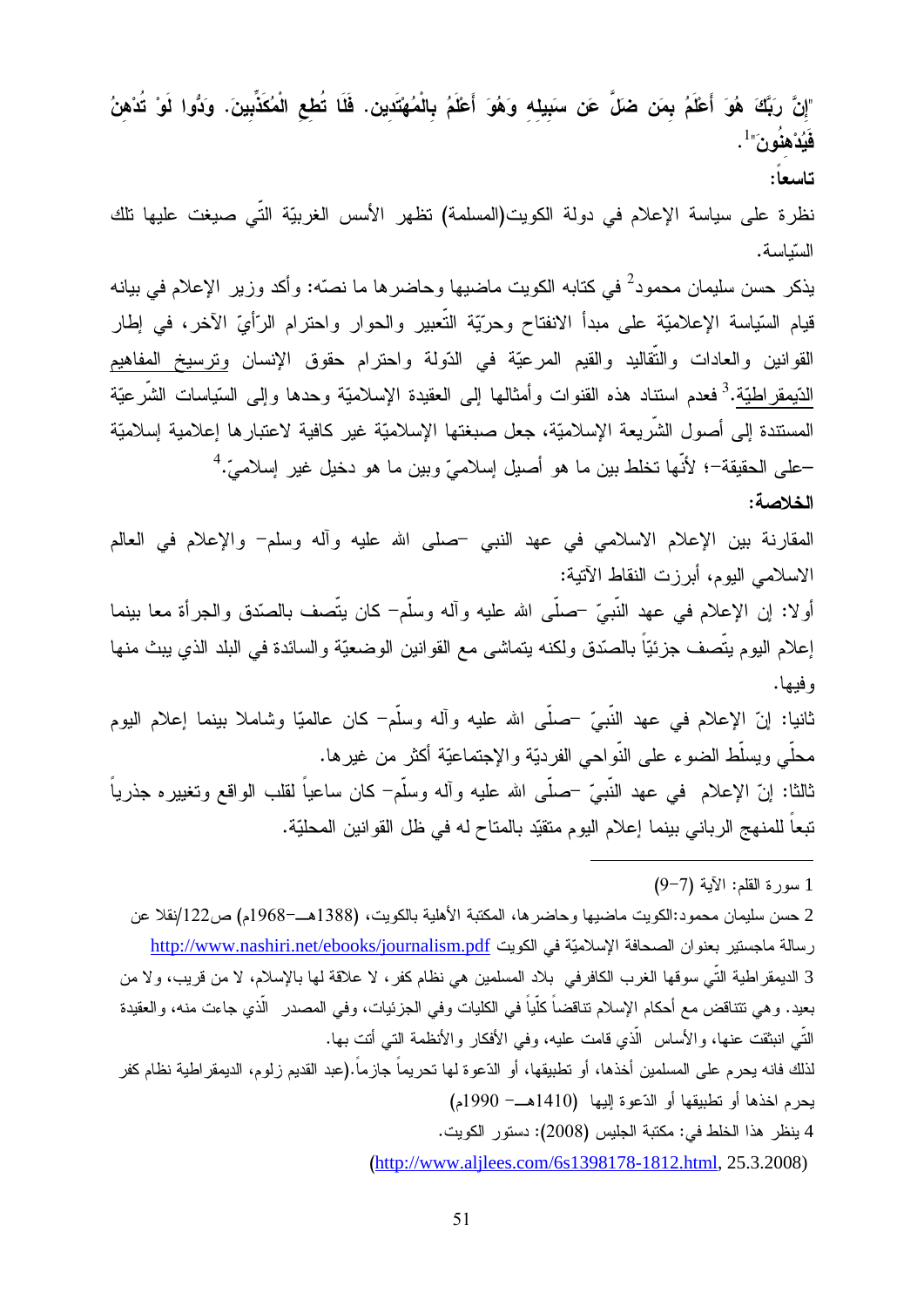رابعا: إنّ الإعلام في عهد النَّبيّ –صلَّى الله عليه وأله وسلَّم– كان يرسِّخ الوحدة بين الناس على أساس الدين والعقيدة ما يضمن الحفاظ على حرمة دم المسلمين وأموالهم وأعراضهم بينما إعلام اليوم يخلط ذلك بروابط الوطنيَّة والقوميَّة التبي نهي عنها الشرع الحنيف والتبي نزرع بذور الخلافات والفرقة في الأمّة الو احدة.

المبحث الثالث: نموذج مفترح لقناة تلفزيونيّة إسلاميّة.

يجب إعداد مقدَّمي برامج أكفاء يتمتعون بخلفيَّة ثقافيَّة إسلاميَّة واسعة ومُرَكَّزة، وأن يتمّ تأهيلهم لغويًّا وإكسابهم مهارات في حُسن الأداء للرسالة الإعلاميّة وحسن مخاطبة الجمهور وحسن العـــرض للرسالة الإعلامية وحسن مخاطبة القلوب والعقول.

يجب مراعاة السمات الإعلامية المذكورة في هذا البحث ص63، ومراعاة الأهــداف المقــررة  $.75<sub>1</sub>$ ص

و على ذلك فأقتر ح أن تتضمّن القناة التلفاز يّة الإسلاميّة ما يلي:

- الافتتاح: وأن يكون بالأذكار الواردة عن رسول الله حملي الله عليه وألــــه وســــلم-، والتــــي نتضمَّن أيات كريمات من كتاب الله عزّ وجلَّ، وأحاديث عن رسول الله –صلى الله عليه وألــــه و سلم–.
	- برامج تفسير للقرآن الكريم وشرح علومه.
	- بر امج لشرح الحديث النَّبويّ الشَّريف وعلومه.
		- برامج لشرح اللغة العربيّة وفنونها.
			- بر امج إخبار يّة محلّيّة و عالميّة.
	- بر امج حول الذِّكر وأنواعه وأشكاله وفضله وثماره.
	- برامج تربويّة تتحدّث عن كل ما يلزم الأسرة خاصّة فيما يتعلّق بعلاقة الآباء بالأبناء.
		- برامج حول الطب النبوي والطب البديل.
- برامج عن رسول الله –صلـى الله عليه وألـه وسلَّم– زوجاً، وأبــــاً، وســــيّداً، وجـــاراً، وبائعـــاً، وقاضياً، وحاكماً، وقائداً فعلياً لـجيش الأمّة الإسلاميّة.
- برامج حول ناريخ المسلمين وفتوحاتهم وانتصاراتهم ومعاملاتهم أعداءهم ووفــائهم بـــالعهود وحسن رعايتهم لأهل ذمّتهم.
- برامج للتفكُّر في ألاء الله المبثوثة في الكون؛ أشجاراً وسهولاً وصحارى وبحاراً وجبالاً جليديّة وإسماك وطيور وزواحف وأمثالها.
	- برامج للأطفال تعليميّة وترفيهيّة وتثقيفيّة.
	- برامج لتعليم الفقه والإجتهاد باختلاف أنواعه ومدارسه.
	- برامج عن معاهدات النَّبيِّ –صلَّى الله عليه وأله وسلَّم–، وسفرائه.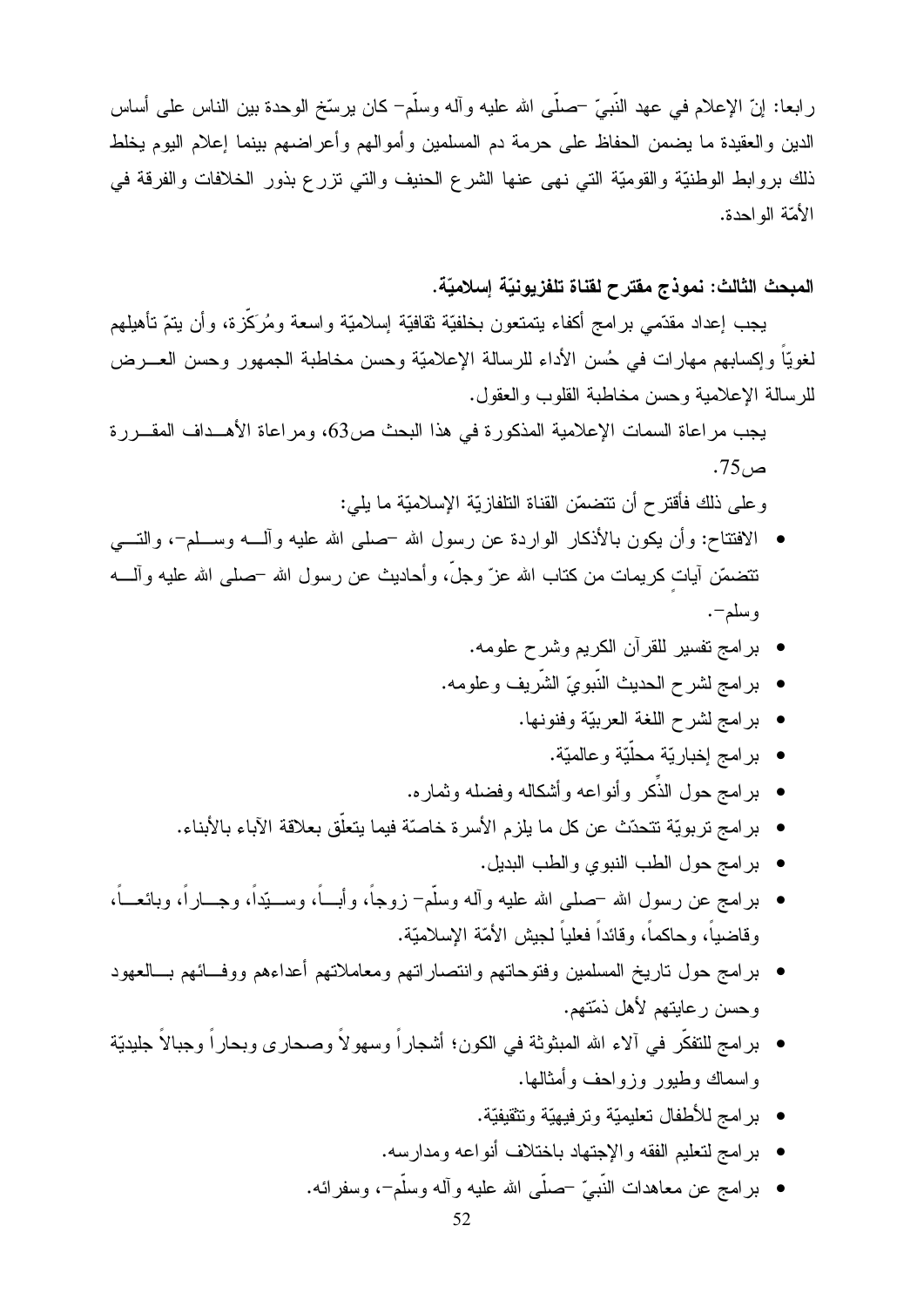- برامج عن الشعر وفنونه ودوره في توجيه المشاعر نحو الرجولة والجدِّيَّة والعـــزَّة والشــــهامة والمعانبي السامية الأخرى.
	- برامج عن قصص الأنبياء عليهم السلام وثباتهم وصبرهم وعزمهم وأمانتهم.
		- برامج عن أمهات المؤمنين ودورهن في نبليغ هذا الدين العظيم.
			- برامج عن أحوال القلوب ونقلَّباتها وأمراضها ومعالجتها.
			- بر امج عن أسماء الله الحسنبي وحفظها ووعيها والدعاء بها.
		- برامج عن النفس الإنسانيّة وفهم أحوالها ومراتبها ومعالجة أمراضها.
	- بر امج ترفيهيَّة للتَّرويح عن النَّفس بما أباحه الله تعالى دون إفراط أو تفريط.
- برامج حول بيوت الله سبحانه في الأرض والنعرّف عليها وعلى مكانتها وتاريخها ورســـالتها، وعلى رأس القائمة المسجد الحرام والمسجد النبوي والمسجد الأقصبي.
- برامج تعريف بالمدن المختلفة تاريخيا وجغرافيا انطلاقا من أبرز نلسك المسدن فسي تساريخ المسلمين المُشرق.
- برامج تعالج كل ما يحتاجه المجتمع من أحكام الشرع فتثبّت أحكام صلة الرجل بالمرأة وما قد ينشأ من اجتماعهما من مشاكل مجتمعيّة فتبيّن حرمة الخلوة والاختلاط وتفاصيل لباس المسرأة في الحياة العامّة والخاصّة وأحكام الاستئذان وغضّ البصر وما إلى ذلك.
- برامج عن الإقتصاد الإسلامي وإبراز حق الرعيّة على الدّولة في تـــوفير المأكـــل والملــــبس والمسكن والنطبيب وبيان العقود والشركات الجائزة وبيان زيف الشركات الرأسمالية الوافىدة وحرمة اتباع تلك العقود بحكم المحاكاة والنقليد، لا سيِّما تلك القائمة على مجرِّد تبادل الأموال دون تمام النقابض للسلع، ويحارب جميع أشكال العقود الربوية والتأكيد ان المشكلة الاقتصاديّة تكمن في كيفية توزيع الثروة وليس في ايجادها؛ فالقرآن فصلَّل لنا أن الكون كله بما فيه مسخر لنا وما علينا الا اتباع الشرع في كيفية توزيع الثروة بالكسب والإنفاق.
- برامج نتقيفية نعمل على نتنبيت المفاهيم الشرعية من مثل أن الرزاق هو الله –ســـبحانـه– وأنّ النافع والضار هو –سبحانه– وأنّ الأجل بيد الله وحده –سبحانه– وتبيان معنى التوكـــلّ والثقـــة بالله والاعتصام بالله والنمسك بشرع الله وما إلى ذلك من أفكار إسلاميّة سامية، والعمل علــــي نبذ ومحاربة الأفكار الدخيلة علينا من مثل الديمقراطية، وسيادة الشعب، والاســـتفتاء الشـــعبـي والتعددية السياسية والحريات بمختلف أشكالها وسياسات السوق والخصخصة والعولمة والعمل على تحطيم تلك الأفكار تماما لإبقاء فكر الأمة صافيا مُبَلّوراً قرآنياً نبوياً.
- بر امج تعليميّة ترسّخ طريقة الإسلام في الدّرس من حيث التلقّي من أجل الفهم فالحفظ فالتطبيق فتبليغ العلم إ<u>لى الأخرين</u> مؤكّدةً على إبقاء ذلك كلّه <u>بقصد إرضاء الله عز وجـــل</u>؛ لا ليُمــــاريَ المرءِ بذلك السفهاء ولا لَيُجارِي به العلماء ولا ليصرفَ وجوهِ النَّاسِ الِيهِ فَيَكونَ مصبرٍ ُه الــــي النار والعباذُ بالله.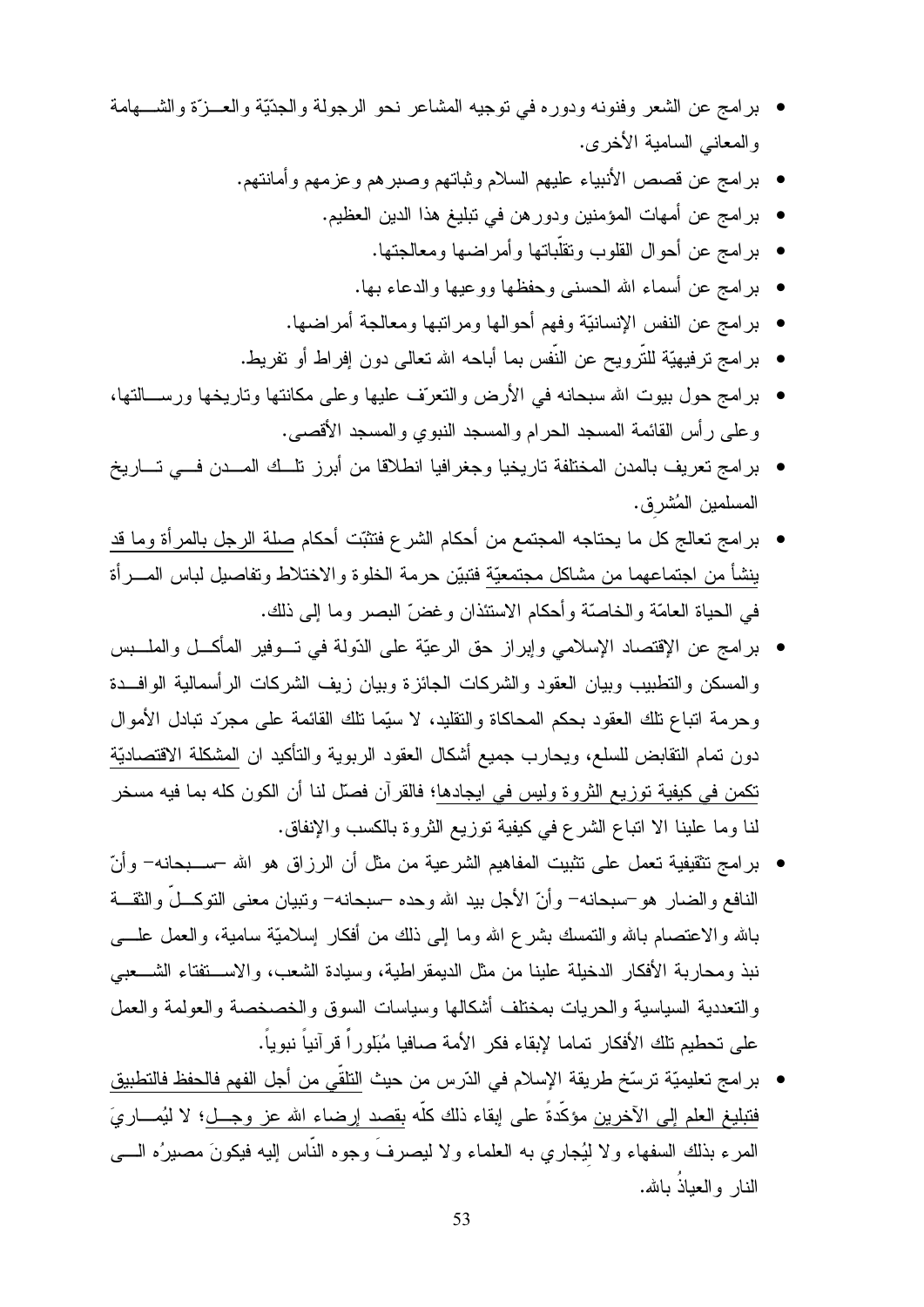- برامج لشرح المفاهيم السّياسيّة نعمل على نرسيخ مفهوم السّياسة عند المسلمين وهي رعايـــة شؤون النَّاس بالإسلام، أي بالأحكام الشرعية وأنـها ليست هـى فن الكذب والنضليل كمــــا هـــو الحال عند الكفار ، والعمل على نثبيت أصول الفهم السّياسي عند الأمة وبيان الموقف الـــدّولمي وحقيقة هيكل العلاقات بين الدول القائمة في العالم ولا سيَّما نلك التي تمثَّل الدولة الأولى ومن ينافسها وما هي الدول المستقلة والدول التابعة، والعمل على حث المسلمين على متابعة ذلــك كي يكونوا على علم بالمتغيّرات السياسيّة كي يكونوا على جاهزيّة كبرى لفتح البلاد المختلفة لنشر الإسلام في ربوعها. ففهمُ كل ذلك على حقيقته ينجِّي الأمَّة الإسلاميَّة من الفخاخ السياسيَّة التي قد تتصبها هذه الدّولة أو نلك وِيجعل الأمّة على أعلى درجات التأهب لتفعيـــل السّياســـة الخارجيّة من حيث إعلان الحرب أو الصلح أو نبذ المعاهدات على سواء.
- برامج نبيّن ما لأهل الذَّمّة في المجتمع الإسلاميّ من حقوق وما عليهم من واجبات وتوضَّــح حرمة الإساءة إليهم بغير وجه حقٌ ووجوب الإحسان إليهم.
	- برامج تعمل على نرسيخ مفهوم الولاء لله وحده.
- برامج تعمل على دوام توجيه الأنظار إلى أعداء الأمّة الحقيقيّين المتمثّلين بالكفّار على اختلاف مذاهبهم ومسمّياتهم والمنافقين.
- برامج خاصة من باب الدّعاية الصّادقة الهادفة— ليَتمَّ بثَّها للبلدان التي يراد فتحها وذلك ليكون نوطئةً لجيوش الفتح قبل أن نصل نلك البلاد وفي مقدمتهم العلماء الذين يدعون إلـــي الإســــلام فان لم يقبلوا فالجزية وإلا فيستعينوا بالله ويقاتلوهم.
- برامج نعمل على دوام إثارة حفيظة المسلمين ودوام سَقيهم بالمادة المُحَرِّضة لمهم للبذل والعطاء و الغُير ة علي دين الله و أعر اض الأمّة و أر اضبها و مُقَدّر اتبها ، متمثلّة بالآيات الكر يمة من كتاب الله عز وجلَّ وأحاديث المصطفى الأسوة –صلى الله عليه وأله وسلَّم– وسيرته العطرة وكذلك السيرة العَطرة للصحابة الكرام رضوان الله عليهم والتابعين ومَن سار على دربهم في التأســـي برسول الله –صلَّى الله عليه وأله وسلَّم– في النَّضـحية والبذل والعطـاء بكل ما يملكون من مال وِنفس وعيال في سبيل إعزاز هذا الدين وإبقاء راية الإسلام مرفوعة عزيزةً شامخة.
- برامج تعمل على إبراز أهمية الأمر بالمعروف والنَّهي عن المنكر وأهميّة وجود أحزاب سياسيّة إسلاميّة نقوم بنلك المهمّة الجليلة.
- برامج نعريف بنظام الحكم في الإسلام وأنه نظام الخلافة المتميّز عن كل أنظمة الأرض، والعمل على نرسيخ الطريقة الشرعيّة لعقد الخلافة وهي البيعة من الأمّة للخليفة على منحه السمع والطاعة على أن يحكمها بكتاب الله –سبحانه– وبسنَّة نبيّه –صلى الله عليه وآله وسلم–.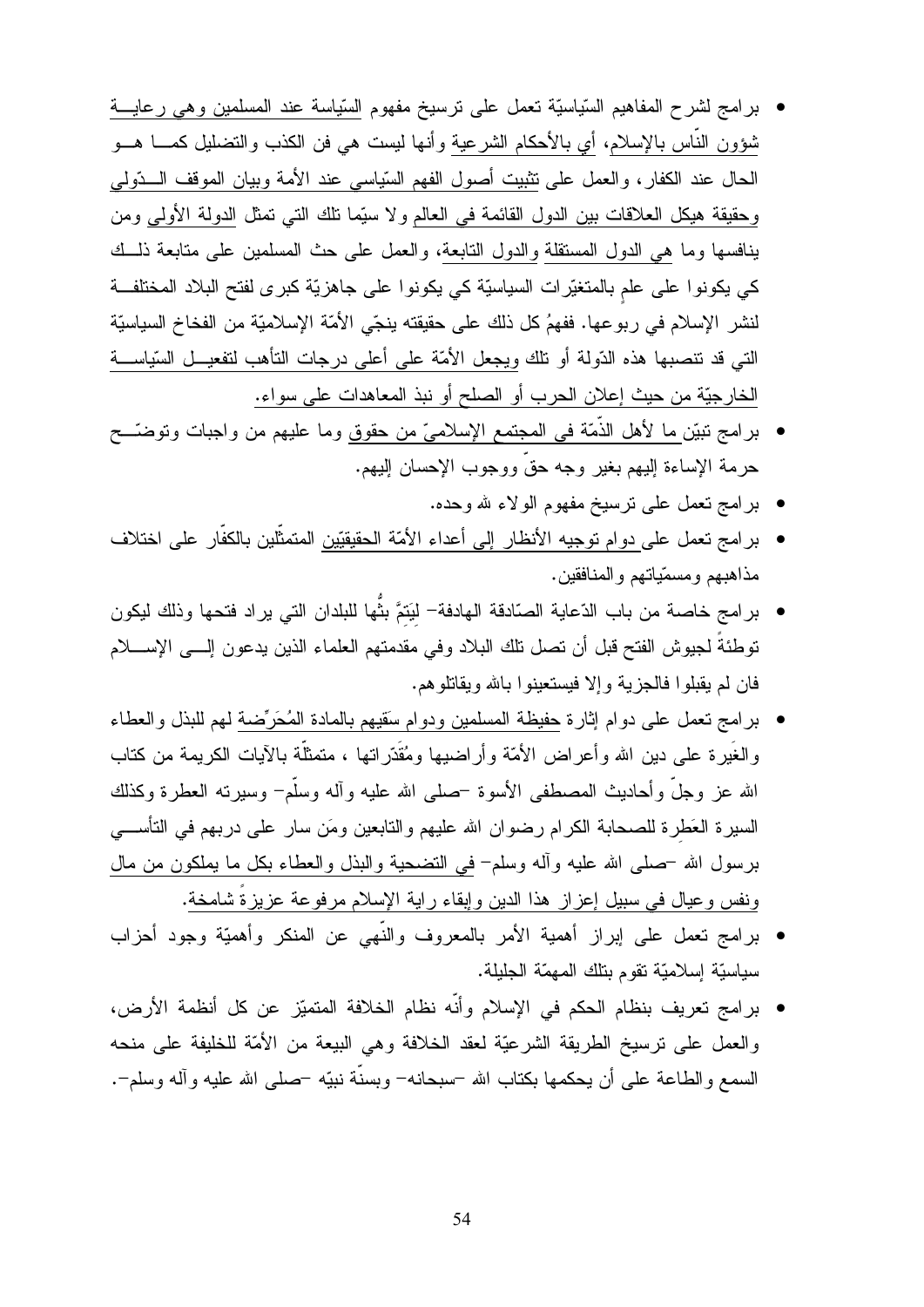الفصل الرّابع

## سياسة الإعلام في الدّولة الإسلاميّة

وفيه مبحثان: المبحث الأول: سياسة الإعلام في الدّولة الإسلاميّة. المبحث الثَّاني: سياسة الدّولة الإسلاميّة في الاستفادة من الأساليب والوسائل.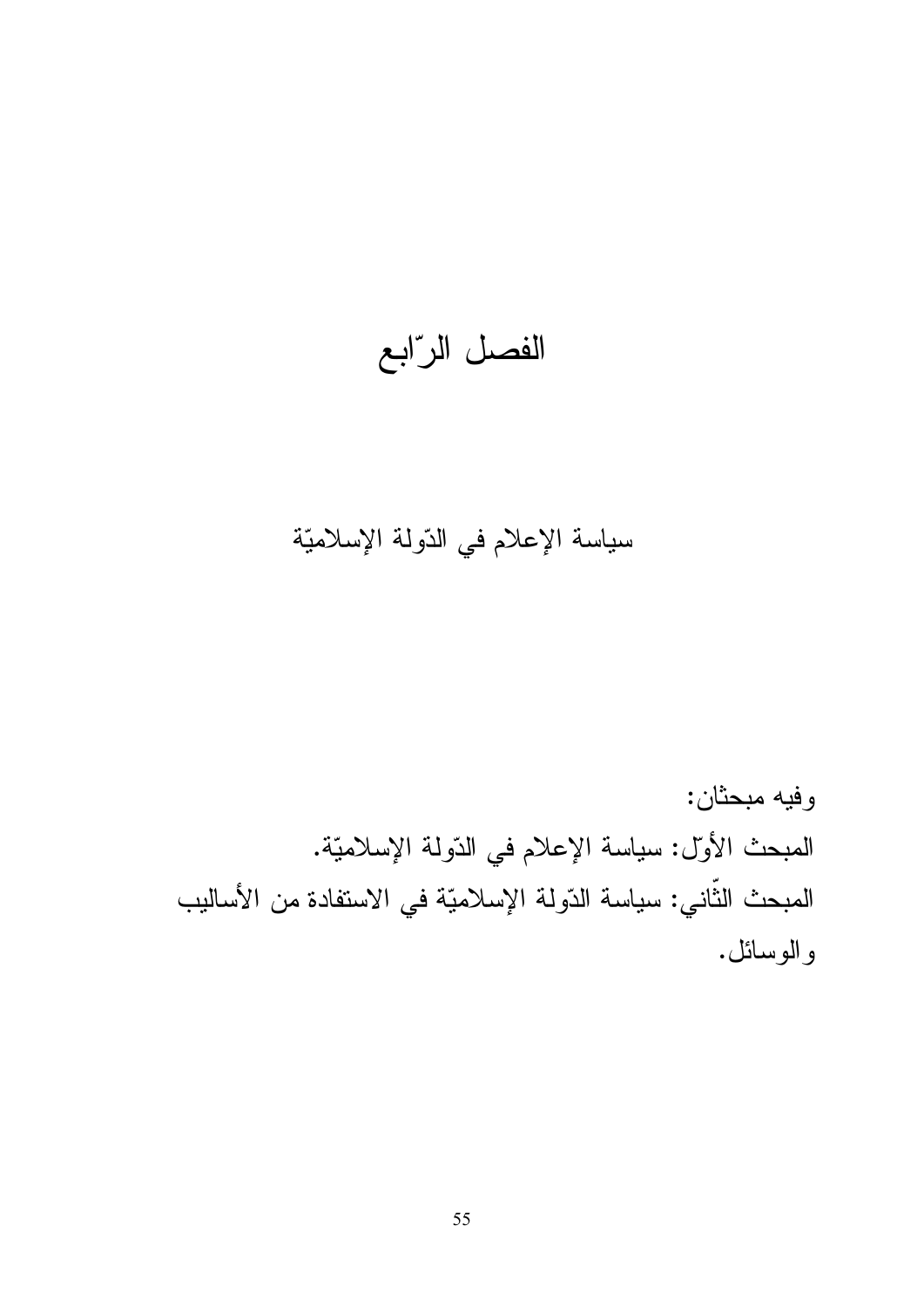المبحث الأول: سياسة الإعلام في الدّولة الإسلاميّة وفيه ثلاثة مطالب: – المطلب الأول: سياسة الدّولة الإسلاميّة في إبراز السّمات و الملامح. – المطلب الثَّاني: سياسة الدّولة الإسلاميّة في تحديد الأهداف. –المطلب الثَّالث: سياسة الدّولة الإسلاميّة في تحديد الوظائف. المطلب الأول:

سياسة الدّولة الإسلاميّة في إبراز السّمات والملامح:

النتزمت السّياسة الإعلاميّة الإسلاميّة، ونلبّست بـالآداب الإسلاميّة وقيمها وأخلاقها وظهر عليها سمات وملامح مميّزة كانت نتاجا طبيعيّا لفكر سام انبثق من عقيدة النّوحيد، وكان من أهمّ السّياسات النَّـى اتَّبعتها الدّولة الإسلاميّة فـى رسم السَّمات والملامح المميّزة لـها:

#### أولا: الحَسَن ما حسنَه الشَّرع و القبيح ما قبَّحه الشَّرع

النَّظرة العميقة المستنيرة لأعمال الإنسان تبين أنَّها مادّة فقط باعتبار ذاتها مجرّدة عن كلِّ ملابساتها واعتباراتها. وكونها مادّة لا توصف بالحُسن أو القبح لذاتها ، وإنّما توصف بذلك من قبل ملابسات خارجة عنها، واعتبارات آنية من غيرها. وهذا الغير الَّذي يبين الفعل من كونه حسنا أو قبيحا إمّا أن يكون العـــقل وحده، أو الشّرع وحده، أمّا وصفها من ناحية العقل وحده فباطل: لأنّ العقل –وإن كان قادرًا على التحسين والنقبيح نبعًا لواقع الشيء ومن حيث موافقة طبع الإنسان أو منافرته له– عُرضة للتُّفاوت والاختلاف والنُّتاقض، إذ قياسات العقل للحُسن والقُبح نتأثَّر بالبيئة النَّبي يعيش فيها، بل نتفاوت وتختلف في العصور على تعاقبها، فإذا نرك قياس القبح والحسن للعقل كان الشيء قبيحا عند فئة من الناس وحسنا عند آخرين، بل قد يكون الشيء الواحد حسنا في عصر، قبيحا في عصر آخر .

والإسلام بوصفه المبدأ العالميّ الخالد يقضيي أن يكون وصف الفعل بالقبح أو الحُسن ساريا علىي جميع بني الإنسان في جميع العصور . ولذلك كان لا بدّ أن يكون بيان الفعل من كونه حسنا أو قبيحا آنيا من قوَّة وراء العقل، فكان لا بد أنَّ يكون آنيا من قبل الشَّرع، لذلك كان وصف الفعل الإنسانيّ بالقبح أو الحسن آتيا من قبل الشَّر ع. ومن هنا كان الغدر قبيحا، وكان الوفاء حسنا، وكان الفسق قبيحا، وكانت النَّقوي حسنة، وكان الخروج على الدّولة الإسلاميّة قبيحا، وكان تصحيح إعوجاجها إذا انحرفت فعلا حسنا، لأنّ الشّر ع بيّن ذلك<sup>1</sup>.

<sup>1</sup> نقى الدّين النبهاني، مفاهيم حزب النحرير ، (1372هــــ-1953)، ط4، ص14، بنصرّف.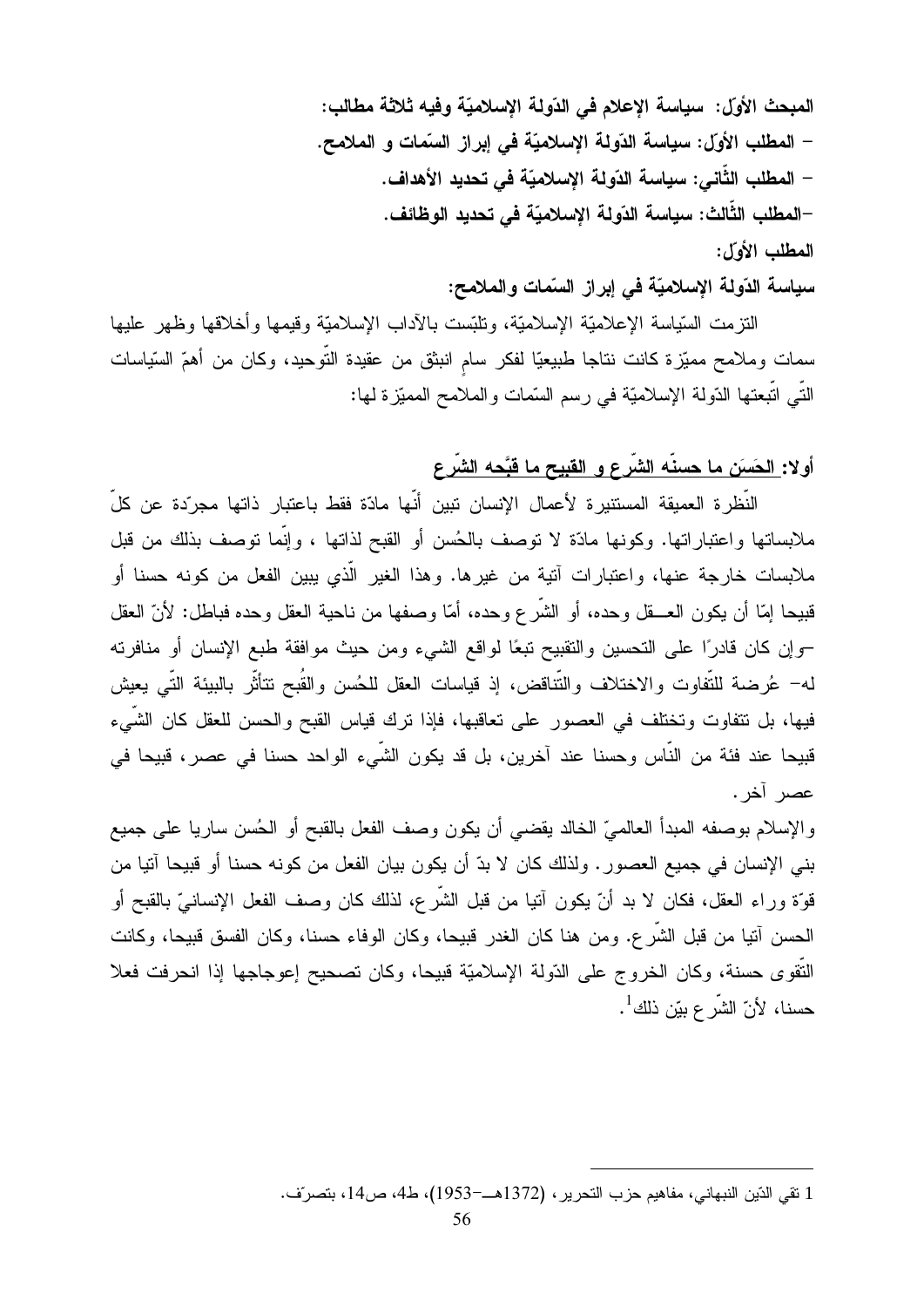فالتّحسين والتّقبيح هو للشّرع، يقول الحق –ّسبحانه–: "كُتبَ عَلَيْكُمُ الْقِتَالُ وَهُوَ كُرْهٌ لَكُمْ وَعَسَى أن تَكْرَهُوا شَبِّئًا وَهُوَ خَيْرٌ لَكُمْ وَعَسَى أَن تُحبُّوا شَبِّئًا وَهُوَ شَرٌّ لَكُمْ وَاللَّهُ يَعْلَمُ وَأَنْتُمْ لَا تَعْلَمُونَ" ، ويقول –جلّ من قائل–: "فَإِنْ كَرِهْتُمُوهُنَّ فَعَ*سَى* أن تَكْر<sup>ِ</sup>هُوا شَبِيَّاً ويَجْعَلَ اللَّهُ فيه خَيْرًا كَثيرًا"<sup>2</sup> وهذا بوجب على وسائل الإعلام تحرّي الحكم الشَّرعيّ في أيّ أمر براد بثُّه أو الدّعوة إليه أو نوجيهه ليكون ممّا حسّنه الشَّرع وأذن بنشره، لا أن يكون وفق أهواء النَّاس ورغباتهم من غير سلطان الشَّرع على ذلك، يقول الحقّ –سبحانه–: "وَمَن أَصْلٌ ممَّن اتَّبَعَ هَوَاهُ **بغ**َيْر هُدًى منَ اللَّه إنّ اللَّهَ لَا يَهْدي الْقَوْمَ الظَّالمينَ"<sup>3</sup>.

ويقول -سبحانه-:

"قُلْ إنّ الْخَاسرينَ ۖ الّذينَ خَسرُوا أنفُسهَمْ وَأَهْليهمْ يَوْمَ الْقِيَامَةَ أَلَا ذَلكَ هُوَ الْخُسْرَانُ الْمُبينُ"

#### ثانيا: الغاية لا تبرِّر الواسطة.

فهذه السّياسة من أخصّ أوصاف السّياسة الإعلاميّة الإسلاميّة وأدقّها. لذلك قال الأستاذ أحمد راتب عرموش وهو يقدّم لكتاب"الإعلام أوّلا": ما نصّه: ضرورة الصّدق في الإعلام فالمبدأ الّذي ساد في بعض الأنظمة والّذي يرتكز على "اكذب اكذب... فيصدقك النّاس" مبدأ ثبت فشله. ولئن كان الكذب ممكناً بعض الوقت على بعض النَّاس في ظلَّ ستار حديديٍّ وتخلَّف في وسائل الاتَّصـال، فإنَّه لم يعد من الممكن أن يعطي أيّة نتيجة في عهد الأقمار الصّناعيّة، هذا بغض النّظر عن لا أخلاقيّة المبدأ أصلا… والتَّذرّ ع بأنّ الحقيقة مرّة في كثير من الأحيان يتلافى بتحصين المجتمع بحيث يصبح قادر ا على تفّهم الأمور ومؤهّلاً لدرء الأخطار وامتصاص الصَّدمات.<sup>5</sup>

ومن هنا وجب ترسيخ هذا الأصل في فكر الأمّة المنلقّية للإعلام الإسلاميّ أن ما هو شرعيّ لا يُتوصِّل إليه إلَّا بالطَّريق الشَّرعيّ إذ أنّ الله –تعالى– قد جعل لمعالجة مشاكل النَّاس أحكاما كالبيع والإجارة والشركة وغير ذلك، وجعل لتنفيذ هذه المعالَجات بين النَّاس أحكاما أخرى كعقاب الغاشّ بالبيع تعزيراً، وقطع يد السّارق حدّاً. وكذلك جعل لمعالجة المشاكل التّي تحصل بين الدّولة الإسلاميّة والدُّول الكافرة أحكاما كأحكام المعاهد والمستأمَن وأحكام دار الحرب، وأحكام نبليغهم الدَّعوة على وجه يلفت النُّظر، وغير ذلك. وجعل لنتفيذ هذه الأحكام أحكاما أخرى، كحفظ دم المستأمَن وماله مثل حفظ دم المسلم و ماله، و كتحر بم قتال الكفار قبل تبليغهم الدّعو ة على و جه يلفت النّظر ، و هكذا.

- 2 سورة النساء الاية (19) .
- 3سورة القصص: الآية (50).
	- 4سورة الزمر : الآية(15)
- 5 د.أسعد السحمرانبي ، الإعلام أولا ، دار النفائس ، بيروت (ط1) 1994م ص(8) .

<sup>1</sup> سورة البقرة الاية (216).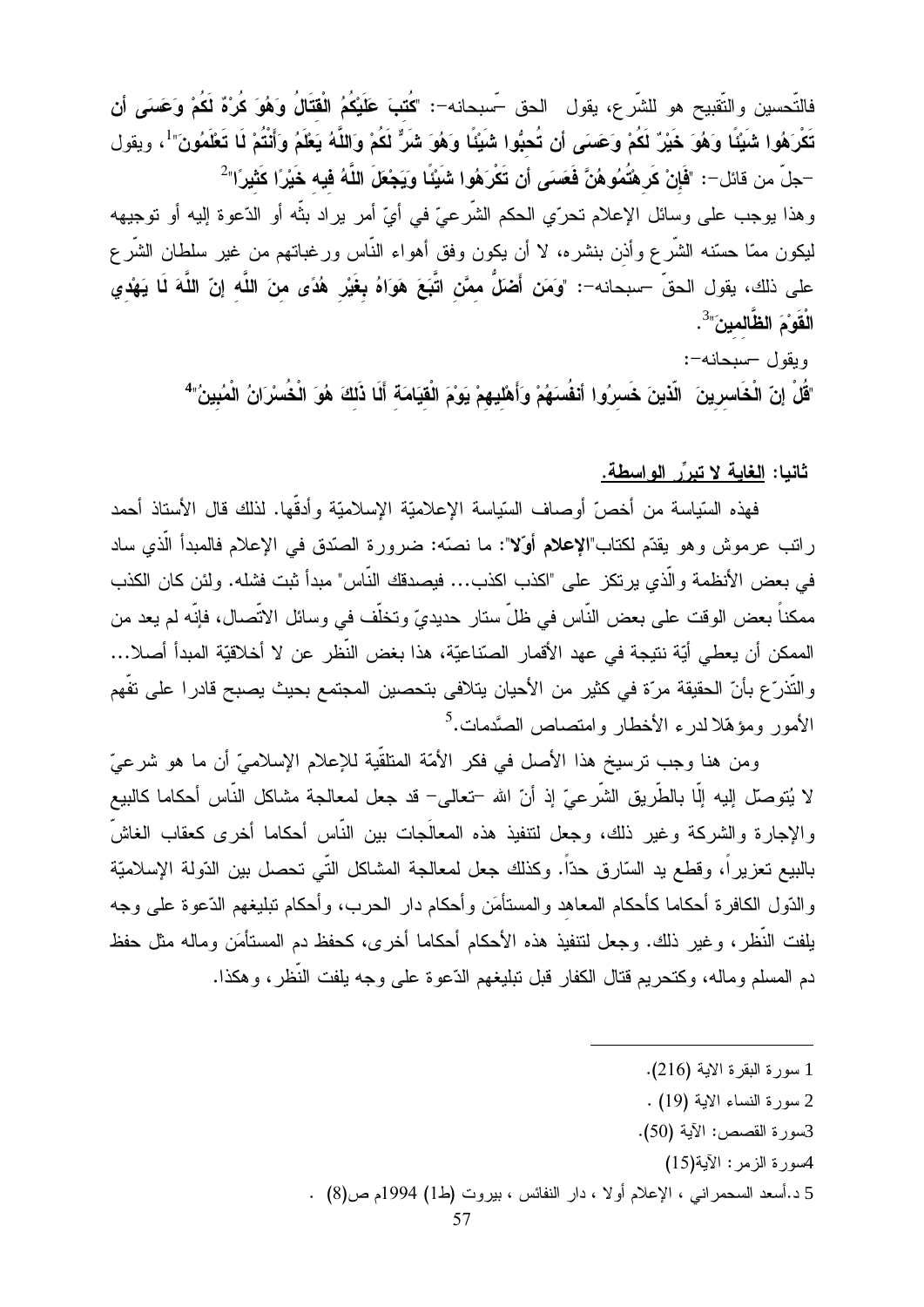فلا يُتوصل للنَّصر بالغدر ، ولا يُتوصل للفتح بنقض العهد. فكما أنّ الغاية يجب أن تكون ممّا أتى به الشَّرع كذلك يجب أن يكون ما يوصل إلى هذه الغاية ممّا أجازه الشَّرع، لأنّ الغاية والواسطة كلَّ منهما فعل العبد، والَّذي يجعل هذا الفعل مباحاً أو ممنوعاً هو الذَّليل الشَّرعيّ وليس النُّتائج التَّى نتتج عنه، ولا الغاية النِّـى يُهدَف إليها، لأنّ الله –سبحانه– يقول: "وَأَن ا**حْكُمْ بَيْنَهُمْ بِمَا أنزلَ اللّ**هُ" لا بما نتج عن الأعمال، أو بما توصل إليه هذه الأعمال.

فيكون حكم الواسطة كحكم الغاية هو من الدّليل الشّرعيّ، أيّ أنّ كون الدّليل الشّرعيّ هو الَّذي يقرِّر إباحة الغاية أو تحريمها دليل على أنّ الغاية لا تبرر الواسطة أيّ لا تجعلها مباحة إذا كان الدّليل الشّرعيّ قد جاء بتحريمها. ولذلك لا تُجعل الغاية مباحة لأنّ غايتها مباحة أو واجبة أو مندوبة، أو لأنّ غايتها فيها نفع أو خير أو نصر، بل تكون مباحة إذا أباحها الشَّرع ومحرَّمة إذا حرَّمها الشَّرع، لأنّ كلّ فعل من أفعال المسلم يجب أن يسيَّر بالشَّر ع، وأن يكون وفق حكم شرعيٌّ.

#### ثالثاً : سِياسة المحافظة على الثَّوابت الشَّرعيّة بغض النِّظر عن الظَّروف و عواقبها

العقيدة الإسلاميّة هي أساس الإسلام وأساس وجهة النّظر في الحياة وهي أساس الدّولة وأساس سائر القوانين، وكل ما انبثق عنها أو بُنبي عليها من أفكار الإسلام وأحكامه ومفاهيمه يتَّصف بالنُّبات. يقول —جل من قائل—: "الْيَوْمَ أَكْمَلْتُ لَكُمْ دينَكُمْ وَأَتْمَمْتُ عَلَيْكُمْ نعْمَت*ى* وَرَضيتُ لَكُمُ الإسلام دينًا"<sup>3</sup> فكمال الدّين وتمام النّعمة يقتضمي ثبات النُّوابت والأحكام إلىي بوم القيامة.

ويقول –سبحانه–: "وَنَزَّلْنَا عَلَيْكَ الْكتَابَ تبْيَانًا لكلّ شَيْءٍ وَهُدًى وَرَحْمَةً وَبُشْرَى للْمُسْلمينَ" <sup>4</sup> فتبيان حكم كلّ شيء من الله –سبحانه– يقتضىي ثبات الأحكام المنتوّعة للأشياء المختلفة ويقتضىي الرَّجوع إلى الكتاب والسّنَّة وما أرشدا إليه من إجماع للصّحابة والقياس الشَّرعيّ قبل القيام بأيّ عمل، يقول الامام القرّافيّ:<sup>5</sup> الفرق الثّالث والتّسعون: بين قاعدة النّسيان في العبادات لا يقدح، وقاعدة الجهل يقدح، وكلاهما غير عالم بما أقدم عليه؛ اعلم أنّ هذا الفرق بين هاتين القاعدتين مبنيّ على قاعدة : و هي أنّ الغزاليّ حكي الإجماع في إحياء علوم الدّين والشَّافعيّ في رسالته حكاه أيضا <u>في أنّ المكلُّف</u> <mark>لا يجوز له أن يقدم على فعل حتّى يعلم حكم الله فيه؛</mark> فمن باع وجب عليه أن يتعلّم ما عينّه الله وشرعه في البيع، ومن أجر وجب عليه أن يتعلَّم ما شرعه الله تعالى في الإجارة، ومن قارض وجب عليه أن يتعلَّم حكم الله تعالى في القراض، ومن صلَّى وجب عليه أن يتعلَّم حكم الله تعالى في تلك

<sup>1</sup> سورة المائدة: الآية 49.

<sup>2</sup> نقى الدّين النبهاني، مقدمة الدستور ، (1382هـ—1963م)، المادّة: (173)، ص 316، بتصرّف.

<sup>3</sup> سورة المائدة: الآية 3.

<sup>4</sup> سورة النحل: الآية 89.

<sup>5</sup> الإمام شهاب الدّين أبي العباس احمد بن ادريس القرافي المالكي( من علماء أصول الفقه)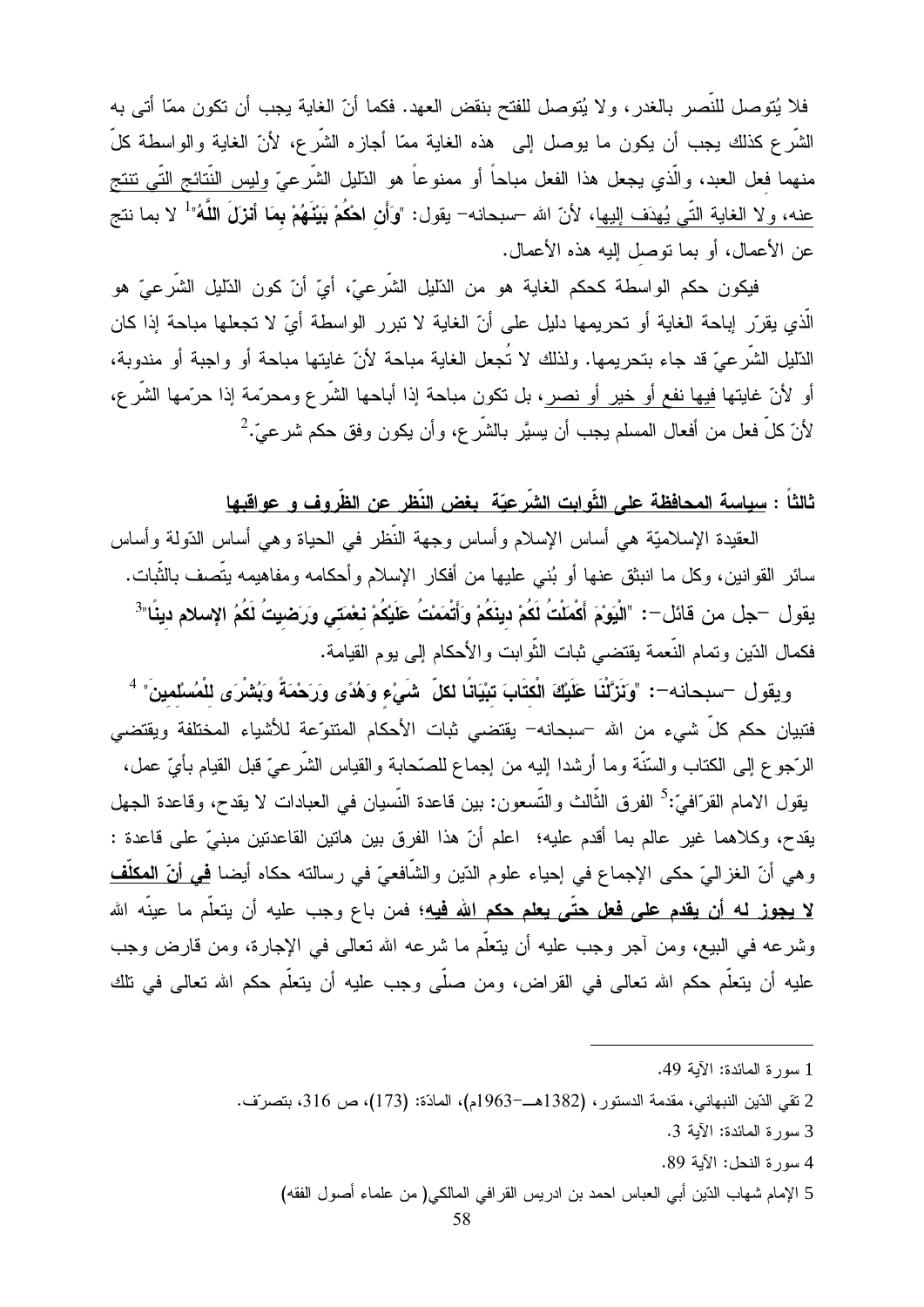الصَّلاة وكذلك الطُّهارة **وجميع الأقوال والأعمال**، فمن تعلُّم وعمل بمقتضـى ما علم أطاع الله تعالى طاعتين , ومن لم يعلم ولم يعمل فقد عصبي الله معصيتين, ومن علم ولم يعمل بمقتضـي علمه فقد أطاع 

وقال –سبحانه– محذَّراً الأمَّة من الزَّيغ أو الابتعاد عن الشَّـىء اليسير من هذا الدّين بقوله: "وَأَن احْكُمْ بَيْنَهُمْ بِمَا أَنزلَ اللَّهُ وَلَا تَتَّبِعْ أَهْوَاءَهُمْ <u>وَاحْذَرْهُمْ أَن يَفْتنُوكَ عَنْ بَعْض مَا أنزلَ اللَّهُ</u>"<sup>2</sup> كل هذا لدعوة المسلمين إلى الثَّبات على ثوابتهم الشَّرعيّة مهما كلَّفهم الامر .

وقال –سبحانه– لسيدنا داود –عليه السّلام– ولنا من بعده: "يَا دَاوُودُ إِنَّا جَعَلْنَاكَ خَليفَةً في الْأَرْض فَاحْكُم بَيْنَ النَّاس بالحق وّلَا تَتَّبِع الْهَوَى فَيُصْلَّكَ عَن سَبِيلِ اللَّهِ إِنّ الَّذينَ يَصْلُّونَ عَن سَبِيلِ اللَّهِ لَهُمْ عَذَابٌ شَديدٌ بِمَا نَسُوا يَوْمَ الْحسَابِ"<sup>3</sup>

فالحكم المطلوب نتفيذه لفضّ النّزاع بين النّاس ونتظيم علاقاتهم هو بالحقّ، أيّ بما شرعه الله –سبحانه–، والأية فيها تحذير من اتّباع الـهوى، وهو ما تـهواه الأنفس وتميل إليه وتراه مصلحةً لمها دون أن يكون عليه من الله إقرار، ففي اتَّباع ذلك الضَّلال في الدُّنيا والعذاب الشَّديد في الأخرة، والعياذ بالله، "… وَمَنْ أَضَلُّ ممَّن اتَّبَعَ هَوَاهُ بغَيْر هُدًى مِّنَ اللَّه إنّ اللَّهَ لَمَا يَهْدي الْقَوْمَ الظَّالمينَ "<sup>4</sup>

وفي العصر الحديث، تأثَّر بعض المسلمين بالنظام العلماني المطبّق علينا في جميع بلاد المسلمين، وهذا النظام بطبيعته يحكَّم العقل في كل شيء، وما يرى فيه مصلحة يعمله، فقلَّده بعض المسلمين، وعندما نصطدم المصالح بالأدلَّة الشَّرعيَّة الَّتـي تُحرّم العمل، يتذرّع بعض المسلمين بقاعدة "الضر ور ات نبيح المحظور ات"، ويقولون: انّ الله –سبحانه – أجاز للإنسان أن يأكل الميتة، أو يشرب الخمر ، إن هو أشرف على الهلاك، فالضرورات نبيح المحظورات، ويقيسون على ذلك كلِّ حاجة لهم من مثل استصدار رخصة بناء، أو رخصة قيادة مركبات، أو تصريح من أجل السفر إلى الحج، فيقولون: إنَّ الحاجة نتزل منزلة الضرورة، والضرورات نبيح المحظورات، فبالتالي يخرجون بنتيجة مفادها: كل ما هو حاجة لك لا تتمكَّن من تحصيله بالشرع يبيحون لك تحصيله بغير ذلك قياساً على ما ذُكرٍ، وفي هذا المقام أقول لهؤلاء المسلمين اقرؤا قول الله –سبحانه–: "وَمَنْ أَضَلٌ ممَّن اتَّبَعَ هَوَاهُ بِغَيْرِ هُدًى مِّنَ اللَّه إنّ اللَّهَ لَا يَهْدي الْقَوْمَ الظَّالمينَ"<sup>5</sup>

البروق في أنواع الفروق. قطر.

- 2 المائدة: الآية 49.
- $26 \mathsf{N}$ سورة ص: الآية 26
- $50$  سورة القصص: الآية  $^4$
- $50$  سور ة القصص: الآية  $^5$

<sup>1</sup> إسلام و يب (2008): المكتبة الإسلامية, الإمام شهاب الدّين أبي العباس احمد بن ادر يس القر افي المالكي، أنو ار

 $(\text{http://islamweb.net/ver2/Library/BooksCategory.php?idfrom=1&idto=1276&bk no=37&ID$  $=1$ &lang, 25,3,2008)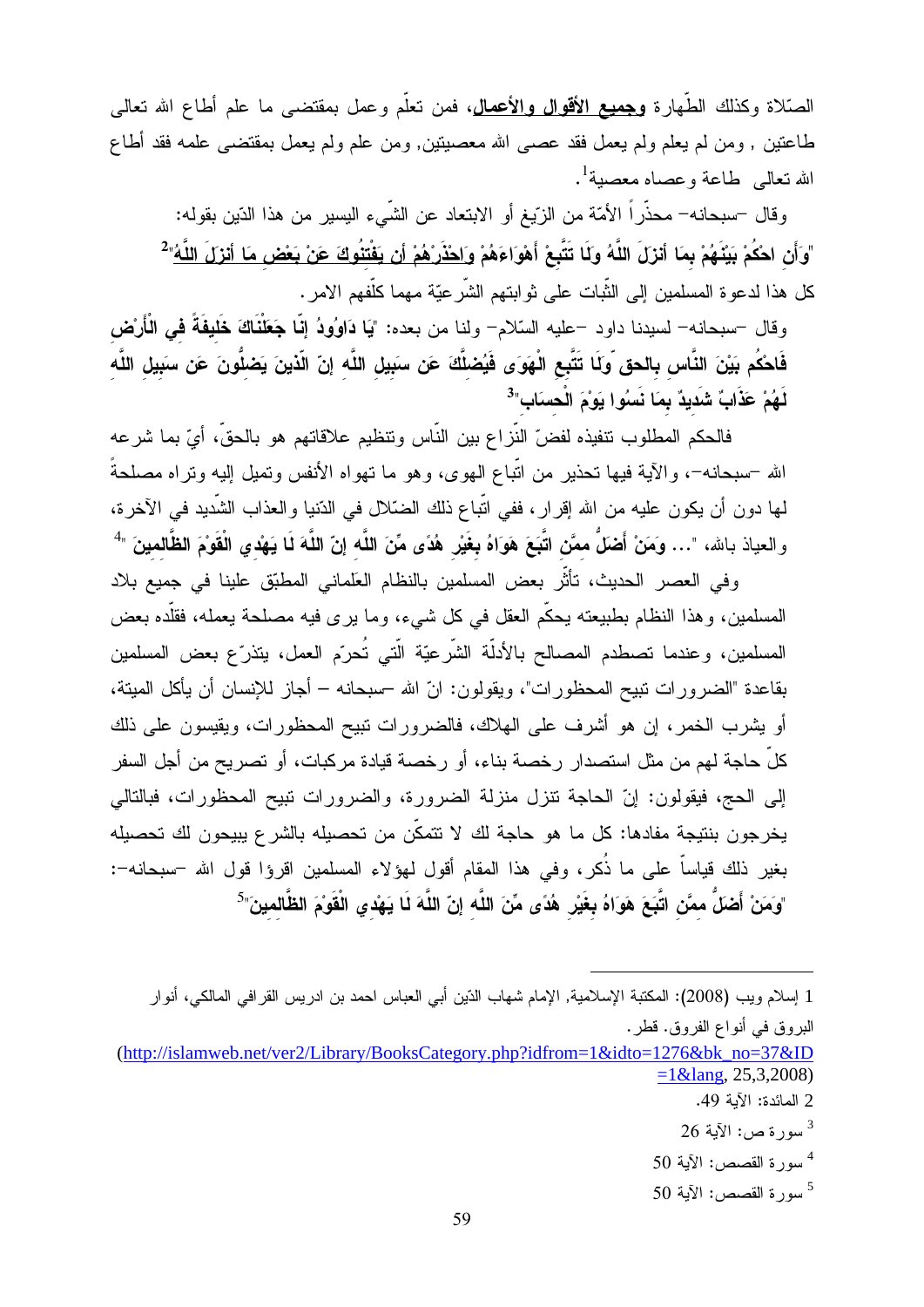وأُذكِّرهم بقوله –تعالى–: "فَاسْتَمْسكْ بِالَّذي أُوهِيَ إِلَيْكَ إِنَّكَ عَلَى صرَاط مُسْتَقيم. وَإِنَّهُ لَذكْرٌ لَكَ وَلِقَوْمِكَ وَسَوَقْ تُسْأَلُونَ" ل وبقوله –سبحانه–: "قُلْ أَرَأَيْتُم مَّا أَنزلَ اللّهُ لَكُم مِّن رِّزْق فَجَعَلْتُم مِّنْهُ حَرَاماً وَحَلاَلاً قُلْ آللّهُ أَذنَ لَكُمْ أَمْ عَلَى اللّه تَفْتَرُونَ" وبقوله –سبحانه–: "وكَا تَقُولُوا <u>لمَا تَصفُ أَلْسنَتُكُمُ الْكَذبَ هَذَا حَلَالٌ وَهَذَا حَرَامٌ</u> لتَفْتَرُوا عَلَى اللَّه الْكَذبَ إِنَّ الَّذِينَ يَفْتَرُونَ عَلَى اللَّه الْكَذْبَ لَـا يُفْلَحُونَ" $^{\circ}$ 

وبقول المصطفى <sup>ــ</sup>صلى الله عليه وأله وسلّم-: "**الحلال بين والحرام بين وبينهما أمور مشتبهة فمن** ترك ما شبه عليه من الإثم كان لما استبان أترك، ومن اجترأ على ما يشك فيه من الإثم أوشك أن يواقع ما استبان، والمعاص*بي* حمي الله، من يرتع حول الحمي يوشك أن يواقعه"<sup>4</sup> وأُحذَّر هم من عذاب الله، إن هم تجرَّأوا على دينه، آلله أذن لمهم أم علمي الله يفترون!!

فمن الناحية الإجتماعيّة: لا يبرّر لنا شيوع الإختلاط في الحفلات والأفراح أن نغضّ الطّرف عن الإختلاط في أفراحنا، أوحفلانتا، ولا يبررّ شيوع النبرّج في بيئاننا أن نسمح لنسائنا وفتياننا به، ولا يبررّ لنا ضرورة مراعاة القوانين المطبّقة كما في فرنسا تحديداً وتونس المسلمة– أن نسمح لنسائنا بخلع اللباس الشرعي.<sup>5</sup>

ومن ناحية اقتصاديّة لا يبررّ لنا طغيان النظام الرأسمالي في بلادنا أن نقرّ بأخذ القروض الربويّة من أجل حاجة بناء مسكن، أو شر ائه للتملّك.<sup>6</sup>

ومن ناحية عسكريّة، لا بيررّ لنا حرصنا على الجنسيّة الأمريكيّة أن نشترك في الجيش الأمريكي الغازي لبلاد المسلمين، ولو كما قال أحد كبار العلماء –غفر الله له– فليعمل في الصفوف الخلفيّة أو في تجهيز الطّعام للجيش.<sup>7</sup>

ومن ناحية سياسيّة لو وافق كل الناس على إقامة دولتين في فلسطين المسلمة المحتلَّة، فلا نقبل نحن المسلمون ذلك، لأنَّها أرضٌ خر اجيّة ور قبتها ملكٌ لكل المسلمين.<sup>8</sup>

- $116$ سورة النحل: الآبة 116.
- <sup>4</sup> البخاري،الجامع الصحيح(صحيح البخاري)،2- باب الحلال بيّن والحرام بيّن، (723/2)

 $^5$  الجزير ة الفضائية (2009): بر نامج الشريعة و الحياة. قطر  $^5$ 

(http://www.aliazeera.net/NR/exeres/7455D9A7-AF8F-4FFD-BEEA-864E69F5921F.htm. 26.3.2008)

<sup>6</sup> نفس المصدر .

<sup>7</sup> نفس المصدر .

<sup>8</sup> تقى الذين النبهاني، النظام الاقتصادي في الإسلام، ط6، دار الأمّة للطباعة والنشر والتوزيع-بيروت (1425هـ-2004م)، ص131.

<sup>&</sup>lt;sup>1</sup> سورة الزخرف: الآية 40.

<sup>59</sup> سورة بونس: الآبة: 59  $^2$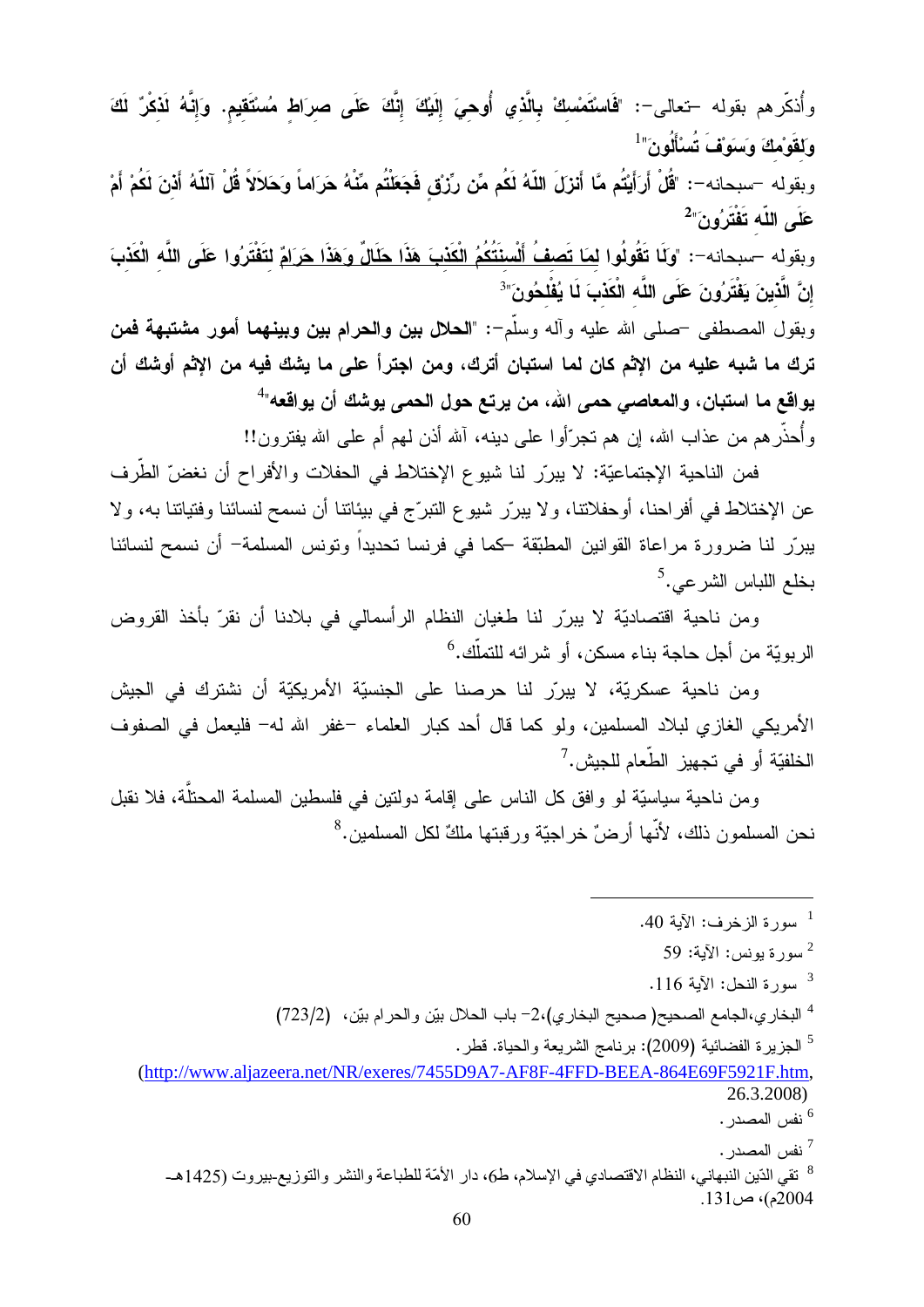فمن الناحية الإعلاميّة: لو انبع الإعلام كلّه سياسات الإفساد والنضليل ونمييع القضايا، فإعلامنا نحن المسلمون ليس كذلك.

ولو روَّج الإعلام كلُّه للمغنيين والمغنيات، المروَّجين لثقافة الغرب وقيمه، إعلامنا نحن المسلمون لا يفعل ذلك، ولو بثَّ الإعلام كلُّه الأفلام والمسلسلات النبي يسمّونها هادفة وتاريخيّة وهي مليئة بالأكاذيب مثل القصص الغراميّة التي يروّجونها عن قادة المسلمين وخلفائهم في برامج مليئة بسفور النساء واختلاطهم المحرّم بالرجال، فلا يُسمح بذلك في إعلامنا الإسلامي، النزاماً بثوابتنا وقيمنا ولو نقلَّبت علينا الظروف والأحوال والأزمنة، ولو كان تحت غطاء الأمانة التاريخيَّة –على حد ز عمهم-.

ر ابعاً: الإنفياد للفكر ة و لبس للأشخاص

جعل الإسلام مرجعيَّة الأمَّة كناب الله –سبحانه– وسنَّة نبيِّه –صلَّى الله عليه وآله وسلَّم– وما أرشدا إليه، بغضِّ النُّظر عن عظم مَن يأمر بنتفيذ أحكامه أو نواضع مكانته، يقول المصطفى –صلَّى الله عليه و أله وسلَّم–:

"إنِّي قد خلفت فيكم ما لن تضلُّوا بعدهما ما أخذتم بهما أو عملتم بهما كتاب الله وسنَّتي"<sup>1</sup>

وأول من زرع هذا المفهوم في الأمّة بأمر ربه هو المصطفى –صلّى الله عليه وأله وسلَّم– إذ كان يقول للناس قولَه –تعالى–: "قُلْ إِنَّمَا أُنذرُكُم بِالْوَحْيِ"<sup>2</sup>

ولقد نـجلَّـى هذا الأمر بشكل واضـح عند وفاة النَّبـى محمَّد حملَّـى الله عليه وآله وسلَّم– حيث اختلط الأمر على النَّاس فقام عمر بن الخطاب –رضـى الله عنه– للنَّاس وزجرهم عن حديثهم هذا الَّذي يتكلَّمون به، فجاء أبو بكر ¬رضـي الله عنه− وقال علـي رسلك يا عمر ، فحمد الله وأثنـي عليه ثم قال: أيّها النّاس من كان يعبد محمّداً، فإنّ محمّدا قد مات، ومن كان يعبد الله فإنّ الله حيّ لا يموت.<sup>3</sup> ثم تلا هذه الآية: "وَمَا محمّد إلَّا رسَوُلٌ قَدْ خَلَتْ منْ قَبْله الرُّسُلُ أَفَإِنْ مَاتَ أو قُتلَ أنقَلَبْتُمْ عَلَى أَعْقَابِكُمْ وَمَنْ يَنْقَلَبْ عَلَى عَقْبَيْه فَلَنْ يَضْرُ ۚ اللَّهَ شَبِيَّا وَسَيَجْزِ يِ اللَّهُ الشَّاكرينَ".  $^4$ 

وبهذا رسَّخ أبو بكر الصَّديق –رضي الله عنه– مفهوم القيادة الفكريَّة في الإسلام. ومثال آخر على ترسيخ هذه السّياسة موقف خالد بن الوليد –رضبي الله عنه–. من أمير المؤمنين عمر بن الخطاب عندما أرسل اليه كتاب العزل. فسلَّم بذلك وقال: في سبيل الله ليس من أجل عمر .<sup>5</sup> وكان من علم خالد عن عمر –رضبي الله عنه– الَّذي يظهر الانقياد للفكرة ما نصهّ: "عرفت أنّ عمر كان

<sup>1</sup> أحمد بن الحسين بن علي بن موسى أبو بكر البيهقي، سنن البيهقي الكبر ى، تحقيق: محمّد عبد القادر عطا، باب ما يقضي به القاضبي ويفتي به، مكتبة دار الباز – مكة المكرمة، 1414 – 1994، (114/10)، رقم 20124. سورة الأنساء: الآبة 45. 3 سعيد رمضان البوطي، فقه السيرة ، دار الفكر ، لبنان 1995م، ط2، ص(459). 4 سورة آل عمر ان: الاية (144) . 5 عباس محمود العقاد، عبقرية خالد، المكتبة العصرية، صيدا – بيروت ، دط ، ص (153) .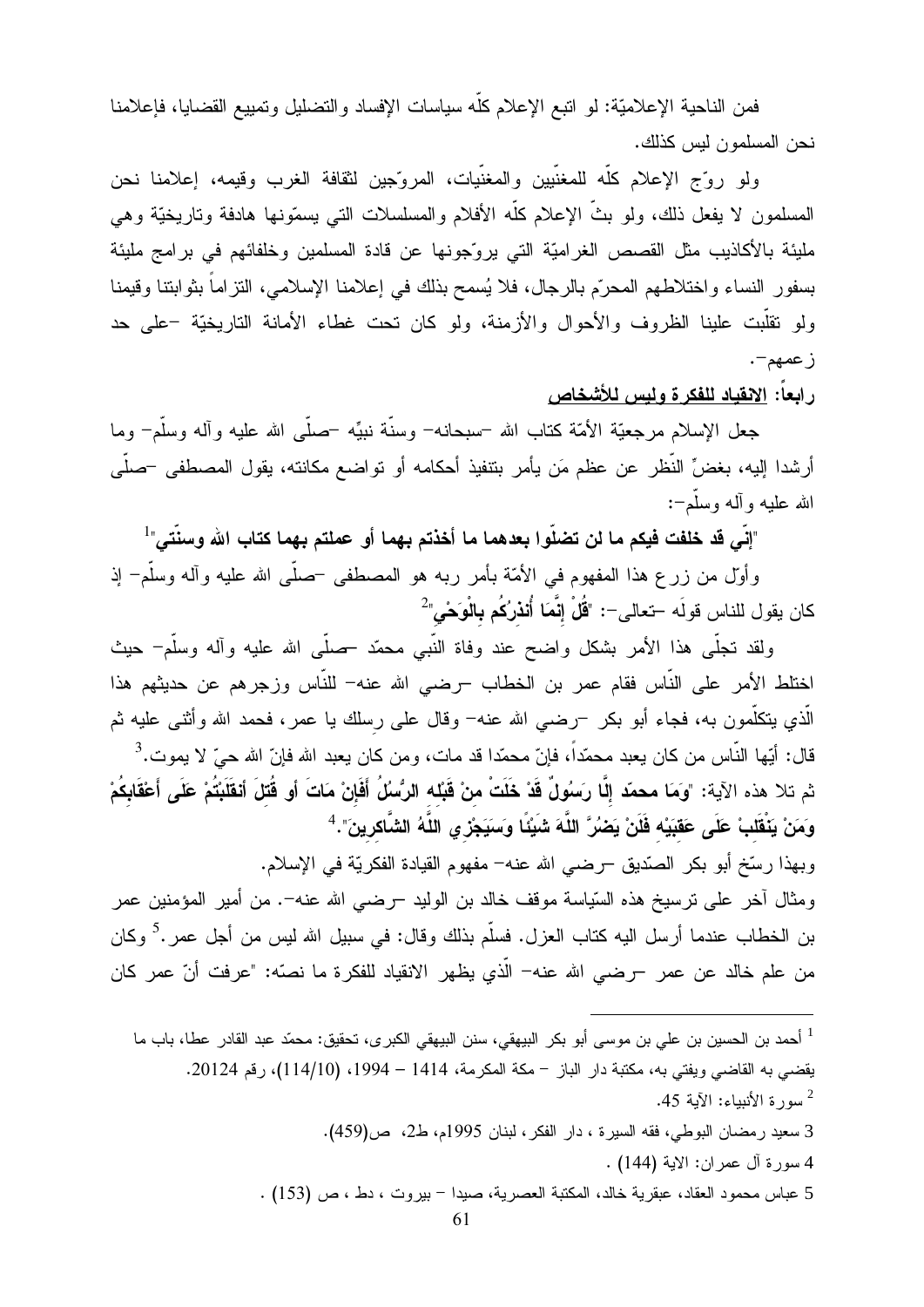يريد الله بكلِّ ما فعل"<sup>1</sup>. فعلى الإعلام أن يسعى إلى ترسيخ وتأصبل هذا المفهوم في أذهان الأمّة الإسلاميّة ممّا يعينها على النّهوض واستمراره، ويكون المسلم بكل أحواله مع الشّرع ومع الحكم الشَّرعي الَّذي يرضـي الله سبحانـه، بقطـع النُّظر عن شخص حامل لواء الإسلام ما دام يحمله بحق، عَنْ يَحْيَى بْنِ حُصَيْنِ عَنْ جَدَّته أُمِّ الْحُصنَيْنِ قَالَ: سَمعْتُهَا تَقُولُ حَجَجْتُ مَعَ رَسُول اللَّه –صلى الله عليه وسلم– حَجَّةَ الْوَدَاعِ فَرَأَيْتُهُ حينَ رَمَى جَمْرَةَ الْعَقَبَة وَانْصرَفَ وَهُوَ عَلَى رَاحلَته وَمَعَهُ بلآلٌ وَأُسَامَةُ أَحَدُهُمَا يَقُودُ به رَاحلَتَهُ وَالآخَرُ رَافعٌ ثَوْبَهُ عَلَى رَأْسٍ رَسُولِ اللَّه –صلى الله عليه وسلم– منَ الشَّمْس، قَالَتْ: فَقَالَ رَسُولُ اللَّه –صلـى الله عليه وسلم– قَوْلاً كَثيرًا ثُمَّ سَمعْتُهُ يَقُولُ :"إنْ أُمِّرَ عَلَيْكُمْ عَبْدٌ مُجَدَّعٌ –حَسبْتُهَا قَالتْ– أَسْوَدُ يَقُودُكُمْ بِكتَابِ اللَّه تَعَالَى فَاسْمَعُوا لَهُ وَأَطْيعُوا".  $^{-2}$ 

خامساً : <u>مراعاة المخاطبين وا</u>لمشاهدين ، ومراعاة الفروق الفرديّة .

قال تعالى: "ادْعُ إلى سبَيل ربِّكَ بالْحكْمَة وَالْمَوْعظَة الْحَسَنَة وَجَادلْهُمْ بِالَّتِي هِيَ أَحْسَنُ إنّ ربَّكَ هُوَ أَعْلَمُ بِمَنْ ضَلِّ عَنْ سَبِيلِه وَهُوَ أَعْلَمُ بِالْمُهْتَدِينَ"<sup>3</sup>

قال د. عبد الوهاب كحيل ما نصَّه: "جمعت هذه الآيات الكريمة أسس الدَّعوة الإسلاميَّة ورسمت كيفيَّة ممارستها ونتفيذها نظريًا وتطبيقا في الوقت الّذي تُطَمئن الدّاعية فيه، فتعرّفه أنّه غير ملزم بالنتائج، وهذه الأسس: الحكمة، والموعظة الحسنة، والجدال بالَّتي هي أحسن، وقفنا امامها طويلاً أهي أساس واحد أم ثلاثة أسس؟

إنّ المتحدّثين عن الدّعوة الدّينيّة ورجالها يعتبرون هذه الأسس غالبا شيئاً واحدا، وإن كان بعضهم قد فرِّق بينهم، ولكن من المنظورِ الإعلاميِّ الَّذي يهتمُّ بالجمهورِ وطبقاته وأقسامه والَّذي يرى توجيه الرّسالة الإعلاميّة المناسبة للجمهور برى أنّ هذه الآية نتحدّث عن ثلاثة أسس قد نوجّه في وقت واحد في مجتمع واحد وقد يستخدم أحدها أو اثنان منها أو كلَّها حسب الموقف الَّذي تواجهه الدِّعوة وحسب الجمهور والأسلوب والرّسالة المطلوبة في الظرف المعيّن.

ومنها أنّ المدعوّ إلى الله –تعالى– بالحكمة قوم، وبالموعظة قوم، وبالمجادلة قوم، وعلَّل ذلك بأنّ الحكمة، إن غُذِّي بها أهل الموعظة أضرّت بهم كما تضرّ بالطَّفل الرّضيع التّغذية بلحم الطّير ، وأنّ المجادلة، إن استُعملت مع أهل الحكمة اشمئزوا منها كما يشمئز طبع الرّجل القويّ من الارتضاع بلبن الآدمـيّ، وإنّ من استعمل الـجدال مـع أهل الـجدال لا بالطَّريق الأحسن كما تعلُّم من القرآن، كان كمن غذَّى البدويِّ بخبز البُرِّ وهو لم يألف إلَّا النَّمر ، أو البلدي بالنَّمر وهو لم يألف الا البُرّ".<sup>4</sup>

1 نفس المصدر ، ص(160).

<sup>2</sup> مسلم، صحيح مسلم، باب استحباب رمي الجمرة، (79/4).

3 سورة النحل: الآية 125.

4 عبد الوهاب كحيل ، الأسس ا لعلميّة والتطبيقية للإعلام الإسلاميّ، بيروت، عالم الكتب، ( 1406هــ). ص(234،235) .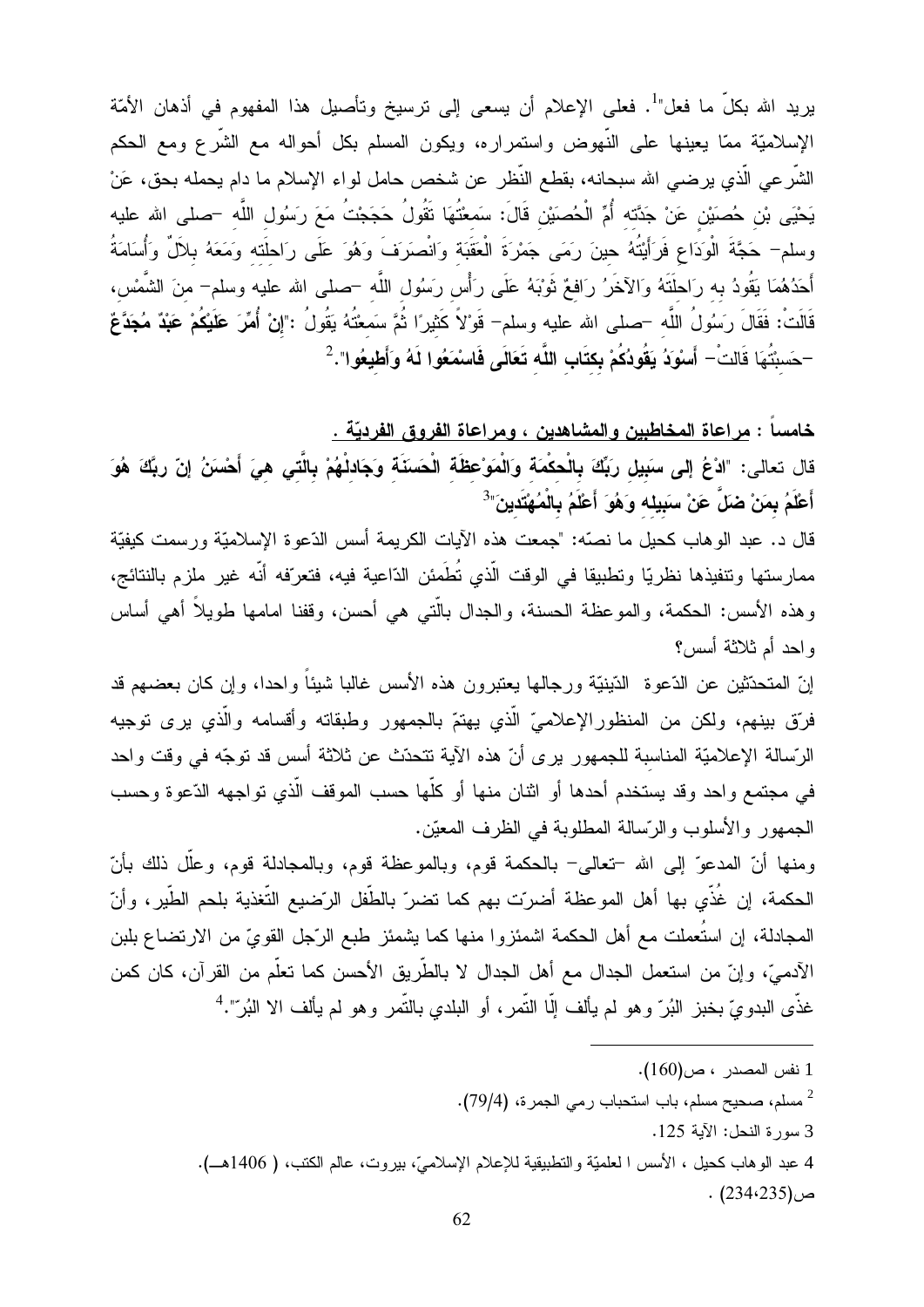في هذا السّياق قال علي ¬رضـي الله عنه− "**حدّثوا النّاس بما يعرفون أتحبّون أن يُكذّب الله ورسوله**"<sup>1</sup> وفي هذا المجال أفرد الامام البخاريِّ بابا في صحيحه سمّاه (باب من خصّ بالعلم قوما دون قوم  $^{-2}$  كراهية أن لا يفهموا).  $^2$ 

فينبغي للإعلام أن يراعى طبيعة شريحة الجمهور المخاطَب، فيستخدم أنسب الأساليب، وأنجع الوسائل لإيصال المطلوب.

<sup>1</sup> البخاري، صحيح البخاري ، متن فتح الباري كتاب العلم باب من خص بالعلم قوما دون قوم كراهية أن لا يفهموا ،

دار التّراث ، القاهرة ط1 ، 1986م رقم (49) (272/1) .

 $(272/1)$  المرجع نفسه  $2$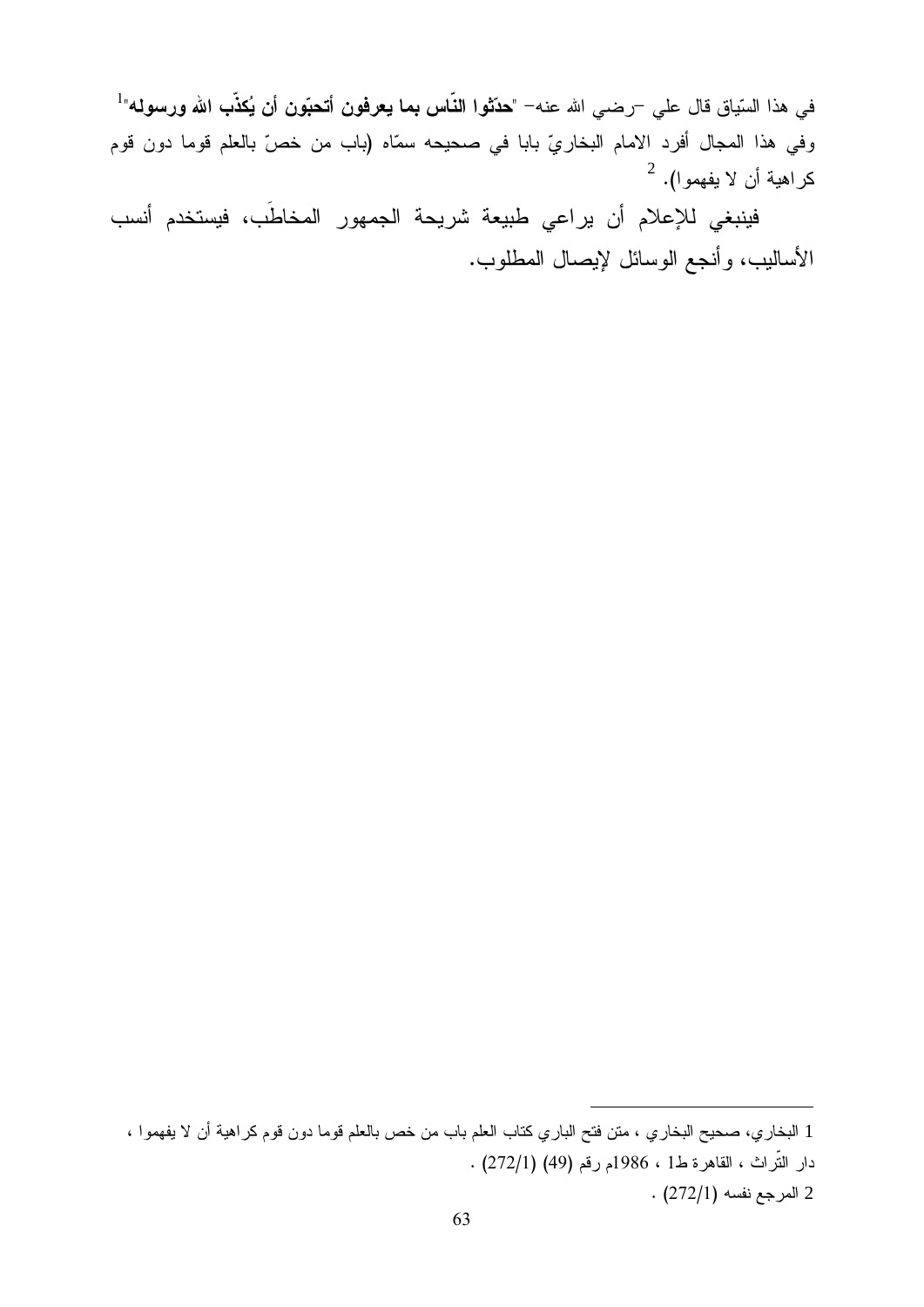وفي نـهايـة هذا المطلب أعرض لمجموعة من السّمات التي يتصف بـها الإعلام الإسلاميّ :

أولاً: الإحجام عن نشر الموضوعات إلا بعد النتثبُّت من صحتها ونسبتها إلى قائلها، فليس كلِّ ما يُعلم يُقال قال–تعالى–:"وَإِذَا جَاءهُمْ أَمْرٌ مِّنَ الأَمْنِ أَو الْخَوْف أَذَاعُواْ بِه وَلَوْ رَدُوهُ إِلَى الرّسُول وَإِلَى أُونْلى الأَمْرِ منْهُمْ لَعَلمَهُ الَّذينَ يَسْتَنبِطُونَهُ منْهُمْ وَلَوْلاَ فَضلُ اللّه عَلَيْكُمْ وَرَحْمَتُهُ لآتَبَعْتُمُ الشَّيْطَانَ إلاَّ قَليلاً". <sup>1</sup> ويقول المصطفى –صلَّى الله عليه وآله وسلَّم-: "كفى بالمرء كذبًا أن يحدِّث بكل ما سمع"<sup>2</sup>. ثانياً: يجب عليه أن يمتنع عن نشر الرّذائل أو ما يخلّ بالآدآب، يقول –جلّ من قائل–: "إنَّ ٱلَّذينَ يُحبُّونَ أن تَشْيِعَ ٱلْفَاحشَةُ في ٱلَّذينَ آمَنُواْ لَهُمْ عَذَابٌ أَليمٌ في ٱلدُّنْيَا وَٱلآخرَة وَٱللَّهُ يَعْلَمُ وَأَنْتُمْ لاَ  $3\%$ : تَعْلَمُو $\zeta$ 

ثالثاً: أ**ن يبشّر ولا ينفّر**: خاطب الله –سبحانه– نبيّه الكريم –صلّى الله عليه وآله وسلّم– الّذي جعله أسوةً لهذه الأمّة الكريمة واصفاً إيّاه، ومطالباً أتباعه للاتّصاف بصفاته قائلاً: "يَا أيُّهَا ا**لنّبى إنّا** أَرسْلَنْاكَ شَاهداً وَمُبَشْراً وَنَذيراً . وَدَاعياً إلى اللَّه بإذْنه وَسرَاجاً مُنْيراً"، ويقول المصطفى –صلَّى الله عليه وآله وسلَّم−: "**بشَّروا ولا تنفَّروا، يستَّروا ولا تعسَّروا**"<sup>5</sup>، فيجب على الإعلام أن يزرع الأمل في نفوس الأمّة و أن يركِّز عندها أنَّها قادرة ذاتيًّا على قيادة العالم لما يحبُّه الله ويرضاه وأنَّها قادرة علمي أن نكون الدّولة الأولى في العالم ترسم له سياسته لما فيه العدل والخير لكلِّ البشريَّة.

ر ابعاً: **يجب البعد عن كلّ ما يغرس في الأمّة روح اليأس والاستسلام و توهين العزائم،** خصوصا عند إعطاء التَّحليل السّياسيّ و الرّأي السّياسيّ،<sup>6</sup> فيجب الحذر في إعطاء التَّحليل والرّأي السّياسيّ بشكل يحرّك الأمّة ويحفّزها على دوام التّضحية والاستشهاد والبذل والعطاء لإعزاز هذا الدّين، وبالشّكل الّذي يوجد عندها الشَّوق للجنَّة ونعيمها ممَّا يسهِّل عليها التَّضحية بكل َّفان للفوز برضوان الله يقول الحقَّ– نبارك وتعالى-:

"وَلاَ تَهِنُوا وَلاَ تَحْزَنُوا وَأَنتُمُ الأَعْلَوْنَ إن كُنتُم مُّؤْمنين إن يَمْسَسْكُمْ قَرْحٌ فَقَدْ مَسَّ الْقَوْمَ قَرْحٌ مِّثْلُهُ وَتلْكَ الأيَّامُ نُدَاولُهَا بَيْنَ النّاس ولَيَعْلَمَ اللّهُ الّذينَ آمَنُواْ وَيَتَّخذَ منكُمْ شُهَدَاء وَاللّهُ لاَ يُحبُّ الظَّالمينَ"<sup>7</sup>.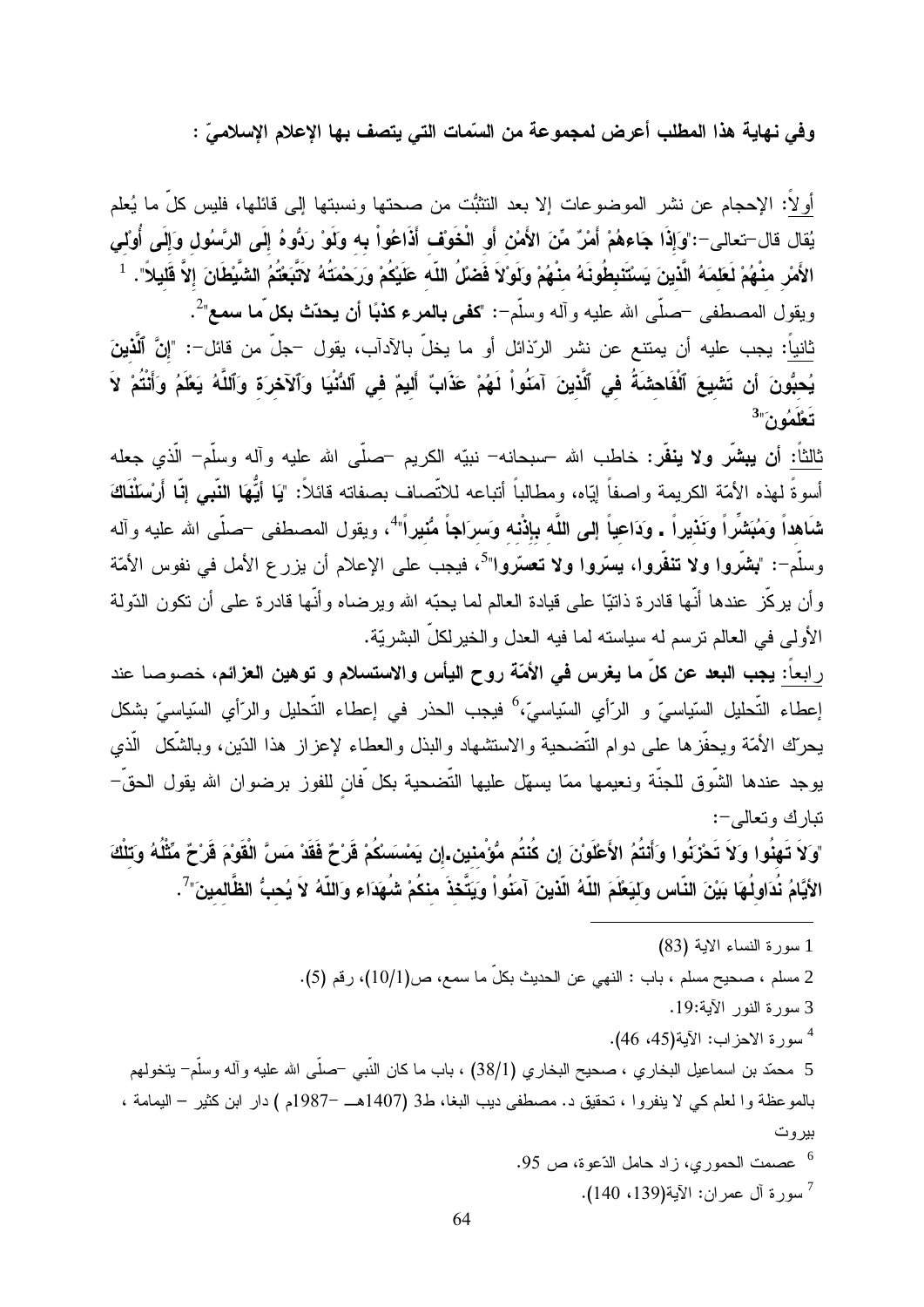خامسا: الحكمة : فيتخيّر الأسلوب المناسب في التّوقيت المناسب مع الجمهور المناسب، فأحياناً الظّرف يتطلّب مخاطَبة للمشاعر، وأحياناً يتطلَّب الظَّرف خطاباً للعقل، وغالباً تكون الحاجة لمخاطبة الاثنين معاً باستخدام الأسلوب المناسب للخطاب، قال تعالى: "ادْعُ إِلى سَبِيلِ رَبِّكَ بِالْحكْمَة وَالْمَوْعِظَة الْحَسَنَة"<sup>1</sup>

سادسا: الأمانية: قرينة الصَّدق، وهما من أعظم الفضائل، ولا أمانة لمن لا صدق عنده، ولا صدق لمن لا أمانة له وكلاهما من أبرز سمات الإعلاميّ. قال نتيسير محبوب القبّانيّ: وتشتمل الأمانه على ثلاثة عناصر يجب أن يتحلّى بها رجل الإعلام: الأول: عفة رجل الإعلام عمّا ليس له به حقّ . الثّاني: تأديته ما يجب عليه من حقّ لغيره. الثّالث: اهتمامه بحفظ ما استؤمن عليه من حقوق غيره وعدم التُّفريط بها والتُّهاون بشأنها"<sup>2</sup>.

سابعاً: البلاغة والفصاحة: قال تعالى: "أولَسنَكَ الّذينَ يَعْلَمُ اللّهُ مَا في قُلُوبهمْ فَأَعْرضْ عَنْهُمْ وَعَظْهُمْ وَقُل لّهُمْ فى أنفُسهمْ قَوْلاً  $^{3}$ بَليغاً فعلى الإعلام القصد بالعرض بين الإيجاز والإسهاب فلكلِّ مقام مقال على ألا يكون الإيجاز مخلاً ولا الإطناب مملاً وحال السَّامعين وظروفهم نستدعى ايثار أحد المنهجين.

ثامناً: الشّجاعة والصّراحة والجِرأة في الحقّ: فعلـى الإعلام أن يتحلَّـى بالـجرأة والشَّـجاعة ولا أدلَّ علـى ذلك من قول النَّبـى –صلَّـى الله عليه وآله وسلَّم: "سبِّد الشَّهداء حمزة بن عبد المطلب، ورجل قام إلى إمام جائر فأمره ونـهاه فقتله"<sup>4</sup>، وقوله حملي

سورة النساء : الآية $(63)^3$ 

<sup>1</sup> سورة النحل : الآية (125)

<sup>&</sup>lt;sup>2</sup> نيسير محجوب الفتياني، مقومات رجل الاعلام الاسلامي ،عمان، دار عمار،( 1408هـ)، ص(157)

<sup>&</sup>lt;sup>4</sup> محمّد ناصر الدّين الألباني، سلسلة الأحاديث الصحيحة، مكتبة المعارف−الرياض، (1/716)، رقم 374.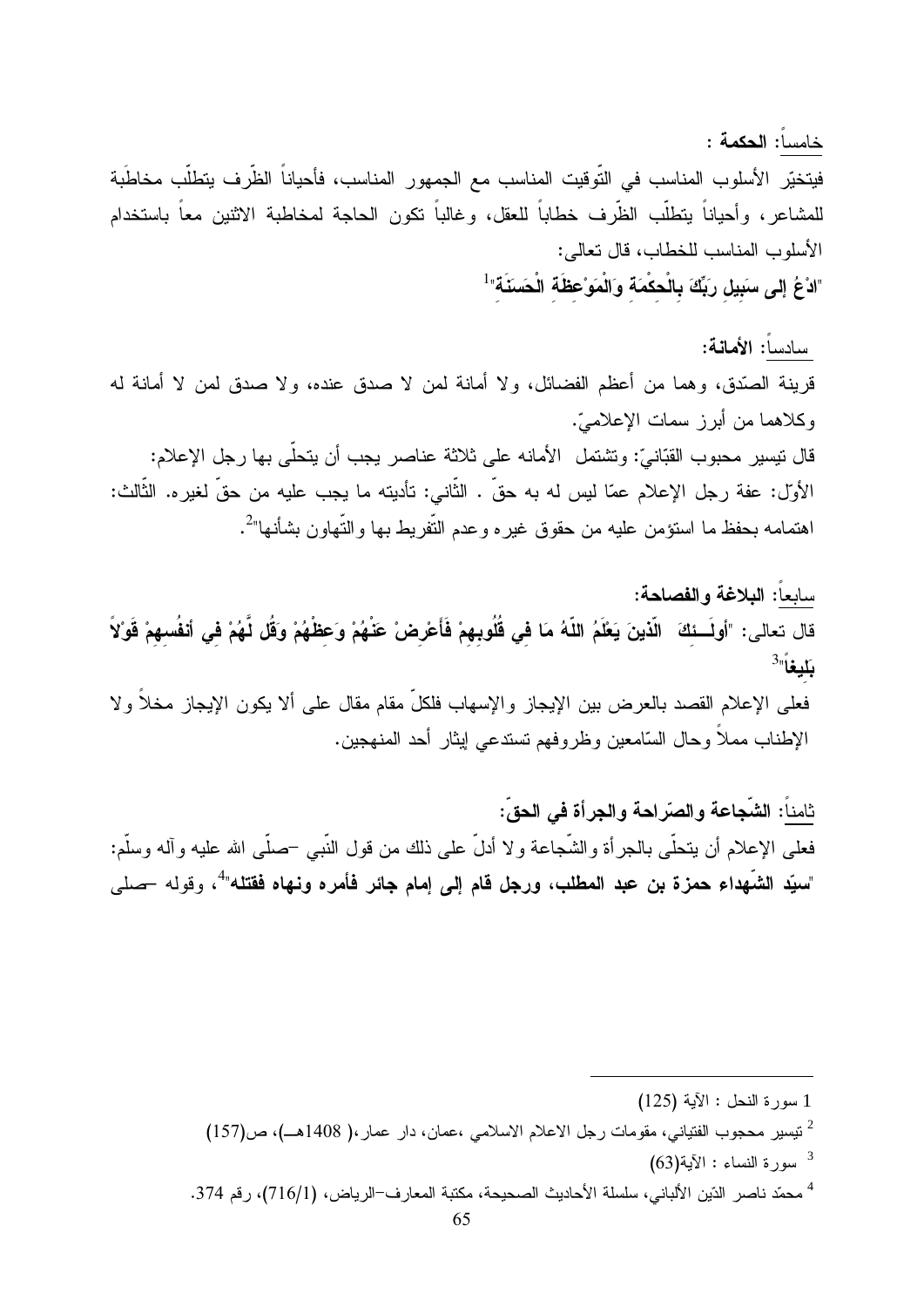الله عيه وآله وسلم–: "إذا رأيت أمتى تهاب، فلا تقول للظالم: يا ظالم، فقد تُوُدِّعَ منهم" ، أيّ لا خير فيهم حينئذ ويستوي وجودهم وعدمه.

ناسعاً: الرَّفق والحلم: فربِّ العزَّة والجلال أخبر نبيه –صلى الله عيه وأله وسلم– بهذه الصَّفة وأمربها فقال: "فَمِمَا رَحْمَةٌ مِّنَ اللّه لنتَ لَهُمْ وَلَوْ كُنتَ فَظَّاً غَليظَ الْقَلْبِ لاَفْفَضُواْ منْ حَوْلكَ.." ُ، وقال –صلّـى الله عليه وآله وسلّم–: "ما كان الرّفق في شئ إلّا زانـه وما خلا الرّفق من شيء إلّا شانـه"<sup>3</sup>

عاشر أ: الورع والبعد عن الشَّبهات: وذلك انطلاقا من حديث رسول الله –صلَّى الله عليه وأله وسلَّم–: "دع ما يريبك الى ما لا يريبك، فإنّ الصّدق طمأنينة والكذب ريبة" وحديث: الحلال بيّن والحرام بيّن وبينهما أمور مشتبهات، حيث قال رسول الله –صلَّى الله عليه وأله وسلَّم–: "إنّ الحلال بيّن والحرام بيّن وبينهما أمور مشتبهات لا يعلمهنّ كثير من النّاس . فمن اتّقى الشّبهات استبرأ لدينه وعرضه ومن وقع في الشّبهات وقع في الحرام …" <sup>5</sup>

الحاديةعشر ة: يرسّخ مفاهيم الحياء والسّتر: يقول رسول الله –صلَّـى الله عليه وألـه وسلَّم–: "**الْحَيَاءُ لاَ يَأْتـى إلاّ بخَيْر**"<sup>6</sup>، ويقول رسول الله –صلَّـى الله عليه وأله وسلَّم–: "**الحياء من الإيمان والإيمان في الجنَّة**"<sup>7</sup>، ويقول رسول الله –صلَّى الله عليه وأله وسلَّم–: "من ستر أخاه في الدنيا ستره الله في الدنيا و الآخرة"<sup>8</sup>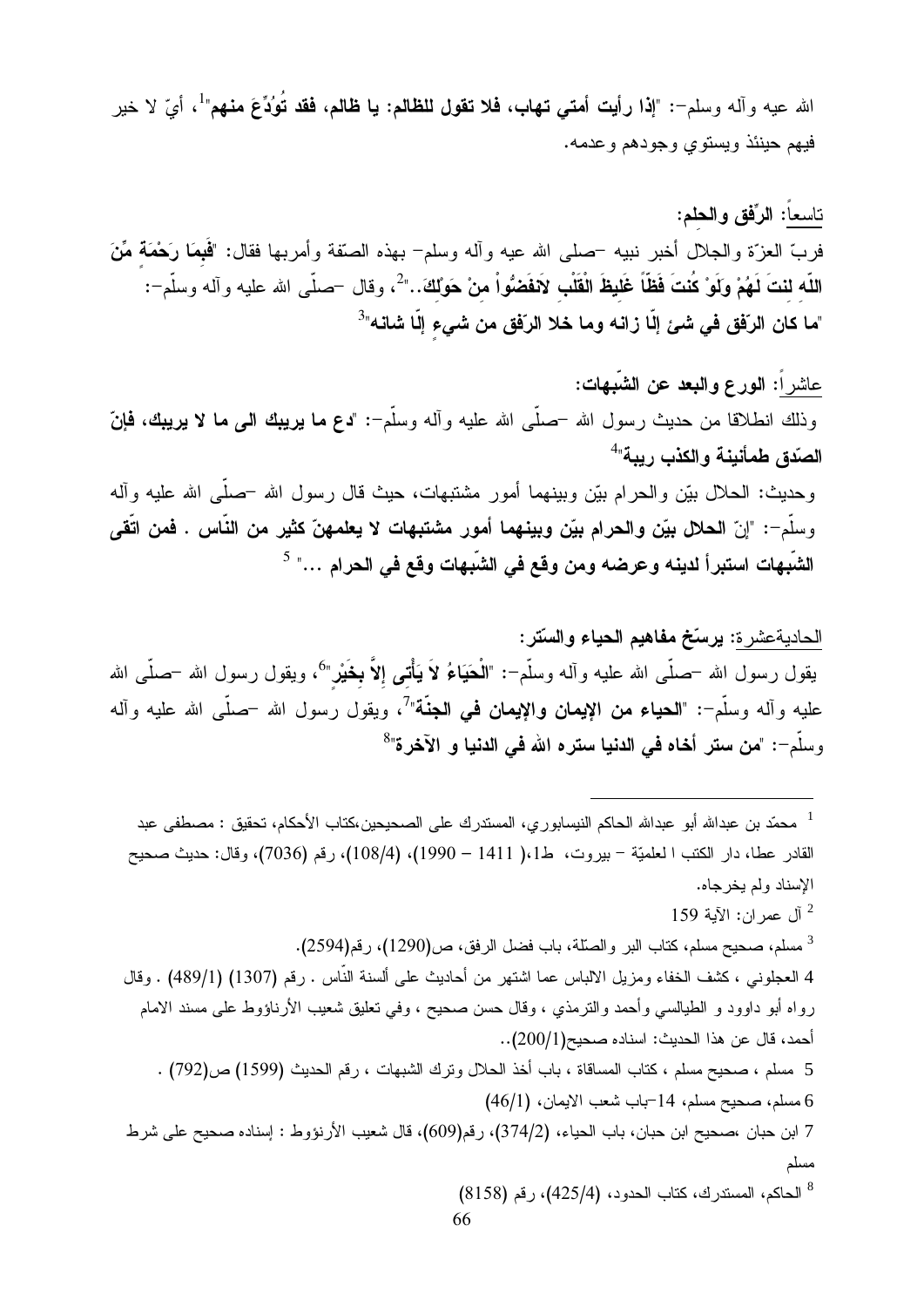الثَّانية عشرة: **يخاطب الرّعية ككلّ متكامل** ولا يتوجّه إليهم كطبقات أو شرائح اجتماعيّة وسياسيّة: وذلك انطلاقاً من قولـه –صلَّـى الله عليه وألـه وسلَّم–: "ياأيُّها النَّـاس إنَّ ربِّكم واهد وإن أبـاكم واهد، ألا لا فمضل لعربيّ على عجميّ ولا لعجميّ على عربيّ ولا لأحمر على أسود ولا لأسود على أحمر إلّا بالتّقوى"<sup>1</sup>.

الثَّالثة عشرة: يحترم عقول النّاس ولا يستخفّ بها:

فالقرآن زاخر بالأيات الكريمة التّي تخاطب العقل ونلفت نظره وتأمره بالتفكّر فيما حوله ليؤمن ويزداد إيمانا بالخالق المبدع المدبّر ، يقول –جلّ من قائل–: "إ**نّ في خَلْق السَّمَاو**َا**ت وَالأرض وَاخْتلاَف اللَّيْل** وَالنَّهَارِ وَالْفُلُك التّى تَجْري فى الْبَحْر بمَا يَنْفَعُ النَّاس وَمَا أنزَلَ اللّهُ منَ السَّمَاء من مَّاء فَأَحْيَا به الأرض بَعْدَ مَوْتَهَا وَبَثَّ فيهَا من كلّ دَآبَّة وتَصَرْيف الرِّيَاح وَالسَّحَابِ الْمُسَخَّرِ بَيْنَ السَّمَاء وَالأرض لآيَات لِمَقَوْم يَعْقَلُونَ" .

الرّ ابعة عشر ة: يستقلّ و لا يقبل الهيمنة ويرفض أيّ شكل من أشكال التّبعيّة لغير الإسلام والمسلمين: فالله –سبحانه– حرّم أن يكون للكافرين على المسلمين أيّ سبيل بقوله: "وكّن يَ**جْعَلَ اللّهُ للْكَافرينَ عَلَى** الْمُؤْمِنينَ سَبِيلاً"<sup>3</sup>، ووصف القرآن بالهيمنة والسّيطرة وأنّه صاحب اليد العليا –وهو أهمّ مرتكز من مرتكزات الإعلام–، فقال –سبحانه–: "وَأَنزَلْنَا إِلَيْكَ الْكتَابَ بِالحقِّ مُصَدِّقّاً لِّمَا بَيْنَ يَدَيْه منَ الْكتَاب وَمُهَيْمناً عَلَيْه فَاحْكُم بَيْنَهُم بِمَا أنزَلَ اللّهُ وَلاَ تَتَّبِعْ أَهْوَاءِهُمْ عَمَّا جَاءكَ منَ الحقّ لكلّ جَعَلْنَا منكُمْ شرْعَةً وَمَنْهَاجاً"<sup>4</sup>.

الخامسة عشرة: عالميّ التّوجّه لأنّ الدّعوة التّي يحملها عالميّة : يقول الحقّ –سبحانه وتعالى–مبيّناً ذلك: "وَمَا أَرْسَلْنَاكَ إِلَّا رَحْمَةً لِّلْعَالَمينَ "<sup>5</sup>. ويقول –جلَّ من قائل–: "وَمَا أَرْسَلْنَاكَ إِلَّا كَافَّةً لِّلْنَّاسِ بَشْيِراً وَنَذِيراً وَلَكِنَّ أَكْثَرَ النّاس لَا يَعْلَمُونَ"<sup>6</sup>

المطلب الثَّاني: سياسة الدّولة الإسلاميّة في تحديد الأهداف. بعد أن عرَّفتُ بالإعلام والسّياسة الإعلاميّة والمصطلحات ذات الصلّة، يحسن بي أن أتحدّث عن سياسة الإعلام في الدّولة الإسلاميّة في تحديد الأهداف والغايات، وقد تقدّم الإعلام في العالم بفضل

- 1 محمّد ناصر الدّين الالباني، السلسلة الصحيحة(203/6)، رقم(2700)
	- 2 سورة البقرة: الآية 164
	- 3 سورة النساء: الأبة 141
	- 4 سورة المائدة: الآية 48
	- 5 سورة الأنبياء: الآية:107
		- 6 سورة سبأ: الآية:28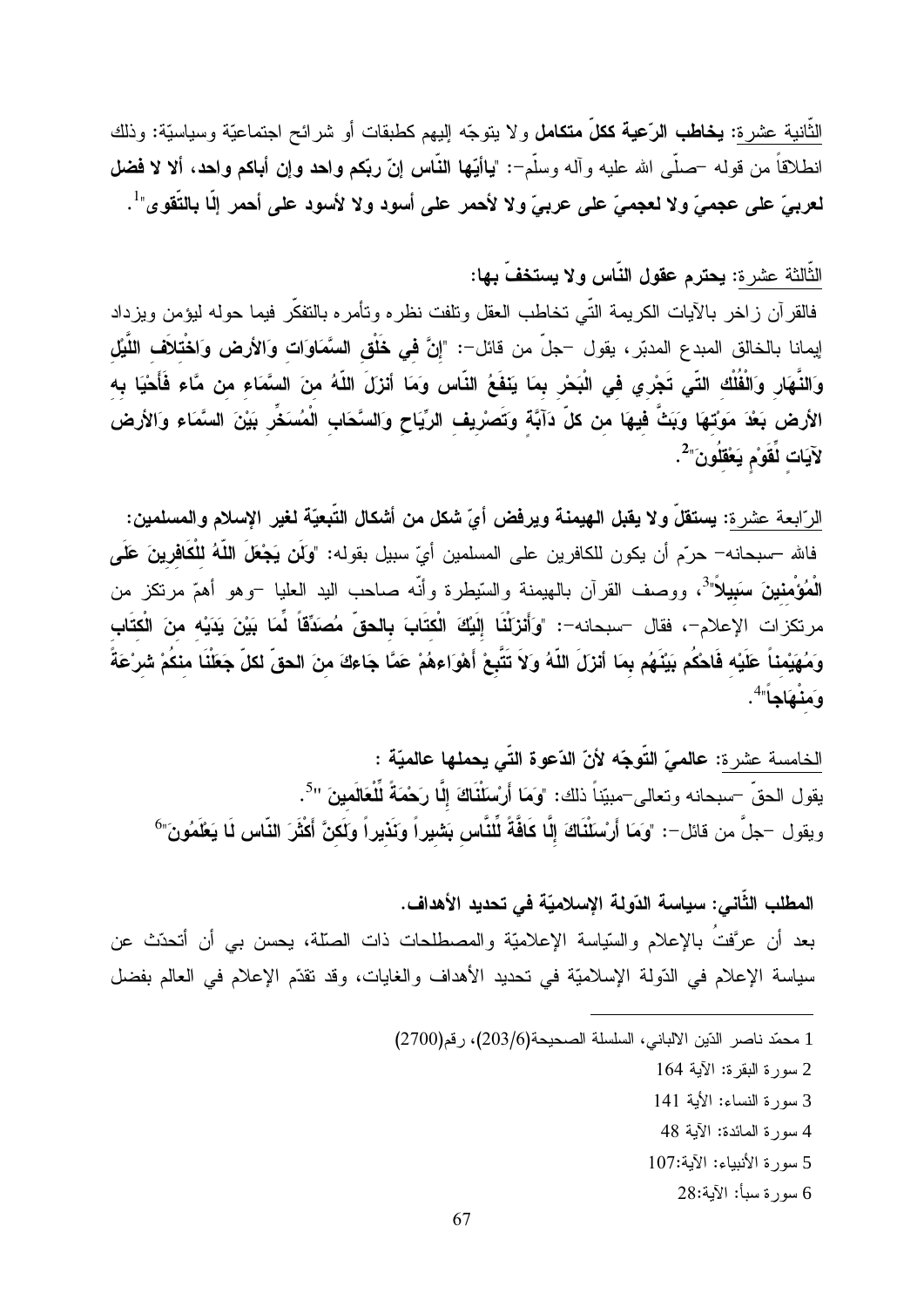استخدامه أساليب التَّخطيط العلميّ نقدّما مذهلا، تجلَّى فيما اكتشف من وسائل الإعلام الحديثة التَّى أحدثت في العالم ما يسمّي بــــ (ثورة الاتّصال )<sup>1</sup> أو فيما تم إنتاجه من الموادّ الإعلاميّة الكثيرة ولكن دون تحديد الأهداف الصّحيحة والمنتجة. وفي هذا المطلب أبيِّن السَّياسة الَّتي تتتهجها الدَّولة الإسلاميَّة في تحديد الأهداف الإعلاميَّة، ويُقصد بالأهداف الإعلاميّة: الغايات النّي يراد الوصول إليها <sup>2</sup>.

### أوّلا: أسس تحديد الأهداف:

يجب أن يكون الأساس الَّذي يتمَّ على ضوئه تحديد الأهداف واضحا –وهو هنا العقيدة الإسلاميَّة– ويلزم وجود معيار ثابت للقياس عليه لمواجهة الموقف المتغيّر تبعا للظروف المتجدّدة وصفاً أو كمّاً –والمقياس هو الحلال والحرام– بحيث نكون الأهداف جامعة ومانعة. وأهداف الإعلام قد نكون قصبيرة المدى نحو النَّرفيه والنَّرويح، وقد نكون بعيدة المدى كما هو الحال في البناء الفكريِّ والعقديّ للأمّة.

#### ثانبا: تحدبدالأهداف:

الهدف<sup>3</sup> صورة ذهنيّة عن الحالة المستقبليّة التّي يراد بلوغها. والأهداف لا تُختار وفقا للرّغبات و المصـالح المجّر دة، بل وفقا للمبدأ الّذي تحمله الأمّة، ويمكن تحقيقه في أرض الواقع، والمهدف الجامع للإعلام هو الوصول إلى إبلاغ الأمّة مضمون الرّسائل الإعلاميّة ومغزاها وأن نتأثّر نأثّراً بصل إلى درجة الإقتناع الكامل، والسلوك وفقا لمها.<sup>4</sup>

وتحديد هذه الأهداف يتطلَّب تحديد صفة الأمَّة التَّبي تتعامل معها، ومعرفة عقيدتها وطريقة عيشها، وغاياتها، ومقياس أعمالها، ومفهوم السعادة عندها، وبالمقابل مفهوم الشقاء لديها وأصحاب الحلَّ والعقد فيها الَّذين يصنعون السَّياسة ويتَّخذون القرارات لمها، ثم يلي ذلك دراسة اهتمامات هذه الفئه ومصالحها واتَّجاهاتها، وتحديد النَّافع منها والضَّارّ، ثمّ يجري بعد ذلك بحث الوسائل الإعلاميّة المتوفَّرة في المجتمع، والَّتى يمكن توفيرها، مع قياس قدرة كلَّ منها على التَّأثير في الأمّه، ثمّ يدرس مضمون الرّسائل الإعلاميّة الموجّهة للأمّة ويُتخيّر المضمون القوىّ المناسب للرّسالة المطلوبة بمقياس مبدئيّ قادر على الإقناع والتَّأثيرفي سلوك الأمّة، كما يؤثّر في اختيار الأهداف كذلك التّعرف الدّقيق على العوامل المساندة لنجاح الهدف الإعلاميّ، والعوامل المناهضة (المعوِّقة) لتحقيق الهدف، وقياس تأثير

1 د. جيهان احمد رشتي ، الأسس ا لعلميّة لنظريات الإعلام، دار الفكر ، بيروت– لبنان (ط2)1978م ،ص(6). 2 محمود كرم سليمان ،التخطيط الإعلاميّ في ضوء الإسلام ، دار الوفاء ،(ط1)، 1988م، ص(35) . 3 محمود كرم سليمان ،التخطيط الإعلاميّ في ضوء الإسلام ، ص(36) . 4 د. ابر اهيم إمام ، الإعلام و الاتصال بالجماهير.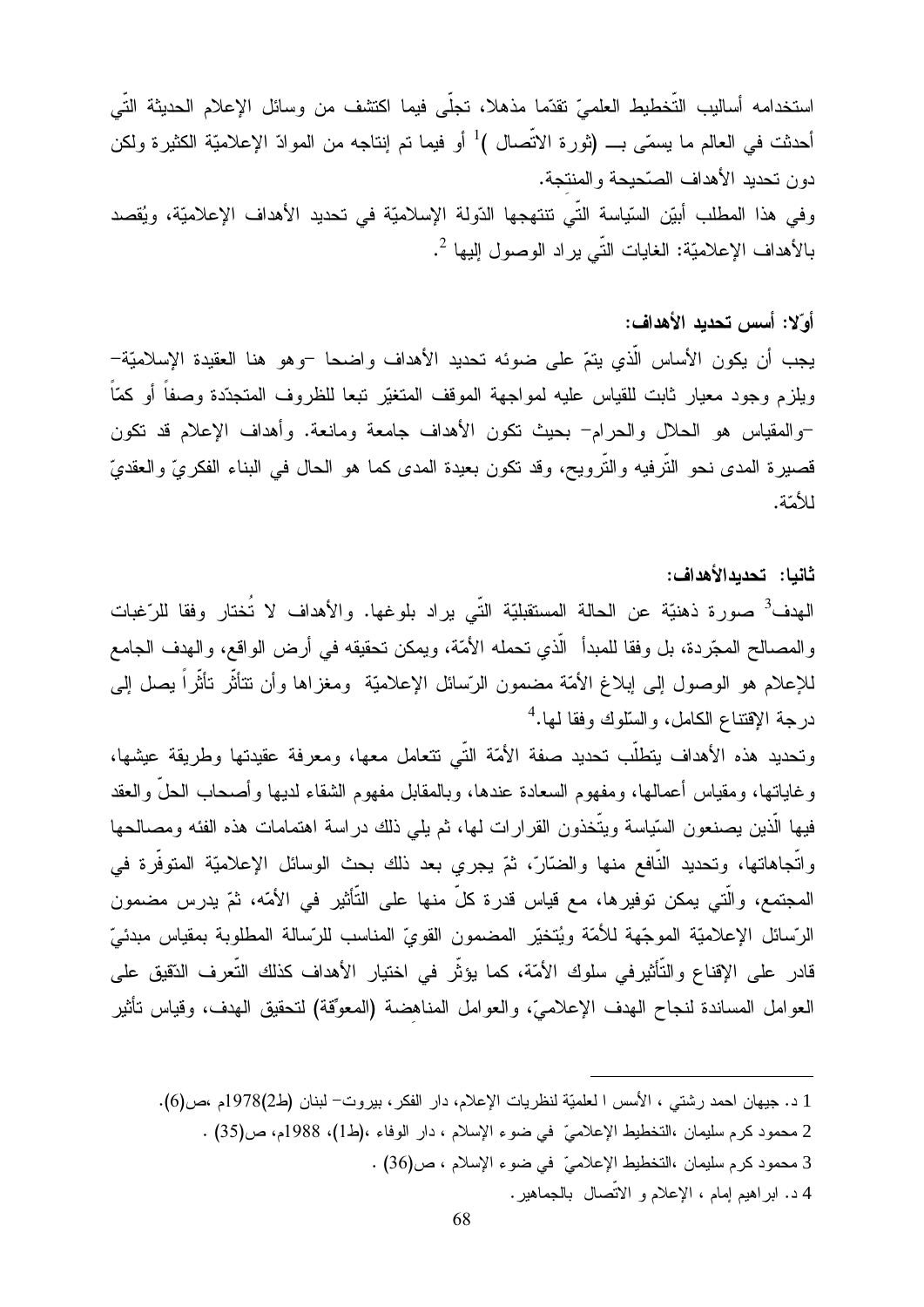كلَّ نوع من هذه العوامل والإمكانات المتاحة لزيادة فعاليَّة العوامل المساندة للقضاء على فعاليَّة العوامل المناهضة.

ثالثًا: المبدأ والإعلام مسن يخدم مَــــــن؟ تختلف سياسة تحديد الأهداف وفقا لخصوصيّة المبدأ، فالإعلام وسيلة لخدمة المبدأ، بمعنى آخر فإنّ الأمّة التّـي تعتنق مبدأً معيّنا توظَّف الإعلام ونرسم سياساته وَفق ما يخدم ذلك المبدأ ونشره والحفاظ عليه وليس العكس. والحديث هنا عن الأمم المبدئيّة ذات السّيادة –وهذا ما نصبو ٳليه– وليس الحديث هنا عن الأمم الضّعيفة والمستعبدة من قبل الآخرين.

ذكر عايد الشَّعراوي ما نصَّه: "……أنّ هذا الإعلام هو في خدمة المبدأ وليس في خدمة شخص الحاكم أو نظامه أو عائلته كما في واقعنا الّذي نعيش".<sup>1</sup>

والنَّاظر إلى الإعلام اليوم يجد أنَّه على سبيل المثال يقوم بتقديس الأشخاص والذَّوات ممَّا يرسِّخ النَّفاق و الكذب في المجتمع والمبالغة في المدح المذموم شرعا.<sup>2</sup>

أمّا الإعلام في الدّولة الإسلاميّة، فإنّه يخدم المبدأ وما يتطلّع إليه لما فيه خير المبدأ والأمّة، بما فيها الحاكم الَّذي ينوب عنها في تطبيق المبدأ بما يتضمّنه من نتظيم لعلاقة الأمّة بربّها –سبحانه وتعالى– وتنظيم لعلاقاتها فيما ببنها وتنظيم لعلاقتها مع الدّول والشّعوب الأخرى.

ر ابعا : اختلاف الأهداف وفقا لاختلاف مستويات التّخطيط : وتختلف الأهداف وأساليب تحديدها التّفصيليّة طبقا لمستويات التّخطيط: 1- أهداف الإعلام على المستوى الدّاخليّ : يلزم تحديد الاتجاه المعيّن المطلوب إقناع الأمّة بسلوكه لتحقيق أهداف المجتمع الثّقافيّة والإجتماعيّة والإقتصاديّة والسّياسيّة وغيرها. ثمّ تأتـى الأهداف الفرعيّة المشتقّة من الـهدف الـعامّ لتحدّد وسائل الإعلام المختارة والملائمة، والتَّجهيزات اللازمة لإنشائها أو ندعيمها، ورفع كفايتها للقيام بالدّور المنشود في الخطة الإعلاميّة، كما تحدّد البرامج الإعلاميّة التّي يتمّ إرسالها أو بثّها بواسطة الوسيلة المناسبة لكلّ منها، والتّدابير اللّازمة لإعدادها– من تأليف وطباعة وإخراج وتصوير وغير ذلك من الفنون الإعلاميّة المشروعة.<sup>3</sup>

<sup>1</sup> عايد الشعراوي، النلويث الفكري والإعلاميّ ، دار النهضة، بيروت، (ط2)1992م ، ص(140).

ينظر : النلفاز السعودي (2008): المملكة العربية السعودية.  $^2$ 

 $(http://www.saudi1.tv/, 25.4.2008)$ 

و التلفاز الأر دني (2008): المملكة الهاشمية الأر دنية.

<sup>(</sup>http://www.star28.com/site/redirect.php?url=http://jrtv.gov.jo/, 24.4.2008)

<sup>3</sup> إبراهيم إمام ، الإعلام والإتّصال بالجماهير ، ص(318).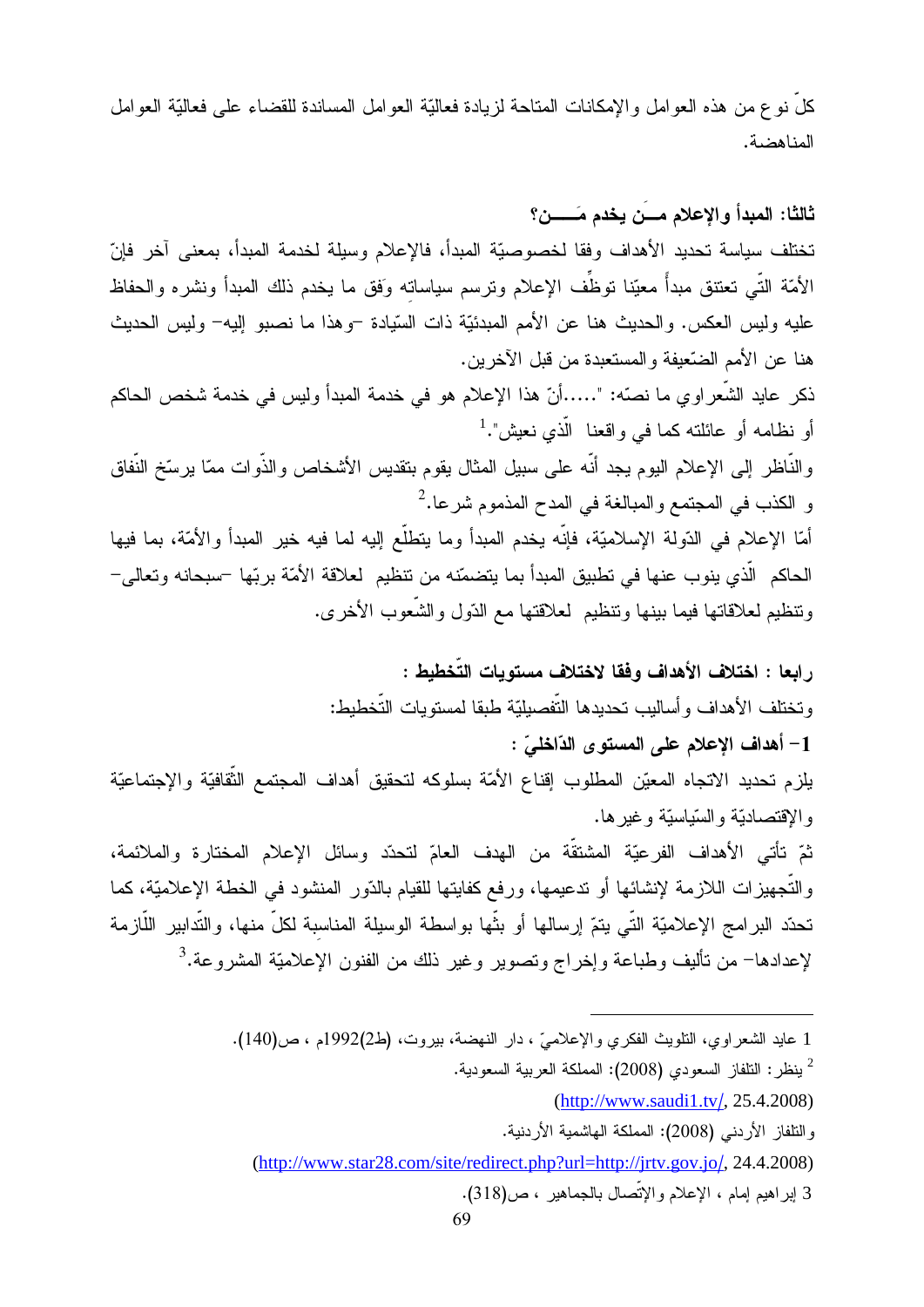ولتحديد زمن نتفيذ مراحل الخطّة العمليّة، تُحَدَّد الأهداف المرحليّة ومتطلّبات كلّ مرحلة والتّوقيت الزِّمنيّ لتتفيذها بحيث يتبع اختيار التَّوقيت المناسب السّقف الزِّمنيّ المحدّد لإيصال الرِّسالة الإعلاميّة، وتُحَدَّد الأهداف النَّفصيليّة بما ينتاسب وطبيعة كلَّ وسيلة إعلامية: المقروءة، والمسموعة، والمرئيّة ومنطلّبات الوصول بها إلىي المستوى المطلوب لتحقيق الأهداف، وتحقيق ذلك يتطلّب إمكانات بشريَّة ومادِّيَّة وتقنيَّة بالإضافة إلى خدمات مساندة نحو البرامج الندريبيَّة، وعلى الدولة أن تحرص على نوفير أعلى مستويات الكفاءة في كلِّ المجالات، وعليها أن نعتمد على نفسها ذاتيّاً في انتاج كل ما يلزمها نقنيّاً، بدءاً بالورق والمطابع، ومروراً بتصنيع كل المواد الإلكترونية صغيرها وكبيرها وانتهاءً بامتلاك الأقمار الصّناعيّة الخاصنّة بها، وما أمكن فوق ذلك كي لا ندين بالتبعيّة لأية دولة بأيّة جزئيّة وعلى الدّولة أن تستفيد من التغذية الراجعة، وأبحاث ردود الفعل على الخطط المختلفة وفق السقف الزمني المقرّر لها كي تستمر في تحسين وتطوير الأداء والإرتقاء به لما يليق بالدولة الأولى في العالم حاملة أعظم ر سالة للبشر يّة.

يجب مراعاة الاهتمام بوصول الرّسالة الإعلاميّة إلى جميع أفراد الأمّة دون الاقتصار على المدن الكبرى مثلاً، بل يجب العمل على إيصالها إلى القرى والأرياف، وكلَّ مكان يوجد فيه أفراد من رعيّة الدّولة، ولو كلّف ذلك المزيد من الجهود والطّاقات.

كما يلزم من يخطِّط البرامج المحلَّيّة أن يراعى نتوِّع البرامج بما يتناسب مع كل شرائح الجمهور المستقبل، من رجال ونساء وأطفال وشيوخ، كما يلزم ملاحظة المدّة الزمنيّة اللازمة لبثّ كلٍّ من هذه البرامج، ومراعاة إناحة الفرصة أمام المشاهدين خاصّة، لقطع جلوسهم الطويل أمام الشاشات، الّذي ينتج عنه –عادةً– ألام في الظهر والرّقبة والمفاصل وضعف في النظر وألام في العيون من أثر المو جات الكهر و مغناطيسيّة التي تبثّها شاشات التلفز ة و الحاسو ب.<sup>1</sup>

2- أهداف الإعلام على المستوى الخارجيّ

وهذا يتطلَّب تحديد أهداف بعيدة المدى نتناسَب مع حال الدّول والبلاد التَّبي يتم بثَّ رسالتنا الإعلاميّة إليها من حيث علاقة الدّولة الإسلاميّة بتلك الدّول من حيث حالة الحرب الفعليّة أو الحُكميّة، ومن حيث وجود معاهدات معها تجاريّة واقتصاديّة وثقافيّة أوانعدامها، ومن حيث الدّين ۖ الّذي يدين به سكان تلك البلاد، أو المبدأ الّذي يعتنقونه، فكلّ هذه الأمور يتمّ تحديد الأهداف على ضوَئها، ومن ثُمَّ تحديد النَّوفيت الزَّمنيّ لمها، والوسيلة المناسبة لبَثِّها، ويتمحور تحديد الأهداف على المستوى الخارجيّ حول الدّعوة للإسلام والدّعاية له، وإبراز سمات الإسلام وعظمته وقوّة شخصيّة دولته (الاعتباريّة) من خلال إبراز عدل تطبيقها للإسلام على رعاياها المسلمين وغير المسلمين على حدٍّ سواء، ومن خلال أجواء الأمن والسَّكينة والطمأنينة التَّـى توفَّرها للرَّعيَّة، وما إلى ذلك.

<sup>&</sup>lt;sup>1</sup> د.شر يف در ويش اللبان، تكنولوجيا الاتصال. المخاطر والتحديات والتأثير ات الإجتماعيّة، الدار المصر ية اللبنانية، ط1،(1420هــ-2000م)، ص24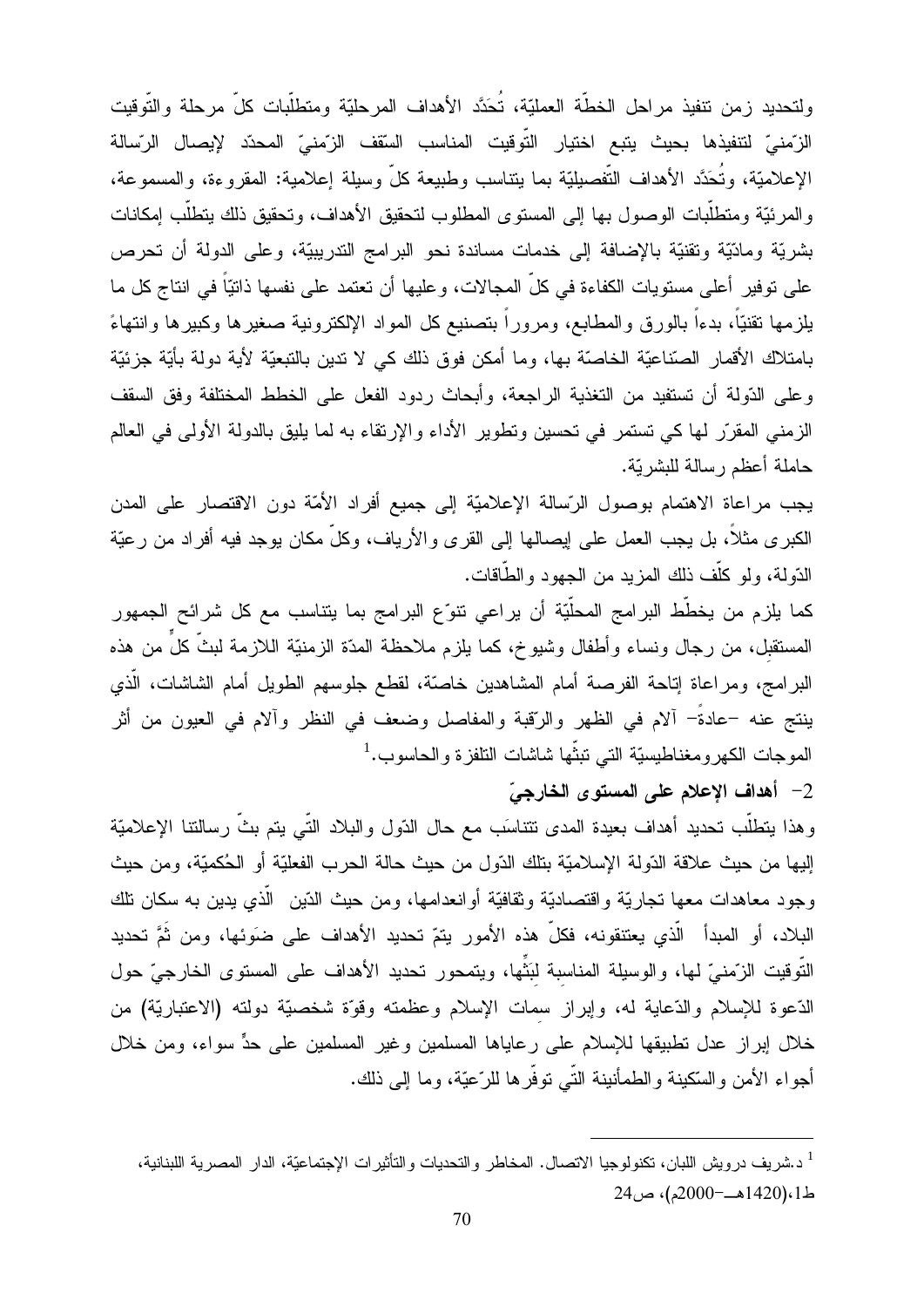خامسا : تحديد سياسة الإعلام الإسلامي 1– المراد بتحديد سياسة الإعلام الإسلاميّ: يقصد بها تلك القرار ات النِّي تصدر من الجهات الإسلاميَّة المسؤولة في الدّولة الإسلاميَّة، النِّي تحدّد مجالات و اتَّجاهات العمل التَّـى يتم بمقتضاها تحقيق أهداف الإعلام الإسلامـيّ. 2–أسلوب تحديد السّياسات الإعلاميّة الإسلاميّة : تقوم الدّولة بتحديد هذه السّياسات في الإعلام الإسلامي، ممثلّة بالخليفة، أو أمير المؤمنين أو جهاز الإعلام الَّذي يعيّنه الخليفة من العلماء والخبراء والفنَّيّين في الإعلام، نتفيذاً لقوله –تعالى–: "وَأَمْرُهُمْ شُورَى بَيْنَهُمْ" وقوله تعالى: "وَشَاوِرْهُمْ في الْأَمْرِ فَإِذَا عَزَمْتَ فَتَوَكَّلْ عَلَى اللَّه" <sup>2</sup> وقوله –تعالى–: "فَاسْأَلُوا أَهْلَ الذِّكْرِ إِن كُنْتُمْ لَا تَعْلَمُونَ"<sup>3</sup> وتُستمدّ هذه السّياسات من كناب الله وسنّة رسوله –صلّى الله عليه وآله وسلّم–. نطيبقا لقول الله -تعالى-: "وَأَن اهْكُمْ بَيْنَهُمْ بِمَا أَنْزَلَ اللَّهُ" وقوله –تعالى– : "إِنْ أَتَّبِعُ إِلَّا مَا يُوهَى إِلَيَّ"<sup>5</sup> 3–السّياسات العامّة لتحديد الإعلام الإسلاميّ: للتَّخطيط الإعلاميّ سياسته الإسلاميّة العامّة التّي نتقرر على ضوئها سياساته التَّفصيليّة ومنها : ا.الالتزام بالعقيدة الإسلاميّة : يقول –تعالى– "قُلْ إِنَّمَا يُوحَى إِلَيَّ أَنَّمَا إِلَهُكُمْ إِلَهٌ وَاحِدٌ فَهَلْ أَنْتُمْ مُسْلَمُونَ"<sup>6</sup> لمَّا كانت العقيدة الإسلاميَّة هي أساس حياة المسلم، وهي أساس الدّولة الإسلاميَّة، وهي أساس الـعلاقات بين المسلمين، أيّ أساس المجتمع، فإنّ كلّ معرفة يتلقّاها المسلم، أو يبثِّها الإعلام لا بدّ أن يكون أساسها العقيدة الإسلاميّة، سواء أكانت هذه المعرفة متعلّقة بحياته هو ، أو بعلاقته مع غير ه، أو متعلّقة بوضعه السّياسيّ في الدّولة، أو متعلّق بأيّ شيء في هذه الحياة، وفيما قبلها أو فيما بعدها. فقد كان المصطفى –صلَّى الله عليه وأله وسلَّم– يدعو النَّاس إلى العقيدة أولاً، وبعدها يعلَّمهم الإسلام مبنيّاً على إيمانهم جاعلاً العقيدة أساساً لكلّ فكر، وحين كُسفت الشَّمس عند وفاة ولده إبراهيم قال النَّاس: كسفت الشَّمس لموت اٍبر اهيم، فقال لمهم حصلٌى الله عليه وآله وسلَّم−: "إنّ **الشمس والقم**ر آ**يتان** 

- 1 سورة الشورى :الآية (38)
- 2 سورة آل عمران : الآية (159)
	- 3 سورة النحل : الآية (43)
	- 4 سورة المائدة : الآية (49)
	- <sup>5</sup> سورة الأحقاف: الآية (9)
	- <sup>6</sup> سورة الأنبياء: الآية 108.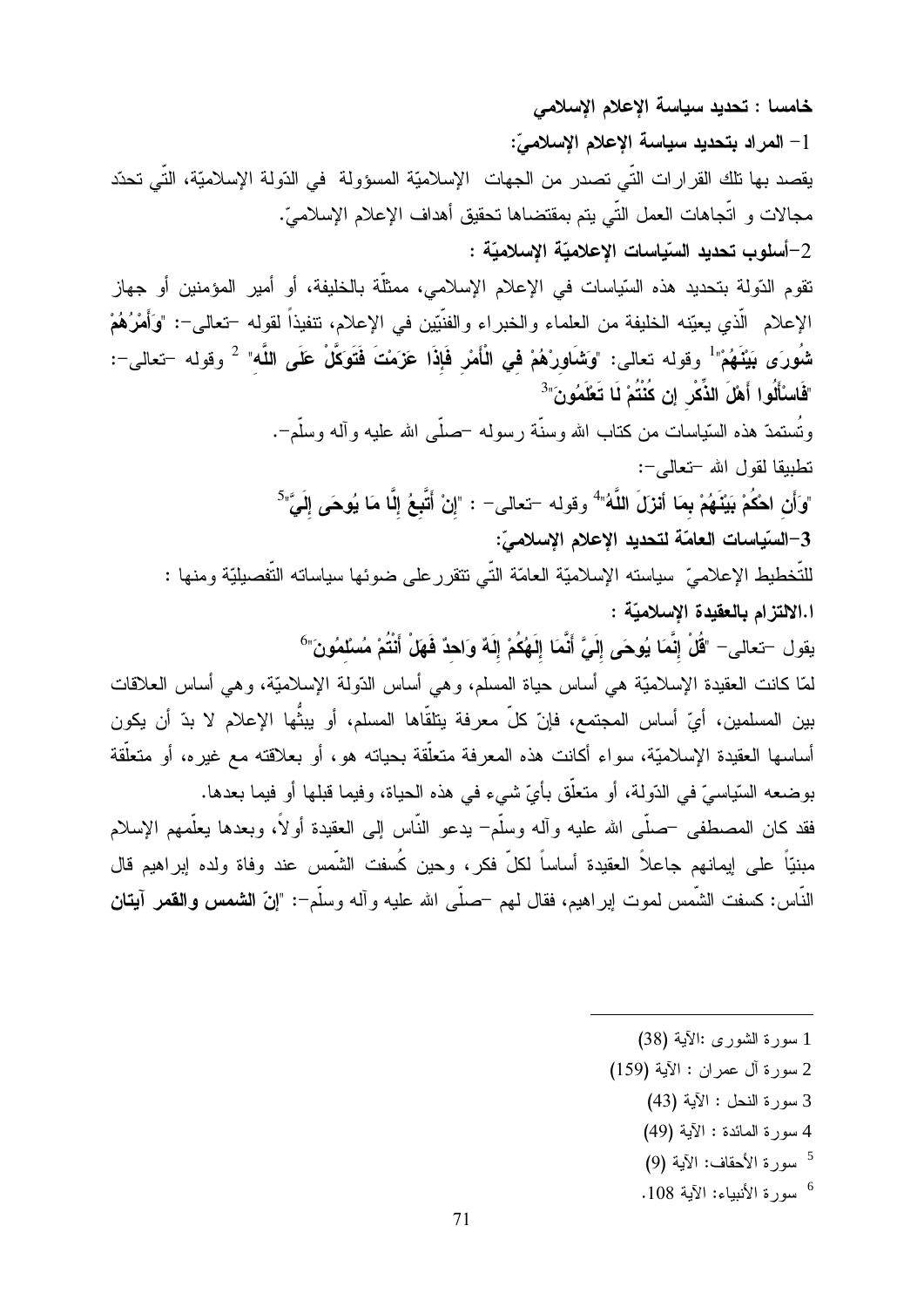**من آيّات الله لا ينكسفان لموت أحد ولا لحياته"<sup>1</sup> فجعل العقيدة أساساً للمعلومات عن الكسوف** والخسوف، كما يجب أن نكون أساساً لكل فكر .

ويقول الحقّ تبارك و تعالى-: "كُنْتُمْ خَيْرَ أُمَّة أُخْرِجَتْ للنَّاس تَأْمُرُونَ بِالْمَعْرُوف وتَنْهَوَنْ عَن الْمُنْكَر وَتُوْمِنُونَ بِاللَّه"  $^2$ "أي: أنتم يا أمّة محمّد خير الأمم لأنّكم أنفع النّاس للنّاس"<sup>3</sup> وخيريّتها هذه لأنّها التزمت بكتاب الله وآمنت بوحدانيّته ونهجت سياسة الأمر بالمعروف والنّهى عن المنكر المنبثقة عن هذا الإيمان. ولقد لَعن الَّذين كفروا من بنـى إسرائيل لانتهاجهم سياسة لا نتبـع من رسالـة الله –تـعالـى– الِيبهم، حيث قال –سبحانه وتعالى–: "لُعِنَ ۖ الَّذينَ كَفَرُوا مِنْ بَنِي إِسْرَائِيلَ عَلَى لِسَانِ دَاوُدَ وَعِيسَى ابْنِ مَرْيَمَ ذَلِكَ بمَا عَصَوَا وَكَانُوا يَعْتَدُونَ" وقوله –تعالى–: "الْمُنَافِقُونَ وَالْمُنَافِقَاتُ بَعْضُهُمْ مِنْ بَعْض يَأْمُرُونَ بِالْمُنْكَرِ وَيَنْهَوْنَ عَنِ الْمَعْرُوفِ"<sup>5</sup>

قال محمود كرم سليمان ما نصّه: (وندلُّ نلك الآيات على أنّ سياسة الإعلام والدّعوة، يجب أن نلتزم بالإسلام بالأمر بالمعروف والنّهي عن المنكر، وألّا نتبع سياسة المنافقين الّذين يأمرون بالمنكر وينهون عن المعروف)<sup>6</sup>

فمن هذه الأدلَّة وأمثالها كثيريجب على الدّولة أن تجعل كلَّ سياساتها ومنها السّياسة الإعلاميّة مبنيّة على العقيدة الإسلاميّة كأساس وأن تعلم أنّه لا يحلّ لها أن تُفَرّط فيه مطلقاً.

2-اتّباع المنهج الصّواب:

يجب أن يلتزم الإعلام الإسلاميّ في جميع عمليّاته المنهج الصّواب والأمثل، المنهج الّذي يتطابق مع واقع الجمهور المخاطَب فيصيب شغاف قلوبهم، ويخاطب عقولهم ويقنعهم بالرسالة الموجّهة إليهم. ويعني ذلك استخدام الوسائل والأساليب العمليّة المثلي في البحوث والدّراسات، وفي تحديد الأهداف ورسم السّياسات وفي وضع الخطط والبر امج، وكذلك في تمويلها ونقديمها وتتفيذها ومتابعة نتفيذها. وذلك منهج عامّ في الإسلام يستفاد منه في قوله –تعالى–: "وَاللَّهُ يُ**حبُّ الْمُحْسنينَ"** ، وقوله –تعالى–:

1 أحمد بن شعيب أبو عبد الرحمن النسائي، السنن الكبرى، (1\575)، رقــم (1868)، ط1، دار الكتــب ا لعلميّـــة – بيروت، (1411هــ - 1991م). 2 آل عمر ان ، الآية(110) 3 محمّد على الصابوني، صفوة التفاسير ، ط1، دار ومكتبة الهلال، بيروت، (2002)، (222/1) 4 سورة المائدة الآية(79) 5 سورة التوبة، الآية (67) 6 محمود كرم سليمان، التخطيط الإعلاميّ في ضوء الإسلام ص(88). 7 سورة المائدة: الآية (93)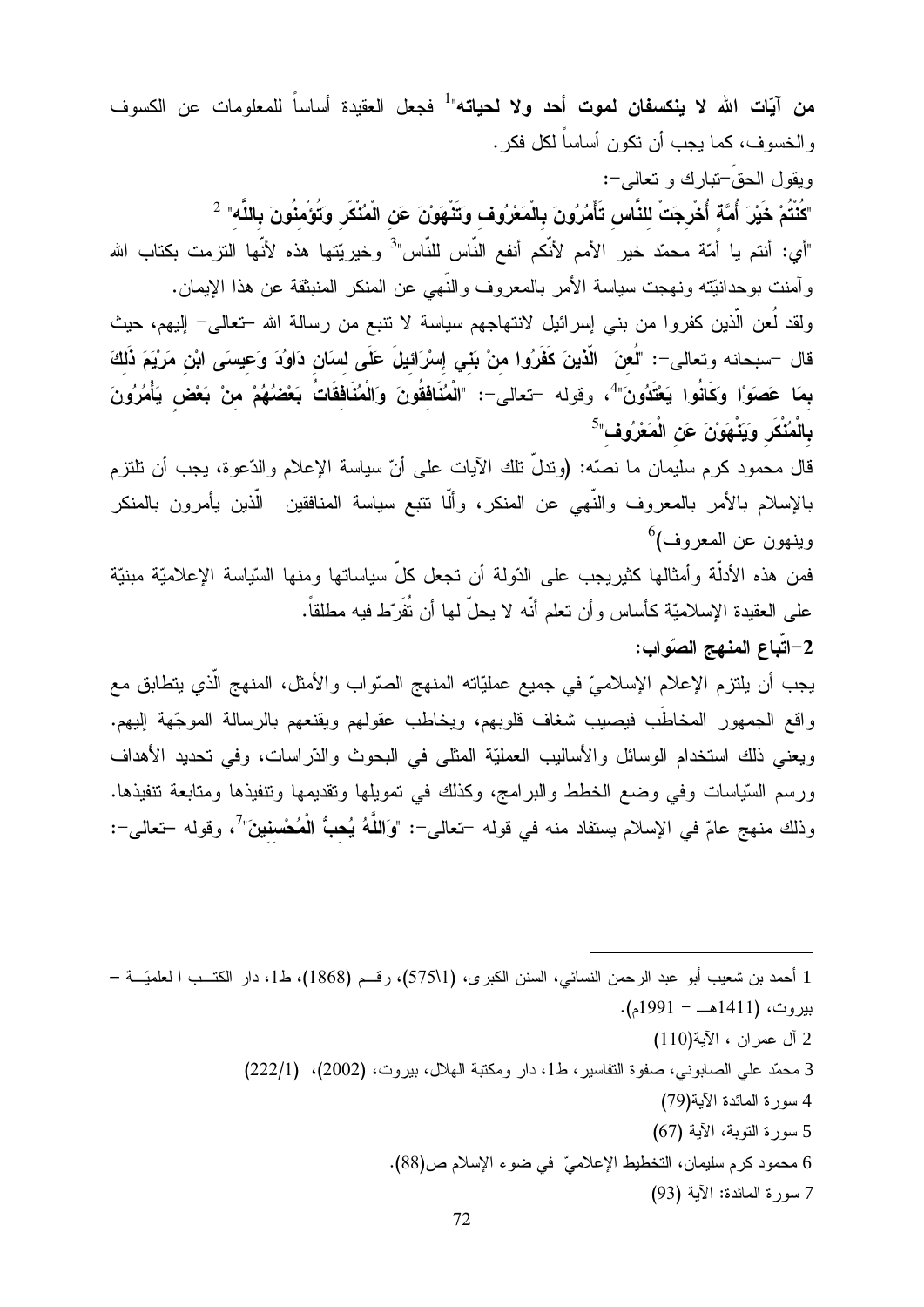"ادْعُ إِلى سَبِيل رَبِّكَ بِالْحكْمَة وَالْمَوْعِظَة الْحَسَنَة"، وقوله –تعالى–: "وَأَحْسِنْ كَمَا أَحْسَنَ اللَّهُ إِلَيْكَ وَلَا تَبْغِ الْفَسَادَ في الأرض" ، وقوله –تعالى–: "للَّذينَ أَحْسَنُوا في هَذه الدُّنْيَا حَسَنَةٌ ۚ 3. وقول النبي –صلى الله عليه وأله وسلَّم–: "إنَّ اللَّهَ كَتَبَ الإِحْسَانَ عَلَى كُلِّ شَيْءٍ فَإِذَا قَتَلْتُمْ فَأَحْسنُوا الْقَتْلَةَ وَإِذَا ذَبَحْتُمْ فَأَحْسِنُوا الذَّبْحَ وَلْيُحدَّ أَحَدُكُمْ شَفْرِتَهُ فَلْيُرِحْ ذَبِيحَتَهُ" فإنّ الإحسان هو اتّباع الأسلوب الأمثل في كلّ ما تقرّر أو تعمل، وهو السبيل إلى تحديد أهداف الإعلام بـالأسلوب الّذي يرضبي الله –تعالمي–. قال الدّكتور عبد الكريم زيدان ما نصّه: "الاستمساك بهذا النّهج ضروريّ لكلّ واع ولازم له وواجب عليه لأنّ الإسلام يقضي به، والواجب على المسلم أن يتمسك بما يقضي به الدّين كما أن النزرام هذا المنهج الصَّحيح يقرَّب من الغاية ويوصل إلى المراد ولو بعد حين، بخلاف غير ه من المناهج فإنَّه خطأ ويبعد عن الغاية ولا يوصل إلى المطلوب"<sup>5</sup>. واختم هذه السياسة بقول المصطفى حصلى الله عليه وأله وسلَّم−: "إن الله يحب إذا عمل أحدكم عملاً أن يتقنه".<sup>6</sup> 3–الاستعانة بالإعلاميّين الأكفاء من أهل الخبرة والاختصاص. يجب الاستعانة في جميع مراحل تحديد سياسات التّخطيط للإعلام الإسلاميّ وتتفيذ خططه بالقوى الإعلاميّة المميزة ووضع كلّ إعلاميّ في المكان الأنسب له. يقول –سبحانه–: "فَاسْأَلُوا أَهْلَ الذِّكْرِ إن كُنْتُمْ لَا تَعْلَمُونَ" ويدخل في هذه السّياسة استخدام المتخصّصين والخبراء والفنّيّين في أعمال البحوث العلميّة ووضع الأهداف ورسم السّياسات النّنفيذيّة، فالإسلام يطلب من ولي الأمر أن يولّي على العمل، من يجده أصلح لمذا العمل. قال حملَّمي الله عليه وآله وسلَّم=: "من استعمل رجلا من عصابة وفي تلك العصابة من هو أرضي لله منه فقد خان الله ورسوله وخان المسلمين".<sup>8</sup>

1 سورة النحل: الآية (125) 2 سورة القصص: الآية (77) 3 سورة النحل: الآية (30) <sup>4</sup> مسلم، صحيح مسلم، باب الأمر بإحسان الذّبح، (72/6). 5 د. عبد الكريم زيدان، أصول الدّعوة، بغداد (ط3)، (1975)، ص (400) <sup>6</sup> الحافظ الهيثمي، مجمع الزوائد ومنبع الفوائد، دار الفكر ، بيروت، طبعة (1412 هـــ، – 1992م) ،(115/4)، قال الحافظ: ر و اه أبو يعلي وفيه مصعب بن ثابت وثقه ابن حبان وضعفه جماعة. 7 سورة النَّحل ، الأية (43) 8 الحاكم(محمد بن عبد الله النيسابوري)، المستدرك على الصحيحين(92/4).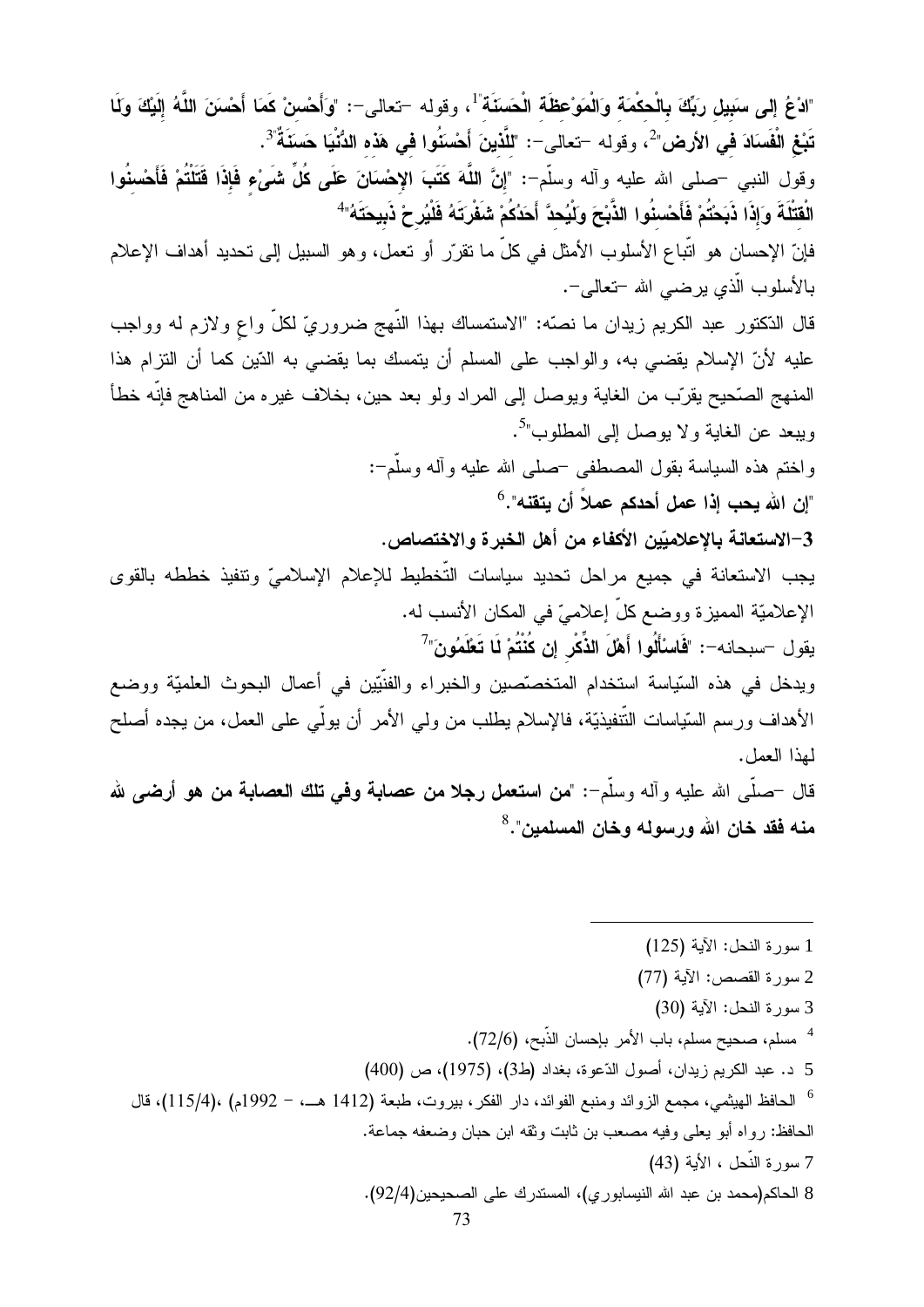ومعيار الأصلح في الإسلام هو: القوة والأمانة<sup>1</sup>، كما قال الله –تعالى–:  $^2$ "إنّ خَيْر مَنْ استَأْجَرِنْت الْقَو يّ الْأَمين" رمعيار القوّة في مهمّة ما هو التمكن من علومها وفنونها والكفاية في أدائها، والمقدرة على الوفاء .<br>بأعبائها. ومعيار الأمانة هو خشية الله –تعالى– ونرك خشية النّاس، ولا يشترى بأيات الله ثمنا قليلا<sup>3</sup> مصداقا لقوله –تعالى–: "فَلَا تَخْشَوُا النّاس وَاخْشَوْن ولَا تَشْتَرُوا بِآيَاتى ثَمَنًا قَليلًا" رمن خلال ما نقدّم من تحديد السّياسات الإعلاميّة يصل الباحث إلى هذا التساؤل. سياسة الإعلام ....... إلى أين؟

إنّ الإعلام في دول العالم الإسلاميّ اليوم يجابه مشاكل رئيسة كبر ي، يتوقف وجوده على كيفيّة حلها، فهل يجوز لمهذه الدّول أن نلـهو عنـها بالقصص المسلية، والثرثرة الفارغة، والنشرات الإخباريّة المنتابعة التَّـى تخدَّر العقل، فتصرفه عن الجدّ المطلوب والعمل الواجب؟

رمن هذه الحقيقة، وهذا التساؤل، يجب أن ينطلق رجل الإعلام في دول العالم الإسلاميّ اليوم ومن معه من مثقفين ومفكَّرين، ليضعوا سياسة جديدة مغايرة للواقع، وليضعوا سياسات إعلاميّة منبثقة من قناعات الأمّة، تستهدف النّهوض بعقل الأمّة من جديد، والانتقال بها من التلقي من الآخر (وكالات الأنباء العالميّة) إلى صناعة الحدث الإعلاميّ. وإنّ عمليتي صياغة السّياسات والنّهوض بها تحتاجان إلى نبني عقيدة الأمّة وفكرها ونحتاج كذلك إلى جهود خاصّة، وخبرات واختصاصات لا نزال غير متوفَّرة في رجال الإعلام في دول العالم الإسلاميّ اليوم، فالأساليب المتَّبعة حاليًا، وكذلك المناهج المعتمدة لا نتضمّن مفاهيم تحديد السّياسات الإعلاميّة المبدئيّة، ولا الشّخصيّة الإسلاميّة المميّزة، بل حسمات السّياسة الإعلاميّة الغربيّة، وأفكار الباحثين الاجتماعيّين، ولن يكون مفاجأة اكتشاف أن تكون التدخلات الخارجيَّة والدّوليَّة، هي في واقع الأمر المسيطر الفعليّ علي جملة مؤسَّسات دول العالم الإسلامي ّبما فيها جهاز الإعلام.

حتَّى يتسنَّى لنا تقويم السَّياسات الإعلاميَّة في دول العالم الإسلاميِّ اليوم، فإنه لا بدَّ من استعراض سريع لجملة الأهداف النُّظريَّة الَّتبي تسعى هذه السّياسات –الموجّهة حكوميّا– إلى تحقيقها، ومن النُّظر إلى الواقع الموجود نلاحظ إذا جاء التطابق بين الهدف والنتيجة مقبولا فإنّ السّياسة الإعلاميّة تثبت عندئذ جدواها، وأمّا إذا ثبت العكس فإنّ ذلك يستدعى إعادة النّظر الشّاملة بغية إجراء تغييرات جذريّة سواء على صعيد الأسس الإعلاميّة المأخوذ بها أم على صعيد الكادر البشريّ.

قال الدّكتور السَّيّد عليوة ما نصَّه: "بالبحث والتقصّي يمكن نحديد أربعة أهداف رئيسيّة ندور حولها إستر انيجيّة الإعلام العربيّ، وذلك من واقع الظّروف التّي يمر بها الوطن العربـيّ ومرحلة التّطور التّي

> —<br>اصلاح الراعي والرعيّة، دار الجيل، بيروت، (ط2) 1988 ، ص(15).  $\frac{1}{2}$   $\frac{1}{2}$   $\frac{1}{2}$   $\frac{1}{2}$   $\frac{1}{2}$   $\frac{1}{2}$   $\frac{1}{2}$   $\frac{1}{2}$   $\frac{1}{2}$   $\frac{1}{2}$   $\frac{1}{2}$   $\frac{1}{2}$   $\frac{1}{2}$   $\frac{1}{2}$   $\frac{1}{2}$   $\frac{1}{2}$   $\frac{1}{2}$   $\frac{1}{2}$   $\frac{1}{2}$   $\frac{1}{2}$   $\frac{1}{2}$   $\frac{1}{2}$   $\sqrt{1}$ 1 ابن نيميه، السياسه الشرعيـ<br>2 سورة القصص الآية(26).<br>2 استقبال تباية الث

> > -

 $\frac{1}{2}$ الرعيّة، ص<mark>(</mark>76). 3 ابن نيمية، السّياسة الشرعية في اصلاح ال

N-

<u>.</u>

 $(44)$   $(5)$   $(1 + 5)$ ياسه الشر.<br>الآية<mark>(44).</mark><br>الآية<mark>(44).</mark> 4 سر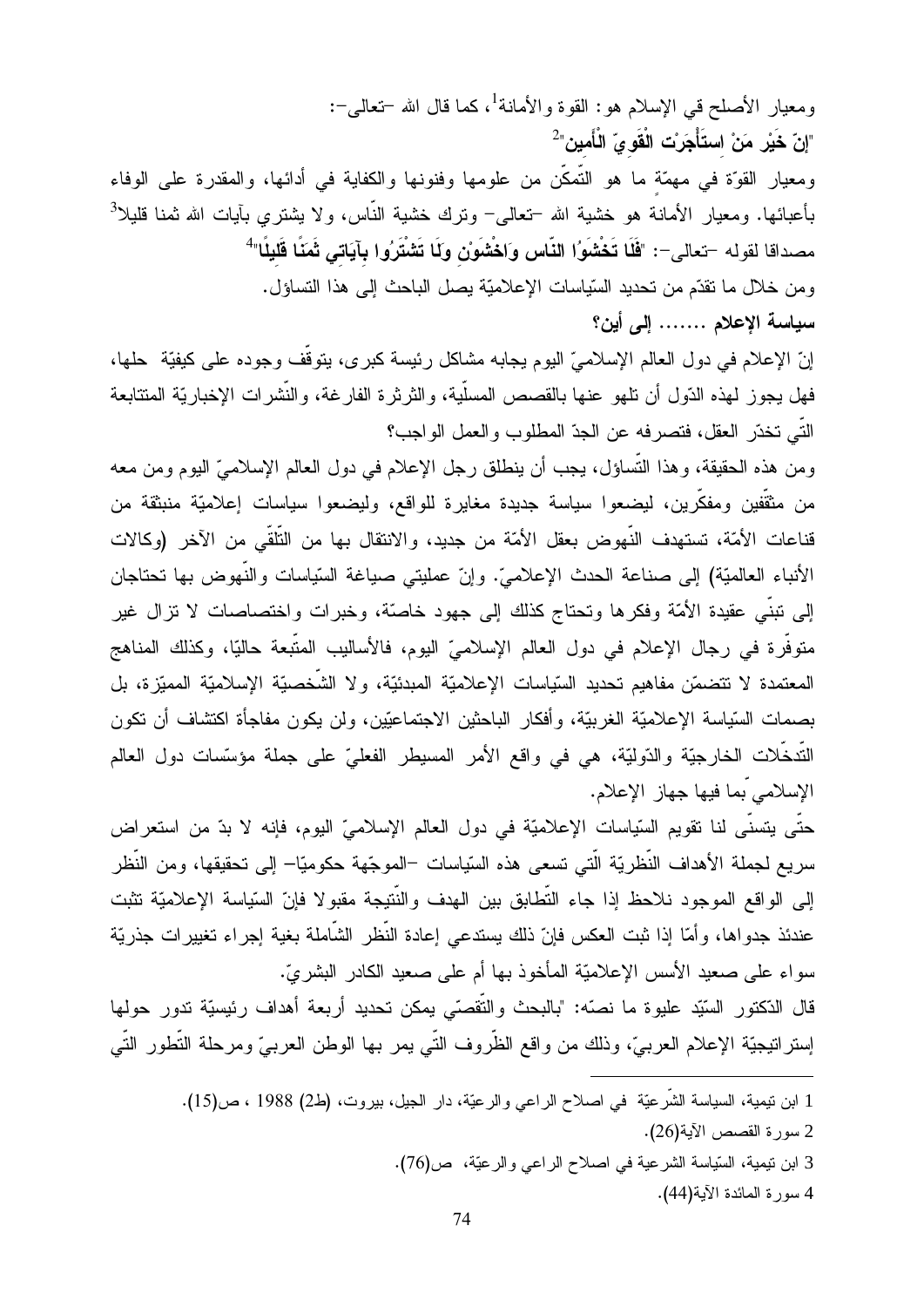وصلها. وهذه الأهداف هي: تعجيل النُّنمية القوميَّة الشَّاملة، وشحذ إدارة الصَّراع (مع العدو الإسرائيليّ ومع القوى الدّوليّة التّي تحالفه)، وتحقيق التّوازن بين التّجديد والاستمرار، وتحسين الصّورة القوميّة النَّمطيّة.<sup>1</sup> بنتبّع هذه الأهداف التّي ندور حولها استراتيجيّة الإعلام العربيّ يجد الباحث فيما يتعلّق بالنّنمية القوميّة الشّاملة وتعجيلها أنّ الّذي جرى ويجري هو تأخير عمليّة النّنمية بل تحويل الأسواق وبلاد المسلمين إلى بلاد مستهلكة تعتمد على الإمدادات الخارجيّة في كلّ شيء، والحال الاقتصاديّ هو من سبيِّء إلى أسوأ، والعالم العربيِّ الإسلاميِّ يرزح تحت خطوط الفقر في المغرب والسَّودان والصَّومال وجيبوتي رغم ما يملكه من نروات هائلة.

وأمّا ما يتعلَّق بإدارة الصَّراع مع يهود وشحذ الهمم نحوه، فالمتتبَّع للحلِّ فإنّ الحال يغني عن المقال إلى أيّة درجة ارتقى شحذ الهمم، ارتقى إلى اتخاذ العرب قرار السّلام كحلّ استراتيجيّ مع اليهود لا ر حعة عنه.

فيضرب هذا العدوّ العراق في الماضي وسوريا في الماضى والحاضر والعرب يتحلَّون بضبط النَّفس، ويحتفظون بحقهم في الرَدّ بالوقت المناسب، كما كانت سياسة مَن سبقهم، ويشكون همّهم وهوانهم إلى مجلس الخو ف، –عفو اً– إلى مجلس الأمن.

يقصف اليهود غزءّ ولبنان والعرب يستجدون منهم الموافقة على مبادرة السّلام العربيّة والتي نتضمّن تطبيعاً كاملا مع كيان يهود مقابل الانسحاب من الأراضـي المحتلَّة عام (67).

وأمّا ما يتعلّق بالقوى التّي تحالفه فإنّها تذبحنا في أفغانستان والعراق وفلسطين ونحن نكافئ رموزها بالاستقبال الحارّ في بلادنا بل ونرقص معهم بالسّيوف المذهّبة<sup>2</sup> ونبذل لمهم قلائد الذّهب بملايين الدّولارات فوق "استضافة" قواعدهم العسكريّة في بلادنا لضرب أهلنا في البلدان المجاورة وإمدادهم بالنَّفط اللَّازِ م لنلك المهمَّات العسكر يّة و ز يادة.

وأمَّا تحديد النَّوازن بين النَّجديد والاستمرار، فما زدنا عن جعل بلادنا سوقا استهلاكيّا لبضائع الغـــرب ومسرحا لتجارب أسلحتهم الحديثة وما نزال خلف الرّكب من سيّء إلى أسوأ في هذا المضمار ، بل انّ الشعب في موريتانيا مثلاً يُمنع من الإحتجاج على دفن نفايات نووية اسرائيليّة في صحرائه.<sup>3</sup> وأمَّا نحسين الصَّورة النَّمطيَّة، فقد نخلَّينا عنها وصرنا نأخذ كلَّ ما هو وافد من الغرب فالعزَّة والغيرة

والشَّهامة استُبدلت عندنا ليحلُّ محلَّها التَّعاون والتُّفاوض والتَّخاذل والتَّأمر والتَّعايش، وتحولت البلاد برموزها إلى أدوات نتفيذ لسياسات الغرب في بلادنا.

- 3 الجزيرة الفضائية (2009): اعتقال المعارضة لاتهامها القيادة بالتستر على دفن النفايات النووية. قطر .
	- (http://www.aljazeera.net/news/archive/archive?ArchiveId=1082472, 26.3.2008)

<sup>1</sup> د.السيد عليوة، استراتيجية الإعلام العربي، ص(218).(1978) ووافقه على ذلك: يوسف العظم في كتابه رحلة الضياع للإعلام العربي المعاصر ، والدَّكتور ً عايد الشعراوي في كتابه، التلويث الفكري والإعلامي في العالم الاسلاميّ وأخرون.

<sup>2</sup> موقع يونيوب (2008): الرقص بالسيوف على الجراح. الولايات المتحدة الأمريكية. (http://www.youtube.com/watch?v=nbqBHF-kxtw, 25.9.2008)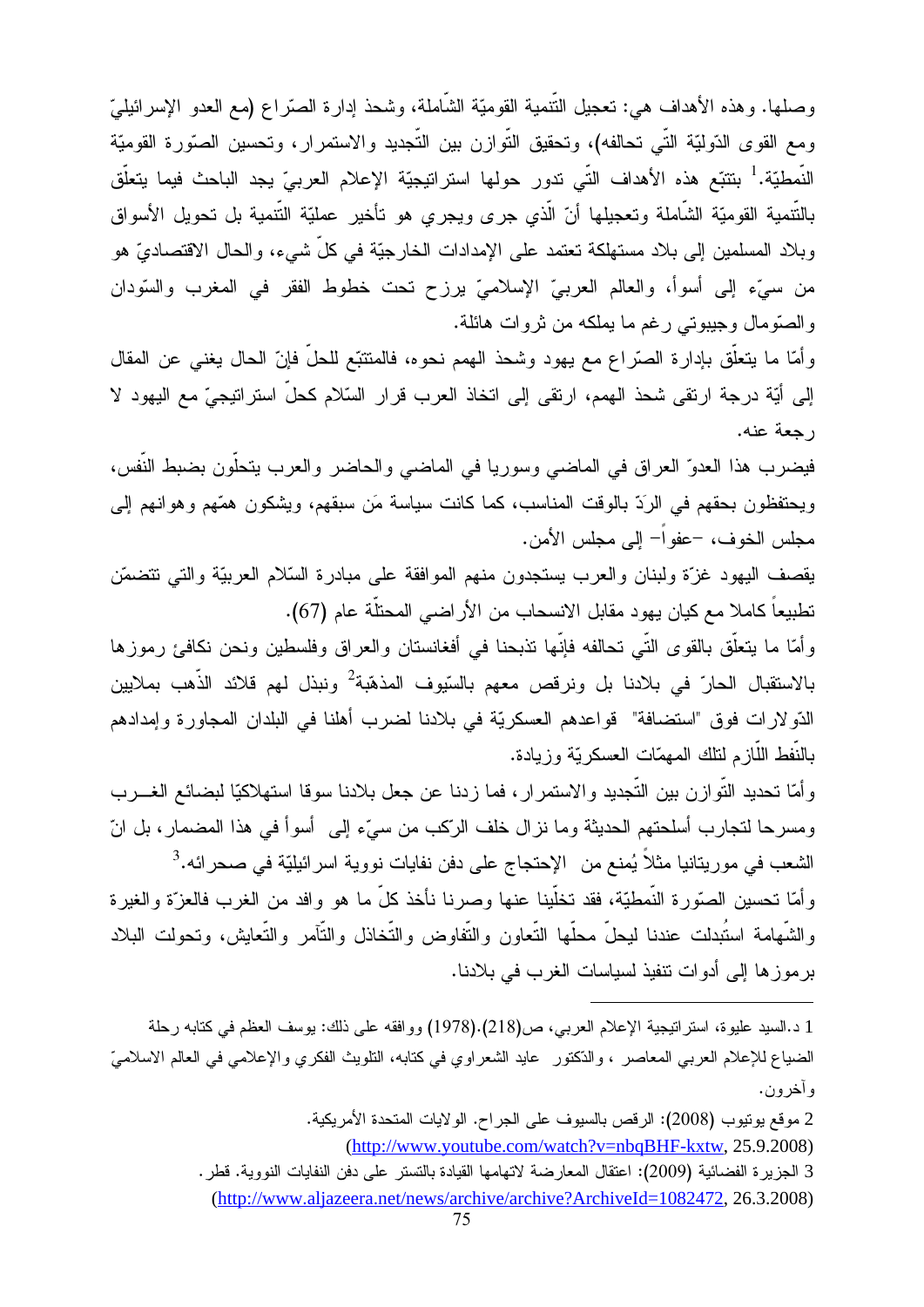قال الباحث بادي الخطاب في مقال له ما نصّه: "ثمّة أيّديولوجيّات في الوطن العربيّ ترفع عاليا شعار الوحدة، وتسخر لذلك طاقات إعلاميّة كبيرة، ونؤسّس في عقل المواطن العربـــيّ أهمّيّتهــــا ودورهــــا الحيويّ في انتشال الواقع العربيّ من مستنقعاته، ودفع خطط النُّنمية أشواطا طويلة إلى الأمــــام... وإذا انتقلنا إلى نقطة أخرى وهي وظيفة الإعلام في إطلاع الجماهير على الأحداث التّي تعنــــبيهم وتهمّهـــم، لوجدنا أنّ هنالك هوّة عميقة بين الجهتين، فالجماهير فقدت الثّقة في جهاز الأخبار وما يتلوه عليها من معلومات، وبدأت نشكَّك بمصداقيِّته، وهي إن ارادت الاستماع إلى نشرة إخباريِّـــة فســـتولف أجهـــزة الاستقبال على محطات معادية أو مجاورة، تبثّ أفكارًا مسمومة". <sup>1</sup>

بل أكثر من ذلك يقول الأستاذ يوسف العظم ما نصّه: "أدرك بعمق إلى أيّ حدّ بات الإعسلام العربـــيّ منخور الجسد خائر الرّوح خاوي المحتوى سقيم الأهداف هابط الوسيلة ممّا يحتّم على أبنـــاء الجيـــل الجديد أن يتدبروا أمرهم وأن يرفضوا هذا المستوى المتدنّى من التّوجيه وهذا الأسلوب المنحرف مـــن التّعمبة والتّضليل".

والملاحظ من خلال نتتبَّع سياسات الإعلام في دول العالم الإسلاميّ اليوم يصل الباحث إلــــى النُّتــــائج الآتنة :

أوّلا : الشّعارات الوحدويّة التّى رفعت كانت مجرد شعار خادع للأمّة.

ثانيا : الانفصام بين النّظريّة والتّطبيق.

ثالثا : الإعلام كان في خدمة الملك والرِّئيس والشَّيخ... وليس فى خدمة المبدأ ولا الأمّة. رابعا : الإعلام غير مستقلٍّ ومهيمن عليه وفكرته محلّية.

خامسا : الإعلام في دول العالم الإسلامي ّسلطة رابعة بيد الحاكم.

ومن خلال هذه النُّتائج التَّى ظهرت للباحث ولكلِّ ذي بصير ة يتبيّن أنّ السّياسات التَّى رسمت للإعسلام في دول العالم الإسلاميّ اليوم نتائجها مختلفة تماما لما نذرت نفسها إليه، ويرى الباحث مـــن خــــلال تتبَّعه لسياسات الإعلام ونتائجها أنّ الأمر أبعد من أن نقوم بعمليّة تجميليّة لمهذه الدّول القائمة في العالم الإسلاميّ، بل إنّ هذه الدّول مسهمة بشكل كبيرفي نردّي الحال إذ أنّها نابعة للغرب ولسياسانه بشــكل كبير، وهذا يستدعى إعادة النُّظر بغية إجراء تغييرات جذريّة في السّياسات الإعلاميّة لمها، بل تغييرات جذر يّة في أسس كياناتها.

<sup>1</sup> بادي الخطيب، ندهور الوعي الجمهوري ومسؤولية الإعلام العربي، مجلة الوحدة، عدد خاص حول (الإعلام العربي)، الرباط، المغرب، ص(97).

<sup>2</sup> يوسف العظم، رحلة الضياع للإعلام العربي المعاصر، الدار السعودية للنشر والتوزيع، السعودية(ط2)،1981، ص(6)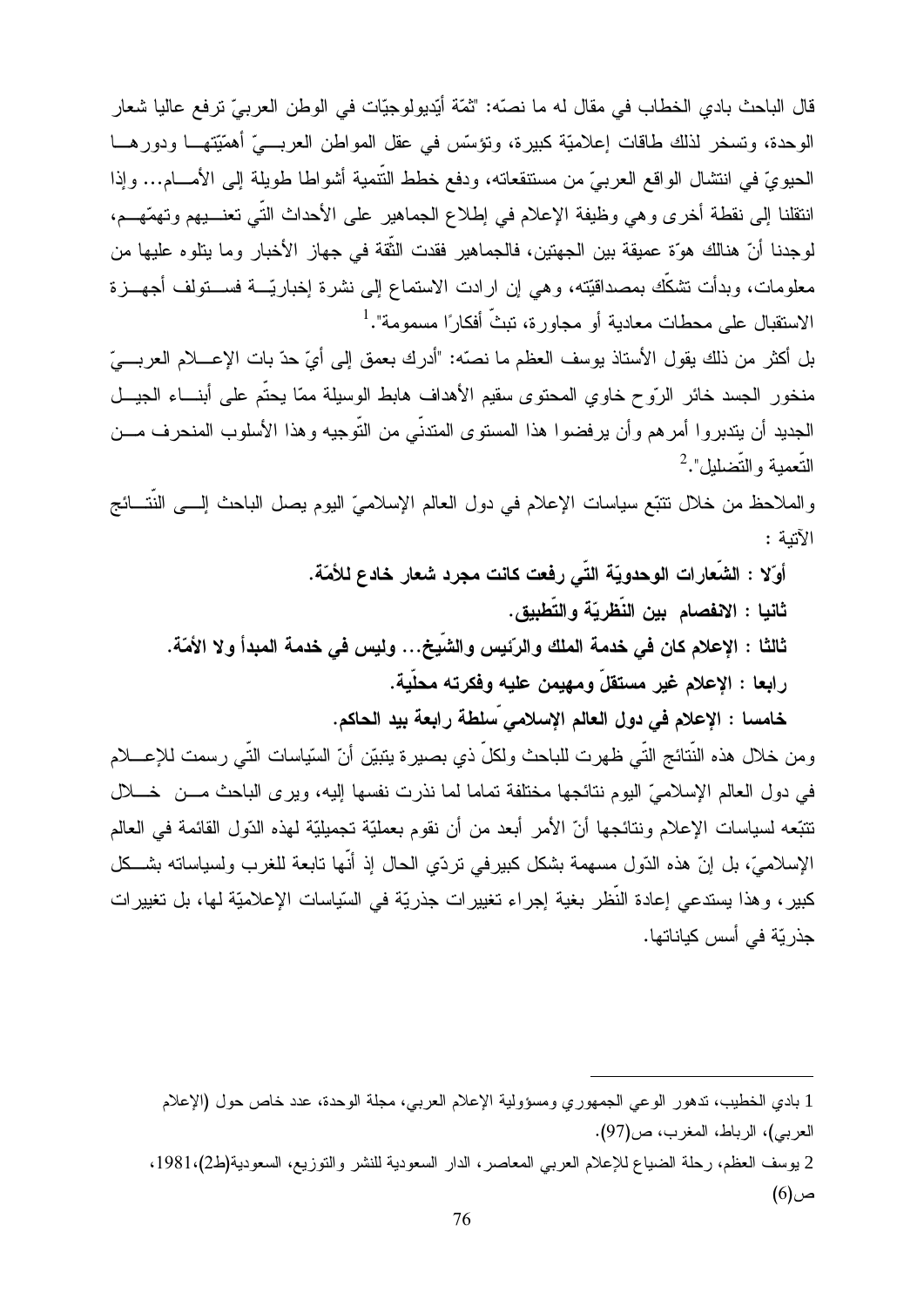قال يوسف العظم ما نصّه: "ومن بديهيِّ القول أن نؤكد عبر ما قدّمنا أنّنا لم نظلم أحدا ولم نتجنَّ علـــي مؤسَّسة بقدر ما عرضنا الأمور عرضا موضوعيًّا لا يخلو من عاطفة الحسرة والأسى لما أصاب أمَّتنا من نمزّق وحلّ بها من نكبات عبر الكلمة المريضة والصّوت المتخاذل والصّورة الفاضحة"<sup>1</sup> وصدق الله العظيم إذ يصف أثر الكلمة الطَّيِّبة و الكلمة الخبيثة في نفسيّة الأمّة وتربية الأجيـــال فـــي قوله: "أَلَمْ تَرَ كَيْفَ ضَرَبَ اللَّهُ مَثَلًا كلَّمَةً طَيِّبَةً كَشَجَرَة طَيِّبَة أَصلُهَا ثَابتٌ وَفَرْعُهَا فى السَّــمَاء تُــوْتى أُكلَهَا كلّ حين بإذْن ربِّهَا ويَضْربُ اللَّهُ الْأَمْثَالَ للنَّاس ۖ لعلّهُمْ يَتَذَكَّرُونَ \* ومَثَلُ كلّمَة خَبيثَـــة كَشَـــجَرَة خَبِيثَةِ اجْتُثِّتْ مِنْ فَوْق الأرض مَا لَهَا منْ قَرَارٍ "-

أهم الأهداف والمقاصد الإعلاميّة في الدولة الإسلاميّة: على ضوء ما سبق من سياسات يمكن القول: إنَّه على راسم سياسة الإعلام تصوَّر مقاصـــد الإعــــلام بوضوح ودقَّة متناهية لتمكين جهاز الإعلام من القيام بوظائفه على ضـــوء هـــذا الفهـــم. والمقاصـــد الإعلاميّة في الدّولة الإسلاميّة جميعها منبثقة من العقيدة الإسلاميّة ومبنيّة عليها، وهـــي أوّلا وأخيـــرا تخدم مقاصد الشّريعة الإسلاميّة.

تتمثِّل المقاصد الاعلاميّة فيما يلي: أوّلا: غرس مفاهيم المبدأ الإسلامي بعقيدته وشريعته: يقول الحق –تبارك و تعالى–: "فَاعْلَمْ أَنَّهُ لَا إِلَهَ إِلَّا اللَّهُ"<sup>3</sup> ويقول تعالى: "قُلْ إِنَّمَا يُوحَى إِلَىَّ أَنَّمَا إِلَهُكُمْ إِلَهٌ وَاحدٌ فَهَلْ أَنْتُمْ مُسْلَمُونَ" فعلى الإعلام انشاء برامج وثائقيّة هدفها الرئيس التفكّر والندبّر والتأمّل في كتاب الله المنظور وهـــو الكون وما بثَّ الله –سبحانه– فيه من آيات وأمارات دالات على عظمته –سبحانه–، وبـــديع صــــنعه، وذلك لتعميق صلة الناس بربهم، وجعل ايمانهم به ايماناً عقليّاً يقينيّاً راسخاً بالأدلّة المبثوثة في عظـــيم خلق الله –سبحانه–. قال –تعالى–: "إنَّ في خَلْق السَّمَاوَات وَالأرض وَاخْتلاَف اللَّيْل وَالنَّهَار وَالْفُلْك التّي تَجْري في الْبَحْس بمَا يَنفَعُ النّاس وَمَا أَنزَلَ اللّهُ منَ السَّمَاء من مَّاء فَأَحْيَا به الأرض بَعْدَ مَونْتهَا وَبَتَّ فيهَا من كلّ دَآبَة

وَتَصرْيف الرِّيَاح وَالسَّحَابِ الْمُسَخِّرِ بَيْنَ السَّمَاء وَالأرض لآيَات لِّقَوْم يَعْقَلُونَ"<sup>5</sup>

- 1يوسف العظم، رحلة الضياع للإعلام العربي المعاصر ،ص6
	- سورة ابر اهيم : الآيات ( 24-26)
		- 3 سورة محمد: الآية 19.
		- 4 سورة الأنبياء: الآية 108.
			- 5 سورة البقرة: الآية 164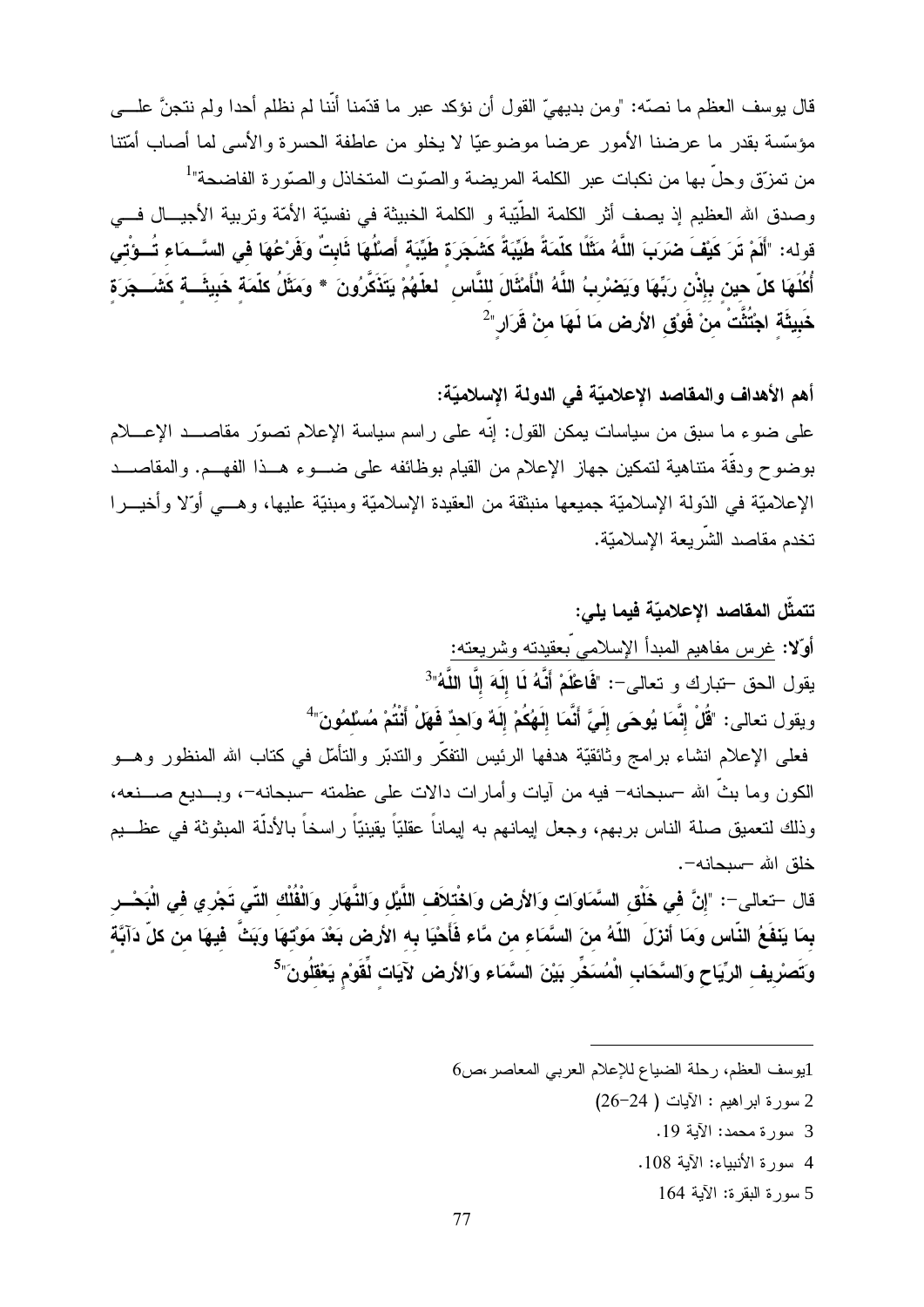**ثانياً**: <u>غر</u>س محبّة الله ورسولـه فـى النّفوس وأهمّيّة مراقبـة الله –سبحانـه –واتّباع هدى نبيـه –صــــلّـى الله عليه وأله وسلَّمٍ-، ونعظيم أمر الجنة ونعيمها في القلوب ونرسيخ مهابة النَّارِ . يقول الحق –تبارك وتعالمي–: "وَمِنَ النَّاسِ مَن يَتَّخذُ من دُونِ اللّه أَندَاداً يُحبُّونَهُمْ كَحُبِّ اللّه وَالَّذينَ آمَنُواْ أَشَدُّ حُبّاً لّلّه"<sup>1</sup> ويقول –سبحانه–: "قُلْ إنْ كُنْتُمْ تُحبُّونَ اللَّهَ فَاتَّبِعُوني يُحْبِبْكُمُ اللَّهُ"<sup>2</sup> ويقول –سبحانه–: "إنَّ اللَّهَ يُدْحْلُ الَّذينَ آَمَنُوا وَعَملُوا الصَّالحَات جَنَّات تَجْرِي مـــنْ تَحْتهَـــا الْأَنْهَـــارُ وَالَّذينَ كَفَرُوا بِتَمَتَّعُونَ وَيَأْكُلُونَ كَمَا تَأْكُلُ الْأَنْعَامُ وَالنَّارُ مَثْوًى لَهُمْ" $^6$ 

ثـالثـأ: شرح مقاصد الشّريعة الإسلاميّة للأمّة: حفظ الدّين، والعقل، والنّفس، والأموال، والنّسل، والـحفاظ على الدّولة ووحدتها، وحفظ الأمن وحفظ الكرامة الإنسانيّة.<sup>4</sup> **رابعاً:** شرح القرآن الكريم وتفسيره والسّنّة النّبويّة وتوجيهاتها. **خامسا:** تعريف النّاس بعلوم القرآن الكريم وعلوم الحديث الشّريف. كمفاهيم الناسخ والمنسوخ، و المحكم و المتشابه، و أسباب نزول القرآن الكريم، وكأنواع الحديث من حيث الثبوت؛ المتواتر والأحاد، ومن حيث القبول كالصحيح، والحسن، والمشهور، والضعيف، وعلم الجرح والنعديل في أحوال الرواة، وما إلى ذلك. سادسا: تعليم النَّاس اللُّغة العربيّة وفنونها. **سابعا**: يعمل الإعلام على نرقية اهتمامات الناس قبل العمل على نلبية رغبانهم وذلك بأن يذكى فيهم روح التضحية والإيثار والأخوة والإخلاص لله تعالى وكل خُلق يقربهم منه سبحانه وأن يعمل الإعلام على نتفير هم مما يغضب الله عز وجل أو يوجب لمن يقوم بالمعاصمي نلك عذاب النار والعياذ بالله. **ثامنـا:** نقويـة أواصـر الرّابطـة الإسلاميّة بين أفراد الأمَّة وغرس مفاهيم النّعاون والإيثار والإحسان. **تاسعا:** تحميل كلّ فرد من أفراد الأمَّة مسؤوليّة الأمر بالمعروف والنَّهى عن المنكر والدعوة الى الله ويبيّن ان هذا الأمر على الوجوب وليس على الإستحباب أو على الإباحة، فالله –سبحانه وتعالى– يقول: "وكنْتَكُن مِّنْكُمْ أُمَّةً يَدْعُونَ إِلَى الْخَيْرِ وَيَأْمُرُونَ بِالْمَعْرُوف وَيَنْهَوْنَ عَن الْمُنكَر وَأُوْلَــئكَ هُمُ الْمُفْلْحُونَ"<sup>5</sup>، وهذا فرضٌ على الكفاية، بمعنى أن الأمة بمجموعها مطلوبٌ منها ذلك ولو أقام هذا

الفرض وأتَمَّه أحد بَرئ الباقون ولو بقي الأمر الشرعي مُعَطَّلا، أثم الجميع، بخلاف فرض العين

- 2 سورة آل عمر ان: الآية 31
	- $12$  سورة محمد: الآية 12
- 4 انظر تفصيل الأدلَّة الشر عية عليها ص105 من البحث .
	- سور ة آل عمر ان: الآية 104.  $^5$

<sup>1</sup> سورة البقرة: الآية 165.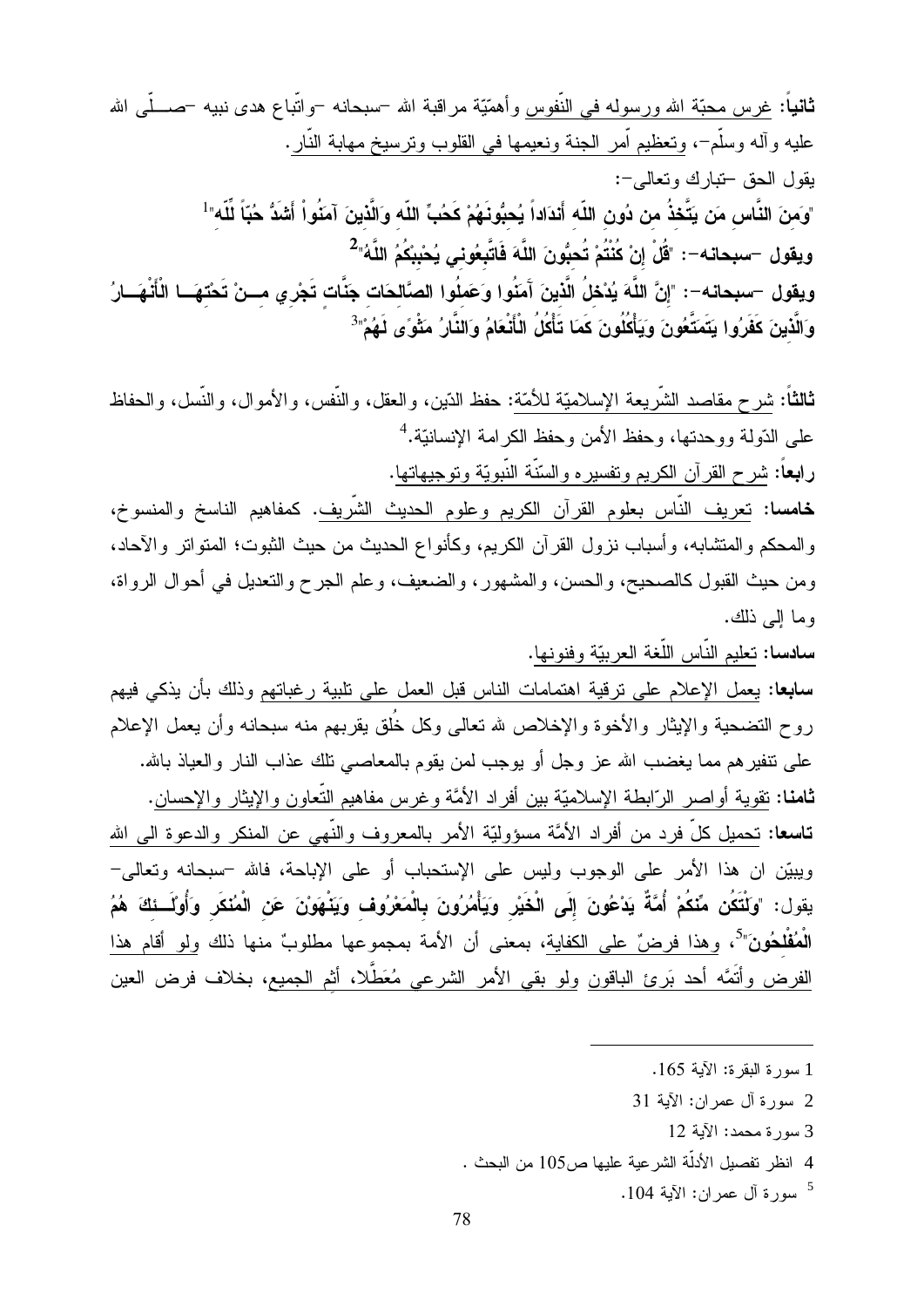المطلوب فيه من كل فرد أن يقوم بالأمر الشرعي ولا نبرأ ذمة الواحد ولو قام الجميع بما أمرهم الله ىفعلە.

وعليه بجوز نأسيس أحزاب أو جماعات في الدولة الإسلامية ولكن وجود نلك الأحزاب والجماعات مُقَيَّد ومشروط بأنَّها ندعو ٳلمى الإسلام ونحرُم الدعوة ٳلمى غيره وأن يقوم ذلك الحزب أو نلك الـجماعة بالأمر بالمعروف والنهى عن المنكر وَفق الأحكام الشرعية.

**عاشرا:** نبيان ما لأهل الذَّمّة في المجتمع الإسلاميّ من حقوق وما عليهم من واجبات وتوضيح حرمة الإساءة إليهم بغير وجه حقٌّ ووجوب الإحسان الِيهم. ويقول المصطفى –صلَّـى الله عليه وأله وســـلَّم–: "الجنَّة حرام على من قتل ذميّا أو ظلمه أو حمّله ما لا يطيق وأنا حجيج الذَّميِّ"

**حادي عشر:** تتبّع النّقنيات الحديثة وتطوّرها في جميع أنحاء العالم لمواكبة كلّ جديــد ونقـــل أخبـــار المكتشفات والاختراعات في شتى مجالات الحياة النكنولوجيّة لمساعدة الرعيّة على اقتناء وإيجاد أعلى أنواع التقنية في كل المجالات لا سيّما مجال التسلّح إذ يجب أن تكون أعلى أنواع الأسلحة متوفرة في بلاد المسلمين.

قال تعالى: "وَأَعِدُّوا لَهُمْ مَا اسْتَطَعْتُمْ منْ قُوَّة وَمنْ رِبَاط الْخَيْل"<sup>2</sup>

ثاني عشر: المحافظة على النِّظام السّياسيّ القائم –نظام الخلافة الإســــلاميّة– المنبشــق مـــن العقيـــدة الإسلاميّة ووحدة هذا النظام أي النظام الربانبي الذي يعالج كافة مناحي الحيـــاة وذلـــك يـــتلخص فــــي الآتي:–

- 1– نتظيم علاقة المسلم بخالقه وبارئه، ربِّه ومُدبِّر شــؤونه وذلــك بتفصـــيل موضـــوع العقائـــد والعبادات، وتحديد مهمة العقل وذم الأخذ بغير القطع في مواضيع العقيدة.
- 2– نتظيم علاقة المسلم بالآخرين من حاملي نابعية الدولة وذلك بتفصيل أحكام المعـــاملات مـــن بيو ع و إجار ة و وكالة و جزية و غير ها وتفصيل أحكام العقوبات.
	- 3– تتظيم علاقة الإنسان بنفسه وذلك بتفصيل كل ما بتعلق بملبسه ومأكله ومشربه وأخلاقه.

سورة الأنفال: الآية (60).

<sup>1</sup> الربيع بن حبيب بن عمر الأزدي البصري، مسند الربيع (292/1)، رقم 754، باب الحجّة على من قال أنّ أهل الكبائر ليسوا بكافرين، دار الحكمة، مكتبة الاستقامة، بيروت، سلطنة عمان، (1415هـ)،ط1، تحقيق محمّد ادريس عاشور ابن يوسف.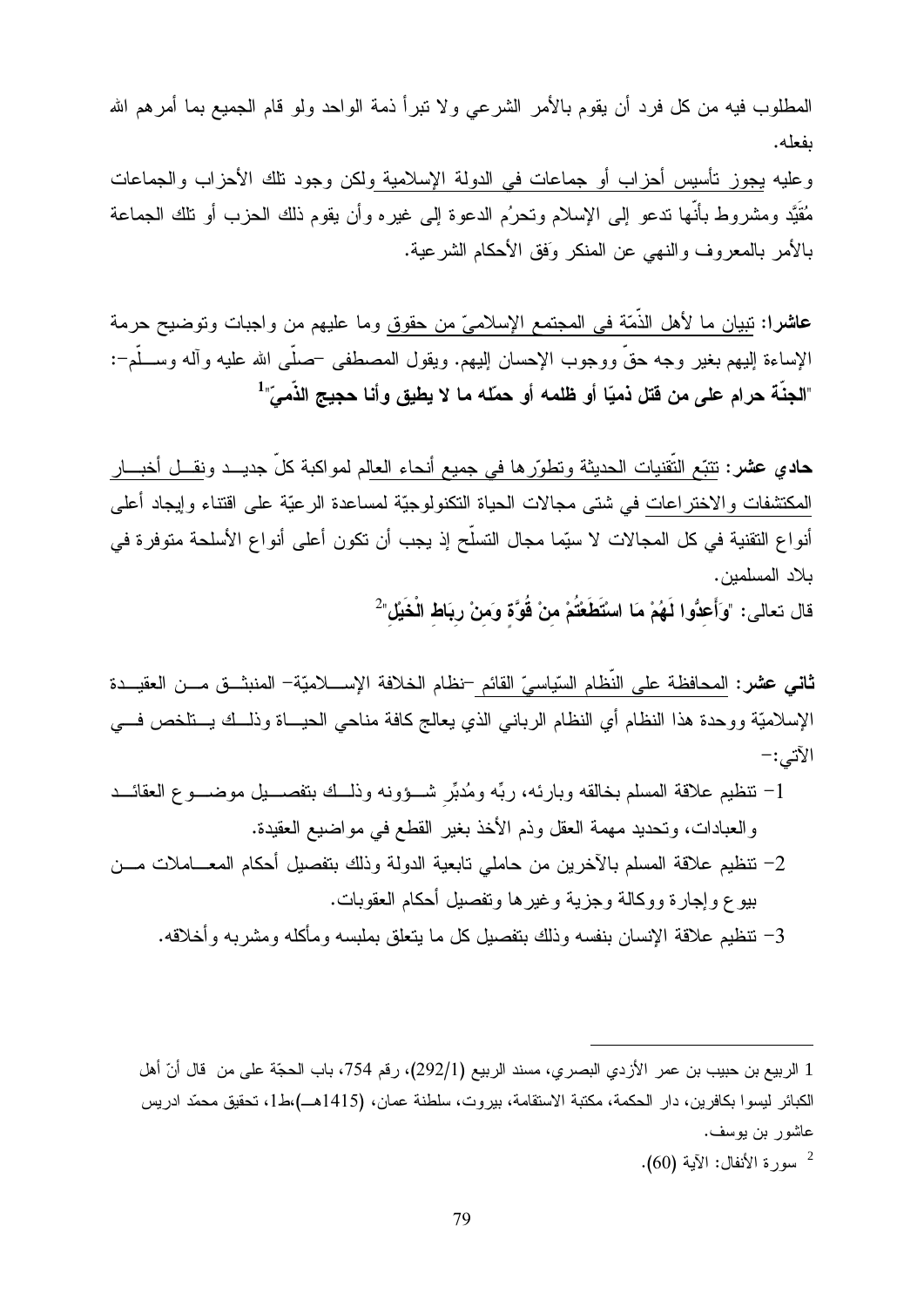ونبني ما بنبني حاكم المسلمين لنبقى العلاقة مع الحاكم علاقة نكامليّة وعلاقة محبّة ووئام، قال –عليه الصلاة والسلام-: "خيار أئمّتكم الّذين تحبّونهم ويحبّونكم وتصلّون عليهم ويصلّون عليكم"

> ثالث عشر: مهاجمة الأفكار والعقائد الباطلة: قال —تعالى—: "بَلْ نَقْدْفُ بِالحقّ عَلَى الْبَاطْل فَيَدْمَغُهُ فَإِذَا هُوَ زَاهقٌ وكَكُمُ الْوِيَلُ ممَّا تَصفُونَ"<sup>2</sup> وقال –سبحانه–: "إنَّكُمْ وَمَا تَعْبُدُونَ منْ دُون اللَّه حَصَبُ جَهَنَّمَ أنتُمْ لَهَا وَاردُونَ"<sup>3</sup>

را**بع عشر**: ترسيخ مفهوم الولاء لله وحده. قال –تعالى–: "يَاأَيّهَا ۖ الّذينَ آمَنُوا لَا تَتَّخذُوا الْيَهُودَ وَالنَّصَارَى أَوليَاءَ بَعْضُهُمْ أوليَاءُ بَعْسض وَمَسنْ يَتَوَلَّهُمْ منْكُمْ فَإِنَّهُ منْهُمْ إِنّ اللَّهَ لَا يَهْدى الْقَوْمَ الظّالمين"<sup>4</sup> ويقول –جلَّ جلاله–: "لَما تَجِدُ قَوْمًا يُؤْمِنُونَ بِاللَّه وَالْيَوْمِ الْأَحْرِ يُوَادُّونَ مَنْ حَادَّ اللَّهَ وَرَسَــولَهُ وَلَـــوْ كَانُوا آبَاءَهُمْ أَو أَبْنَاءَهُمْ أَو إخْوَانَهُمْ أَو عَشْيِرتَهُمْ أَولَئَكَ كَتَبَ في قُلُوبهمُ الْإيمَانَ وَأَيَّدَهُمْ برُوحٍ منْـــهُ وَيُدْخِلُهُمْ جَنَّات تَجْر ي منْ تَحْتهَا الْأَنْهَارُ خَالدينَ فيهَا رَضىٍ اللَّهُ عَنْهُمْ وَرَضُوا عَنْهُ أولَئكَ حرْبُ اللَّـــه أَلَا إِنّ حرْبَ اللَّه هُمُ الْمُفْلخُونَ"<sup>5</sup>

فلا قر ابـة و لا ر ابطـة بين البشر تعلو علـى ر ابطـة الـعقيدة الإسلاميّة، و الو لاء لله –سبحانـه– يُقدّم علـى كلّ و لاء.

**خامس عشر:** دوام توجيه الأنظار إلى أعداء الأمّة الحقيقيّين المتمثّلين بالكفار والمنافقين على اختلاف مذاهبهم ومسمّياتهم. قال –سبحانه–: "إنَّ الْكَافرينَ كَانُواْ لَكُمْ عَدُوّاً مُّبيناً" <sup>6</sup> وقال تعالى: "هُمُ الْعَدُوُّ فَاحْذَرْهُمْ قَاتَلَهُمُ اللَّهُ أَنَّى يُوْفَكُونَ"<sup>7</sup>.

1 مسلم ،صحيح مسلم ، كتاب الإمارة، باب خيار الأئمة وشرارهم ،حديث رقم (1855) ، ص948.

- 2 سورة الأنبياء، الآية(18).
- 3 سورة الأنبياء، الآية(98)
- 4 سورة المائدة، الآية(51)
- 5 سورة المجادلة، الآية(22)
- 6 سورة النساء: الآية 101.
- 7 سورة المنافقون: الآية 4.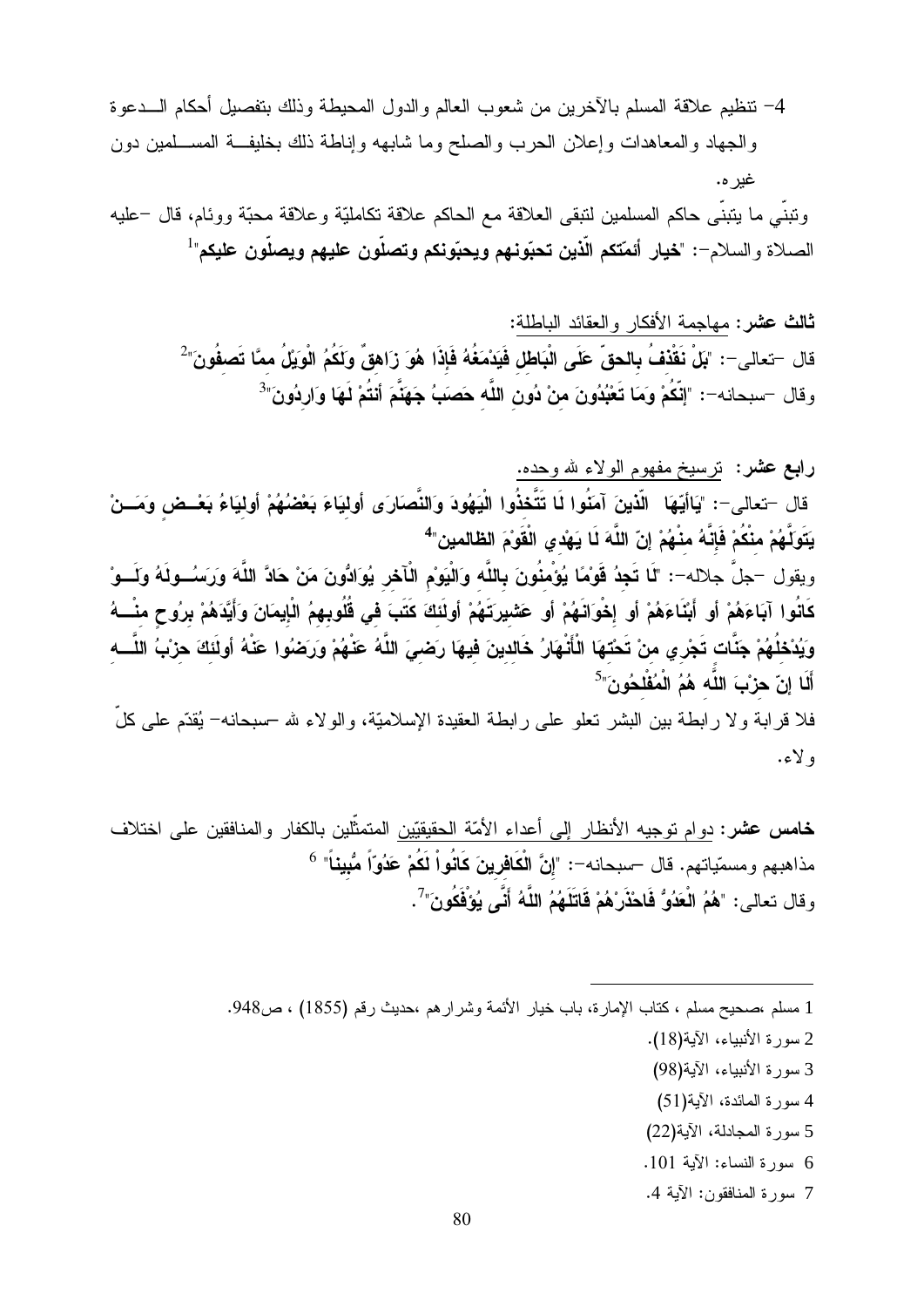بثُّها للبلدان التي يراد فتحها وذلك ليكون توطئة لجيوش الفتح قبل أن تصل تلك البلاد وفـــي مقـــدمتهم العلماء الذين يدعون إلى الإسلام فان لم يقبلوا فالجزية وإلا فيستعينوا بالله ويقاتلوهم. بِقول —سبحانه—: "وَ**قَاتِلُو هُمْ حَتَّى لَا تَكُونَ فَتْنَةً وَيَكُونَ الدِّينُ كلَّه للَّه"<sup>1</sup>** 

**سابع عشر**: على الإعلام أن يثير حفيظة المسلمين ويُديم سَقيهم بالمادة المُحَرِّضة لمهم للبذل والعطاء والغَيرة على دين الله وأعراض وأراضي ومُقَدّرات الأمّة، متمثلّة بالآيات الكريمة من كتاب الله –عز وجلَّ– وأحاديث وسيرة المصطفى الأسوة حملمي الله عليه وأله وسلم– والسيرة العَطرة للصحابة الكرام رضوان الله عليهم وسيرة التابعين ومَن سار على دربهم في النأسي برسول الله –صلى الله عليه وأله وسلم– وفي التضحية والبذل والعطاء لكل ما يملكون من مال ونفس وعيال في سبيل إعزاز هذا الدين وإبقاء راية الإسلام مرفوعة شامخة، كموقف خديجة أم المؤمنين رضيي الله عنها في بداية الدعوة، وموقف أبي بكر الصديق رضي الله عنه عند الهجرة، وموقف على وأسماء رضي الله عنهم عند الهجرة، وموقف سمية رضيي الله عنها عند محاولة فُتنها عن دينها، وموقف نُسَيبة المازنية رضي الله عنها في بيعة العقبة الثانية (بيعة القتال) وموقفها في معركة أُحُد، ويقوم الإعلام بربط كل ذلك بواقعنا اليوم لبيان الخط المستقيم بجانب الخط الأعوج فيكون خير زاد للمسلمين على طريق النصر و التغيير و التمكين بإذن الله.

ثامن عشر: علي الإعلام غرس مفهوم الوفاء بالوعود والعقود، مع المسلمين وغير هم: يقول الحق –تبارك وتعالى–: "وَأَوْقُواْ بِعَهْد اللّه إِذَا عَاهَدتُمْ وَلاَ تَنْقُضُواْ الأَيْمَانَ بَعْدَ تَوْكيدهَا وَقَدْ جَعَلْتُمُ اللَّهَ عَلَيْكُمْ كَفْيِلاً إِنَّ اللَّهَ يَعْلَمُ مَا تَفْعَلُونَ"  $^2$ ويقول –سبحانه–: "وَأَوْقُواْ بِالْعَهْد إِنَّ الْعَهْدَ كَانَ مَسَوْوٍ لاَّ" وعندما وقع حذيفة بن اليمان وأبوه¬رضي الله عنهما− في أسر قريش، لم نطلق قريش ســـراحهما إلا بعد أن أخذت منهما موثقاً ألاً بقاتلاها مع النبي صلى الله عليه وآله وسلم، فلما كانت غزوة بدر قـــالا للنبي صلَّى الله على وأله وسلَّم: إن شئت قاتلنا معك. قال صلَّى الله عليه وأله وسلَّم: "بِل نَفي ونستعين بِالله عليهم"<sup>4</sup>

- 1 سور ة الأنفال: الآية 39.
- 2 سورة النحل: الآبة 91.
- 3 سورة الإسراء: الآية 34.
- <sup>4</sup> جمال الدّين عبد الرحمن بن علي بن محمّد الجوزي، صفة الصفوة، (1421هـــ=2000م)، دار الحديث، القاهرة، تحقيق أحمد بن علي، باب ذكر وفاة حذيفة رضـي الله عنه، (137/1)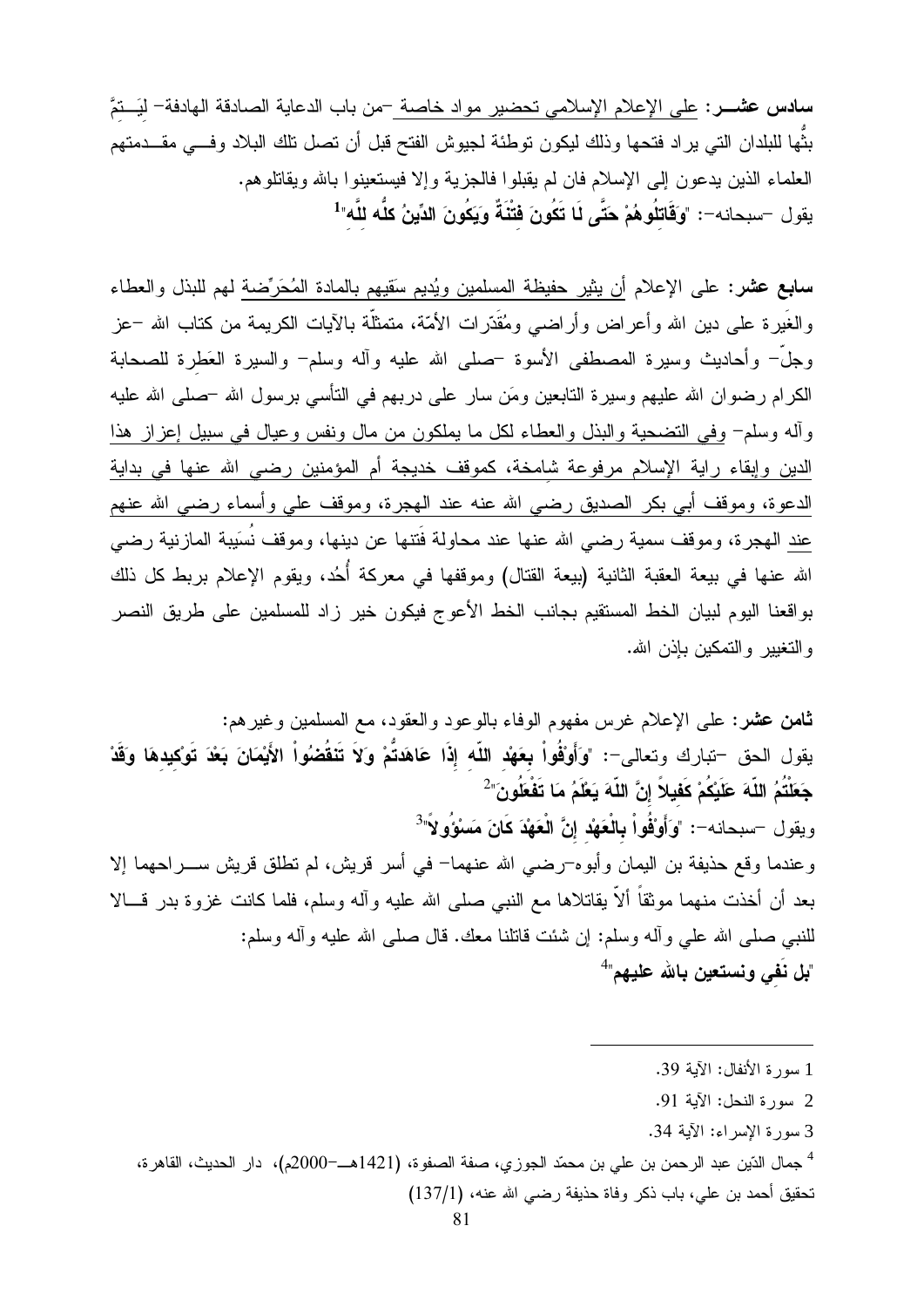تـا**سـع عشر** : علـى الإعلام نرسيخ مفهوم القتال عند المسلمين هو للمقاتلة، أي لا نقاتل إلا المُقاتلين، فالله –سبحانه وتعالى– يقول: "وَقَاتلُواْ في سَبيل اللّه الّذينَ يُقَاتلُونَكُمْ وَلاَ تَعْتَدُواْ إنَّ اللّهَ لاَ يُحبّ الْمُعْتَدينَ"<sup>1</sup> وقد كان رسول الله حملي الله عليه وأله وسلمٍ اذا أرسل جيشاً بوصيه بتقوى الله في خاصــــة نفســـه وبمن معه ويقول: "لا تقتلوا شيخا فانيا، ولا طفلا صغيرا، ولا امرأة"

وعن رباح بن ربيع قال: كنا مع رسول الله صلى الله عليه وأله سلم في غزوة فرأى الناس مجتمعين على شيء فبعث رجلا فقال: "**انظر علام اجتمع هؤلاء**" فجاء فقال: على امرأة قتيل فقال: "**ما كانت** هذه لتقاتل" قال: وعلى المقدمة خالد بن الوليد، فبعث رجلا فقال "قل لخالد لا تقتلن امرأة ولا  $^3.$ "عسيفا

عشرون: على الإعلام دوام نقل أخبار الفتوحات والانتصارات التي يحققها جيش الأمة الإسلامية ونقل أخبار الحدود الجغرافية الجديدة للدولة الإسلامية حيث تصل جيوش الفتح ومثل هذه الأخبسار نكسون مرتبطة مباشرة مع خليفة المسلمين لمعرفة ما يمكن بثّه مما يفضلّ تأجيلهُ.

المطلب الثَّالث: سياسة الدّولة الإسلاميّة في تحديد الوظائف. وظيفة الإعلام ابتداء العمل على نتفيذ وتحقيق الأهداف المطلوبة<sup>4</sup> باستخدام كلّ الوسائل الممكنة، ويمكن إجمال هذه الوظائف فيما يلي: أوّلاً: وظيفة نتقيفيّة: نتمثّل بغرس المفاهيم الشّرعيّة النّـى نرعى شؤون النّـاس وننظّم حياتهم الاجتماعيّة والاقتصاديّة والسّياسيّة والعسكريّة. بما نتضمّنه من برامج ناريخيّـــة وجغرافيّـــة وعلميّـــة ووثائقيّـــة ودر اسات بحثيّة و استر انتيجيّة و غير ها. ثانياً: وظيفة تربويّة:

بالإضافة إلى غرس القيم والمفاهيم التّـي تبنـي الشَّخصيّات الإسلاميّة من مثل الصّدق والأمانـة وحبّ الله وحبّ رسوله وطاعة الوالدين والإحسان لمهما والإحسان للجار ورحمة الضّعيف، كذلك نحـــثّ علــــي السّباحة و الرّماية وركوب الخيل وما إلى ذلك ممّا يسهم في التّربية البدنيّة بالإضــــافة إلــــى التّربيّـــة النّفستّة و العقلتّة.

<sup>4</sup> الأهداف والمقاصد الإعلامية تمّ تفصيلها في المطلب السابق.

سورة النقرة: الآية 190.  $^1$ 

<sup>&</sup>lt;sup>2</sup> البيهقي، سنن البيهقي الصغير ، باب ما يفعل بالرجال البالغين،(447/7)

<sup>&</sup>lt;sup>3</sup> ابو داوود ، سنن أبي داوود،( 121ت/11م )باب في قتل النساء، (53/3)، رقم 2669 ، قال الشيخ الألباني : حسن صحيح (العسيف: الأجير )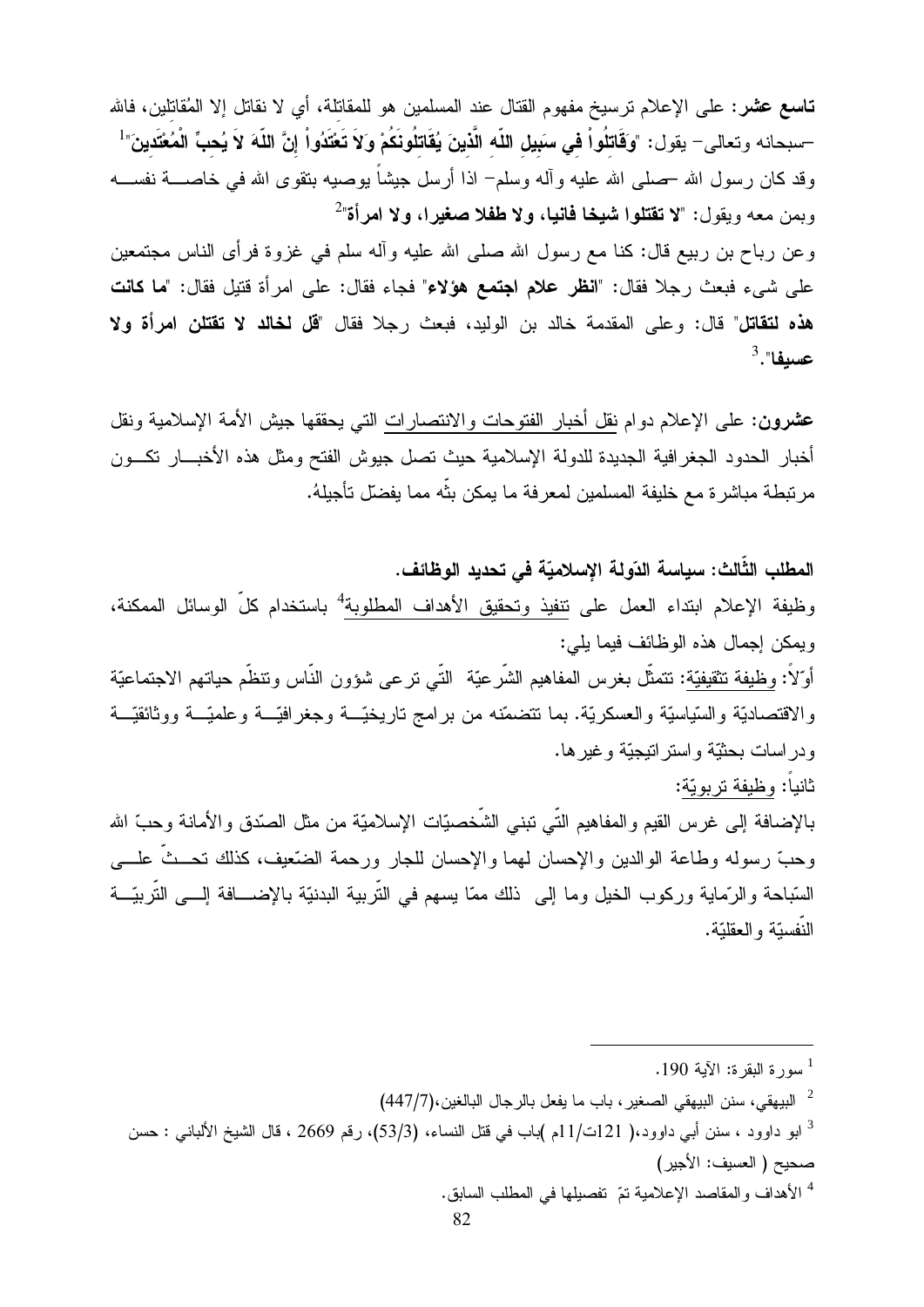ثالثًا: وظيفة تعليميّة: نتثمل برامج نعليم اللُّغة العربيّة للصّغار والكبار، ونعليم القرآن الكريم وعلومـــه، والحـــديث النّبـــويّ الشريف وعلومه، وكذلك نشمل نعليم الفنون والممهن المختلفة للأطفال وربّات البيوت. رابعاً: وظيفة إخباريّة : توفُّر للنَّاس الأخبار المحلَّيّة والعالميّة بحيث نتمّ صياغتها من وجهة نظر الإسلام، أي: مـــن منظـــور

شرعيّ كي نؤصِّل عند النَّاس النَّاحية الرِّعويّة والحكم على الأمور من زاوية خاصنّة؛ وهـــي زاويـــة الإسلام والعقيدة الإسلاميَّة، لا أن تلتزم الحياد– كما ندَّعيه وسائل اليوم–، ولا أن نـعرض الأمور دون طر ح حلو ل جذر يّة لكلّ المشاكل الدّاخليّة و الخار جيّة من منظو ر شر عيّ. خامساً: وظيفة طبّيّة:

ترفع مستوى الوعي الصّحيّ عند النّاس ببرامج الإسعافات الأولّيّة، وبالتّصرفّ الصّحيح عند الإصابات المشهورة المختلفة كلدغ أفعى أو الحريق أو الإغماء أو الغرق أو الاختناق وما إلى ذلك، كمـــا نعمـــل على زيادة وعى النَّاس على الأعشاب المختلفة الغنيَّة بموادّ طبَّيَّة معالجة وتمييزها عن تلك النِّي فيهـــا السَّموم الضَّارَّة، كما نرفع مستوى وعيهم على فوائد الخضار والفواكة وسائر الأطعمة التَّـى ســـخَّرها البارئ– سبحانه– لسعادة وعافية النّاس ونوفير الوقاية لمهم.

سادساً: وظيفة ترفيهيّة: تشمل برامج تعمل على التّرويح عن النّفس كالبرامج التّي نتعلّق بالتفكّر فـــي مخلوقات الله البحريّة، والأدغال الإفريقيّة، والبحار والمحيطات، والطّبور .

سابعاً: وظيفة دعائيّة :

محليًا ببثَّ الإعلانات بما يخدم الرّعيّة تجاريًا وتربويًا واجتماعيًا واقتصاديًا، وللخارج بما يخدم الدّعوة من شرح ونفصيل للإسلام؛ عقيدة وشريعه ومنهاج حياة، لتكون مقدّمة للدّعوة الإسلاميّة التّي يقوم بـها جيش المسلمين للبلاد المتاخمة لبلاد المسلمين.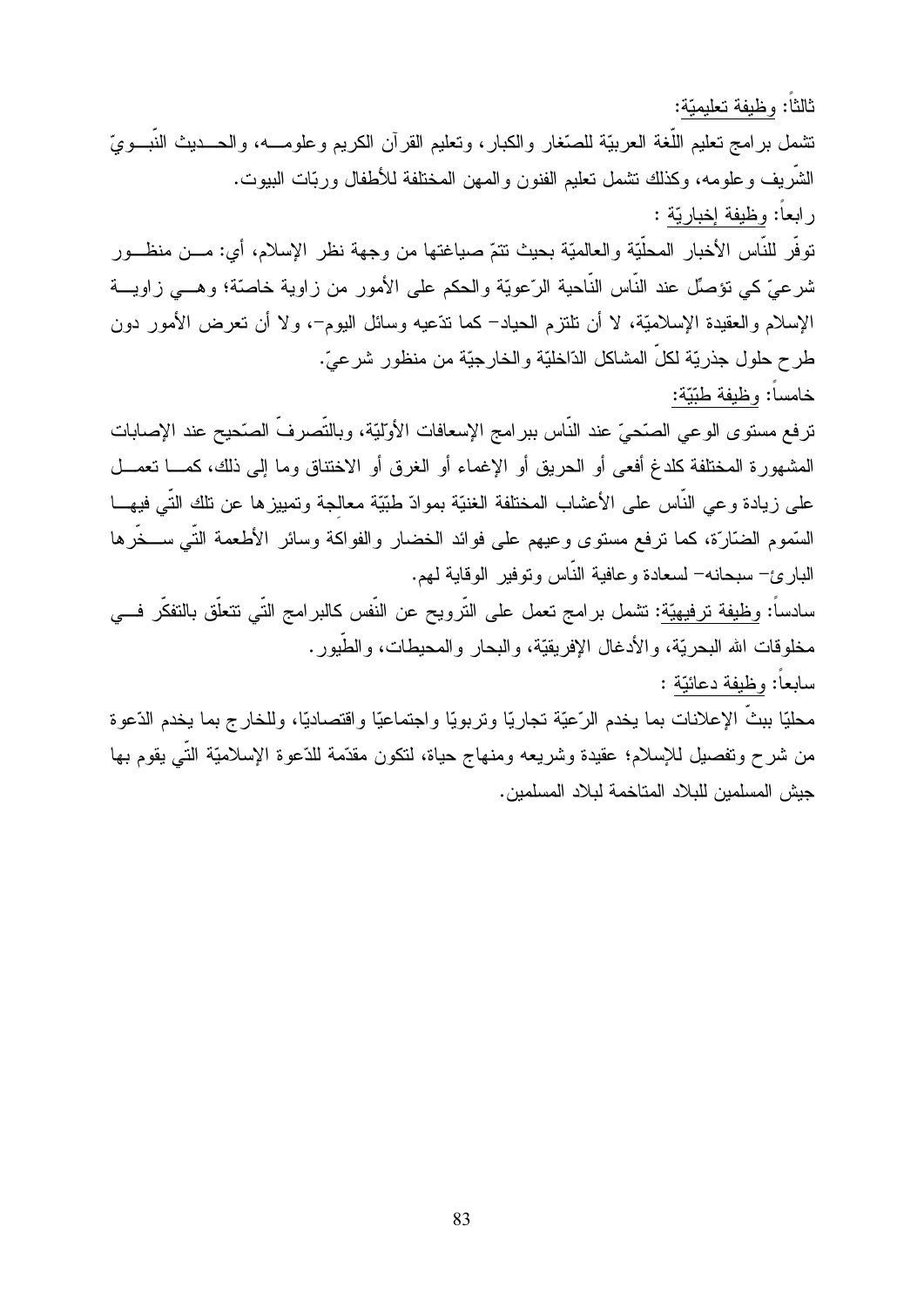المبحث الثَّاني: سياسة الدّولة الإسلاميّة في الاستفادة من الأساليب والوسائل:–

وفيه مطلبان :-– المطلب الأولِّ: الأسالب و الوسائل القديمة. – المطلب الثَّاني: الأساليب و الوسائل الحديثة.

الإعلام عمليَّة انْصال فكريَّ يستند أساسا إلى وجود مرسل ومرسل إليه ووسيلة لنقل الرّسالة المطلوبة، وهذه العمليّة نطورت وسائلها عبر نطور ّوسائل الانصال .

فبعدما كان الاتصال المباشر لنقل الرّسالة الإعلاميّة من خلال الكلمة المسموعة في الشعر أو الخطبة، نطوَّر إلى الكتابة بوجود الطابعة، ونطوَّر أكثر مع اكتشاف اللاسلكي واكتشاف البث المرئـــيَّ سنة(1930)م، ووصل التُّطور إلى إحدى قممه مع الأقمار الصّناعية سنة (1964)م، كما أنّ اختـــراع الحاسوب الإلكتروني (1946)م،<sup>1</sup> والتّطوّرات التّي طالته، وبخاصنّة في التّسعينات من القرن الماضــــي حتّـــى الآن ليشـــمل التليتكســـت (Teletext)<sup>2</sup> والفيـــديو تكســـت (Videotext)<sup>3</sup>، والإنتراكتيـــف (interactive) والإنترنت فــي السّــنوات الأخيــرة بالإضـــافة إلــي اختــراع الليــزر (الضّــوء المتلاصق1960م)، وتطوّر صناعة الألياف البصريّة العاملة على توجيه الضّوء ذي التّـــردّد العـــالـي رالبالغة الاتّساع، وبالتّالي المساعدة على عمليّة تضخيم الضنّوء بالبثّ المحثوث عليه بالإشعاع.<sup>5</sup> كـــلّ ذلك كان له الأثر ، العظيم في زيادة اتساع الرّقعة التّي تصلّها الرّسالة الإعلاميّـــة وزيــــادة الجمهـــور المخاطب يتلك الرسيالة.

فلا بدّ للدّولة الإسلاميّة وإعلامها أن يستفيد من هذه التقنيات وتسخيرها لنقل الرّسالة الإعلاميّة وبِنْها سواءٌ أكان بالوسائل المسموعة أم المقروءة أم المرئيّة.

. -

- 43%+-ال المساورة المساورة المساورة المساورة المساورة المساورة المساورة المساورة المساورة المساورة المساورة المساورة<br>المساورة المساورة المساورة المساورة المساورة المساورة المساورة المساورة المساورة المساورة المساورة المساورة ا 2 ألتليتك<br>م 3
	- ...<br>الذو المواطن بين من المساور المواطن المساور بين أن مساور المواطن  $\frac{1}{2}$  $\frac{4}{4}$

<u>.</u>

 $\pi$  ,  $\pi$  ,  $\pi$  ,  $\pi$  ,  $\pi$  ,  $\pi$  ,  $\pi$  ,  $\pi$  ,  $\pi$  ,  $\pi$  ,  $\pi$  ,  $\pi$  ,  $\pi$  ,  $\pi$  ,  $\pi$  ,  $\pi$  ,  $\pi$  ,  $\pi$  ,  $\pi$  ,  $\pi$  ,  $\pi$  ,  $\pi$  ,  $\pi$  ,  $\pi$  ,  $\pi$  ,  $\pi$  ,  $\pi$  ,  $\pi$  ,  $\pi$  ,  $\pi$  ,  $\pi$  ,  $\pi$ 4 الانتر النيف: و هو يمكن من إجراء المؤنمر ات ه<br>5 د. فارس اشتي، الإعلام العالمي، ص (17).<br>5 - $\frac{4}{\pi}$ 

 <sup>(</sup>1) (4- K0\* . <sup>1</sup> - +) +- 9M0- ?- - #? - & &-بس عبد الحميد ربحي، الوسائل المسموعه والمرتبيه النشاة والتطور (نجربه الإعلام المصري)، (ط1)،<br>اللبنانية، 2004م، ص (6–13). د. عبد العزيز شرف، المدخل إلى وسائل الإعلام ص (330–340).<br>مسطح العامل المسموع من الطالبان أثناء العزيز F8 #>- < 33- - --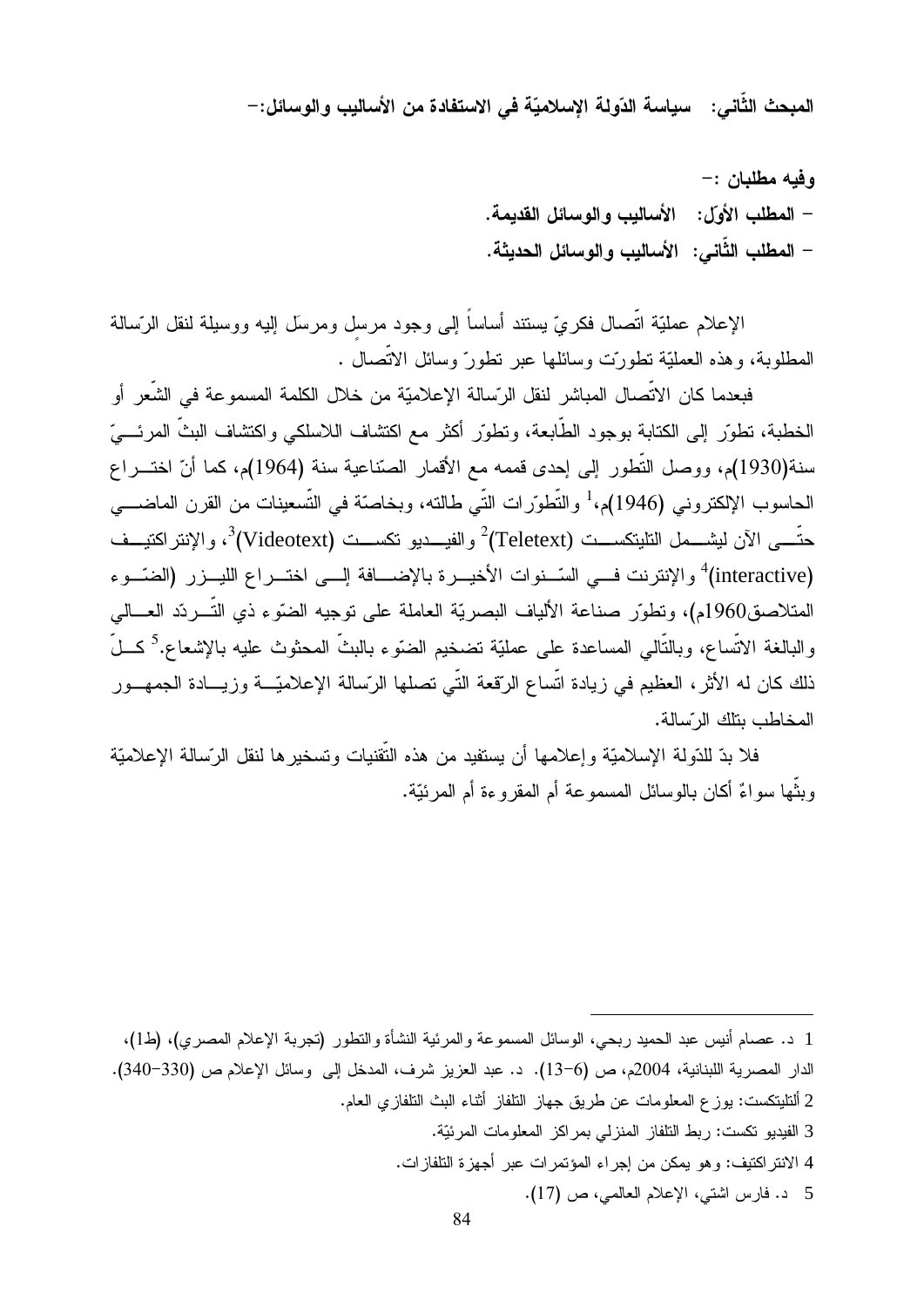المطلب الأول: الأساليب والوسائل السّابقة : أوّلاً: الاتّصال الشّخصىّ: وهذا كان أوّل أشكال الإعلام الّذي استخدمه النَّبـي –صلَّـي الله عليه وآله وسلَّم– بعد البعثة، فكان ينقـــل الخبر الرّبّانيّ برسالته العقديّة لتوحيد الله –سبحانه–، من خلال الاتّصال الشّخصـيّ ودأب علــــى ذلـــك صحابتُه الكرام من بعده. ثانباً: الخطبة:-

من أبرز الوسائل الإعلاميّة ولا يقلّ الدور الّذي قامت به في مجال الإعلام عن الاتّصال الشّخصــــيّ بل فاقته. قال الدّكتور صالح هندي ما نصّه: (والخطبة منذ ظهور الإسلام هي الوسيلة الأولـــي مـــن وسائل الإعلام النَّبي اعتمد عليها رسول الله –صلَّى الله عليه وأله وسلَّم– في نشر الدِّين الـجديـــد وفـــي شرح المبادئ التّي نادي بها في الجزيرة العربيّة).<sup>1</sup>

ولقد اعتبرها ۖ محمود كرم سليمان من أساليب الإعلام الجمعيِّ شديد ۖ التَّأثير . $^2$ 

وظلَّت الخطبة شديدة التَّأثير في البناء العقديّ والفكريّ والشعوريّ للأمّة الإسلاميّة، فإذا كان النّفير العام للقتال انتشر الخطباء في المساجد الكبرى يبثِّون في النَّاس حبِّ الجهاد والتَّضحية في سبيل الله. واشتهر من الصَّحابة وممَّن بعدهم ثلَّة من الخطباء الأفذاذ من أمثال عمر بن الخطاب وعلى بن أبـــي طالب. وزياد بن أبيه والحجّاج بن يوسف الثُّقفيّ وغيرهم. ومن نماذج خطب النَّبي –صلَّى الله عليـــه وآله وسلَّم<sup>\_</sup> خطبته بوم صعد على الصّقا<sup>3</sup> وخطبته بوم حجّة الوداع.<sup>4</sup> ثالثاً: الشَّعر :

لقد كان للشَّعر أثر بارز في التَّعبير عن الحياة في العصر النَّبويِّ وقد روى الإمـــام البخـــاريّ ثنـــاء الرّسول –صلّـي الله عليه وأله وسلَّم– علـي ابن رواحه من حديث أبـي هريرة –رضـي الله عنـهما– قال: "إنّ أخاً لكم لا يقول الرّفْتْ"<sup>5</sup> –يعني بذلك ابن رواحه– قال:–

| إذا انشق معروف من الفجر ساطع   | فينا رسول الله بتلو كتابهُ     |
|--------------------------------|--------------------------------|
| به موقنات أنّ ما قال واقعُ     | أرانا الهدى بعد العمى، فقلوبنا |
| إذا استثقلت بالمشركين المضاجعُ | يبيت يجافى جنبهُ عن فراشهِ     |

1 د. صالح هندي، أثر وسائل الإعلام على الطفل، ص (25). 2 محمود كرم ، التَّخطيط الإعلاميّ في ضوء الإسلام، ص (123).  $\overline{\mathbf{3}}$ ينظر نصّها ص32 من هذا البحث. <sup>4</sup> ينظر نصبّها ص41 من هذا البحث. 5 أحمد بن علي بن حجر أبو الفضل العسقلاني الشافعي ، فتح الباري شرح صحيح البخاري، دار المعرفة، بيروت، (1379هــ)، تحقيق: محمد فؤاد عبدالباقي , محب الدين الخطيب، كتاب الأدب، باب هجاء المشر كين (562/10) ر قم  $.6151$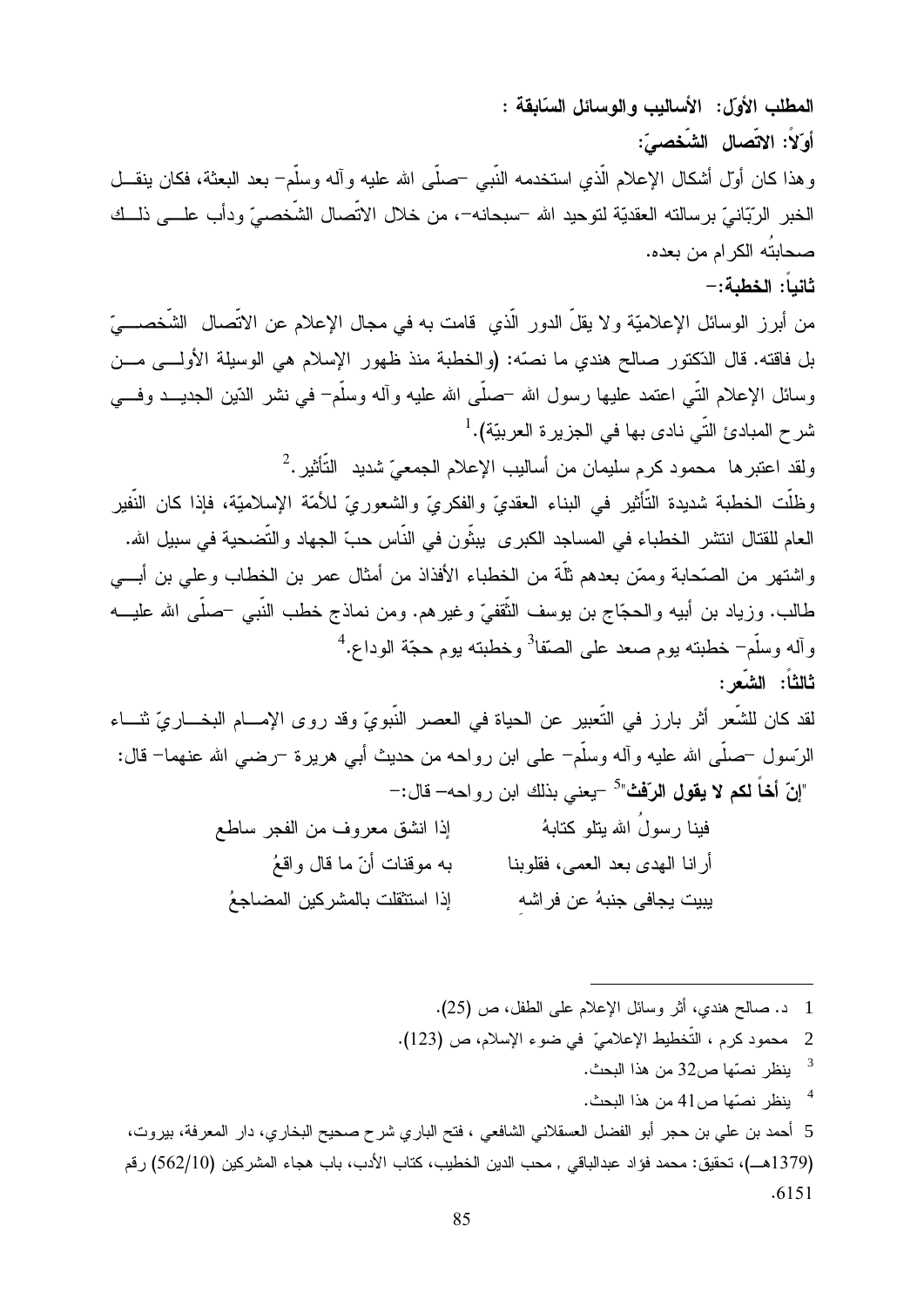قال محمود كرم سليمان معلقاً على هذا الحديث: "يعني بذلك أنَّهُ سلك بشعره مسلك الإعلام النَّظيف"<sup>1</sup>. وجاء في صحيح البخاريِّ أيضاً من حديث البراء أنّ النَّبي –صلَّى الله عليه وأله وسلَّم– طلـــب مـــن حسان بن ثابت فقال له: "اهجُهم —أو قال– هاجهم، وجبر يل معك"<sup>2</sup>. رابعاً: القُراء أو المدرّسون:

كان للقرّاء والمدرّسين أثر بارز في نشر الدّعوة الإسلاميّة فالرّسول –صلّـي الله عليه وآله وسلّم– كان يرسلهم ليقرأوا القرآن على من أسلموا حديثاً ليعلموهم القرآن وأمور دينهم، كما حصل مع خباب بن الأرتُّ مع فاطمة بنت الخطاب وزوجها ¬رضـي الله عنـهم أجمعين¬، ذكره ابن هشام فـي سيرته<sup>3</sup>. ومـع مصعب بن عمير في المدينة<sup>4</sup>، فعلى إعلام الدولة الإسلامية إبراز دور أمثال هؤلاء المقرئين والمدرسين والفقهاء الكرام، وعلى الدَّولة الإستفادة من هذه الأساليب. خامساً: الأذان :-

وقد استخدمه النَّبـي –صلَّـي الله عليه وأله وسلَّم– ليُعلم النَّاس بدخول وقت الصَّلاة ولجمع النَّاس لأمر جلّل، فكان يأمر ِ المؤذن ليؤذّن في النّاس للجهاد بقوله: "**يا خيل الله اركبي**"<sup>5</sup>. قال الدّكتور عبد اللطيف حمزة ما نصّه (ولعلّ أخطر ما كان يقوم به المنادون في العصور القديمة أنّهم كانوا بنادون بالنَّفير العامّ (التَّعبئة العامّة، أو الدّعوة للقتال إذا لزم الأمر ذلك)<sup>6</sup>. وعندما كان الرّسول –صلّـى الله عليه وأله وسلّم– يفتح بلداً كان يأمر المؤذن ليرفع الأذان. قال (فهذا الأذان: ما هو إلَّا إعلان سياسيٍّ أعلن فيه الرِّسول –صلَّى الله عليه وآله وسلَّم– سيادة الدّولة الإسلاميّة الحاكمة بأمر الله على البلاد المفتوحة)<sup>7</sup>.

ويقول عبد اللطيف حمزة: "الحقَّ– لقد كانت للمنادي وظيفة إعلاميَّة بالغة الأهمّيَّة في العصور القديمة، ولم يكن بالإمكان الاستغناء عنه في بيئة من البيئات العر بيّة بحال ما"<sup>8</sup>.

سادساً : البريد: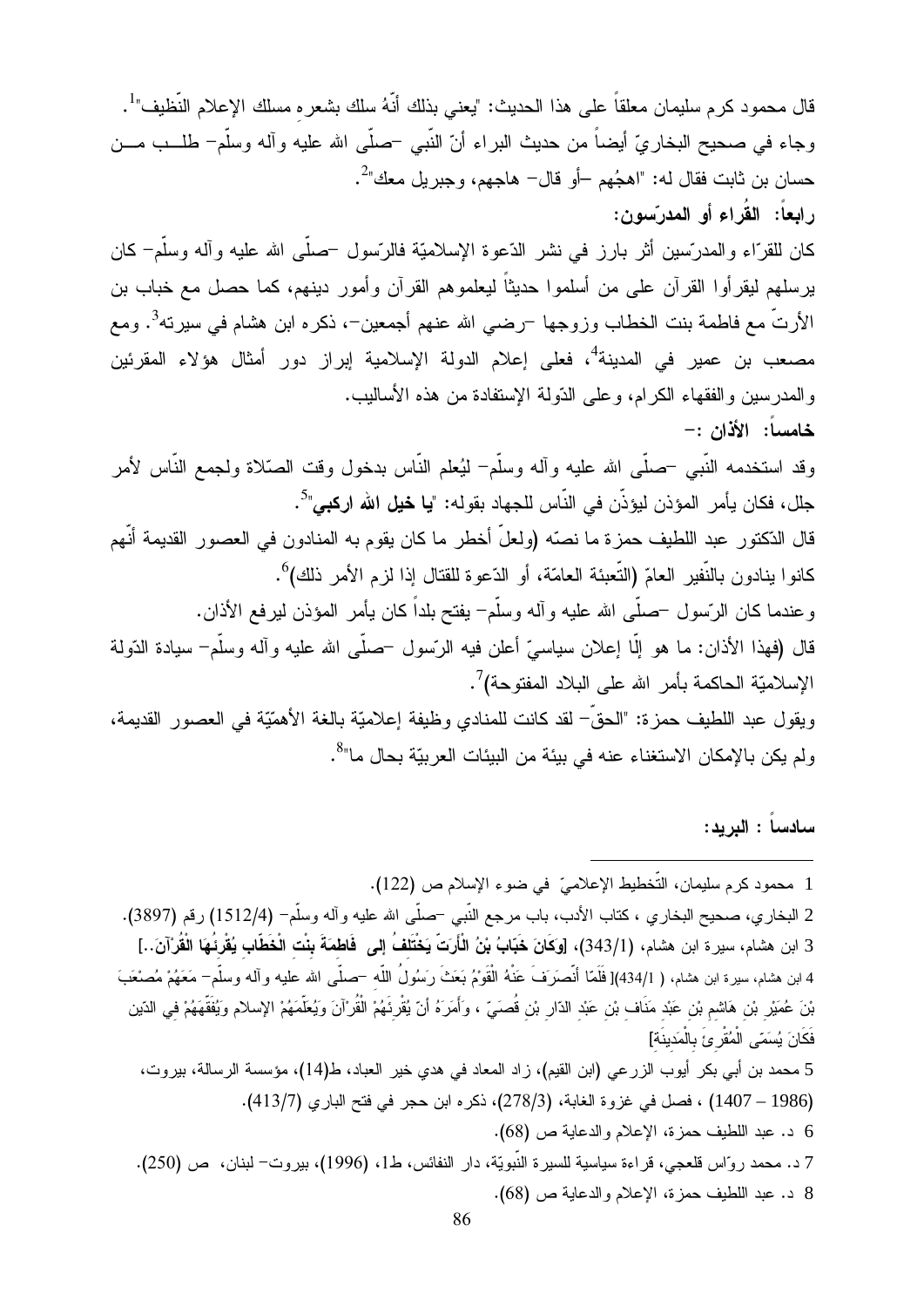عُرف البريد في التَّاريخ الإسلاميّ كوسيلة إعلامية هامّة، وقد نقله المسلمون عن البيزنطيّين، وأول من وضع نظام البريد في الإسلام معاوية بن أبي سفيان، وقد أكمل عبد الملك بن مروان عمل معاوية في نتظيم البريد.

قال د. صـالـح هندي مـا نصـّه: (وقد اهتمّ الـحكّام المسلمون بـه، وخير دليل علـى ذلك وصـيّة عبد الملك بن مروان أن يحمل البريد إليه في أيّ ساعة من ليل أو نهار )<sup>1</sup>. وقد تطوّر استخدام البريد لغايات الإعلام لدرجة أنّه أنشئ له بدالات من الخيل والرّاكبين طول الطّريق لضمان وصول الخبر بسرعة، ويروى في هذا المجال أنّ الخبر كان يصل إلى المعتصم من البصرة إلى بغداد في اليوم نفسه رغم المسافة البعيدة بين المدينتين وقد وصل البريد غاية الإتقان في زمن المماليك حيث استُخدم البريد الجويّ بوساطة الحمام الزّاجل لنقل الأخبار وأمور الحرب<sup>2</sup> . هذه أهمّ الوسائل القديمة التي استخدمتها الدولة الإسلاميّة في سالف عهدها.

المطلب الثَّاني: الأساليب والوسائل الحديثة.

كانت المطبعة بحقٍّ هي الفاصل الحقيقيِّ بين العصور القديمة والعصور الحديثة حيث نقلت الإعلام من طُور البي طُور . قال الدّكتور عبد العزيز شرف ما نصّه: "ذلك أنّه منذ اختراع آلة الطباعة ثمّ ما تمّ اختراعه في العصور الحديثة من أشكال أخرى لوسائل الاتّصال بما في ذلك التليفون والنلغراف والتلكس والكاميرا والفيلم والفونوغراف والراديو والنلفاز، حدث نحول أساسيّ في العالم"<sup>3</sup>. ووسائل الإعلام الحديثة ما هي إلَّا مجموعة من الأجهز ة والوسائل التَّبي تختصر المسافات وتوفَّر الوقت، وتخاطب أكبر عدد من النَّاس في نواحي الأرض وفي أقصر وقت وبأقلِّ جهد وتكلفة. وأعرض فيما يلي بعض الأساليب والوسائل الاعلاميّة الحديثة التي يمكن للدولة الإسلاميّة استعمالها بالاضافة إلى الوسائل والأساليب السابقة(القديمة). أوِّلا : الصّحف والجرائد : المطبوعة أو الإلكترونية والَّتى نشمل جوانب نتثقيفيَّة ونرفيهيَّة وإخباريَّة وتحظى باهتمامات شرائح و اسعة من النّاس.

| 1 د. صالح هندي، أثر وسائل الإعلام على الطفل ص (27).                                                       |
|-----------------------------------------------------------------------------------------------------------|
| 2  د. صبحي الصالح، النظم الإسلاميّة، (ط3)، بيروت، دار ا لعلم للملايين 1976م، حتّى (330–333). نقلاً عن أثر |
| وسائل الإعلام على الطفل/ د. صالح هندي ص (27).                                                             |
| 3 د. عبد العزيز شرف، المدخل إلى وسائل الإعلام ، الهيئة المصرية العامة للكتاب، القاهرة، (2000)             |
| ص (331).                                                                                                  |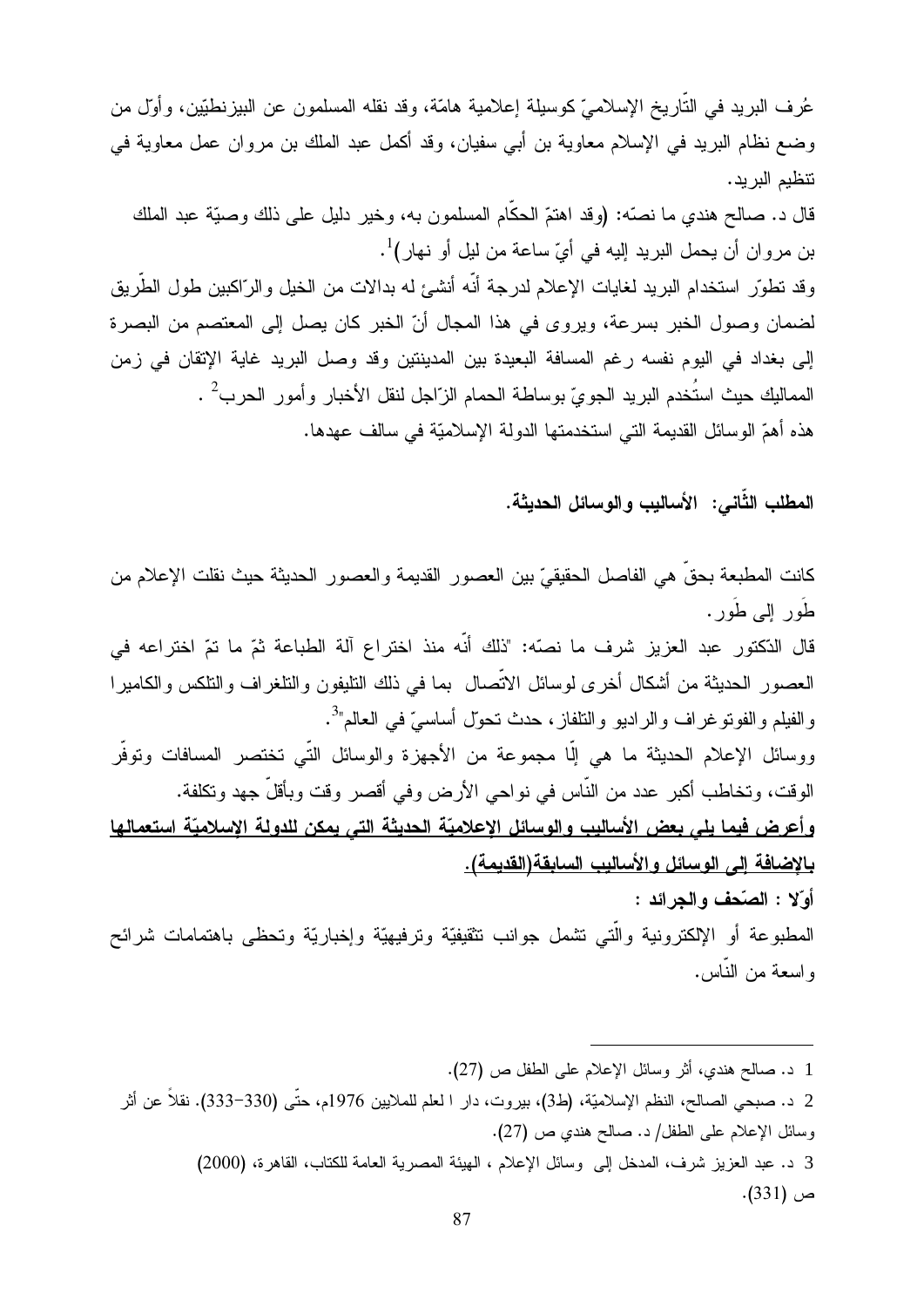قال الدّكتور عبد اللطيف حمزة ما نصّه: "إنّ الصّحافة هي منبر الرّأي العامّ –لا جدال في ذلك– والصَّحافة هي أقدر وسيلة من وسائل الإعلام على مناقشة الأراء والمسائل العامَّة في كلِّ مجتمع"<sup>1</sup>. ثانباً : المجلّات : ومنها العلميّة والثّقافيّة، المسموعة أو المقروءة أو الإلكترونيّة ويطلق عليها الصّحافة الدّوريّة. يقول د. عبد العزيز شرف ما نصّه: "وهناك من الدّلائل ما يشير إلى أنّ نفوذ وتأثير الصّحف الدّوريّة في كثير من البلاد قد أصبح يمثِّل مركز ثقل..."<sup>2</sup>. ثالثاً : الكتب : المطبوعة أو الإلكترونيَّة، المتخصَّصة أو العامَّة. وما زالت الكتب، كما كانت في الماضي، مستودعاً للمعرفة والقيم الثَّقافيَّة. رابعاً: لوحة الاعلانات : و هي لوحة توضع في مكان يجتمع فيه الناس و هي تمثَّل مساحة إعلاميَّة مهمَّة. توضع في المسجد أو المدر سة أو المؤسّسة، أو لوحات إلكتر ونيّة في الطّر قات. خامساً: الاذاعة: شهدت السّنوات الماضية تقدّماً في البثّ الإذاعيّ لا سيّما بعد الاستخدام التّجاريّ للإرسال اللّاسلكيّ وقيام المحطَّات الإذاعيَّة. وقد وسع هذا حدود الرَّسالة الإعلاميَّة في المدَيَين: الجغرافيِّ والاجتماعيِّ. سادساً: التلفاز : من أبر ز صفات التلفاز استحو اذه على مشاهديه، لما يتميّز به من نقل للصنّور ة و الصنّوت و الحركة<sup>3</sup> فهو وسيلة إعلاميّة بالغة التّأثير حيث تقتحم الجدر والأسوار وتصل إلى النّاس في بيوتهم، ومشاهدته لا تحتاج إلى جهود سوى الجلوس والمراقبة والمتابعة، ويتعمّق أثرها أكثر مع الأمّيين الّذين يشكّلون أغلب الشعوب الإسلاميّة اليوم، ممّا يقتضبي المبادرة إلى تحويل التلفاز إلى وسيلة خير وهدى، وجعله جهاز تعليم ناجح لمحو الأمّية، ولتحرير عقل الإنسان من الخرافات والأباطيل، بلبّي حاجات النّاس ويسعى إلى ترقية اهتماماتهم. يقول الدّكتور صـالح هندي ما نصّه "وقد لاقي التلفاز إقبالاً شديداً من النّاس في جميع بلدان العالم بشكل لم يلقه أيِّ اختراع غيره، وهذا الإقبال على التلفاز لا يدلُّ عليه عدد الأجهزة التَّى اقتنيت في البيوت فحسب وإنَّما ندلٌ عليه تجمّعات النَّاس حول أجهزة الاستقبال في الميادين العامّة والمقاهي والفنادق و الاستر احات"<sup>4</sup>.

- 1 د. عبد اللطيف حمزة، الإعلام والدعاية ص (73).
- 2 د. عبد العزيز شرف، المدخل إلى وسائل الإعلام ص (335).
- 3 د. عبد العزيز شرف، المدخل إلى وسائل الإعلام ص (265).
	- 4 د. صالح هندي، أثر وسائل الإعلام على الطفل ص (35).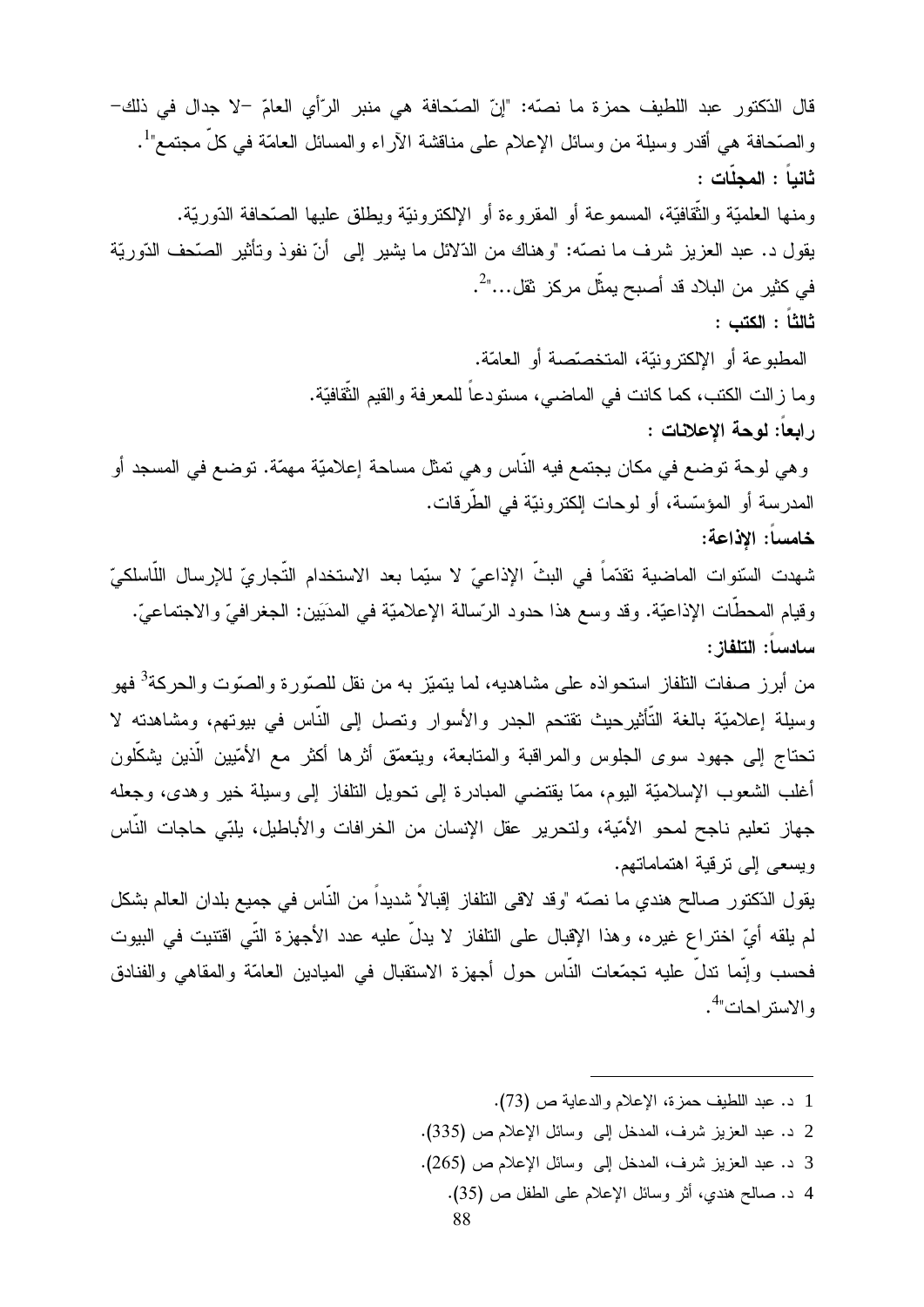وممّا زاد من سرعة إقبال النّاس على النلفاز بنّه المتواصل وعرضه برامج حواريّة مباشرة تشرك الجمهور وتستمع لأرائهم ووجهة نظرهم في حلٍّ مشاكل حياتيّة مختلفة السّياسيّة منها والاقتصاديّة والاجتماعيَّة على مدار السَّاعة، وهذا يدعو علماء الأمَّة المخلصين أن يبذلوا جهوداً مضاعفة لوضع القواعد والأسس التَّـي تكفل استخدام وسائل الإعلام الحديثة وبخاصَّة النلفاز استخداما بسهم في بناء الأُمّة الإسلاميّة بناءً فكر يّاً و أخلاقيّاً نظبفاً.

قال محمود كرم سليمان تحت عنوان "قبول الوسائل الجديدة واستخدامها". ما نصّه<sup>1</sup> "والإعلامي المسلم مطالب بأن يخاطب النَّاس بالوسيلة المثلي استناداً إلى قول الله –تعالى–: "وَمَا أَرْسَلْنَا من رَّسُول إلاَّ بِلسَان قَوْمه ليُبَيِّنَ لَهُمْ" ُ .

<u>سابعاً : شبكة الانترنت :</u>

اشتق اسم (الإنترنت) من الكلمة الانكليزية (Net) التّي تعني شبكة، وقد انتقل حقلها الدّلالي من حقلها ا المعجميِّ المعروف إلى حقل تكنولوجيا المعلومات؛ لتعني (شبكة المعلومات أو شبكة بثِّ إذاعيّ ونلفاز يٌ)<sup>3</sup>.

وفي ضوء ذلك فإنّ (الإنترنت) "مجموعة من شبكات الاتِّصالات المرتبطة ببعضها. و لا يحكمها كيان واحد بمفرده، وإنَّما يدير كلَّاً من مكوناتها مؤسَّسات عامَّة وخاصَّة هي أكبر من مجموع أجزائها"<sup>4</sup>.

ويقدّم الإنترنت خدمات عديدة تتمثّل بــــ (البريد الإلكتروني) وخدمة لوحات النّشرات الإلكترونيّة وخدمة (مكنت) الدخول من بعد (Telnet) ونصفَّح المعلومات والتَّعليم عن بعد وخدمة شبكة (ويب) العالميّة (www) وأخيرا خدمات (الاتّصال السّمعيّ والبصريّ)، حيث بنتج الإنترنت خدمات اتّصاليّة وبشكل مباشر صونتيّاً وبصريّاً<sup>5</sup>.

لذلك شهدت الأعوام الأخيرة زيادة أعداد مستخدمي (الإنترنت)، وظهرت عناوين جديدة للاستخدامات ومنها الحوار المباشر بالصّوت والصّورة، ومنتديات الدّردشة، والمواقع السّياسيّة والإخباريّة والأدبيّة والنُّقافيَّة وغيرها. بل وانتشرت مواقع كثيرة تخدم المكتبات المحلَّيَّة والإقليميَّة والعالميَّة لتيسير البحث العلميّ.

ومن أبرز المواقع على الإنترنت والذي يتم من خلاله أوسع عملية إعلامية موقع اليونيوب: وهو أكبر موقع علىي شبكة الانترنت يسمح للمستخدمين برفع ومشاهدة ومشاركة مقاطع الفيديو بشكل مجّانبي.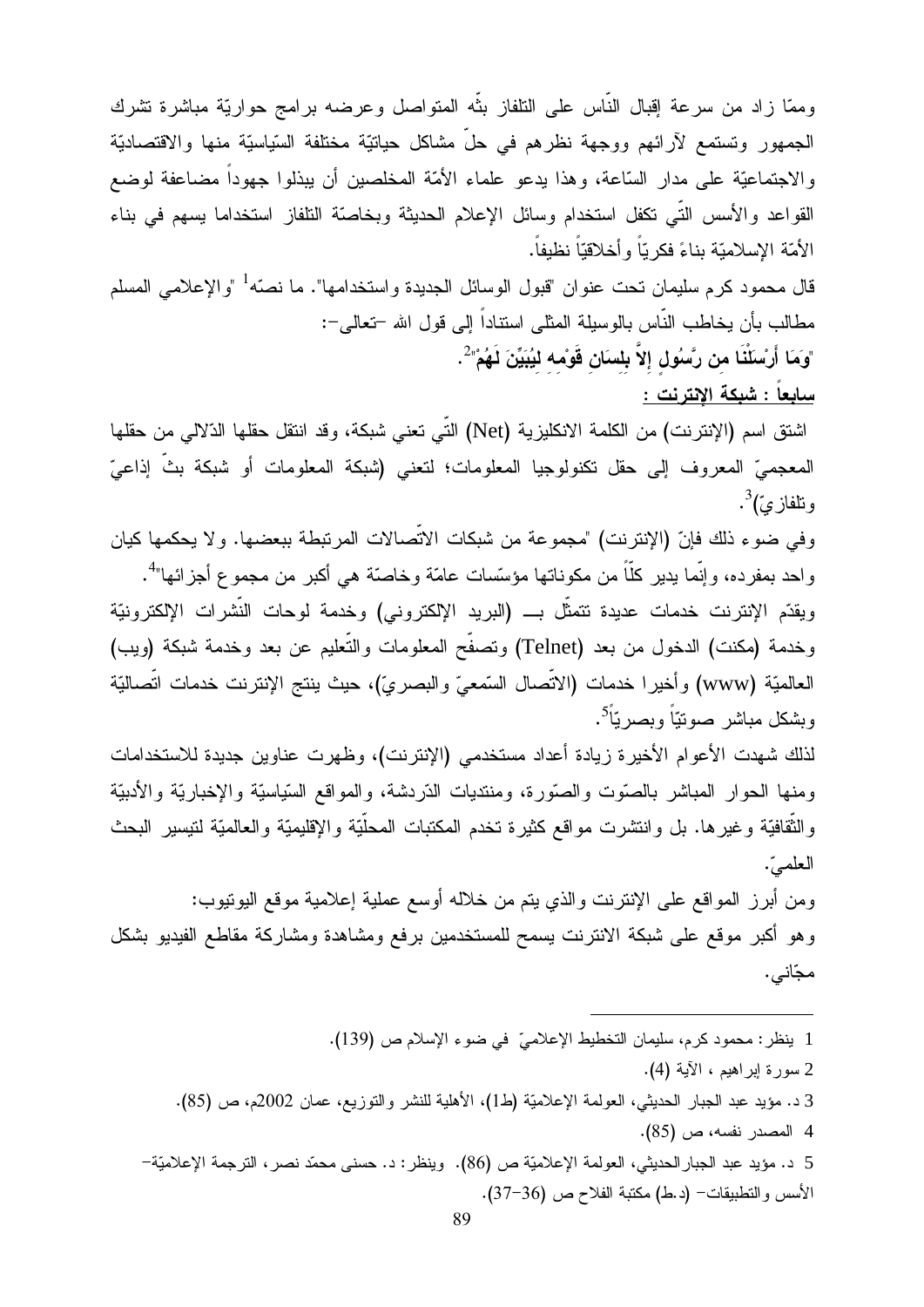خلال صيف 2006 كان موقع يوتيوب واحد من اسرع المواقع نطورا على شبكة الانترنت. إذ بلغ عدد المشاهدات له في هذه الفترة 100 مليون مشاهدة بوميا! وكان يضاف اليه 65 الف مقطع فيديو كل 24 ساعة. عدد زواره كان 20 مليون زائر في الشهر ، حوالي 700 الف زائر يوميا.<sup>1</sup> ومما أظهر أهمية الإعلام الإلكتروني والإنترنت تحديداً توجه الناس الكثيف لاستقاء الأخبار من شبكة الإنترنت؛ فقد كشف موقع الجزيرة نت أنّ الجمهور قد نجح في تحميل أفلام حادثة "قذف بوش بالحذاء" على اليونيوب بمعدل 209 أفلام في الساعة وتوجد في الوقت الحالي 5000 نسخة منه تمت مشاهدتها 8145000 مرة خلال 24 ساعة من الحدث (حتى مساء يوم الاثنين 14/12/2008). ونقلت عن المدون الجمهوري والاستشاري التكنولوجي ديفد أوول قوله: "هذا الفيلم هو أفضل مثال يعكس ما

و في الختام أقول بضر و ر ة استخدام كل الوسائل الممكنة قديماً و حديثاً فيما يخدم تنفيذ السياسة الشر عية المطلوبة مع المحافظة على الهويّة الإسلاميّة وثوابتها ودون التأثّر بحضارة<sup>3</sup> الآخرين، أخرج النسائي عن عرفجة بن أسعد–رضيي الله عنه– أنه: أصيب أنفه يوم الكُلاب (وهو ماء بين البصرة والكوفة) في الجاهلية فأتخذ أنفا من ورق–أي: فضنة– فأنتن عليه فأمره النبـى صلـى الله عليه وآله وسلم أن يتخذ أنفاً  $^4$ . دهب

بحصل عند الجمع بين الإنتر نت والسياسة والإعلام"<sup>2</sup>.

<sup>1</sup> شبكة ام البنين الإسلامبة.

<sup>(</sup>http://omalbaneen.net/vb/showthread.php?p=13502, 13.12.2008)

<sup>2</sup> الجزير ة الفضائية (2009): حادثة قذف بوش بالنعل تشعل اليونيوب. قطر .

<sup>(</sup>http://www.aljazeera.net/NR/exeres/E4BDD949-0D55-4961-A0BD-17788A44E301.htm, 16,12.2008)

<sup>3</sup> المقصود بالحضار ة هنا، مجموع المفاهيم عن الحياة،( تقى الدين النبهاني، نظام الإسلام، ص32)

<sup>&</sup>lt;sup>4</sup> أحمد بن شعيب النسائي، سنن النسائي(المجتبي من السنن)، باب من أصيب أنفه هل يتخذ أنفا من ذهب، (163/8)،قال الألباني: اسناده حسن.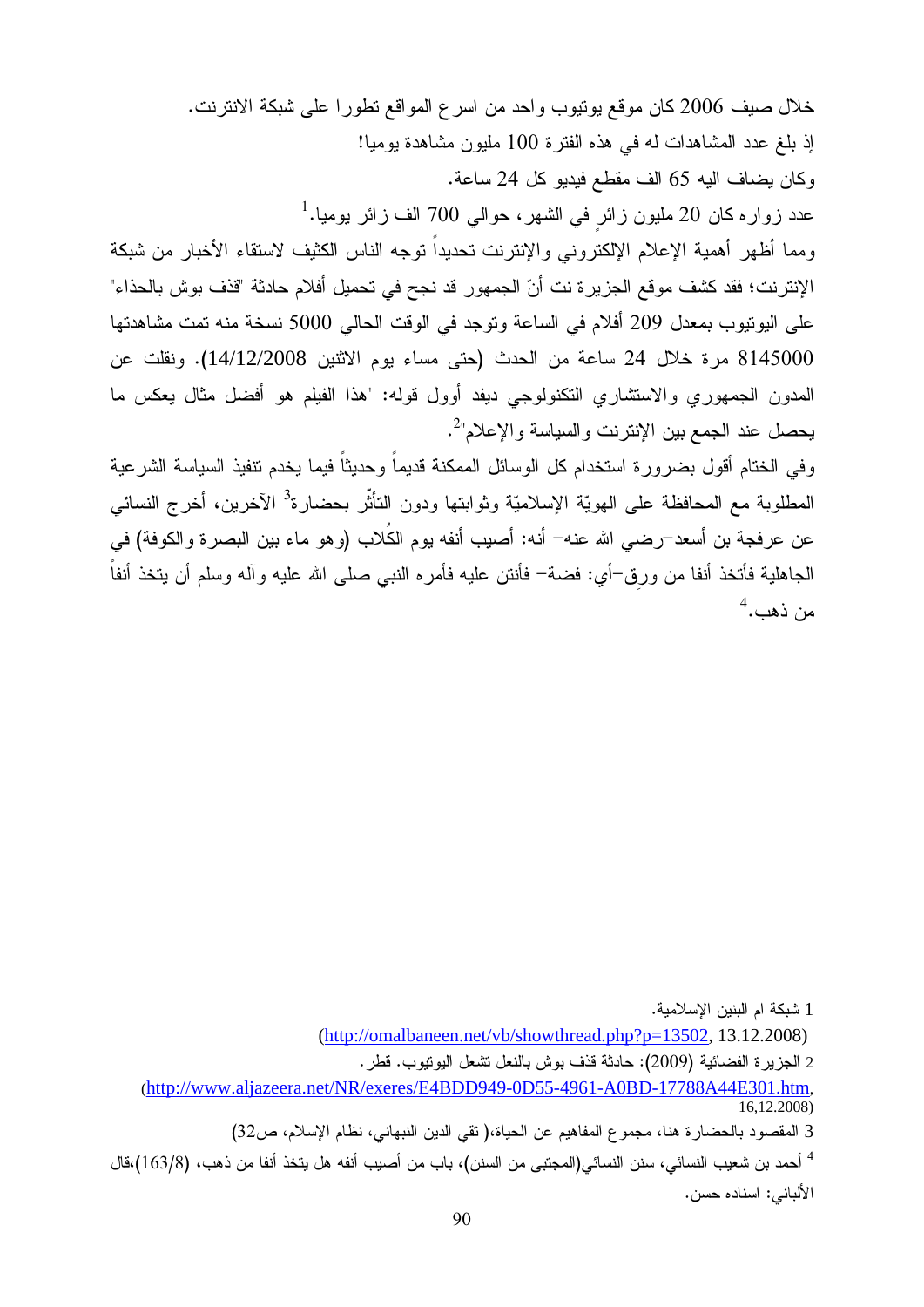# الفصل الخامس

## علاقة الإعلام بالدّولة من حيث الحصول على التّرخيص والرّقابة

وفيه ثلاثة مباحث: المبحث الأول: الحصول على ترخيص المبحث الثّانى: الرّقابة المبحث الثَّالث: فائمة التّعليمات أو القوانين التي تصدر ها الدّولة.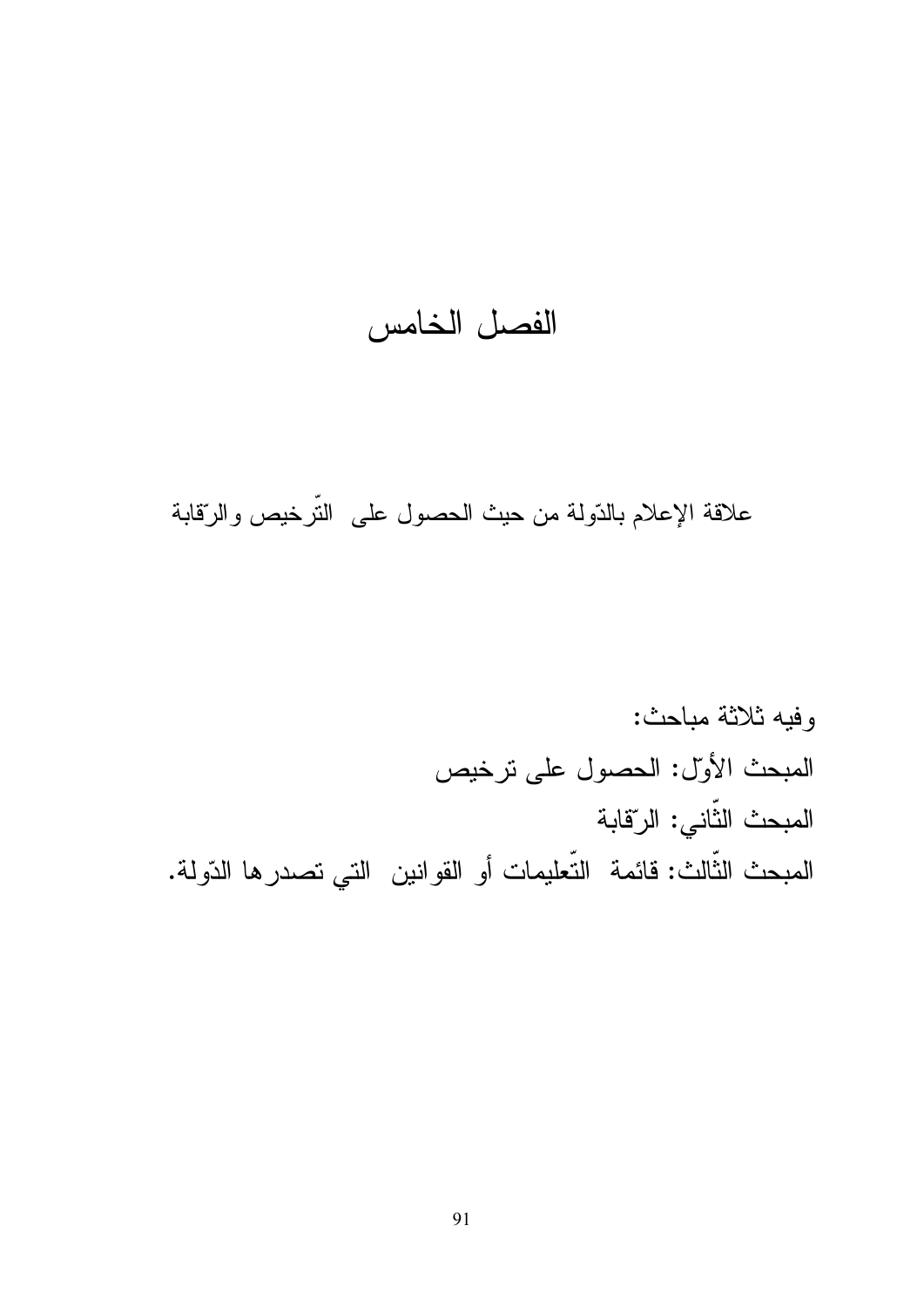#### تمهيد

يقول ربِّ العزَّة والجلال: "وَإِذَا جَاءهُمْ أَمْرٌ منَ الأَمْنِ أو الْخَوْف أَذَاعُواْ بِه وَلَوْ رَدُّوهُ إلى الرّسول وَ إلى أولى الأَمْر منْهُمْ لعلمَهُ الّذينَ يَسْتَنبِطُونَهُ منْهُمْ..."<sup>1</sup> تقرّر الآية الكريمة أنّ الّذي يقرّر إذاعة الأمر المتعلّق بالخوف أو الأمن بنشره أو منعه هي الدّولة مُمثَّلة برسول الله –صلَّى الله عليه وآله وسلَّم–، وبالحاكم (الخليفة) من بعده، بصفته الرّاعي للأمّة السَّاهر على راحتها ويحوطها بعنايته، يقول المصطفى حسلَّمي الله عليه وأله وسلَّم−: "مَا منْ أَمير يَل*ى* أَمْرَ الْمُسْلمينَ ثُمَّ لاَ يَجْهَدُ لَهُمْ وَيَنْصَحُ إلاَّ لَمْ يَدْخُلْ مَعَهُمُ الْجَنَّةَ<sup>"2</sup> وقد طَبَّق هذا الأمر رسول الله –صلَّى الله عليه وأله وسلَّم– ففي غزوة أحُد بلغ النَّبي –صلَّى الله عليه وأله وسلَّمٍ ۖ أنَّ بني قريظة نقضوا العهد فأرسل اليهم سعد بن معاذ وسعد بن عبادة –رضي الله عنهما على رأس وفد من المسلمين، فقال: "ا**نطلقوا حتّى تنظروا، أحقّ ما بلغنا عن هؤلاء القوم أم لا؟ فإن** كان حقًّا فالحنوا لي لحنا أعرفه، ولا تفُتّوا في أعضاد النّاس وإن كانوا على الوفاء فيما بيننا وبينهم **فاجهروا به للنّاس**" قال فخرجوا حتّى أتوهم، فوجدوهم على أخبث ما بلغهم عنهم (فيما) نالوا من رسول الله –صلَّـى الله عليه وأله وسلَّم– وقالوا: مَن رسول الله؟ لا عهد ببننا وببن محمَّد ولا عقد. فشاتمهم سعد بن معاذ وشاتموه وكان رجلا فيه حدّة فقال له سعد بن عبادة : دع عنك مشاتمتهم فما بيننا وبينهم أربـي من المشاتمة. ثم أقبل سعد وسعد ومن معهما، إلـي رسول الله –صلَّـي الله عليه وأله وسلَّمٍ ۖ فسلَّموا عليه ثم قالوا: عَضلْ والقارَّة، أي: كغدرٍ عَضلْ والقارَّة بأصحاب الرَّجيع، خبيب وأصحابه فقال رسول الله –صلَّى الله عليه وأله وسلَّم– "**الله أكبر أبشروا يا معشر المسلمين**".<sup>3</sup> والأيات التَّبي نحمَّل الأمَّة الإسلاميَّة مسؤوليَّة نشر الدِّين ورسالته ودعونه وإعلامها للنَّاس أكثر من أن .<br>تُحصـي، فالله –سبحانه– يخاطب الأمّة من خلال مخاطبته النّبي –صلّبي الله عليه وأله وسلّم– قائلاً: " يَاأَيُّهَا الرّسول بَلِّغْ مَا أنزلَ إلَيْكَ من رّبِّكَ وَإن لَّمْ تَفْعَلْ فَمَا بَلَّغْتَ رسَالَتَهُ…"ُ. ويقول جلَّ من قائل: "وكَذَلكَ جَعَلْنَاكُمْ أُمَّةً وَسَطَأَ لِّتَكُونُواْ شُهَدَاء عَلَى النَّاس وَيَكُونَ ۚ الرّسول عَلَيْكُمْ شَهِيداً..." <sup>5</sup>.

1 سورة النساء: الآية 83

- 2 مسلم، صحيح مسلم، 65-باب استحقاق الوالي الغاش، (88/1)، رقم(383).
	- 3 ابن هشام، سيرة ابن هشام، (178/4).
		- 4 سورة المائدة: الآية 67
		- 5 سورة البقرة: الآية 143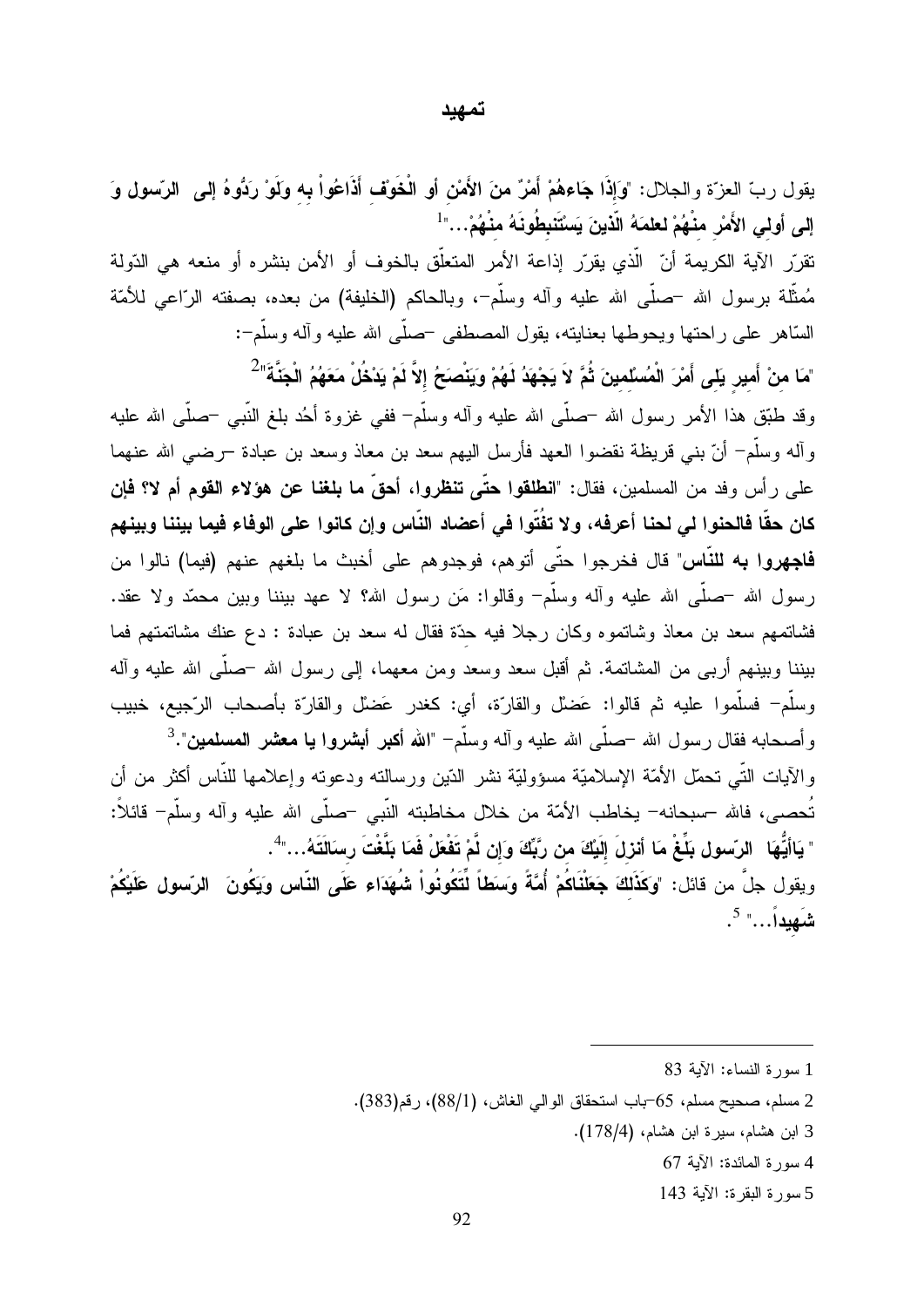كلَّ هذه الآيات الكريمة وأمثالها، وسيرة النَّبي –صلَّى الله عليه وأله وسلَّم– الحافلة بوجوب حمل الرسالة إلى كلِّ النَّاس بالدّعوة والجهاد ندلُّ دلالةً لا لَبِسَ فيها أنّ موضوع البلاغ والإعلام منوط بالأمّة ومن نتيبُهُ الأمّة عنها ليحكمها ويقودها بشرع الله.

المبحث الأول:الحصول على ترخيص: وفيه مطلبان: المطلب الأول: مز اولة الإعلام. المطلب الثاني: نوعية البرامج المبثوثة. قبل الحديث عن المطلبين لابد للباحث من بيان معنى التر خيص. بالعودة إلى معاجم اللغة العربية بحثا عن معنى كلمة الترخيص بهذا التركيب اللفظي نجد المعاني الآتنة: الرخصة في الأمر : خلاف التشديد.<sup>1</sup> الترخيص: التسهيل في الأمر والتيسير ، يقال: رخص الشر ع لنا في كذا ترخيصا وأرخص إرخاصا إذا  $2.4$ بِسرّ موسهله والرخصة: نرخيص الله للعبد فيما يخففه عليه، والتسهيل.<sup>3</sup> والرخصة<sup>4</sup>: إذن تبيح به الحكومة لحامله بمزاولة عمل ما أو استعمال شيء.<sup>5</sup> ومما سبق بر ي الباحث: إن الرخصة والترخيص هو أخذ الإذن من الجهات المسؤولة في الدولة والتسهيل والتيسير منها لمز اولة عمل ما بعد نو افر متطلبات ذلك العمل.

المطلب الأول: مزاولة الإعلام مزاولة الإعلام هو نوع من أنواع التُّبليغ للرَّسالة الإسلاميَّة والدَّعوة الإسلاميَّة. وكلَّ ما بشمله الإعلام من تعليم أو نتقيف أوترفيه أونقل أخبار أوتعبئة أوتحريض كلّه مرتبط ارتباطا وثيقا بالأحكام الشَّرعيّة،

- 4 لفظ مُحدَث: لفظ استعمله المحدَثون وشاع في الحياة العامه.(المعجم الوسيط)
	- 5 د..إبراهيم أنيس ورفاقه، المعجم الوسيط، ط2، القاهرة (1972)، ص360

<sup>1</sup> ابن منظور، لسان العرب (40/7)

<sup>2</sup> أحمد بن محمد بن علي المقري الفيومي ، المصباح المنير في غريب الشرح الكبير للرافعي، العلمية – بيروت،  $(223/1)$ 

<sup>3</sup> مجد الدين محمد بن يعقوب الفيروز آبادي، القاموس المحيط ، ط4 ، المكتبة التجارية الكبرى ، دار المأمون،  $(620)$ القاهر ة، ص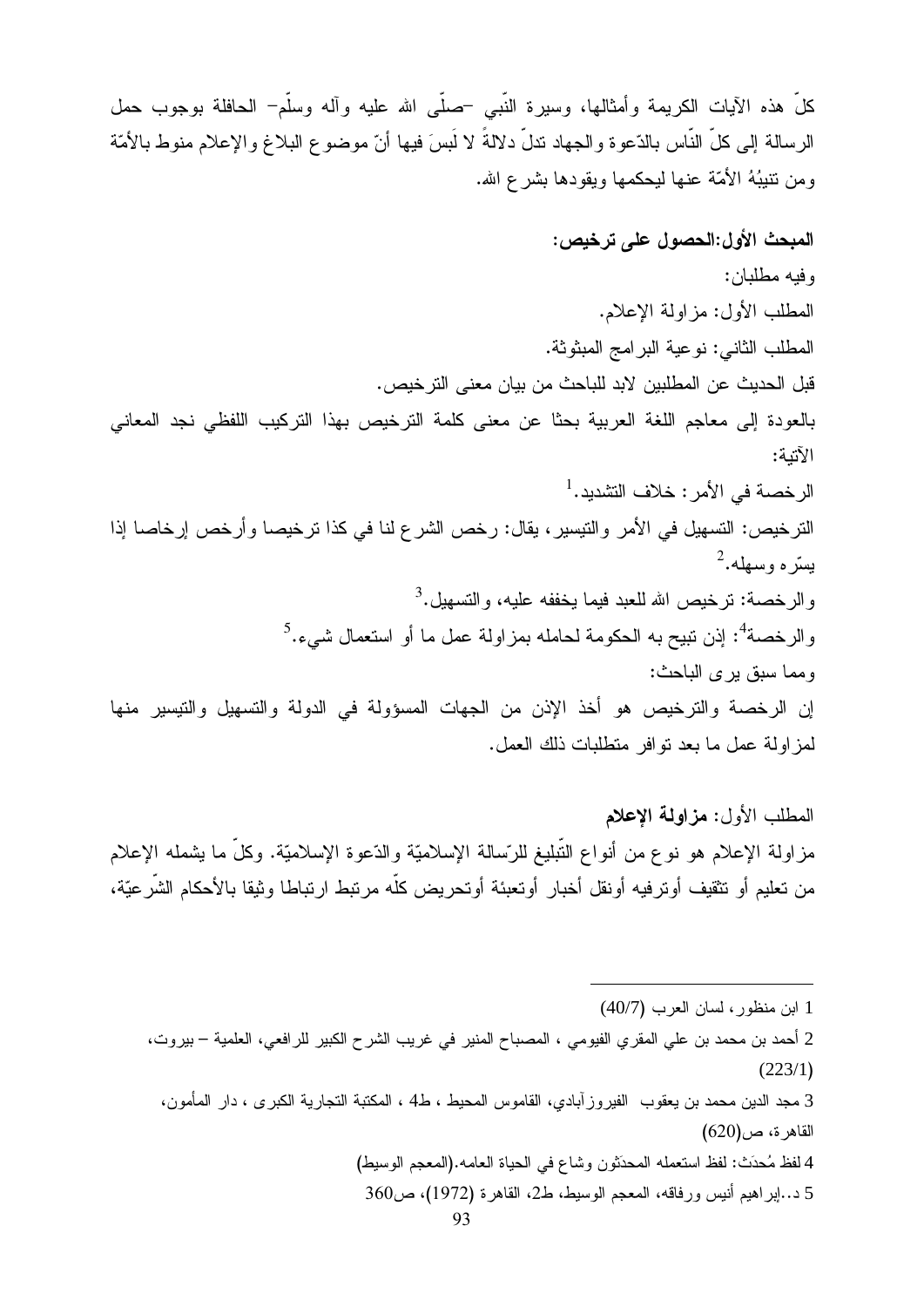قال تعالى: "وَأُوهيَ إِلَيَّ هَذَا الْقُرْآنُ لأُنذركُم به وَمَن بَلَغَ" ويقول المصطفى <sup>ــ</sup>صلّـى الله عليه وآله وسلَّم–: "**بذَفوا عنَّي ونو آية**"<sup>2</sup> ويقول —صلَّى الله عليه وآله وسلَّم–: "**وليبلِّغ الشَّاهد الغائب فإنّ الشَّاهد** عسي أن يبلّغ من هو أوعي له منه"<sup>3</sup>.

فهذه الآية والأحاديث وأمثالها نحثُّ المسلمين على نقل الرّسائل الإعلاميّة وأشرف مضمون لمها الأحكام والأخبار الشَّرعيَّة بمجرَّد أن يعلمها المسلم ويتعلَّمها.

وقول النَّبي –صلَّى الله عليه وأله وسلَّم–: "يسرُّوا ولا تعسَّروا وبشَّروا ولا تُنفَّروا"

هو توجيه آخر يُظهر أنّ مَن يتمكّن من التّيسير ويبشّر النّاس بما يَسُرُّهم ويدخل البهجة إلى حياتهم ويجعلها يسيرة فله الأجر والثَّواب.

ولأنّ ميدان الإعلام هو الإنسان فكرا وسلوكا ووجدانا، حيث يسعى الإعلاميون للوصول إليه والتأثير على فكره ووجدانه وتوجّهاته وقراراته ومواقفه. وميدان الإعلام في هذا العصر واسع وكبير واختلط فيه الحابل بالنابل، لذلك ينبغي أن نضع الدولة خطوطها العريضة أمام من يريد مزاولة الإعلام أو إنشاء وسيلة إعلامية حديثة، حتى لا يخرج هذا الإعلام عن السياسة الشرعية لإعلام الدولة بصفتها دولة إسلامية؛ فعلى من يزاول الإعلام مراعاة ما يلي:

أولاً: الالتزام بالسياسة الإعلامية من خلال قائمة التعليمات التي تعلنها الدولة –المذكورة في المطلب الثالث، المبحث الثالث من الفصل الخامس من البحث، ص 105.

ثانيا: الالنزام بالسمات الإعلامية والعمل على تحقيق الأهداف الإعلامية المشروعة– تم ذكرها في المطلب الأول من المبحث الأول من الفصل الرابع، ص 56.

ثالثا: الالتز ام بالقانون العام الذي يتعلق بالمسائل الإجر ائية أو التنظيمية وذلك لضمان تنظيم الموجات العاملة والترددات المستخدمة في البث الإلكتروني دون وقوع تداخل بضر بها أو بالصالح العام. المطلب الثاني: نوعية البرامج المبثوثة:

إن البرامج المبثوثة كثيرة ومتنوعة وهي بمثابة الوعاء الّذي ينبغي ألاّ ينضح إلاّ بكل خير، فالله سبحانه وتعالى بقول: "أَلَمْ تَرَ كَيْفَ ضَرَبَ اللَّهُ مَثَلاً كَلمَةً طَيِّبَةً كَشَجَرة طَيِّبَة أَصْلُهَا ثَابتٌ وَفَرْعُهَا فَى السَّمَاء. تُؤتْى أُكْلَهَا كُلَّ حين بإِذْن ربِّهَا ويَصْرْبُ اللّهُ الأَمْثَالَ للنَّاس لَعَلَّهُمْ يَتَذَكَّرُونَ ـ ومَثْلُ كَلمَة خَبِيثَة كَشَجَرَة خَبِيثَة اجْتُثَّتْ من فَوق الأَرْض مَا لَهَا من قَرَار . يُثَبِّتُ اللَّهُ الَّذينَ آمَنُواْ بالْقَوْل الثَّابت في الْحَيَاة الدُّنْيَا وَفي الآخرَة وَيُضلُّ اللّهُ الظَّالمينَ وَيَفْعَلُ اللّهُ مَا يَشَاءُ''<sup>5</sup>'

- 1 سورة الانعام الاية:(19).
- 2 محمّد بن اسماعيل البخاري، صحيح البخاري، ( 3 /1275)، رقم 3273 باب ما ذكر عن بني اسرائيل.

- 4 متفق عليه، سبق تخريجه ص (64) من هذا البحث.
	- 5 سورة ابراهيم: الأيات (24–28)

<sup>3</sup> محمد بن اسماعيل البخاري صحيح البخاري ، باب قول النّبي- صلّبي الله عليه وأله وسلّم- رب مبلغ أوعي من سامع  $.67$  رقم 37) , (37) .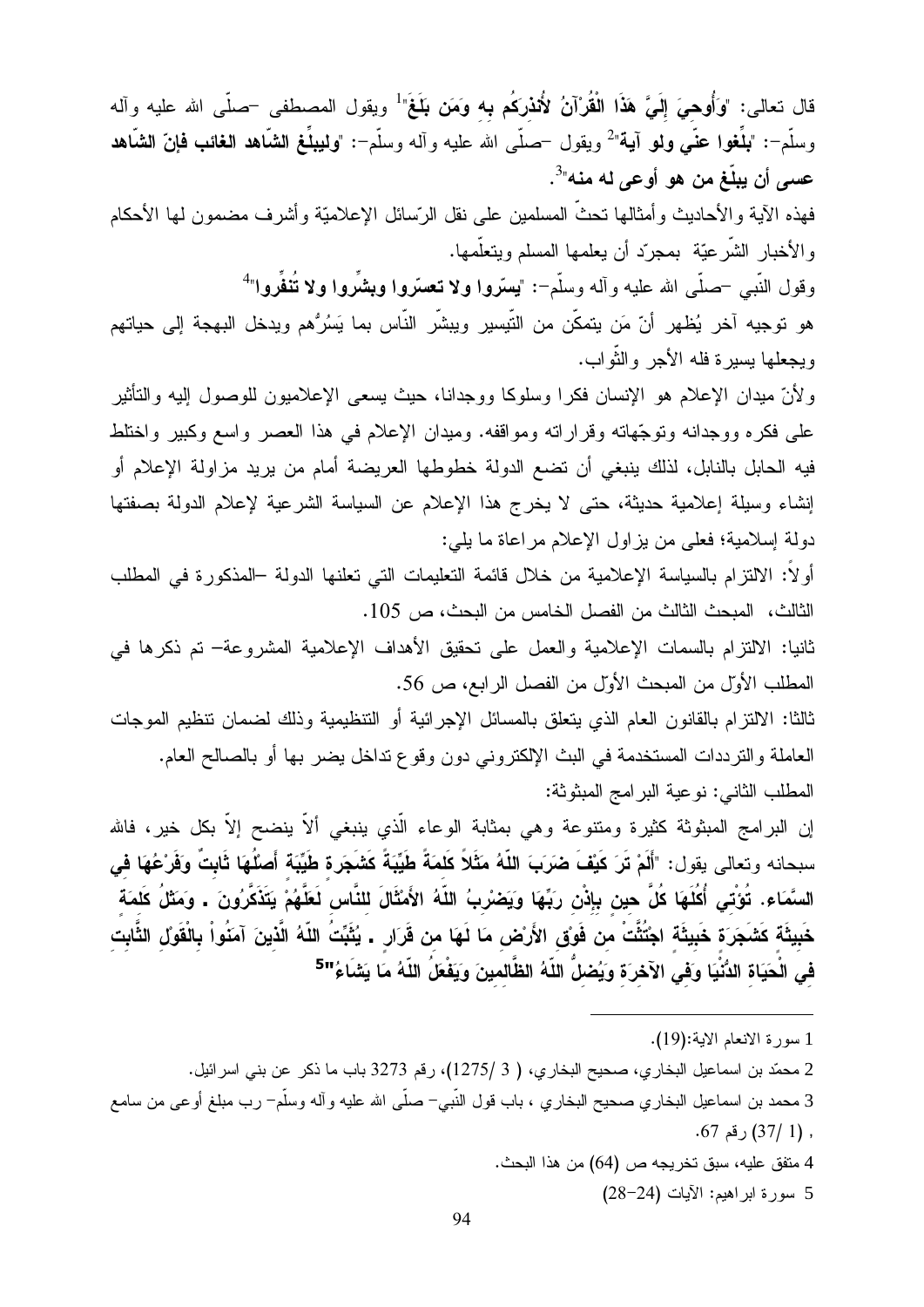فالنقافة الإسلامية، وهذا الكون مليء بما يصلح نقديمه للجمهور المستقبل للرسالة الإعلامية وهو بمثاية البستان المليء بالأشجار الطيبة التي تؤتي أكلها كل حين بإذن ربها. وما على القائمين على وسائل الإعلام إلا التخيّر في تقديم الأفضل والأنفع والأنسب للجمهور المستقبل مع الأخذ بعين الاعتبار ملاحظة خصوصية الأمّة الإسلاميّة وتميّزها وخيريّتها، فالإعلام الإسلامي هو صمام الأمان الذي يحفظ عقيدة الأمّة وفكر ها.

أمّا ما دون ذلك فتَبَعٌ للأحكام الشّرعيّة فما يحظر الشّرع استعماله أو بيعه أو شراءه أو تصنيعه فيُحظر النَّرويج له كألات القمار والميسر أو برامج المجون واللُّهو المحرّم وما إلى ذلك وما من شأنه أن يُفسد العقول أو النُّفوس أو الأذواق فكذلك يُحظر نشره في كلِّ وسائل الإعلام الخاصنَّة أو العامَّة ممّا بدخل تحت سيادة الدّولة ولمها عليه سُلطان.

والدولة هي بمثابة الحارس الأمين على فكر الأمّة وحسّها، قال صلّى الله عليه وأله وسلّم : "كلكم راع **وكلكم مسؤول عن رعيته"<sup>1</sup> هذا من حيث الن**زام البرامج الإعلاميّة بالعقيدة الإسلاميّة، والأحكام الشَّر عيَّة و التَّعليمات المر عيّة السّالفة الذكر .

أمّا ما كان يتعلق بأمن الدولة أو معلومات نتعلق بالسّياسة العسكرية، أو بالسياسة الخارجية فيجب أن تشرف عليه الدولة مباشرة فلا يُبِث في وسائل الإعلام منها شيء إلا بموافقة حاكم المسلمين ووليّ أمرهم، أو حسب توجيهاته المتعلقة بذلك زمانا ومكانا.

يقول الدّكتور عناية الله إبلاغ ما نصّه: والآية النّي نُفهم منها ۖ الرّقابة الإعلاميّة هيُّ: "وَإِذَا جَاءَهُمْ أَمْرٌ منَ الأَمْنِ أَوِ الْخَوْف أَذَاعُواْ بِه وَلَوْ رَدُّوهُ إِلى الرّسول وَإلى أولي الأَمْر منْهُمْ لطمَهُ الَّذينَ يَسْتَنبطُونَهُ منْهُمْ وَلَوْلاَ فَضلُ اللَّه عَلَيْكُمْ وَرَحْمَتُهُ لاَتَّبَعْتُمُ الشَّيْطَانَ إلاَّ قَليلاً"<sup>3</sup>

والمعنى أنَّهم إذا سمعوا شيئاً من الأُمور فيه أمْنٌ نحو ظفر المسلمين وقتل عدوِّهم {أو ٱلْخَوْف} وهو ضد هذا [أَذَاعُواْ به] أي: أفشوه وأظهروه وتحدّثوا به قبل أن يقفوا على حقيقته، وكان الأصل أن يردّوه إلى النَّبي –صلَّى الله عليه وآله وسلَّم– أو أولى الأمر وهم أهل العلم والفقه أو الوُلاةُ. لعلموا ما ينبغي أن يُفشي منه وما ينبغي أن يُكتم.<sup>4</sup>

فهذا القيد الَّذي قرَّرته الآية الكريمة يجعل من يريد من وسائل الإعلام الخاصنَّة أو العامَّة إذاعة أيّ خبر يتعلَّق بموضوع الأمن أو الخوف، النَّصر أو الهزيمة، السَّلم أم الحرب، الصلَّح والهُدن وما يتعلَّق

3 سورة النساء: الآية (83).

4 أبو عبدالله محمد بن أحمد القرطبي ،الجامع لأحكام القرآن، (291/5).

<sup>&</sup>lt;sup>1</sup> مسلم،صحيح مسلم، كتاب الإمارة، باب فضيلة الإمام العادل وعقوبة الجائر والحث على الرفق بالرعية والنهي عن ادخال المشقة عليهم، ص(933)،رقم(1829).

<sup>2</sup>د.عناية الله ابلاغ ،الإعلام الاسلاميّ خصائصه وأهدافه،ط1، (1420هـ–1999م) عالم الفكر للطباعة والنشر، القاهر ة.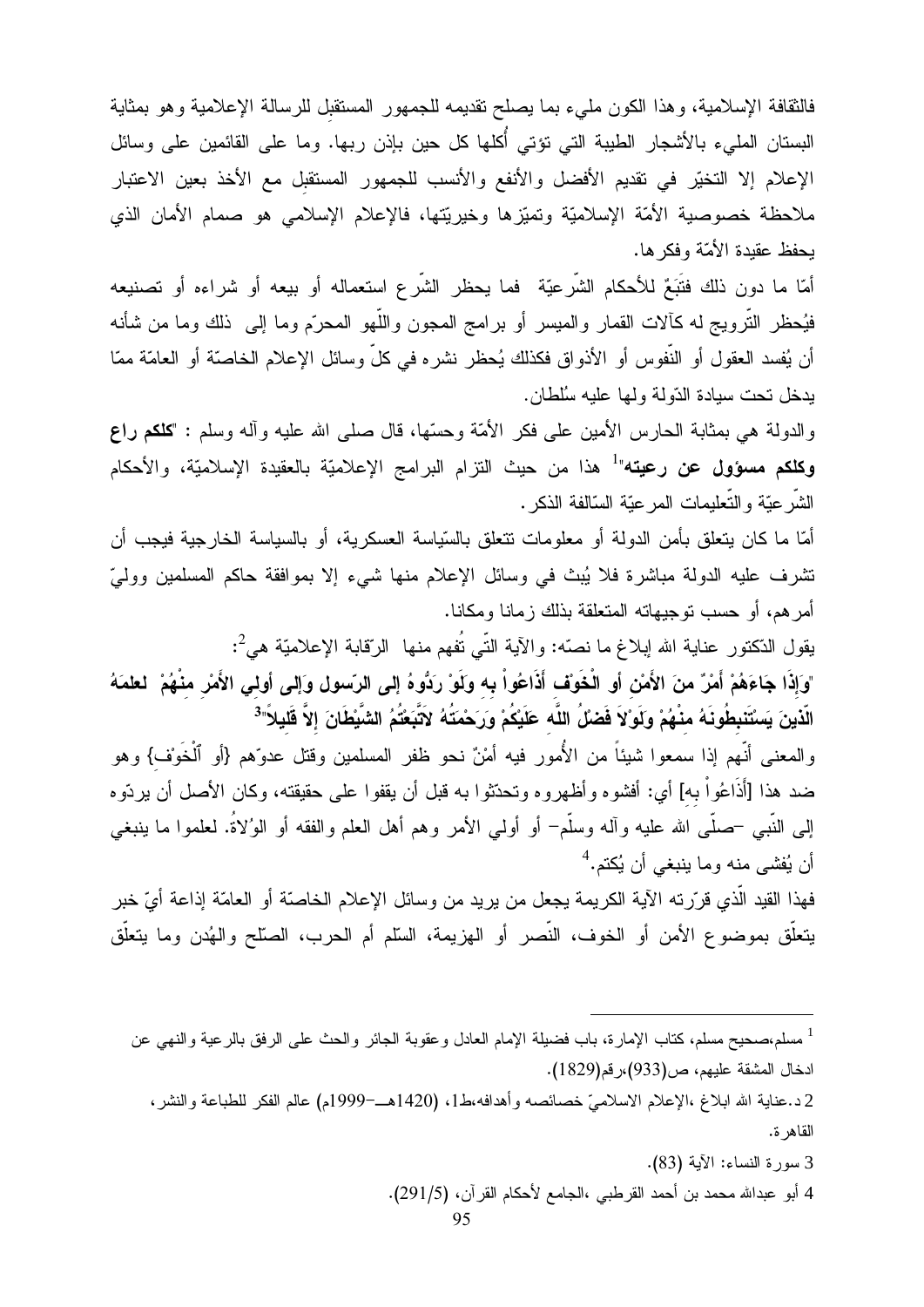بالتَّصنيع الحربيِّ والآلة العسكريَّة يجعله بحاجة إلى رجوع مباشر إلى حاكم المسلمين أو من ينيبه كجهاز الإعلام لإقرار المادة المراد بنَّها أو رفضها ونتعلَّق بهذا القيد.

المبحث الثَّانى: الرّقابة: وفيه ثلاثة مطالب: المطلب الأول: الرّقابة في العالم الغربيّ. **المطلب الثّاني:** الرّقابة في دول العالم الإسلاميّ اليوم. ا**لمطلب الثَّالث:** الر<sup>ِ</sup>قابة في الدّو لة الإسلاميّة.

و قبل الخو ض في المطالب الثلاثة بحسن بالباحث أن يقف على معنى الر قابة. بالر جو ع إلى معاجم اللغة العربية نبين ما يلي: ذكر ابن منظور في معنى كلمة رقبَّ: رقب الشيء يرقُبُهُ، وراقبه مراقبة ورقاباً: حرسه.<sup>1</sup> وأورد الفيومي في المصباح المنير :  $^2$ ، وَلَائُهُ: حفظتُه،  $^2$ وذكر الفيروز أبادي في القاموس المحيط: وارتقب: أشرف وعلا. <sup>3</sup> وفي المعجم الوسيط: الر قابة: بمعنى المر اقبة، عمل من بر اقب الكتب أو الصـحف قبل نشر ها.<sup>4</sup> (محدثه) وفي الاصطلاح الحديث الرقابة هي من الأصل الانجليزي (Censorship) والتي بمعنى رقابة أو مر اقبة المطبوعات والأفلام، والتبي هي من: (Censor) بمعنى: بر اقب أو عُرِض على الرقابة. ومن خلال ما سبق بر ي الباحث أن: ا**لرقابة في الإعلام الاسلامي:** تطلق على الجهة المخوّلة من الدولة للإشر اف على كل ما بصدر من مواد إعلامية أو متابعة ما تم إصداره كي يتسنَّى للدولة حفظ فكر الأمَّة وحسَّها وحراسته مما قد يحرف الإعلام والمواد المبثوثة فيه عن المطلوب حسب سياسة الدولة المحدّدة والمُعلَّنة.

1 ابن منظور ، لسان العرب (424/1)

2 أحمد بن محمد بن على المقرى الفيومي، المصباح المنير في غريب الشرح الكبير للرافعي، (234/1)

- 3 مجد الدين محمد بن يعقوب الفير وز آبادي، القاموس المحيط، ص90
	- 4 د.اير اهيم أنيس ور فاقه، المعجم الوسيط، ص387
- 5 الياس انطون الياس وزميله، قاموس الحبيب، دار الجيل، بيروت، ص57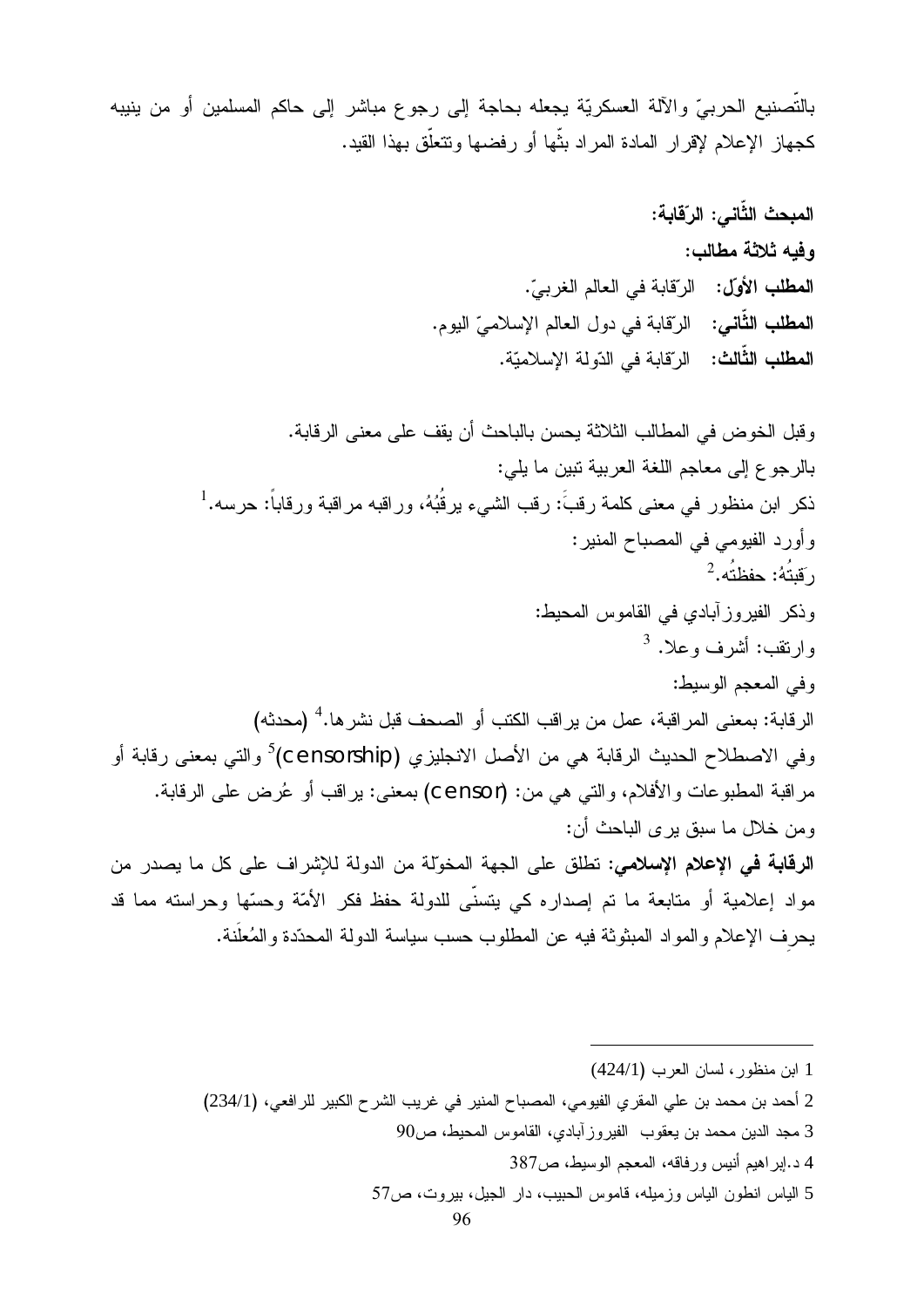المطلب الأول: الرقابة في العالم الغربي:

العالم الغربيّ هو رائد ما يسمّي بالدّيمقراطيّة والحرّيّات ومن ضمنها حرّيّة النعبير إذ يدّعون أنّ لكل فرد من رعاياهم الحقّ في أن يقول ما يريد وأن يُعبّر عن آرائه بما يريد دون قيد أو شرط. سأعرض في هذا المقام ما نتص عليه القوانين عندهم ثم أقارنه بالتطبيق العملي:

يكفل الدستور الأمريكي حرية وسائل الاتصال الجماهيرية وتتمتع الوسائل المطبوعة بهذه الحرية إلىي حد بعيد، فيما تخضع وسائل الاتصال الإلكترونية في المجتمع الأمريكي لسيطرة بعض الوكالات الحكومية مثل (لجنة الاتصالات الفيدرالية FCC) على المستوى الوطني، واتحاد الاتصالات الدولمي  $^1.$ ملى المستوى العالمى (ITV)

وتعمل الصحافة الأمريكية في ظل حماية التعديل الأول الذي ينصّ على أن الكونجرس لن يضع أية قوانين تحول دون حرية التعبير أو حرية الصحافة وبالتالي يكون نطاق الصحافة خارج القيود التشريعية التي يضعها الكونجرس.

كذلك ينص التعديل الرابع عشر على "عدم تدخل الولايات المتحدة كلية في امتيازات المواطنين الخاصة بحرية التعبير والصحافة".<sup>2</sup>

ونتص الاتفاقية الأوروبية لحقوق الإنسان، انفاقية حماية حقوق الإنسان في نطاق مجلس أوروبا، الصادرة في روما في 4 نوفمبر 1950 علي:

المادة العاشرة:

- 1– لكل إنسان الحق في حرية التعبير . هذا الحق يشمل حرية اعتناق الآراء وتلقى وتقديم المعلومات والأفكار دون ندخل من السلطة العامة، وبصرف النظر عن الحدود الدولية. وذلك دون إخلال حق الدولة في نطلب النرخيص بنشاط مؤسسات الإذاعة والنلفاز والسينما.
- \_<br>2- هذه الحريات نتضمن واجبات ومسؤوليات. لذا يجوز إخضاعها لشكليات إجرائية، وشروط، رقيود، وعقوبات محددة في القانون حسبما تقتضيه الضرورة في مجتمع ديمقراطي، لصالح الأمن القومي، وسلامة الأراضي، وأمن الجماهير وحفظ النظام ومنع الجريمة، وحماية الصحة والآداب،  $^3.$ واحترام حقوق الأخرين، ومنع إفشاء الأسرار ، أو ندعيم السلطة وحياد القضاء.

رأما الإعلان العالمي لحقوق الإنسان الصادر عن الأمم المتحدة فيتضمّن في المادة التاسعة عشرة النصّ الآتي:

 $\ddot{\phantom{a}}$  $\sim$ .p.338 نفلا عن اخلافيات العمل ا/<br>2 نفس المصدر ص379.379 (p.379)<br>2 - ذاب الأفسال المقدر الثقية الكلمة

-

.4,

Bittner,john R.mass communication (N.J: printice-hall, Engle wood Cliffs, 4th ed., 1986) 1 .p.338 نقلاً عن أخلاقيات العمل الإعلامي للدكتور حسن عماد مكاوى.ص106

<sup>2</sup> نفس المصدر ص9/ 3.4(9/ p.3)<br>3 برنامج الأمم المتحدة الإنمائي (2007): الاتفاقية الأوروبية لحقوق<br>\rg/associations/Images/Convention/E1 ndf\_25 1\_2009

<sup>3</sup> برنامج الأمم المتحدة الإنمائي (2007): الاتفاقية الأوروبية لحقوق الإنسان. الأمم المتحدة.<br>(http://www.arablegalportal.org/associations/Images/Convention/E1.pdf, 25,1,2009)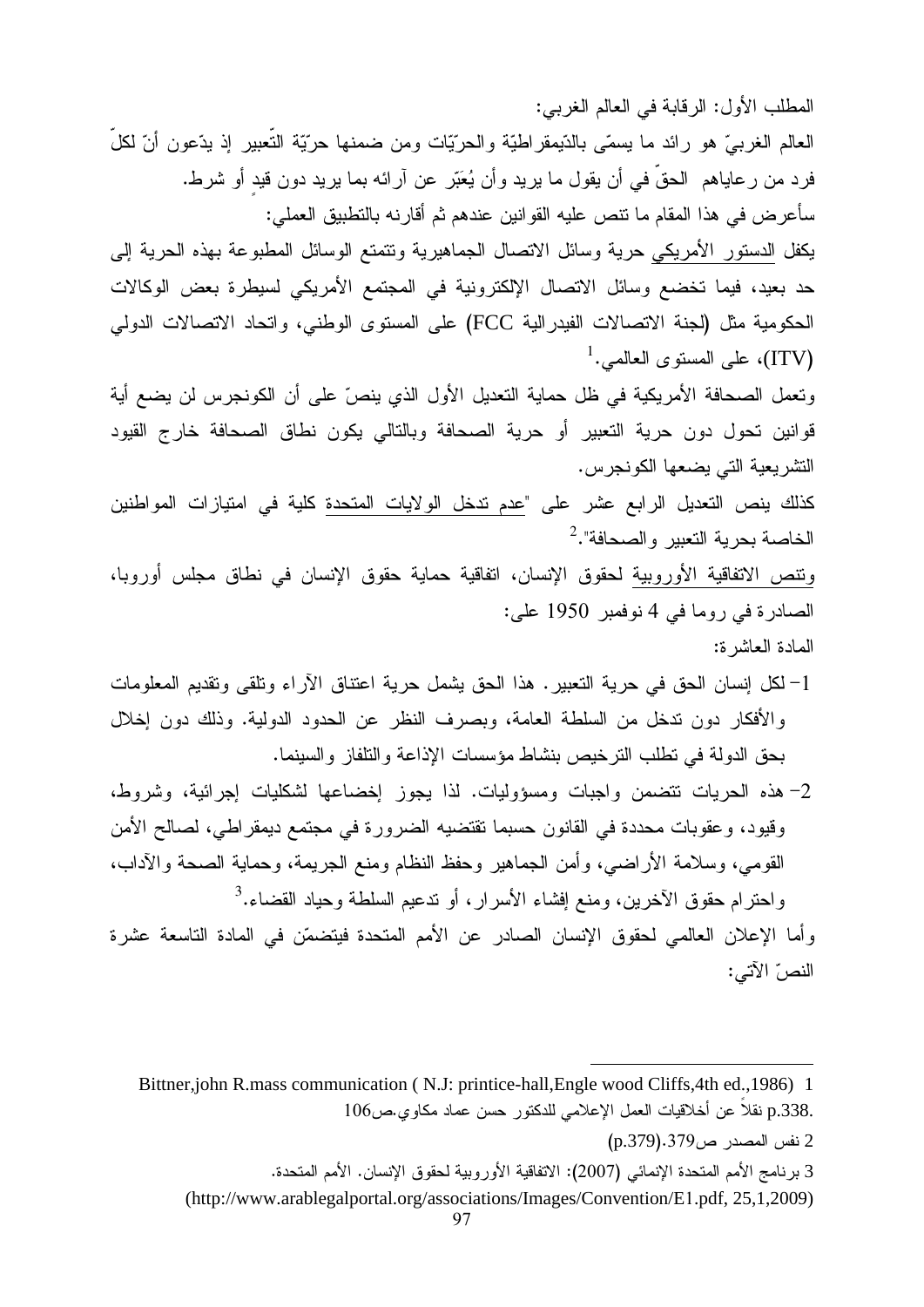"لكل شخص الحق في حرية الرأي والتعبير. ويشمل هذا الحق حرية اعتناق الآراء دون أي تدخل، واستقاء الأنباء والأفكار ونلقيها وإذاعتها بأية وسيلة كانت دون نقيد بالحدود الجغرافية".<sup>1</sup>هذا من حيث القوانين أما من حيث ما هو موجود في أرض الواقع فإنني لن أنعرَّض لما فعلته الولايات المتحده الأمريكيَّة مع طارق أيُّوب مراسل الجزيرة الفضائيَّة –رحمه الله –بعد أن قصفت مقرها في بغداد، ولا أريد أن أتحدّث عن نيسير علّوني مراسل الجزيرة واعتقال القوات الإسبانيّة له بحجّة صلته بالقاعدة، ولا عن سامي الحاجّ –عافاه الله– الَّذي قضبي ست سنوات في سجون غوننتامو بدون أيَّة تهمة سوى أنّه مراسل فضائيّة الجزيرة العربيّة، يريد نقل الخبر على حقيقته –وبحياديّة تامّة– على حدّ تعبير هم.<sup>2</sup> ولا أريد هنا أن أتحدّث عن المحرقة اليهوديّة (الهولوكوست) على يد النّازيّة، ولا عن أعداد الّذين تمّ حرقهم، وكم هي عقوبة مَن يُشكِّك في هذه المحرقة، كالحكم الَّذي صدر ضد المؤرِّخ البريطانيّ ديفيد أيرفينغ بالسّجن ثلاثة أعوام بسبب إنكاره لمحرقة اليهود<sup>3</sup> أو في عدد من أُحرق فيها، وكيف يعتبرونه عدوّاً للسّاميّة، وفي الوقت نفسه بنالون من عرض رسول الله –صلَّى الله عليه وآله وسلَّم– وشخصه ورسالته بدعوى حرّيّة التّعبير –كما في الدنمارك بشكل خاص– ودون أيّ مراقبة، أو معاتبة''.

لا أريد هنا نتاول هذه الجوانب ولكنَّني أعرض لخبرين تمّ نشرهما في الإعلام الأمريكيّ رائد الإعلام الغربيّ لإظهار حقيقة حرّيّة التّعبير عندهم والّتي نقف وراءها آلة ضخمة من التّجسّس على الخاصنّة و العامّة.

ذكر الصّحفيّ إلياس مدنيّ في الحلقة الثّانية من كتاب –الحرب على العراق: الأسباب الحقيقية للصّراع ما يلي:

لقد شجّعت فضيحة ووترغيت قسماً من الصّحافة الأمريكيّة لمتابعة التحقيق بقضيّة تصرّفات المخابر ات.

في يوم 22 ديسمبر 1974 نتشر صحيفة نيويورك تايمز على صفحتها الأولى مقال الصّحفيّ سايمور هيرش بعنوان "عمليّة هائلة للسي أي أيه موجّهة ضدّ المعادين للحرب والمعارضين في عهد الرِّئيس نيكسو ن".

1 الأمم المتحدة، حقوق الإنسان (2009): الإعلان العالمي لحقوق الإنسان. السويد.

(http://www.unhchr.ch/udhr/lang/arz.htm, 25,1,2009)

2 يمكن الاطلاع على كلٍّ هذه الانتهاكات واضعافها على اخبار حرية الكلمة:

الجزير ة الفضائية (2003): الجزير ة.. سلسلة من المضايقات. قطر .

(http://www.aljazeera.net/news/archive/archive?ArchiveId=51361, 26.3.2008)

وفي سوالف سوفت (2009): هذه هي الحرية الامريكية الموعودة. المملكة العربية السعودية.

(http://www.swalif.net/softs/swalif12/softs/45155, 25,1,2009)

3 بي بي سي العربية (2006): الجدل يحتدم في النمسا حول قانون انكار الهولوكوست. المملكة المتحدة.

(http://news.bbc.co.uk/hi/arabic/world\_news/newsid\_4736000/4736280.stm, 22,1,2006)

4 بي بي سي العربية (2006): سين جيم: أزمة رسوم النبي محمد. المملكة المتحدة.

(http://news.bbc.co.uk/hi/arabic/middle\_east\_news/newsid\_4690000/4690018.stm, 22,1,2006)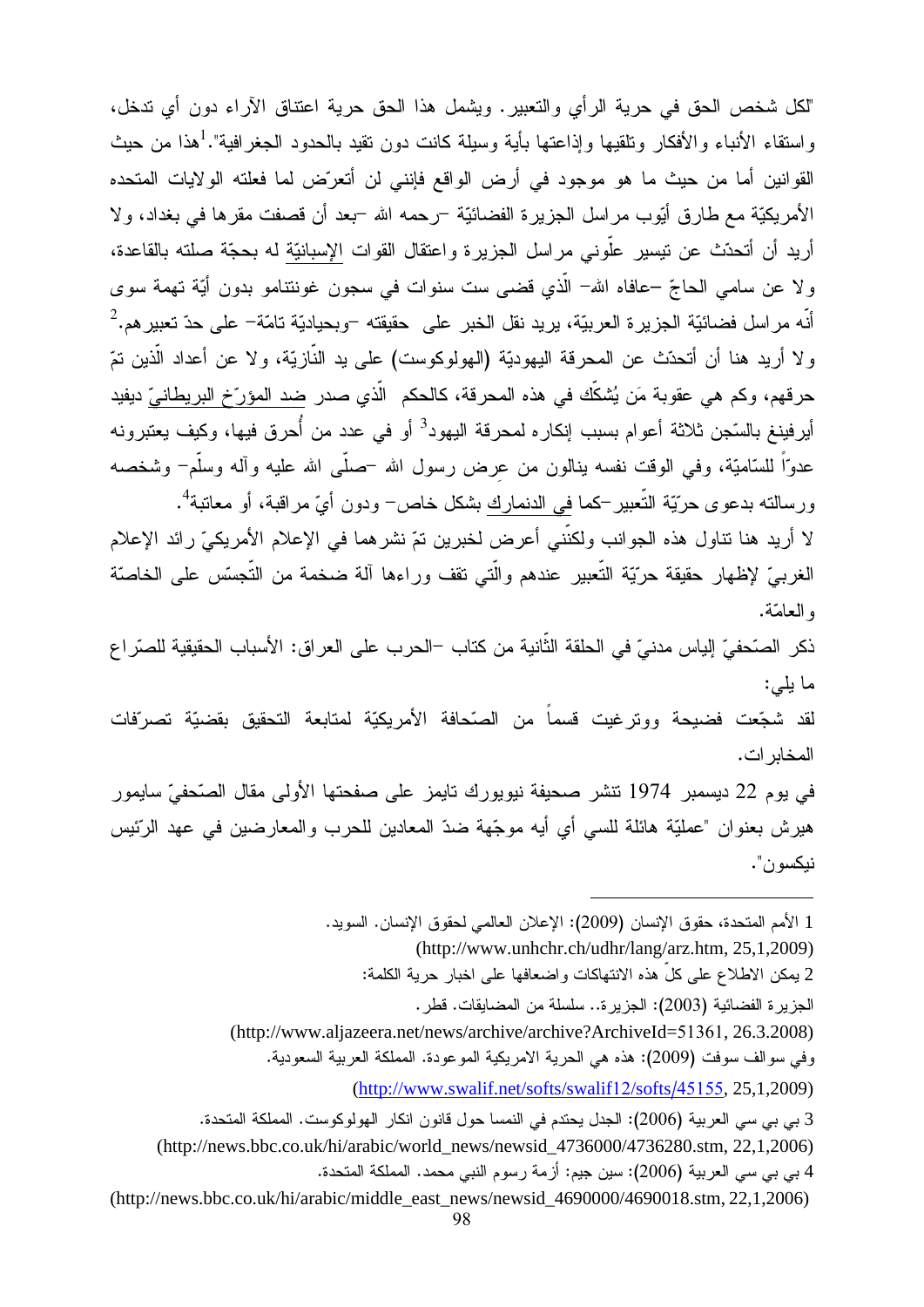فهجمت الصّحافة بشراسة كبيرة على السي أي أيه لم يسبقها مثيل، بتأييد من السّياسيّين والمواطنين العاديّين الّذين طالبوا بوضع حدّ لهذه العمليّات المتناقضة التّي نقوم بها هذه الوكالة، التّي نمّ تشبيهها "بفيل أثناء ثور ة غضب فأفلت من سلطة حر ّاسه".

في يوم 4 يناير 1975 وتحت تأثير ضغط الرّأي العامّ أعلن جيرالد فورد نشكيل لجنة لتقصّي الحقائق لبحث حالات تجسّس السي أي أيه غير القانونية داخل الولايات المتّحدة… في ذلك الوقت كانت ميزانية هذه المؤسَّسة النَّقنيَّة العملاقة تفوق العشرة مليارات دولار وبفضل مراكز النَّتصَّت وأقمار التَّجسّس والكومبيوترات القادرة على كسر الشَّفرات التَّى كان ينظر إليها على أنَّها لا تكسر ، كانت هذه الوكالة قادرة على التّنصّت على كلّ العالم. في العام 1974 <u>فقط، قامت هذه الوكالة بالتّنصّت عل</u>ى  $^1$ .كمليون و 472 الف و 780 مكالمة خاصّة $^{-1}$ 

وحديثاً اعترف الرّئيس الأمريكي جورج بوش بأنّه وقّع أمراً سرّيّا يطلب فيه من وكالة الأمن القوميّ النّتصّت على مئات الأشخاص داخل الولايات المتّحدة عقب هجمات الحادى عشر من سبتمبر .

ودافع بوش عن هذا القرار ووصفه بأنّه أداة حيويّة لحماية الولايات المتّحدة من هجمات أخرى وأوضح أنّ قراره كان دستوريّا وخضع لمراجعة من الهيئات القانونيّة مشيرا إلى أنّ الهدف الأساسيّ من هذا الأمر السّرّيّ هو اعتراض الاتّصالات الدّوليّة للمشتبه في علاقتهم بتنظيم القاعدة والتّنظيمات الإرهابيّة المرتبطة به وبموجب الأمر السّرّيّ، فُرضت إجراءات لمراقبة الاتّصالات المهاتفيّة والبريد الإلكتروني لمئات الأمريكيّين دون الحصول على موافقة السلطات القضائيّة<sup>2</sup>.

وأختم بما نقله الدكتور سليمان صالح عن وسائل الإعلام الغريبّة نفسها: لقد أثبتت حرب الخليج أن استقلال وسائل الإعلام في المجتمعات الغربية خرافة، فالنظام الإجتماعي

والسياسي في الولايات المتحدة كما في غيرها من الدول يحدد ما يستطيع وسائل الإعلام أن تفعله، ومالا تستطيع أن تفعله. إن هناك حدودا لاستقلال وسائل الإعلام، إن نطاق الحرية المتاح لهذه الوسائل <u>يضيق</u>. <sup>3</sup>

**المطلب الثَّاني:** الرّقابة في دول العالم الإسلاميّ اليوم. وأمَّا في البلاد العربيّة، فحدٌث ولا حرج فهم يدّعون الدّيمقراطيّة والحرّيّات ولكنّهم نبعٌ للدّول الكبرى في خداعهم وتضليلهم لشعوبهم فما الدّيمقراطيّة والحرّيّات إلّا أكاذيب وأُلهيات يخدّرون بها الشّعوب،

- 1 الحوار المتمدن (2004): الحرب على العراق. جمهورية العراق.
- (http://www.ahewar.org/debat/show.art.asp?aid=24914, 25.2,2009)
	- 2 وزارة الإعلام الكويتية (2008): التنصت الأمريكي. الكويت.
	- (www.news.gov.kw/files/documents/20% .doc. 25.2.2009)
- Imabeth E.B. committed Jounalism: au ethic for profession (Usa: Indiana university press 3 (1992 نقلا عن د سليمان صالح ، الاعلام الدولي ، مكتبة الفلاح للنشر والتوزيع (كلية الإعلام – القاهرة ) ط1 (2003م /1424هــ) ص 328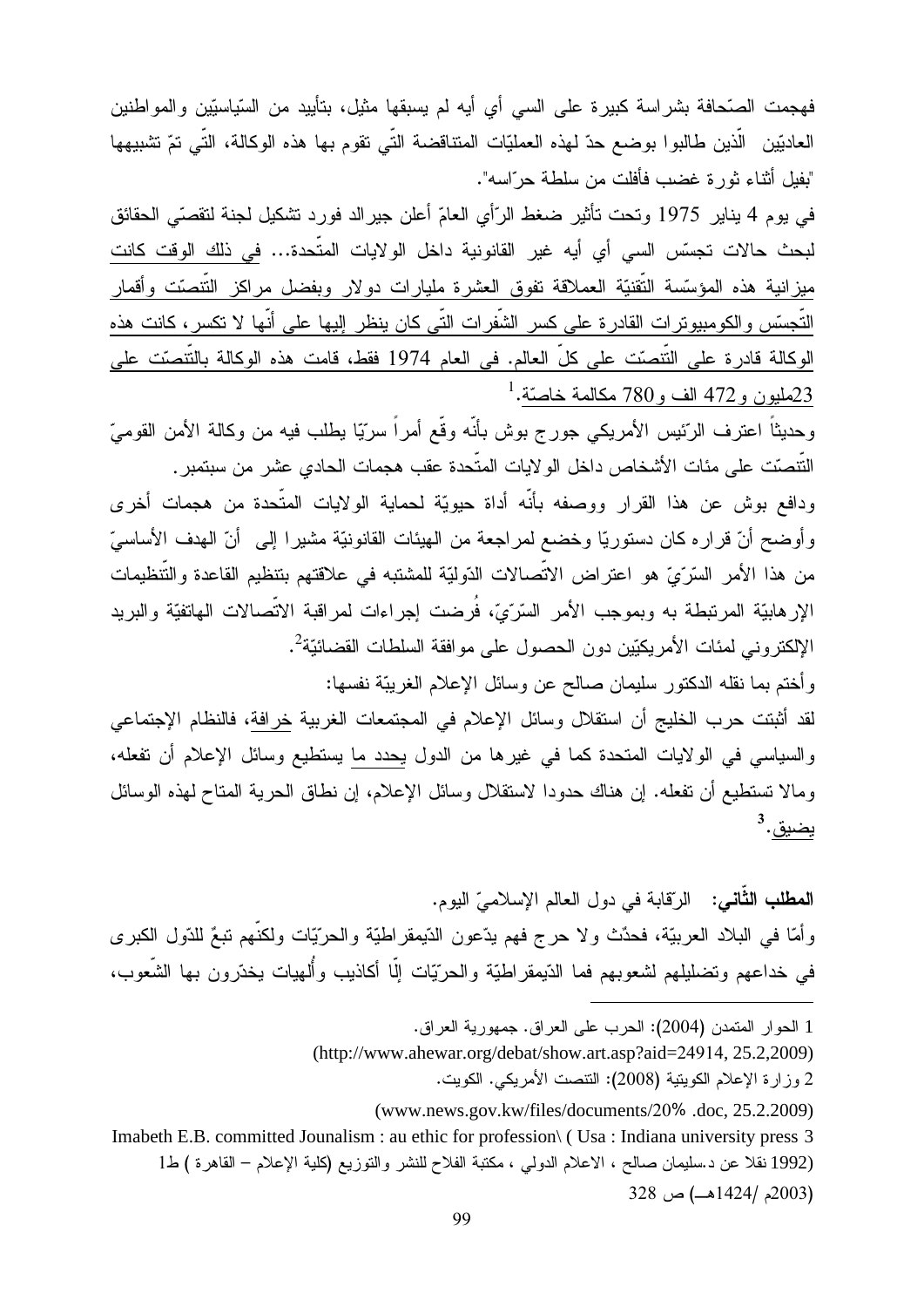والَّذي يعتني به الإعلام في بلاد العرب والمسلمين هو أخبار الرَّئيس والزَّعيم والملك– سافر ورجع واستقبل وودّع ونقبّل النّهانـي وافتتح المشاريـع− وما إلـي ذلك .<sup>1</sup> فالحقيقة هي أنّ جميع الدول في العالم الإسلامي نلتزم بوضع وسائل الإعلام نحت شكل ما من أشكال الرقابة الحكومية؛ والمنتتبع لمهذا الموضوع يلاحظ وجود نمطين للرقابة في هذه البلاد: أو لا: الر قابة المباشر ة ، وتتخذ الأشكال الآتية.

أ– الرقابة السابقة للنشر حيث يوجد رقيب مقيم في المنشأة الإعلامية يطّلع على المادة التي يراد نشر ها فيحذف ما يشاء أو يُثْبتْ.

على سبيل المثال نتص المادة (58) من قانون المطبوعات القطري على أنه: " يجوز لمدير ٳدارة المطبوعات والنشر بعد موافقة وزير الإعلام أن يحذف من أيّة مطبوعة محلّيّة أو مستوردة أيّة فقرة أو مقال أو بحث أو تعليق أو أجزاء منها..." <sup>2</sup>

والرِّقابة بعد النشر وقبل النَّوزيع ويكون هذا إجراء استدراكي لمن لاحظ في المواد المعدَّة للنشر أو التي بُديء بتوزيعها – ما يمنع توزيعها فيتم تدارك ذلك قبل تمامه خاصة بالمواد المطبوعة أو المسحلة.

ب– الرقابة بعد التوزيع حيث يتم جمع المواد التبي تم توزيعها ومصادرتها بعد ملاحظة ما يمنع نداولها مثل ما نتص عليه المادة (25) من قانون المطبوعات اللبناني:–" اذا نشرت إحدى المطبوعات ما تضمن تحقيرا لإحدى الديانات المعترف بها في البلاد أو ما كان من شأنه إثارة النعر ات الطائفية أو العنصرية ...يحق للنائب العام الاستئنافي أن يوقف المطبوعة لمدة لا تقل عن أسبو ع و لا نتجاوز الشهر وأن يصادر أعدادها، وعليه أن يحيل المطبوعة على القضاء . <sup>3</sup>

1 ينظر : النلفاز السعودي (2008): المملكة العربية السعودية.

- $(http://www.saudi1.tv/, 25.4.2008)$
- و التلفاز الأردني (2008): المملكة الماشمية الأردنية.

<sup>(</sup>http://www.star28.com/site/redirect.php?url=http://jrtv.gov.jo/, 24.4.2008)

<sup>2</sup> فاروق أبو زيد، النظم الصحفية في الوطن العربي، القاهرة، عالم الكتب(1986)، ص48–51، نقلا عن د.حسن عماد مكاوى، أخلاقيات العمل الإعلامي ص126

<sup>3</sup> دولة لبنان: المرسوم الاشتراكي رقم 104، بتاريخ 1977/6/30( بيروت: وزارة الإعلام) نقلا عن د.حسن عماد مكاوى ص131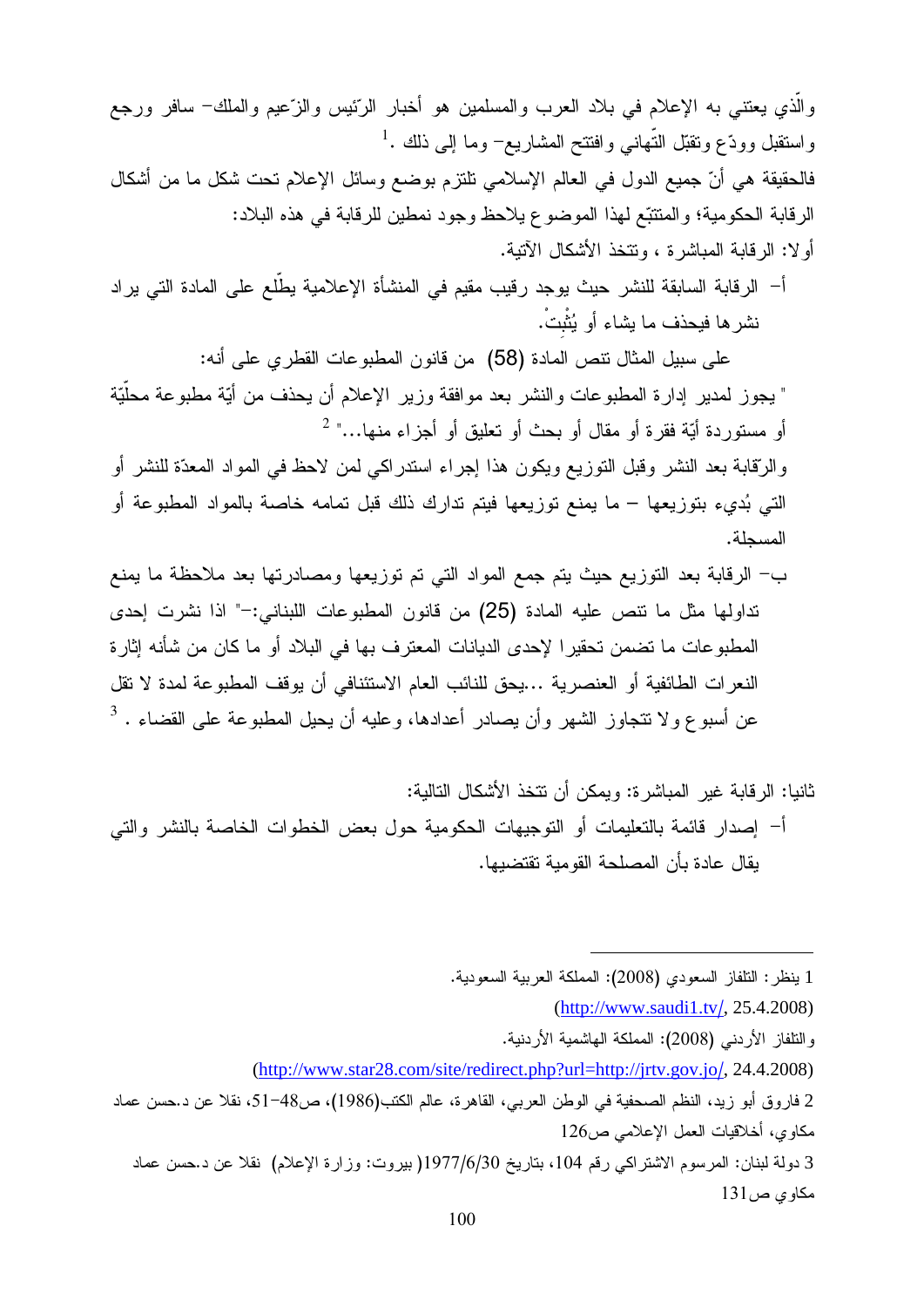ب-تعريض الإعلاميين لبعض أشكال الضغط المادي كالسجن والطرد من الخدمة أو الضغط المعنوي كالإغراء أو النزهيب أو المنع من الكتابة. ت–الرقابة التي يمارسها رئيس التحرير أو المحرر المسئول. ث-وضع قيود على حرية استقاء الأنباء من مصادرها وحرية الرجوع إلى مصادر الأخبار .1

هذه الرقابة وأشكالها الصارمة في دول العالم الإسلامي جعلت الإعلام يتركِّز على أخبار الرئيس والزعيع والملك من حيث سفره ورجوعه واستقباله للوفود ونقبله للتهاني والنبريكات والبرقيات وافتتاحه للمشاريع وما إلى ذلك.

ورغم أن الإعلام يتشدّق بالحريات والتجارب الديمقراطية –على حد تعبيرهم– وأنه لا حجر على المواطنين فيما يقولون ويتحدثون فإن ذلك كله من قبيل الشعار ات للاستهلاك المحلبي ولإظهار الدول أنها تابعة لدول الغرب الديمقراطية– والتبي في نظرهم متحضرة ومتطورة ومتقدمة– وأنهم في طور اللحاق بها.

والمنتبع لوسائل الإعلام في العالم الإسلامي يلاحظ عدم قدرة أي أحد على النحدث عن وحدة البلاد الإسلامية؛ فعلى سبيل المثال عندما قام حاكم العراق السّابق بضم الكويت إلى العراق –بغضّ النّظر عن أطماعه آنذاك– قامت الدّنيا ولم نقعد لأنّه اعتداء على دولة مجاورة، فمن كان يُسمح له بالتكلّم على أيّة وسيلة إعلامّية عربيّة بالحكم الشّرعيّ الّذي يقضى بوجوب ضمّ جميع البلاد الإسلاميّة تحت لواء واحد! وفي محنة غزة الأخيرة مَن كان يجرؤ أن يقول لحاكم مصر افتح المعابر وضُمّ غزة إلى أختها رفح المصرية المسلمة الخراجيّة ولتكن مقدّمة لتحرير فلسطين كلها!

وعندما ذُبح حاكم روسيا (بونين) المسلمين في الشَّيشان وأحرق البلاد على رؤوس أهلنا هناك، ذهب الِيه وزير خارجيَّة ايران آنذاك –والَّتي كانت نتولى بلاده رئاسة منظَّمة مؤتمر العالم الإسلاميَّ–، فقال لهم بالحر ف الو احد: إنّ قضيّة الشّيشان شأنّ داخليّ<sup>2</sup>.

فلم يستطع أيِّ أحد من رعايا تلك الدّول أن ينبس ببنت شفَة في هذا الموضوع في الإعلام تماشيا مع نلك السّياسات الآثمة، مع أنّ المصطفى –صلَّى الله عليه وآله وسلَّم– يقول: " المؤمنون تتكافأ دماؤهم ويسعى بذمّتهم أدناهم.."<sup>3</sup>

> 1 د.حسن عماد مكاوى، أخلاقيات العمل الإعلامي، ط1، الدار المصرية اللبنانية، القاهرة، (1994م)  $122<sub>i</sub>$ ص

2 شبكة طريق الإسلام (2005): روسيا والعالم الإسلامي.. علاقات من منظور جديد. قطر .

<sup>(</sup>http://www.islamonline.net/servlet/Satellite?c=ArticleA C&cid=1171274621023&pagename =Zone-Arabic-News%2FNWALayout, 23,2,2009)

<sup>3</sup> محمّد بن عبدالله أبو عبدالله الحاكم النيسابور ي، المستدر ك على الصـحيحين، كتب قسم الفيء، (153/2)، وقال عنه الحاكم: حديث صحيح الإسناد على شرط مسلم ولم يخرجاه. وله شاهد عن ابـي هريرة وعمرو بن العاص.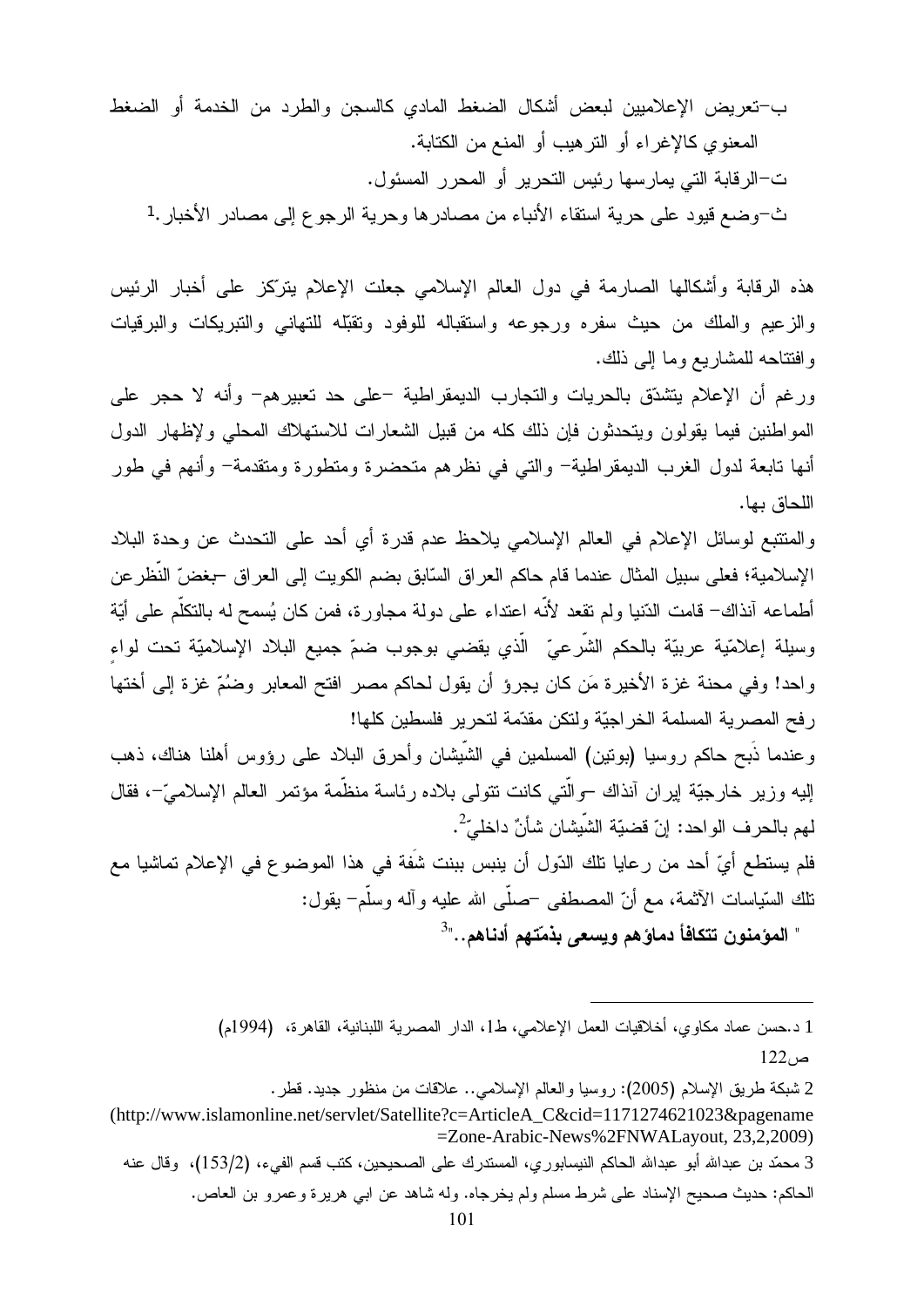وعندما اتَّخذت الدّول العربيّة قرارا استراتيجيّا للسّلام مع دولة يهود المحتلة لأرض فلسطين لم يُسمح لأحد أن يذكر وجوب الجهاد والقتال –لاستنقاذ أرض المسلمين– على أثير إعلامهم باستثناء ما سمحوا به من "تنفيس" مدروس ومبرمج من خلال قناة الجزيرة الفضائيّة وأمثالها. والخلاصة أنهم يدّعون حرّيّة النّعبير ولكنّ رقابتهم نصل إلى حدّ النّنصّت والنّجسّس، بل إلى الاعتداء والاعتقال<sup>1</sup> نبعا لسياسات أولياء أمورهم ولا حول ولا قوّة إلا بالله العلميّ العظيم. وممّا تفتّقت عنه عقول المر اقبين في دول العالم الإسلامي: ما نشرته ال (بي بي سي) على موقعها تحت عنوان: الإنترنت وحرية التعبير في الدول العربية، الحكم على مواطن سوري بالسجن لتحميله صفحات من موقع محظور على شبكة الانترنت لسوريين منفيين،

وإرساله هذه المواد بالبريد الإلكتروني لأخرين. وقد صدر ضد عبد الرحمن الشغوري، البالغ من العمر 32 عاما، حكم بالسجن لمدة عامين ونصف بعد إدانته بتهمة "نشر أخبار كاذبة تضعف معنويات  $^2$ ."الشعب

فالرقابة في دول العالم الإسلامي اليوم هي على كل شيء إسلامي أو يخدم المسلمين، أما ما يفسدهم ويخدّرهم ويلهيهم عن مرارة عيشهم فيقع نحت حريّة التعبير التي نتغاضى عنه نلك الدّول.

ا**لمطلب الثّالث:** الرّقابة في الدّولة الإسلاميّة.

موضوع الرّقابة في الدّولة الإسلاميّة يختلف عنه في أيّ دولة أخرى إذ إنّ الحاكم والمحكوم من جنس واحد بمعنى أنَّهم يحملون نفس الأفكار ولديهم نفس المشاعر والأمَّة نتتخب حاكمها بسلطانها لينوب عنها في نتفيذ القناعات والمفاهيم والمقاييس الشَّرعيَّة وما ينسحب على المحكوم ينسحب على الحاكم فالجميع تحت القانون الشَّرعيِّ الرِّبّانيِّ المأخوذ من الله –سبحانه وتعالى– متمثِّلا في مصـادر التَّشريع المعر وفة.

> لذلك فإنّ الرّقابة في الدّولة الإسلاميّة لها شكلان: أو لا: الرقابة المباشرة: ثانيا: الرقابة غير المباشرة.

1 اعتقلت **الشرطة العراقية** مراسل الجزيرة في محافظة الرمادي، توقيف رئيس قسم البحوث و الدّراسات بموقع الجزيرة نت إسماعيل محمّد عدة ساعات **بتونس،** احتجاز السلطات ا**لمصرية** الطاقم التلفازي لقناة الجزيرة، تم إغلاق مكتب الجزيرة في ا**لكويت**، على: الجزيرة الفضائية (2003): الجزيرة.. سلسلة من المضايقات. قطر . (http://www.aljazeera.net/news/archive/archive?ArchiveId=51361, 26.3.2008) 3 بي بي سي العربية (2006): الإنترنت وحرية التعبير في الدول العربية. المملكة المتحدة. (http://news.bbc.co.uk/hi/arabic/talking\_point/newsid\_3840000/3840919.stm, 22,1,2006)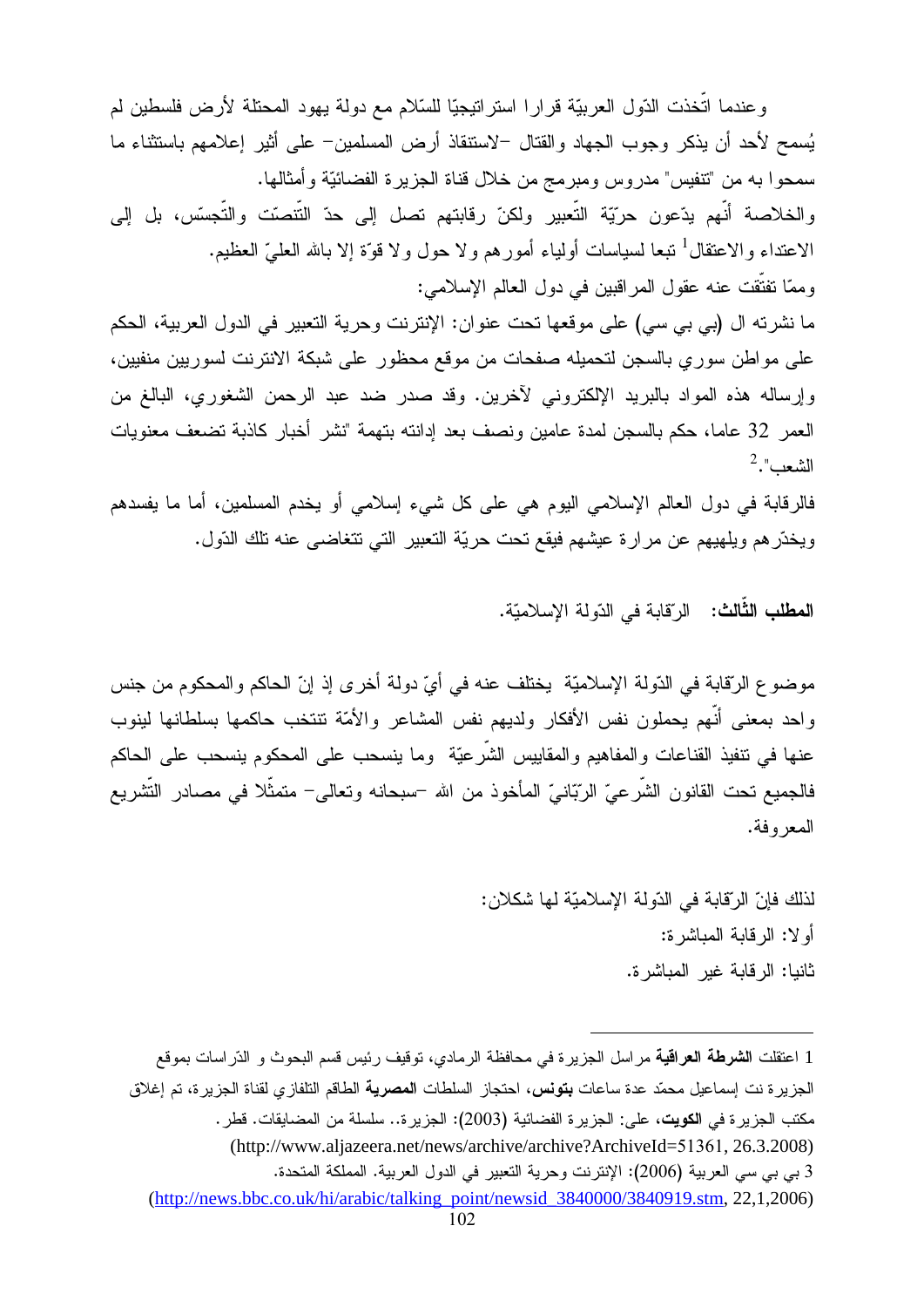أولا: الرقابة المباشرة ويقوم بها ثلاث جهات:

- أ– الإعلام نفسه من خلال رئيس التحرير والمسؤولين في الوسيلة الإعلامية المعينة عن الإصدارات التي تصدر عنها. يقول المصطفى حصلي الله عليه وأله وسلَّم-: "ألا كلَّكم راع وكلَّكم مسؤول عن رعيِّته"<sup>1</sup>.
- ب–الأفراد والأحزاب السياسيَّة في الأمَّة الذين يطَّلعون على إصدارات وسائل الإعلام ويقومون بعرضها على المقابيس والمعابير الشرعية. قال-تعالى-:
- "وكنْتَكُن مِّنَكُمْ أُمَّةً يَدْعُونَ إِلَى الْخَيْرِ وَيَأْمُرُونَ بِالْمَعْرُوف وَيَنْهَوْنَ عَنِ الْمُنْكَرِ وَأُوْلَــئِكَ هُمُ الْمُقْلَحُونَ" 2
- ج– الدولة نفسها من خلال جهاز يقوم بمتابعة كل ما يتم نشره في وسائل الإعلام لضمان سير هذه الإصدار ات حسب سياسة الدولة الإعلامية المُعلَّنة.

أخر ج عبد الرزاق في مصنّفه عن عمر بن الخطاب أنّه قال: "أ**رأيتم إن استعملت عليكم خي**رَ مَن أعلم، وأمرته بالعدل، أفضيتُ ما عَليَّ؟ قالوا: نعم، قال: لا، حتى أنظرَ في عمله، أعَملَ ما  $^3$ ."أمر تُـه أم لا

فعليها المتابعة لذلك ولإعطاء الإذن لما يلزمه إذن قبل نشره من قبل الأمور والأخبار المتعلقة بالحرب والسياسة الخارجية والأمور العسكرية والأمنية.

- ثانيا: **الرقابة غير المباشرة** وتكون بما يلي:
- أ– بإصدار قائمة بالتعليمات أو النوجيهات المرعية حسب سياسة الدولة الإعلامية كخطوط عريضة لوسائل الإعلام المختلفة (سيتم تفصيلها في المبحث القادم). ب–إنزال عقوبات بمن يخالف السياسات الإعلامية للدولة. فقد غضب النبي صلَّى الله عليه وآله وسلَّم فيما ذكره الحافظ ابن حجر : "أَنَّ عُمَرٍ أَتَى النَّبِيِّ –صَلَّى اللَّه عَلَيْه وآله وَسَلَّمَ– بكتَاب أَصَابَهُ منْ بَعْض أَهْل الْكتَاب، فَقَرَأَهُ عَلَيْه **فَغَضبَ** وَقَالَ: لَقَدْ جِنْتُكُمْ بِهَا بَيْضَاء نَقيَّةَ، لَا تَسْأَلُوهُمْ عَنْ شَ*ىْ*ء فَيُخْبِرُوكُمْ بِحَقٍّ فَتُكَذِّبُوا بِه أَوْ بِبَاطْلِ فَتُصدِّقُوا بِه، وَاَلَّذي نَفْسِي بِيَده لَوْ أَنَّ مُوسىَى كَانَ حَيًّا مَا وَسعَهُ إلَّا أَنْ يَتَّبِعنِيٍّ أَ

1 مسلم،صحيح مسلم، كتاب الإمارة، باب فضيلة الإمام العادل وعقوبة الجائر والحث على الرفق بالرعية والنهي عن ادخال المشقة عليهم، ص(933)،رقم(1829).

2 سورة آل عمر ان: الآية 104.

3 أبو بكر عبد الرزاق بن همام الصنعاني، مصنف عبد الرزاق، المكتب الإسلاميّ– بيروت، تحقيق حبيب الرحمن الأعظمي، ط2،(1992)، (326/11)، رقم: (20665) 4 ابن حجر العسقلاني، فتح الباري، (425/20)، وقال: رجَاله مُوَنَّقُونَ إلَّا أَنَّ في مُجَالد ضَعْفًا.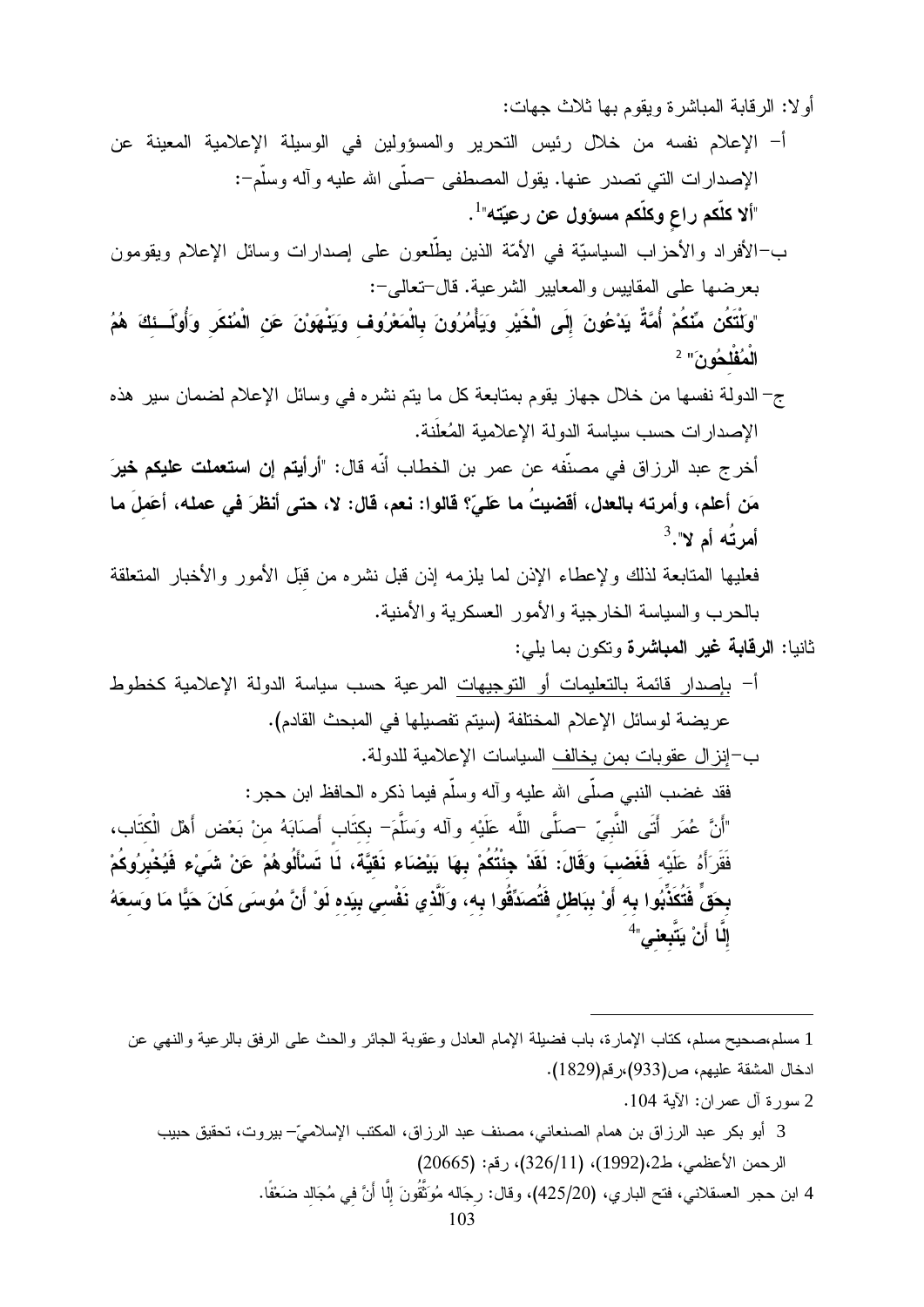وورد في كتاب نظام العقوبات كمثال على العقوبات التعزيريّة في الدولة الإسلاميّة: "من طبع، أو باع أو أحرز بقصد البيع أو التوزيع، أو عرض أية مادة مزينة مطبوعة أو مخطوطة، أو أية صورة، أو رسم نموذجي أو أي شيء آخر يؤدي إلىي فساد الأخلاق يعاقب بالحبس حتى ستة أشهر".<sup>1</sup> ت–تعمل الدولة على نشر أجواء النقوى ومراقبة الله عز وجل في السر والعلانية. يقول الحق —تبارك وتعالى—: "لَن يَنَالَ اللَّهَ لُحُومُهَا ولَا دمَاوُهَا ولَكن يَنَالُهُ التَّقْوَى منكُمْ كَذَلكَ سَخَّرَهَا لَكُمْ لتُكَبِّرُوا اللَّهَ عَلَى مَا هَدَاكُمْ وَبَشْرِ الْمُحْسِنِينَ. إِنَّ اللَّهَ يُدَافِعُ عَنِ الَّذِينَ آمَنُوا إنَّ اللَّهَ لَا يُحبُّ كُلَّ خَوَّان كَفُور<sup>ِ"2</sup> ويقول –سبحانه–: "وَأَنذرْهُمْ يَوْمَ الْأَزْفَة إِذْ الْقُلُوبُ لَدَى الْحَنَاجِرِ كَاظمينَ مَا للظَّالمينَ منْ حَميم وَلَا شَفَيع يُطَاعُ . يَعْلَمُ خَائنَةَ النَّاعَيْنِ وَمَا تُخْفي الصُّدُورُ''<sup>3</sup> ويقول –سبحانه–: "وَقَالُوا لجُلُودهمْ لمَ شَهدتُمْ عَلَيْنَا قَالُوا أَنطَقَنَا اللَّهُ الَّذي أَنطَقَ كُلَّ شَىْء وَهُوَ خَلَقَكُمْ أَوَّلَ مَرَّة وَإِلَيْه تُرْجَعُونَ . وَمَا كُنْتُمْ تَسْتَتَرُونَ أَنْ يَشْهَدَ عَلَيْكُمْ سَمْعُكُمْ وَلَا أَبْصَارُكُمْ وَلَا جُلُودُكُمْ وَلَكن ظَنَنَتُمْ أَنَّ اللَّهَ لَا يَعْلَمُ كَثْيراً مِّمَّا تَعْمَلُونَ . وَذَلِكُمْ ظَنَّكُمُ الَّذِي ظَنَنتُم بربَعُمْ أَرْدَاكُمْ فَأَصنْبَحْتُم مِّنْ الْخَاسرين<sup>"4</sup>

ث<del>-حَدِب</del> المواقع الإلكترونيّة وبث القنوات الفضائيّة الّتي تفد إلى البلاد من الخارج والمتخصَّصة في فَتن الناس عن دينهم، أو نشر الرذيلة بينهم، والعمل على تطوير وإحكام برامج الحَجب، ومعالجة البرامج الَّتي تفكك شيفرات هذا الحجب، كل ذلك حفاظاً على أجواء العفَّة والطهارة والنقاء الواجب نوفَّرها واستمرار وجودها في الدولة الإسلاميَّة، مع التحصين الكافي للأمّة بمفاهيم النّقوى و الرقابة الذاتية السالفة الذكر .

1 عبد الرحمن المالكي، نظام العقوبات، باب التعزير ، الإعتداء على الأعراض، الأفعال المخلَّة بالآداب، دار الأمَّة للطباعة والنشر ، ص82.

- 2 سورة الحج: الآية(37-38)
- 3 سورة غافر : الآية(18-19)
- 4 سورة فصلت: الأيات(21-23)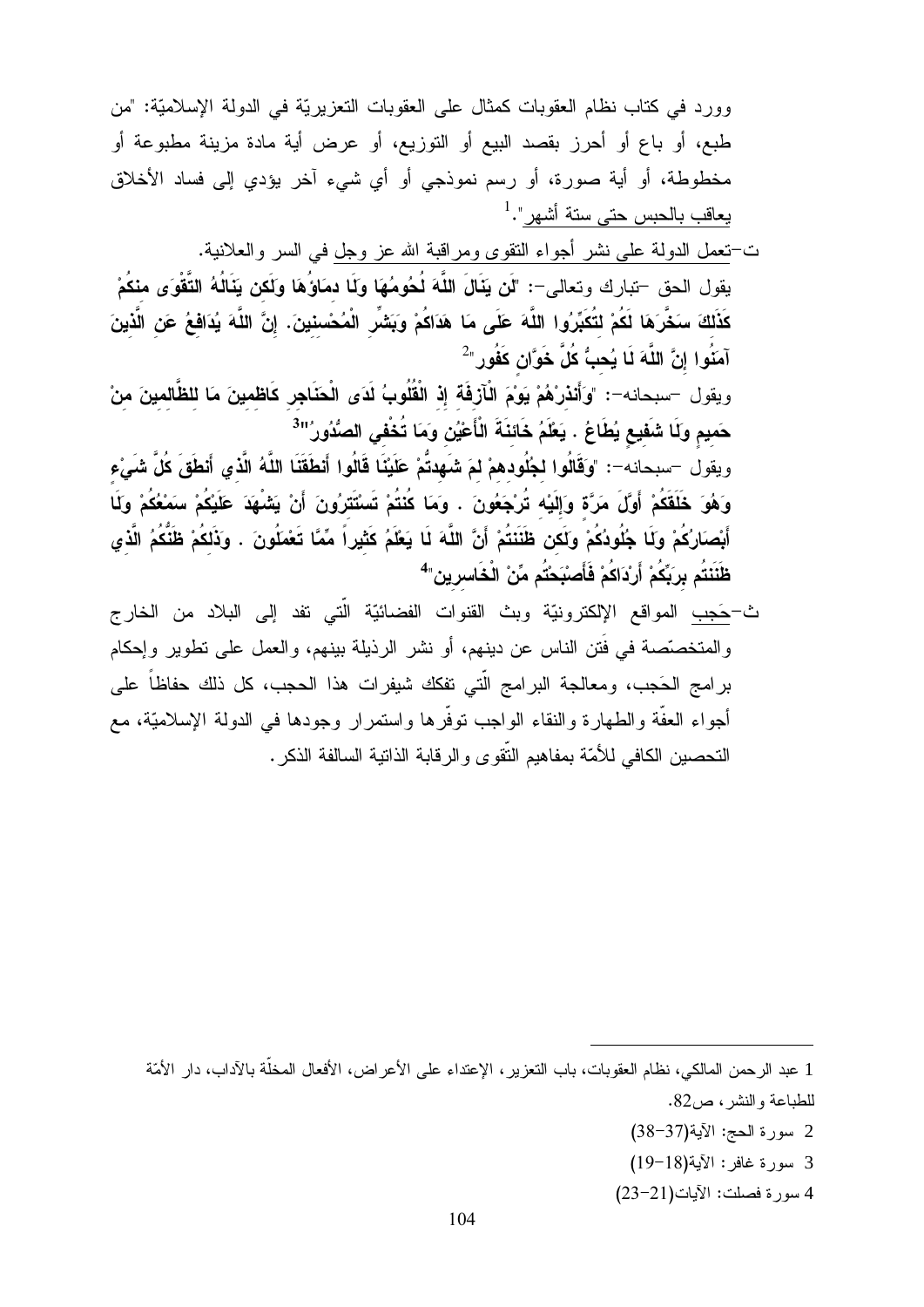المبحث الثَّالث: <u>قائمة التّعليمات أو القوا</u>نين التّي تصدر ها الدّولة. أمّا ما نتضمّنه قائمة التّعليمات أو القوانين التّي تصدر ها الدّولة: فيمكن إجماله فيما يل*ي*:

أوّلا: تكوين الشّعور بالمسؤوليّة لدى الشّخص والدّقة فيما يقول وينشر : يقول الله –عز وجل –: "**ما يَلْفظُ من قَولْ إلاَّ لَدَيْه رَقيبٌ عَتيدٌ**"<sup>1</sup> وعن بسر بن سعيد قال سمعت أبا سعيد الخدريّ يقول: كنت جالسا بالمدينة في مجلس الأنصار فأتانا أبو موسى فزعا أو مذعورا، قلنا: ما شأنك؟ قال: إنّ عمر أرسل إلى أن آنيه فأنيت بابه، فسلَّمت ثلاثا، فلم يردّ عليّ، فرجعت، فقال: ما منعك أن تأتينا؟ فقلت: إنّي أتيتك فسلّمت علي بابك ثلاثا فلم يردّ عليّ

فرجعت، وقد قال رسول الله –صلَّى الله عليه وأله وسلَّم-: "إذا ا**ستأذن أحدكم ثلاثًا فلم يؤذن له فليرجع**" فقال عمر : أقم عليه البيّنة و إلّا أو جعنك.<sup>2</sup>

**ثانياً: الإحجام** عن نشر الموضوعات إلّا بعد النثبّت من صحّتها ونسبتها إلى قائلها. يقول الحقّ –سبحانه–: "يٰأَيُّهَا ٱلَّذينَ آمَنُوٓاْ إِن جَآعَكُمْ فَاسقٌ بِنَبَإٍ فَتَبَيَّنُوٓاْ أَن تُصيبُواْ قَوْمًا بِجَهَالَة فَتُصبْحُواْ عَلَىٰ مَا فَعَلْتُمْ نَادمينَ"<sup>3</sup> ويقول المصطفى <sup>—</sup>صلّى الله عليه وأله وسلّم<sup>—</sup> :"**كفى بالمرء كذبا أن يحدّث بكل ّما سمع**"<sup>4</sup> ويقول —صلَّى الله عليه وآله وسلَّم–: "إنَّ الْعَبْد لَيَتَكَلَّمُ بِالكَلمة مَا يَتَبِيَّنُ ما فيهَا يهوي بهَا في النَّار أبْعَدَ ما بيْنَ المشْرق والمغْرب"<sup>5</sup>

**ثالثا:** عدم نشر أيّة أمور نتتاول أعراض المسلمين من قريب أو بعيد أو من شأنها أن نشيع الفاحشة أو الرّذيلة في المجتمع. قال —تعالى— : "وَلَوْلآ إِذْ سَمَعْتُمُوهُ قُلْتُمْ مَّا يَكُونُ لَثَآ أَن نَّتَكَلَّمَ بهَــٰذَا سُبْحَاتَكَ هَــلاًا بُهْتَانٌ عَظيم" ويقول –سبحانه–: "إنَّ ٱلَّذينَ يُحبُّونَ أن تَشيعَ ٱلْفَاحشَةُ في ٱلَّذينَ آمَنُواْ لَهُمْ عَذَابٌ أَليمٌ في ٱلدُّنْيَا وَٱلآخرَة وَٱللَّهُ يَعْلَمُ وَأَنْتُمْ لاَ تَعْلَمُونَ"

- 5. مسلم، صحيح مسلم، كتاب الزهد والرقائق، باب النكلم بالكلمة يهوى بها في النّار ،(2290/4) رقم(2988)،.
	- 6 سورة النور الآية:16.
	- 7 سورة النور الآية:19.

<sup>1</sup> سورة ق:الآية:18

<sup>2</sup>مسلم، صحيح مسلم، كتاب الآداب، باب الاستئذان، ص(1090)، رقم(2153)

<sup>3</sup> سورة الحجرات: الآية(6).

<sup>4</sup> مسلم، صحيح مسلم، مقدمة صحيح مسلم، باب النهي عن الحديث بكلِّ ما سمع، ص(10/1)، رقم (5).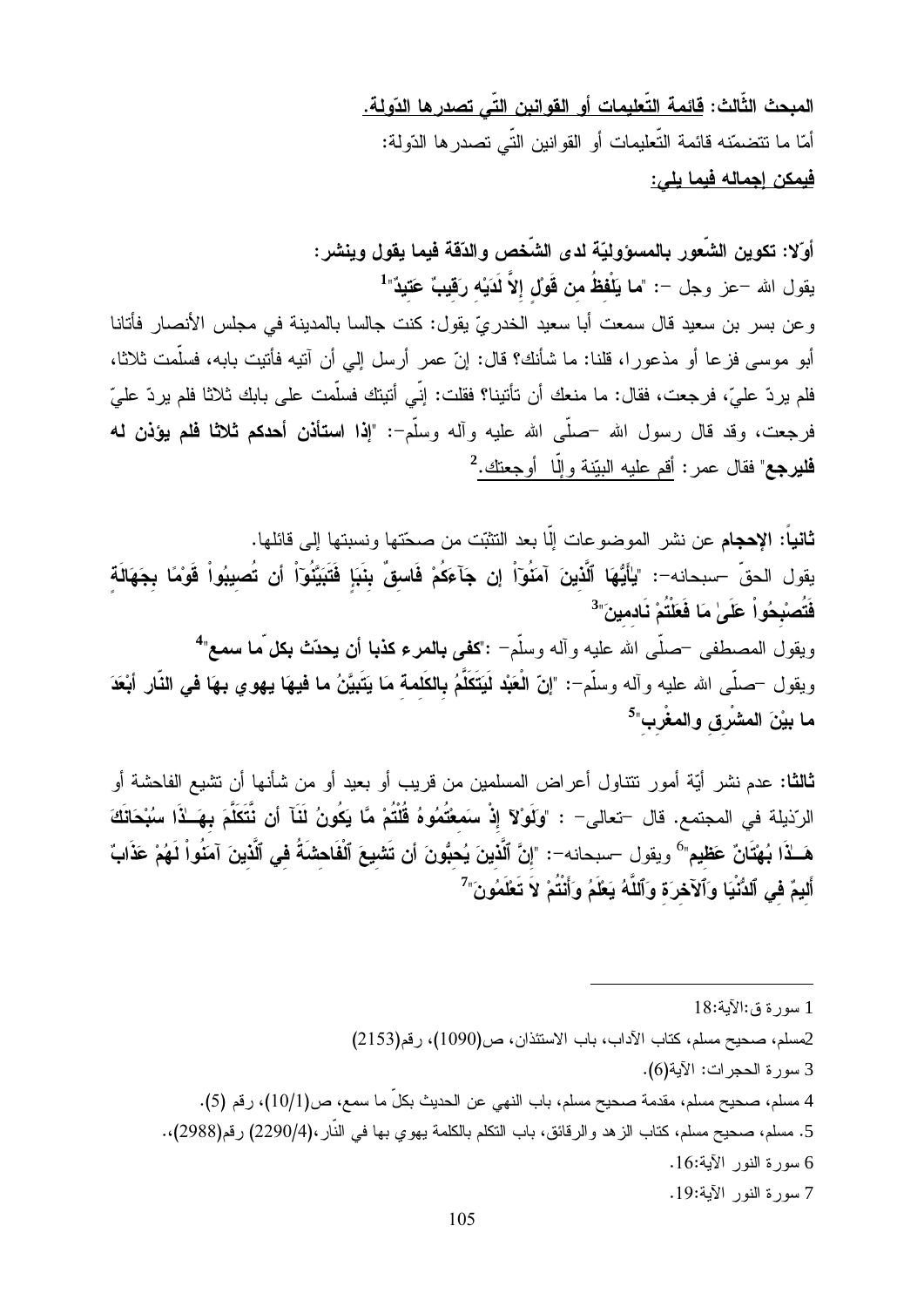رابعاً: ليس كلِّ ما يُعرف يُقال:

فأحيانا يكون الخبر صحيحا ولكنّ إذاعته وبنَّه يكون له تأثير سلبيّ غير مرغوب به في توقيت معيّن. عن معاذ بن جبل–رضـي الله عنه– قال: كنت ردف النَّبـي –صلَّـي الله عليه وأله وسلَّم– علـي حمار يقال له عفير . فقال: "**يا معاذ هل تدري حق الله على عباده وما حق العباد على الله**" . قلت الله ورسوله أعلم. قال: "فإن حق الله على عباده أن يعبدوه ولا يشركوا به شيئا وحق العباد على الله أن لا **يعذب من لا يشرك به شيئ**اً"، قلت: يا رسول الله، أفلا أبشَّر النَّاس؟ قال: لا **تبشَّرهم فيتَّكلو**ا. "<sup>1</sup>

خامساً: عدم انتهاك حر مة الأماكن الخاصّة أو الملكيّة الخاصّة.

فلا ببررٍّ العمل الإعلاميِّ بما يشمل من نقصِّي للحقائق والأخبار الصَّحيحة والمعلومات الدّقيقة انتهاك حرمة الأماكن الخاصّة أو الملكيّة الخاصّة؛ فالله –سبحانه وتعالى– يقول: "يٰأَيُّهَا ٱلَّذينَ آمَنُواْ لاَ تَدْخُلُواْ بُيُوتاً غَيْرَ بُيُوتكُمْ حتّىٰ تَسْتَأْتسُواْ وَتُسَلِّمُواْ عَلَىٰ أَهْلِهَا ذَلكُمْ خَيْرٌ لَّكُمْ ۚ لعلّكُمْ تَذَكَّرُونَ \*فَإِن لَّمْ تَجِدُواْ فِيهَآ أَحَداً فَلاَ تَدْخُلُوهَا حتّىٰ يُؤذُنَ لَكُمْ وَإِن قَيْلَ لَكُمْ ٱرْجِعُواْ فَٱرْجِعُواْ هُوَ أَرْكَىٰ لَكُمْ وَٱلنَّهُ بِمَا تَعْمَلُونَ  $2\frac{3}{4}$ عَليم

سادساً:عدم نشر معلومات عن حياة الإنسان الخاصّة إلّا بإذنه: فالمصطفى <sup>ــ</sup>صلّـى الله عليه وأله وسلّم<sup>ــ</sup> يقول: "**من حسن إسلام المرء تركُه ما لا يعنيه**" <sup>3</sup> ويقول المصطفى –صلَّى الله عليه و آله وسلَّم-: "من ستر أخاه في الدنيا ستر ه الله في الدنيا و الآخر ة"<sup>4</sup> فعلي الإعلام وروَّاده احترام خصوصيَّة الفرد وعدم النَّدخُّل في حياته الخاصَّة إلَّا بإذنه وعدم نشر أيّ شيء يتعلَّق بخصوصيَّته إلَّا بإذنه، يقول الدِّكتور سليمان صالح ما نصَّه: "إنّ حقّ الخصوصيّة لا يعني بالضّرورة سريّة المعلومات أو أنّ هناك معلومات أو أسرار في حياة الشُّخص بريد إخفاءها خوفا من أن نشكَّل له عارا ولكن حقَّ الخصوصيّة يعنى عدم إعطاء امكانيّة لشخص أن يتحكَّم في حياة شخص آخر ولذلك فإنّ الخصوصيّة تتعلَّق بمفاهيم مثل الاحترام الذَّاتيّ والانجاز الذَّاتيّ والكرامة الشَّخصيّة والاستقلال الشَّخصىيّ والذَّاتيّة الشَّخصيّة".<sup>5</sup> عن أبـي هريرة –رضـي الله عنه– قال: قال رسول الله –صلَّى الله عليه وأله وسلَّم–: إنَّ الله قال: "من **عادي لي وليّا فقد آذنته بالحرب..."<sup>6</sup> ف**لا بدّ من الحفاظ علي كر امة الإنسان و عدم ابذائه.

1 البخاري، صحيح البخاري، باب اسم الفرس والحمار ، رقم (2701)، (1049/3) . 2 سورة النور الآية: (27-28). 3 ابن حبان، صحيح ابن حبان، باب ما جاء في صفات المؤمنين، (466/1)، . محمّد بن عيسى ابو عيسى الترمذي، سنن الترمذي (588/4)،) ، محمع الزوائد، ج8 ص18، سنن ابن ماجه (1315/2). <sup>4</sup> الحاكم، المستدرك، كتاب الحدود، (425/4)، رقم (8158) 5 د.سليمان صالح، أخلاقيات الإعلام، ط1،(1422هــ=2002م) مكتبة الفلاح للنشر والتوزيع، الكويت، ص(383). 6 صحيح البخاري، كتاب الرقاق، 38– باب التواضع، (2384/4)، رقم (6137).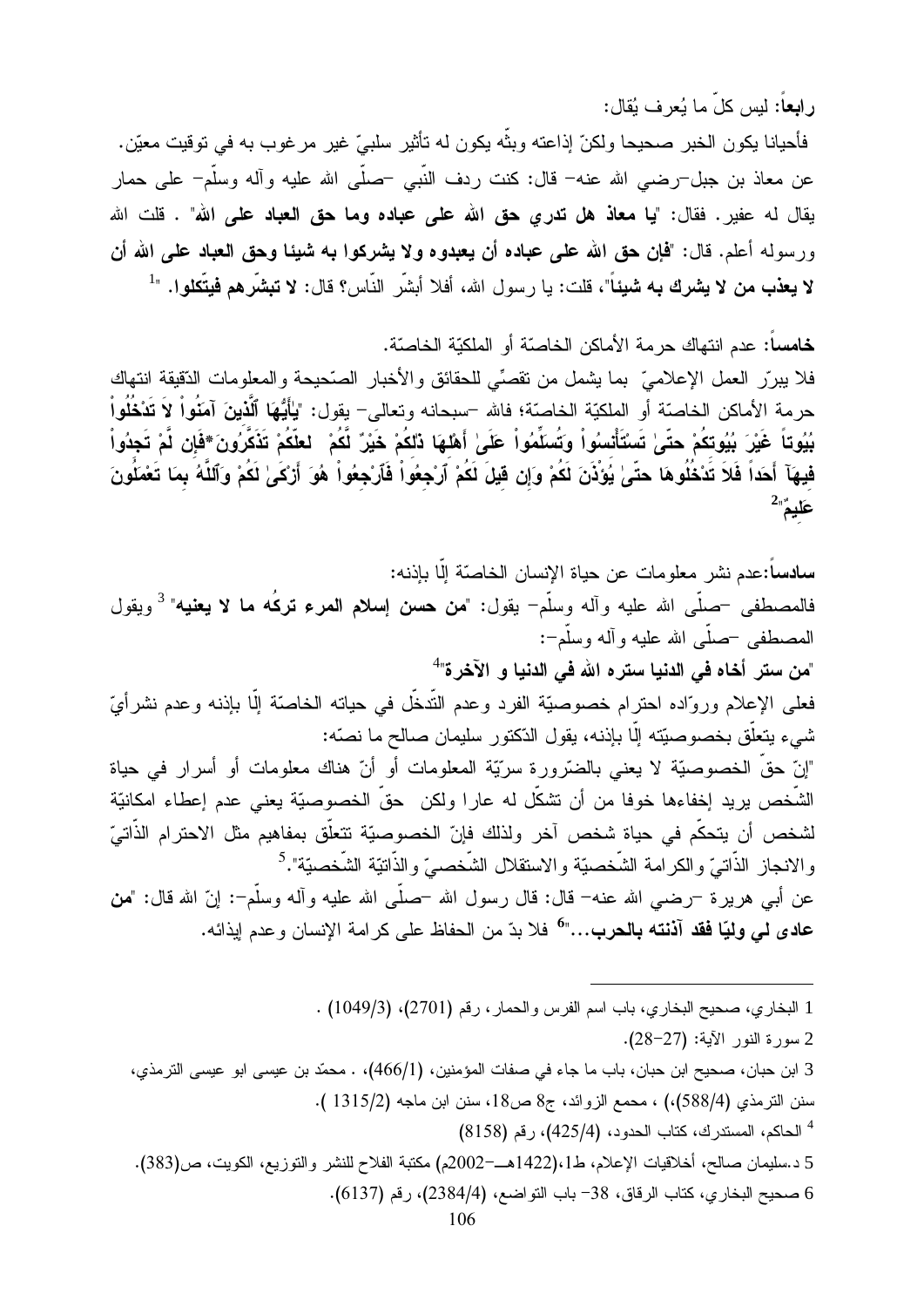**سابعاً:** عدم نشر ما بشكّل إساءة للذّوق العامّ:

.<br>يقول الحقّ– سبحانه– في سورة الإسراء: "وَقُل لِّعبَاد ي يَقُولُو اْ ٱلَّتِى هِيَ أَحْسَنُ إِنّ ٱلشَّيْطَانَ يَنْزَغُ بَيْنَهُمْ إِنّ ٱلشَّيْطَانَ كَانَ للإنْسنان عَدُوّاً مُّبِيناً "<sup>1</sup> فالآية الكريمة توجب انتقاء الألفاظ كي لا يتلقّفها الشّيطان فيلقيها في آذان مَن يُساء إليهم ويؤثر سلباً على مشاعرهم، كأن نكون كلمات نؤذي معوّقين أو مرضىي من جمهور المنلقّين للرّسالة الإعلاميّة أو أن نتضمَّن إساءة للأموات والجنازات عموما، ففي ذلك إساءة لعموم مشاعر الإنسان.

ويقول –سبحانه– في سورة النّور: "إِذْ تَلَقَّوْنَهُ بِأَلْسنَتَكُمْ وَتَقُولُونَ بِأَفْوَاهكُمْ مَّا لَّيْسَ لَكُمْ بِه علْمٌ وَتَحْسَنِوُنَهُ هَيِّنَاً وَهُوَ عِندَ ٱللَّه عَظِيمٌ \*وَلَوْلاَ إِذْ سَمعْتُمُوهُ قُلْتُمْ مَّا يَكُونُ لَثَآ أن نَّتَكَلَّمَ بِهَــٰذَا سُبْحَانَكَ هَــلاًا بُـهْتَانٌ عَظيم" ُ. فلا يتلقَّف الإعلامـيّ أيّ خبر ولا يبثّ أيّ خبر من شأنه الإساءة إلى الذّوق العامّ في المجتمع أو لأيِّ جزء من مكوِّناته فلا حديث في إعلام الدّولة الإسلاميّة عن حوادث الاغتصاب والاعتداء الجنسيّ على الأطفال والحيوانات وما شابه ذلك، إلَّا ما كان بالنَّزر اليسير مع بيان حرمته وإنزال العقوبة الشَّرعيَّة في حقَّ من ارتكبه ليكون زاجرا لمن تسوَّل له نفسه بارتكاب مثل ذلك، ولا يتضمَّن ذلك شرح التَّفاصيل بالكلام أو بالصَّور −لا قدَّرالله− كما نقوم به بعض وسائل الإعلام في عصر نا الحديث.

ويجب الحرص كلّ الحرص على البعد عن الهمز والَّلمز والسَّخرية من أيّ إنسان يحمل التَّابعيّة<sup>3</sup> فالكرامة محفوظة كما هو حال المال والدّم.

يقول الحقّ –سبحانه–: "يٰأَيُّهَا ٱلَّذينَ آمَنُواْ لاَ يَسْخَرْ قَوْمٌ مِّن قَوْم حَسَىٰ أن يَكُونُواْ خَيْراً مِّنْهُمْ وَلاَ نسدَآءٌ مِّن نِّسدَآء عَسَىٰ أن يَكُنَّ خَيْراً مِّنْهُنَّ وَلاَ تَلْمِزُوٓاْ أنفُسكُمْ وَلاَ تَذَابَرُواْ بِٱلأَلْقَابِ بِئِسَ ٱلاسْمُ ٱلْفَسُوق بَعْدَ ٱلإِيمَانِ وَمَن لَّمْ يَتُبْ فَأُوْلَـــٰئكَ هُمُ ٱلظَّالمُونَ"<sup>4</sup>

ويقول المصطفى حصلي الله عليه وأله وسلَّم-: الجنَّة حرام على من قتل ذميًّا أو ظلمه أو حمَّله ما لا يطيق وأنا حجيج الذّميّ"<sup>5</sup>

عن أبي ليلي أنّ قيس بن سعد وسهل بن حنيف كانا بالقادسيّة فمرّت بهما جنازة فقاما فقيل لهما: ٳنّها من أهل الأرض فقال: إنّ رسول الله حصلَّى الله عليه وآله وسلَّم– مرّت به جنازة فقام، فقيل اللَّه يهو ديّ، فقال: أليست نفسا"<sup>6</sup>

- 1 سورة الاسراء، الآية:(53).
- 2 سورة النور، الآية:(15-16)
- 3 النابعية: هي حمل الولاء للدولة والنظام ، وانخاذ دار الإسلام نحت ظل سلطان الإسلام دارَ إقامة دائمية. (نقى الدّين النبهاني، ميثاق الأمّة، ص13.
	- 4 سورة الحجر ات: الآية (11).

5 الربيع بن حبيب بن عمر الأزدي البصري، مسند الربيع (292/1)، رقم 754، باب الحجّة على من قال أنّ أهل الكبائر ليسوا بكافرين.

6مسلم،صحيح مسلم،كتاب الجنائز، باب القيام للجنازة، (2/ 661)، رقم( 961)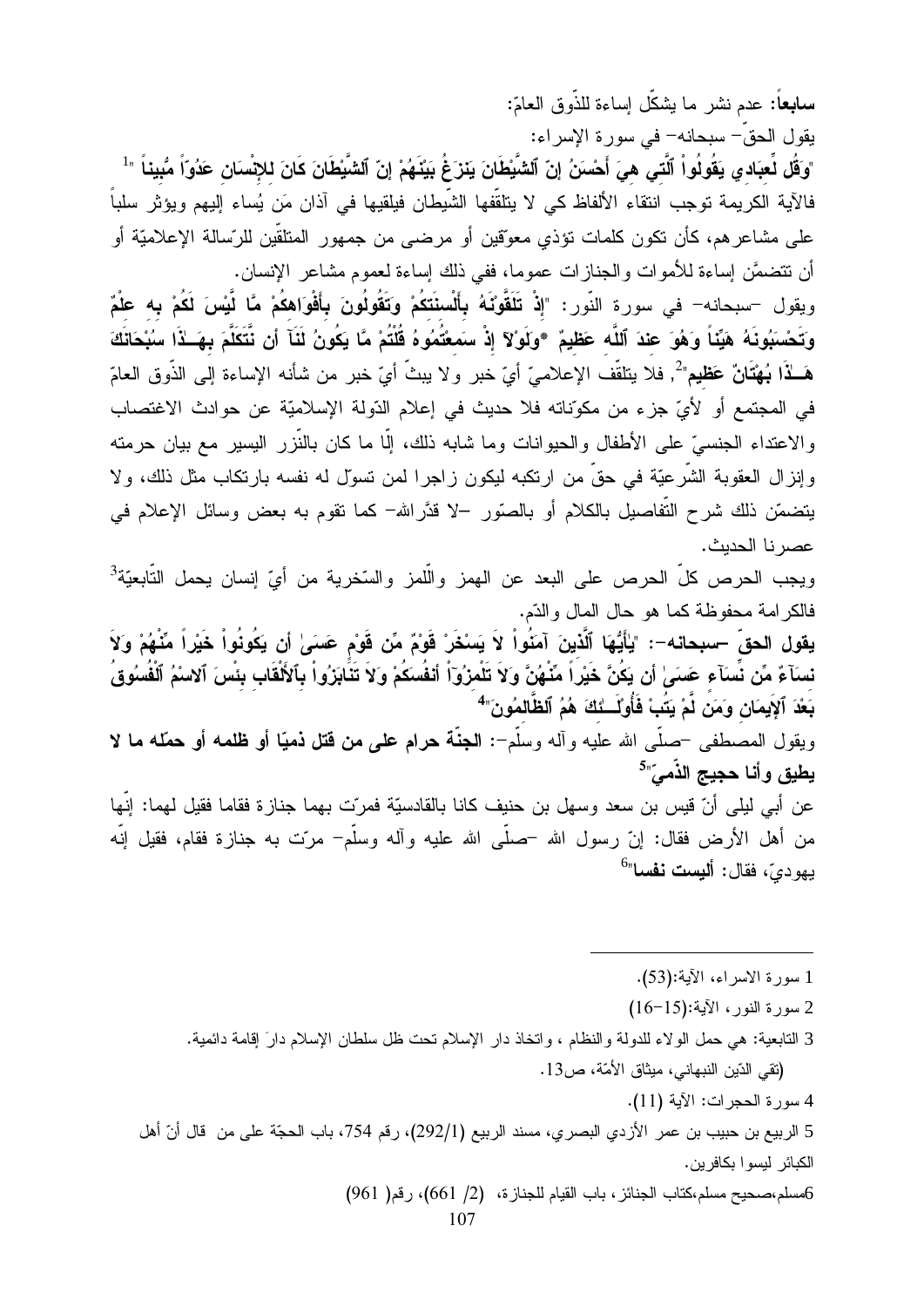**ثامناً:** عدم استخدام أجهزة التّنصّت وعدم البحث في الأوراق الخاصّة للشّخص أو وثائقه أو ملفّاته الالكتر ونتة. يقول الحقّ –سبحانه– : "يٰأَيُّهَا ٱلَّذينَ آمَنُواْ ٱجْتَنبُواْ كَثيراً مِّنَ ٱلظَّنِّ إنّ بَعْضَ ٱلظَّنِّ إثْمٌ وَلاَ تَجَسَّسُواْ وَلاَ يَغْتَب بَّعْضُكُم بَعْضاً أيّحبُّ أَحَذُكُمْ أن يَأْكُلَ لَحْمَ أَخَيه مَيْتَاً فَكَرشْتُمُوهُ وَآتَّقُواْ آللَّهَ إنّ آللَّهَ تَوَّابٌ

**رَّحيمٌ"** ويقول المصطفى <sup>ــ</sup>صلّى الله عليه وأله وسلّم<sup>\_</sup>: ولا ت**ج**سّسوا ولا تحسّسوا"<sup>2</sup> عن أبـي هريرة رضـي الله عنـه عن النَّبـي – صلَّى الله عليه وألـه وسلَّم– قال : "**لو أنّ رجلا اطَّلـع عليك** بغير إذن فخذفتَه بحصاة ففقأت عينه، ما كان عليك من جُناح"<sup>3</sup> ويقول المصطفى حصلي الله عليه وأله وسلَّمٍ : "…من ا**ستمع إلى حديث قوم وهم له كارهون أو** يفرّون منه صُبَّ في أُذنه الآنُك يوم القيامة..."

**تاسعاً**: عدم الدّعوة إلى أيّ دعوة جاهليّة عصبيّة، قوميّة أو وطنيّة، عرقيّة، أو مذهبيّة، طائفيّة أو إثنيّة. يقول الحقّ –سبحانه وتعالى–: "يٰأَيُّهَا ٱلنَّاسُ إِنَّا خَلَقْنَاكُم مِّن ذَكَرٍ وَأُنْثَىٰ وَجَعَلْنَاكُمْ شُعُوباً وَقَبَآئلَ لتَعَارَفُوٓاْ إِنّ أَعْرَمَكُمْ عَنْدَ ٱللَّه أَتْقَاكُمْ إِنّ ٱللَّهَ عَليمٌ خَبِيرٌ"<sup>5</sup>

عن جابر بن عبد الله قال: كسع رجل من المهاجرين رجلا من الأنصار فقال الأنصار يّ: يا للأنصار ، وقال المهاجري: يا للمهاجرين، قال فسمع النَّبي حصلَّى الله عليه وأله وسلَّم– ذلك فقال: ما بال دعوى الجاهليّة؟ فقالوا: يا رسول الله رجل من المهاجرين كسع رجلا من الأنصار، فقال: **دعوها فإنّها**  $^{6}$ منتنه

وقال حصلي الله عليه وأله وسلَّم-: "...ومن ادَّعي دعوى ا**لجاهليَّة فهو من جثى جهنم.** قيل: يا رسول الله وإن صام وصلَّى؟ قال: وإن صام وصلَّى، تداعوا بدعوى الله. الذي سعَّاكم بـها: المؤمنين، المسلمين، عياد الله"

عن أبـي هريرة رضـي الله عنـه، عن النَّبـي –صلَّـي الله عليه وآلـه وسلَّم– قال: "…ومن قاتل تـحت رايـة عمّيَّة يغضب لعصبة أو يدعو إلى عصبة أو ينصر عصبة فقَتل، فقتَلةً جاهليّة…"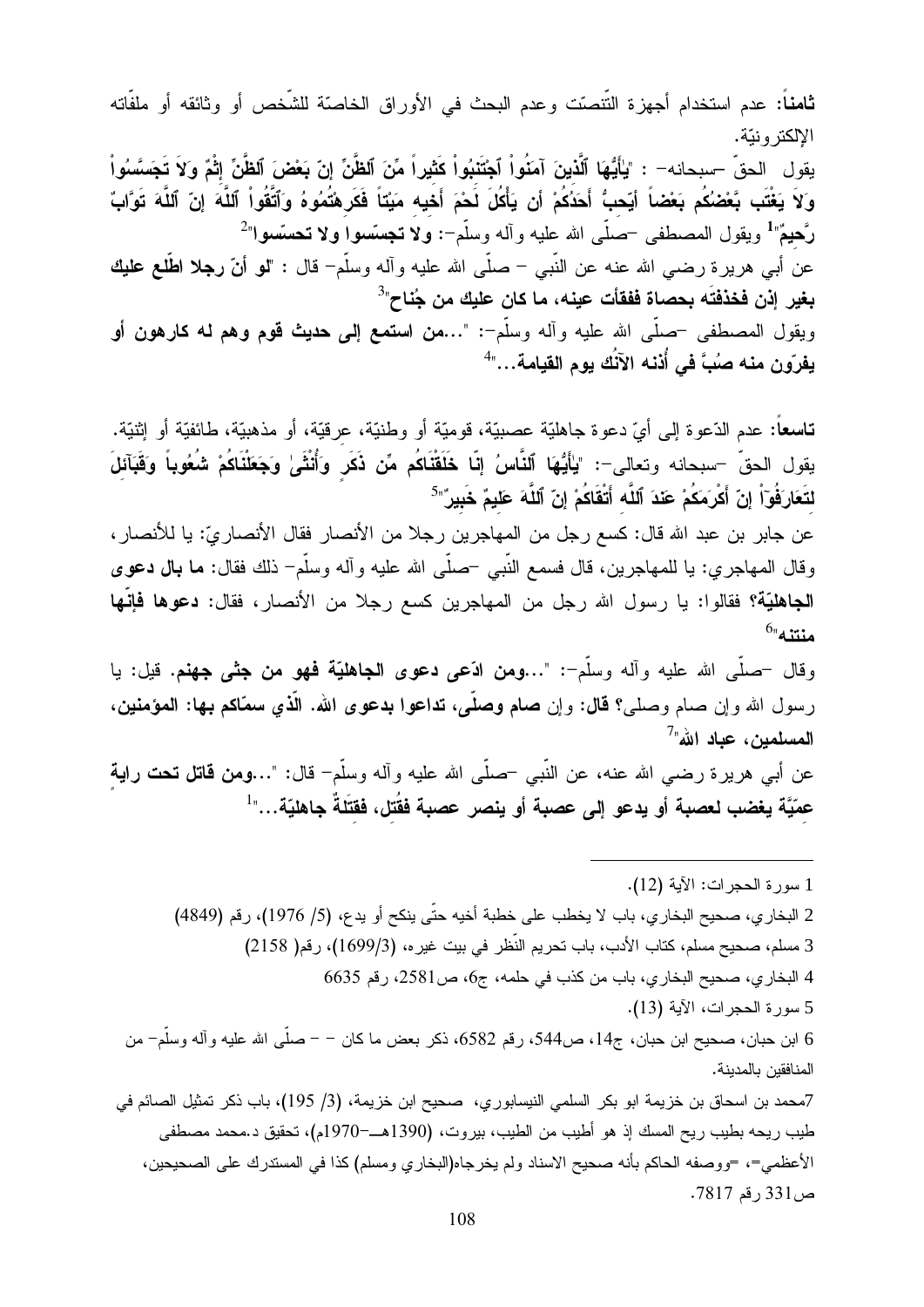فمقياس التّفاضل بين النّاس هو النّقوى وأكرمهم عند الله –سبحانه– أكثرهم تقوى والنزاما بأوامره وانتهاء عن نواهيه. والرَّابط بين جميع العرقيّات والقوميّات والإثنيّات المسلمة هي الأخوّة الإسلاميّة، قال–تعالى–: "إنَّما ٱلْمُؤْمِنُونَ إِخْوَةٌ'<sup>2</sup> فلا يجوز بحال التُّغنّي بالرّوابط الأخرى والدّعوة إليها أو التّحريض من أجلها أو تجميع النّاس أو نكتبلهم أو نتظيمهم على أساسها فكلَّ ذلك وصفه النَّبي –صلَّى الله عليه وآله وسلَّم– بالجاهليَّة، للذلالة على عظم إثم فاعله.

عاشراً: العمل على صبانة المجتمع وأهدافه العليا والمتمثَّلة في: حفظ العقيدة وحفظ النَّفس وحفظ المال وحفظ العقل وحفظ النَّسل وحفظ الأعر اض وحفظ الكر امة. يقول المصطفى <sup>ــ</sup>صلّـى الله عليه وألـه وسلّم−: "**من بدّل دينـه فافتنلوه**"<sup>3</sup> فيجب حفظ الدّين والعقيدة. ويقول حصلٌى الله عليه وأله وسلَّمٍ حفاظًا على النَّفس: "لا يعلُّ دم امرىء مسلم يشهد أن لا إله الا الله وأنّي رسول الله إلّا بإحدى ثلاث: الثيِّب الزّاني، والنّفس بالنّفس والتّارك لدينه المفارق للجماعة" ويقول –سبحانه وتعالى– في حفظ المال: "وَالسَّارِقُ وَالسَّارِقَةُ فَاَقْطَعُوّاْ أيديَهُمَا"<sup>5</sup> وحفاظا على العقل أجمع الصّحابة الكرام على جلد شارب الخمر . نقله الحافظ ابن حجر العسقلاني في الفتح بقوله: "وقد استقر الإجماع على ثبوت حد الخمر وأن لا قتل فيه، واستمر الاختلاف في الأربعين(جلدة) والثمانين"<sup>6</sup> وقال –سبحانه وتعالى– في حفظ النَّسل والأعراض: "الزَّالنيَةُ وَالزَّالى فَاجْلدُوا كلِّ وَاحد منْهُمَا مائَةَ  $7^"$  جَلْدَة وقال –سبحانه– فيمن لا يحفظ كرامة المسلمين والمسلمات: "إنَّ ٱلَّذينَ يَرْمُونَ ٱلْمُحْصِنَات ٱلْغَافَلاَت ٱلْمُؤْمِنات لُعِنُواْ فِي ٱلدُّنْيَا وَٱلآخِرَة ولَـهُمْ عَذَابٌ عَظيمٌ" $^8$ 

1 مسلم، صحيح مسلم، كتاب الإمارة، باب وجوب ملازمة جماعة المسلمين، (3/ 1476)، رقم( 1848). 2 سورة الحجرات، الآية (10) 3البخاري، صحيح البخاري، ج3، ص1098، باب لا يعذب بعذاب الله، رقم 2852، وكذلك ج6، ص2537، رقم 6524، باب حكم المرند، وكذلك ج6، ص2682، باب قول الله نعالمي وأمرهم شوري بينهم. 4مسلم، صحيح مسلم، كتاب القسامة والمحاربين والقصاص والديات، باب ما يُباح من دم المسلم ج3، ص(843)، رقم (1676). 5 سورة المائدة، الآية:(38). <sup>6</sup> أحمد بن علي بن حجر أبو الفضل العسقلاني الشافعي ، فتح الباري شرح صحيح البخاري، دار المعرفة، بيروت، (1379هـ)، تحقيق: محمد فؤاد عبدالباقي , محب الدين الخطيب، (75/12) 7 سورة النور، الآية :(2). 8 سورة النور، الآية :(23).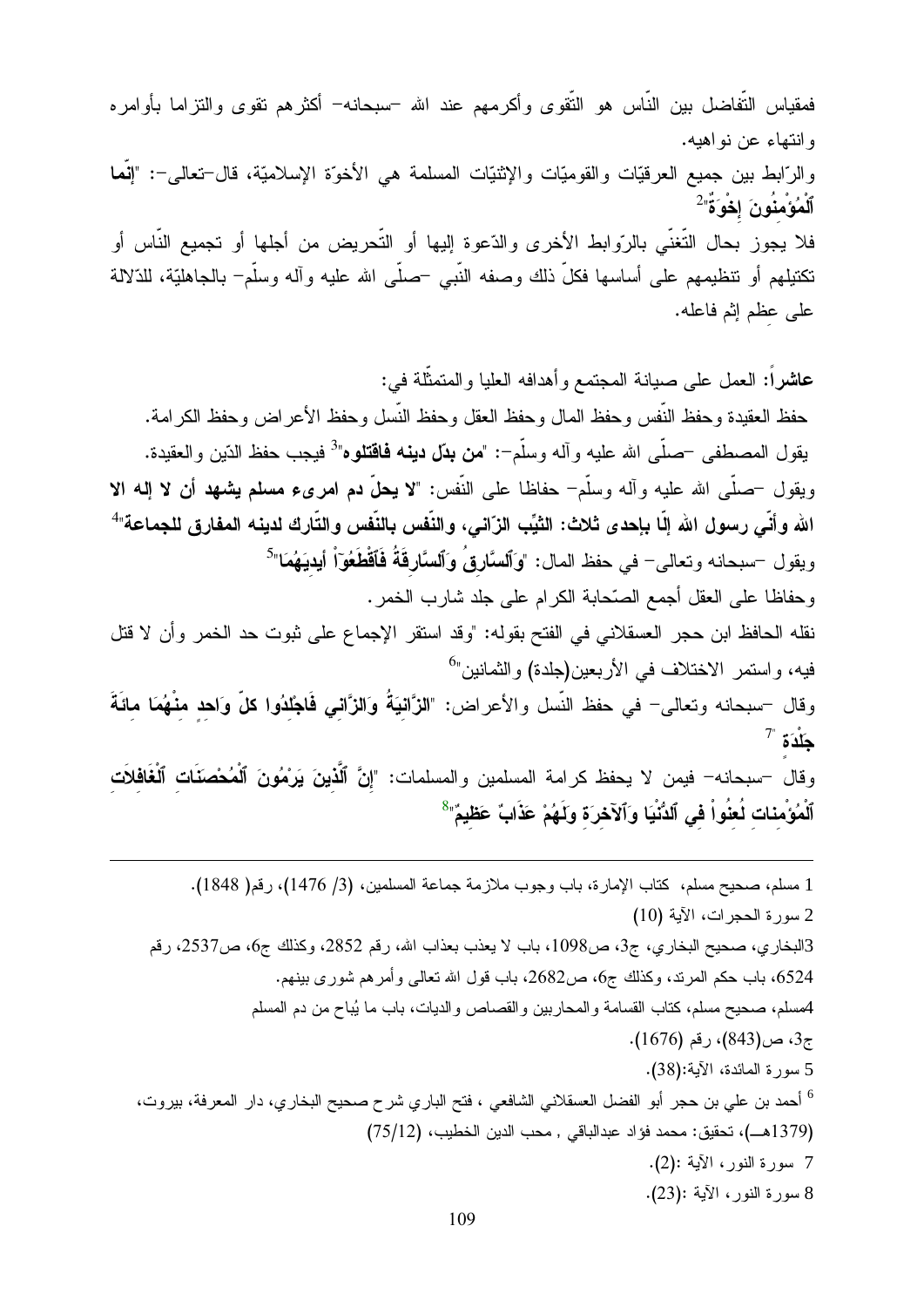حادي عشر: الحفاظ على الجماعة وتماسكها. يقول الله –سبحانه وتعالى–: "وَاعْتَصِمُواْ بِحَبْلِ اللَّه جَمِيعاً وَلاَ تَفَرَّقُواْ"، وعن عرفجة قال: سمعت رسول الله –صلَّـى الله عليه وأله وسلَّم<sup>ــ</sup> يقول: "**من أتـاكم وأمركم جميع علـى رجل واحد**، **يريد أن يشق** عصاكم أو يفرق جماعتكم فاقتلوه"<sup>2</sup> عن أبي سعيد الخدريّ قال: قال رسول الله –صلَّى الله عليه وآله وسلَّم–: "إ**ذا بويع لخليفتين فاقتلوا** الآخر منهما"<sup>3</sup> نتثديدا منه –صلَّى الله عليه وأله وسلَّم– على وحدة الصنّفّ والدّولة في وجه الخصوم.

**ثاني عشر:** الحيلولة دون نحويل العمل السّياسيّ إلى عمل ماديّ في محاسبة الحاكم والدّولة. فالرّسول –صلَّى الله عليه وآله وسلَّم– يقول: الدّين النَّصيحَةُ" قُلْنَا: لمَنْ؟ قَالَ: "لله ولكتَابه ولرَسُوله وَلأَئمّة الْمُسْلمينَ وَعَامَتَهُمْ" فأمرنا النَّبـي –صلَّـى الله عليه وأله وسلَّم– بالنَّصـح لكلَّ ۖ مسلم وعلـى رأس المسلمين أئمَتـهم وحكامهم فيجب نقديم النَّصـح لمهم وإعانتهم علـى طـاعة الله وفي نفس الوقت الأخذ علـى أيديهم ومحاسبتهم إن خالفوا شرع الله. ويقول عبادة بن الصّامت –رضبي الله عنه– في ذلك: **دعانـا رسول الله صلى الله عليه وسلم فبايعنـاه** فكان فيما أخذ علينا أن بايعنا على السمع والطاعة فى منشطنا ومكرهنا وعُسرنا ويُسرنا وأثَرَة علينا وأن لا نناز ع الأمر أهله، قال: إلاّ أن ترَوا كفراً بواحاً عندكم من الله فيه برهان"<sup>5</sup> عن أبـي سعيد قال: سمعت رسول الله <sup>ــ</sup>صلّـي الله عليه وآلـه وسلّم<sup>ــ</sup> يقول: **من رأى منكم منكرا فليغيّره** بيده، فإن لم يستطع فبلسانه، فإن لم يستطع فبقلبه، وذلك أضعف الإيمان"<sup>6</sup> عن أبي ذر —رضبي الله عنه— قال: أوصـانـي خليلـي بثلاث "ا**سمـع وأطـع ولـو لـعبد مـجدّع الأطراف**"<sup>7</sup> عن ابن عباس –رضـي الله عنه– قال: قال رسول الله –صلَّى الله عليه وألـه وسلَّم–: "من رأى من أمير ه شيئا يكرهه فليصبر. فإنه من فارق الجماعة شبرا فمات فميتتهُ جاهليّة"<sup>8</sup> ويقول النَّبـي –صلَّـي الله عليه وأله وسلَّم–: "ستكون أمراء فتعرفون وتُنكرون فمن عرف برىء، ومن

سورة آل عمر ان: الآية 103.  $^1$ 

2 مسلم، صحيح مسلم، كتاب الإمارة، باب حكم من فرق أمر المسلمين وهم جميع، ص(947)، رقم(1852) وكذلك في مسند أبي عوانه ج4، ص412، وأضاف" فاقتلوه كائنا من كان، رقم 7138، بيان وجوب نضرة الخليفة، ( أبي عوانة يعقوب بن اسحاق الاسفرائيني)، دار المعرفة، بيروت، 1998، ط1، تحقيق أيمن بن عارف الدمشقي. 3 مسلم , صحيح مسلم، ، كتاب الإمارة، باب إذا بويع لخليفتين، ص(947)، رقم(1852). 4 مسلم , صحيح مسلم، ، باب بيان أنّ الدّين النصيحة , ج1، ص74. 5 مسلم، صحيح مسلم، باب وجوب طاعة الأمر اء(1470/3)، رقم(1709). 6 مسلم , صحيح مسلم ،باب بيان كون النهي عن المنكر من الايمان ،ج1،ص69، رقم49. 7 مسند ابي عوانة، بيان اباحة ترك انتظار الجماعة للصلاة (حال أنّ الأمراء يؤخرونها)، ج2، ص78. 8مسلم , صحيح مسلم، باب وجوب ملازمة جماعة المسلمين، ج3، ص1477، رقم 1849.

أنكر سلم ولكن من رضى وتابع، قالوا: أفلا ننابذهم؟ قال: لا ما صلُّوا"<sup>1</sup>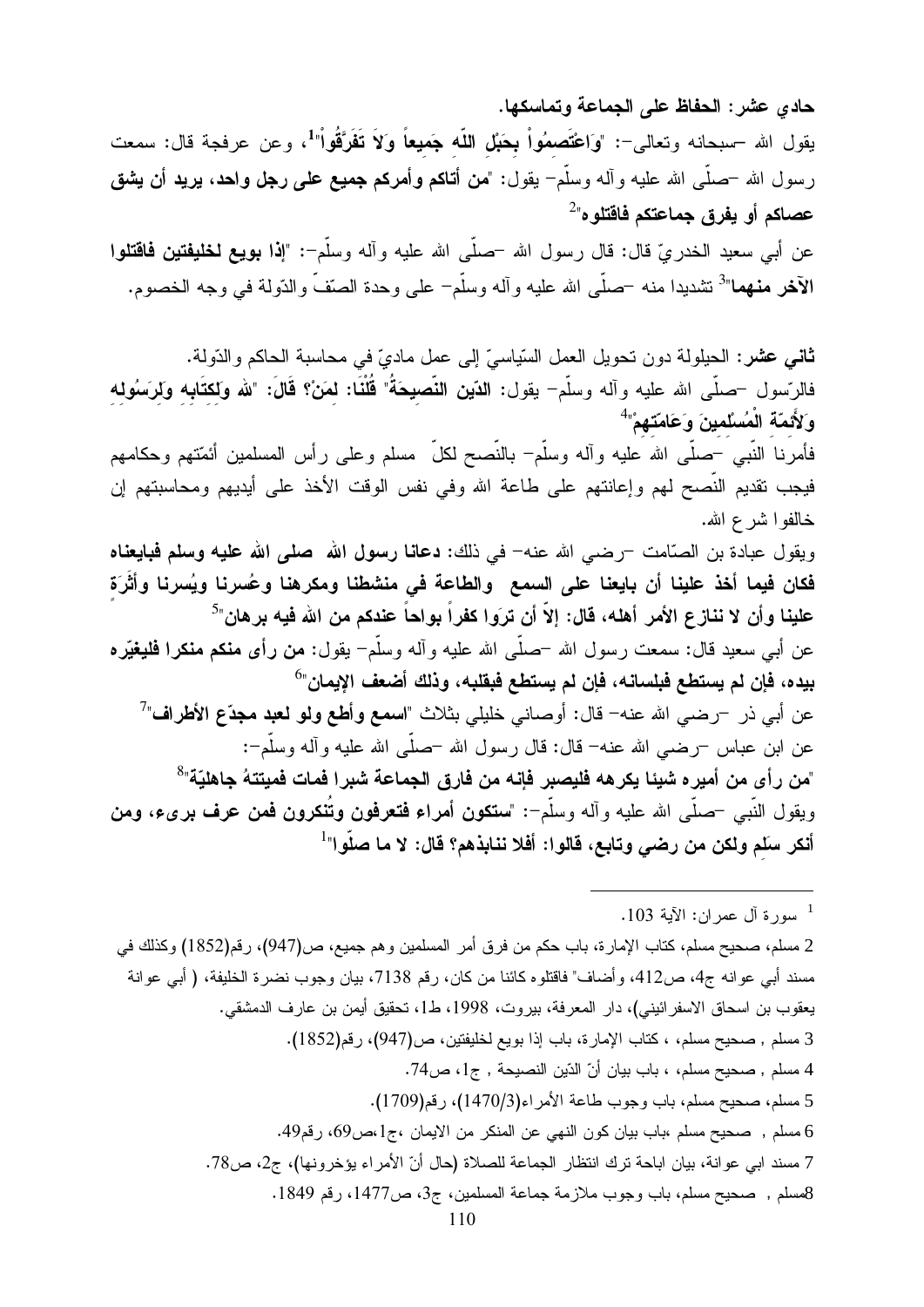فالله –سبحانه– أمرنا أن نأمر بالمعروف وننهي عن المنكر ونسعى لإزالة المنكر باليد لمن يستطيع وباللسان أو بالقلب لمن لا يستطيع، ولكنّ الحديثين الأخيرين يستثنيان الحاكم أو الخليفة من موضوع النُّغيير عليه باليد لنهي النَّبي –صلَّى الله عليه وأله وسلَّم– عند سؤاله "أفلا ننابذهم بالسَّيف" ولأمره بطاعتهم حتَّى ولو ظلموا وفي الحديث الأول: "وأثرة علينا" حتَّى لو حابي في القسمة نفسه أو غيره. وممّا ابتليت به الأمّة اليوم نتيجة الثّورات الشّعبيّة المفتعلة أو الطّبيعيّة صار يُخشى على الأمّة الإسلاميّة أن يتسرب إليها مثل هذه الأساليب في محاسبة الحاكم و هي: أساليب المظاهرات والدّهم النِّي تُلحق الأذى بالمرافق العامَّة أو بمرافق الدّولة من تكسير أو حرق أو هدم أو تفجير، فمثل هذا يحرم وجوده في ظلِّ دولة الإسلام فالمصطفى حملَمي الله عليه وآله وسلَّمٍ = يقول: "من حمل علينا السّلاح فليس منا"<sup>2</sup> وبقول -صلَّى الله عليه وأله وسلَّم-: "لا **ض**رر ولا **ض**رار "<sup>3</sup> ويقول –صلَّى الله عليه وأله وسلَّم–: "المصلَّم مَن سلَّم النَّاس من لسانه ويده"<sup>4</sup> ويقول حصلَّى الله عليه وأله وسلَّم−: "إذا التقى المسلمان بسيفيهما فالقاتل والمقتول فى النّار"<sup>5</sup> فانطلاقا من كلِّ ذلك– وجوب الأمر بالمعروف والنهي عن المنكر والمتمثِّل بالمحاسبة السّياسيّة وحُرمة القتال للمسلمين أو رفع السلاح عليهم وإلحاق الضّرر بهم أو بممتلكاتهم– على الإعلام الذي يقوم بعمليّة تربويّة وتعليميّة وتثقيفيّة وتحريضيّة أن يحرص على غرس مفاهيم المحاسبة السّياسيّة النَّبِي قرَّرِ ها النَّبِي –صلَّى الله عليه وأله وسلَّم<sup>–</sup> وسارٍ على نهجها الصَّحابة الكرام من بعده<sup>6</sup> وأن يُحذر هم من المفاهيم الوافدة من مثل تغيير المنكرات على الدّولة بالعمل الماديّ.

1 مسلم , صحيح مسلم ، باب وجوب الإنكار على الامراء فيما يخالف الشرع، وترك قتالهم ما صلوا ونحو ذلك، ج3،  $.1480$ ص

2البخاري , صـحيح البخاري: ج6، ص2591 باب قول النَّبـي حسلَّـي الله عليه وآلـه وسلَّم−: من حمل علينا السلاح فليس منا، رقم: 6659.

3 محمّد بن عبدالله أبو عبدالله الحاكم النيسابوري، المستدرك على الصحيحين، ج2، ص66، رقم: 2345، وقال عنه الحاكم: حديث صحيح الإسناد على شرط مسلم ولم يخرجاه.

4 ابن حبان ،صحيح ابن حبان ، (203/11)، رقم4862.

5 مسلم، صحيح مسلم، كناب الفتن وأشراط الساعة، باب اذا نواجه المسلمان بسيفيهما، ص(1425)، رقم:( 2888). 6 عندما تولى ابو بكر الصديق رضي الله عنه الحكم خطب النّاس " <mark>أطيعوني ما أطعت الله فيكم فإن عصيته فلا طاعة</mark> <mark>لمي عليكم</mark> " رواها عبد الرزاق في المصنف كتاب الجامع (336/11) وقال ابن كثير في البداية والنهاية: هذا إسناد صحيح (248/5).[ أبو بكر عبد الرزاق بن همام الصنعاني، مصنف عبد الرزاق، المكتب الإسلاميّ– بيروت، تحقيق : حبيب الرحمن الأعظمي، ط2،1403[ وروى ابن أبي شيبة في المصنف كتاب الزهد عن حذيفة قال: دخلت على عمر وهو قاعد على جذع في داره وهو يحدث

نفسه، فدنوت منه فقلت: ما الذي أهمك يا أمير المؤمنين؟ فقال هكذا بيده وأشار بـها، قال: قلت: الذي يـهمك والله لو رأينا <u>منك أمرا ننكره لقومناك</u> قال: ألله الذي لا إله إلا هو لو رأيتم مني أمرا تنكرونه لقومتموه؟ فقلت: الله- الذي لا إله إلا هو= طو ر أينا منك أمر ا ننكر ه لقو مناك. فال: ففر ح بذلك فر حا شديدا و قال: الحمد لله الذي جعل فيكم -أصحاب محمّد- من الذي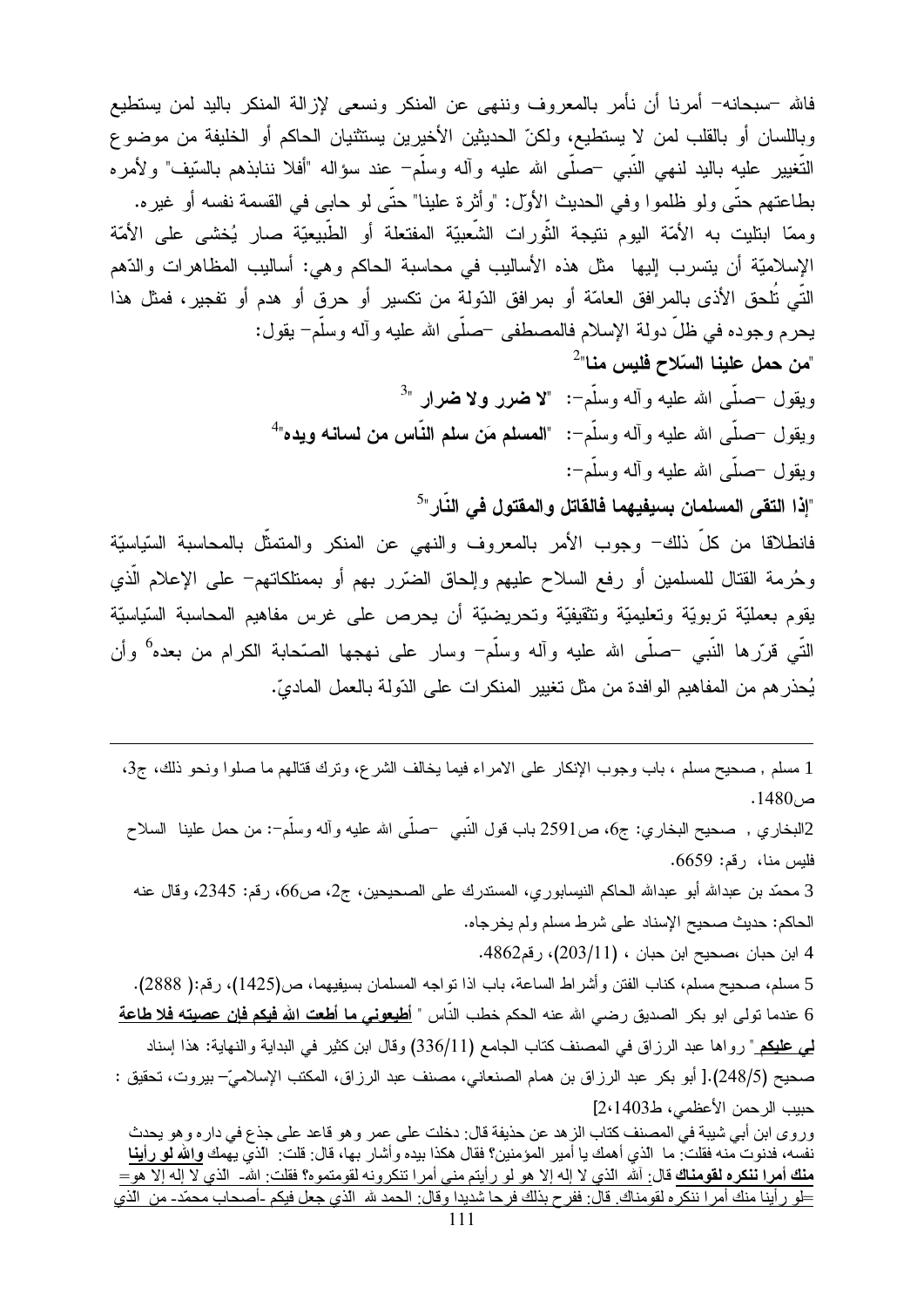ونجدر هنا الإشارة إلى الاستثناء الَّذي ذكره النَّبي –صلَّى الله عليه وأله وسلَّم– أنَّه يجوز، بل يجب الخروج على الخليفة في حالة حكمه بالكفر البواح أو الصُراح الَّذي عندنا من الله فيه برهان، أيِّ دليل قاطع بذلك، ولم يكن مجال لالتماس الأعذار بتأويل شرعيّ لذلك الأمر، ولو بشَبهة دليل، فإن أمكن الإعذار فلا نجوز منابذته أو الخروج عليه، وإن لم يمكن، وعندنا من الله دليل قاطع على كفر ما يحكم  $^2$  به وجب الخر وج عليه، $^1$  ويكون ذلك بقر ار من محكمة المظالم.  $^2$ 

ثالث عشر: حظر نشر أيّ خبر يتعلَّق بالحرب أو السِّلم، بالسَّياسة الخارجيَّة، بمستوى التسلُح والإعداد الحربيِّ للدّولة إلّا بإذن رسميٍّ من الدّولة أو جهاز الإعلام المخوّل منها. وذلك لأنّ نشر مثل هذه المعلومات أو الأخبار قد يكشف عورات الأمّة لأعدائها والمصطفى –صلّى الله عليه وآله وسلَّم<sup>\_</sup> يقول: "أ**لا كلُّكم راع وكلُّكم مسؤول عن رعيّته** <sup>3</sup>

فلا يقبل بحال ما تفعله جمهورية إيران −الإسلاميّة مثلاً− من فتحها معاملها ومصانعها لتخصيب اليور انيوم أمام فرق التَّفتيش التابعة للدّول الظَّالمة الجائرة الكافرة، كما أنّ نشر مثل تلك الأخبار قد يُفسد الخطط على الدّولة الإسلاميّة وهي تحمل الدّعوة الإسلاميّة بالجهاد ويمكّن ذلك لعدوّها منها، فعندما علم النَّبي –صلَّى الله عليه وأله وسلَّم– بإرسال حاطب بن أبي بلنعة إلى مكة خبر قدوم النَّبي –صلَّـى الله عليه وألـه وسلَّم– فاتـما مكَّة، أمر –صلَّـى الله عليه وألـه وسلَّم– عليّا بـالإتيان بـالكتاب؛ فعن علمي –رضـي الله عنه– أنَّه قال: بعثنـي رسول الله –صلـي الله عليه و سلم– أنا والزَّبير والمقداد بن الأسود قال :"انطلقوا حتَّى تأتوا روضة خاخ فإنّ بها ظعينة ومعها كتاب فخذوه منها". فانطلقنا تعادى بنا خيلنا حتَّى انتهينا إلى الرِّوضة فإذا نحن بالظِّعينة فقلنا أخرجي الكتاب. فقالت: ما معي من كتاب. فقلنا: لتخرجنّ الكتاب أو لنلقينّ الثَّياب فأخرجته من عقاصها، فأتينا به رسول الله –صلى الله عليه وسلم– فإذا فيه من حاطب بن أبي بلتعة إلى أناس من المشركين من أهل مكَّة يخبرهم ببعض أمر رسول الله– صلَّى الله عليه و سلَّمٍ– فقال: رسول الله –صلَّى الله عليه و سلَّمٍ– " **يا حاطب ما هذا؟**". قال: يا رسول الله، لا نعجل عليّ، إنّي كنت أمراً ملصقاً في قريش، ولم أكن من أنفسها، وكان مَن معك من المهاجرين لمهم قرابات بمكَّة يحمون بها أهليهم وأموالهم، فأحببت إذ فاتنى ذلك من النَّسب فيهم أن أتُخذ عندهم يدا يحمون بها قرابتي، وما فعلت كفرا ولا ارندادا ولا رضاً بالكفر بعد الإسلام،

| إذا ر أى مني أمر ا ينكر ه قومني <sub>.</sub> [أبو بكر  عبد الله بن محمّد بن أبي شيبة الكوفي، المصنف في الأحاديث و الآثار ، مكتبة |  |
|----------------------------------------------------------------------------------------------------------------------------------|--|
| الرشد ـــ الرياض، تحقيق : كمال يوسف الحوت، ط1، 1409]                                                                             |  |
| 1 عبدالقديم ز لوم، نظام الحكم في الإسلام، ، ط6،(1422هــ=2002م) ,  ص256 ]                                                         |  |

- ثقى الذين النبهاني، مقدمة الدستور ، د ط، (1382هــ،1963م).، ص87. [ومحكمة المظالم هي المحكمة المختصّة  $^2$ في فضّ الخصومة بين الراعي والرعبّة: نفس المصدر]
	- 3 مسلم، صـحيح مسلم:كتاب الإمار ة، ، باب فضيلة الإمام العادل وعقوبة الجائر ، ص(932)، رقم 1829.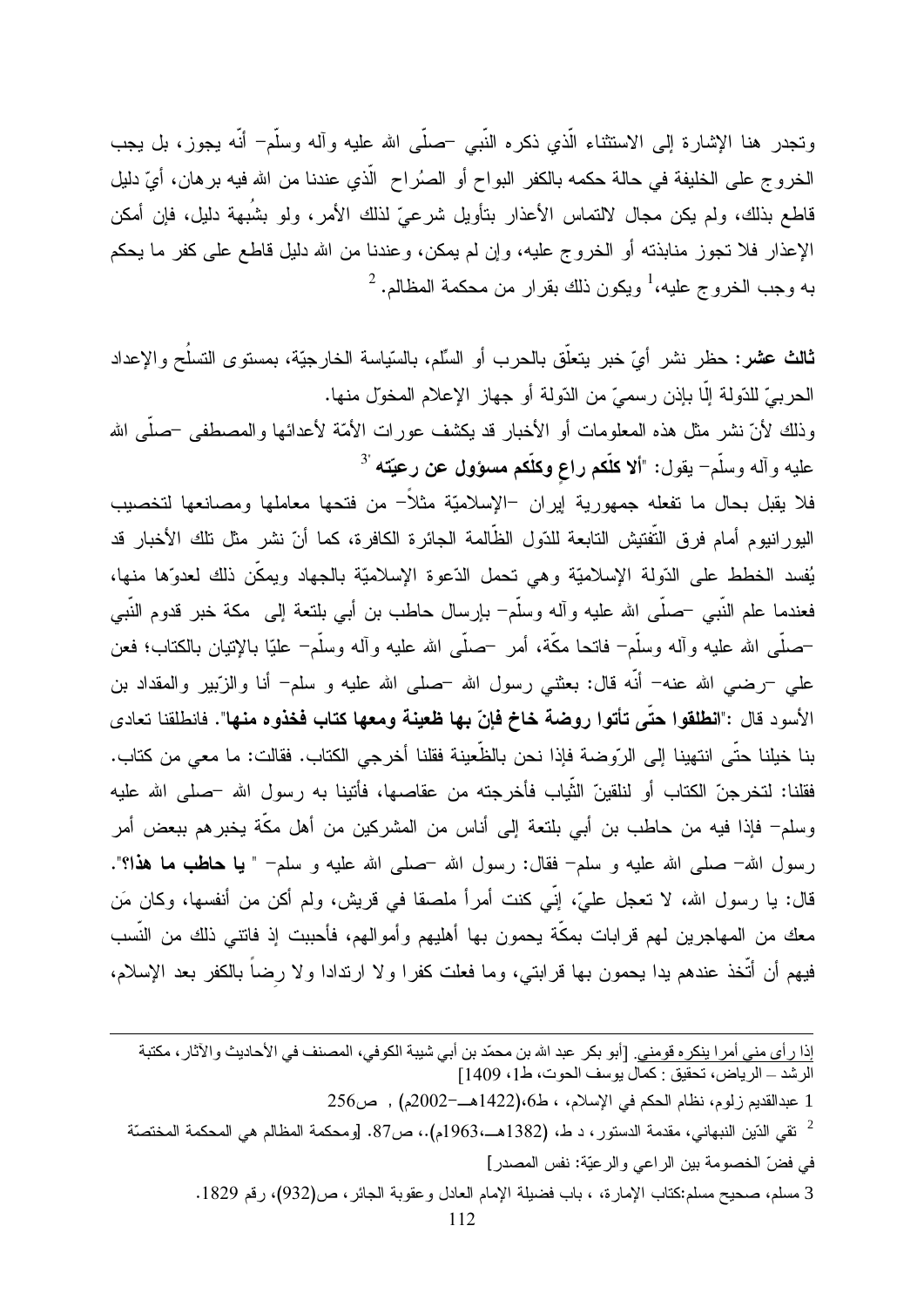فقال رسول الله– صلى الله عليه وأله و سلَّم–: "لقد صدقكم". قال عمر : يا رسول الله، دعني أضرب عنق هذا المنافق، قال: "إنَّه قد شهد بدرا، وما يدريك؟ لعلَّ الله أن يكون قد اطَّلع على أهل بدر، فقال: اعملوا ما شَئتم فَقد غفرت لكم". <sup>1</sup>

ويقول ابن هشام أيضا في ذلك: إنَّ رسول الله حصلَى الله عليه وأله وسلَّم– أعلم النَّاس أنَّه سائر إلىي مكَّة وأمرهم بالجدّ والنَّهيّؤ، وقال: اللَّهمّ خذ العيون والأخبار عن قريش حتَّى نبغتها في بلادها"<sup>2</sup>

رابع عشر : احترام الدّستور والقوانين الدّستور هو مجموع القوانين، والقانون: هو مجموع القواعد التّي يُجبر السّلطان النّاس على اتّباعها في علاقاتهم، ويعرفه الدّكتورعبد الواحد كرم بقوله: "الدّستور: مجموعة القواعد القانونيّة التّي تقرّر نظام الحكم و حقوق المواطنة وواجباتهم"<sup>3</sup> بقول الحقِّ –سبحانه وتعالى–: "يَاأَيُّهَا ۖ الَّذينَ آمَنُوا أَطْيِعُوا اللَّهَ وَأَطْيِعُوا الرّسول وَأُولى الْأَمْرِ منْكُمْ" عن أبـي هريرة <sup>ــ</sup>رضـي الله عنـه<sup>ـــ</sup> عن النَّبـي <sup>ــ</sup>صلّـي الله عليه وآلـه وسلّم<sup>ــ</sup> قال: "**من أطـاعنـي فقد أطـاع** الله ومن عصاني فقد عصى الله ومن يطع الأمير فقد أطاعني ومن يعص الأمير فقد عصاني"<sup>5</sup>

ويقول —صلَّى الله عليه وآله وسلَّم–: "والطَّاعة على المعرء المسلم فيما أهبَّ وكره ما لم يؤمر بمعصية فإذا أمر بمعصية فلا سمع ولا طاعة"<sup>6</sup> هذه الآية الكريمة ومثيلاتها، وهذا الحديث الشَّريف وأمثاله، بوجبون عموم طاعة الأمير أو الحاكم أو الخليفة بالمعروف؛ ولأنّ النَّبي –صلَّى الله عليه وأله وسلَّم– حصر رعاية عموم شؤون الأمَّة بالإمام بقوله: "ألا كلَّكم راع وكلَّكم مسؤول عن رعيّته والإمام راع وهو مسؤول عن رعيّته"

1 البخاري، صحيح البخاري، 139– باب الجاسوس، (1095/3)، ( روضة خاخ ) موضع بـــين مكـــة والمدينـــة . ( ظعينة ) المرأة في الهودج وقيل المرأة عامة واسمها سارة وقيل كنود . ( نعادى بنا ) نباعد ونجاري . ( عقاصها ) هو الشعر= =المضفور . (ملصقا ) مضافا إليهم ولست منهم وقيل معناه حليفا ولم يكن من نفس قريش وأقربائهم . (يدا ) نعمة ومنة عليهم . ( اطلع ) نظر إليهم وعلم حالهم وما سيكون منهم .

2 ابن هشام، سيرة ابن هشام، (52/5). 3 د.عبد الواحد كرم، معجم مصطلحات الشَّريعة والقانون، ط2(1418هــ–1998م)، مكتبة دار الثَّقافة للنشر والتوزيع – عمان، ص190 . 4 سورة النساء،الآية: (59) 5 مسلم، صحيح مسلم، كتاب الإمارة، رقم 1835، باب وجوب طاعة الأمراء في غير معصية، وتحريمها في المعصية، ص(938)، رقم(1829) 6 صحيح البخاري، ج6، ص2612، رقم 6725، باب أجر من قضي بالحكمة...والطاعة للإمام ما لم تكن معصية. 7 سبق تخريجه، ص901من هذا البحث.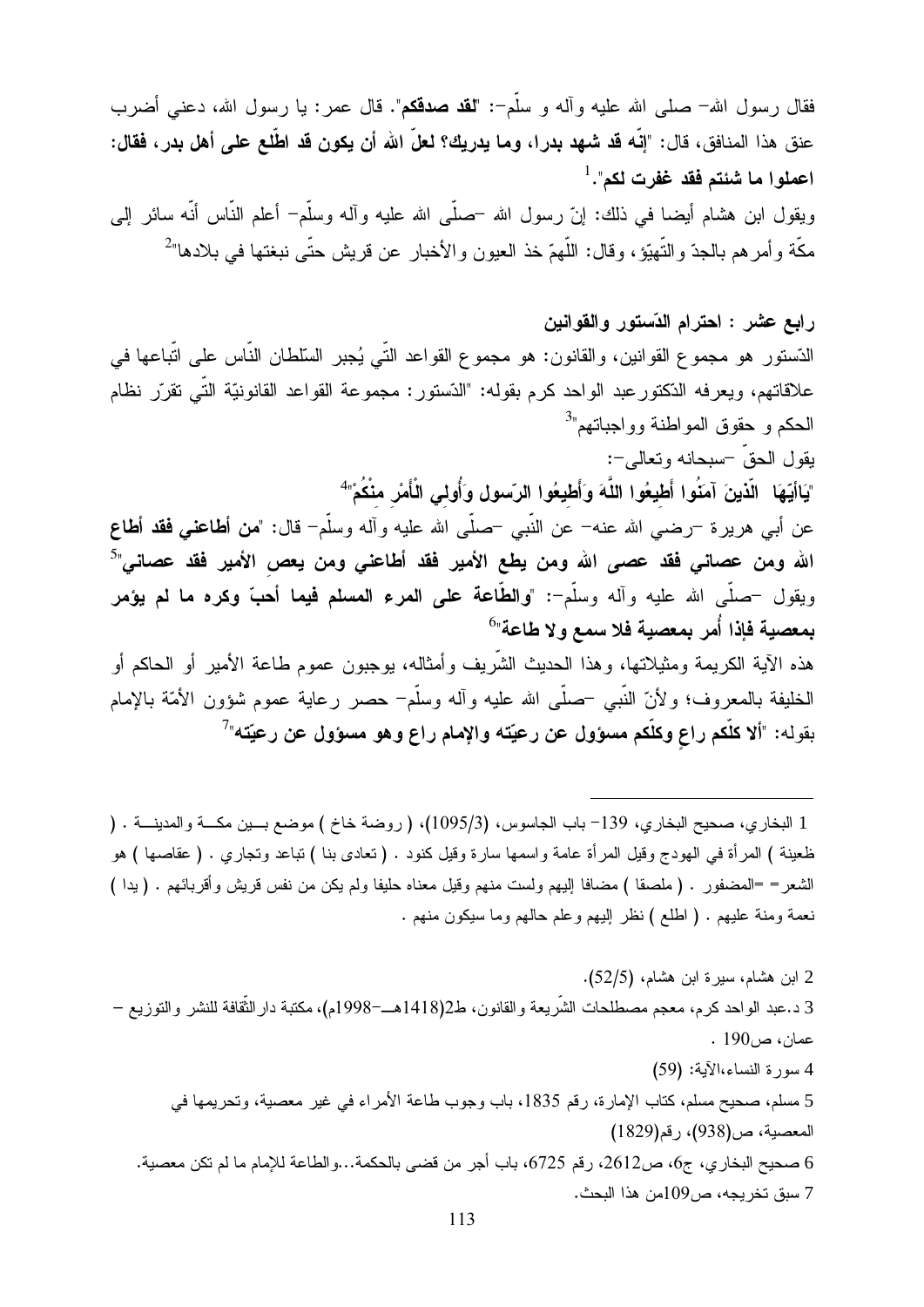فإنّ ذلك أعطى الإمام (الحاكم أو الخليفة) الحقّ في سنّ القوانين التّي تمكّنه من حُسن رعايته لرعيّته وجعل الشَّرع طـاعته فيها واجبة. يقول القاضي تقيّ الدّين النّبهانيّ ما نصّه:

"…بل معنى ذلك أنّ ما جُعل له النّصراف فيه مباح له أن يتصراف فيه بحسب رأيه بالكيفيّة النّي يراها، وحينئذ يسُن القانون في هذا الَّذي أبيح له أن يسير فيه برأيه، وحينئذ تجب طاعته لأن الشر ع جعل له التَّصريّف فيه بر أيه، وأمرنا بطاعته، فكان له جعل هذا الرّأي قانونا يُلزم النّاس به؛ فمثلاً جُعل له حقَّ ندبير أمور بيت المال برأيه واجتهاده وأمر النَّاس بطاعته في ذلك فكان له أن يسُنّ قوانين ماليّة لبيت المال وحينئذ تصبح طاعة هذه القوانين واجبة"<sup>1</sup>

فعلمي الإعلام وروَّاده أن يُرسِّخوا سجيَّة الطَّاعة للدّولة وإمامها متمثَّلة بقوانينها، وأنَّ أمر الإمام نافذ ظاهرًا وباطنا<sup>2</sup>، وأنَّه يجب طاعة الإمام في كلِّ ما يسُن من قوانين <sup>\_</sup>مادامت بالمعروف<sup>\_</sup> وفي غير معصبة الله -عز وجل-.

ولا أدلَّ على ثمرة ذلك ممّا قالته الابنة المسلمة لأمّها في خلافة عمر بن الخطاب –رضي الله عنه–: "عن عبد الله بن زيد بن أسلم عن أبيه عن جده أسلم قال: بينما أنا مع عمر بن الخطاب وهو يعُسّ بالمدينة إذ أعيا واتَّكأ على جانب جدار في جوف اللَّيل وإذا امرأة تقول لابنتها: يا بنتاه قومي إلى ذلك اللَّبن فامذقيه بالماء، فقالت: لها : يا أمتاه، وما علمت ما كان من عزمة أمير المؤمنين اليوم! قالت: وما كان من عزمته يا بنيّه؟ قالت: أمر منادياً، فنادي ألَّا يُشابَ اللَّبن بالماء فقالت لمها: يا بنيّة قومي إلى اللَّبن فامذقيه بالماء فإنَّك بموضع لا يراك عمر ولا منادي عمر، فقالت الصَّبيَّة لأمِّها: يا أمَّاه ما كنت لأطيعه في الملأ وأعصيه في الخلاء.... ً <sup>3</sup>

**خامس عشر:** لكلَّ مَن يحمل نابعيّة الدّولة<sup>4</sup> الحقّ في إنشاء أيّة وسيلة إعلام: مقروءة أو مسموعة أو مرئيّة، على أن لا نخرج عن مفاهيم الدولة وقناعاتها ومقاييسها والَّتـي هـي مفاهيم الإسلام وقناعاته ومقاييسه التِّي تحمله الدّولة وتحمله رعاياها، وبالإلتزام بكافة القوانين الإجرائيّة التي تحفظ الحقّ العامّ، ونحول دون وقوع النداخلات والنتثىويشات والمشاكل ببين وسائل الإعلام المختلفة لا سيِّما الإلكترونيَّة منها. وليعلم كلَّ صاحب وسيلة إعلام أنَّه هو المسؤول عما نتشره نلك الوسيلة وإذا خالف الأحكام الشَّرِ عيّة، أو القوانين الإجر ائيّة فإنّه يعرّض نفسه للمساءلة القضائيّة.

- 1 نقى الدّين النبهاني، نظام الحكم في الإسلام ، ط3، (1410هــ-1990م) ، ص100.
	- 2 تقى الدّين النبهاني، نظام الإسلام، ط6، (1423هــ=2001م)، ص83.
	- 3 ابن الجوزي، صفة الصفوة، باب ذكر المصطفات من بنيات صغار (37/2)

4 تابعية الدّولة: هي حمل الولاء للدولة والنظام ، واتخاذ دار الإسلام تحت ظل سلطان الإسلام دارَ إقامة دائمية. (تقي الدّين النبهاني، ميثاق الأمّة، ص13).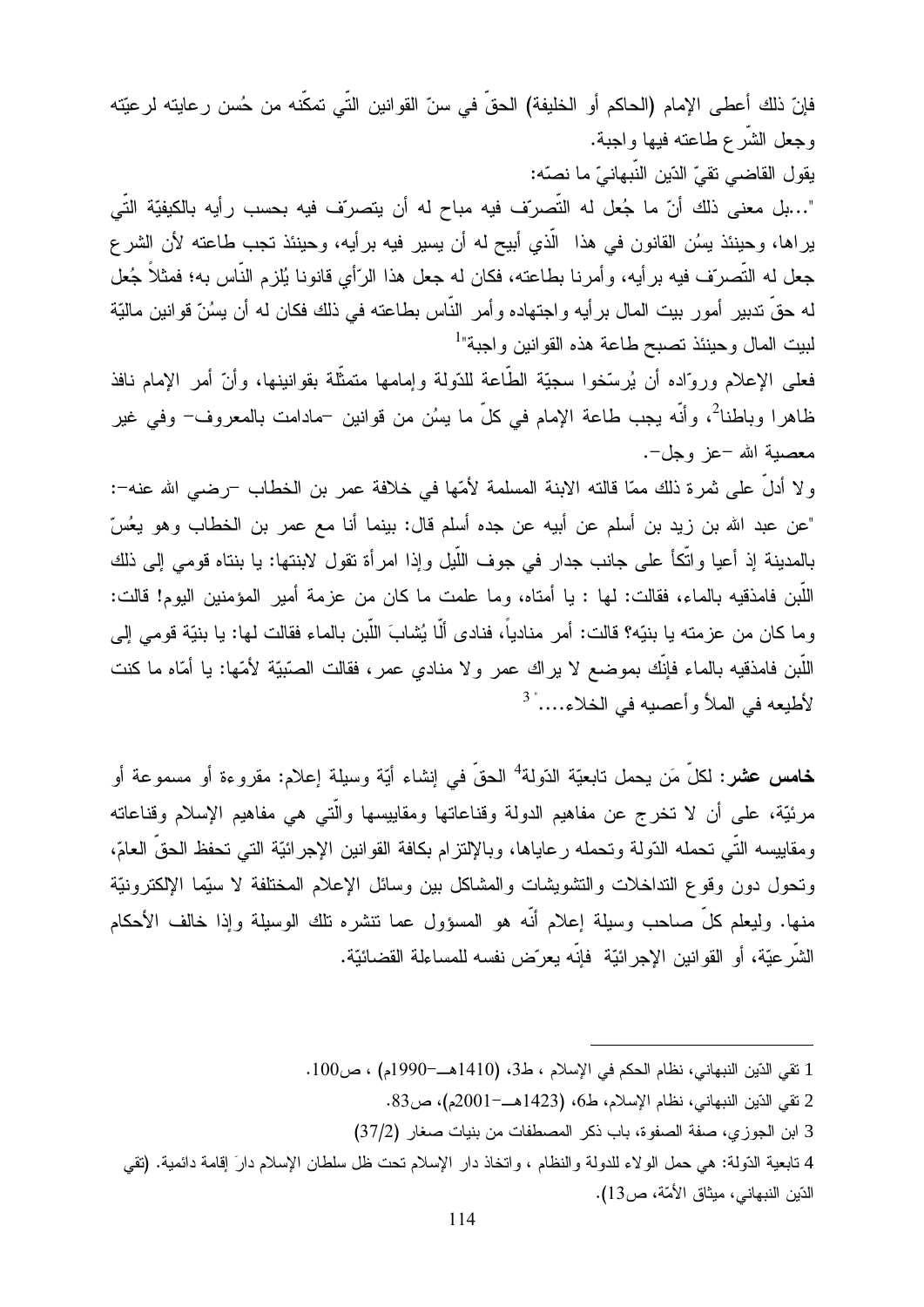#### الخاتمة

النتائج والتوصيات:

الحمد لله حمدا طيبا مباركاً فيه أن مَنَّ عَلَىَّ باتمام هذه الذّراسة المتواضعة فالحمد لله في الأولى والحمد لله في الآخرة ولك الحمد يا ربي حتى ترضي ولك الحمد اذا رضيت، أمّا بعد: فقد نوصلت بفضل الله ورعايته في ختام هذه الدّراسة إلى مجموعة من النتائج والتوصيات:

#### أو لا: النتائج:

كان من ضر و رات البحث تحديد مجموعة من المفاهيم والتعريفات وقد توصلّتَ نتيجة البحث إلى النعريفات الآتية:

مفهوم الإعلام الإسلاميّ:

"تزويد الجمهور المستقبل بالحقائق الثابتة، والأخبار الصادقة المستندة إلى أدلَّتها الشرعية، والمعلومات الصحيحة، باستخدام أفضل الوسائل والأساليب، بالإضافة إلى نزويده بالأبحاث والدراسات والبرامج الوثائقية في ميادين الحياة المختلفة".

سياسة الإعلام: مجموعة القواعد والأسس والضوابط التَّـى تشكل أساساً لبثَّ أو إرسال الرّسالة الإعلاميّة بما نتضمّنه من مبادىء أو أفكار أو أحكام أو آراء أو معلومات أو أخبار.

تعريف الدّولة الإسلاميّة:

كيان تنفيذيّ قائم على أساس العقيدة الإسلاميّة يعمل على نطبيق الشَّريعة الإسلاميّة –بما نشمله من مفاهيم ومقاييس وقناعات– على الأمّة الإسلاميّة وحمل نلك الشّريعة بعقيدتها إلى العالم أجمع.

نعريف الرِّقابة في الإعلام الإسلامي: هي الجهة المخوِّلة من الدولة للإشراف على كل ما يصدر من مواد إعلاميَّة أو متابعة ما تم إصدار ه كي يتسنَّى للدولة حفظ فكر الأمَّة وحسَّها وحراسته مما قد يحرف الإعلام والمواد المبثوثة فيه عن المطلوب حسب سياسة الدولة المحدّدة و المُعلّنة.

وِأَمَّا أهم النتائج الأخرى فكانت: 1– لا بدّ للإعلام حتى يؤدّي وظيفته على أتمّ وجه أن يرتكز إلى القرآن الكريم والسّنّة النّبويّة المطهَّر ة و العقيدة الإسلاميَّة و اللُّغة العربيَّة.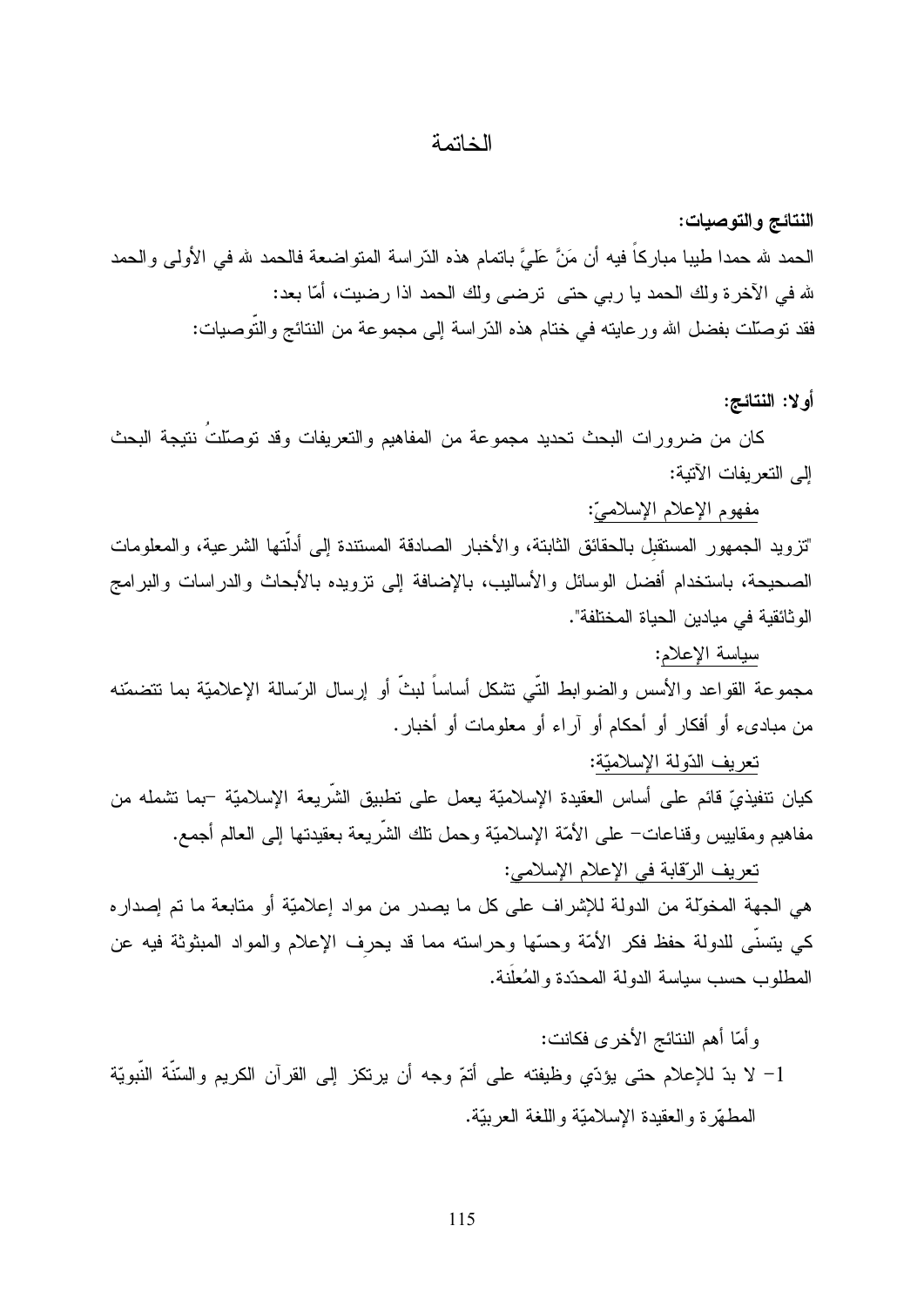- 2– سياسة الإعلام في عهد النَّبي صلَّى الله عليه وأله وسلم استخدمت كل الوسائل والأساليب الممكنة، بل و استحدثت أساليب و و سائل تخدم سياساتها.
	- 3– ظهر من خلال الدراسة أهميّة الإنقياد للفكرة والدّعوة لمها وليس للأشخاص.
	- 4– كان من ضرور ات البحث رسم السياسات والخطط لنجاح العمل، وتحديد سقف زمني للنقويم.
- 5– من خلال تتبّع سياسات الإعلام في دول العالم الإسلاميّ اليوم يصل الباحث إلى النّتائج الآتية: أوّلا : الشّعارات الوحدويّة النّـى رفعت كانت مجرد شعار خادع للأمّة. ثانيا : الانفصام بين النّظريّة والتّطبيق. ثالثا : الإعلام كان في خدمة الملك والرِّئيس والشَّيخ ... وليس في خدمة المبدأ و لا الأمَّة. ر ابعا : الإعلام غير مستقلَّ ومهيمن عليه و فكر نه محلَّية.

خامسا : الإعلام في دول العالم الإسلامي سلطة رابعة بيد الحاكم.  $\sim$ 

- 7– ظهر من خلال الدراسة الأهميّة المنزايدة للإعلام الإسلاميّ وضرورة فتح المجال للإعلام الهادف في خوض الميدان العالميّ لإنقاذ البشرية من الانحلال الخُلقيّ والفساد الإجتماعيّ، بل و لإنقاذها من الإنهيارات الإقتصاديّة، ومن ظلم الأهواء السياسيّة.
- 8– جمعت الدّراسة بين ضرورة التأصيل الشرعي ووجوبه، وأهميّة مواكبة كل جديد في عالم النقنيات، لتسخير ه لخدمة مقاصد الإعلام الشرعيّة.
	- 9- بيّنت الدراسة الحاجة إلى الرقابة والترخيص من أجل نتظيم العمل واتقانه وضبطه.
- 10-ظهر من خلال المقارنة بين الإعلام الاسلامي في عهد النَّبي صلَّى الله عليه وسلَّم وإعلام اليوم:

اولا: إنَّ الإعلام في عهد النبي صلى الله عليه وأله وسلم كان يتَّصف بالصَّدق والـجرأة معاً بينما إعلام اليوم يتَّصف جزئياً بالصّدق ولكنه يتماشى مع القوانين الوضعيّة السائدة في البلد الذي يبث منها وفيها. **ثانيا:** إنّ الإعلام في عهد النبي صلَّى الله عليه وأله وسلَّم كان عالميا وشاملا بينما إعلام اليوم محلَّى ويسلُّط الضوء على النُّواحي الفرديَّة والاجتماعيَّة اكثر من غيرها.

**ثالثا:** إنّ الإعلام فـى عـهد النَّبـى صلَّـى الله عليه وأله وسلَّم كان ساعياً لقلب الواقع وتغييره جذريّاً نبعاً للمنهج الربّانيّ بينما إعلام اليوم متقيد بالمتاح له في ظل القوانين المحليّة.

**رابعا:** إنّ الإعلام في عهد النَّبي صلَّى الله عليه وأله وسلَّم كان يرسِّخ الوّحدة بين النَّاس على أساس الدِّين والعقيدة ما يضمن الحفاظ على حرمة دم المسلمين واموالهم واعراضهم بينما إعلام اليوم يخلط ذلك بروابط الوطنيَّة والقوميَّة التبي نهي عنها الشرع الحنيف والتبي نزرع بذور الخلافات والفرقة في الأمّة الو احدة.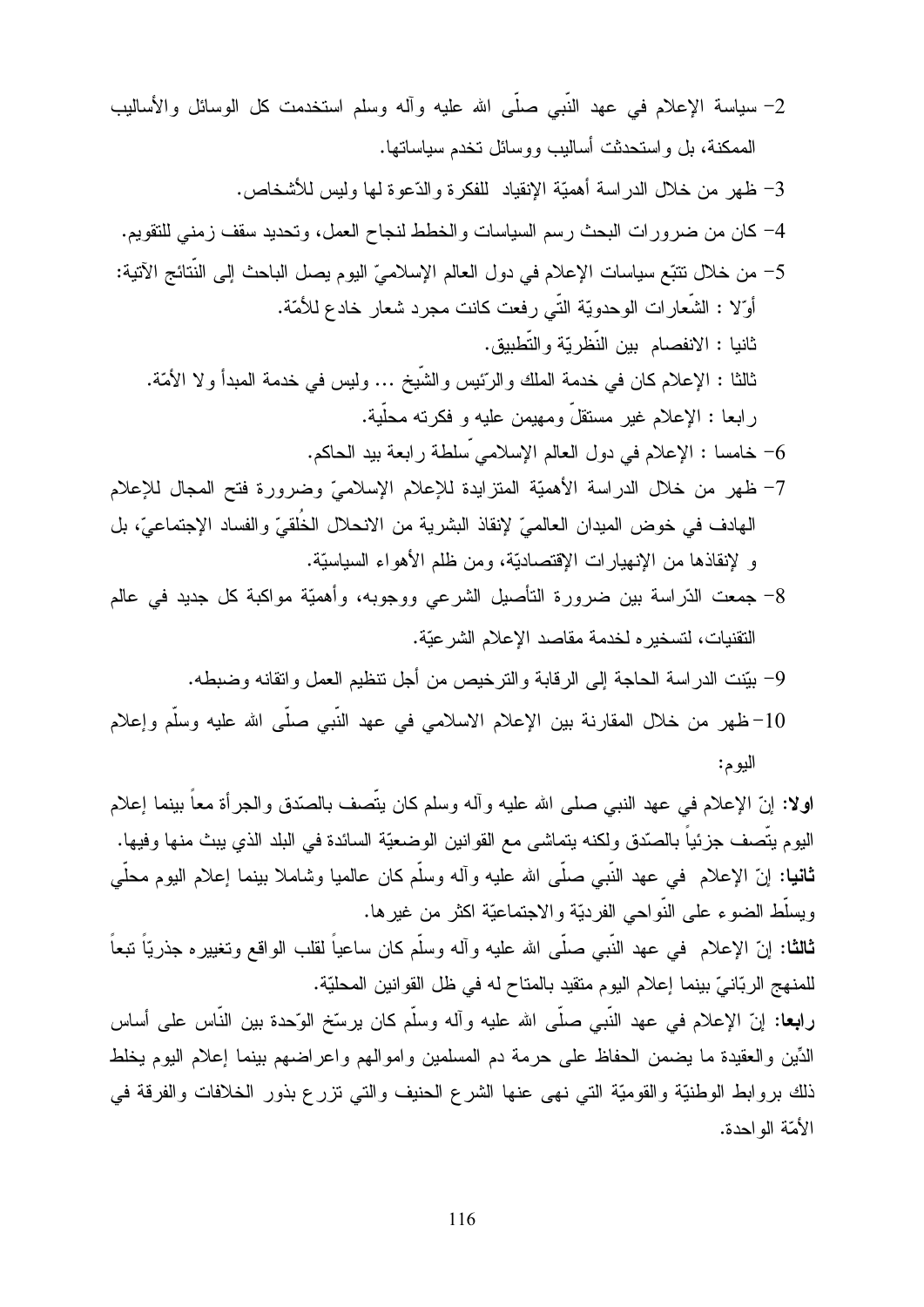11–ظهر من خلال البحث سعة اللغة العربية ودقَّة الفاظها وقدرتها على استخدام اساليب بلاغيَّة مؤثِّرة ممَّا ساعد في انتشار الاسلام في قارات العالم اجمع بهذه السَّرعة، ولا تزال هذه اللُّغة العظيمة بما نتَّسم به من المجاز والاشتقاق والتَّعريب قادرة على التَّعبير عن كلَّ معنى جديد، و كلِّ شيء جديد، و بالتَّالي كانت قادر ة علي التَّعبير عن الحو ادث المتجدّدة لاستنباط حكمها من النّصوص الشّر عبّة.

#### ثانيا: التوصيات

من خلال الدراسة والبحث وما نوصلَّت إليه من نتائج، أوصـي بما يلي:

- 1- إنعام النظر في السياسات الإعلاميّة المعاصرة و العمل على إعادة صياغة تلك السياسات لنكون مر نكز ة على العقيدة الإسلاميّة والقر آن الكريم والسّنّة النّبويّة وأن يُعاد تأصيل سماتها وأهدافها ووظائفها استعدادا لنطبيق النظام الاسلامى المتكامل القادم بإذن الله –تعالى– والذي بِشْمِلِ النظامِ الإعلاميِ في الاسلامِ.
- 2– أوصـي بإعادة نأهيل كوادر الإعلام من إذاعيّين ومقدّمى برامج وفنَيّين ومنتجين وكُتّاب نأهيلاً مركَّز!ً ليكونوا ربَّانيَّين ورجال دعوة وسياسة من الدَّرجة الأولى ليقدِّموا رسالتهم الإعلاميَّة الإسلاميّة الشّاملة في شتّى ميادينها على أكمل وجه.
- 3– أوصبي أهل الاختصاص وطلبة الدراسات الإسلامية المعاصرة في جامعة القدس باستكمال ما بدأت به حيث أنّ الموضوع بحاجة إلى قدرات وطاقات كبيرة متخصصة لإنضاج وتجهيز السياسات والبرامج المؤصَّلة شرعيّاً إلى أن نتحد هذه الطاقات بأيد صاحبة صلاحية لإخراج هذه السباسات والبر امج إلى واقع النطبيق.

وصلبي الله على سيدنا محمد و على آله وصحبه أجمعين.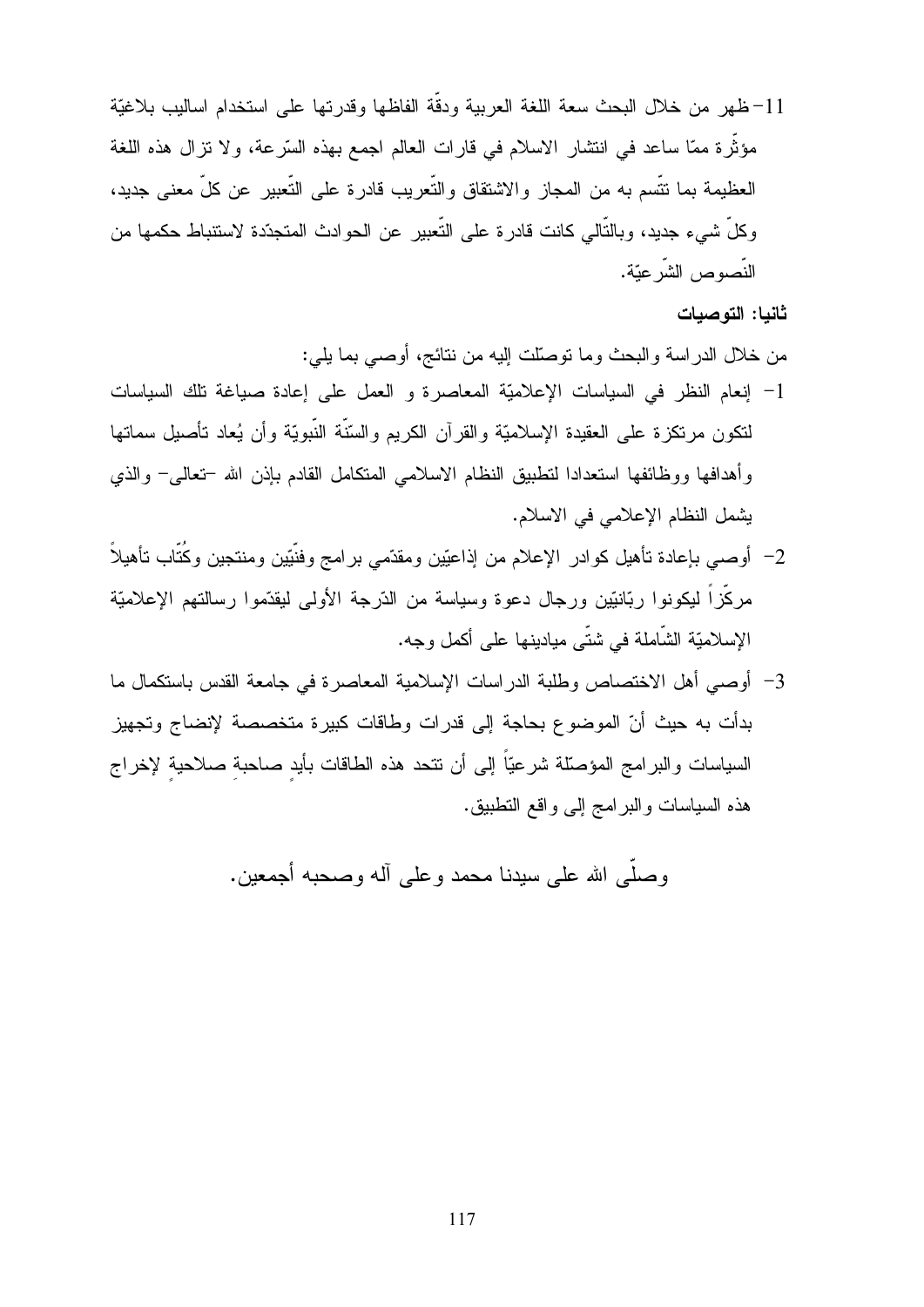الفهارس

• مسرد الآيات (حسب ورودها في البحث ):

| رقم<br>الصفحة | رقم الآية        | السورة   |                                                                                                                    |
|---------------|------------------|----------|--------------------------------------------------------------------------------------------------------------------|
| 19            | 36               | الأهزاب  | وَمَا كَانَ لَمُؤْمَنَ وَلَا مُؤْمِنَةَ إِذَا قَضَى اللَّهُ وَرَسُولُهُ أَمْرٍ أَ                                  |
| 19            | $44 - 43$        | الزخرف   | فَٱسْتَمْسكْ بِٱلَّذِيٓ أوحيَ إلَيْكَ إنَّكَ عَلَىٰ صرَاط مُسْتَقيم                                                |
| 19            | $\boldsymbol{9}$ | الإسراء  | إِنَّ هَــٰذَا ٱلْقَرْآنَ يَـهُدي للَّتَـي هيَ أَقْوَمُ                                                            |
| 19            | 153              | الأنعام  | وَأَنَّ هَــذَا صرَاطى مُسْتَقيماً فَاتَّبِعُوهُ                                                                   |
| 19            | 53               | الذاريات | وَمَا خَلَقْتُ الْجِنَّ وَالْإِنسَ إِلَّا لِيَعْبُدُون                                                             |
| 19            | 65               | النساء   | "فَلاَ وَرَبِّكَ ۚ لاَ يُؤْمِنُونَ حَتَّىَ يُحَكِّمُوكَ فَيمَا شُجَرَ بَيْنُهُمْ                                   |
| 20            | 52               | الشورى   | وكَذَٰلِكَ أَوحَيْنَآ إِلَيْكَ رُوحاً مِّنْ أَمْرِنَا مَا كَنْتَ تَدْرِي مَا ٱلْكِتَابُ وَلاَ ٱلإِيمَانُ           |
| 20            | 122              | الأنعام  | أَوَ مَن كَانَ مَيْتَاً فَأَحْيَيْنَاهُ وَجَعَنْنَا لَهُ نُوراً                                                    |
| 20            | $16 - 15$        | المائدة  | يَا أَهْلَ ٱلْكِتَابِ قَدْ جَآءَكُمْ رَسُولُنَا يُبَيِّنُ لَكُمْ كَثَيْراً مِّمَّا كُنْتُمْ تُخْفُونَ منَ ٱلْكتَاب |
|               |                  |          | وَيَعْفُواْ عَن كَثْيِر                                                                                            |
| 20            | 19               | محمد     | فَاعْلَمْ أَنَّهُ لَا إِلَهَ إِلَّا اللَّهُ                                                                        |
| 21            | 2.1              | الجن     | إِنَّا سَمَعْنَا قُرْآئـاً عَجَبَاً * يَهْدِيّ إِلَى ۚ ٱلرُّشْدِ فَآمَنَّا بِه                                     |
| 21            | 35               | الأحقاف  | فَاصْبِرْ كَمَا صَبَرَ أَوْلُوا الْعَزْمِ منَ الرُّسُلُ                                                            |
| 21            | 186              | آل عمران | وَلَتَسْمَعُنَّ منَ ٱلَّذِينَ أُوتُواْ ٱلْكَتَابَ من قَبَّلِكُمْ وَمنَ ٱلَّذِينَ أَشْرِكُوٓاْ أَذًى كَثْيِراً      |
| 21            | 36               | الأنفال  | إِنَّ ٱلَّذِينَ كَفَرُواْ يُنْفَقُونَ أَمْوَالَهُمْ لِيَصُدُّواْ عَن سَبِيلِ ٱللَّه                                |
| 22            | 53               | يوسف     | إن النّفس لأمّارةً بالسّوء                                                                                         |
| 22            | $\boldsymbol{2}$ | القيامة  | لا أقسم بالنّفس اللوّامة                                                                                           |
| 22            | 27               | الفجر    | يا أيتها النّفسُ المُطمئنّة                                                                                        |
| 22            | $9 - 1$          | الشمس    | وَٱلشَّمْس وَضُحَاهَا * وَٱلْقَمَرِ إِذَا تَلَاهَا                                                                 |
| 22            | 115              | النساء   | وَمَن يُشَاقق الرَّسُولَ من بَعْد مَا تَبَيَّنَ لَهُ الْهُدَى                                                      |
| 22            | 103              | آل عمران | وَاعْتصمُوا بِحَبْلِ اللَّه جَميعاً وَلاَ تَفَرَّقُواْ                                                             |
| 23            | 153              | الأنعام  | وَأَنَّ هَـذَا صرَاطى مُسْتَقيماً فَاتَّبِعُوهُ                                                                    |
| 23            | 50               | القصص    | وَمَنْ أَضلَّ ممَّن ٱتَّبَعَ هَوَاهُ بِغَيْرِ هُدًى مِّنَ ٱللَّه                                                   |
| 23            | 2                | يوسف     | إِنَّا أَنْزَلْنَاهُ قُرْآنَاً عَرَبِيّاً لَّعَلَّكُمْ تَعْقَلُونَ                                                 |
| 23            | 83               | النساء   | وَإِذَا جَاءهُمْ أَمْرٌ مِّنَ الأَمْنِ أَو الْخَوَف أَذَاعُواْ بِه                                                 |
| 23            | 4                | القيامة  | بلي قادرين على أن نسوّي بنانه                                                                                      |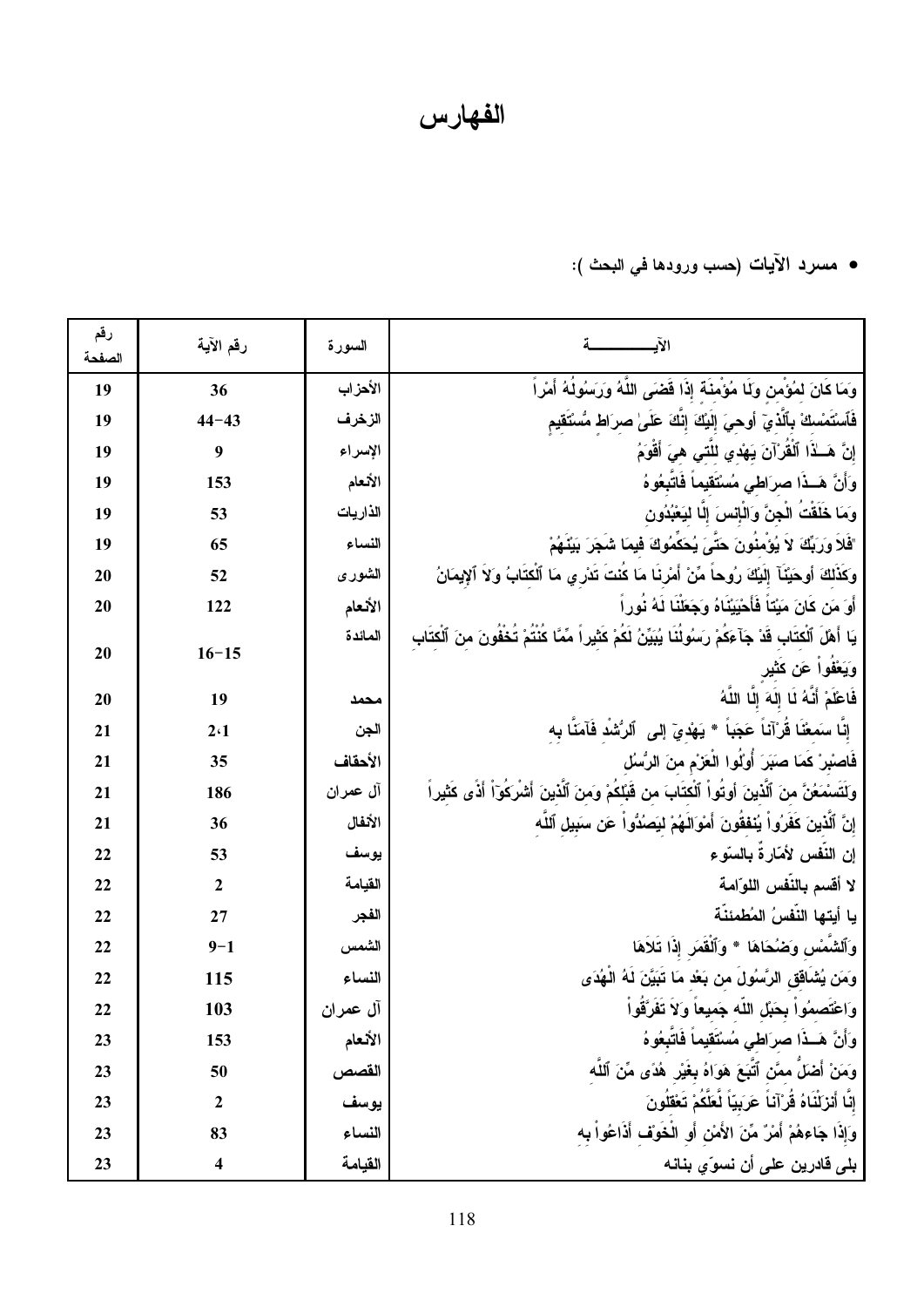| 23            | $46 - 45$               | النجم    | وَأَنَّهُ خَلَقَ ٱلزَّوْجَيْنِ ٱلذِّكَرَ وَٱلأُنْثَىٰ                                                              |
|---------------|-------------------------|----------|--------------------------------------------------------------------------------------------------------------------|
| 24            | 33                      | الاهزاب  | وَٱذْكَـــرْنَ مَا يُتَّـــلَىٰ في بُيُوتكَـــنَّ منْ أيّات ٱللّه وَٱلْحكْـــمَة                                   |
| 24            | $4 - 3$                 | النجم    | وَمَا يَنْطَقُ عَنِ الْهَوَى إِن هُوَ إِلَّا وَحْيٌ يُوحَى                                                         |
| 24            | $\overline{7}$          | الحشر    | وَمَا آتَاكُمُ ۚ الرّسولِ فَخُذُوهُ وَمَا نُـهَاكُمْ عَنْـهُ فَانتَـهُوا                                           |
| رقم<br>الصفحة | رقم الآية               | السورة   |                                                                                                                    |
| 27            | $64 - 62$               | غافر     | ذَلكُمُ اللَّهُ رَبُّكُمْ خَالقُ كلّ شَيْء لَّا إِلَهَ إِلَّا هُوَ فَأَنَّى تُوَفَّكُونَ                           |
| 28            | $\overline{\mathbf{3}}$ | فصلّت    | كتَابٌ فُصلِّكَ ۚ آيّاتُهُ قُرْآناً عَرَبِيّاً لَٰقَوْمِ يَعْلَمُونَ                                               |
| 31            | 21                      | الأحزاب  | لَقَدْ كَانَ لَكُمْ فِى رَسُولِ اللَّه أُسْوَةٌ حَسَنَةٌ ۚ                                                         |
| 31            | 31                      | آل عمران | قَلْ إِن كَنْتَمْ تَحبُّونَ اللَّهَ فَاتَّبِعُوني يُحْبِبْكَمُ اللَّهُ                                             |
| 32            | 94                      | الحجر    | فَاصْدَعْ بِمَا تُؤْمَرُ وَأَعْرِضْ عَنِ الْمُشْرِكِينَ                                                            |
| 32            | $215 - 214$             | الشعراء  | وَأَنْذَرْ عَشْيَرَتَكَ الْأَقْرَبِينَ                                                                             |
| 32            | 1.2                     | المسد    | تَبَّتُ يَدَا أَبِ <i>ي نُ</i> هَب وَتَبَّ                                                                         |
| 33            | $6 - 5$                 | الأحزاب  | يَاأَيّهَا النّبى إنّا أَرْسَلَنّاكَ شَاهدًا وَمُبَشّرًا ونذيراً                                                   |
| 33            | 94                      | الحجر    | فَاصْدَعْ بِمَا تَوْمَرُ وَأَعْرِضْ عَنِ الْمُشْرِكِينَ                                                            |
| 34            | $105 - 104$             | الأعراف  | وَقَالَ مُوسَى يَا فَرْعَوْنِ إِنِّي رَسُولِ منْ رَبِّ الْعَالَمينَ                                                |
| 36            | $24 - 23$               | التوبة   | يَاأَيُّهَا ۖ الَّذِينَ آمَنُواْ لَا تَتَّخذُواْ آبَاءكُمْ وَإِخْوَانَكُمْ أُولَيَاء                               |
| 37            | 30                      | آل عمران | وَيُحَذِّرُكُمُ اللَّهُ نَفْسَهُ وَاللَّهُ رَوَوُفَ بِالْعِبَاد                                                    |
| 37            | 29                      | ق        | مَا يُبَدَّلُ الْقُولُ لَدَيَّ وَمَا أَنا بِظُلَّامِ لَلْعَبِيد                                                    |
| 38            | 5                       | الطلاق   | َمَن يَتَّقِ اللَّهَ يُكَفِّرْ عَنْهُ سَيِّئَاته وَيُعْظَمْ لَهُ أَجْرًا                                           |
| 38            | 71                      | الاهزاب  | وَمَن يُطعْ اللَّهَ وَرَسُولَهُ فَقَدْ فَازَ فَوْزًا عَظيمًا                                                       |
| 40            | 62                      | الانفال  | هو   الذي أيّدك بنصر ه وبالمؤمنين                                                                                  |
| 40            | 173                     | آل عمران | الذين قال لهم الناس إنّ الناس قد جمعوا لكم فاخشوهم                                                                 |
| 43            | 151                     | الانعام  | ِ قُلْ تَعَالَوْا أَتْلُ مَا حَرَّمَ رَبُّكُمْ عَلَيْكُمْ أَلَّا تُشْرِكُوا بِه شَيْئًا وَبِالْوَالدَيْن إحْسَانًا |
| 44            | 33                      | الاسراء  | وَلَا تَقْتُلُوا النَّفْسَ التِّي حَرَّمَ اللَّهُ إِلَّا بِالْحق                                                   |
| 44            | 188                     | البقرة   | وَلَا تَأْكُلُوا أَمْوَالَكُمْ بَيْنَكُمْ بِالْبَاطْلِ وَتَذَلَّوا بِهَا إِلى الْحُكَام                            |
| 44            | 29                      | النساء   | " يَاأَيِّهَا ۖ الَّذِينَ آَمَنُوا لَا تَأْكُلُوا أَمْوَالَكُمْ بَيْنَكُمْ بِالْبَاطْلِ "                          |
| 44            | 12                      | الحجرات  | " يَاأَيُّهَا ۖ الَّذِينَ آَمَنُوا اجْتَنَبُوا كَثَيْرَا منَ الظَّنِّ إِنَّ بَعْضَ الظَّنِّ إِثْمٌ                 |
| 44            | 27                      | النور    | يَاأَيِّهَا ۖ الَّذِينَ آَمَنُوا لَا تَدْخُلُوا بُيُوتًا غَيْرَ بُيُوتكُمْ                                         |
| 47            | 31                      | النور    | وَلَا يَصْرِبْنَ بِأَرْجُلهِنَّ لَيُعْلَمَ مَا يُخْفينَ من زِينَتهنَّ                                              |
| 47            | 36                      | الأحزاب  | وَمَا كَانَ لَمُؤَمّنٍ وَلَا مُؤَمّنَةً إِذَا قَضَى اللّهُ وَرَسُولَهُ أَمْرًا                                     |
| 47            | 65                      | النساء   | فَلاً وَرَبِّكَ لاَ يُؤْمِنُونَ حتَّى يُحَكِّمُوكَ فيمَا شَجَرَ بَيْنُهُمْ                                         |
| 48            | 32                      | الاحزاب  | يَا نساءَ النَّبِي لَسْتَنَّ كَأَحَد منَ النِّسَاء إن اتَّقَيْتَنَّ                                                |
| 48            | 40                      | يوسف     | إن الْحُكْمُ إِلاَّ للَّه أَمَرَ أَلاَّ تَعْبُدُواْ إِلاَّ إِيّاهُ                                                 |
| 48            | 14                      | النساء   | وَلَن يَجْعَلَ اللَّهُ للْكَافِرِينَ عَلَى الْمُؤْمِنِينَ سَبِيلاً                                                 |
| 49            | 36                      | براءة    | وَقَاتِلُواْ الْمُشْرِكِينَ كَأَفَّةً كَمَا يُقَاتِلُونَكُمْ كَأَفَّةً                                             |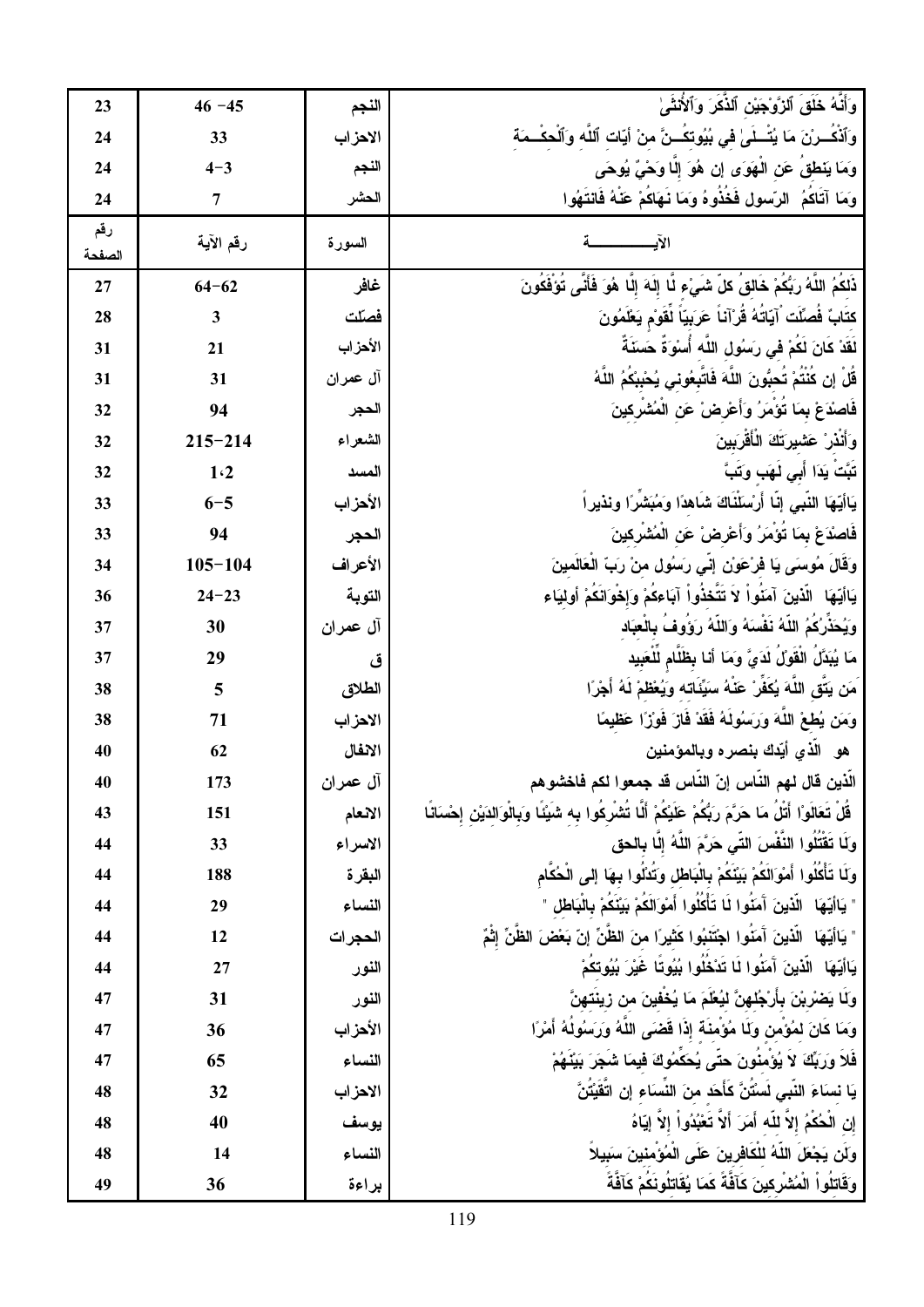| 49            | 22        | المجادلة | لَـا تَجِدُ قَوْمًا يُؤْمِنُونَ بِاللَّه وَالْيَوْمِ الْأَخْرِ يُوَادُّونَ مَنْ حَادَّ اللَّهَ        |
|---------------|-----------|----------|-------------------------------------------------------------------------------------------------------|
| 50            | 54        | الاعراف  | أَلاَ لَهُ الْخُلْقُ وَالأَمْرُ                                                                       |
| 50            | 40        | يوسف     | إن الْحُكْمُ إلاّ للّه أَمَرَ أَلاّ تَعْبُدُواْ إلاّ آيّاهُ                                           |
| 50            | 49        | المائدة  | وَأَن احْكَم بَيْنَهُم بِمَآ أَنْزَلَ اللَّهُ وَلَا تَتَّبِعْ أَهْوَاءِهُمْ                           |
|               |           |          |                                                                                                       |
| رقم<br>الصفحة | رقم الآية | السورة   |                                                                                                       |
| 51            | $9 - 7$   | الفلم    | إِنَّ رَبَّكَ هُوَ أَعْلَمُ بِمَن ضَلِّ عَنِ سَبَيلِه وَهُوَ أَعْلَمُ بِالْمُهْتَدين                  |
| 57            | 216       | البقرة   | كُتبَ عَلَيْكُمُ الْقَتَالُ وَهُوَ كُرْهٌ لَكُمْ                                                      |
| 57            | 19        | النساء   | فَإِنْ كَرِ هُتَمُوهُنَّ فَعَسَى أَن تَكْرَهُوا شَبِيَّـاً وَيَجْعَلَ اللَّهُ فَيه خَيْرًا            |
| 57            | 50        | القصص    | ومَن أَصْلَ ممَّن اتَّبَعَ هَوَاهُ بِغَيْرِ هُدًى منَ اللَّه                                          |
| 57            | 15        | الزمر    | قَلْ إنّ الْخَاسرينَ ۚ الَّذينَ خَسرُوا أَنفَسَهُمْ وَأَهْليهمْ يَوْمَ الْقِيَامَة                    |
| 58            | 3         | المائدة  | الْيَوْمَ أَكْمَلْتُ لَكُمْ دينَكُمْ وَأَتْمَمْتُ عَلَيْكُمْ نَعْمَتَى وَرَضَيتُ لَكُمُ الإسلام دينًا |
| 58            | 89        | النحل    | وَنَزَّلْنَا عَلَيْكَ الْكَتَابَ تبْيَانًا لكلِّ شَيْءٍ وَهُدًى وَرَحْمَةً وَبُشْرَى للْمُسْلمينَ     |
| 59            | 49        | المائدة  | وَأَن احْكُمْ بَيْنَهُمْ بِمَا أَنْزَلَ اللَّهُ وَلَا تَتَبِعْ أَهْوَاءَهُمْ                          |
| 59            | 26        | ص        | يَا دَاوُودُ إِنَّا جَعَلْنَاكَ خَلَيفَةً في الْأَرْض                                                 |
| 59            | 50        | القصص    | وَمَنْ أَصْلَ ممَّنْ اتَّبَعَ هَوَاهُ بِغَيْرِ هُدًى مِّنَ اللَّه                                     |
| 60            | 40        | الزخرف   | فَاسْتَمْسكْ بِالَّذْيِ أُوهِيَ إِلَيْكَ إِنَّكَ عَلَى صرَاط مُسْتَقيم                                |
| 60            | 59        | يونس     | قُلْ أَرَأَيْتُم مَّا أَنْزَلَ اللَّهُ لَكُم مِّن رِّزْقى فَجَعَلْتُم مِّنْهُ حَرَاماً وَحَلاَلاً     |
| 60            | 116       | النحل    | وَلَا تَقُولُوا لَمَا تَصفُ أَلْسِنَتَكُمُ الْكَذْبَ هَذَا حَلَالٌ وَهَذَا حَرَامٌ                    |
| 61            | 45        | الأنبياء | قُلْ إِنَّمَا أَنْذَرُكُم بِالْوَحْ <i>ي</i>                                                          |
| 61            | 144       | آل عمران | وَمَا محمّد إلّا رَسُولٌ قَدْ خَلَتْ منْ قَبْله الرُّسْلُ                                             |
| 62            | 125       | النحل    | ادْعُ إِلَى سَبِيلِ رَبِّكَ بِالْحَكَمَةَ وَالْمَوْعَظَةَ الْحَسَنَةَ                                 |
| 64            | 83        | النساء   | وَإِذَا جَاءهُمْ أَمْرٌ مِّنَ الأَمْنِ أَوِ الْخَوَفِ أَذَاعُواْ بِه                                  |
| 64            | 19        | النور    | إِنَّ ٱلَّذِينَ يُحبُّونَ أَن تَشْيِعَ ٱلْفَاحِشَةُ فِى ٱلَّذِينَ آمَنُواْ لَهُمْ عَذَابٌ أَليمٌ      |
| 64            | 46 .45    | الاهزاب  | يَا أَيِّهَا النَّبِي إِنَّا أَرْسَلَنَّاكَ شَاهداً وَمُبَشِّراً وَنَذيراً                            |
| 64            | 140 <139  | آل عمران | وَلاَ تَهِنُوا وَلاَ تَحْزَنُوا وَأَنتَمُ الأَعْلَوْنَ إِن كُنتَم مُؤْمِنين                           |
| 65            | 125       | النحل    | ادْعُ إِلَى سَبِيلٍ رَبِّكَ بِالْحكْمَةِ وَالْمَوْعِظَةِ الْحَسَنَةِ                                  |
| 65            | 63        | النساء   | أُولَـــئكَ ۖ الَّذينَ يَعْلَمُ اللَّهُ مَا فَى قُلُوبِهِمْ                                           |
| 66            | 159       | آل عمران | فَبِمَا رَحْمَةَ مِّنَ اللَّه لَنتَ لَهُمْ                                                            |
| 67            | 164       | البقرة   | إنَّ في خُلُق السَّمَاوَات وَالأرض وَاخْتلاَف اللَّيْلِ وَالنَّـهَار                                  |
| 67            | 141       | النساء   | وَلَن يَجْعَلَ اللَّهُ للْكَافِرِينَ عَلَى الْمُؤْمِنِينَ سَبِيلاً                                    |
| 67            | 48        | المائدة  | وَأَنْزَلْنَا إِلَيْكَ الْكِتَابَ بِالْحقِّ مُصَدِّقَاً لَمَا بَيْنَ يَدَيْه منَ الْكِتَابِ           |
| 67            | 107       | الأنبياء | وَمَا أَرْسَلَنَاكَ إِلَّا رَحْمَةَ لَلْعَالَمينَ                                                     |
| 67            | 28        | سبأ      | أَرْسَلْنَاكَ إِلَّا كَافَّةً لَلنَّاس بَشْيراً وَنَذْيِراً وَلَكنَّ أَكْثَرَ النَّاس لَا يَعْلَمُونَ |
| 71            | 38        | الشورى   | وَأَمْرُهُمْ شُورَى بَيْنُهُمْ                                                                        |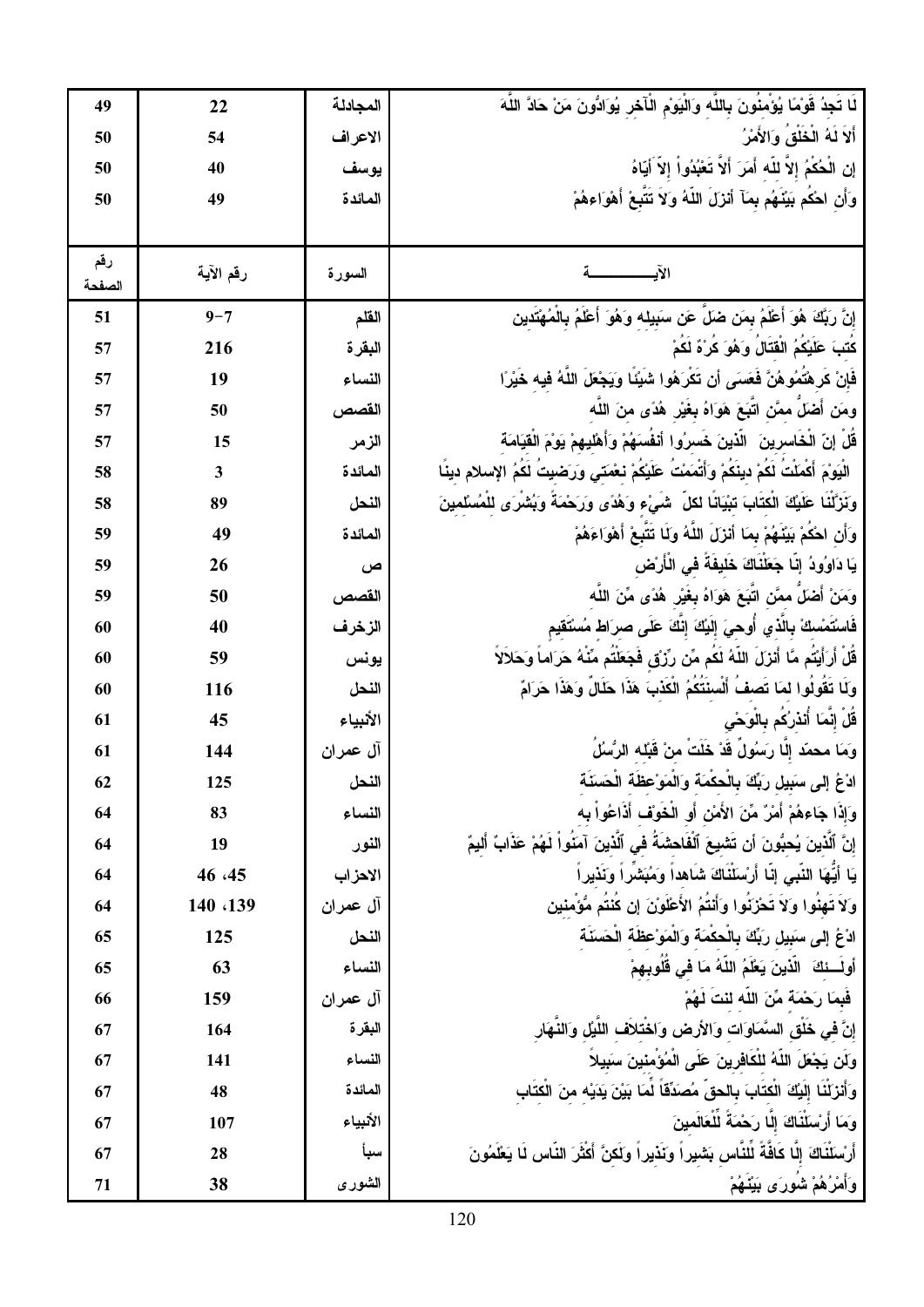| 71            | 159                     | آل عمران  | وَشَـاور ْهُمْ فـى الْأَمْرِ فَإِذَا عَزَمَتَ فَتَوَكَّلْ عَلَى اللَّه                                     |
|---------------|-------------------------|-----------|------------------------------------------------------------------------------------------------------------|
| 71            | 43                      | النحل     | فَاسْأَلُوا أَهْلَ الذِّكْرِ إن كَنْتُمْ لَا تَعْلَمُونَ                                                   |
| 71            | 49                      | المائدة   | وَأَن احْكُمْ بَيْنَهُمْ بِمَا أَنْزَلَ اللَّهُ                                                            |
| 71            | 9                       | الأحقاف   | إِنْ أَتَبِعُ إِلَّا مَا يُوحَى إِلَيَّ                                                                    |
|               |                         |           |                                                                                                            |
| رقم<br>الصفحة | رقم الآية               | السورة    | الآيب                                                                                                      |
| 71            | 108                     | الأنبياء  | إِنَّمَا يُوحَى إِلَيَّ أَنَّمَا إِلَهُكُمْ إِلَهٌ وَاحِدٌ فَهَلْ أَنْتُمْ مُسْلَمُونَ                     |
| 72            | 110                     | آل عمران  | كُنْتُمْ خَيْرَ أُمَّةَ أُخْرِجَتْ للنَّاسِ تَأْمُرُونَ بِالْمَعْرُوف                                      |
| 72            | 79                      | المائدة   | لُعنَ الَّذينَ كَفَرُوا منْ بَنِّي إِسْرَائيلَ                                                             |
| 72            | 67                      | التوبة    | الْمُنَافَقُونَ وَالْمُنَافَقَاتَ بَعْضُهُمْ منْ بَعْض                                                     |
| 72            | 93                      | المائدة   | وَاللَّهُ يُحبُّ الْمُحْسنينَ                                                                              |
| 73            | 125                     | النحل     | ادْعُ إِلَى سَبِيلٍ رَبِّكَ بِالْحكْمَةِ وَالْمَوْعِظَةِ الْحَسَنَةِ                                       |
| 73            | 77                      | القصص     | وَأَحْسنْ كَمَا أَحْسَنَ اللَّهُ إِلَيْكَ وَلَا تَبْغِ الْفَسَادَ في الأرض                                 |
| 73            | 30                      | النحل     | للَّذينَ أَحْسَنُوا في هَذه الدُّنْيَا حَسَنَةً                                                            |
| 73            | 43                      | النحل     | فَاسْأَلُوا أَهْلَ الذِّكْرِ إِن كَنْتُمْ لَا تَعْلَمُونَ                                                  |
| 74            | 26                      | القصص     | إنّ خَيْر مَنْ استَأْجَرْت الْقَوىّ الْأَمين                                                               |
| 74            | 44                      | المائدة   | فَلَا تَخْشُوُا النَّاس وَاخْشُوْنْ وَلَا تَشْتَرُوا بِآيَاتِي ثَمَنًا قَليلًا                             |
| 77            | $26 - 24$               | ابراهيم   | أَلَمْ تَرَ كَيْفَ ضَرَبَ اللَّهُ مَثَلًا كلَّمَةً طَيِّبَةً كَشَجَرَة طَيِّبَة                            |
| 77            | 19                      | محمد      | فَاعْلَمْ أَنَّهُ لَا إِلَهَ إِلَّا اللَّهُ                                                                |
| 77            | 108                     | الأنبياء  | قُلْ إِنَّمَا يُوحَى إِلَيَّ أَنَّمَا إِلَهُكُمْ إِلَهٌ وَاحدٌ فَهَلْ أَنْتُمْ مُسْلَمُونَ                 |
| 77            | 164                     | البقرة    | إِنَّ فِي خَلْقِ السَّمَاوَات وَالأرض وَاخْتلاف اللَّيْلِ وَالنَّـهَار                                     |
| 78            | 165                     | البقرة    | وَمنَ النّاس مَن يَتخذ من دُون الله أندَاداً                                                               |
| 78            | 31                      | آل عمران  | قُلْ اِنْ كُنْتُمْ تُحبُّونَ اللَّهَ فَاتَّبِعُونِي يُحْبِبْكُمُ اللَّهُ                                   |
| 78            | 12                      | محمد      | إِنَّ اللَّهَ يُدْخِلُ الَّذِينَ آَمَنُوا وَعَملُوا الصَّالحَات جَنَّات                                    |
| 78            | 104                     | آل عمران  | وَلَتَكَن مِّنْكُمْ أُمَّةً يَدْعُونَ إِلَى الْخَيْر                                                       |
| 80            | 18                      | الأنبياء  | بل نقذف بالحق على الباطل فيدمَغَهُ فإذا هو زاهق                                                            |
| 80            | 60                      | الأنفال   | وَأَعدُّوا لَـهُمْ مَا اسْتَطَعْتُمْ منْ قُوَّة وَمنْ رِبَاط الْخَيْل                                      |
| 80            | 18                      | الأنبياء  | بِلْ نَقْذِفُ بِالْحقِّ عَلَى الْبَاطْلِ فَيَدْمَغُهُ                                                      |
| 80            | 98                      | الأنبياء  | إِنَّكُمْ وَمَا تَعْبُدُونَ منْ دُونِ اللَّه حَصَبَ جَهَنَّمَ أَنْتُمْ لَهَا وَارِدُونَ                    |
| 80            | 51                      | المائدة   | يَاأَيُّهَا ۖ الَّذِينَ آمَنُوا لَا تَتَّخذُوا الْيَهُودَ وَالنَّصَارَى ۚ أُولَٰيَاءَ                      |
| 80            | 22                      | المجادلة  | لَا تَجِدُ قَوْمًا يُؤَمِّنُونَ بِاللَّه وَالْيَوْمِ الْأَخْرِ يُوَادُّونَ مَنْ حَادَّ اللَّهَ وَرَسُولَهُ |
| 80            | 101                     | النساء    | إِنَّ الْكَافْرِينَ كَانُواْ لَكُمْ عَدُوّاً مُّبِيناً                                                     |
| 80            | $\overline{\mathbf{4}}$ | المنافقون | هُمُ الْعَدُوُّ فَاحْذَر ْهُمْ قَاتَلَهُمُ اللَّهُ أَنَّى يُوَفَّكُونَ                                     |
| 81            | 39                      | الأنفال   | وَقَاتِلُوهُمْ حَتَّى لَا تَكُونَ فَتْنَةٌ وَيَكُونَ الدِّينُ كلُّه للَّه                                  |
| 81            | 91                      | النحل     | وَأَوْقُواْ بِعَهْدِ اللَّهِ إِذَا عَاهَدَتْمْ وَلاَ تَنَقُضُواْ الأَيْمَانَ                               |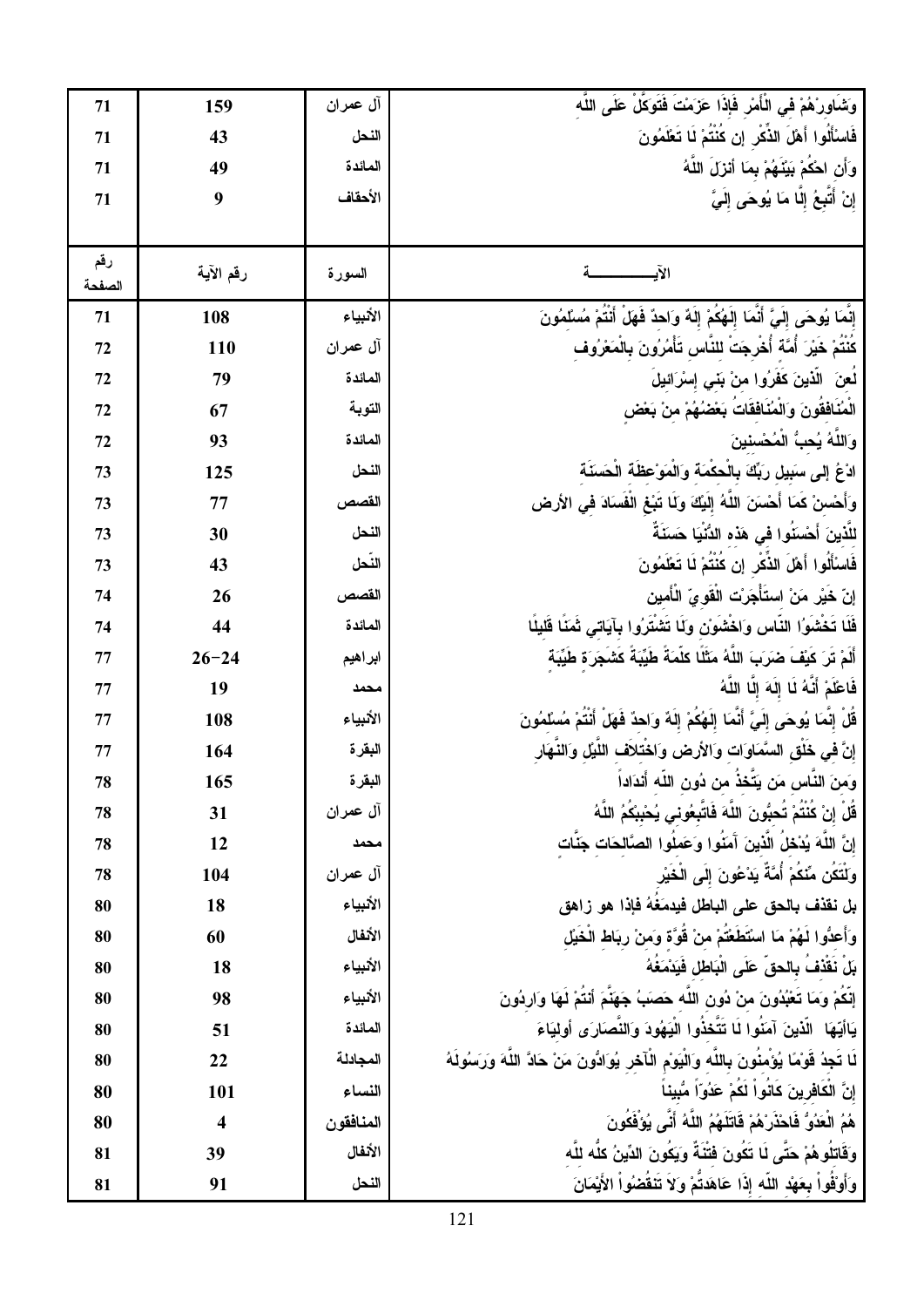| 81            | 34                      | الإسراء  | وَأَوْفُواْ بِالْعَهْد إِنَّ الْعَهْدَ كَانَ مَسْوَو لاَ                                                    |
|---------------|-------------------------|----------|-------------------------------------------------------------------------------------------------------------|
| 82            | 190                     | البقرة   | وَقَاتِلُواْ فِى سَبِيلِ اللَّهِ الَّذِينَ يُقَاتِلُونَكُمْ                                                 |
| 89            | $\overline{\mathbf{4}}$ | إبراهيم  | وَمَا أَرْسَلَنَا من رَّسُول إِلاّ بِلسَان قَوْمه ليُبَيِّنَ لَهُمْ                                         |
| 92            | 83                      | النساء   | وَإِذَا جَاءِهُمْ أَمْرٌ منَ الأَمْنِ أَوِ الْخَوَفِ أَذَاعُواْ بِه                                         |
| 92            | 67                      | المائدة  | يَاأَيُّهَا ۖ الرّسولِ بَلَغٌ مَا أَنْزِلَ إِلَيْكَ من رَّبِّكَ                                             |
| 92            | 143                     | البقر ة  | وكَذَلِكَ جَعَلْنَاكُمْ أُمَّةً وَسَطَاً لَتَكُونُواْ شُهَدَاء عَلَى النَّاس                                |
| 94            | 19                      | الانعام  | وَأُوحِيَ إِلَيَّ هَذَا الْقَرْآنُ لِأَنذَرَكُم بِه وَمَن بَلَغَ                                            |
| 94            | $28 - 24$               | ابراهيم  | أَلَمْ تَرَ كَيْفَ ضَرَبَ اللَّهُ مَثَلاً كَلمَةً طَيِّبَةً كَشَجَرة طَيِّبَة                               |
| 95            | 83                      | النساء   | وَإِذَا جَاءَهُمْ أَمْرٌ منَ الأَمْنِ أَوِ الْخَوَفِ أَذَاعُواْ بِه                                         |
| رقم<br>الصفحة | رقم الآية               | السورة   | الآيسسسسسة                                                                                                  |
| 103           | 104                     | أل عمران | وَلَتَكَن مِّنَكُمْ أُمَّةً يَدْعُونَ إِلَى الْخَيْرِ وَيَأْمُرُونَ بِالْمَعْرُوف                           |
| 104           | $38 - 37$               | الحج     | لَن بِنَالَ اللَّهَ لُحُومُهَا وَلَا دمَاوُهَا وَلَكن بِنَالُهُ التَّقْوَى منكُمْ                           |
| 104           | $19 - 18$               | غافر     | وَأَنْذَرْهُمْ يَوْمَ الْـآزِفَةَ إِذْ الْقُلُوبُ لَدَى الْحَنَاجِرِ كَاظْمِينَ                             |
| 104           | $23 - 21$               | فصلت     | وَقَالُوا لجُلُودهمْ لمَ شَهِدتُمْ عَلَيْنَا قَالُوا أَنطَقَنَا اللَّهُ                                     |
| 105           | 18                      | ق        | مَّا يَلْفظُ من قُولُ إلاّ لَدَيْه رَقيبٌ عَتيدٌ                                                            |
| 105           | 6                       | الحجرات  | يٰأَيُّهَا ٱلَّذِينَ آمَنُوٓاً إِن جَآءَكُمْ فَاسقُ بِنَبَإٍ فَتَبَيَّنُوٓاً                                |
| 105           | 16                      | النور    | وَلَوْ قُلْتُمْ مَّا يَكُونُ لَثَآ أَن نَتَكَلَّمَ بِهَــٰذَا سُبْحَانَكَ                                   |
| 105           | 19                      | النور    | إِنَّ ٱلَّذِينَ يُحبُّونَ أَن تَشْيِعَ ٱلْفَاحِشَةَ فِي ٱلَّذِينَ آمَنُواْ                                  |
| 106           | $28 - 27$               | النور    | ياٰيُّهَا ٱلَّذِينَ آمَنُواْ لاَ تَدْخُلُواْ بُيُوتاً غَيْرَ بُيُوتكُمْ حتَىٰ تَسْتَأْتسُواْ وَتُسَلَّمُواْ |
| 107           | 53                      | الإسراء  | وَقُلْ لُعِبَادِي يَقُولُواْ ٱلَّتِى هِيَ أَحْسَنُ                                                          |
| 107           | $16 - 15$               | النور    | إِذْ تَلْقَوْنَهُ بِأَلْسِنَتَكُمْ وَتَقَولُونَ بِأَفْوَاهِكُمْ مَّا لَّيْسَ لَكُمْ بِه عَلْمٌ              |
| 107           | 11                      | الحجرات  | ياأَيُّهَا ٱلَّذِينَ آمَنُوا لاَ يَسْخَرْ قَوْمٌ مِّن قَوْم عَسَىٰ أن يَكُونُواْ خَيْراً مِّنْهُمْ          |
| 108           | 12                      | الحجرات  | يٰأَيُّهَا ٱلَّذِينَ آمَنُواْ ٱجْتَنبُواْ كَثيراً مِّنَ ٱلظَّنِّ                                            |
| 108           | 13                      | الحجرات  | يٰأَيُّهَا ٱلنَّاسُ إِنَّا خَلَقْنَاكُم مِّن ذَكَر وَأَنْثَىٰ وَجَعَلْنَاكُمْ شُعُوباً وَقَبَآئلَ           |
| 109           | 10                      | الحجرات  | إِنَّمَا ٱلْمُؤْمِنُونَ إِخْوَةً                                                                            |
| 109           | 38                      | المائدة  | وَٱلسَّارِقُ وَٱلسَّارِقَةُ فَٱقْطَعُوٓ آٰأيديَهُمَا                                                        |
| 109           | $\boldsymbol{2}$        | النور    | الرَّانيَةَ وَالزَّاني فَاجْلدُوا كلِّ وَاحد منْهُمَا مائَةَ جَلْدَة                                        |
| 109           | 23                      | النور    | إِنَّ ٱلَّذِينَ يَرۡمُونَ ٱلۡمُحۡصَنَاتِ ٱلۡغَافَلاَتِ ٱلۡمُؤۡمِناتِ لَعَنُواْ                              |
| 113           | 59                      | النساء   | الَّذينَ آمَنُوا أَطيعُوا اللَّهَ وَأَطيعُوا الرّسول وَأُولى الْأَمْرِ منْكُمْ                              |
|               |                         |          |                                                                                                             |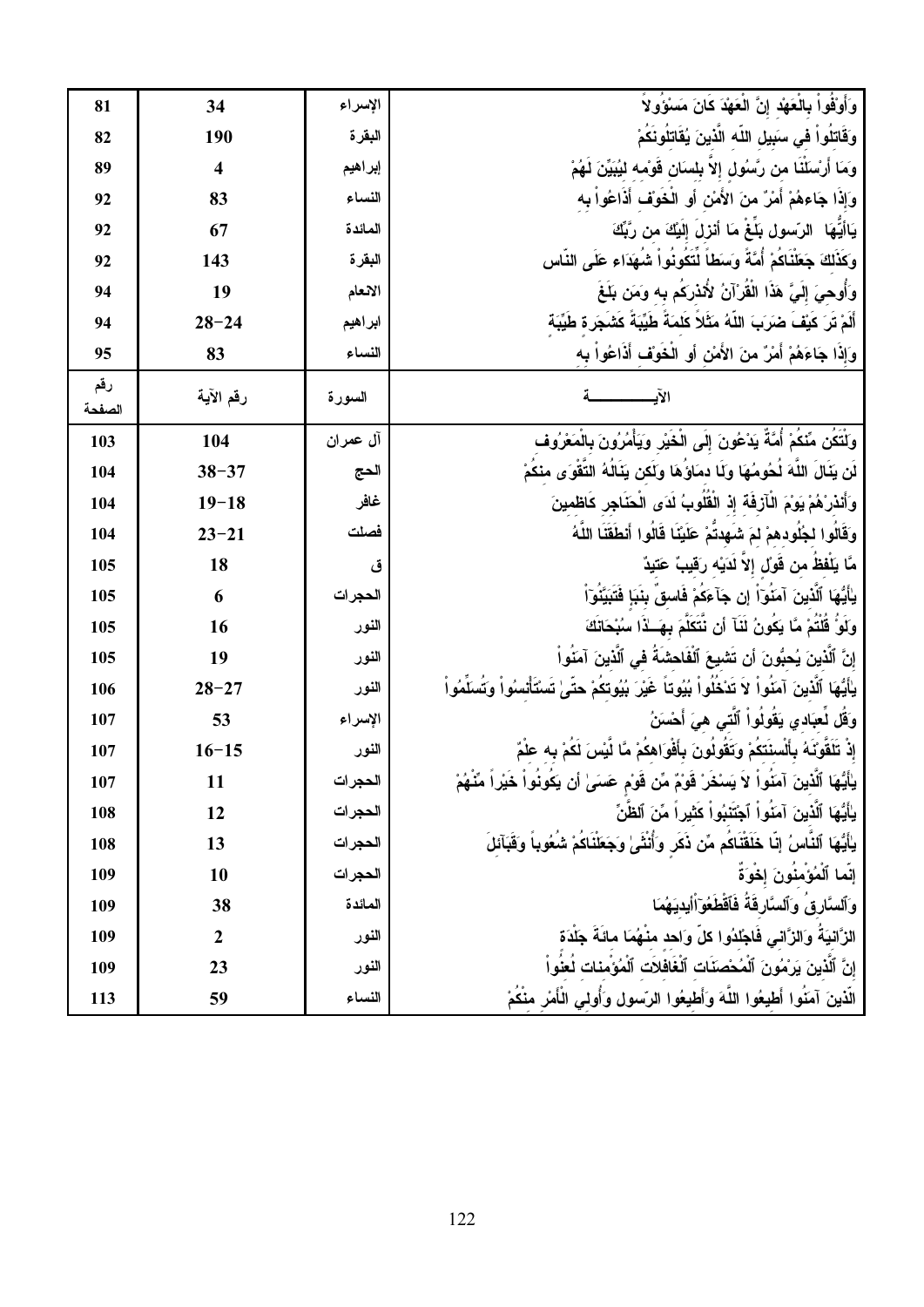# • مسرد الأحاديث (حسب ورودها في البحث )

| الصفحة     | الحديست                                                                                         |
|------------|-------------------------------------------------------------------------------------------------|
| 42         | أتدرون أيّ يوم هذا ؟ وأيّ شهر هذا ؟ وأيّ بلد هذا                                                |
| 105        | إذا استأذن أحدكم ثلاثا فلم يؤذن له فليرجع                                                       |
| 111        | إذا التقى المسلمان بسيفيهما فالقاتل والمفتول في النار                                           |
| 110        | إذا بويع لخليفتين فاقتلوا الآخر منهما                                                           |
| 66         | إذا رأيت أمتي تهاب، فلا تقول للظالم: يا ظالم، فقد تُوُدِّعَ منهم                                |
| 36 32      | أرأيتَكم لو أخبرتَكم أنّ خيلا تخرج بسفح هذا الجبل                                               |
| 26         | أرأيتم إن أعطيتكم كلمة تكلمتم بها، ملكتم بها العرب، ودانت لكم بها العجم                         |
| .103.112   | ألا كلُّكم راع وكلُّكم مسؤول عن رعيَّته                                                         |
| 113<br>107 |                                                                                                 |
| 90         | أليست نفسا   (عن جناز ة مرت به فقام)                                                            |
| 85         | أمره النبي صلى الله عليه وآله وسلم أن يتخذ أنفا من ذهب<br>إِنّ أَخا لكم لا يقول الرّفْتْ        |
| 66         | إنّ الحلال بيّن والحرام بيّن وبينهما أمور مشتبهات لا يعلمهنّ كثير من النّاس                     |
| 72         | إنّ الشمس والقمر آيتان من آيّات الله لا ينكسفان لموت أحد ولا لحياته                             |
| 105        | إِنِّ الْعَبْدِ لَيَتَكَلَّمُ بِالكَلمةِ مَا يَتَبِيَّنُ فَيهَا يَزِلَّ بِهَا إِلَى النَّا      |
| 73         | إِنَّ اللَّهَ كَتَبَ الإِحْسَانَ عَلَى كُلِّ شَيْءٍ فَإِذَا قَتَلَتُمْ فَأَحْسِنُوا الْقَتَلَةَ |
| 73         | إن الله يحب إذا عمل أحدكم عملا أن يتقنه                                                         |
| 62         | إِنْ أُمِّرَ عَلَيْكُمْ عَبْدٌ مُجَدَّعٌ                                                        |
| 27         | أن تؤمن بالله وملائكته وكتبه ورسله وتؤمن بالجنة والنار                                          |
| 41         | إنّ دماءكم وأموالكم حرامٌ عليكم ، كحرمة يومكم هذا، في شهركم هذا                                 |
| 112        | انطلقوا حتى تأتوا روضة خاخ فإنّ بها ظعينة ومعها كتاب … إنه قد شهد بدرا، وما يدريك               |
| 92         | انطلقوا حتى تنظروا… فالحنوا لي لحنا أعرفه، ولا تفتوا في أعضاد الناس                             |
| 82         | انظر علام اجتمع هؤلاء لخالد لا تقتلن امرأة ولا عسيفا                                            |
| 61         | إِنِّي قد خلفت فيكم ما لن تضلُّوا بعدهما ما أخذتم بهما أو عملتم بهما كتاب الله وسنتي            |
| 86         | اهجُهم – أو قال– هاجهم، وجبريل معك                                                              |
| 24         | أوتيت القرآن ومثله معه                                                                          |
| 39         | أوصيكم بتقوى الله فإنّ خير ما وصّى به المسلم المسلم                                             |
| 42         | أيّها النّاس اسمعوا قولمي : فإني لا أدري لعلي لا ألقاكم بعد عامي هذا                            |
| 94 .64     | بشروا ولا تنفروا، يسرّوا ولا تعسّروا                                                            |
| 81         | بل نفي ونستعين بالله عليهم                                                                      |
| 94         | بلغوا عني ولو آية                                                                               |
| 79.107     | الجنة حرام على من قتل ذميّا أو ظلمه أو حمّله ما لا يطيق                                         |
| 60         | الحلال بين والحرام بين وبينهما أمور مشتبهة                                                      |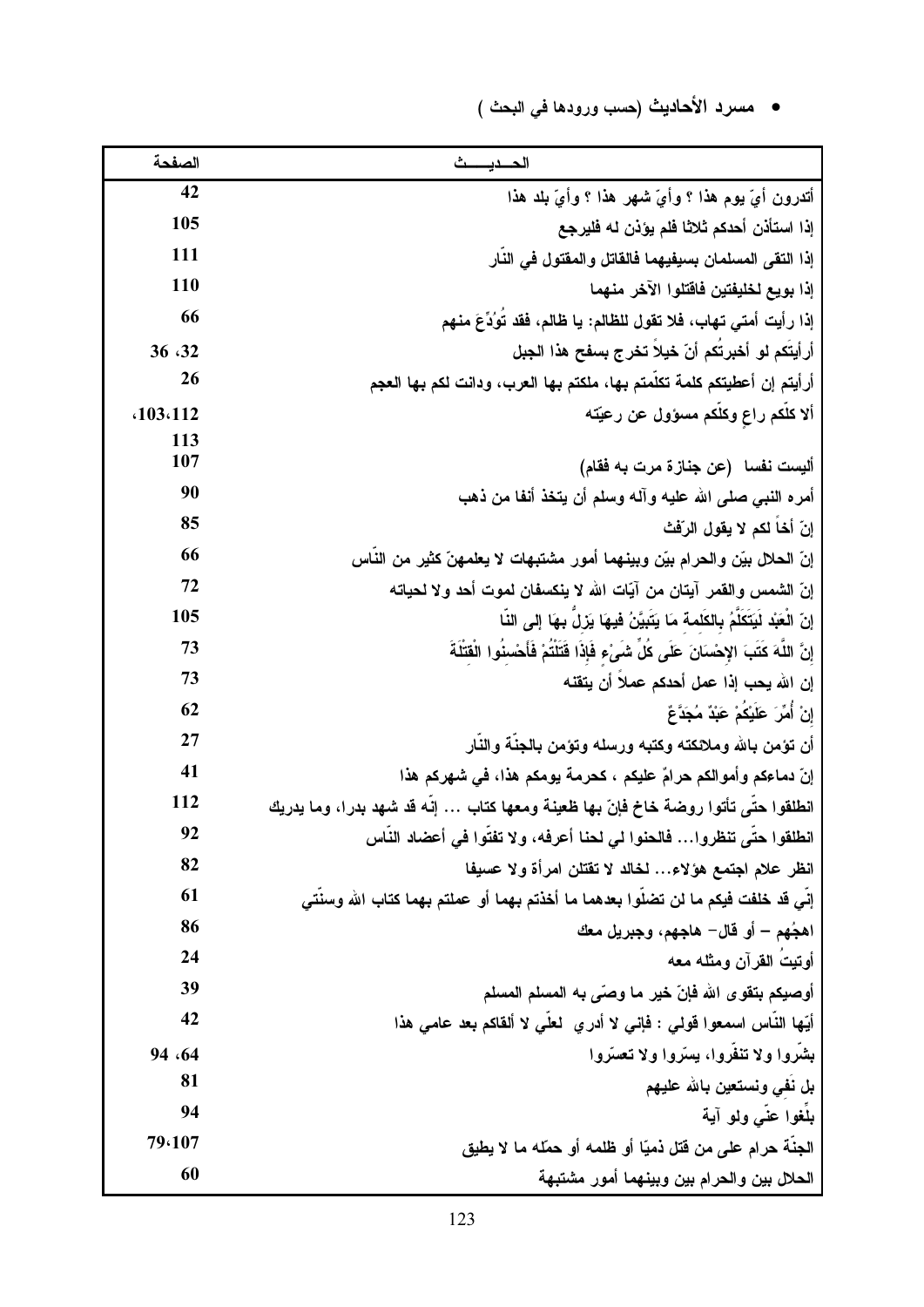| الصفحة | الحديسث                                                                                                                |
|--------|------------------------------------------------------------------------------------------------------------------------|
| 66     | الْحَيَاءُ لاَ يَأْتَى إلاَ بِخَيْر                                                                                    |
| 66     | الحياء من الإيمان والإيمان في الجنَّة                                                                                  |
| 80     | خيار أئمّتكم الذين تحبّونهم ويحبّونكم                                                                                  |
| 66     | دع ما يريبك الى ما لا يريبك، فإنّ الصّدق طمأنينة والكذب ريبة                                                           |
| 110    | الدّين النصيحة                                                                                                         |
| 110    | ستكون أمراء فتعرفون وتنكرون فمن عرف برىء، ومن أنكر سلم                                                                 |
| 65     | سبِّد الشُّهداء حمزة بن عبد المطلب، ۖ ورجل قام إلى إمام جائر فأمره ونـهاه فقتله                                        |
| 105.64 | كفي بالمرء كذبا أن يحدّث بكل ما سمع                                                                                    |
| 49     | لا تستضيئوا بنار المشركين                                                                                              |
| 82     | لا تقتلوا شيخا فانيا ، ولا طفلا صغيرا ، ولا امرأة                                                                      |
| 111    | لا ضرر ولا ضرار                                                                                                        |
| 109    | لا يحل دم امرىء مسلم يشهد أن لا إلـه الا الله وأنَّى رسول الله إلَّا بإحدى ثلاث                                        |
| 103    | لَقَدْ جِئَتَكُمْ بِهَا بَيْضَاءِ نَقَيَّةً ، لَا تَسْأَلُوهُمْ عَنْ شَىْءٍ                                            |
| 113    | اللهمّ خذ العيون والأخبار عن قريش حتّى نبغتها في بلادها                                                                |
| 108    | لو أنّ رجلا اطلع عليك بغير إذن فخذفته بحصاة ففقأت عينه                                                                 |
| 102    | المؤمنون تتكافأ دماؤهم و يسعى بذمّتهم أدناهم                                                                           |
| 108.25 | ما بال دعو ى الجاهليّة دعوها فإنها منتنه                                                                               |
| 66     | ما كان الرّفق في شئ إلـا زانـه ومـا خلا الرّفق من شيء إلـا شانـه                                                       |
| 92     | مَا منْ أُمير يَلَّى أَمْرَ الْمُسْلَمينَ ثُمَّ لاَ يَجْهَدُ لَهُمْ وَيَنْصَحَ إلاَّ لَمْ يَدْخُلُ مَعَهُمُ الْجَنَّةَ |
| 111    | المسلم مَن سلم الناس من لسانه و يده                                                                                    |
| 110    | من أتاكم وأمركم جميع  على رجل واحد                                                                                     |
| 73     | من استعمل رجلا من عصابة وفي تلك العصابة من هو أرضى لله منه فقد خان الله ورسوله                                         |
| 108    | من استمع إلى حديث قوم وهم له كارهون                                                                                    |
| 113    | من أطاعني فقد أطاع الله ومن عصاني فقد عصى الله ومن يطع الأمير                                                          |
| 109    | من بدّل دينه فاقتلوه                                                                                                   |
| 47     | من تشبّه بقوم فهو منهم                                                                                                 |
| 106    | من حسن إسلام المرء تركَه ما لا يعنيه                                                                                   |
| 111    | من حمل علينا السّلاح فليس منا                                                                                          |
| 110    | من رأى من أميره شيئا يكرهه فليصبر فإنه من فارق الجماعة                                                                 |
| 110    | من رأى منكم منكرا فليغيّره بيده، فإن لم يستطع فبلسانه                                                                  |
| 66.106 | من ستر أخاه في الدنيا ستره الله في الدنيا و الآخرة                                                                     |
| 106    | من عادى لى وليّا فقد آذنته بالحرب(حديث قدسى)                                                                           |
| 113    | والطاعة على المرء المسلم فيما أحبّ وكره ما لم يؤمر بمعصية                                                              |
| 108    | ولا تجسّسوا ولا تحسّسوا                                                                                                |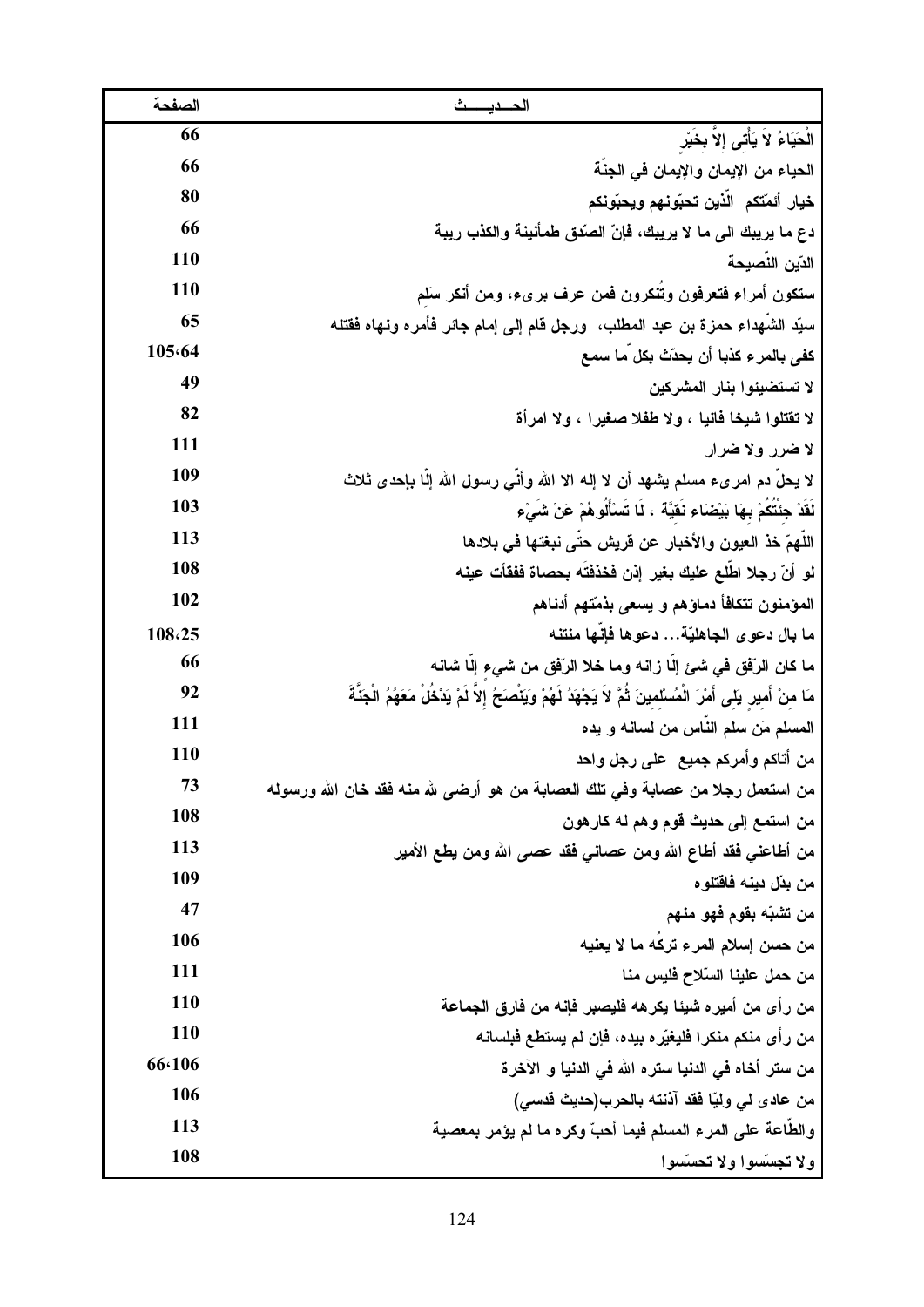| الصفحة |                                                                           |
|--------|---------------------------------------------------------------------------|
| 94     | وليبلِّغ الشَّاهد الغائب فإنّ الشَّاهد عسى أن يبلُّغ من هو أوعى له منه    |
| 108.25 | ومن ادّعي دعوى الجاهليّة فهو من جثّى جهنم                                 |
| 108    | ومن فَاتل تحت راية عِمّيَّة يغضب لعصبة فَقُتل، فَقَتَلَةٌ جاهليَّة        |
| 86     | یا خیل الله ارکب <i>ی</i>                                                 |
| 32     | يا صباحاهيا بني فلان                                                      |
| 106    | يا معاذ: هل تدري ما حقّ الله على العباد … لا تبشَّرهم فيتَّكلوا           |
| 32     | يا معشر قريش أنقذوا أنفسكم من النّار                                      |
| 67     | ياأيّها النّاس إنّ ربّكم واحد وإن أباكم واحد، ألا لا فضل لعربيّ على عجميّ |

• مسرد الآثــــــــــار

| الصفحة |                                                                                                      |
|--------|------------------------------------------------------------------------------------------------------|
| 103    | أرأيتم إن استعملت عليكم خيرَ مَن أعلم ، وأمرته بالعدل ، أقضيتَ ما عَليّ (عمر بن الخطاب)              |
| 110    | اسمع وأطع ولو لعبد مجدّع الأطراف(أبو هريرة)                                                          |
| 105    | أقم عليه البيّنة وإلّا  أوجعتك ( عمر بن الخطاب)                                                      |
| 110    | بايعنـا رسول الله – صلَّى الله عليه وألـه وسلَّم– على السَّمـع والطَّاعة فمي الـعسر و اليسر(عبادة بن |
|        | الصامت                                                                                               |
| 63     | حدِّثوا النَّاس بما يعرفون أتحبَّون أن يُكذَّب الله ورسوله" ( علي بن ابي طالب)                       |
| 21     | كتاب الله: فيه نبأ مَن قبلكم وخبر مَن بعدكم (علي بن ابي طالب)                                        |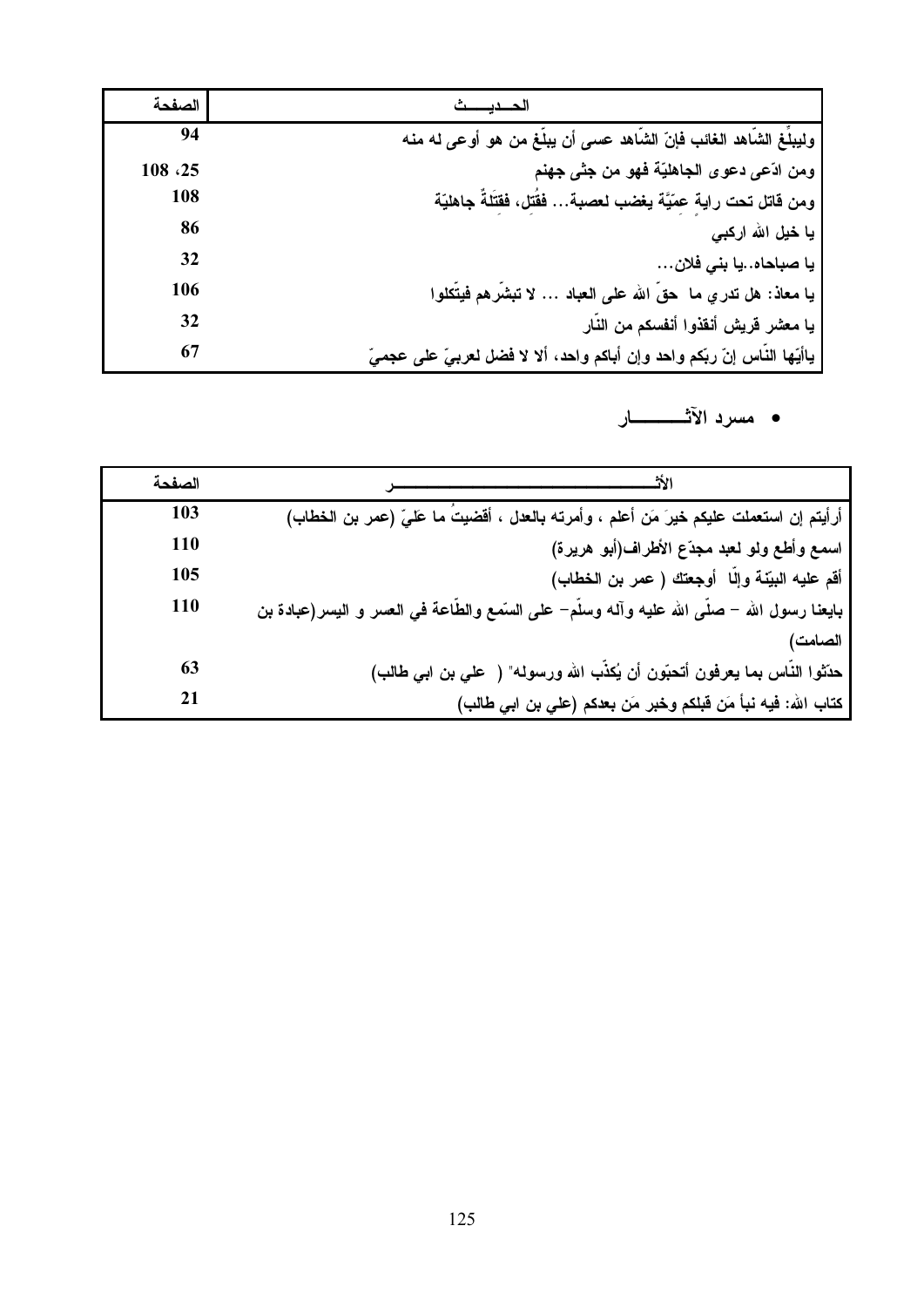## مسرد المراجع

• القرآن الكريم.

### تفاسير القرآن:

- الصابوني، محمّد على، <u>صفوة التفاسير</u>، ط1، دار ومكتبة الهلال، بيروت، (2002)  $(1)$
- القرطبي ،أبو عبدالله محمد بن أحمد ،<u>الجامع لأحكام القرآن</u>، ط1، دار الفكر،(2002)  $(2)$

كتب الحديث الشريف:

- إبن حنبل، احمد، مسند الامام أحمد بن حنبل.  $(3)$
- أبو داوود، سِنن أبي داوود ، (د ط) دار الفكر ، تحقيق محمّد محيى الدّين عبد الحميد.  $(4)$
- الأزدي، الربيع بن حبيب بن عمر البصري <u>مسند الربيع</u> ، دار الحكمة، مكتبة الاستقامة، بيروت،  $(5)$ سلطنة عمان، (1415هــ)،ط1، تحقيق محمّد ادريس عاشور بن يوسف.
- الاسفرائين*ى*، أب*ى* عوانـة يعقوب بن اسحاق، <u>مسند أب*ى* عوانـه</u>، تحقيق أيمن بن عارف الدمشقى.  $(6)$ 
	- الألباني، محمّد ناصر الدّين، سلسلة الأحاديث الصحيحة، مكتبة المعارف–الرياض.  $(7)$
- البخاري، محمّد بن اسماعيل، <u>صحيح البخاري</u>، تحقيق د. مصطفى ديب البغا، ط3، دار ابن كثير  $(8)$ اليمامة(1407هــ -1987م ) ، بيروت ،
	- البيهقي، أحمد بن الحسين بن على بن موسى أبو بكر، <u>سنن البيهقي الكبر ي</u>، تحقيق : محمّد عبد  $(9)$ القادر عطا، مكتبة دار الباز – مكة المكرمة ، (1414 – 1994).
	- الترمذي، محمّد بن عيسى ابو عيسى، <u>سنن الترمذي</u> (4/588)،) دار احياء التّراث العربي، بيروت  $(10)$ تحقيق أحمد محمّد شاكر وآخرون.
		- التميمي البستي، محمّد بن حبان بن أحمد أبو حاتم،<u>صحيح ابن حبان</u>، تحقيق : شعيب الأرنوّوط،  $(11)$ مؤسسةالرسالة- بيروت، ط2،(1414 – 1993)
	- السباعي، د.مصطفى ، <u>السنة ومكانتها في التّشريع الإسلامي</u> ط1(1418هـــ-1998م)، دار السّلام  $(12)$ للطباعة والنشر، القاهرة.
- السندي، نور الدين بن عبدالهادي أبو الحسن، <u>حاشية السندي على النسائي</u>، تحقيق : عبدالفتاح أبو  $(13)$ غدة، مكتب المطبوعات الإسلامية - حلب، ط2، ( 1406 - 1986)
	- الصنعاني، أبو بكر عبد الرزاق بن همام ، مصنف عبد الرزاق، المكتب الإسلاميّ– بيروت، تحقيق  $(14)$ حبيب الرحمن الأعظمي، ط2،(1992)
		- العجلوني ، <u>كشف الخفاء ومزيل الالباس عما اشتهر من أحاديث على ألسنة النّاس</u>  $(15)$
		- العسقلاني، أحمد بن علي بن حجر أبو الفضل الشافعي ، <u>فتح الباري شرح صحيح البخاري</u>، دار  $(16)$ المعرفة، بيروت، (1379هــ)، تحقيق: محمد فؤاد عبدالباقي , محب الدين الخطيب.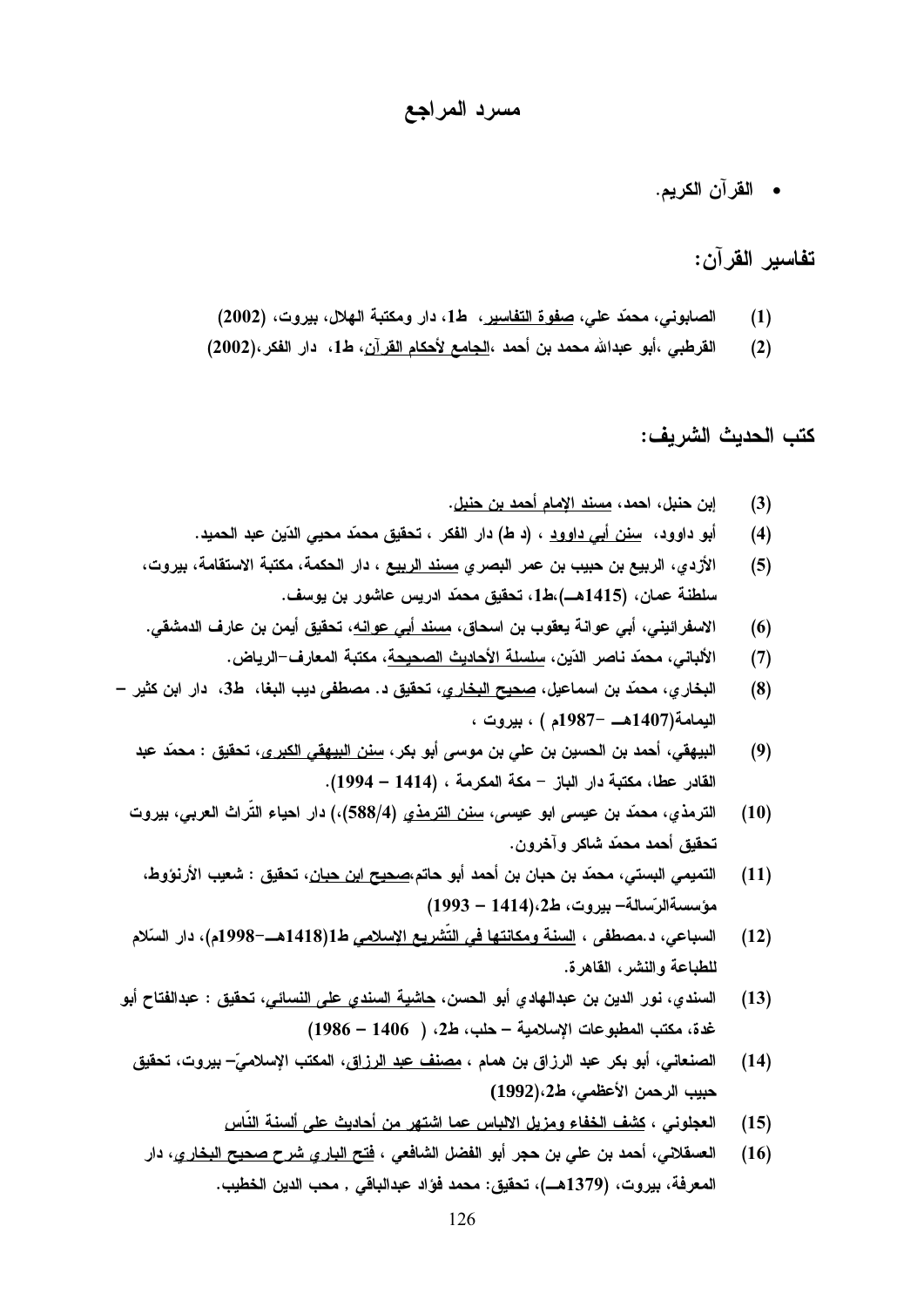- القزويني، محمد بن يزيد أبو عبدالله<u>، سنن ابن ماجه</u>، تحقيق : محمد فوّاد عبد الباقي، دار الفكر  $(17)$ بيروت.
	- القشير ي النيسابور ي، مسلم بن الحجاج بن مسلم، <u>صحي</u>ح مسلم، دار الجيل، بيروت.  $(18)$
	- الكوفي، أبو بكر عبد الله بن محمّد بن أبي شببة، المصنف في الأحاديث والآثار، مكتبة الرشد  $(19)$ الرياض، تحقيق : كمال يوسف الحوت، ط1، 1409
- النسائي، أبو عبد الرحمن أحمد بن شعيب، <u>سنن النسائي</u> بشرح السيوطي وحاشية السندي، مكتب  $(20)$ تحقيق التراث،ط5، (1420هــ).
	- النسائي، أحمد بن شعيب أبو عبد الرحمن، <u>السنن الكبر ي</u>، ط1، دار الكتب العلميّة بيروت،  $(21)$  $(1991 - 1411)$ 
		- النيسابور ي، محمد بن اسحاق بن خزيمة ابو بكر السلمي، <u>صحيح ابن خزيمة</u>، ، بيروت،  $(22)$ (1390هـــ–1970م)، تحقيق د.محمد مصطفى الأعظمى.
- النيسابور ي، محمّد بن عبدالله أبو عبدالله الحاكم، <u>المستدرك على الصحيحين</u>، تحقيق : مصطفى عبد  $(23)$ القادر عطا، ط1، دار الكتب العلميّة – بيروت، ( 1411 – 1990).
- الـهيثمـي، الـحافظ نور الدين علـي بن أبـي بكر، <u>مجمـع الزوائد ومنبـع الفوائد</u>، دار الفكر، بيروت، طبعة  $(24)$  $-1992 - 1412$ )

كتب السيرة النبويّة

- ابن كثير البداية والنهاية، مكتبة المعارف، بيروت 1404هـــ  $(25)$
- ابن كثير، <u>السيرة النّبويّ</u>ة، تحقيق مصطفى عبد الواحد، دار المعرفة، بيروت 1402هـــ.  $(26)$ 
	- البوطي، سعيد رمضان <u>، فقه السيرة</u> ، ط2، دار الفكر ، لبنان 1995م.  $(27)$
- الحمير ي المعافر ي، ابو محمّد عبد الملك بن هشام بن أيّوب ، <u>السير ة النّبويّ</u>ة لابن هشام، ط1، (دار  $(28)$ الجبل، بيروت، (1411هــ)، تحقيق طه عبد الرؤوف سعد.
	- الزرعي، محمد بن أبي بكر أيوب (ابن القيم)، <u>زاد المعاد في هدي خير العباد</u>، ط(14)، مؤسسة  $(29)$ الرسالة، بيروت، (1986 – 1407).
- الصالي، محمد بن يوسف، <u>سبل الهدي والرشاد في سير ة خير العباد</u>، تحقيق عادل أحمد عبد الواحد  $(30)$ عوض، دار الكتب العلميّة، بيروت 1414هــ.
	- الغز إلى، محمَّد، فقه السبر ة، منشور إت عالم المعرفة.  $(31)$
	- الغضبان، منير محمّد، <u>المنهج الحركي للسيرة النّبويّة</u>، (ط5)، مكتبة المنار الاردني، (1989م).  $(32)$
- قلعجي، د. محمد روّاس، فراءة سياسية للسيرة النّبويّة، دار النفائس، ط1، (1996)، بيروت-لبنان  $(33)$ 
	- المباركفور ي، صفى الرحمن ، <u>الرحيق المختوم</u>، بيت المقدس للطباعة.  $(34)$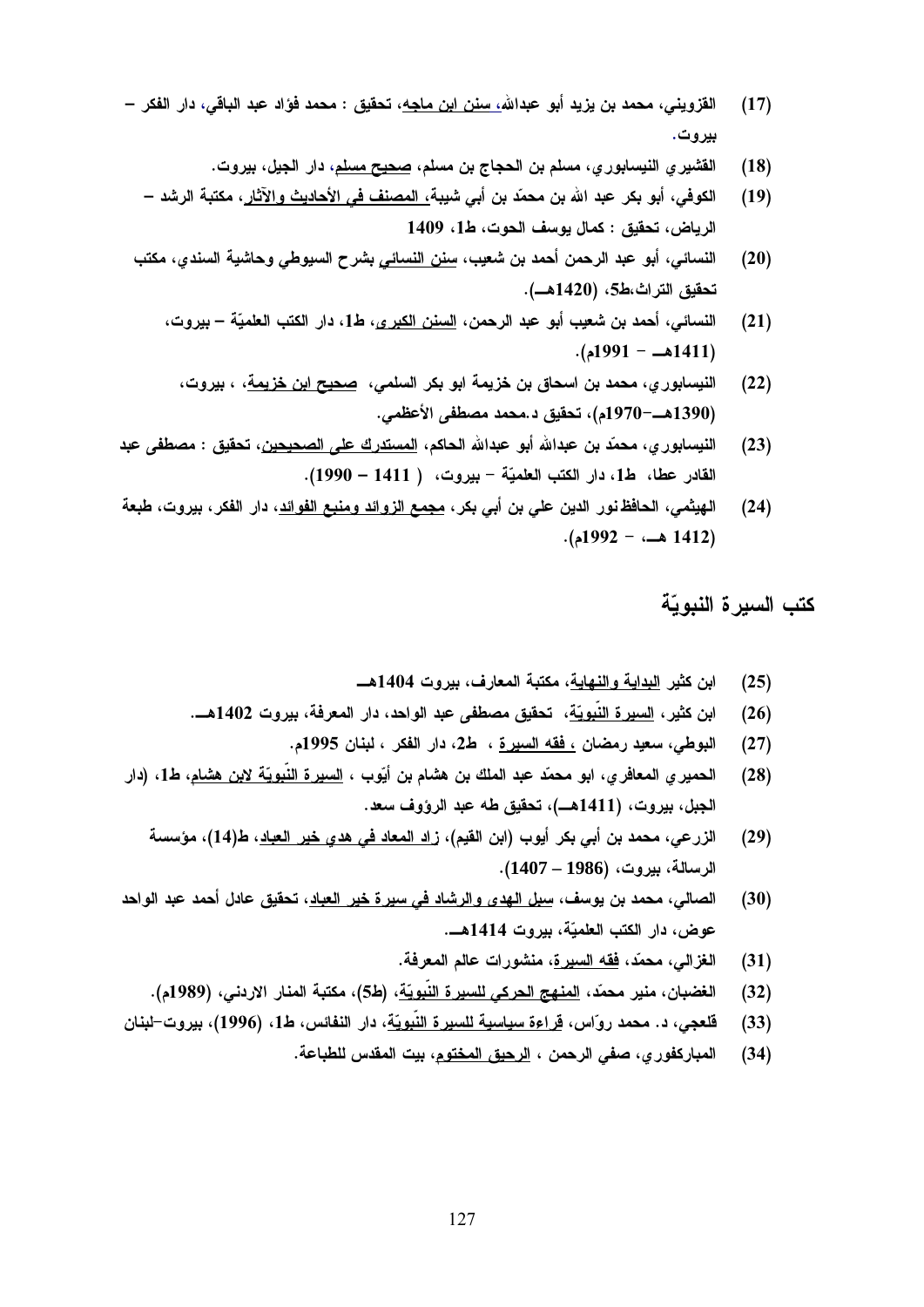# معاجم اللغة

- ابن منظور ، جمال الدين محمد بن مكرم، <u>لسان العرب</u>، دار صادر ، لبنان (ط1)، 1995م.  $(35)$ 
	- أنيس، د.إبراهيم ورفاقه<u>، المعجم الوسيط</u>، ط2، القاهرة (1972).  $(36)$
- البعلبكي، منير، المورد قاموس انكليز ي عربي، ط11، دار العلم للملايين، بيروت، 1977.  $(37)$ 
	- الرازي، محمد بن أبي بكر، <u>مختار الصّحا</u>ح، دار الحديث للنشر والتوزيع، القاهرة.  $(38)$
- الفيروز آبادي، مجد الدين محمد بن يعقوب، <u>القاموس المحيط</u> ، ط4 ، المكتبة التجارية الكبرى ، دار  $(39)$ المأمون، القاهرة.
- المقرى الفيومي، أحمد بن محمد بن علي، <u>المصباح المنير. في غريب الشرح الكبير. للرافعي</u>، العلمية  $(40)$ – ببر و ت.
	- الياس، الياس انطون وزميله، <u>قاموس الجيب</u>، دار الجيل، بيروت.  $(41)$

## كستب الإعسلام

- ابلاغ، د.عناية الله، <u>الإعلام الاسلاميّ خصائصه وأهدافه</u>، ط1، (1420هــ–1999م)، عالم الفكر  $(42)$ للطباعة والنشر، القاهرة
- ابو اصبع، د.صالح خليل، الاتِّصال وسائل الإعلا<u>م في المجتمعات المعاصر ة</u>، ط1، دار المجدلاو ي  $(43)$ للنشر والتوزيع عمان.
- أبو زيد، فاروق، <u>النظم الصحفية في الوطن العربي</u>، القاهرة، عالم الكتب(1986)، نقلا عن د.حسن  $(44)$ عماد مكاوى، أخلاقيات الـعمل الإعلامـي,
- أبو عياش، د.رضوان، الاعلام الدولي والسّياسات الاعلاميّة، المنار الحديثة-فلسطين،(ط1)، 2005.  $(45)$ 
	- اشتى، د.فارس، <u>الإعلام العالم</u>ى، دار أمواج.  $(46)$
	- إمام، د. ابراهيم ، <u>الإعلام و الاتّصال بالجماهير.</u>  $(47)$
- بن ثابت، سعيد بن علي، <u>الجوانب الإعلاميّة في خطب الرّسول</u>– صلى الله عليه وآله وسلم–، ط1،  $(48)$ من منشورات (دراسة الشعوب الإسلاميّة والاوقاف والدّعوة والارشاد)، السعودية، 1417هـــ.
	- حجاب، د. محمّد منير، المعجم الإعلاميّ ، دار الفجر للنشر والتوزيع، 2004.  $(49)$
	- الحديثي، د. مؤيد عبد الجبار<u>، العولمة الإعلاميّة</u> (ط1)، الأهلية للنشر والتوزيع، عمان 2002م.  $(50)$ 
		- حماد، د.صلاح الدّين إبراهيم ، <u>نحو إعلام إسلامي</u>، مكتبة آفاق، غزة– فلسطين(2002).  $(51)$ 
			- حمزة، د.عبد اللطيف<u>، الإعلام والدّعاية</u>، دار الفكر العربي، القاهرة (1984م).  $(52)$
			- حمزة، عبد اللطيف، الاعلام في صدر الاسلام، دار الفكر العربي، القاهرة (1989م).  $(53)$
		- الدليمي، حميد جاعد, التخطيط الاعلامي المفاهيم والاطار، ط1، دار الشروق، عمان، 1998.  $(54)$
		- الدليمي، د.عبد الرزاق، <u>عولمة التلفاز</u> ، ط1(2005م-1425هـ) دار جرير للنشر والتوزيع.  $(55)$
	- الراضي، د. سمير بن جميل، الإعلا<u>م الإسلامي : أسسه وطبيعته</u> ، منشورات المنظمة الإسلامية  $(56)$ للتربية والعلوم والثقافة إيسيسكو – (1417هـ /1996م)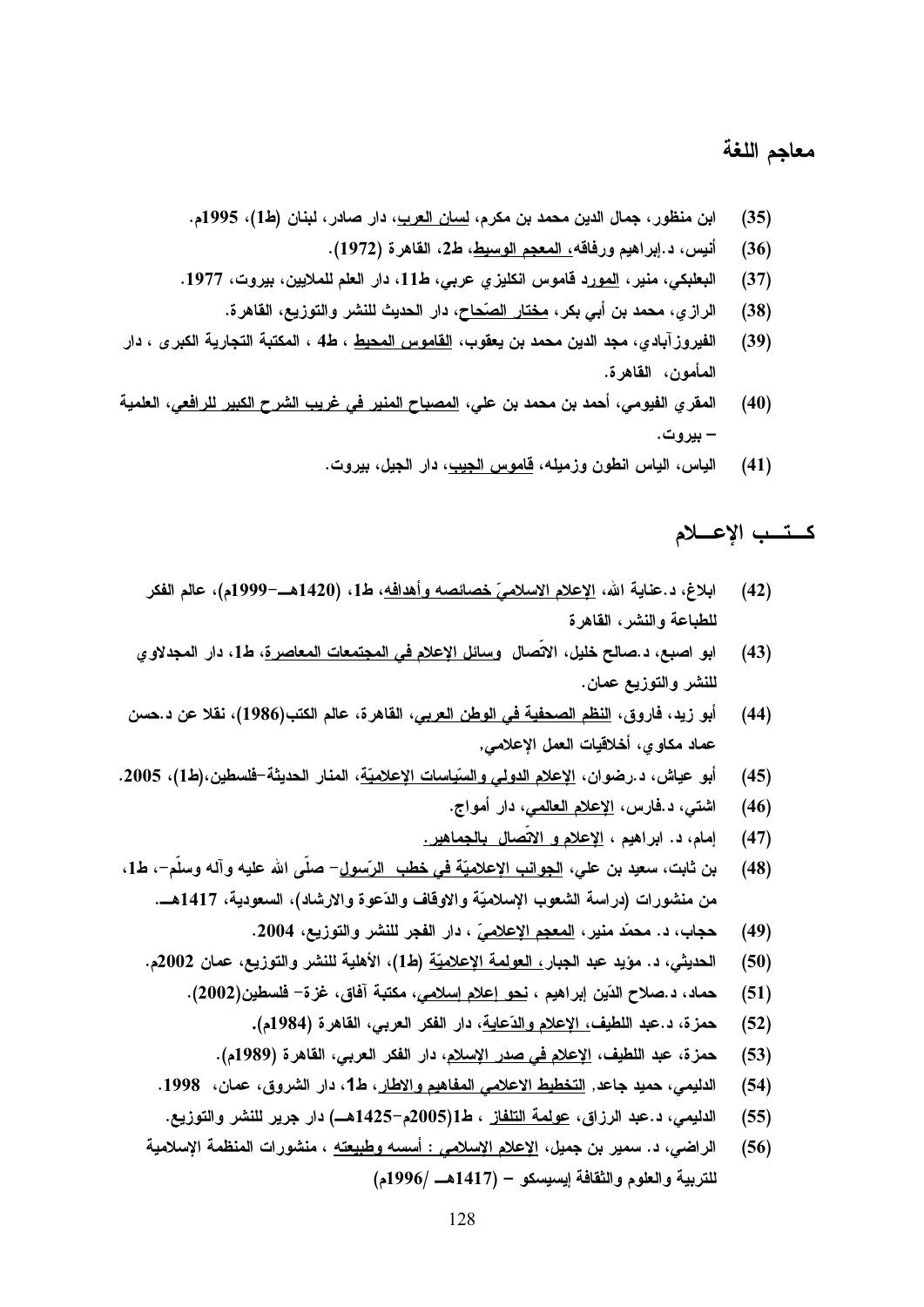- كحيل، عبد الوهاب، <u>الأسس العلميّة والتطبيقية للإعلام الإسلاميّ</u>، بيروت، عالم الكتب، ( 1406هــ).  $(77)$ 
	- اللبان، د.شريف درويش، <u>تكنولوجيا الاتصال. المخاطر والتحديات والتأثيرات الإجتماعيّة</u>، الدار  $(78)$ المصرية اللبنانية، ط1،(1420هــ-2000م).
		- مصطفى، على حسن، الاذاعة المدرسية والإعلام الدّيني، دار فباء، القاهرة (2003).  $(79)$
	- مكاوى، د. حسن عماد، <u>أخلاقيات العمل الإعلامي، ط1</u>،الدار المصرية اللبنانية، القاهرة، (1994م)  $(80)$ 
		- نصر ، د. حسنى محمّد ، <u>الترجمة الإعلاميّة الأسس والتطبيقات</u> (د.ط) مكتبة الفلاح.  $(81)$
	- هندي، د.صالح ، أ<u>ثر وسائل الإعلام على الطفل</u>، دار الفكر للطباعة والنشر والتوزيع، ط3، ع*م*ان،  $(82)$ (1419هـ-1998م).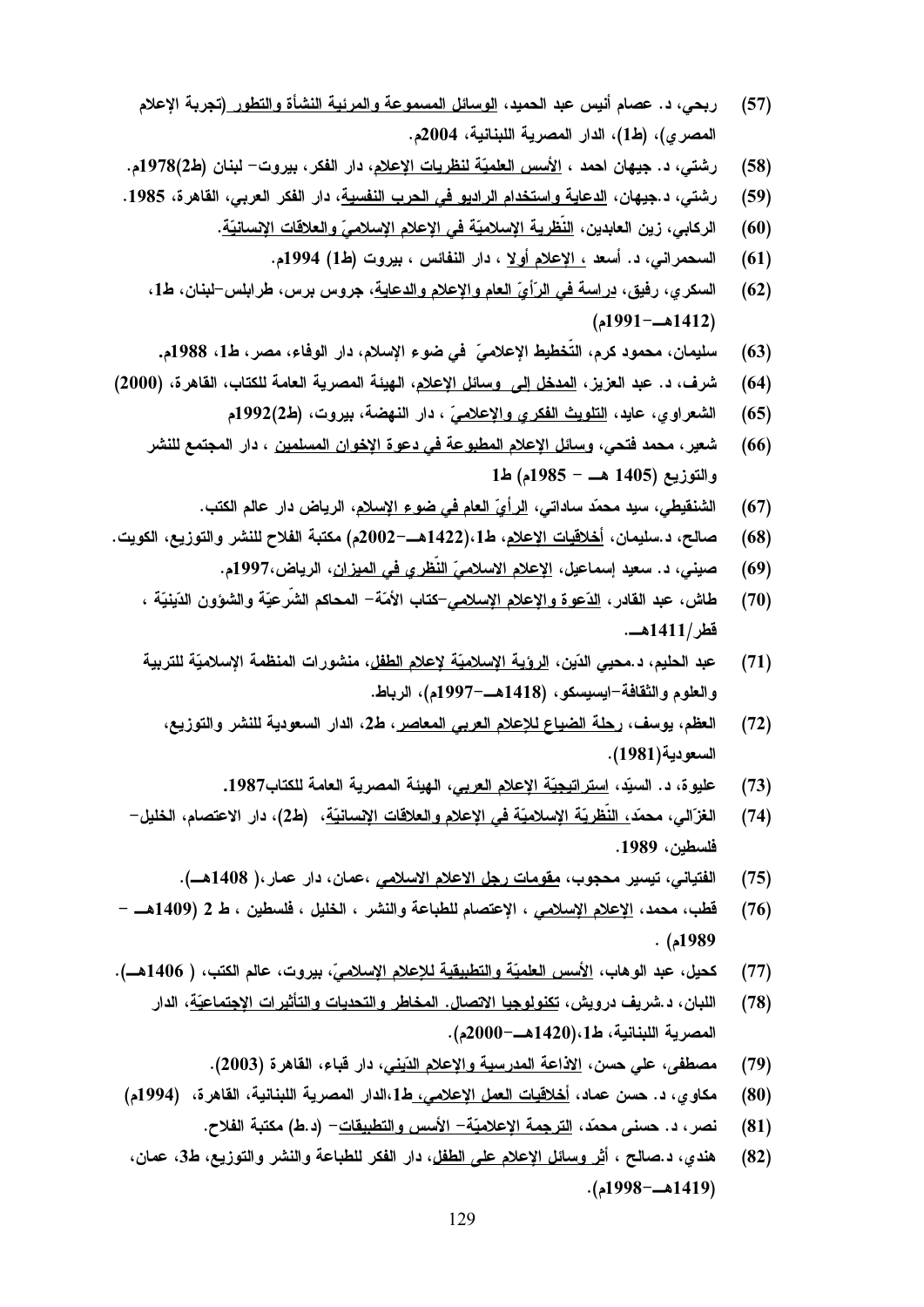الوشلي، عبد الله قاسم، الإعلام الإسلاميّ في مواجهة الإعلام المعاصر، دار البشير، اليمن  $(83)$  $1994(2)$ 

كستسب قانسون

- الخطيب، د. نعمان احمد، الوجيز في النظم السّياسيّة ، دارالثِّقافة للنشر 1999.  $(84)$ 
	- زلوم، عبدالقديم، ميثاق الأمّة، (1410هــ-1989م).  $(85)$
- كرم، د. عبد الواحد، معجم مصطلحات الشَّريعة والقانون، ط2.(1418هــ–1998م)، مكتبة دارالثَّقافة  $(86)$ للنشر والتوزيع –عمان.
	- المالكي، عبد الرحمن، <u>نظام العقوبات</u>، دار الأمّة للطباعة والنشر.  $(87)$
	- النبهاني، تقى الدّين، <u>مقدمة الدستور</u>، د ط، (1382هــ،1963م).  $(88)$

كستب ومراجع أخسرى

- ابن نيمية، <u>السياسة الشّرعيّة في اصلاح الراعية والرعي</u>ة، دار الجبل، بيروت، (ط2) 1988.  $(89)$ 
	- ابو فارس، د. محمد عبد القادر، النظام السّياسيّ في الاسلام، دار الفرقان، عمان، 1986.  $(90)$
- الجوزي، جمال الدّين عبد الرحمن بن علي بن محمّد، <u>صفة الصفوة</u>، (1421هـــ=2000م)، دار  $(91)$ الحديث، القاهرة، تحقيق أحمد بن علي.
	- الجوزية، ابن فَيِّم، <u>إعلام الموقعين عن رب العالمين</u>، دار الحديث، القاهرة.  $(92)$ 
		- الحموري، عصمت عوني، زاد حامل الدّعوة ، (1425هـــ-2004م).  $(93)$ 
			- الخالدي، د.صلاح، هذا القرآن، دار المنار، عمان، (ط1) 1993م.  $(94)$
- الخطيب، بادي، تدهور الوعي الجمهوري ومسؤولية الإعلام العربي، <u>مجلة الوحدة</u>، عدد خاص حول  $(95)$ (الإعلام العربي)، الرباط، المغرب.
	- الزحيلي، د. وهبي، أصول الفقه الإسلاميّ، ط1(1406هــ-1986م)، دار الفكر، دمشق.  $(96)$
	- زلوم، عبد القديم، الديمقراطية نظام كفر يحرم اخذها أو تطبيقها أو الدّعوة اليها (1410هــ- $(97)$  $. (4990$
	- زلوم، عبد القديم، <u>حكم الشرع في الاستنساخ</u>، ط1، دار الأمّة للطباعة والنّشر والتوزيع، بيروت—  $(98)$ لبنان،(1418هـ-1997م).
		- زلوم، عبدالقديم، <u>نظام الحكم في الإسلام</u>، ، ط6،(1422هــ-2002م).  $(99)$ 
			- زيدان، د. عبد الكريم، أصول الدّعوة، بغداد (ط3)، (1975).  $(100)$
- الصلاحات، د. سامر محمّد، <u>معجم المصطلحات السّياسيّة في تراث الفقهاء</u>، مكتبة الشروق الدّولية،  $(101)$ القاهر ة، (ط1)2006م.
	- (102) الطبري، محمّد بن جرير، تاريخ الطبري (تاريخ الأمم والملوك)، ط1، ( 1407هـ)، دار الكتب العلمية \_ بيروت.
		- (103) العقاد، عباس محمود، عبقرية خالد ، المكتبة العصرية ، صبدا \_ بيروت .
	- (104) محمود، حسن سليمان: الكويت ماضيها وحاضرها، المكتبة الأهلية بالكويت، (1388هـ-1968م).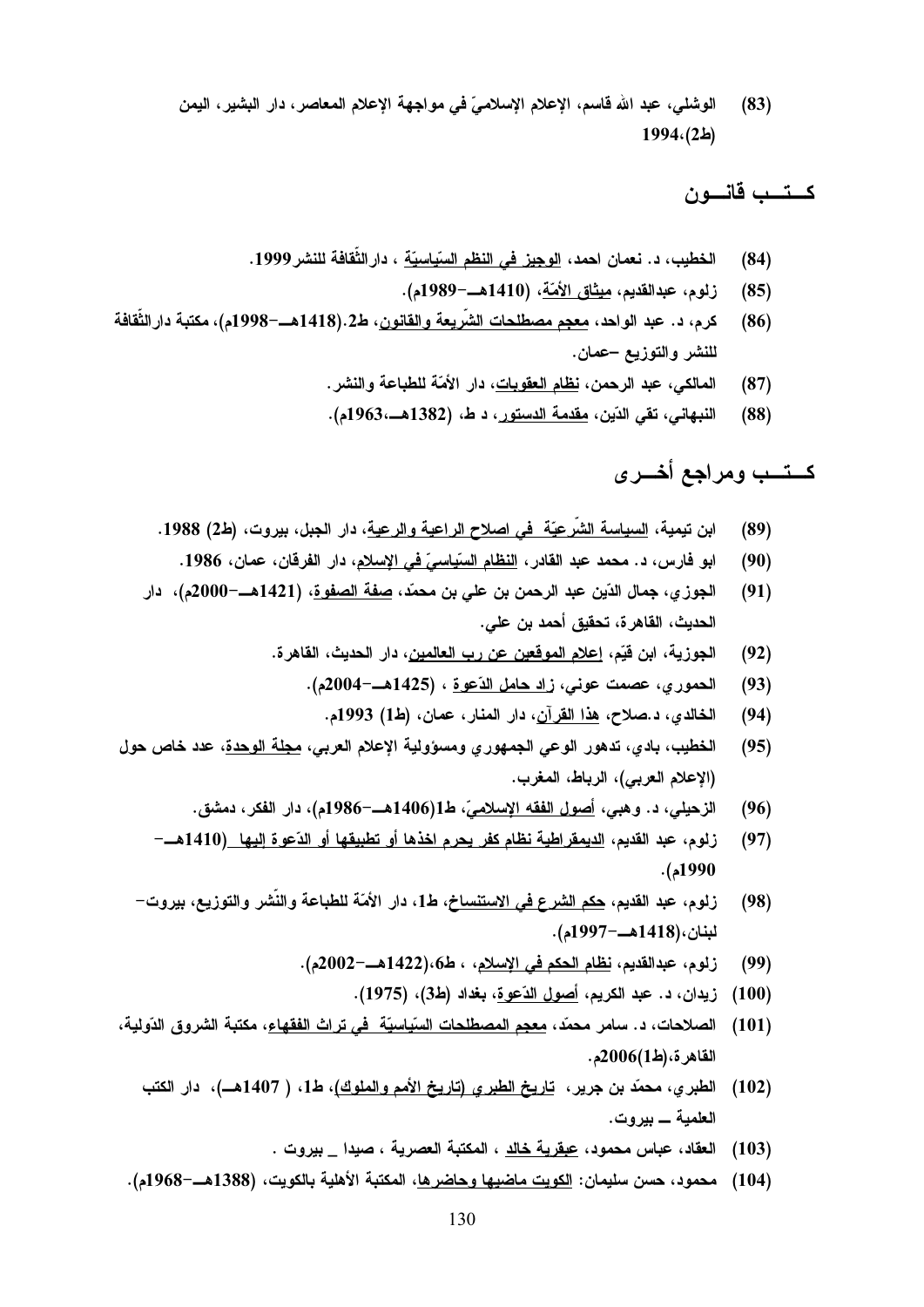- 
- - -
	-
	-

## فهرس المواقع الالكترونية

- بي سي العربية (2006): سين جيم: أزمة رسوم النبي محمد. المملكة المتحدة. **(http://news.bbc.co.uk/hi/arabic/middle\_east\_news/newsid\_4690000/4690018.st m, 22,1,2006)**
- **(http://omalbaneen.net/vb/showthread.php?p=13502, 13.12.2008)** 
	-
- **(http://www.aljazeera.net/channel, 26.3.2008)**

(**http://7masaat.com/vb/showthread.php?p=2716, 25.4.2008)** 

- [Q & o"N HN l o[& 9 oC (105) .(1990kF%1410) [16])<br>[(106) التبهاتي، على النارن، <u>النظام الاقتصادي في الإصلاح،</u> عادة دار الاد<br>(2010) - بيورون (106) - من المركز (116)<br>2011) - بيورون الأمر (108) - التباري (116)<br>(108) - القبال التباري (116) - القبل المركز (116) - التبار بيروت (1425هـ -2004م).<br>النبهاني، تقي الدّين، <u>نظام الإمليم.</u><br>النبهاني، تقي الدّين، <u>نظام الإمليم.</u><br>النبهاني، تقي الدّين، <u>نظام الا</u><br>الجزيرة الفرنيائين الإسلامية.<br>ig. 14090000/4690018.<br>ig. 14090000/4690018.<br>ig. 1409000/469 1197). (1953—1372) o4 من <u>ملائم جزء الأكد بن المسلم التي يتركز الحقار (1953</u>—1372).<br>1142). (1886—1472). (ما المسلم التي يتركز المسلم التي يتركز المسلم (1472).<br>1110). (1887). (1887). (1887). (1887). (1887). (1887). (1887). .(2001kF%1423)o6 o o"N l o[& 9 oC (108) (1990—ما 410) . فكل الطلاح الحكم في الإنسان الطلاح المراد (1990—ما 410) .<br>(1990—ما قابل التي تقدم التي تقدم التي تقدم التي تقدم التي تقدم التي تقدم التي تقدم التي تعدد التي تعدد التي ت<br>(110) . في المسلم التي تقدم التي تقد ة بريل، ليدن، 1926م.<br>ونيــة<br>ونيــة<br>.co.uk/hi/arabic/n<br>.co.uk/hi/arabic/n<br>.co.uk/hi/arabic/n<br>.co.uk/hi/arabic/n<br>.com/vb/showthre:<br>نظوق الإنســان. الأمم<br>logalportal.org/a<br>.com/proكنيدا قسم الله .com/radio.com/pro<br>.can-radio 110) وتستلقاً، د. أ. ي.، <u>المعجم المفهوس لافقاظ الحديث</u>، مكني<br>(110) وتستلقاً، د. أ. ي.، <u>المعجم المفهوس لافقح الإ</u>لكتر<br>(111) من المعربية (2006)، المسلم المعربية (2006).<br>Tread.php?p=13502, 13.12.2008)<br>(113) الجزيرة الفضائي بي (111)<br>18.st<br>بالعباد (112)<br>بالعباد (114)<br>الأم (115)<br>بالأم (118)<br>بالأم (118)<br>فطر (118)<br>فطر (118)<br>فلا (119) (112) أشبكة ام البنين الإسلامية.<br>12.2008) الجزيرة الفضائية (2009)<br>2009) أبو الفاسم الحسين بن مد<br>العين، باب علم:<br>113) أبو الفاسم المتحدة الإنما<br>2008) الجزيرة الفضائية (113)<br>116) الجزيرة الفضائية (2003)<br>2008) إذاعة القرآن ا (113) الجزيرة الفضائية (2009): قطر<br>(113) أبو القاسم الحسين بن محمّد بن<br>العين، باب علم:<br>3.4.2008)<br>7) الجزيرة الفضائية (2008): الجزيا<br>S/Convention/E1.pdf,<br>116) الجزيرة الفضائية (2003): الجزيا<br>(116): المادة الفرآن الكريم (20 (114) أبو القاسم الصدين بن معمّد بن العفضل الراغب الأصفهقي، <u>معيم مفردات الفران الذي يوم كتاب المنافسة المراكب المتحدة (116).</u><br>1917/Thussaat.com/vb/showthread.php?n=2716, 25.4.2008)<br>19. والمستخدم المستخدم المستخدم المستخد برنامج الأمم المتابية<br>1/E1.pdf,<br>1/E1.pdf,<br>أواعة القرآن الكاكر<br>إذاعة القرآن الكاكب<br>الجزيرة الفضائيا<br>2472, 26.3.20 برنامج الأمم المتحدة الإنماني (115)<br>(116) الجزيرة الفضائية (2003): الأ<br>(2003) الجزيرة الفضائية (2008): 116)<br>(2008) الجزيرة الفضائية (2009): 118)<br>118) الجزيرة الفضائية (2009): 118)<br>Ve**Id=1082472, 26.3.2008**<br>(119) الأمم ال (115) برنامج الأمم المتحدة الإنمائي (2007). الاتفاقية الأوروبية لحقوق الإنسان. الأمم المتحدة. **(http://www.arablegalportal.org/associations/Images/Convention/E**1**.pdf, 25,1,2009)**
- **(http://www.aljazeera.net/news/archive/archive?ArchiveId=**51361**, 26.3.2008)**
	-

(116) الجزيرة الفضائية (2003): الجزيرة.. سلسلة من المضايقات. فطن.<br>news/archive/archive?ArchiveId=51361, 26.3.2008)<br>news/archive/archive3-7archiveId=51361, 26.3.2008)<br>(117) المجزيرة الفضائية (2008): اعتقال المعارضة لاتفهاد ة القرآن الكريم". فلسطين، نابلس.<br>In-radio.com/prog\_tafseer.asp, 25.6.2008)<br>In-radio.com/prog\_tafseer.asp, 25.6.2008): اعتقال المعارضة لاتهامها القيادة بالتستر على دفز<br>المنحدة، حقوق الإنسان (2009): الإعلان العالمي لحقوق ال إذاع)<br>118 ألجز<br>35 فطر<br>3.2008)<br>الأمم http://www.quran-radio.com/prog\_tafseer.asp, 25.6.2008)<br>2): اعتقال المعارضة لاتهامها القيادة بالتستر على دفن النفايات النووية.<br>http://www.aliazeera.net/news/archive/archive/ArchiveIdelics.<br>سان (2009): الإعلان العالمي لحقو ة (2009): اعتقال المعارضة<br>hive?ArchiveId=1082<br>قوق الإنسان (2009): الإعلا<br>25,1,2009)<br>131 \_1S ]WH (118)

3.20<br>الأمم **(http://www.aljazeera.net/news/archive/archive?ArchiveId=1082472, 26.3.2008)**

- الأمم المتحدة، حقوق الإنسان (2009): الإعلان العالمي)<br>rz.htm, 25,1,2009)<br>131 (119) - الأمم المتحدِّق، حقوق الإنسان (2009): الإعلان العالمي لحقوق الإنسان. السويد.
- **(http://www.unhchr.ch/udhr/lang/arz.htm, 25,1,2009)**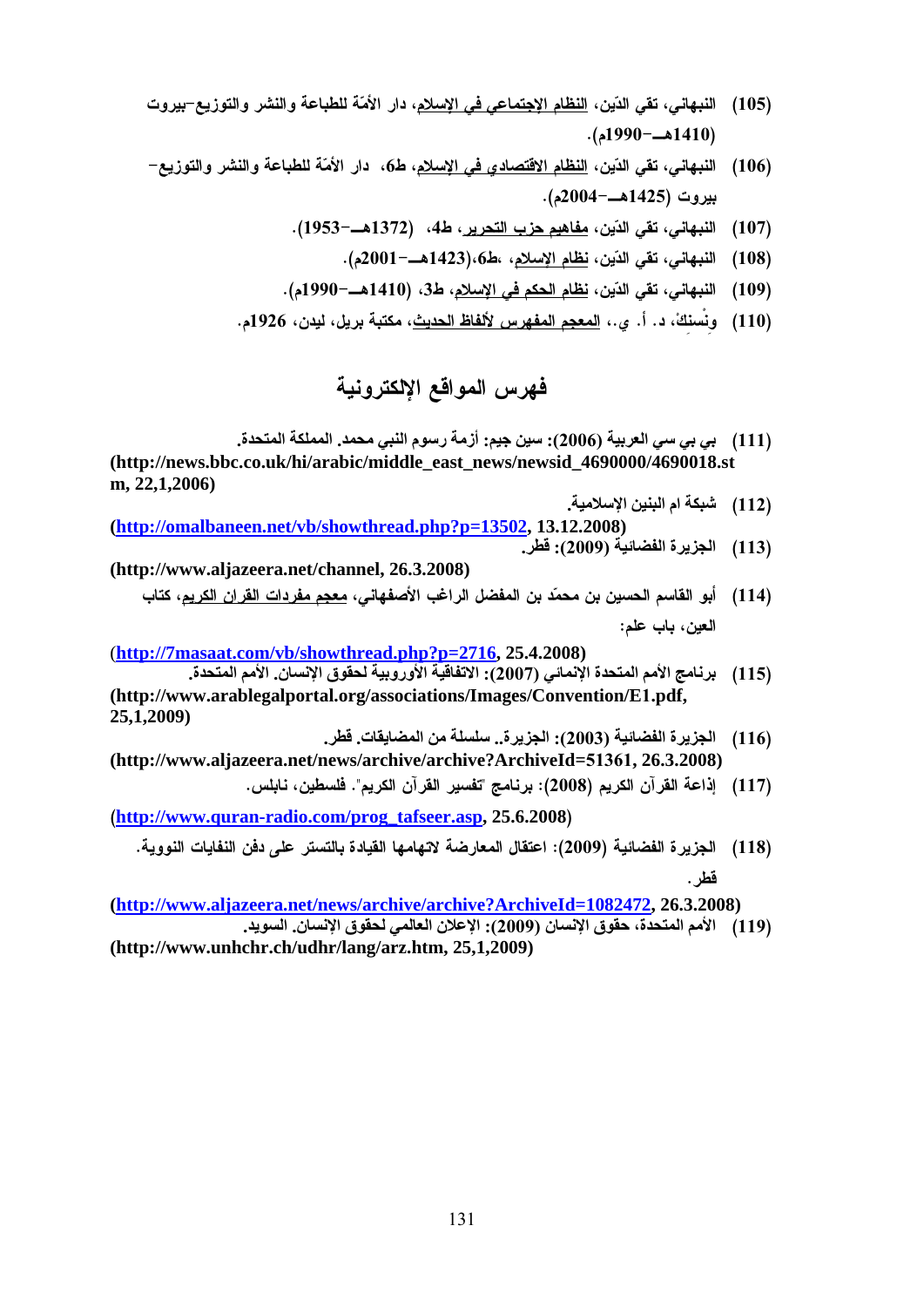(120)<br>22. 20.6.2008)<br>22. 20.6.2008)<br>22. 20.6.2008)<br>إسلام ويب (2008) بسلام ويبا (2008):<br>21) إسلام ويبا (2008):<br>21) إسلام ويبا (2008):<br>21) إسلام السلامي، أنوار البروي في أنواع (12)<br>21) إسلام السلامي، أنوار (2008):<br>23) إسلام (**http://www.tichbir.com/forum/showthread.php?t=22, 20.6.2008)**<br>(**http://www.tichbir.com/forum/showthread.php?t=22.2.0.2008)**<br>(**http://showthread.php?tiliptimary.BooksCategory.php?tilfrom=1**<br>(**http://showthread.php?tilip** (121))<br>1) إسبان ومراد (12008) وتشكيد الإسلام (12008) وتشكيد الإسلام (12008) وتشكيد المسلم الأساب (12008).<br>121 إسلامي، البحث المسلم المسلم المسلم المسلم المسلم المسلم المسلم المسلم المسلم المسلم المسلم المسلم المسلم المسلم العباس احمد بن ادريس القرافي المالكي، أنوار البروق في أنواع الفروق. قطر. **(http://islamweb.net/ver2/Library/BooksCategory.php?idfrom=1&idto=127 6&bk\_no=37&ID=1&lang, 25,3,2008)**  ة (2006): الإنترنت وهريم <u>int/newsid 3840000</u><br>في المراسج قناة اقراً.<br>11/hewsid 3840000<br>برنامج "جنتي". مصر.<br>153, 25.6.2008): برنامج التلفاز اليو<br>2008): المملكة العربية الملكيا<br>2008): المملكة العربية الملكيا<br>2008): القسم ال 122)<br>122) قناة اقرأ (122)<br>13340919.st<br>قناة اقرأ (123)<br>(2008) قناة اقرأ (124)<br>125) التلفاز السوداني<br>(126) قناة اقرأ (12008)<br>(127) والتلفاز الأردني<br>(128) والتلفاز الأردني<br>(128) والتلفاز السوداني<br>(139) الجزيرة الفضائية<br>المعن **(http://news.bbc.co.uk/hi/arabic/talking\_point/newsid\_3840000/3840919.st m, 22,1,2006)** 123) أَهَدَاةَ الَّهِراً (2008) أَمَدًّا قَالَمَ اللَّهِ (2008) أَهَدَاةَ اللَّهِ (2008) أَهَدَاةَ اللَّهِ (2008) أَهِدَّ (2008) أَهِدَّ (2008) أَهِدَّ (2008) أَهِدَّ (2008) أَهْدَاة (2008) أَهْدَاة (2008) أَهْدَاة اللَّه www.iqraa-tv.net/TvPrg.asp, 25.6.2008))<br>(http://www.iqraa-tv.net/pDetails.asp?pi<br>أو الذي يتضمن: المسلسل العربي: احلام البنان على<br>(http://sudantv.net/mosh.php, 24.6.2008)<br>(www.iqraa-tv.net/ pDetails.asp?pid=13,<br>(www.iqraa-124) [126] أَشَاةَ الْقَرْأَ (2008) [126] [126] [126] [126] [126] [126] [126] [126] [126] [126] [126] [126] [126] [126] [126] [126] [126] [126] [126] [126] [126] [126] [126] [126] [127] [127] [127] [127] [127] [128] [128] 11tp://www.iqraa-tv.net/pDetails.asp?pid=153, 25.6.2008)<br>
بارزمانج التلفلز اليومي الذي يتضمن: (المسلسل العربي: احلام البنائت على<br>
(http://sudantv.net/mosh.php. 24.6.2008)<br>
(www.iqraa-tv.net/ pDetails.asp?pid=13, 25.6.2008 125) التلفاز السوداني<br>2008) قناة اقرأ (126)<br>2008) والتلفاز السعودي<br>24.4.2008) والتلفاز الأردني<br>24.4.2008) وذارة الإعلام الذي<br>24.4.2008) وزارة الإعلام الذي<br>130) الجزيرة الفضانيا<br>2<u>5-</u><br>25- الجزيرة الفضانيا<br>36280.stm, موقع ن (2008): برنامج التلفاز اليومي الذي يتضمن: المسلسل العربي: احلام البنات على الفضائيّة السودانيّة. السودان. **(http://sudantv.net/mosh.php, 24.6.2008)** 126) قناة اقرأ (2008): برنامج ما<br>126) والتلفاز السعودي (2008): الم<br>127) والتلفاز الأردني (2008): الا $\frac{1}{2}$  (2008): الا $\frac{1}{2}$  (2008))<br>(129) التلفاز السوداني (2008): 139)<br>(130) وزارة الإعلام الكويتية (2008):<br>(2008): ا ww.iqraa-tv.net/ pDetails.asp?pid=13, 25.6.2008)<br>(التربية السعودية, أيابا السعودية, أيابا السعودية, http://www.saudil.tv/, 25.4.2008)<br>(http://www.star28.com/site/redirect.php?irz=11tp://<br>(http://sudantv.net/newsclass.php? 127) التلفاز السعودي (2008): المملكة العربية السعودية.<br>(128) والتلفاز الأردنس (2008): المملكة الهاشمية الأردنية<br>(128) والتلفاز الأردنس (2008): المملكة الهاشمية الأردنية<br>(129) وزارة الإعلام الكويتية (2008): القصر العناق بد **(http://www.saudi1.tv**<u>r (25.4.2008) m/site/redire</u><br>بدان<br>wsclass.php?<br>ب لبنان. فطر<br>es/document<br>ب لبنان. فطر<br>net/<u>NR/exer</u><br>26.3.2008)<br>s/hi/arabic/w<br>فلايات المتحدة الاسطين<br>alex.php/khut:<br>المحافيات المتحدة ال التنفاز الأردني (2008): المملك //<u>irtv.gov.jo/</u>, 24.4.2008)<br>//<u>irtv.gov.jo/,</u> 24.4.2008)<br>(129) للتنفاز السوداني (2008): القسم<br>(130) وزارة الإعلام الكويتية (2008):<br>(131) الجزيرة الفضائية (2009): الحسن<br>79-4C49-80CE-<br>الجنيس **(http://www.star28.com/site/redirect.php?url=http://jrtv.gov.jo**/, 24.4.2008)<br>| السوداني (السوداني للبعام الكو<br>| الإعلام الكو<br>| المسابقة المسابقة<br>| الجنبية الجنبية<br>| الجنبي المسابقة المجنبية<br>| المجنبي المسابقة المجنبية الجنبية<br>| المجنبية الجنبية الجنبية 129) التثفار السوداني (2008): القدم المتطق بدارفور . السودان.<br>.<u>hp?zz=12</u>, 24.6.2008)<br>(2008): التنصت الأمريكي. الكويت.<br>.pints/20% .doc, 25.2.2009)<br>.pints/20% .doc, 25.2.2009): ينابر الفضائية (2009): ينابر المتوجعين المتوج **(http://sudantv.net/newsclass.php?zz=12, 24.6.2008)** (130) وزارة الإعلام الكويتية (2008): التنصت الأمريكي<br>% .doc, 25.2.2009)<br>% .doc, 25.2.2009)<br>=(2009): الجدل يحتدم في النمس الله .:<br>DD64AA9-1279-4C49-80CE-<br>إساس الحربية (2006): الجدل يحتدم في النمس المع ..<br>news/newsid\_473600 (130) وزارة الإعلام الكويتية (2008): التنصت الأمريكي. الكويت. **(www.news.gov.kw/files/documents/**20% .doc, 25.2.2009)<br>: حسن نصر الله .. تحرير<br>:) : الجدل يحتدم في النمس<br>.س 2008-1279 .<br>.س 2008) : حناجر الخد<br>نسور الكويت .<br>المسيوف على الجر<br><u>25.3</u>.2008) .<br>يقص بالسيوف على الجر<br>.<u>Thtml</u>, 25.3.2008<br>يقص بالسيوف على الجر (131) الجزيرة الفضائية (2009): حسن نصر الله .. تحرير جنوب لبنان قطر.<br>-et<mark>/NR/exeres/9DD64AA9-1279-4C49-80CE-</mark><br>6.3.2008): الجدل يحتم في النفسا حول قافتن (2008): المجاز والتفسيم المجاز 6.3.2008)<br>- الجنوب المقدس (2008): السب **(http://www.aljazeera.net/NR/exeres/9DD64AA9-1279-4C49-80CE-292CCE6467CB.htm, 26.3.2008)** بي (132)<br>133) مو<br>234) مكة<br>135) مو بي سي العربية (2006): الجدل يحتدم في النمسا حول قانون انكار الهولوكوست. المملكة المتحدة. **(http://news.bbc.co.uk/hi/arabic/world\_news/newsid\_4736000/4736280.stm, 22,1,2006)** (133) موقع نداءات من بيت المقدس (2008): حناجر الخطباء، فلسطين (2018):<br>D<mark>/khutaba/index,</mark> 23.5.2008)<br>(2008) - الرقص بالسيوف على الجزاح. الالاءاتا<br>398178-1812.html, 25.3.2008)<br>(2008) - الرقص بالسيوف على الجزاح. الالايات<br>(20 **(http://al-aqsa.org/index.php/khutaba/index, 23.5.2008)**1<br>8 ق.ق<br>1. (134) ا\*M) 2008(: در ا&V. (**http://www.aljlees.com/6s1398178-1812.html, 25.3.2008)** رقص بالسيوف على الجراح. الولايات المتحدة الأمريكية. http://watch?v=nbqBHF-kxtw, 25.9.2008)<br>utube.com/watch?v=nbqBHF-kxtw, 25.9.2008)<br>132 **(http://www.youtube.com/watch?v=nbqBHF-kxtw, 25.9.2008)**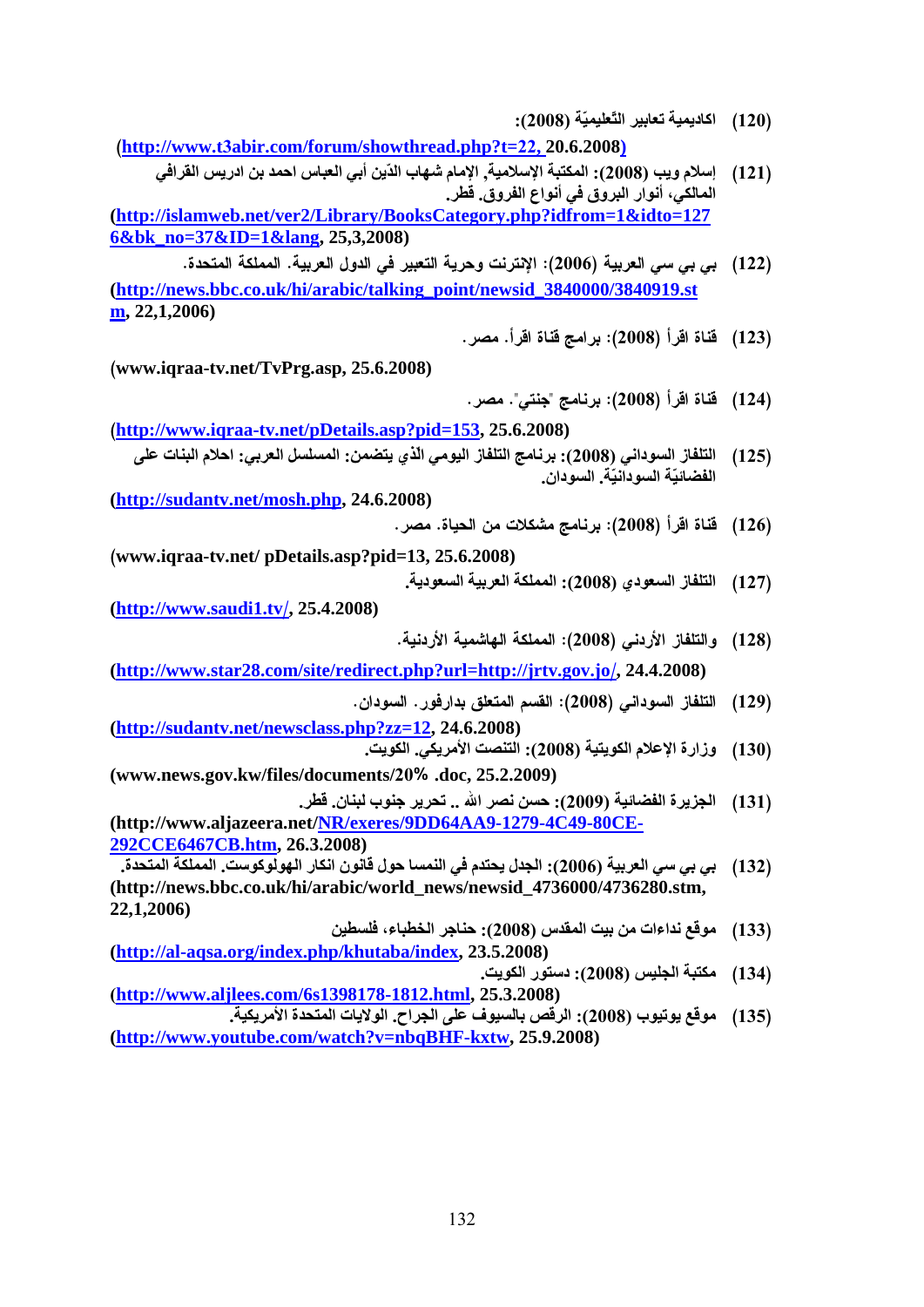- (136) المسلم المسلم المسلم المسلم المسلم المسلم المسلم المسلم المسلم المسلم المسلم المسلم المسلم المسلم المسلم المسلم المسلم المسلم المسلم المسلم المسلم المسلم المسلم المسلم المسلم المسلم المسلم المسلم المسلم المسلم المسل (136) شبكة طريق الإسلام (2005): روسبا والعالم الإسلامي.. علاقات من منظور جديد. قطر. **(http://www.islamonline.net/servlet/Satellite?c=ArticleA\_C&cid=1171274621 023&pagename=Zone-Arabic-News%2FNWALayout, 23,2,2009)**
- **(http://www.alresalah.net/morenews.htm?id=840\_0\_2\_0 , 25.5.2008)**
- **(http://www.almanar.com.lb/NewsSite/News.aspx, 25.5.2008)**
- ة (2008) .<br>10 .2 .25 .25 .25 .26 .26<br>Ipx, 25.5.2008):<br>احتفالات. لبنان.<br>2. <u>italls.aspx?id=</u><br>2. <u>iC,</u> 25,1,2009): الحرب على الـ<br>2. 2. 2. 2.4914, 25:2 137) قناة الرسال<br>[138] قناة المنار<br><u>[139] أن المارا</u><br>الصوال (140) الحوار المتر<br>[141] الحوار المتر (138) قفاة المغار (2008): لبغان.<br>008) : (139): 138)<br>138): (2008): أفغار (2008): 131<br>21. (2009): أفغار (2009): 140)<br>(2009): أبوار المتمدن (2004): (131)<br>25.2,2009)<br>25.2,2009) (139) قناة المذار (2008): احتفالات. لينان.<br><u>ils.aspx?id=44470&language=ar,</u><br>الحوار المتمدن (2009): الأحزب على الحرم<br>25,1,2009): الحوار المتمدن (2004): الحرم على الحرم<br>24914, 25.2,2009)<br>24914, 25.2,2009) **(http://www.almanar.com.lb/NewsSite/NewsDetails.aspx?id=44470&language=ar, 25.4.2008)**
- (140) سوالف سوفت (2009): هذه هي الحرية الامريكية الموعودة. المملكة العربية السعودية. **(http://www.swalif.net/softs/swalif**12**/softs**
- (140) الحوار المتمدن (2009): هذه هي<br>1,2009) الحوار المتمدن (2004): الحرب<br>2004): الحوار المتمدن (2004)<br>914, 25.2,2009) 1<mark>45155</mark>, 25,1,2009)<br>2 . الحرب على العراق.<br>23,2 .p?aid=24914, 25.2<br>3 .133 (141) | الحوار المتمدن (2004): الحرب على العراق. جمهورية العراق.<br>|14/show.art.asp?aid=24914, 25.2,2009)<br>|-<br>| 133 **(http://www.ahewar.org/debat/show.art.asp?aid=**24914**, 25.2,2009)**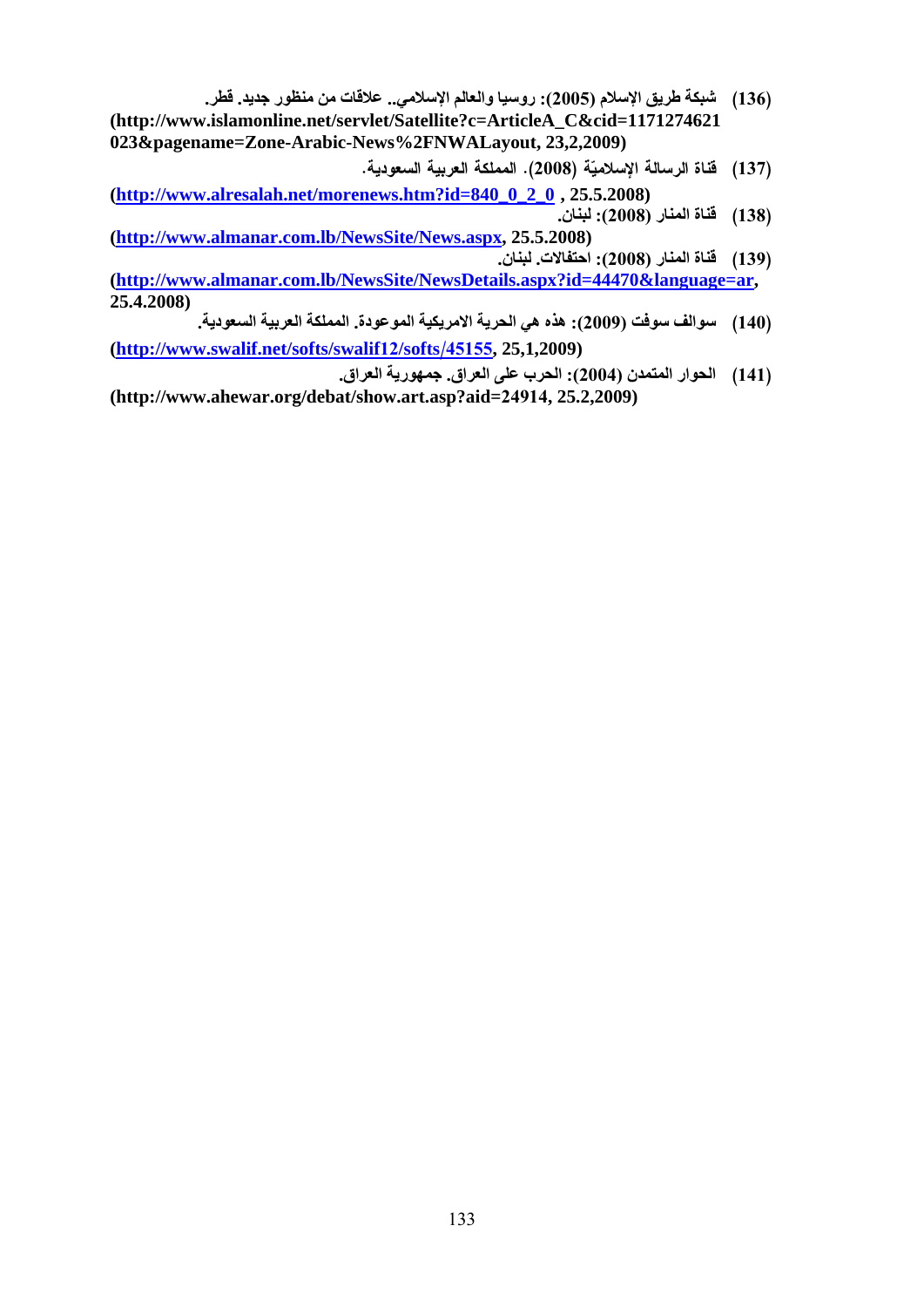فهرس المحتويات

|                | الإهداء                                                                                          |  |  |
|----------------|--------------------------------------------------------------------------------------------------|--|--|
| أ              | إقرار                                                                                            |  |  |
| ب              | شكر وعرفان                                                                                       |  |  |
| ج              | الملخص بالعربيّة                                                                                 |  |  |
| د              | الملخص بالإنكليز يّة                                                                             |  |  |
| 1              | المقدمة                                                                                          |  |  |
| 2              | مشكلة البحث                                                                                      |  |  |
| 3              | الذر اسات السّابقة                                                                               |  |  |
| 4              | هدف البحث وأهمّيّته                                                                              |  |  |
| 4              | فروض البحث                                                                                       |  |  |
| 4              | منهج الدّر اسة                                                                                   |  |  |
| 4              | خطة البحث                                                                                        |  |  |
| 6              | الْفَصْلْ الأُول: النَّعْرَيْف بْالْعَنُوانْ (سياسة الإعلام الإلكتروني في الدُّولة الإسلاميَّة ) |  |  |
|                | التعريفات الإجر ائية للمصطلحات ذات الصلة، وفيه مبحثان:                                           |  |  |
| $\overline{7}$ | المبحث الأول: النعريف بالإعلام لغة واصطلاحا                                                      |  |  |
| 10             | المبحث الثاني : التعريف بالمصطلحات ذات الصلة                                                     |  |  |
| 18             | الفصل الثانـي: مرتكزات الإعلام الإسلامـي: ويقسم إلـي أربعة مباحث:                                |  |  |
| 19             | المبحث الأول: القرآن الكريم                                                                      |  |  |
| 24             | المبحث الثاني: السّنة النبويّة                                                                   |  |  |
| 26             | المبحث الثالث: العقيدة الإسلاميّة                                                                |  |  |
| 28             | المبحث الرابع: اللغة العربية                                                                     |  |  |
| 30             | الفصل الثالث: المقارنة بين الإعلام الإسلامي ، وفيه مبحثان:                                       |  |  |
| 31             | المُبْحِثُ الأُول: الإعلام الإسلامي في عهد النَّبي صلَّى الله عليه وأله سلَّم                    |  |  |
| 44             | المبحث الثاني: الإعلام الإسلامي اليوم                                                            |  |  |
| 55             | الفصل الرابع: سياسة الإعلام في الدّولة الإسلاميّة، وفيه مبحثان:                                  |  |  |
| 56             | المبحث الأول: سياسة الإعلام في الدّولة الإسلاميّة                                                |  |  |
| 84             | المُبْحِثْ الثَّاني: سياسة الدُّولة الإسلاميَّة في الاستفادة من الأساليب والوسائل                |  |  |
| 91             | الفصل الخامس: علاقة الإعلام بالذَّولة ، وفيه ثلاثة مباحث:                                        |  |  |